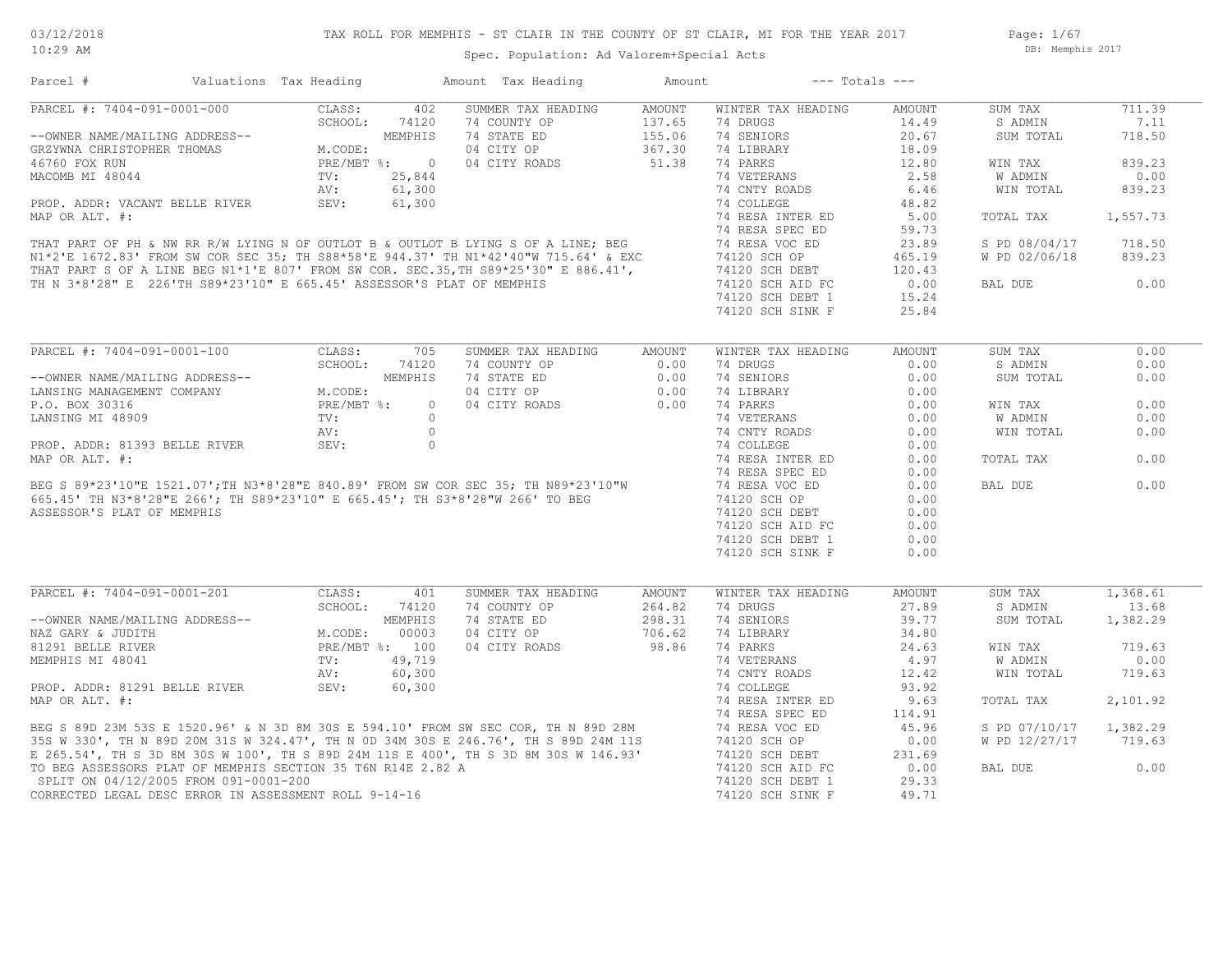Page: 2/67 DB: Memphis 2017

#### Spec. Population: Ad Valorem+Special Acts

| Parcel #                                                                              | Valuations Tax Heading |                | Amount Tax Heading                 | Amount           | $---$ Totals $---$             |                 |                    |                   |
|---------------------------------------------------------------------------------------|------------------------|----------------|------------------------------------|------------------|--------------------------------|-----------------|--------------------|-------------------|
| PARCEL #: 7404-091-0001-210                                                           | CLASS:                 | 401            | SUMMER TAX HEADING                 | AMOUNT           | WINTER TAX HEADING             | AMOUNT          | SUM TAX            | 1,573.96          |
|                                                                                       | SCHOOL:                | 74120          | 74 COUNTY OP                       | 304.56           | 74 DRUGS                       | 32.07           | S ADMIN            | 15.73             |
| --OWNER NAME/MAILING ADDRESS--                                                        |                        | MEMPHIS        | 74 STATE ED                        | 343.07           | 74 SENIORS                     | 45.74           | SUM TOTAL          | 1,589.69          |
| DRYER W & K, ALICIA, JESSICA, &                                                       | M.CODE:                |                | 04 CITY OP                         | 812.64           | 74 LIBRARY                     | 40.02           |                    |                   |
| WILLIAMS ASHLEY                                                                       |                        | PRE/MBT %: 100 | 04 CITY ROADS                      | 113.69           | 74 PARKS                       | 28.32           | WIN TAX            | 827.60            |
| 81321 BELLE RIVER                                                                     | TV:                    | 57,179         |                                    |                  | 74 VETERANS                    | 5.71            | W ADMIN            | 0.00              |
| MEMPHIS MI 48041                                                                      | AV:                    | 85,000         |                                    |                  | 74 CNTY ROADS                  | 14.29           | WIN TOTAL          | 827.60            |
|                                                                                       | SEV:                   | 85,000         |                                    |                  | 74 COLLEGE                     | 108.01          |                    |                   |
| PROP. ADDR: 81321 BELLE RIVER                                                         |                        |                |                                    |                  | 74 RESA INTER ED               | 11.08           | TOTAL TAX          | 2,417.29          |
| MAP OR ALT. #:                                                                        |                        |                |                                    |                  | 74 RESA SPEC ED                | 132.15          |                    |                   |
|                                                                                       |                        |                |                                    |                  | 74 RESA VOC ED                 | 52.86           | S PD 11/20/17      | 1,589.69          |
| BEG. S 89D 23M 53S E 1520.96' & N 3D 8M 30S E 741.03' FROM SE COR, TH N 89D 24M 11S   |                        |                |                                    |                  | 74120 SCH OP                   | 0.00            | W PD 02/06/18      | 827.60            |
| W 400', TH N 3D 8M 30S E 100', TH S 89D 24M 11S 400', S 3D 8M 30S W 100' TO BEG.      |                        |                |                                    |                  | 74120 SCH DEBT                 | 266.45          |                    |                   |
| ASESSOR'S PLAT MEMPHIS SEC.35 T6N R14E .92 A. SPLIT ON 04/12/2005 FROM                |                        |                |                                    |                  | 74120 SCH AID FC               | 0.00            | BAL DUE            | 0.00              |
| 04-091-0001-200                                                                       |                        |                |                                    |                  | 74120 SCH DEBT 1               | 33.73           |                    |                   |
|                                                                                       |                        |                |                                    |                  | 74120 SCH SINK F               | 57.17           |                    |                   |
| PARCEL #: 7404-091-0001-500                                                           | CLASS:<br>SCHOOL:      | 401<br>74120   | SUMMER TAX HEADING<br>74 COUNTY OP | AMOUNT<br>286.98 | WINTER TAX HEADING<br>74 DRUGS | AMOUNT<br>30.22 | SUM TAX<br>S ADMIN | 1,483.10<br>14.83 |
| --OWNER NAME/MAILING ADDRESS--                                                        |                        | MEMPHIS        | 74 STATE ED                        | 323.26           | 74 SENIORS                     | 43.10           | SUM TOTAL          | 1,497.93          |
| TARAS JOHN A                                                                          | M.CODE:                | 00001          | 04 CITY OP                         | 765.73           | 74 LIBRARY                     | 37.71           |                    |                   |
| TARAS-BERNABEL PAMELA M                                                               |                        | PRE/MBT %: 100 | 04 CITY ROADS                      | 107.13           | 74 PARKS                       | 26.69           | WIN TAX            | 779.83            |
| 81821 BELLE RIVER                                                                     | TV:                    | 53,878         |                                    |                  | 74 VETERANS                    | 5.38            | W ADMIN            | 0.00              |
| MEMPHIS MI 48041                                                                      | AV:                    | 76,300         |                                    |                  | 74 CNTY ROADS                  | 13.46           | WIN TOTAL          | 779.83            |
|                                                                                       | SEV:                   | 76,300         |                                    |                  | 74 COLLEGE                     | 101.78          |                    |                   |
| PROP. ADDR: 81821 BELLE RIVER                                                         |                        |                |                                    |                  | 74 RESA INTER ED               | 10.44           | TOTAL TAX          | 2,277.76          |
| MAP OR ALT. #:                                                                        |                        |                |                                    |                  | 74 RESA SPEC ED                | 124.52          |                    |                   |
|                                                                                       |                        |                |                                    |                  | 74 RESA VOC ED                 | 49.81           | S PD 08/28/17      | 1,497.93          |
| Parcel A; T6N, R14E, thN 01D 02M 00S E 2677.46' along to the Plat thereof as recorded |                        |                |                                    |                  | 74120 SCH OP                   | 0.00            | W PD 12/29/17      | 779.83            |
| in Liber 51 of Plats, Page 11, St Clair County Records, said Plat being a part of     |                        |                |                                    |                  | 74120 SCH DEBT                 | 251.07          |                    |                   |
| Section 35, Riley Township (Now the City of Memphis) St Clair County Michigan and     |                        |                |                                    |                  | 74120 SCH AID FC               | 0.00            | BAL DUE            | 0.00              |
| described as: Commencing at the Southwest corner of said Section 35 to the West 1/4   |                        |                |                                    |                  | 74120 SCH DEBT 1               | 31.78           |                    |                   |
| corner of said Section 35; S 88D 23M 30S E 608.38ft along the centerline and          |                        |                |                                    |                  | 74120 SCH SINK F               | 53.87           |                    |                   |
| contabling topcont of Dollo Divor Dd, th C 45D 44M 000 E 414 10 ft along the          |                        |                |                                    |                  |                                |                 |                    |                   |

way line of Belle River Rd. to the point of beg.Cont.3.88 acres ft;th S. 88D 58M ooS E.85.00 ft;S. 45D 44M 00S E.202.28 ft;along the South right of along an old fence line;th N 88D 58M 00S W.289.37 ft;th N. 01D 02M 00S E.406.73 ft to the point of Beginning of this description;th cont.S 01D 42M 40S E.668.15 ft centerline tangent and centerline of said Belle River Rd.;th S 01D 42M 40S e. 47.49 centerline tangent of Belle River Rd; th S 45D 44M 00S E 414.18 ft along the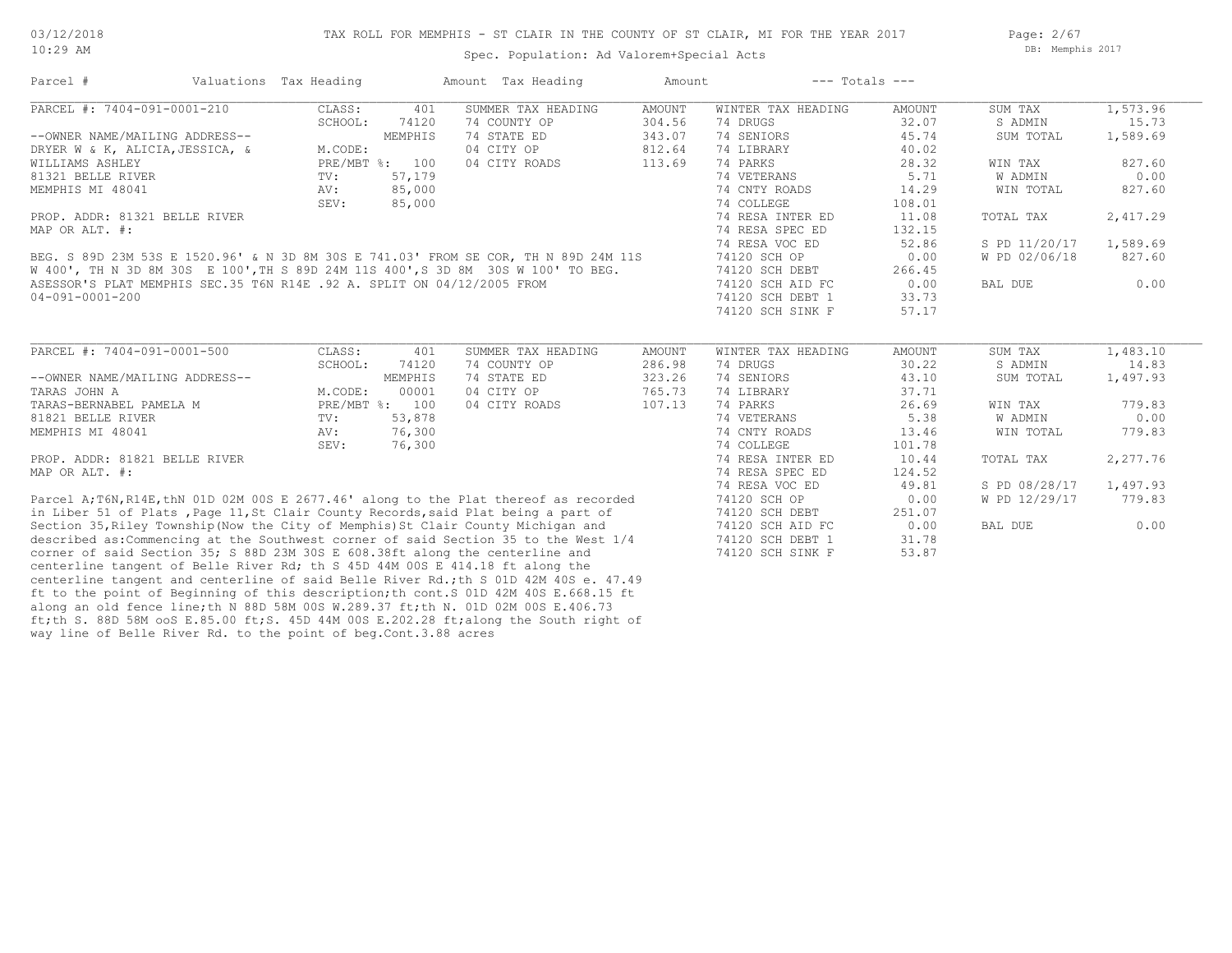Spec. Population: Ad Valorem+Special Acts

Page: 3/67 DB: Memphis 2017

| Parcel #                       | Valuations Tax Heading |         | Amount Tax Heading | Amount | $---$ Totals $---$ |        |           |        |
|--------------------------------|------------------------|---------|--------------------|--------|--------------------|--------|-----------|--------|
| PARCEL #: 7404-091-0001-600    | CLASS:                 | 402     | SUMMER TAX HEADING | AMOUNT | WINTER TAX HEADING | AMOUNT | SUM TAX   | 239.77 |
|                                | SCHOOL:                | 74120   | 74 COUNTY OP       | 46.39  | 74 DRUGS           | 4.88   | S ADMIN   | 2.39   |
| --OWNER NAME/MAILING ADDRESS-- |                        | MEMPHIS | 74 STATE ED        | 52.26  | 74 SENIORS         | 6.96   | SUM TOTAL | 242.16 |
| TARAS JOHN A                   | M.CODE:                |         | 04 CITY OP         | 123.80 | 74 LIBRARY         | 6.09   |           |        |
| 81821 BELLE RIVER              | PRE/MBT %:             | 100     | 04 CITY ROADS      | 17.32  | 74 PARKS           | 4.31   | WIN TAX   | 126.02 |
| MEMPHIS MI 48041               | TV:                    | 8,711   |                    |        | 74 VETERANS        | 0.87   | W ADMIN   | 0.00   |
|                                | AV:                    | 16,300  |                    |        | 74 CNTY ROADS      | 2.17   | WIN TOTAL | 126.02 |
| PROP. ADDR: VACANT BELLE RIVER | SEV:                   | 16,300  |                    |        | 74 COLLEGE         | 16.45  |           |        |
| MAP OR ALT. #:                 |                        |         |                    |        | 74 RESA INTER ED   | 1.68   | TOTAL TAX | 368.18 |
|                                |                        |         |                    |        | 74 RESA SPEC ED    | 20.13  |           |        |

description.Containing 1.02 Acres. Belle River Rd.and the Arc. of said curve to the left 99.55 ft. to the Beg.of 18S,Chord Bears N.51D 34M 39S W. 99.38 ft)th along the South right of Way line of River Rd.and a point on a curve to the left (Radius=487.99 ft., Delta=11D 41M ft;th N.04D 37M 00S E. 400.00 ft to a point on the South Right of Way line of Belle of this described;th contining S. 01D 02M 00S W. 488.75 ft;th S.88D 58M 00S E.85.00 tangent of said Belle River Road;S 01D 02M 00S W. 59.18ft to the point of beginning tangent of Belle River Road;th S.45D 44M 00S E.64.03 ft along the centerline Section 35;th S. 88D 23M 30S E.608.38 ft along the centerline and centerline E.2676.79 ft along the West line of Section 35 to the West 1/4 corner of said 74120 SCH SINK F 8.71 as:Commencing at the Southwest corner of said Section 35, T6N, R14E;th N 01D 02M 00S 74120 SCH DEBT 1 5.13 Township(Now the City of Memphis),St Clair County,Michigan and described 74120 SCH AID FC 0.00 BAL DUE 0.00 plats,Page 11,St Clair County Records,said Plat being a part of Section 35,Riley 74120 SCH DEBT 40.59 Plat of Memphis"'according to the Plat thereof as recorded in Liber 51 of 74120 SCH OP 0.00 W PD 01/31/18 126.02 Legal Description:Parcel "B"A parcel of land being a part of Outlot A Assessor's 74 RESA VOC ED 8.05 S PD 08/30/17 242.16

| PARCEL #: 7404-091-0002-100                                                         | CLASS:       | 401     | SUMMER TAX HEADING | AMOUNT   | WINTER TAX HEADING | AMOUNT | SUM TAX       | 3,247.39 |
|-------------------------------------------------------------------------------------|--------------|---------|--------------------|----------|--------------------|--------|---------------|----------|
|                                                                                     | SCHOOL:      | 74120   | 74 COUNTY OP       | 628.37   | 74 DRUGS           | 66.18  | S ADMIN       | 32.47    |
| --OWNER NAME/MAILING ADDRESS--                                                      |              | MEMPHIS | 74 STATE ED        | 707.82   | 74 SENIORS         | 94.37  | SUM TOTAL     | 3,279.86 |
| ADDINGTON DARRIN & MELISSA                                                          | M.CODE:      |         | 04 CITY OP         | 1,676.63 | 74 LIBRARY         | 82.57  |               |          |
| 81847 BELLE RIVER                                                                   | $PRE/MBT$ %: | 100     | 04 CITY ROADS      | 234.57   | 74 PARKS           | 58.44  | WIN TAX       | 1,707.58 |
| MEMPHIS MI 48041                                                                    | TV:          | 117,971 |                    |          | 74 VETERANS        | 11.79  | W ADMIN       | 0.00     |
|                                                                                     | AV:          | 152,400 |                    |          | 74 CNTY ROADS      | 29.49  | WIN TOTAL     | 1,707.58 |
| PROP. ADDR: 81847 BELLE RIVER                                                       | SEV:         | 152,400 |                    |          | 74 COLLEGE         | 222.85 |               |          |
| MAP OR ALT. #:                                                                      |              |         |                    |          | 74 RESA INTER ED   | 22.86  | TOTAL TAX     | 4,987.44 |
|                                                                                     |              |         |                    |          | 74 RESA SPEC ED    | 272.66 |               |          |
| T6N R14E CITY OF MEMPHIS COMM AT W1/4 COR SEC 35 TH S88*23'30"E 435.02 ALG CL & CL  |              |         |                    |          | 74 RESA VOC ED     | 109.06 | S PD 08/24/17 | 3,279.86 |
| TANGENT BELLE RIVER RD TO POB TH CONT S88*23'30"E 173.36 FT ALG CL TANGENT TO P I   |              |         |                    |          | 74120 SCH OP       | 0.00   | W PD 02/14/18 | 1,707.58 |
| OF A CURVE TH S 45*44'E 64.03 FT ALG CL TANGENT TH S 01*02'W 739.59',TH N60*16'40"W |              |         |                    |          | 74120 SCH DEBT     | 549.74 |               |          |
|                                                                                     |              |         |                    |          |                    |        |               |          |

 $\_$  , and the state of the state of the state of the state of the state of the state of the state of the state of the state of the state of the state of the state of the state of the state of the state of the state of the

74120 SCH SINK F 117.97

OUTLOT A ASSESSOR'S PLAT OF MEMPHIS 74120 SCH DEBT 1 69.60 124.68',TH N 43\*43'54"W 157.09',TH N01\*02'E 613.80' TO POB. 3.568 AC. PART OF 74120 SCH AID FC 0.00 BAL DUE 0.00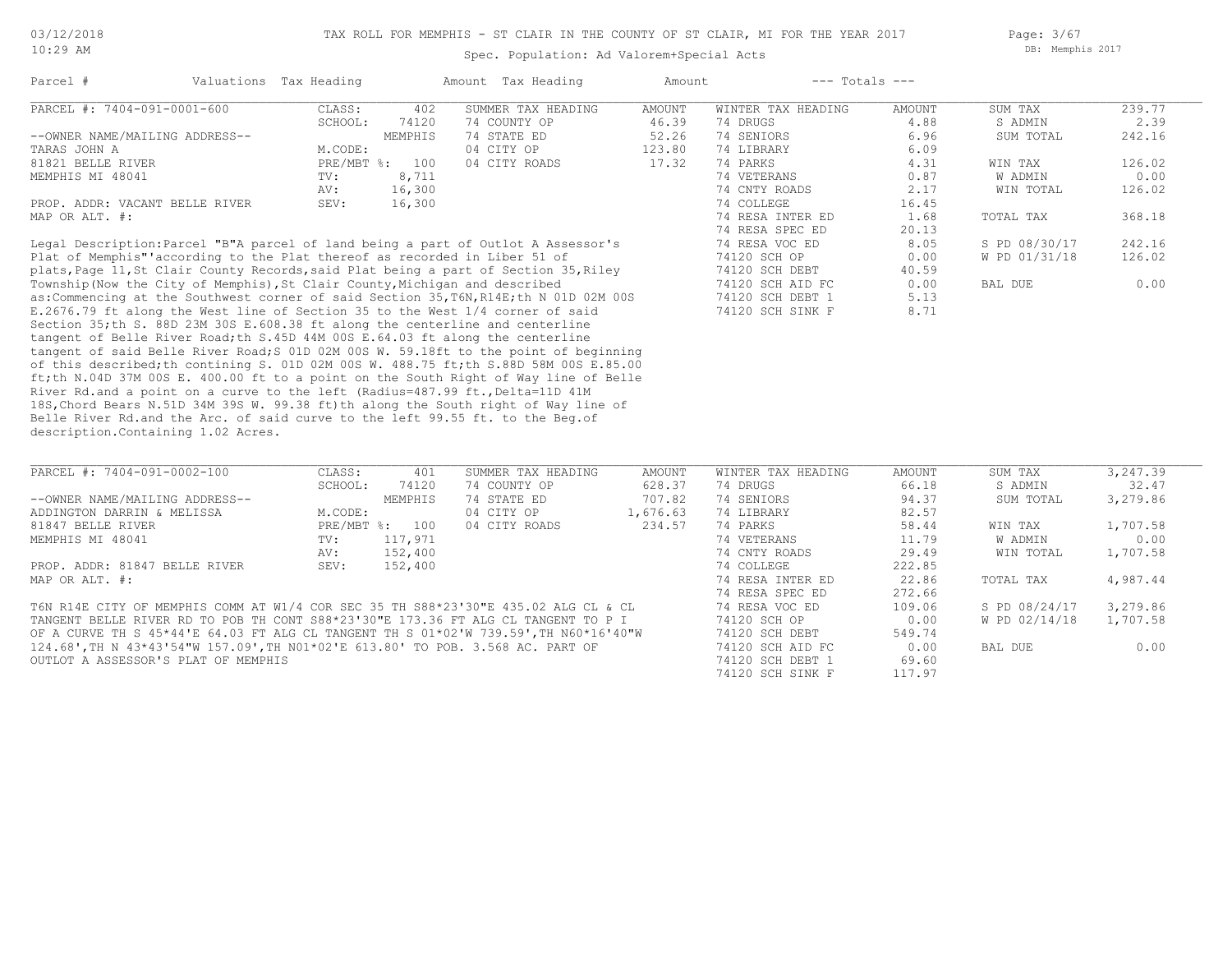Page: 4/67 DB: Memphis 2017

| Parcel #                                                                                                                                                                                                      | Valuations Tax Heading                                                                                        |                | Amount Tax Heading                                                                                                                                                                                                                    | Amount | $---$ Totals $---$                             |        |                        |          |
|---------------------------------------------------------------------------------------------------------------------------------------------------------------------------------------------------------------|---------------------------------------------------------------------------------------------------------------|----------------|---------------------------------------------------------------------------------------------------------------------------------------------------------------------------------------------------------------------------------------|--------|------------------------------------------------|--------|------------------------|----------|
| PARCEL #: 7404-091-0003-200                                                                                                                                                                                   | CLASS:                                                                                                        | 401            | SUMMER TAX HEADING                                                                                                                                                                                                                    | AMOUNT | WINTER TAX HEADING                             | AMOUNT | SUM TAX                | 1,834.26 |
|                                                                                                                                                                                                               |                                                                                                               | SCHOOL: 74120  |                                                                                                                                                                                                                                       |        | 74 DRUGS                                       | 37.38  | S ADMIN                | 18.34    |
| --OWNER NAME/MAILING ADDRESS--                                                                                                                                                                                |                                                                                                               |                |                                                                                                                                                                                                                                       |        | 74 SENIORS                                     | 53.30  | SUM TOTAL              | 1,852.60 |
| ELLIOTT TINA M                                                                                                                                                                                                | NG ADDRESS--<br>M.CODE:<br>M.CODE:<br>PRE/MBT %: 100<br>TV: 66,635<br>AV: 113,500<br>BELLE RIVER SEV: 113,500 |                | 74 COUNTY OP 354.93<br>74 STATE ED 399.81<br>74 STATE ED 399.81<br>04 CITY OP 947.03<br>04 CITY ROADS 132.49                                                                                                                          |        | 74 LIBRARY                                     | 46.64  |                        |          |
|                                                                                                                                                                                                               |                                                                                                               |                |                                                                                                                                                                                                                                       |        |                                                | 33.01  | WIN TAX                | 964.49   |
|                                                                                                                                                                                                               |                                                                                                               |                |                                                                                                                                                                                                                                       |        |                                                | 6.66   | W ADMIN                | 0.00     |
|                                                                                                                                                                                                               |                                                                                                               |                |                                                                                                                                                                                                                                       |        |                                                | 16.65  | WIN TOTAL              | 964.49   |
|                                                                                                                                                                                                               |                                                                                                               |                |                                                                                                                                                                                                                                       |        |                                                | 125.88 |                        |          |
|                                                                                                                                                                                                               |                                                                                                               |                |                                                                                                                                                                                                                                       |        |                                                | 12.91  | TOTAL TAX              | 2,817.09 |
|                                                                                                                                                                                                               |                                                                                                               |                |                                                                                                                                                                                                                                       |        |                                                | 154.01 |                        |          |
|                                                                                                                                                                                                               |                                                                                                               |                |                                                                                                                                                                                                                                       |        |                                                | 61.60  | S PD 07/24/17 1,852.60 |          |
|                                                                                                                                                                                                               |                                                                                                               |                |                                                                                                                                                                                                                                       |        |                                                | 0.00   | W PD 01/25/18          | 964.49   |
|                                                                                                                                                                                                               |                                                                                                               |                |                                                                                                                                                                                                                                       |        |                                                |        |                        |          |
|                                                                                                                                                                                                               |                                                                                                               |                |                                                                                                                                                                                                                                       |        | 74120 SCH DEBT 310.51<br>74120 SCH AID FC 0.00 |        | BAL DUE                | 0.00     |
|                                                                                                                                                                                                               |                                                                                                               |                |                                                                                                                                                                                                                                       |        |                                                | 39.31  |                        |          |
|                                                                                                                                                                                                               |                                                                                                               |                |                                                                                                                                                                                                                                       |        |                                                | 66.63  |                        |          |
|                                                                                                                                                                                                               |                                                                                                               |                |                                                                                                                                                                                                                                       |        |                                                |        |                        |          |
|                                                                                                                                                                                                               |                                                                                                               |                |                                                                                                                                                                                                                                       |        |                                                |        |                        |          |
|                                                                                                                                                                                                               |                                                                                                               |                |                                                                                                                                                                                                                                       |        | WINTER TAX HEADING                             | AMOUNT | SUM TAX                | 2,326.11 |
| CHOOL: 74120<br>COERTZEN REBECCA M.CODE: 00001<br>81993 BELLE RIVER PRE/MBT %: 100<br>MEMPHIS MI 48041 TV: 84,503<br>PROP. ADDR: 81993 BELLE RIVER SEV: 129,100<br>PROP. ADDR: 81993 BELLE RIVER SEV: 129,100 |                                                                                                               | SCHOOL: 74120  | 74 COUNTY OP                                                                                                                                                                                                                          | 450.10 | 74 DRUGS                                       | 47.40  | S ADMIN                | 23.26    |
|                                                                                                                                                                                                               |                                                                                                               |                | 74 STATE ED                                                                                                                                                                                                                           | 507.01 | 74 SENIORS                                     | 67.60  | SUM TOTAL              | 2,349.37 |
|                                                                                                                                                                                                               |                                                                                                               |                |                                                                                                                                                                                                                                       |        | 74 LIBRARY                                     | 59.15  |                        |          |
|                                                                                                                                                                                                               |                                                                                                               |                |                                                                                                                                                                                                                                       |        | 74 PARKS                                       | 41.86  | WIN TAX                | 1,223.14 |
|                                                                                                                                                                                                               |                                                                                                               |                |                                                                                                                                                                                                                                       |        | 74 VETERANS                                    | 8.45   | W ADMIN                | 0.00     |
|                                                                                                                                                                                                               |                                                                                                               |                |                                                                                                                                                                                                                                       |        | 74 CNTY ROADS                                  | 21.12  | WIN TOTAL              | 1,223.14 |
|                                                                                                                                                                                                               |                                                                                                               |                | MEMPHIS MI 48041<br>PROP. ADDR: 81993 BELLE RIVER<br>MAP OR ALT. #:<br>T6N R14E CITY OF MEPHIS BEG AT W 1/4 COR SEC 35 TH S01*02'W1004.63 FT ALG W LINE<br>SEC 35 TH S88*58'E 655.0 FT TH N01*02'E 215.07 FT TH N60*16'40"W 124.68 FT |        | 74 COLLEGE                                     | 159.63 |                        |          |
|                                                                                                                                                                                                               |                                                                                                               |                |                                                                                                                                                                                                                                       |        | 74 RESA INTER ED                               | 16.37  | TOTAL TAX              | 3,572.51 |
|                                                                                                                                                                                                               |                                                                                                               |                |                                                                                                                                                                                                                                       |        | 74 RESA SPEC ED                                | 195.31 |                        |          |
|                                                                                                                                                                                                               |                                                                                                               |                |                                                                                                                                                                                                                                       |        | 74 RESA VOC ED                                 | 78.12  | S PD 08/28/17          | 2,349.37 |
|                                                                                                                                                                                                               |                                                                                                               |                |                                                                                                                                                                                                                                       |        | 74120 SCH OP                                   | 0.00   | W PD 12/29/17 1,223.14 |          |
|                                                                                                                                                                                                               |                                                                                                               |                |                                                                                                                                                                                                                                       |        | 74120 SCH DEBT                                 | 393.78 |                        |          |
|                                                                                                                                                                                                               |                                                                                                               |                |                                                                                                                                                                                                                                       |        | 74120 SCH AID FC                               | 0.00   | BAL DUE                | 0.00     |
| OUTLOT A ASSESSOR'S PLAT OF MEMPHIS                                                                                                                                                                           |                                                                                                               |                |                                                                                                                                                                                                                                       |        | 74120 SCH DEBT 1                               | 49.85  |                        |          |
|                                                                                                                                                                                                               |                                                                                                               |                |                                                                                                                                                                                                                                       |        | 74120 SCH SINK F                               | 84.50  |                        |          |
|                                                                                                                                                                                                               |                                                                                                               |                |                                                                                                                                                                                                                                       |        |                                                |        |                        |          |
|                                                                                                                                                                                                               |                                                                                                               |                |                                                                                                                                                                                                                                       |        |                                                |        |                        |          |
| PARCEL #: 7404-092-0001-000                                                                                                                                                                                   | CLASS:                                                                                                        | 708            | SUMMER TAX HEADING AMOUNT                                                                                                                                                                                                             |        | WINTER TAX HEADING                             | AMOUNT | SUM TAX                | 0.00     |
|                                                                                                                                                                                                               |                                                                                                               | SCHOOL: 74120  | 74 COUNTY OP 0.00                                                                                                                                                                                                                     |        | 74 DRUGS                                       | 0.00   | S ADMIN                | 0.00     |
|                                                                                                                                                                                                               |                                                                                                               | MEMPHIS        |                                                                                                                                                                                                                                       |        | 74 SENIORS                                     | 0.00   | SUM TOTAL              | 0.00     |
|                                                                                                                                                                                                               |                                                                                                               |                |                                                                                                                                                                                                                                       |        | 74 LIBRARY                                     | 0.00   |                        |          |
| --OWNER NAME/MAILING ADDRESS--<br>FREE METHODIST CHURCH<br>34361 BORDMAN<br>MEMPHIS MI 48041 TV:<br>MEMPHIS MI 48041 TV:<br>2V:                                                                               |                                                                                                               | $\overline{0}$ | 74 COUNTI OP 0.00<br>74 STATE ED 0.00<br>04 CITY OP 0.00<br>04 CITY ROADS 0.00                                                                                                                                                        |        | 74 PARKS                                       | 0.00   | WIN TAX                | 0.00     |
|                                                                                                                                                                                                               |                                                                                                               | $\circ$        |                                                                                                                                                                                                                                       |        | 74 VETERANS                                    | 0.00   | W ADMIN                | 0.00     |
|                                                                                                                                                                                                               | AV:                                                                                                           | $\circ$        |                                                                                                                                                                                                                                       |        | 74 CNTY ROADS                                  | 0.00   | WIN TOTAL              | 0.00     |
| PROP. ADDR: 34361 BORDMAN                                                                                                                                                                                     | SEV:                                                                                                          | $\circ$        |                                                                                                                                                                                                                                       |        | 74 COLLEGE                                     | 0.00   |                        |          |
| MAP OR ALT. #:                                                                                                                                                                                                |                                                                                                               |                |                                                                                                                                                                                                                                       |        | 74 RESA INTER ED                               | 0.00   | TOTAL TAX              | 0.00     |
|                                                                                                                                                                                                               |                                                                                                               |                |                                                                                                                                                                                                                                       |        | 74 RESA SPEC ED                                | 0.00   |                        |          |
|                                                                                                                                                                                                               |                                                                                                               |                | THAT PART OF OUTLOT B; BEG AT SE COR TH N 3 DEG 8 1/2 MIN E 561 FT; TH N 89 DEG 25<br>1/2 MIN W 325.15 FT TH S 0 DEG 34 1/2 MIN W 560.44 FT; TH S 89 DEG 25 1/2 MIN E 300                                                             |        | 74 RESA VOC ED                                 | 0.00   | BAL DUE                | 0.00     |
|                                                                                                                                                                                                               |                                                                                                               |                |                                                                                                                                                                                                                                       |        | 74120 SCH OP                                   | 0.00   |                        |          |
| FT TO BEG EXC. S 200 FT OF W 120 FT. ASSESSOR'S PLAT OF MEMPHIS                                                                                                                                               |                                                                                                               |                |                                                                                                                                                                                                                                       |        | 74120 SCH DEBT                                 | 0.00   |                        |          |
|                                                                                                                                                                                                               |                                                                                                               |                |                                                                                                                                                                                                                                       |        | 74120 SCH AID FC                               | 0.00   |                        |          |
|                                                                                                                                                                                                               |                                                                                                               |                |                                                                                                                                                                                                                                       |        | 74120 SCH DEBT 1                               | 0.00   |                        |          |
|                                                                                                                                                                                                               |                                                                                                               |                |                                                                                                                                                                                                                                       |        | 74120 SCH SINK F                               | 0.00   |                        |          |
|                                                                                                                                                                                                               |                                                                                                               |                |                                                                                                                                                                                                                                       |        |                                                |        |                        |          |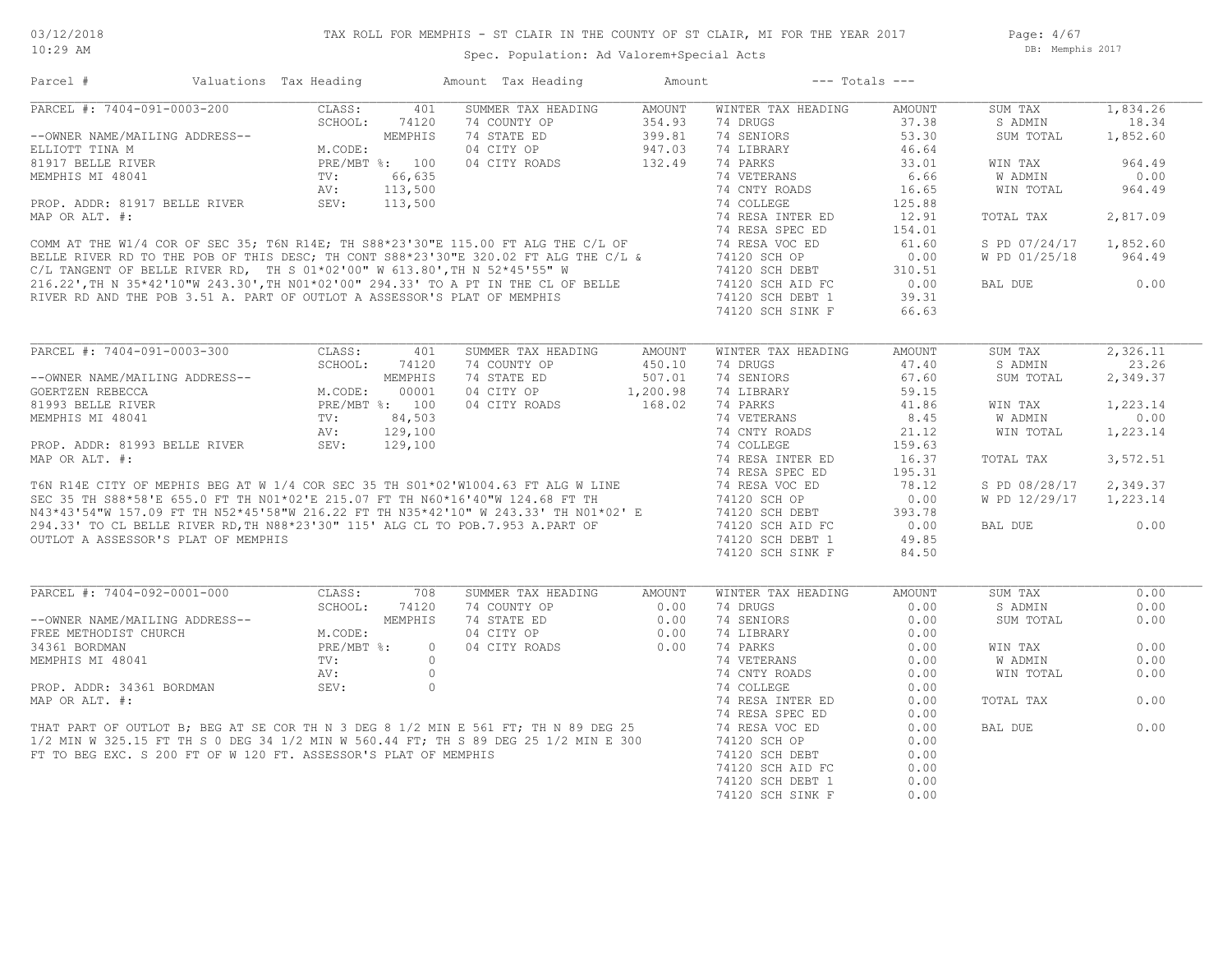## TAX ROLL FOR MEMPHIS - ST CLAIR IN THE COUNTY OF ST CLAIR, MI FOR THE YEAR 2017

Spec. Population: Ad Valorem+Special Acts

Page: 5/67 DB: Memphis 2017

| Parcel #                                                                                                                                            | Valuations Tax Heading |                                                                             |     | Amount Tax Heading                                                                                                                | Amount | $---$ Totals $---$                                       |                                                       |                        |          |
|-----------------------------------------------------------------------------------------------------------------------------------------------------|------------------------|-----------------------------------------------------------------------------|-----|-----------------------------------------------------------------------------------------------------------------------------------|--------|----------------------------------------------------------|-------------------------------------------------------|------------------------|----------|
| PARCEL #: 7404-092-0002-000                                                                                                                         |                        |                                                                             |     | CLASS: 704 SUMMER TAX HEADING AMOUNT                                                                                              |        | WINTER TAX HEADING                                       | AMOUNT                                                | SUM TAX                | 0.00     |
|                                                                                                                                                     |                        |                                                                             |     |                                                                                                                                   |        |                                                          | 0.00                                                  | S ADMIN                | 0.00     |
|                                                                                                                                                     |                        |                                                                             |     |                                                                                                                                   |        |                                                          | 0.00                                                  | SUM TOTAL              | 0.00     |
|                                                                                                                                                     |                        |                                                                             |     |                                                                                                                                   |        |                                                          | 0.00                                                  |                        |          |
|                                                                                                                                                     |                        |                                                                             |     |                                                                                                                                   |        |                                                          | 0.00                                                  | WIN TAX                | 0.00     |
|                                                                                                                                                     |                        |                                                                             |     |                                                                                                                                   |        |                                                          | 0.00                                                  | W ADMIN                | 0.00     |
|                                                                                                                                                     |                        |                                                                             |     |                                                                                                                                   |        | 74 CNTY ROADS                                            | 0.00                                                  | WIN TOTAL              | 0.00     |
|                                                                                                                                                     |                        |                                                                             |     |                                                                                                                                   |        |                                                          | 0.00                                                  |                        |          |
|                                                                                                                                                     |                        |                                                                             |     |                                                                                                                                   |        | 74 RESA INTER ED                                         | 0.00                                                  | TOTAL TAX              | 0.00     |
|                                                                                                                                                     |                        |                                                                             |     |                                                                                                                                   |        |                                                          | 0.00                                                  |                        |          |
|                                                                                                                                                     |                        |                                                                             |     |                                                                                                                                   |        |                                                          | 0.00                                                  | BAL DUE                | 0.00     |
|                                                                                                                                                     |                        |                                                                             |     |                                                                                                                                   |        |                                                          | 0.00                                                  |                        |          |
|                                                                                                                                                     |                        |                                                                             |     |                                                                                                                                   |        | 74120 SCH DEBT                                           | 0.00                                                  |                        |          |
|                                                                                                                                                     |                        |                                                                             |     |                                                                                                                                   |        |                                                          |                                                       |                        |          |
|                                                                                                                                                     |                        |                                                                             |     |                                                                                                                                   |        | 74120 SCH AID FC                                         | 0.00                                                  |                        |          |
|                                                                                                                                                     |                        |                                                                             |     |                                                                                                                                   |        | 74120 SCH DEBT 1                                         | 0.00                                                  |                        |          |
|                                                                                                                                                     |                        |                                                                             |     |                                                                                                                                   |        | 74120 SCH SINK F                                         | 0.00                                                  |                        |          |
| PARCEL #: 7404-092-0003-000                                                                                                                         |                        |                                                                             |     |                                                                                                                                   |        |                                                          |                                                       |                        |          |
|                                                                                                                                                     |                        | CLASS:                                                                      | 401 | SUMMER TAX HEADING                                                                                                                | AMOUNT | WINTER TAX HEADING                                       | AMOUNT                                                | SUM TAX                | 1,206.19 |
|                                                                                                                                                     |                        | SCHOOL: 74120                                                               |     | 74 COUNTY OP<br>74 STATE ED<br>262.91                                                                                             |        | 74 DRUGS                                                 | 24.58                                                 | S ADMIN                | 12.06    |
| --OWNER NAME/MAILING ADDRESS--<br>FREE METHODIST CHURCH<br>34361 BORDMAN PRE/MBT %: 0<br>MEMPHIS MI 48041 TV: 43,819<br>MEMPHIS MI 48041 TV: 43,800 |                        |                                                                             |     |                                                                                                                                   |        | 74 SENIORS                                               | 35.05                                                 | SUM TOTAL              | 1,218.25 |
|                                                                                                                                                     |                        |                                                                             |     | 04 CITY OP                                                                                                                        | 622.76 | 74 LIBRARY                                               | 30.67                                                 |                        |          |
|                                                                                                                                                     |                        |                                                                             |     | 04 CITY ROADS 87.12                                                                                                               |        | 74 PARKS                                                 | $\begin{array}{c} 21.70 \\ 4.38 \\ 10.95 \end{array}$ | WIN TAX                | 1,422.96 |
|                                                                                                                                                     |                        |                                                                             |     |                                                                                                                                   |        |                                                          |                                                       | W ADMIN                | 0.00     |
|                                                                                                                                                     |                        |                                                                             |     |                                                                                                                                   |        |                                                          | 10.95                                                 | WIN TOTAL              | 1,422.96 |
|                                                                                                                                                     |                        |                                                                             |     |                                                                                                                                   |        |                                                          | 82.77                                                 |                        |          |
|                                                                                                                                                     |                        |                                                                             |     |                                                                                                                                   |        | 74 RESA INTER ED                                         | 8.49                                                  | TOTAL TAX              | 2,641.21 |
|                                                                                                                                                     |                        |                                                                             |     |                                                                                                                                   |        |                                                          | 101.27                                                |                        |          |
|                                                                                                                                                     |                        |                                                                             |     |                                                                                                                                   |        |                                                          | 40.51                                                 | S PD 07/20/17 1,218.25 |          |
|                                                                                                                                                     |                        |                                                                             |     |                                                                                                                                   |        | 74120 SCH OP<br>74120 SCH DEBT 204.19<br>204.19<br>25.85 |                                                       | W PD 12/11/17 1,422.96 |          |
| S 89 DEG 25 1/2 MIN E 300' TO BEG.ASSESSOR'S PLAT OF MEMPHIS                                                                                        |                        |                                                                             |     |                                                                                                                                   |        |                                                          |                                                       |                        |          |
|                                                                                                                                                     |                        |                                                                             |     |                                                                                                                                   |        |                                                          |                                                       | BAL DUE                | 0.00     |
|                                                                                                                                                     |                        |                                                                             |     |                                                                                                                                   |        | 74120 SCH DEBT 1                                         | 25.85                                                 |                        |          |
|                                                                                                                                                     |                        |                                                                             |     |                                                                                                                                   |        | 74120 SCH SINK F                                         | 43.81                                                 |                        |          |
|                                                                                                                                                     |                        |                                                                             |     |                                                                                                                                   |        |                                                          |                                                       |                        |          |
| PARCEL #: 7404-093-0001-000 CLASS:                                                                                                                  |                        |                                                                             | 401 | SUMMER TAX HEADING                                                                                                                | AMOUNT | WINTER TAX HEADING                                       | AMOUNT                                                | SUM TAX                | 1,383.16 |
|                                                                                                                                                     |                        | SCHOOL: 74120                                                               |     |                                                                                                                                   |        | 74 DRUGS                                                 | 28.18                                                 | S ADMIN                | 13.83    |
| --OWNER NAME/MAILING ADDRESS--                                                                                                                      |                        |                                                                             |     |                                                                                                                                   |        | 74 SENIORS                                               | 40.19                                                 | SUM TOTAL              | 1,396.99 |
| GILL RYAN                                                                                                                                           |                        | -<br>MEMPHIS<br>M.CODE: 00001<br>PRE/MBT %: 100<br>TV: 50,248<br>AV: 57,800 |     | 74 COUNTY OP 267.64<br>74 STATE ED 301.48<br>04 CITY OP 714.13<br>04 CITY ROADS 99.91                                             |        | 74 LIBRARY                                               | 35.17                                                 |                        |          |
| 81185 COLE                                                                                                                                          |                        |                                                                             |     |                                                                                                                                   |        | 74 PARKS                                                 | 24.89                                                 | WIN TAX                | 727.27   |
|                                                                                                                                                     |                        |                                                                             |     |                                                                                                                                   |        | 74 VETERANS                                              | 5.02                                                  | W ADMIN                | 0.00     |
|                                                                                                                                                     |                        |                                                                             |     |                                                                                                                                   |        | 74 CNTY ROADS                                            | 12.56                                                 | WIN TOTAL              | 727.27   |
|                                                                                                                                                     |                        |                                                                             |     |                                                                                                                                   |        | 74 COLLEGE                                               | 94.92                                                 |                        |          |
|                                                                                                                                                     |                        |                                                                             |     | MEMPHIS MI 48041<br>PROP. ADDR: 81185 COLE<br>MAP OR ALT. #:<br>S 65 FT OF OUTLOT C MEAS ON W LOT LINE. ASSESSORS PLAT OF MEMPHIS |        |                                                          |                                                       |                        |          |
|                                                                                                                                                     |                        |                                                                             |     |                                                                                                                                   |        | 74 RESA INTER ED                                         | 9.73                                                  | TOTAL TAX              | 2,124.26 |
|                                                                                                                                                     |                        |                                                                             |     |                                                                                                                                   |        | 74 RESA SPEC ED                                          | 116.13                                                |                        |          |
|                                                                                                                                                     |                        |                                                                             |     |                                                                                                                                   |        | 74 RESA VOC ED                                           | 46.45                                                 | S PD 08/14/17 1,396.99 |          |
|                                                                                                                                                     |                        |                                                                             |     |                                                                                                                                   |        | 74120 SCH OP                                             | 0.00                                                  | W PD 12/29/17 727.27   |          |
|                                                                                                                                                     |                        |                                                                             |     |                                                                                                                                   |        | 74120 SCH DEBT<br>74130 SCH AID RC                       | 234.15                                                |                        |          |
|                                                                                                                                                     |                        |                                                                             |     |                                                                                                                                   |        | 74120 SCH AID FC                                         | 0.00                                                  | BAL DUE                | 0.00     |
|                                                                                                                                                     |                        |                                                                             |     |                                                                                                                                   |        | 74120 SCH DEBT 1                                         | 29.64                                                 |                        |          |
|                                                                                                                                                     |                        |                                                                             |     |                                                                                                                                   |        | 74120 SCH SINK F                                         | 50.24                                                 |                        |          |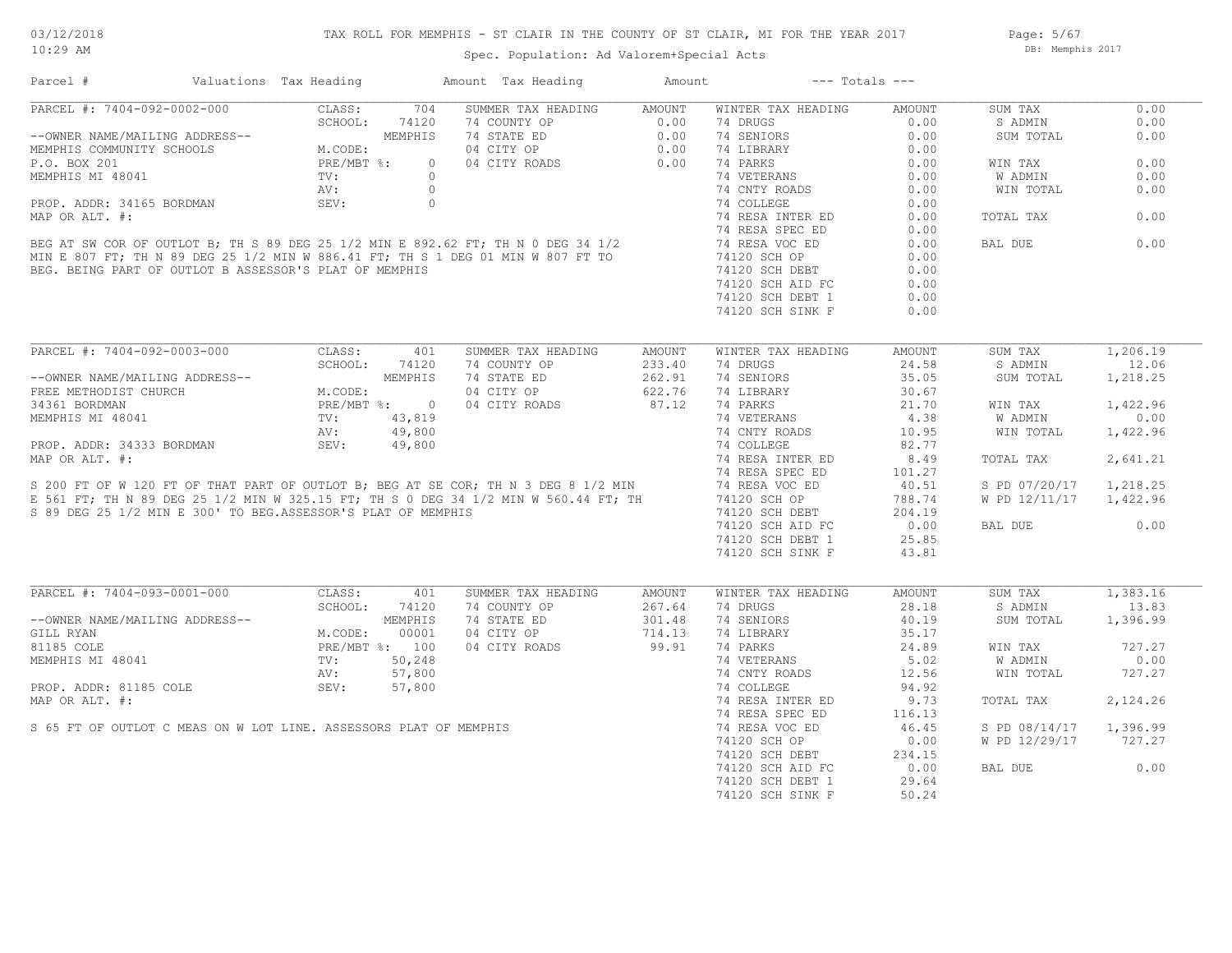## TAX ROLL FOR MEMPHIS - ST CLAIR IN THE COUNTY OF ST CLAIR, MI FOR THE YEAR 2017

Page: 6/67 DB: Memphis 2017

| Parcel #                                                       | Valuations Tax Heading |                | Amount Tax Heading                                                                                                                                                                                                                   | Amount | $---$ Totals $---$ |        |               |           |
|----------------------------------------------------------------|------------------------|----------------|--------------------------------------------------------------------------------------------------------------------------------------------------------------------------------------------------------------------------------------|--------|--------------------|--------|---------------|-----------|
| PARCEL #: 7404-093-0002-000                                    | CLASS:                 | 401            | SUMMER TAX HEADING                                                                                                                                                                                                                   | AMOUNT | WINTER TAX HEADING | AMOUNT | SUM TAX       | 916.48    |
|                                                                | SCHOOL:                | 74120          | 74 COUNTY OP                                                                                                                                                                                                                         | 177.34 | 74 DRUGS           | 18.67  | S ADMIN       | 9.16      |
| --OWNER NAME/MAILING ADDRESS--                                 |                        | MEMPHIS        | 74 STATE ED                                                                                                                                                                                                                          | 199.76 | 74 SENIORS         | 26.63  | SUM TOTAL     | 925.64    |
| TREEND JACK & VICTORIA                                         | M.CODE:                | 00012          | 04 CITY OP                                                                                                                                                                                                                           | 473.18 | 74 LIBRARY         | 23.30  |               |           |
| 36092 BARTEL STREET                                            |                        | PRE/MBT %: 0   | 04 CITY ROADS                                                                                                                                                                                                                        | 66.20  | 74 PARKS           | 16.49  | WIN TAX       | 1,081.17  |
| RICHMOND MI 48062                                              | TV:                    | 33,294         |                                                                                                                                                                                                                                      |        | 74 VETERANS        | 3.32   | W ADMIN       | 0.00      |
|                                                                | AV:                    | 37,600         |                                                                                                                                                                                                                                      |        | 74 CNTY ROADS      | 8.32   | WIN TOTAL     | 1,081.17  |
| PROP. ADDR: 81205 COLE                                         | SEV:                   | 37,600         |                                                                                                                                                                                                                                      |        | 74 COLLEGE         | 62.89  |               |           |
| MAP OR ALT. #:                                                 |                        |                |                                                                                                                                                                                                                                      |        | 74 RESA INTER ED   | 6.45   | TOTAL TAX     | 2,006.81  |
|                                                                |                        |                |                                                                                                                                                                                                                                      |        | 74 RESA SPEC ED    | 76.95  |               |           |
|                                                                |                        |                | N 90 FT OF S 155 FT MEAS ON W LOT LINE OF OUTLOT C ASSESSORS PLAT OF MEMPHIS                                                                                                                                                         |        | 74 RESA VOC ED     | 30.78  | S PD 08/28/17 | 925.64    |
|                                                                |                        |                |                                                                                                                                                                                                                                      |        | 74120 SCH OP       | 599.29 | W PD 12/22/17 | 1,081.17  |
|                                                                |                        |                |                                                                                                                                                                                                                                      |        | 74120 SCH DEBT     | 155.15 |               |           |
|                                                                |                        |                |                                                                                                                                                                                                                                      |        | 74120 SCH AID FC   | 0.00   | BAL DUE       | 0.00      |
|                                                                |                        |                |                                                                                                                                                                                                                                      |        | 74120 SCH DEBT 1   | 19.64  |               |           |
|                                                                |                        |                |                                                                                                                                                                                                                                      |        | 74120 SCH SINK F   | 33.29  |               |           |
|                                                                |                        |                |                                                                                                                                                                                                                                      |        |                    |        |               |           |
|                                                                |                        |                |                                                                                                                                                                                                                                      |        |                    |        |               |           |
| PARCEL #: 7404-093-0003-001                                    | CLASS:                 | 401            | SUMMER TAX HEADING                                                                                                                                                                                                                   | AMOUNT | WINTER TAX HEADING | AMOUNT | SUM TAX       | 1,440.42  |
|                                                                | SCHOOL:                | 74120          | 74 COUNTY OP                                                                                                                                                                                                                         | 278.72 | 74 DRUGS           | 29.35  | S ADMIN       | 14.40     |
| --OWNER NAME/MAILING ADDRESS--                                 |                        | <b>MEMPHIS</b> | 74 STATE ED                                                                                                                                                                                                                          | 313.96 | 74 SENIORS         | 41.86  | SUM TOTAL     | 1,454.82  |
| MARNON EDWARD JR                                               | M.CODE:                |                | 04 CITY OP                                                                                                                                                                                                                           | 743.70 | 74 LIBRARY         | 36.62  |               |           |
| P.O. BOX 594                                                   |                        | PRE/MBT %: 100 | 04 CITY ROADS                                                                                                                                                                                                                        | 104.04 | 74 PARKS           | 25.92  | WIN TAX       | 757.39    |
| MEMPHIS MI 48041                                               | TV:                    | 52,328         |                                                                                                                                                                                                                                      |        | 74 VETERANS        | 5.23   | W ADMIN       | 0.00      |
|                                                                | AV:                    | 86,400         |                                                                                                                                                                                                                                      |        | 74 CNTY ROADS      | 13.08  | WIN TOTAL     | 757.39    |
| PROP. ADDR: 81500 COLE                                         | SEV:                   | 86,400         |                                                                                                                                                                                                                                      |        | 74 COLLEGE         | 98.85  |               |           |
| MAP OR ALT. #:                                                 |                        |                |                                                                                                                                                                                                                                      |        | 74 RESA INTER ED   | 10.14  | TOTAL TAX     | 2, 212.21 |
|                                                                |                        |                |                                                                                                                                                                                                                                      |        | 74 RESA SPEC ED    | 120.94 |               |           |
|                                                                |                        |                | COMM AT THE NW CORN OF OUTLOT C; TH ALG THE N LINE OF OUTLOT C S85*21'00"E 91.69 FT                                                                                                                                                  |        | 74 RESA VOC ED     | 48.37  | S PD 08/11/17 | 1,454.82  |
|                                                                |                        |                |                                                                                                                                                                                                                                      |        | 74120 SCH OP       | 0.00   | W PD 12/29/17 | 757.39    |
|                                                                |                        |                |                                                                                                                                                                                                                                      |        | 74120 SCH DEBT     | 243.84 |               |           |
|                                                                |                        |                |                                                                                                                                                                                                                                      |        | 74120 SCH AID FC   | 0.00   | BAL DUE       | 0.00      |
|                                                                |                        |                |                                                                                                                                                                                                                                      |        | 74120 SCH DEBT 1   | 30.87  |               |           |
|                                                                |                        |                | TO THE POB; TH S85*21'00"E 19.31FT TO A PT OF CURVATURE; TH 288.99FT ALG A CURVE<br>CONCAVE TO THE N, HAVING A RADIUS OF 4,978.31 FT, A CENTRAL ANGLE OF 04*03'36", AND<br>A CHORD OF S87*22'54"E 288.93 FT; TH S01*44'40"W 351.32FT |        | 74120 SCH SINK F   | 52.32  |               |           |
| N37*01'48"W 69.51 FT; TH N24*44'18"W 324.39 FT TO POB. 1.71 AC |                        |                |                                                                                                                                                                                                                                      |        |                    |        |               |           |
|                                                                |                        |                |                                                                                                                                                                                                                                      |        |                    |        |               |           |
| PARCEL #: 7404-093-0003-010                                    | CLASS:                 | 402            | SUMMER TAX HEADING                                                                                                                                                                                                                   | AMOUNT | WINTER TAX HEADING | AMOUNT | SUM TAX       | 229.45    |
|                                                                | SCHOOL:                | 74120          | 74 COUNTY OP                                                                                                                                                                                                                         | 44.40  | 74 DRUGS           | 4.67   | S ADMIN       | 2.29      |
| --OWNER NAME/MAILING ADDRESS--                                 |                        | MEMPHIS        | 74 STATE ED                                                                                                                                                                                                                          | 50.01  | 74 SENIORS         | 6.66   | SUM TOTAL     | 231.74    |
| MARNON EDWARD JR                                               | M.CODE:                |                | 04 CITY OP                                                                                                                                                                                                                           | 118.47 | 74 LIBRARY         | 5.83   |               |           |
| P.O. BOX 594                                                   |                        | PRE/MBT %: 100 | 04 CITY ROADS                                                                                                                                                                                                                        | 16.57  | 74 PARKS           | 4.12   | WIN TAX       | 120.58    |
|                                                                |                        |                |                                                                                                                                                                                                                                      |        |                    |        |               | 0.00      |
| MEMPHIS MI 48041                                               | TV:                    | 8,336          |                                                                                                                                                                                                                                      |        | 74 VETERANS        | 0.83   | W ADMIN       |           |
|                                                                | AV:                    | 17,400         |                                                                                                                                                                                                                                      |        | 74 CNTY ROADS      | 2.08   | WIN TOTAL     | 120.58    |
| PROP. ADDR: COLE VACANT                                        | SEV:                   | 17,400         |                                                                                                                                                                                                                                      |        | 74 COLLEGE         | 15.74  |               |           |
| MAP OR ALT. #:                                                 |                        |                |                                                                                                                                                                                                                                      |        | 74 RESA INTER ED   | 1.61   | TOTAL TAX     | 352.32    |
|                                                                |                        |                |                                                                                                                                                                                                                                      |        | 74 RESA SPEC ED    | 19.26  |               |           |
|                                                                |                        |                |                                                                                                                                                                                                                                      |        | 74 RESA VOC ED     | 7.70   | S PD 08/11/17 | 231.74    |
|                                                                |                        |                | BEF AT THE NW CORN OF OUTLOT C, TH S86*21'00"W 91.69 FT; TH S24*44'18"e 324.39 FT<br>TO A PT OF CURV; TH 62.59 FT ALG A CURVE CONCAVE TO THE EAST, HAVING A RADIUS OF 35<br>FT, A CENTRAL ANGLE OF 102*27'05", AND A CHORD OF S08*33 |        | 74120 SCH OP       | 0.00   | W PD 12/29/17 | 120.58    |
|                                                                |                        |                |                                                                                                                                                                                                                                      |        | 74120 SCH DEBT     | 38.84  |               |           |
|                                                                |                        |                | S01*44'40"W 12.74FT; THE N88*47'42"W 229.47 FT; TH N01*41'48"E 364.09 FT TO POB.                                                                                                                                                     |        | 74120 SCH AID FC   | 0.00   | BAL DUE       | 0.00      |
| 1.45 AC                                                        |                        |                |                                                                                                                                                                                                                                      |        | 74120 SCH DEBT 1   | 4.91   |               |           |
|                                                                |                        |                |                                                                                                                                                                                                                                      |        | 74120 SCH SINK F   | 8.33   |               |           |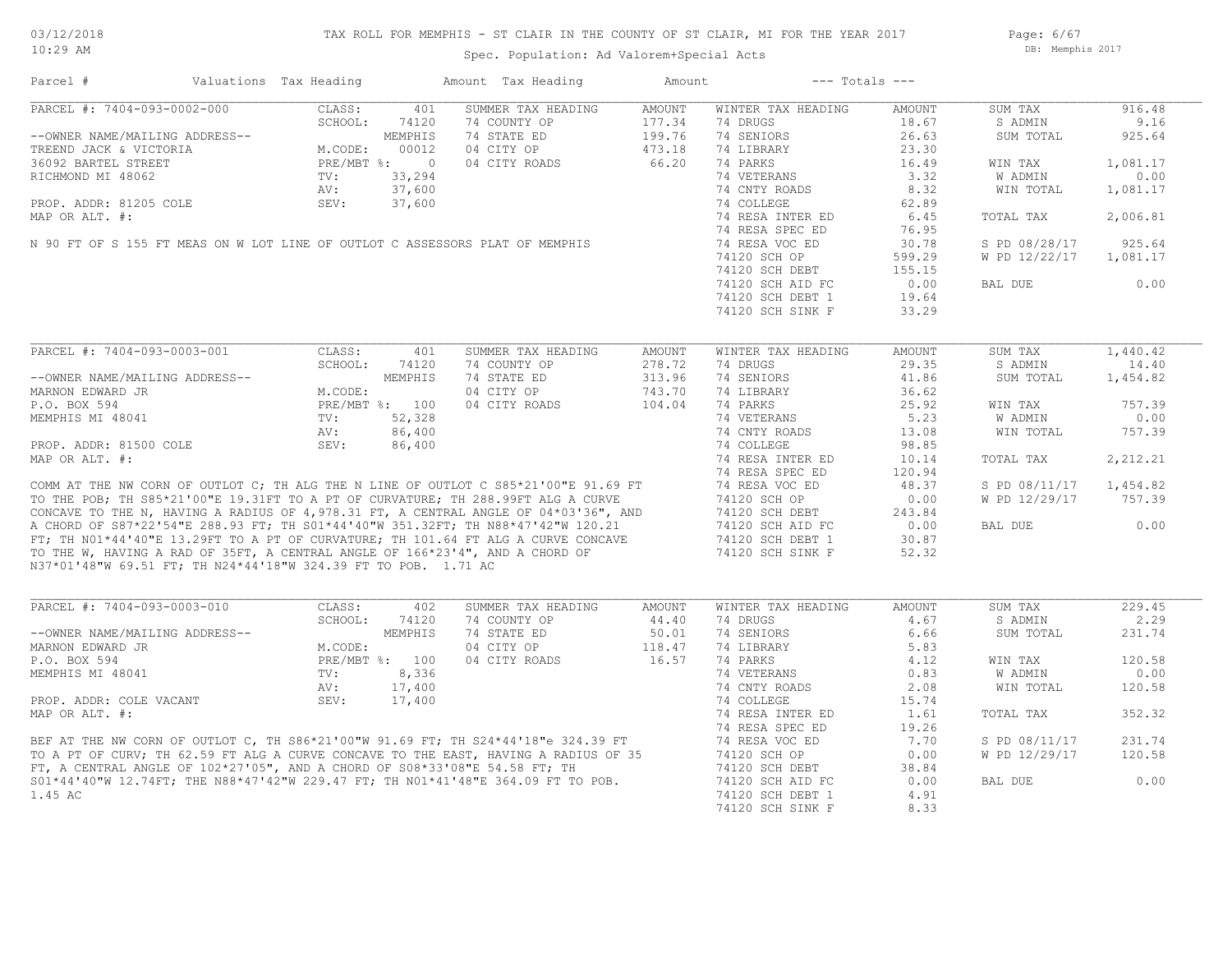## TAX ROLL FOR MEMPHIS - ST CLAIR IN THE COUNTY OF ST CLAIR, MI FOR THE YEAR 2017

Page: 7/67 DB: Memphis 2017

# Spec. Population: Ad Valorem+Special Acts

Parcel # Valuations Tax Heading Amount Tax Heading Amount --- Totals ---

|                                                                                                        | CLASS:<br>401<br>SCHOOL:<br>74120 | SUMMER TAX HEADING<br>74 COUNTY OP | AMOUNT<br>348.10 | WINTER TAX HEADING<br>74 DRUGS       | AMOUNT<br>36.66 | SUM TAX<br>S ADMIN             | 1,798.96<br>17.98                    |
|--------------------------------------------------------------------------------------------------------|-----------------------------------|------------------------------------|------------------|--------------------------------------|-----------------|--------------------------------|--------------------------------------|
| --OWNER NAME/MAILING ADDRESS--                                                                         | MEMPHIS                           | 74 STATE ED                        | 392.11           | 74 SENIORS                           | 52.28           | SUM TOTAL                      | 1,816.94                             |
| URICK DENNIS M                                                                                         | M.CODE:                           | 04 CITY OP                         | 928.81           | 74 LIBRARY                           | 45.74           |                                |                                      |
| P.O. BOX 567                                                                                           | PRE/MBT %: 100                    | 04 CITY ROADS                      | 129.94           | 74 PARKS                             | 32.37           | WIN TAX                        | 945.92                               |
| MEMPHIS MI 48041                                                                                       | 65,353<br>TV:                     |                                    |                  | 74 VETERANS                          | 6.53            | W ADMIN                        | 0.00                                 |
|                                                                                                        | 78,200<br>AV:                     |                                    |                  | 74 CNTY ROADS                        | 16.33           | WIN TOTAL                      | 945.92                               |
| PROP. ADDR: 81250 COLE                                                                                 | SEV:<br>78,200                    |                                    |                  | 74 COLLEGE                           | 123.45          |                                |                                      |
| MAP OR ALT. #:                                                                                         |                                   |                                    |                  | 74 RESA INTER ED                     | 12.66           | TOTAL TAX                      | 2,762.86                             |
|                                                                                                        |                                   |                                    |                  | 74 RESA SPEC ED                      | 151.05          |                                |                                      |
| S 100 FT MEAS ON E LOT LINE OF E 198 FT OF OULOT C. ASSESSORS PLAT OF MEMPHIS                          |                                   |                                    |                  | 74 RESA VOC ED                       | 60.41           | S PD 08/28/17                  | 1,816.94                             |
|                                                                                                        |                                   |                                    |                  | 74120 SCH OP                         | 0.00            | W PD 02/12/18                  | 945.92                               |
|                                                                                                        |                                   |                                    |                  | 74120 SCH DEBT                       | 304.54          |                                |                                      |
|                                                                                                        |                                   |                                    |                  | 74120 SCH AID FC                     | 0.00            | BAL DUE                        | 0.00                                 |
|                                                                                                        |                                   |                                    |                  | 74120 SCH DEBT 1                     | 38.55           |                                |                                      |
|                                                                                                        |                                   |                                    |                  | 74120 SCH SINK F                     | 65.35           |                                |                                      |
|                                                                                                        |                                   |                                    |                  |                                      |                 |                                |                                      |
| PARCEL #: 7404-093-0005-000                                                                            | CLASS:<br>401                     | SUMMER TAX HEADING                 | <b>AMOUNT</b>    | WINTER TAX HEADING                   | AMOUNT          | SUM TAX                        | 1,392.88                             |
|                                                                                                        | SCHOOL:<br>74120                  | 74 COUNTY OP                       | 269.52           | 74 DRUGS                             | 28.38           | S ADMIN                        | 13.92                                |
| --OWNER NAME/MAILING ADDRESS--                                                                         | MEMPHIS                           | 74 STATE ED                        | 303.60           | 74 SENIORS                           | 40.48           | SUM TOTAL                      | 1,406.80                             |
| REINHARD BRENDAN J & JOHN F                                                                            | M.CODE:<br>00011                  | 04 CITY OP                         | 719.15           | 74 LIBRARY                           | 35.42           |                                |                                      |
| 81299 COLE                                                                                             | PRE/MBT %: 100                    | 04 CITY ROADS                      | 100.61           | 74 PARKS                             | 25.06           | WIN TAX                        | 732.42                               |
| MEMPHIS MI 48041                                                                                       | 50,601<br>TV:                     |                                    |                  | 74 VETERANS                          | 5.06            | W ADMIN                        | 0.00                                 |
|                                                                                                        | 56,800<br>AV:                     |                                    |                  | 74 CNTY ROADS                        | 12.65           | WIN TOTAL                      | 732.42                               |
| PROP. ADDR: 81299 COLE                                                                                 | SEV:<br>56,800                    |                                    |                  | 74 COLLEGE                           | 95.59           |                                |                                      |
| MAP OR ALT. #:                                                                                         |                                   |                                    |                  | 74 RESA INTER ED                     | 9.80            | TOTAL TAX                      | 2,139.22                             |
|                                                                                                        |                                   |                                    |                  | 74 RESA SPEC ED                      | 116.95          |                                |                                      |
| N 100 FT OF S 355 FT MEAS ON W LOT LINE OF W 229 FT OF OUTLOT C. ASSESSORS PLAT OF                     |                                   |                                    |                  | 74 RESA VOC ED                       | 46.78           | S PD 07/14/17                  | 1,406.80                             |
| <b>MEMPHTS</b>                                                                                         |                                   |                                    |                  | 74120 SCH OP                         | 0.00            | W PD 12/11/17                  | 732.42                               |
|                                                                                                        |                                   |                                    |                  | 74120 SCH DEBT                       | 235.80          |                                |                                      |
|                                                                                                        |                                   |                                    |                  | 74120 SCH AID FC                     | 0.00            | BAL DUE                        | 0.00                                 |
|                                                                                                        |                                   |                                    |                  | 74120 SCH DEBT 1                     | 29.85           |                                |                                      |
|                                                                                                        |                                   |                                    |                  | 74120 SCH SINK F                     | 50.60           |                                |                                      |
|                                                                                                        |                                   |                                    |                  |                                      |                 |                                |                                      |
|                                                                                                        |                                   |                                    |                  |                                      |                 |                                |                                      |
| PARCEL #: 7404-093-0006-000                                                                            | 401                               |                                    |                  |                                      |                 |                                | 919.28                               |
|                                                                                                        | CLASS:                            | SUMMER TAX HEADING                 | <b>AMOUNT</b>    | WINTER TAX HEADING                   | <b>AMOUNT</b>   | SUM TAX                        |                                      |
| --OWNER NAME/MAILING ADDRESS--                                                                         | SCHOOL:<br>74120<br>MEMPHIS       | 74 COUNTY OP<br>74 STATE ED        | 177.88<br>200.37 | 74 DRUGS<br>74 SENIORS               | 18.73<br>26.71  | S ADMIN<br>SUM TOTAL           | 9.19                                 |
| PIONTKOWSKI SCOTT T                                                                                    | M.CODE:<br>00003                  | 04 CITY OP                         | 474.63           | 74 LIBRARY                           | 23.37           |                                | 928.47                               |
| 81245 COLE                                                                                             | PRE/MBT %: 100                    |                                    | 66.40            | 74 PARKS                             | 16.54           |                                | 483.33                               |
| MEMPHIS MI 48041                                                                                       | 33,396<br>TV:                     | 04 CITY ROADS                      |                  | 74 VETERANS                          | 3.33            | WIN TAX<br>W ADMIN             |                                      |
|                                                                                                        | 37,800<br>AV:                     |                                    |                  | 74 CNTY ROADS                        | 8.34            | WIN TOTAL                      |                                      |
| PROP. ADDR: 81245 COLE                                                                                 | SEV:                              |                                    |                  | 74 COLLEGE                           | 63.08           |                                |                                      |
| MAP OR ALT. #:                                                                                         | 37,800                            |                                    |                  |                                      |                 |                                |                                      |
|                                                                                                        |                                   |                                    |                  | 74 RESA INTER ED<br>74 RESA SPEC ED  | 6.47<br>77.18   | TOTAL TAX                      |                                      |
|                                                                                                        |                                   |                                    |                  |                                      | 30.87           |                                |                                      |
| N 100 FT OF S 255 FT; MEAS ON W LOT LINE OF OUTLOT C EXC E 248 FT THEREOF ASSESSORS<br>PLAT OF MEMPHIS |                                   |                                    |                  | 74 RESA VOC ED<br>74120 SCH OP       | 0.00            | S PD 07/10/17<br>W PD 12/27/17 | 928.47                               |
|                                                                                                        |                                   |                                    |                  | 74120 SCH DEBT                       | 155.62          |                                | 0.00<br>483.33<br>1,411.80<br>483.33 |
|                                                                                                        |                                   |                                    |                  |                                      | 0.00            | BAL DUE                        | 0.00                                 |
|                                                                                                        |                                   |                                    |                  | 74120 SCH AID FC<br>74120 SCH DEBT 1 | 19.70           |                                |                                      |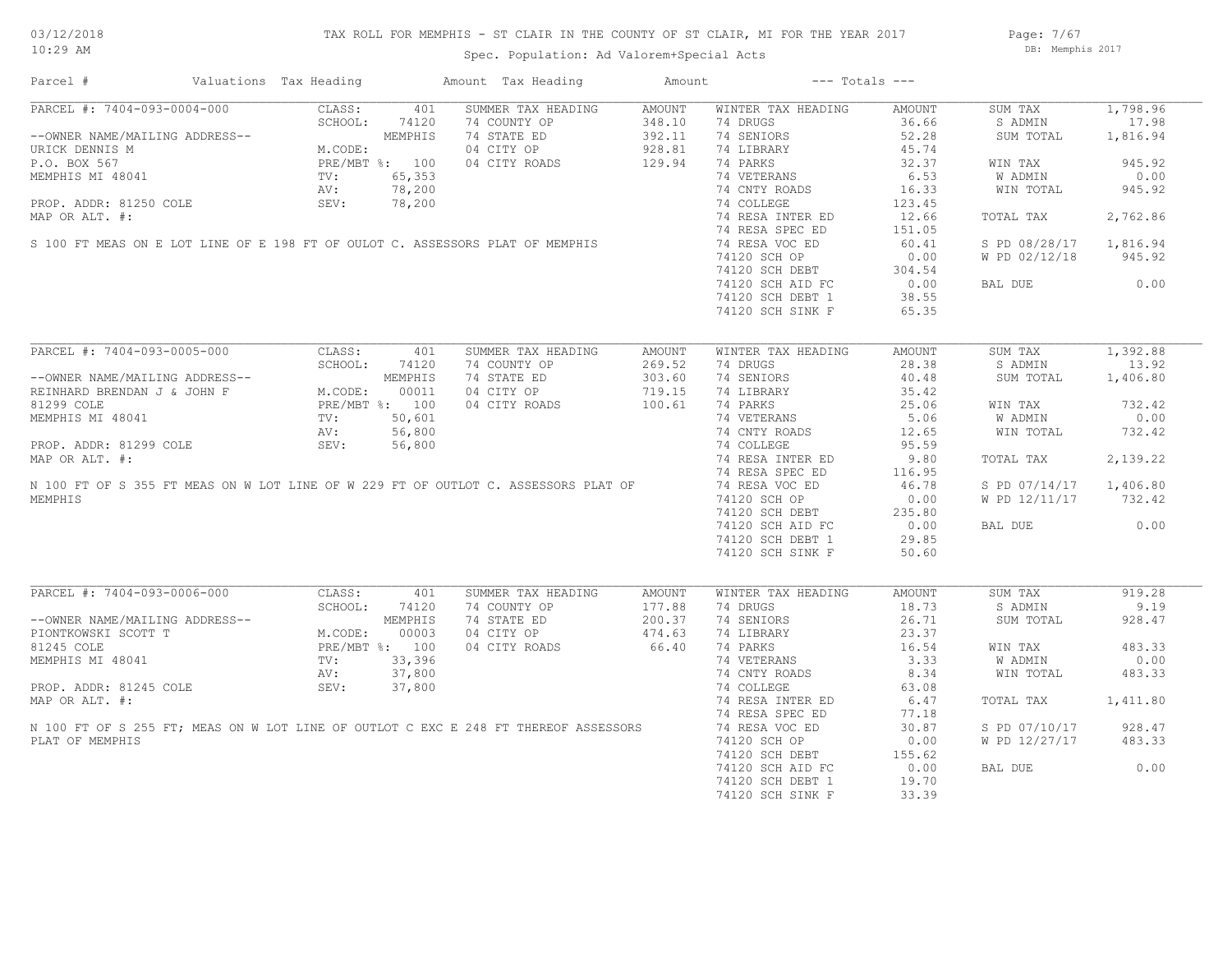## TAX ROLL FOR MEMPHIS - ST CLAIR IN THE COUNTY OF ST CLAIR, MI FOR THE YEAR 2017

Spec. Population: Ad Valorem+Special Acts

Page: 8/67 DB: Memphis 2017

| Parcel #                                                                            | Valuations Tax Heading |                 |                | Amount Tax Heading | Amount |                    | $---$ Totals $---$ |               |          |
|-------------------------------------------------------------------------------------|------------------------|-----------------|----------------|--------------------|--------|--------------------|--------------------|---------------|----------|
| PARCEL #: 7404-093-0007-000                                                         |                        | CLASS:          | 401            | SUMMER TAX HEADING | AMOUNT | WINTER TAX HEADING | AMOUNT             | SUM TAX       | 1,259.28 |
|                                                                                     |                        | SCHOOL:         | 74120          | 74 COUNTY OP       | 243.67 | 74 DRUGS           | 25.66              | S ADMIN       | 12.59    |
| --OWNER NAME/MAILING ADDRESS--                                                      |                        |                 | MEMPHIS        | 74 STATE ED        | 274.48 | 74 SENIORS         | 36.59              | SUM TOTAL     | 1,271.87 |
| PILKEY WILLIAM                                                                      |                        | M.CODE:         |                | 04 CITY OP         | 650.17 | 74 LIBRARY         | 32.02              |               |          |
| 81300 COLE                                                                          |                        |                 | PRE/MBT %: 100 | 04 CITY ROADS      | 90.96  | 74 PARKS           | 22.66              | WIN TAX       | 662.14   |
| MEMPHIS MI 48041                                                                    |                        | TV:             | 45,747         |                    |        | 74 VETERANS        | 4.57               | W ADMIN       | 0.00     |
|                                                                                     |                        | AV:             | 48,500         |                    |        | 74 CNTY ROADS      | 11.43              | WIN TOTAL     | 662.14   |
| PROP. ADDR: 81300 COLE                                                              |                        | SEV:            | 48,500         |                    |        | 74 COLLEGE         | 86.42              |               |          |
| MAP OR ALT. #:                                                                      |                        |                 |                |                    |        | 74 RESA INTER ED   | 8.86               | TOTAL TAX     | 1,934.01 |
|                                                                                     |                        |                 |                |                    |        | 74 RESA SPEC ED    | 105.73             |               |          |
| N 100 FT MEAS ON E LOT LINE OF S 200 FT OF E 198 FT OF OUTLOT C. ASSESSORS PLAT OF  |                        |                 |                |                    |        | 74 RESA VOC ED     | 42.29              | S PD 08/18/17 | 1,271.87 |
| MEMPHIS                                                                             |                        |                 |                |                    |        | 74120 SCH OP       | 0.00               | W PD 01/26/18 | 662.14   |
|                                                                                     |                        |                 |                |                    |        | 74120 SCH DEBT     | 213.18             |               |          |
|                                                                                     |                        |                 |                |                    |        | 74120 SCH AID FC   | 0.00               | BAL DUE       | 0.00     |
|                                                                                     |                        |                 |                |                    |        |                    |                    |               |          |
|                                                                                     |                        |                 |                |                    |        | 74120 SCH DEBT 1   | 26.99              |               |          |
|                                                                                     |                        |                 |                |                    |        | 74120 SCH SINK F   | 45.74              |               |          |
|                                                                                     |                        |                 |                |                    |        |                    |                    |               |          |
| PARCEL #: 7404-093-0008-000                                                         |                        | CLASS:          | 401            | SUMMER TAX HEADING | AMOUNT | WINTER TAX HEADING | AMOUNT             | SUM TAX       | 1,497.05 |
|                                                                                     |                        | SCHOOL:         | 74120          | 74 COUNTY OP       | 289.68 | 74 DRUGS           | 30.50              | S ADMIN       | 14.97    |
| --OWNER NAME/MAILING ADDRESS--                                                      |                        |                 | MEMPHIS        | 74 STATE ED        | 326.31 | 74 SENIORS         | 43.50              | SUM TOTAL     | 1,512.02 |
| LONG CONNIE M & LONG FRANCIS E                                                      |                        | M.CODE:         |                | 04 CITY OP         | 772.93 | 74 LIBRARY         | 38.06              |               |          |
| 81350 COLE                                                                          |                        |                 | PRE/MBT %: 100 | 04 CITY ROADS      | 108.13 | 74 PARKS           | 26.94              | WIN TAX       | 787.14   |
| MEMPHIS MI 48041                                                                    |                        | $\texttt{TV}$ : | 54,385         |                    |        | 74 VETERANS        | 5.43               | W ADMIN       | 0.00     |
|                                                                                     |                        | AV:             | 60,000         |                    |        | 74 CNTY ROADS      | 13.59              | WIN TOTAL     | 787.14   |
| PROP. ADDR: 81350 COLE                                                              |                        | SEV:            | 60,000         |                    |        | 74 COLLEGE         | 102.73             |               |          |
| MAP OR ALT. #:                                                                      |                        |                 |                |                    |        | 74 RESA INTER ED   | 10.53              | TOTAL TAX     | 2,299.16 |
|                                                                                     |                        |                 |                |                    |        | 74 RESA SPEC ED    | 125.70             |               |          |
| N 100 FT MEAS ON E LOT LINE OF S 300 FT OF E 198 FT OF OUTLOT C. ASSESSORS PLAT OF  |                        |                 |                |                    |        | 74 RESA VOC ED     | 50.27              | S PD 09/14/17 | 1,512.02 |
| MEMPHIS                                                                             |                        |                 |                |                    |        | 74120 SCH OP       | 0.00               | W PD 02/14/18 | 787.14   |
|                                                                                     |                        |                 |                |                    |        | 74120 SCH DEBT     | 253.43             |               |          |
|                                                                                     |                        |                 |                |                    |        | 74120 SCH AID FC   | 0.00               | BAL DUE       | 0.00     |
|                                                                                     |                        |                 |                |                    |        | 74120 SCH DEBT 1   | 32.08              |               |          |
|                                                                                     |                        |                 |                |                    |        |                    |                    |               |          |
|                                                                                     |                        |                 |                |                    |        | 74120 SCH SINK F   | 54.38              |               |          |
|                                                                                     |                        |                 |                |                    |        |                    |                    |               |          |
| PARCEL #: 7404-093-0009-000                                                         |                        | CLASS:          | 401            | SUMMER TAX HEADING | AMOUNT | WINTER TAX HEADING | AMOUNT             | SUM TAX       | 1,242.43 |
|                                                                                     |                        | SCHOOL:         | 74120          | 74 COUNTY OP       | 240.41 | 74 DRUGS           | 25.32              | S ADMIN       | 12.42    |
| --OWNER NAME/MAILING ADDRESS--                                                      |                        |                 | MEMPHIS        | 74 STATE ED        | 270.81 | 74 SENIORS         | 36.10              | SUM TOTAL     | 1,254.85 |
| HUDSON SHAWN                                                                        |                        | M.CODE:         | 00001          | 04 CITY OP         | 641.47 | 74 LIBRARY         | 31.59              |               |          |
| 81325 COLE STREET                                                                   |                        |                 | PRE/MBT %: 100 | 04 CITY ROADS      | 89.74  | 74 PARKS           | 22.35              | WIN TAX       | 653.26   |
| MEMPHIS MI 48041                                                                    |                        | TV:             | 45,135         |                    |        | 74 VETERANS        | 4.51               | W ADMIN       | 0.00     |
|                                                                                     |                        | AV:             | 51,300         |                    |        | 74 CNTY ROADS      | 11.28              | WIN TOTAL     | 653.26   |
| PROP. ADDR: 81325 COLE                                                              |                        | SEV:            | 51,300         |                    |        | 74 COLLEGE         | 85.26              |               |          |
| MAP OR ALT. #:                                                                      |                        |                 |                |                    |        | 74 RESA INTER ED   | 8.74               | TOTAL TAX     | 1,908.11 |
|                                                                                     |                        |                 |                |                    |        | 74 RESA SPEC ED    | 104.32             |               |          |
| N 100 FT OF S 455 FT; MEAS ON W LOT LINE OF W 229 FT OF OUTLOT C. ASSESSORS PLAT OF |                        |                 |                |                    |        | 74 RESA VOC ED     | 41.72              | S PD 08/28/17 | 1,254.85 |
| MEMPHIS                                                                             |                        |                 |                |                    |        | 74120 SCH OP       | 0.00               | W PD 12/29/17 | 653.26   |
|                                                                                     |                        |                 |                |                    |        | 74120 SCH DEBT     | 210.32             |               |          |
|                                                                                     |                        |                 |                |                    |        | 74120 SCH AID FC   | 0.00               | BAL DUE       | 0.00     |
|                                                                                     |                        |                 |                |                    |        | 74120 SCH DEBT 1   | 26.62              |               |          |
|                                                                                     |                        |                 |                |                    |        | 74120 SCH SINK F   | 45.13              |               |          |
|                                                                                     |                        |                 |                |                    |        |                    |                    |               |          |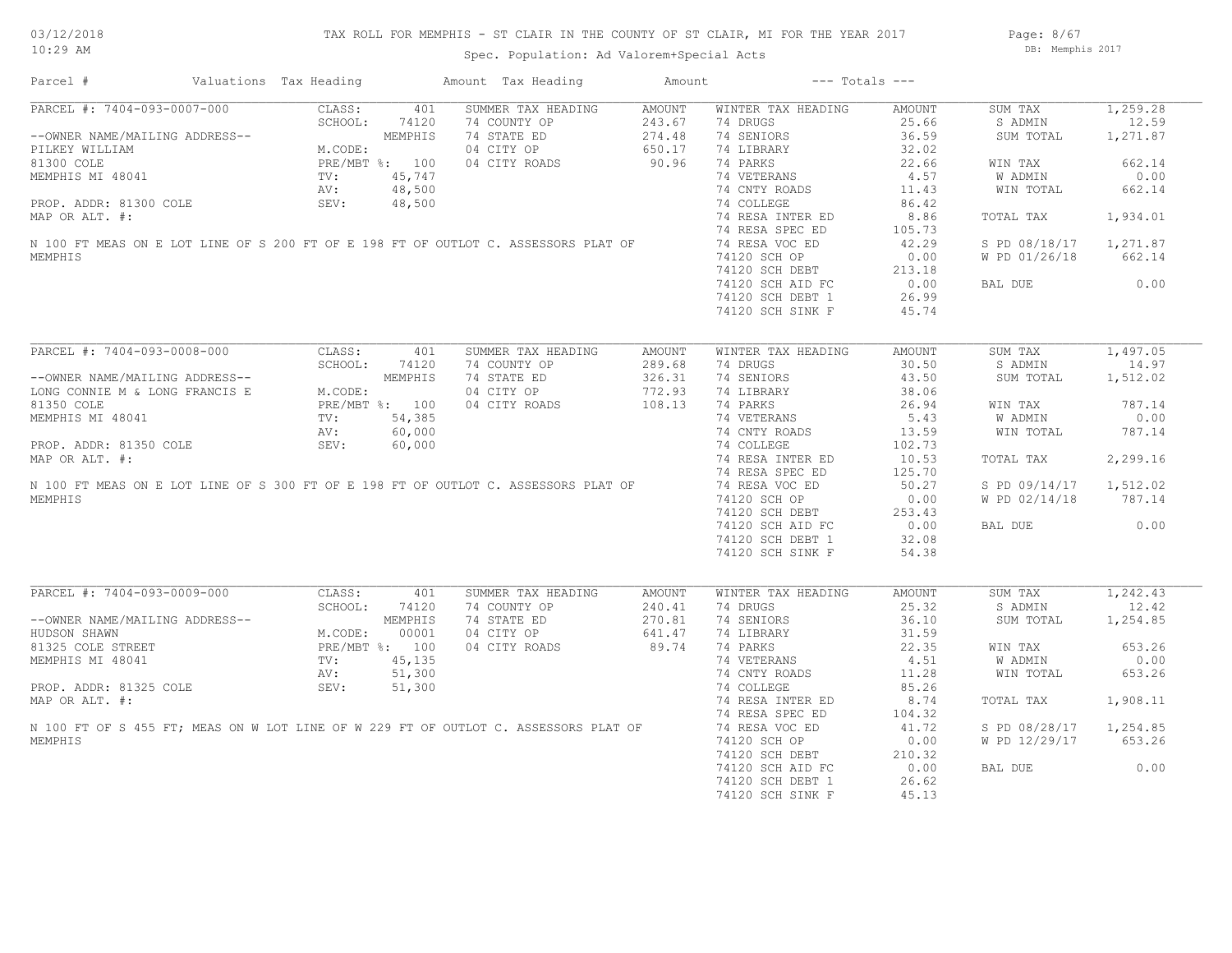Page: 9/67 DB: Memphis 2017

| PARCEL #: 7404-093-0010-000 CLASS:<br>401<br>SUMMER TAX HEADING AMOUNT<br>WINTER TAX HEADING<br>SUM TAX<br>AMOUNT<br>21.36<br>SCHOOL:<br>74120<br>74 COUNTY OP 413.33<br>74 STATE ED 465.60<br>04 CITY OP 1, 102.87<br>04 CITY ROADS 154.29<br>74 DRUGS<br>43.53<br>S ADMIN<br>--OWNER NAME/MAILING ADDRESS--<br>FORCE PATRICK MEMPHIS<br>81375 COLE PRE/MBT %: 100<br>MEMPHIS MI 48041 TV: 77,600<br>PROP. ADDR: 81375 COLE SEV: 77,600<br>MAP OP ALT #: 77,600<br>74 SENIORS<br>62.08<br>SUM TOTAL<br>74 LIBRARY<br>54.32<br>74 PARKS<br>38.44<br>WIN TAX<br>74 VETERANS<br>74 OVER<br>7.76<br>W ADMIN<br>0.00<br>MEMPHIS MI 48041<br>MEMPHIS MI 48041<br>PROP. ADDR: 81375 COLE (2012)<br>MAP OR ALT. #:<br>N 100 FT OF S 555 FT; MEAS ON W LOT LINE OF W 229 FT OF OUTLOT C. ASSESSORS PLAT OF (2012)<br>MAP OR ALT. #:<br>M 100 FT OF S 555 FT; MEAS ON W<br>74 CNTY ROADS<br>19.40<br>WIN TOTAL<br>146.59<br>74 RESA INTER ED<br>3,280.68<br>15.03<br>TOTAL TAX<br>179.35<br>71.74<br>S PD 08/28/17 2,157.45<br>W PD 12/29/17 1,123.23<br>74120 SCH OP<br>74120 SCH DEBT 361.61<br>20 SCH AID FC 0.00<br>45.78<br>0.00<br>BAL DUE<br>74120 SCH DEBT 1<br>45.78<br>74120 SCH SINK F<br>77.60<br>PARCEL #: 7404-093-0011-000<br>CLASS:<br>SUMMER TAX HEADING<br>WINTER TAX HEADING<br>AMOUNT<br>SUM TAX<br>401<br>AMOUNT<br>74 COUNTY OP<br>315.87<br>74 DRUGS<br>33.26<br>S ADMIN<br>--OWNER NAME/MAILING ADDRESS--<br>HAWKINS RENEE<br>HAWKINS RENEE<br>81380 COLE<br>81380 COLE<br>MEMPHIS MI 48041<br>MEMPHIS MI 48041<br>PROP. ADDR: 81380 COLE<br>PROP. ADDR: 81380 COLE<br>MAP OP ALT *.<br>71,900<br>MEMP OP ALT *.<br>71,900<br>74 STATE ED<br>355.81<br>74 SENIORS<br>47.44<br>SUM TOTAL<br>04 CITY OP 842.83<br>04 CITY ROADS 117.91<br>74 LIBRARY<br>41.51<br>29.37<br>74 PARKS<br>WIN TAX<br>858.35<br>74 VETERANS<br>74 CNTY ROADS<br>5.93<br>W ADMIN<br>0.00<br>PROP. ADDR: 81380 COLE<br>MAP OR ALT. #:<br>N 100 FT OF S 400 FT OF E 198 FT OF OUTLOT C & E 78 FT LYING N OF S 400 FT.<br>ASSESSORS PLAT OF MEMPHIS<br>858.35<br>14.82<br>WIN TOTAL<br>74 COLLEGE<br>112.02<br>74 RESA INTER ED<br>2,507.09<br>11.49<br>TOTAL TAX<br>74 RESA SPEC ED<br>137.06<br>74 RESA VOC ED<br>54.82<br>S PD 08/28/17 1,648.74<br>74120 SCH OP<br>0.00<br>W PD 12/29/17 858.35<br>74120 SCH DEBT<br>276.35<br>0.00<br>74120 SCH AID FC<br>0.00<br>BAL DUE<br>74120 SCH DEBT 1<br>34.98<br>74120 SCH SINK F<br>59.30<br>PARCEL #: 7404-094-0001-000<br>CLASS: 401<br>SUMMER TAX HEADING<br>WINTER TAX HEADING<br>SUM TAX<br>AMOUNT<br>AMOUNT<br>SCHOOL: 74120<br>74 COUNTY OP<br>74 STATE ED 520.38<br>74 DRUGS<br>48.65<br>S ADMIN<br>--OWNER NAME/MAILING ADDRESS--<br>RAYMOND HARRISON REVOC TRUST<br>P.O. BOX 501<br>MEMPHIS MI 48041<br>MEMPHIS MI 48041<br>MEMPHIS MI 48041<br>PRE/MBT %: 100<br>NEMPHIS MI 48041<br>NV: 98,600<br>74 SENIORS<br>69.38<br>SUM TOTAL<br>04 CITY OP<br>1,232.63<br>74 LIBRARY<br>60.71<br>172.45<br>74 PARKS<br>74 VETERANS<br>04 CITY ROADS<br>42.96<br>1,255.38<br>WIN TAX<br>8.67<br>W ADMIN<br>0.00<br>$86,730$<br>98,600<br>98,600<br>98,600<br>21.68<br>74 CNTY ROADS<br>WIN TOTAL<br>1,255.38<br>$\mathbf{p}$<br>SEV: 98,600<br>PROP. ADDR: 35411 BORDMAN<br>74 COLLEGE<br>163.84<br>MAP OR ALT. #:<br>3,666.67<br>74 RESA INTER ED<br>16.80<br>TOTAL TAX<br>74 RESA SPEC ED<br>200.45<br>80.18<br>OUTLOT D ASSESSORS PLAT OF MEMPHIS<br>74 RESA VOC ED<br>S PD 08/21/17 2,411.29<br>W PD 02/06/18 1,255.38<br>0.00<br>BAL DUE<br>74120 SCH DEBT 1<br>51.17<br>74120 SCH SINK F<br>86.73 | Parcel # | Valuations Tax Heading | Amount Tax Heading | Amount | $---$ Totals $---$ |  |          |
|---------------------------------------------------------------------------------------------------------------------------------------------------------------------------------------------------------------------------------------------------------------------------------------------------------------------------------------------------------------------------------------------------------------------------------------------------------------------------------------------------------------------------------------------------------------------------------------------------------------------------------------------------------------------------------------------------------------------------------------------------------------------------------------------------------------------------------------------------------------------------------------------------------------------------------------------------------------------------------------------------------------------------------------------------------------------------------------------------------------------------------------------------------------------------------------------------------------------------------------------------------------------------------------------------------------------------------------------------------------------------------------------------------------------------------------------------------------------------------------------------------------------------------------------------------------------------------------------------------------------------------------------------------------------------------------------------------------------------------------------------------------------------------------------------------------------------------------------------------------------------------------------------------------------------------------------------------------------------------------------------------------------------------------------------------------------------------------------------------------------------------------------------------------------------------------------------------------------------------------------------------------------------------------------------------------------------------------------------------------------------------------------------------------------------------------------------------------------------------------------------------------------------------------------------------------------------------------------------------------------------------------------------------------------------------------------------------------------------------------------------------------------------------------------------------------------------------------------------------------------------------------------------------------------------------------------------------------------------------------------------------------------------------------------------------------------------------------------------------------------------------------------------------------------------------------------------------------------------------------------------------------------------------------------------------------------------------------------------------------------------------------------------------------------------------------------------------------------------------------------------------------------------------------------|----------|------------------------|--------------------|--------|--------------------|--|----------|
| 2,157.45<br>1,123.23<br>1,123.23<br>1,632.42<br>16.32<br>1,648.74<br>23.87<br>2,411.29                                                                                                                                                                                                                                                                                                                                                                                                                                                                                                                                                                                                                                                                                                                                                                                                                                                                                                                                                                                                                                                                                                                                                                                                                                                                                                                                                                                                                                                                                                                                                                                                                                                                                                                                                                                                                                                                                                                                                                                                                                                                                                                                                                                                                                                                                                                                                                                                                                                                                                                                                                                                                                                                                                                                                                                                                                                                                                                                                                                                                                                                                                                                                                                                                                                                                                                                                                                                                                                      |          |                        |                    |        |                    |  | 2,136.09 |
| 2,387.42                                                                                                                                                                                                                                                                                                                                                                                                                                                                                                                                                                                                                                                                                                                                                                                                                                                                                                                                                                                                                                                                                                                                                                                                                                                                                                                                                                                                                                                                                                                                                                                                                                                                                                                                                                                                                                                                                                                                                                                                                                                                                                                                                                                                                                                                                                                                                                                                                                                                                                                                                                                                                                                                                                                                                                                                                                                                                                                                                                                                                                                                                                                                                                                                                                                                                                                                                                                                                                                                                                                                    |          |                        |                    |        |                    |  |          |
|                                                                                                                                                                                                                                                                                                                                                                                                                                                                                                                                                                                                                                                                                                                                                                                                                                                                                                                                                                                                                                                                                                                                                                                                                                                                                                                                                                                                                                                                                                                                                                                                                                                                                                                                                                                                                                                                                                                                                                                                                                                                                                                                                                                                                                                                                                                                                                                                                                                                                                                                                                                                                                                                                                                                                                                                                                                                                                                                                                                                                                                                                                                                                                                                                                                                                                                                                                                                                                                                                                                                             |          |                        |                    |        |                    |  |          |
|                                                                                                                                                                                                                                                                                                                                                                                                                                                                                                                                                                                                                                                                                                                                                                                                                                                                                                                                                                                                                                                                                                                                                                                                                                                                                                                                                                                                                                                                                                                                                                                                                                                                                                                                                                                                                                                                                                                                                                                                                                                                                                                                                                                                                                                                                                                                                                                                                                                                                                                                                                                                                                                                                                                                                                                                                                                                                                                                                                                                                                                                                                                                                                                                                                                                                                                                                                                                                                                                                                                                             |          |                        |                    |        |                    |  |          |
|                                                                                                                                                                                                                                                                                                                                                                                                                                                                                                                                                                                                                                                                                                                                                                                                                                                                                                                                                                                                                                                                                                                                                                                                                                                                                                                                                                                                                                                                                                                                                                                                                                                                                                                                                                                                                                                                                                                                                                                                                                                                                                                                                                                                                                                                                                                                                                                                                                                                                                                                                                                                                                                                                                                                                                                                                                                                                                                                                                                                                                                                                                                                                                                                                                                                                                                                                                                                                                                                                                                                             |          |                        |                    |        |                    |  |          |
|                                                                                                                                                                                                                                                                                                                                                                                                                                                                                                                                                                                                                                                                                                                                                                                                                                                                                                                                                                                                                                                                                                                                                                                                                                                                                                                                                                                                                                                                                                                                                                                                                                                                                                                                                                                                                                                                                                                                                                                                                                                                                                                                                                                                                                                                                                                                                                                                                                                                                                                                                                                                                                                                                                                                                                                                                                                                                                                                                                                                                                                                                                                                                                                                                                                                                                                                                                                                                                                                                                                                             |          |                        |                    |        |                    |  |          |
|                                                                                                                                                                                                                                                                                                                                                                                                                                                                                                                                                                                                                                                                                                                                                                                                                                                                                                                                                                                                                                                                                                                                                                                                                                                                                                                                                                                                                                                                                                                                                                                                                                                                                                                                                                                                                                                                                                                                                                                                                                                                                                                                                                                                                                                                                                                                                                                                                                                                                                                                                                                                                                                                                                                                                                                                                                                                                                                                                                                                                                                                                                                                                                                                                                                                                                                                                                                                                                                                                                                                             |          |                        |                    |        |                    |  |          |
|                                                                                                                                                                                                                                                                                                                                                                                                                                                                                                                                                                                                                                                                                                                                                                                                                                                                                                                                                                                                                                                                                                                                                                                                                                                                                                                                                                                                                                                                                                                                                                                                                                                                                                                                                                                                                                                                                                                                                                                                                                                                                                                                                                                                                                                                                                                                                                                                                                                                                                                                                                                                                                                                                                                                                                                                                                                                                                                                                                                                                                                                                                                                                                                                                                                                                                                                                                                                                                                                                                                                             |          |                        |                    |        |                    |  |          |
|                                                                                                                                                                                                                                                                                                                                                                                                                                                                                                                                                                                                                                                                                                                                                                                                                                                                                                                                                                                                                                                                                                                                                                                                                                                                                                                                                                                                                                                                                                                                                                                                                                                                                                                                                                                                                                                                                                                                                                                                                                                                                                                                                                                                                                                                                                                                                                                                                                                                                                                                                                                                                                                                                                                                                                                                                                                                                                                                                                                                                                                                                                                                                                                                                                                                                                                                                                                                                                                                                                                                             |          |                        |                    |        |                    |  |          |
|                                                                                                                                                                                                                                                                                                                                                                                                                                                                                                                                                                                                                                                                                                                                                                                                                                                                                                                                                                                                                                                                                                                                                                                                                                                                                                                                                                                                                                                                                                                                                                                                                                                                                                                                                                                                                                                                                                                                                                                                                                                                                                                                                                                                                                                                                                                                                                                                                                                                                                                                                                                                                                                                                                                                                                                                                                                                                                                                                                                                                                                                                                                                                                                                                                                                                                                                                                                                                                                                                                                                             | MEMPHIS  |                        |                    |        |                    |  |          |
|                                                                                                                                                                                                                                                                                                                                                                                                                                                                                                                                                                                                                                                                                                                                                                                                                                                                                                                                                                                                                                                                                                                                                                                                                                                                                                                                                                                                                                                                                                                                                                                                                                                                                                                                                                                                                                                                                                                                                                                                                                                                                                                                                                                                                                                                                                                                                                                                                                                                                                                                                                                                                                                                                                                                                                                                                                                                                                                                                                                                                                                                                                                                                                                                                                                                                                                                                                                                                                                                                                                                             |          |                        |                    |        |                    |  |          |
|                                                                                                                                                                                                                                                                                                                                                                                                                                                                                                                                                                                                                                                                                                                                                                                                                                                                                                                                                                                                                                                                                                                                                                                                                                                                                                                                                                                                                                                                                                                                                                                                                                                                                                                                                                                                                                                                                                                                                                                                                                                                                                                                                                                                                                                                                                                                                                                                                                                                                                                                                                                                                                                                                                                                                                                                                                                                                                                                                                                                                                                                                                                                                                                                                                                                                                                                                                                                                                                                                                                                             |          |                        |                    |        |                    |  |          |
|                                                                                                                                                                                                                                                                                                                                                                                                                                                                                                                                                                                                                                                                                                                                                                                                                                                                                                                                                                                                                                                                                                                                                                                                                                                                                                                                                                                                                                                                                                                                                                                                                                                                                                                                                                                                                                                                                                                                                                                                                                                                                                                                                                                                                                                                                                                                                                                                                                                                                                                                                                                                                                                                                                                                                                                                                                                                                                                                                                                                                                                                                                                                                                                                                                                                                                                                                                                                                                                                                                                                             |          |                        |                    |        |                    |  |          |
|                                                                                                                                                                                                                                                                                                                                                                                                                                                                                                                                                                                                                                                                                                                                                                                                                                                                                                                                                                                                                                                                                                                                                                                                                                                                                                                                                                                                                                                                                                                                                                                                                                                                                                                                                                                                                                                                                                                                                                                                                                                                                                                                                                                                                                                                                                                                                                                                                                                                                                                                                                                                                                                                                                                                                                                                                                                                                                                                                                                                                                                                                                                                                                                                                                                                                                                                                                                                                                                                                                                                             |          |                        |                    |        |                    |  |          |
|                                                                                                                                                                                                                                                                                                                                                                                                                                                                                                                                                                                                                                                                                                                                                                                                                                                                                                                                                                                                                                                                                                                                                                                                                                                                                                                                                                                                                                                                                                                                                                                                                                                                                                                                                                                                                                                                                                                                                                                                                                                                                                                                                                                                                                                                                                                                                                                                                                                                                                                                                                                                                                                                                                                                                                                                                                                                                                                                                                                                                                                                                                                                                                                                                                                                                                                                                                                                                                                                                                                                             |          |                        |                    |        |                    |  |          |
|                                                                                                                                                                                                                                                                                                                                                                                                                                                                                                                                                                                                                                                                                                                                                                                                                                                                                                                                                                                                                                                                                                                                                                                                                                                                                                                                                                                                                                                                                                                                                                                                                                                                                                                                                                                                                                                                                                                                                                                                                                                                                                                                                                                                                                                                                                                                                                                                                                                                                                                                                                                                                                                                                                                                                                                                                                                                                                                                                                                                                                                                                                                                                                                                                                                                                                                                                                                                                                                                                                                                             |          |                        |                    |        |                    |  |          |
|                                                                                                                                                                                                                                                                                                                                                                                                                                                                                                                                                                                                                                                                                                                                                                                                                                                                                                                                                                                                                                                                                                                                                                                                                                                                                                                                                                                                                                                                                                                                                                                                                                                                                                                                                                                                                                                                                                                                                                                                                                                                                                                                                                                                                                                                                                                                                                                                                                                                                                                                                                                                                                                                                                                                                                                                                                                                                                                                                                                                                                                                                                                                                                                                                                                                                                                                                                                                                                                                                                                                             |          |                        |                    |        |                    |  |          |
|                                                                                                                                                                                                                                                                                                                                                                                                                                                                                                                                                                                                                                                                                                                                                                                                                                                                                                                                                                                                                                                                                                                                                                                                                                                                                                                                                                                                                                                                                                                                                                                                                                                                                                                                                                                                                                                                                                                                                                                                                                                                                                                                                                                                                                                                                                                                                                                                                                                                                                                                                                                                                                                                                                                                                                                                                                                                                                                                                                                                                                                                                                                                                                                                                                                                                                                                                                                                                                                                                                                                             |          |                        |                    |        |                    |  |          |
|                                                                                                                                                                                                                                                                                                                                                                                                                                                                                                                                                                                                                                                                                                                                                                                                                                                                                                                                                                                                                                                                                                                                                                                                                                                                                                                                                                                                                                                                                                                                                                                                                                                                                                                                                                                                                                                                                                                                                                                                                                                                                                                                                                                                                                                                                                                                                                                                                                                                                                                                                                                                                                                                                                                                                                                                                                                                                                                                                                                                                                                                                                                                                                                                                                                                                                                                                                                                                                                                                                                                             |          |                        |                    |        |                    |  |          |
|                                                                                                                                                                                                                                                                                                                                                                                                                                                                                                                                                                                                                                                                                                                                                                                                                                                                                                                                                                                                                                                                                                                                                                                                                                                                                                                                                                                                                                                                                                                                                                                                                                                                                                                                                                                                                                                                                                                                                                                                                                                                                                                                                                                                                                                                                                                                                                                                                                                                                                                                                                                                                                                                                                                                                                                                                                                                                                                                                                                                                                                                                                                                                                                                                                                                                                                                                                                                                                                                                                                                             |          |                        |                    |        |                    |  |          |
|                                                                                                                                                                                                                                                                                                                                                                                                                                                                                                                                                                                                                                                                                                                                                                                                                                                                                                                                                                                                                                                                                                                                                                                                                                                                                                                                                                                                                                                                                                                                                                                                                                                                                                                                                                                                                                                                                                                                                                                                                                                                                                                                                                                                                                                                                                                                                                                                                                                                                                                                                                                                                                                                                                                                                                                                                                                                                                                                                                                                                                                                                                                                                                                                                                                                                                                                                                                                                                                                                                                                             |          |                        |                    |        |                    |  |          |
|                                                                                                                                                                                                                                                                                                                                                                                                                                                                                                                                                                                                                                                                                                                                                                                                                                                                                                                                                                                                                                                                                                                                                                                                                                                                                                                                                                                                                                                                                                                                                                                                                                                                                                                                                                                                                                                                                                                                                                                                                                                                                                                                                                                                                                                                                                                                                                                                                                                                                                                                                                                                                                                                                                                                                                                                                                                                                                                                                                                                                                                                                                                                                                                                                                                                                                                                                                                                                                                                                                                                             |          |                        |                    |        |                    |  |          |
|                                                                                                                                                                                                                                                                                                                                                                                                                                                                                                                                                                                                                                                                                                                                                                                                                                                                                                                                                                                                                                                                                                                                                                                                                                                                                                                                                                                                                                                                                                                                                                                                                                                                                                                                                                                                                                                                                                                                                                                                                                                                                                                                                                                                                                                                                                                                                                                                                                                                                                                                                                                                                                                                                                                                                                                                                                                                                                                                                                                                                                                                                                                                                                                                                                                                                                                                                                                                                                                                                                                                             |          |                        |                    |        |                    |  |          |
|                                                                                                                                                                                                                                                                                                                                                                                                                                                                                                                                                                                                                                                                                                                                                                                                                                                                                                                                                                                                                                                                                                                                                                                                                                                                                                                                                                                                                                                                                                                                                                                                                                                                                                                                                                                                                                                                                                                                                                                                                                                                                                                                                                                                                                                                                                                                                                                                                                                                                                                                                                                                                                                                                                                                                                                                                                                                                                                                                                                                                                                                                                                                                                                                                                                                                                                                                                                                                                                                                                                                             |          |                        |                    |        |                    |  |          |
|                                                                                                                                                                                                                                                                                                                                                                                                                                                                                                                                                                                                                                                                                                                                                                                                                                                                                                                                                                                                                                                                                                                                                                                                                                                                                                                                                                                                                                                                                                                                                                                                                                                                                                                                                                                                                                                                                                                                                                                                                                                                                                                                                                                                                                                                                                                                                                                                                                                                                                                                                                                                                                                                                                                                                                                                                                                                                                                                                                                                                                                                                                                                                                                                                                                                                                                                                                                                                                                                                                                                             |          |                        |                    |        |                    |  |          |
|                                                                                                                                                                                                                                                                                                                                                                                                                                                                                                                                                                                                                                                                                                                                                                                                                                                                                                                                                                                                                                                                                                                                                                                                                                                                                                                                                                                                                                                                                                                                                                                                                                                                                                                                                                                                                                                                                                                                                                                                                                                                                                                                                                                                                                                                                                                                                                                                                                                                                                                                                                                                                                                                                                                                                                                                                                                                                                                                                                                                                                                                                                                                                                                                                                                                                                                                                                                                                                                                                                                                             |          |                        |                    |        |                    |  |          |
|                                                                                                                                                                                                                                                                                                                                                                                                                                                                                                                                                                                                                                                                                                                                                                                                                                                                                                                                                                                                                                                                                                                                                                                                                                                                                                                                                                                                                                                                                                                                                                                                                                                                                                                                                                                                                                                                                                                                                                                                                                                                                                                                                                                                                                                                                                                                                                                                                                                                                                                                                                                                                                                                                                                                                                                                                                                                                                                                                                                                                                                                                                                                                                                                                                                                                                                                                                                                                                                                                                                                             |          |                        |                    |        |                    |  |          |
|                                                                                                                                                                                                                                                                                                                                                                                                                                                                                                                                                                                                                                                                                                                                                                                                                                                                                                                                                                                                                                                                                                                                                                                                                                                                                                                                                                                                                                                                                                                                                                                                                                                                                                                                                                                                                                                                                                                                                                                                                                                                                                                                                                                                                                                                                                                                                                                                                                                                                                                                                                                                                                                                                                                                                                                                                                                                                                                                                                                                                                                                                                                                                                                                                                                                                                                                                                                                                                                                                                                                             |          |                        |                    |        |                    |  |          |
|                                                                                                                                                                                                                                                                                                                                                                                                                                                                                                                                                                                                                                                                                                                                                                                                                                                                                                                                                                                                                                                                                                                                                                                                                                                                                                                                                                                                                                                                                                                                                                                                                                                                                                                                                                                                                                                                                                                                                                                                                                                                                                                                                                                                                                                                                                                                                                                                                                                                                                                                                                                                                                                                                                                                                                                                                                                                                                                                                                                                                                                                                                                                                                                                                                                                                                                                                                                                                                                                                                                                             |          |                        |                    |        |                    |  |          |
|                                                                                                                                                                                                                                                                                                                                                                                                                                                                                                                                                                                                                                                                                                                                                                                                                                                                                                                                                                                                                                                                                                                                                                                                                                                                                                                                                                                                                                                                                                                                                                                                                                                                                                                                                                                                                                                                                                                                                                                                                                                                                                                                                                                                                                                                                                                                                                                                                                                                                                                                                                                                                                                                                                                                                                                                                                                                                                                                                                                                                                                                                                                                                                                                                                                                                                                                                                                                                                                                                                                                             |          |                        |                    |        |                    |  |          |
|                                                                                                                                                                                                                                                                                                                                                                                                                                                                                                                                                                                                                                                                                                                                                                                                                                                                                                                                                                                                                                                                                                                                                                                                                                                                                                                                                                                                                                                                                                                                                                                                                                                                                                                                                                                                                                                                                                                                                                                                                                                                                                                                                                                                                                                                                                                                                                                                                                                                                                                                                                                                                                                                                                                                                                                                                                                                                                                                                                                                                                                                                                                                                                                                                                                                                                                                                                                                                                                                                                                                             |          |                        |                    |        |                    |  |          |
|                                                                                                                                                                                                                                                                                                                                                                                                                                                                                                                                                                                                                                                                                                                                                                                                                                                                                                                                                                                                                                                                                                                                                                                                                                                                                                                                                                                                                                                                                                                                                                                                                                                                                                                                                                                                                                                                                                                                                                                                                                                                                                                                                                                                                                                                                                                                                                                                                                                                                                                                                                                                                                                                                                                                                                                                                                                                                                                                                                                                                                                                                                                                                                                                                                                                                                                                                                                                                                                                                                                                             |          |                        |                    |        |                    |  |          |
|                                                                                                                                                                                                                                                                                                                                                                                                                                                                                                                                                                                                                                                                                                                                                                                                                                                                                                                                                                                                                                                                                                                                                                                                                                                                                                                                                                                                                                                                                                                                                                                                                                                                                                                                                                                                                                                                                                                                                                                                                                                                                                                                                                                                                                                                                                                                                                                                                                                                                                                                                                                                                                                                                                                                                                                                                                                                                                                                                                                                                                                                                                                                                                                                                                                                                                                                                                                                                                                                                                                                             |          |                        |                    |        |                    |  |          |
|                                                                                                                                                                                                                                                                                                                                                                                                                                                                                                                                                                                                                                                                                                                                                                                                                                                                                                                                                                                                                                                                                                                                                                                                                                                                                                                                                                                                                                                                                                                                                                                                                                                                                                                                                                                                                                                                                                                                                                                                                                                                                                                                                                                                                                                                                                                                                                                                                                                                                                                                                                                                                                                                                                                                                                                                                                                                                                                                                                                                                                                                                                                                                                                                                                                                                                                                                                                                                                                                                                                                             |          |                        |                    |        |                    |  |          |
|                                                                                                                                                                                                                                                                                                                                                                                                                                                                                                                                                                                                                                                                                                                                                                                                                                                                                                                                                                                                                                                                                                                                                                                                                                                                                                                                                                                                                                                                                                                                                                                                                                                                                                                                                                                                                                                                                                                                                                                                                                                                                                                                                                                                                                                                                                                                                                                                                                                                                                                                                                                                                                                                                                                                                                                                                                                                                                                                                                                                                                                                                                                                                                                                                                                                                                                                                                                                                                                                                                                                             |          |                        |                    |        |                    |  |          |
|                                                                                                                                                                                                                                                                                                                                                                                                                                                                                                                                                                                                                                                                                                                                                                                                                                                                                                                                                                                                                                                                                                                                                                                                                                                                                                                                                                                                                                                                                                                                                                                                                                                                                                                                                                                                                                                                                                                                                                                                                                                                                                                                                                                                                                                                                                                                                                                                                                                                                                                                                                                                                                                                                                                                                                                                                                                                                                                                                                                                                                                                                                                                                                                                                                                                                                                                                                                                                                                                                                                                             |          |                        |                    |        |                    |  |          |
|                                                                                                                                                                                                                                                                                                                                                                                                                                                                                                                                                                                                                                                                                                                                                                                                                                                                                                                                                                                                                                                                                                                                                                                                                                                                                                                                                                                                                                                                                                                                                                                                                                                                                                                                                                                                                                                                                                                                                                                                                                                                                                                                                                                                                                                                                                                                                                                                                                                                                                                                                                                                                                                                                                                                                                                                                                                                                                                                                                                                                                                                                                                                                                                                                                                                                                                                                                                                                                                                                                                                             |          |                        |                    |        |                    |  |          |
|                                                                                                                                                                                                                                                                                                                                                                                                                                                                                                                                                                                                                                                                                                                                                                                                                                                                                                                                                                                                                                                                                                                                                                                                                                                                                                                                                                                                                                                                                                                                                                                                                                                                                                                                                                                                                                                                                                                                                                                                                                                                                                                                                                                                                                                                                                                                                                                                                                                                                                                                                                                                                                                                                                                                                                                                                                                                                                                                                                                                                                                                                                                                                                                                                                                                                                                                                                                                                                                                                                                                             |          |                        |                    |        |                    |  |          |
|                                                                                                                                                                                                                                                                                                                                                                                                                                                                                                                                                                                                                                                                                                                                                                                                                                                                                                                                                                                                                                                                                                                                                                                                                                                                                                                                                                                                                                                                                                                                                                                                                                                                                                                                                                                                                                                                                                                                                                                                                                                                                                                                                                                                                                                                                                                                                                                                                                                                                                                                                                                                                                                                                                                                                                                                                                                                                                                                                                                                                                                                                                                                                                                                                                                                                                                                                                                                                                                                                                                                             |          |                        |                    |        |                    |  |          |
|                                                                                                                                                                                                                                                                                                                                                                                                                                                                                                                                                                                                                                                                                                                                                                                                                                                                                                                                                                                                                                                                                                                                                                                                                                                                                                                                                                                                                                                                                                                                                                                                                                                                                                                                                                                                                                                                                                                                                                                                                                                                                                                                                                                                                                                                                                                                                                                                                                                                                                                                                                                                                                                                                                                                                                                                                                                                                                                                                                                                                                                                                                                                                                                                                                                                                                                                                                                                                                                                                                                                             |          |                        |                    |        |                    |  |          |
|                                                                                                                                                                                                                                                                                                                                                                                                                                                                                                                                                                                                                                                                                                                                                                                                                                                                                                                                                                                                                                                                                                                                                                                                                                                                                                                                                                                                                                                                                                                                                                                                                                                                                                                                                                                                                                                                                                                                                                                                                                                                                                                                                                                                                                                                                                                                                                                                                                                                                                                                                                                                                                                                                                                                                                                                                                                                                                                                                                                                                                                                                                                                                                                                                                                                                                                                                                                                                                                                                                                                             |          |                        |                    |        |                    |  |          |
|                                                                                                                                                                                                                                                                                                                                                                                                                                                                                                                                                                                                                                                                                                                                                                                                                                                                                                                                                                                                                                                                                                                                                                                                                                                                                                                                                                                                                                                                                                                                                                                                                                                                                                                                                                                                                                                                                                                                                                                                                                                                                                                                                                                                                                                                                                                                                                                                                                                                                                                                                                                                                                                                                                                                                                                                                                                                                                                                                                                                                                                                                                                                                                                                                                                                                                                                                                                                                                                                                                                                             |          |                        |                    |        |                    |  |          |
|                                                                                                                                                                                                                                                                                                                                                                                                                                                                                                                                                                                                                                                                                                                                                                                                                                                                                                                                                                                                                                                                                                                                                                                                                                                                                                                                                                                                                                                                                                                                                                                                                                                                                                                                                                                                                                                                                                                                                                                                                                                                                                                                                                                                                                                                                                                                                                                                                                                                                                                                                                                                                                                                                                                                                                                                                                                                                                                                                                                                                                                                                                                                                                                                                                                                                                                                                                                                                                                                                                                                             |          |                        |                    |        |                    |  |          |
|                                                                                                                                                                                                                                                                                                                                                                                                                                                                                                                                                                                                                                                                                                                                                                                                                                                                                                                                                                                                                                                                                                                                                                                                                                                                                                                                                                                                                                                                                                                                                                                                                                                                                                                                                                                                                                                                                                                                                                                                                                                                                                                                                                                                                                                                                                                                                                                                                                                                                                                                                                                                                                                                                                                                                                                                                                                                                                                                                                                                                                                                                                                                                                                                                                                                                                                                                                                                                                                                                                                                             |          |                        |                    |        |                    |  |          |
|                                                                                                                                                                                                                                                                                                                                                                                                                                                                                                                                                                                                                                                                                                                                                                                                                                                                                                                                                                                                                                                                                                                                                                                                                                                                                                                                                                                                                                                                                                                                                                                                                                                                                                                                                                                                                                                                                                                                                                                                                                                                                                                                                                                                                                                                                                                                                                                                                                                                                                                                                                                                                                                                                                                                                                                                                                                                                                                                                                                                                                                                                                                                                                                                                                                                                                                                                                                                                                                                                                                                             |          |                        |                    |        |                    |  |          |
|                                                                                                                                                                                                                                                                                                                                                                                                                                                                                                                                                                                                                                                                                                                                                                                                                                                                                                                                                                                                                                                                                                                                                                                                                                                                                                                                                                                                                                                                                                                                                                                                                                                                                                                                                                                                                                                                                                                                                                                                                                                                                                                                                                                                                                                                                                                                                                                                                                                                                                                                                                                                                                                                                                                                                                                                                                                                                                                                                                                                                                                                                                                                                                                                                                                                                                                                                                                                                                                                                                                                             |          |                        |                    |        |                    |  |          |
|                                                                                                                                                                                                                                                                                                                                                                                                                                                                                                                                                                                                                                                                                                                                                                                                                                                                                                                                                                                                                                                                                                                                                                                                                                                                                                                                                                                                                                                                                                                                                                                                                                                                                                                                                                                                                                                                                                                                                                                                                                                                                                                                                                                                                                                                                                                                                                                                                                                                                                                                                                                                                                                                                                                                                                                                                                                                                                                                                                                                                                                                                                                                                                                                                                                                                                                                                                                                                                                                                                                                             |          |                        |                    |        |                    |  |          |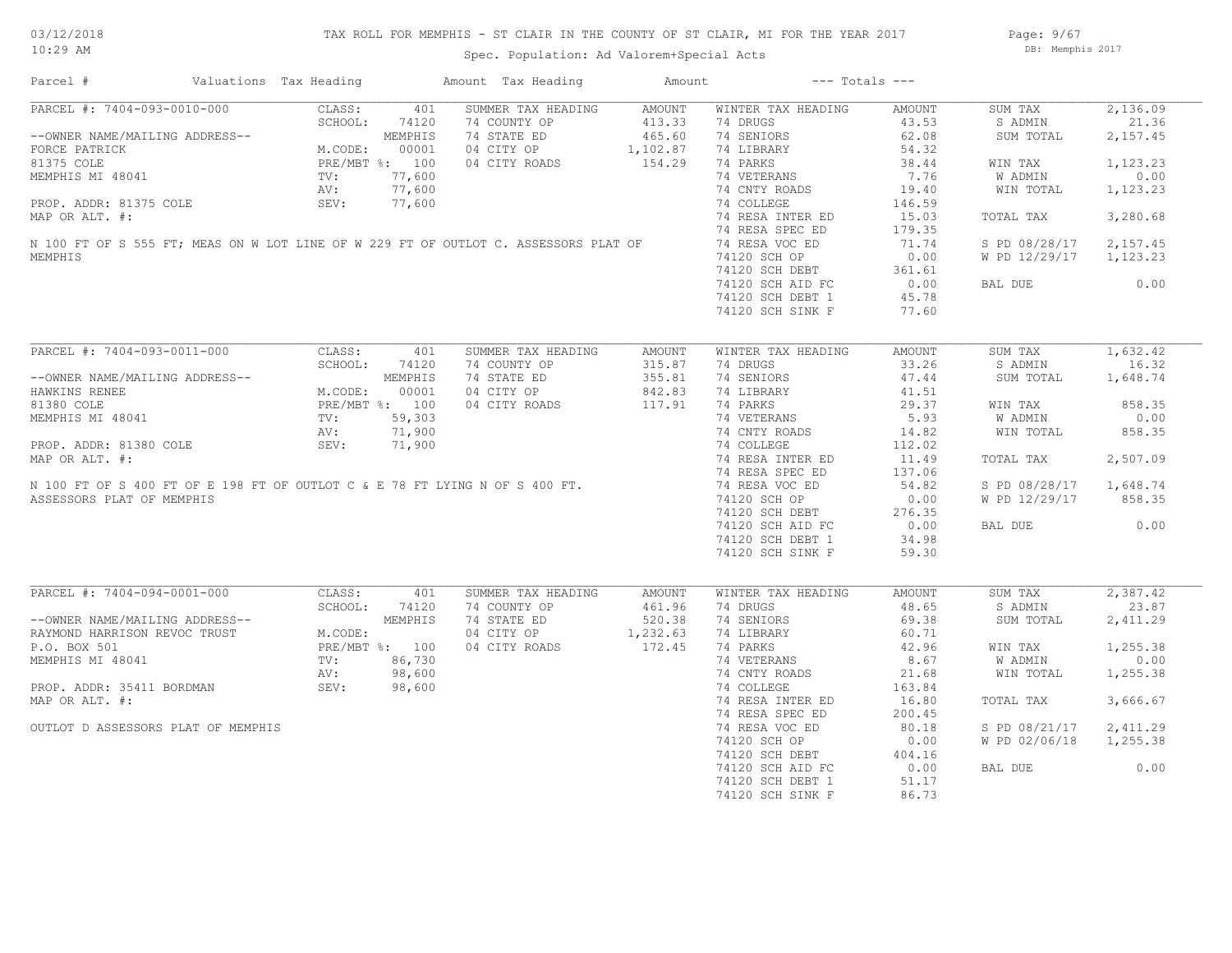## TAX ROLL FOR MEMPHIS - ST CLAIR IN THE COUNTY OF ST CLAIR, MI FOR THE YEAR 2017

Spec. Population: Ad Valorem+Special Acts

Page: 10/67 DB: Memphis 2017

| Parcel #                                                                     | Valuations Tax Heading |                | Amount Tax Heading                                                                    | Amount | $---$ Totals $---$ |        |               |          |
|------------------------------------------------------------------------------|------------------------|----------------|---------------------------------------------------------------------------------------|--------|--------------------|--------|---------------|----------|
| PARCEL #: 7404-100-0001-000                                                  | CLASS:                 | 401            | SUMMER TAX HEADING                                                                    | AMOUNT | WINTER TAX HEADING | AMOUNT | SUM TAX       | 1,518.21 |
|                                                                              | SCHOOL:                | 74120          | 74 COUNTY OP                                                                          | 293.77 | 74 DRUGS           | 30.94  | S ADMIN       | 15.18    |
| --OWNER NAME/MAILING ADDRESS--                                               |                        | MEMPHIS        | 74 STATE ED                                                                           | 330.92 | 74 SENIORS         | 44.12  | SUM TOTAL     | 1,533.39 |
| OUIGLY DENNIS P & SUSAN E                                                    | M.CODE:                |                | 04 CITY OP                                                                            | 783.86 | 74 LIBRARY         | 38.60  |               |          |
| 81755 BELLE RIVER                                                            |                        | PRE/MBT %: 100 | 04 CITY ROADS                                                                         | 109.66 | 74 PARKS           | 27.32  | WIN TAX       | 798.29   |
| MEMPHIS MI 48041                                                             | TV:                    | 55,154         |                                                                                       |        | 74 VETERANS        | 5.51   | W ADMIN       | 0.00     |
|                                                                              | AV:                    | 63,300         |                                                                                       |        | 74 CNTY ROADS      | 13.78  | WIN TOTAL     | 798.29   |
| PROP. ADDR: 81755 BELLE RIVER                                                | SEV:                   | 63,300         |                                                                                       |        | 74 COLLEGE         | 104.19 |               |          |
| MAP OR ALT. #:                                                               |                        |                |                                                                                       |        | 74 RESA INTER ED   | 10.68  | TOTAL TAX     | 2,331.68 |
|                                                                              |                        |                |                                                                                       |        | 74 RESA SPEC ED    | 127.47 |               |          |
| LOT 1 ASSESSORS PLAT OF MEMPHIS                                              |                        |                |                                                                                       |        | 74 RESA VOC ED     | 50.98  | S PD 07/17/17 | 1,533.39 |
|                                                                              |                        |                |                                                                                       |        | 74120 SCH OP       | 0.00   | W PD 12/05/17 | 798.29   |
|                                                                              |                        |                |                                                                                       |        | 74120 SCH DEBT     | 257.01 |               |          |
|                                                                              |                        |                |                                                                                       |        | 74120 SCH AID FC   | 0.00   | BAL DUE       | 0.00     |
|                                                                              |                        |                |                                                                                       |        | 74120 SCH DEBT 1   | 32.54  |               |          |
|                                                                              |                        |                |                                                                                       |        | 74120 SCH SINK F   | 55.15  |               |          |
|                                                                              |                        |                |                                                                                       |        |                    |        |               |          |
| PARCEL #: 7404-100-0002-001                                                  | CLASS:                 | 402            | SUMMER TAX HEADING                                                                    | AMOUNT | WINTER TAX HEADING | AMOUNT | SUM TAX       | 792.78   |
|                                                                              | SCHOOL:                | 74120          | 74 COUNTY OP                                                                          | 153.40 | 74 DRUGS           | 16.15  | S ADMIN       | 7.92     |
| --OWNER NAME/MAILING ADDRESS--                                               |                        | MEMPHIS        | 74 STATE ED                                                                           | 172.80 | 74 SENIORS         | 23.04  | SUM TOTAL     | 800.70   |
| APOLLO GROUP, LLC                                                            | M.CODE:                |                | 04 CITY OP                                                                            | 409.32 | 74 LIBRARY         | 20.16  |               |          |
| ROBYN CAMILLERI                                                              |                        | PRE/MBT %: 0   | 04 CITY ROADS                                                                         | 57.26  | 74 PARKS           | 14.26  | WIN TAX       | 935.26   |
| 16601 E 13 MILE                                                              | TV:                    | 28,801         |                                                                                       |        | 74 VETERANS        | 2.88   | W ADMIN       | 0.00     |
| FRASER MI 48026                                                              | AV:                    | 38,600         |                                                                                       |        | 74 CNTY ROADS      | 7.20   | WIN TOTAL     | 935.26   |
|                                                                              | SEV:                   | 38,600         |                                                                                       |        | 74 COLLEGE         | 54.40  |               |          |
| PROP. ADDR: 81643 BELLE RIVER                                                |                        |                |                                                                                       |        | 74 RESA INTER ED   | 5.58   | TOTAL TAX     | 1,735.96 |
| MAP OR ALT. #:                                                               |                        |                |                                                                                       |        | 74 RESA SPEC ED    | 66.56  |               |          |
|                                                                              |                        |                |                                                                                       |        | 74 RESA VOC ED     | 26.62  | S PD 08/24/17 | 800.70   |
|                                                                              |                        |                | PART OF LOT 2 "ASSESSORS PLAT OF MEMPHIS" BEING PART OF THE SW I/4 OF SEC 35, T6N     |        | 74120 SCH OP       | 518.41 | W PD 12/29/17 | 935.26   |
|                                                                              |                        |                | R14E, RILEY TWP. ST CLAIR CTY DESC AS BEG AT NW COR OF LOT 2, TH 290.12 FT ALG W      |        | 74120 SCH DEBT     | 134.21 |               |          |
| LINE OF BELLE RIVER ROAD ALG THE ARC OF CURVE THAT IS CONCAVE TO THE NE, RAD |                        |                |                                                                                       |        | 74120 SCH AID FC   | 0.00   | BAL DUE       | 0.00     |
|                                                                              |                        |                | =605.92 FT, CA=27DEG 26' 01", WHOSE CORD BEARS S.44 DEG 03' 51" E. 287.36 FT, TH S 16 |        | 74120 SCH DEBT 1   | 16.99  |               |          |
|                                                                              |                        |                | DEG 39'10" W 124.13 FT, TH S 26 DEG 00' 00" W, 170 FT TO A PT ON LINE EST IN A        |        | 74120 SCH SINK F   | 28.80  |               |          |
|                                                                              |                        |                | SURVEY BY COLLINS ENGINEERING RECORDED IN LIBER 3, PG 137; TH ALG SAID LINE, N82      |        |                    |        |               |          |
|                                                                              |                        |                | DEG 48' 40" W. 76.35 FT TO SW COR OF LOT 2; TH ALG W LINE OF SAID LOT N 01 DEG 42'    |        |                    |        |               |          |
|                                                                              |                        |                | 40" W 468.85 FT TO POB. CONTAINIG 1.253 AC SUBJECT TO EASEMENTS AND RESTRICTIONS OF   |        |                    |        |               |          |
| RECORD.                                                                      |                        |                |                                                                                       |        |                    |        |               |          |
|                                                                              |                        |                |                                                                                       |        |                    |        |               |          |

| PARCEL #: 7404-100-0002-010                                                       | CLASS:       | 703     | SUMMER TAX HEADING | AMOUNT | WINTER TAX HEADING | AMOUNT | SUM TAX   | 0.00 |
|-----------------------------------------------------------------------------------|--------------|---------|--------------------|--------|--------------------|--------|-----------|------|
|                                                                                   | SCHOOL:      | 74120   | 74 COUNTY OP       | 0.00   | 74 DRUGS           | 0.00   | S ADMIN   | 0.00 |
| --OWNER NAME/MAILING ADDRESS--                                                    |              | MEMPHIS | 74 STATE ED        | 0.00   | 74 SENIORS         | 0.00   | SUM TOTAL | 0.00 |
| CITY OF MEMPHIS                                                                   | M.CODE:      |         | 04 CITY OP         | 0.00   | 74 LIBRARY         | 0.00   |           |      |
| 35095 POTTER                                                                      | $PRE/MBT$ %: |         | 04 CITY ROADS      | 0.00   | 74 PARKS           | 0.00   | WIN TAX   | 0.00 |
| MEMPHIS MI 48041                                                                  | TV:          |         |                    |        | 74 VETERANS        | 0.00   | W ADMIN   | 0.00 |
|                                                                                   | AV:          |         |                    |        | 74 CNTY ROADS      | 0.00   | WIN TOTAL | 0.00 |
| PROP. ADDR: 81631 BELLE RIVER                                                     | SEV:         |         |                    |        | 74 COLLEGE         | 0.00   |           |      |
| MAP OR ALT. #:                                                                    |              |         |                    |        | 74 RESA INTER ED   | 0.00   | TOTAL TAX | 0.00 |
|                                                                                   |              |         |                    |        | 74 RESA SPEC ED    | 0.00   |           |      |
| LOT 2 ASSESSORS PLAT OF MEMPHIS ALSO THAT PART OF OLD P.M. RR R/W IN NE 1/4 OF SW |              |         |                    |        | 74 RESA VOC ED     | 0.00   | BAL DUE   | 0.00 |
| 1/4 W OF BELLE RIVER RD. SEC 35 T6N R14E                                          |              |         |                    |        | 74120 SCH OP       | 0.00   |           |      |
|                                                                                   |              |         |                    |        | 74120 SCH DEBT     | 0.00   |           |      |
|                                                                                   |              |         |                    |        | 74120 SCH AID FC   | 0.00   |           |      |
|                                                                                   |              |         |                    |        | 74120 SCH DEBT 1   | 0.00   |           |      |
|                                                                                   |              |         |                    |        | 74120 SCH SINK F   | 0.00   |           |      |
|                                                                                   |              |         |                    |        |                    |        |           |      |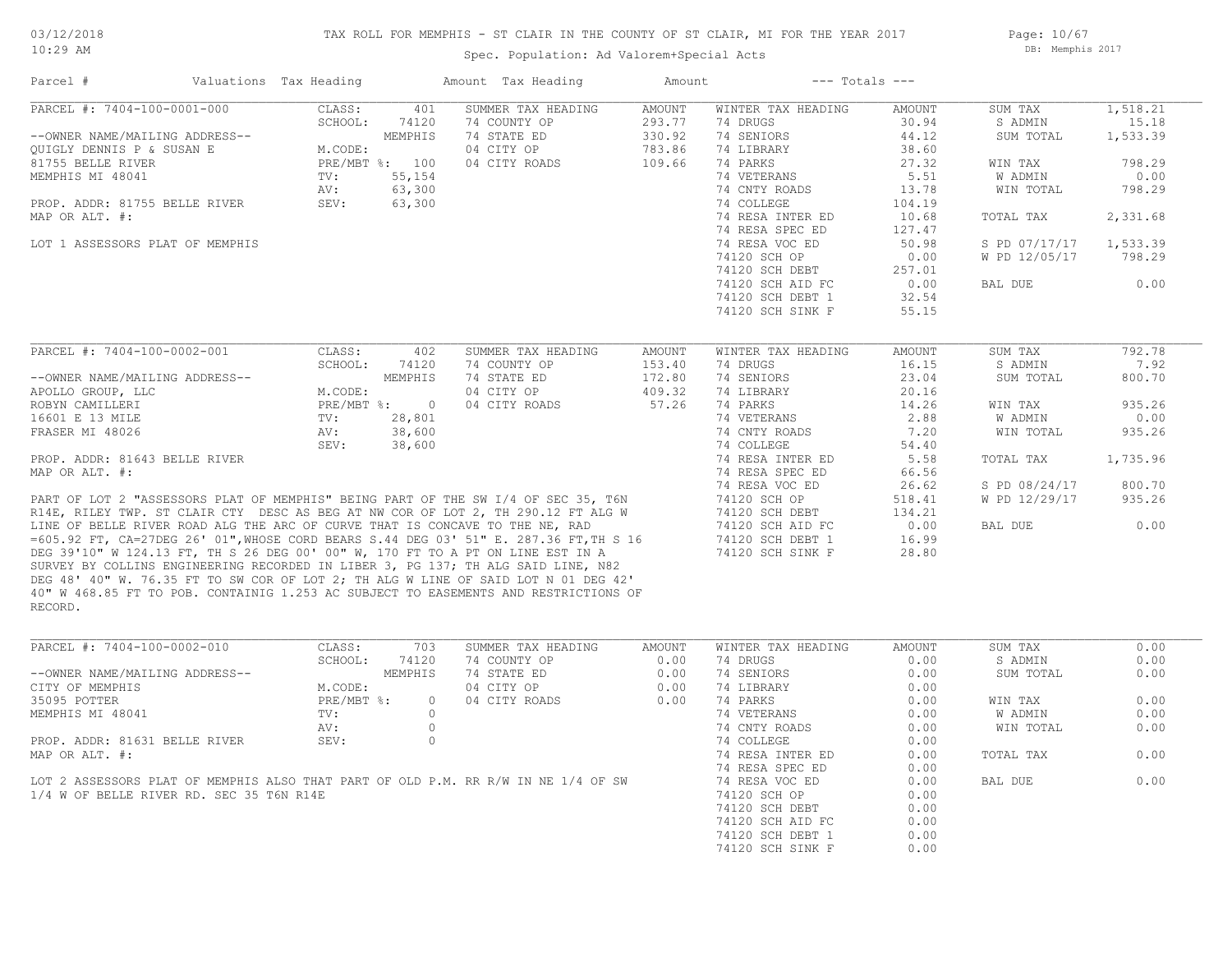#### TAX ROLL FOR MEMPHIS - ST CLAIR IN THE COUNTY OF ST CLAIR, MI FOR THE YEAR 2017

Spec. Population: Ad Valorem+Special Acts

Page: 11/67 DB: Memphis 2017

| Parcel #                                                                                                                                                                                                                         | Valuations Tax Heading                                               |                                                                | Amount Tax Heading                                                               | Amount                                                |                                                                                                                                                                                                                                                                             | $---$ Totals $---$                                                                                                                            |                                                                                                                                     |                                                                                                           |
|----------------------------------------------------------------------------------------------------------------------------------------------------------------------------------------------------------------------------------|----------------------------------------------------------------------|----------------------------------------------------------------|----------------------------------------------------------------------------------|-------------------------------------------------------|-----------------------------------------------------------------------------------------------------------------------------------------------------------------------------------------------------------------------------------------------------------------------------|-----------------------------------------------------------------------------------------------------------------------------------------------|-------------------------------------------------------------------------------------------------------------------------------------|-----------------------------------------------------------------------------------------------------------|
| PARCEL #: 7404-100-0003-000<br>--OWNER NAME/MAILING ADDRESS--<br>WILSON LAWRENCE<br>81521 BELLE RIVER<br>MEMPHIS MI 48041<br>PROP. ADDR: 81521 BELLE RIVER<br>MAP OR ALT. #:<br>LOT 3 ASSESSORS PLAT OF MEMPHIS                  | CLASS:<br>SCHOOL:<br>M.CODE:<br>PRE/MBT %: 100<br>TV:<br>AV:<br>SEV: | 401<br>74120<br>MEMPHIS<br>91,487<br>107,200<br>107,200        | SUMMER TAX HEADING<br>74 COUNTY OP<br>74 STATE ED<br>04 CITY OP<br>04 CITY ROADS | AMOUNT<br>487.30<br>548.92<br>1,300.24<br>181.91      | WINTER TAX HEADING<br>74 DRUGS<br>74 SENIORS<br>74 LIBRARY<br>74 PARKS<br>74 VETERANS<br>74 CNTY ROADS<br>74 COLLEGE<br>74 RESA INTER ED<br>74 RESA SPEC ED<br>74 RESA VOC ED<br>74120 SCH OP<br>74120 SCH DEBT<br>74120 SCH AID FC<br>74120 SCH DEBT 1<br>74120 SCH SINK F | AMOUNT<br>51.32<br>73.18<br>64.04<br>45.32<br>9.14<br>22.87<br>172.82<br>17.73<br>211.45<br>84.57<br>0.00<br>426.32<br>0.00<br>53.97<br>91.48 | SUM TAX<br>S ADMIN<br>SUM TOTAL<br>WIN TAX<br><b>W ADMIN</b><br>WIN TOTAL<br>TOTAL TAX<br>S PD 08/07/17<br>W PD 01/03/18<br>BAL DUE | 2,518.37<br>25.18<br>2,543.55<br>1,324.21<br>0.00<br>1,324.21<br>3,867.76<br>2,543.55<br>1,324.21<br>0.00 |
| PARCEL #: 7404-100-0004-000<br>--OWNER NAME/MAILING ADDRESS--<br>WESSEL MICHAEL & BEATRICE E<br>P.O. BOX 117<br>MEMPHIS MI 48041<br>PROP. ADDR: 81181 BELLE RIVER<br>MAP OR ALT. #:<br>LOT 4 EXC N 75' ASSESSORS PLAT OF MEMPHIS | CLASS:<br>SCHOOL:<br>M.CODE:<br>PRE/MBT %: 100<br>TV:<br>AV:<br>SEV: | 401<br>74120<br>MEMPHIS<br>00001<br>60,822<br>67,900<br>67,900 | SUMMER TAX HEADING<br>74 COUNTY OP<br>74 STATE ED<br>04 CITY OP<br>04 CITY ROADS | AMOUNT<br>323.96<br>364.93<br>864.42<br>120.93        | WINTER TAX HEADING<br>74 DRUGS<br>74 SENIORS<br>74 LIBRARY<br>74 PARKS<br>74 VETERANS<br>74 CNTY ROADS<br>74 COLLEGE<br>74 RESA INTER ED<br>74 RESA SPEC ED<br>74 RESA VOC ED<br>74120 SCH OP<br>74120 SCH DEBT<br>74120 SCH AID FC<br>74120 SCH DEBT 1<br>74120 SCH SINK F | AMOUNT<br>34.12<br>48.65<br>42.57<br>30.13<br>6.08<br>15.20<br>114.89<br>11.78<br>140.57<br>56.22<br>0.00<br>283.43<br>0.00<br>35.88<br>60.82 | SUM TAX<br>S ADMIN<br>SUM TOTAL<br>WIN TAX<br>W ADMIN<br>WIN TOTAL<br>TOTAL TAX<br>S PD 08/28/17<br>W PD 12/29/17<br>BAL DUE        | 1,674.24<br>16.74<br>1,690.98<br>880.34<br>0.00<br>880.34<br>2,571.32<br>1,690.98<br>880.34<br>0.00       |
| PARCEL #: 7404-100-0004-250<br>--OWNER NAME/MAILING ADDRESS--<br>POKREFKY JOANN<br>81221 BELLE RIVER<br>MEMPHIS MI 48041<br>PROP. ADDR: 81221 BELLE RIVER<br>MAP OR ALT. #:<br>N 75' OF LOT 4 ASSESSORS PLAT OF MEMPHIS          | CLASS:<br>SCHOOL:<br>M.CODE:<br>PRE/MBT %: 100<br>TV:<br>AV:<br>SEV: | 401<br>74120<br>MEMPHIS<br>51,714<br>61,900<br>61,900          | SUMMER TAX HEADING<br>74 COUNTY OP<br>74 STATE ED<br>04 CITY OP<br>04 CITY ROADS | <b>AMOUNT</b><br>275.45<br>310.28<br>734.97<br>102.82 | WINTER TAX HEADING<br>74 DRUGS<br>74 SENIORS<br>74 LIBRARY<br>74 PARKS<br>74 VETERANS<br>74 CNTY ROADS<br>74 COLLEGE<br>74 RESA INTER ED<br>74 RESA SPEC ED<br>74 RESA VOC ED<br>74120 SCH OP<br>74120 SCH DEBT<br>74120 SCH AID FC<br>74120 SCH DEBT 1<br>74120 SCH SINK F | AMOUNT<br>29.01<br>41.37<br>36.19<br>25.61<br>5.17<br>12.92<br>97.69<br>10.02<br>119.52<br>47.80<br>0.00<br>240.98<br>0.00<br>30.51<br>51.71  | SUM TAX<br>S ADMIN<br>SUM TOTAL<br>WIN TAX<br>W ADMIN<br>WIN TOTAL<br>TOTAL TAX<br>S PD 08/07/17<br>W PD 01/24/18<br>BAL DUE        | 1,423.52<br>14.23<br>1,437.75<br>748.50<br>0.00<br>748.50<br>2,186.25<br>1,437.75<br>748.50<br>0.00       |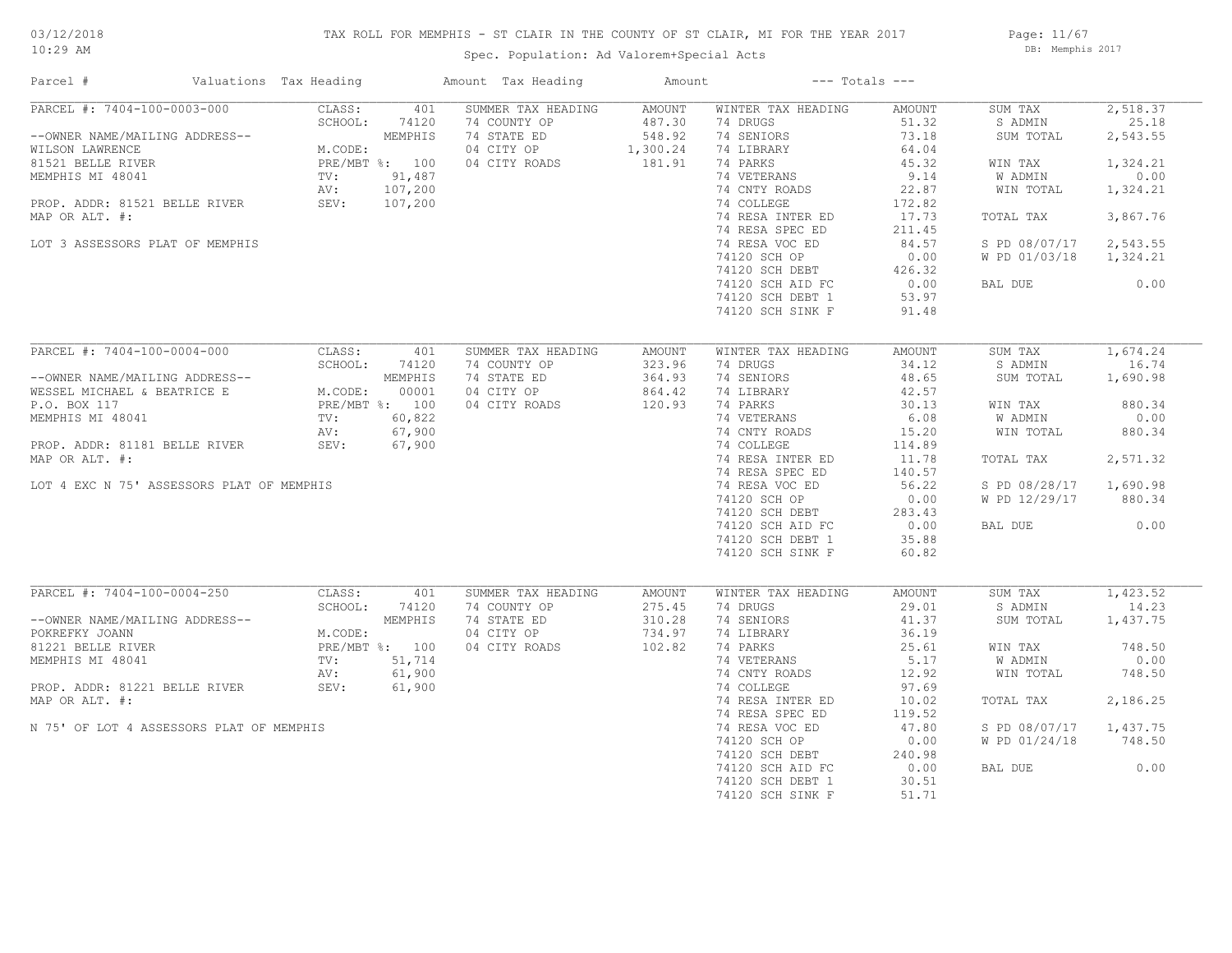## TAX ROLL FOR MEMPHIS - ST CLAIR IN THE COUNTY OF ST CLAIR, MI FOR THE YEAR 2017

Spec. Population: Ad Valorem+Special Acts

Page: 12/67 DB: Memphis 2017

| Parcel #                                         | Valuations Tax Heading |                 |                  | Amount Tax Heading          | Amount           |                                     | $---$ Totals $---$ |                      |                   |
|--------------------------------------------------|------------------------|-----------------|------------------|-----------------------------|------------------|-------------------------------------|--------------------|----------------------|-------------------|
| PARCEL #: 7404-100-0005-000                      |                        | CLASS:          | 401              | SUMMER TAX HEADING          | AMOUNT           | WINTER TAX HEADING                  | AMOUNT             | SUM TAX              | 1,390.08          |
| --OWNER NAME/MAILING ADDRESS--                   |                        | SCHOOL:         | 74120<br>MEMPHIS | 74 COUNTY OP<br>74 STATE ED | 268.98<br>302.99 | 74 DRUGS<br>74 SENIORS              | 28.32<br>40.39     | S ADMIN<br>SUM TOTAL | 13.90<br>1,403.98 |
| COBBS DANNY                                      |                        | M.CODE:         |                  | 04 CITY OP                  | 717.70           | 74 LIBRARY                          | 35.34              |                      |                   |
| 81145 BELLE RIVER ROAD                           |                        | PRE/MBT %: 0    |                  | 04 CITY ROADS               | 100.41           | 74 PARKS                            | 25.01              | WIN TAX              | 1,639.86          |
| MEMPHIS MI 48041                                 |                        | TV:             | 50,499           |                             |                  | 74 VETERANS                         | 5.04               | W ADMIN              | 0.00              |
|                                                  |                        | AV:             | 60,500           |                             |                  | 74 CNTY ROADS                       | 12.62              | WIN TOTAL            | 1,639.86          |
| PROP. ADDR: 81145 BELLE RIVER                    |                        | SEV:            | 60,500           |                             |                  | 74 COLLEGE                          | 95.39              |                      |                   |
| MAP OR ALT. #:                                   |                        |                 |                  |                             |                  | 74 RESA INTER ED<br>74 RESA SPEC ED | 9.78<br>116.71     | TOTAL TAX            | 3,043.84          |
| LOT 5 ASSESSORS PLAT OF MEMPHIS                  |                        |                 |                  |                             |                  | 74 RESA VOC ED                      | 46.68              | S PD 08/25/17        | 1,403.98          |
|                                                  |                        |                 |                  |                             |                  | 74120 SCH OP                        | 908.98             | W PD 12/29/17        | 1,639.86          |
|                                                  |                        |                 |                  |                             |                  | 74120 SCH DEBT                      | 235.32             |                      |                   |
|                                                  |                        |                 |                  |                             |                  | 74120 SCH AID FC                    | 0.00               | BAL DUE              | 0.00              |
|                                                  |                        |                 |                  |                             |                  | 74120 SCH DEBT 1                    | 29.79              |                      |                   |
|                                                  |                        |                 |                  |                             |                  | 74120 SCH SINK F                    | 50.49              |                      |                   |
|                                                  |                        |                 |                  |                             |                  |                                     |                    |                      |                   |
| PARCEL #: 7404-100-0006-000                      |                        | CLASS:          | 401              | SUMMER TAX HEADING          | AMOUNT           | WINTER TAX HEADING                  | AMOUNT             | SUM TAX              | 1,465.28          |
|                                                  |                        | SCHOOL:         | 74120            | 74 COUNTY OP                | 283.53           | 74 DRUGS                            | 29.86              | S ADMIN              | 14.65             |
| --OWNER NAME/MAILING ADDRESS--                   |                        |                 | MEMPHIS          | 74 STATE ED                 | 319.38           | 74 SENIORS                          | 42.58              | SUM TOTAL            | 1,479.93          |
| SOCIA STEVEN                                     |                        | M.CODE:         | 00001            | 04 CITY OP                  | 756.53           | 74 LIBRARY                          | 37.26              |                      |                   |
| 34417 BORDMAN                                    |                        | PRE/MBT %: 100  |                  | 04 CITY ROADS               | 105.84           | 74 PARKS                            | 26.37              | WIN TAX              | 770.47            |
| MEMPHIS MI 48041                                 |                        | $\texttt{TV}$ : | 53,231           |                             |                  | 74 VETERANS                         | 5.32               | W ADMIN              | 0.00              |
|                                                  |                        | AV:             | 63,900           |                             |                  | 74 CNTY ROADS                       | 13.30              | WIN TOTAL            | 770.47            |
| PROP. ADDR: 34417 BORDMAN                        |                        | SEV:            | 63,900           |                             |                  | 74 COLLEGE                          | 100.55             |                      |                   |
| MAP OR ALT. #:                                   |                        |                 |                  |                             |                  | 74 RESA INTER ED                    | 10.31              | TOTAL TAX            | 2,250.40          |
|                                                  |                        |                 |                  |                             |                  | 74 RESA SPEC ED                     | 123.03             |                      |                   |
| LOT 6 ASSESSORS PLAT OF MEMPHIS                  |                        |                 |                  |                             |                  | 74 RESA VOC ED                      | 49.21              | S PD 08/28/17        | 1,479.93          |
|                                                  |                        |                 |                  |                             |                  | 74120 SCH OP                        | 0.00               | W PD 12/29/17        | 770.47            |
|                                                  |                        |                 |                  |                             |                  | 74120 SCH DEBT                      | 248.05             |                      |                   |
|                                                  |                        |                 |                  |                             |                  | 74120 SCH AID FC                    | 0.00               | BAL DUE              | 0.00              |
|                                                  |                        |                 |                  |                             |                  | 74120 SCH DEBT 1                    | 31.40              |                      |                   |
|                                                  |                        |                 |                  |                             |                  | 74120 SCH SINK F                    | 53.23              |                      |                   |
|                                                  |                        |                 |                  |                             |                  |                                     |                    |                      |                   |
| PARCEL #: 7404-100-0007-000                      |                        | CLASS:          | 401              | SUMMER TAX HEADING          | AMOUNT           | WINTER TAX HEADING                  | AMOUNT             | SUM TAX              | 1,588.30          |
|                                                  |                        | SCHOOL:         | 74120<br>MEMPHIS | 74 COUNTY OP                | 307.33           | 74 DRUGS                            | 32.36<br>46.16     | S ADMIN              | 15.88             |
| --OWNER NAME/MAILING ADDRESS--<br>WEGNER RYAN C. |                        | M.CODE:         | 00001            | 74 STATE ED<br>04 CITY OP   | 346.20<br>820.04 | 74 SENIORS<br>74 LIBRARY            | 40.39              | SUM TOTAL            | 1,604.18          |
| 34441 BORDMAN RD                                 |                        | PRE/MBT %: 100  |                  | 04 CITY ROADS               | 114.73           | 74 PARKS                            | 28.58              | WIN TAX              | 835.18            |
| MEMPHIS MI 48041                                 |                        | TV:             | 57,700           |                             |                  | 74 VETERANS                         | 5.77               | W ADMIN              | 0.00              |
|                                                  |                        | AV:             | 57,700           |                             |                  | 74 CNTY ROADS                       | 14.42              | WIN TOTAL            | 835.18            |
| PROP. ADDR: 34441 BORDMAN                        |                        | SEV:            | 57,700           |                             |                  | 74 COLLEGE                          | 109.00             |                      |                   |
| MAP OR ALT. #:                                   |                        |                 |                  |                             |                  | 74 RESA INTER ED                    | 11.18              | TOTAL TAX            | 2,439.36          |
|                                                  |                        |                 |                  |                             |                  | 74 RESA SPEC ED                     | 133.36             |                      |                   |
| LOT 7 ASSESSORS PLAT OF MEMPHIS                  |                        |                 |                  |                             |                  | 74 RESA VOC ED                      | 53.34              | S PD 08/28/17        | 1,604.18          |
|                                                  |                        |                 |                  |                             |                  | 74120 SCH OP                        | 0.00               | W PD 12/29/17        | 835.18            |
|                                                  |                        |                 |                  |                             |                  | 74120 SCH DEBT                      | 268.88             |                      |                   |
|                                                  |                        |                 |                  |                             |                  | 74120 SCH AID FC                    | 0.00               | BAL DUE              | 0.00              |
|                                                  |                        |                 |                  |                             |                  | 74120 SCH DEBT 1                    | 34.04              |                      |                   |
|                                                  |                        |                 |                  |                             |                  | 74120 SCH SINK F                    | 57.70              |                      |                   |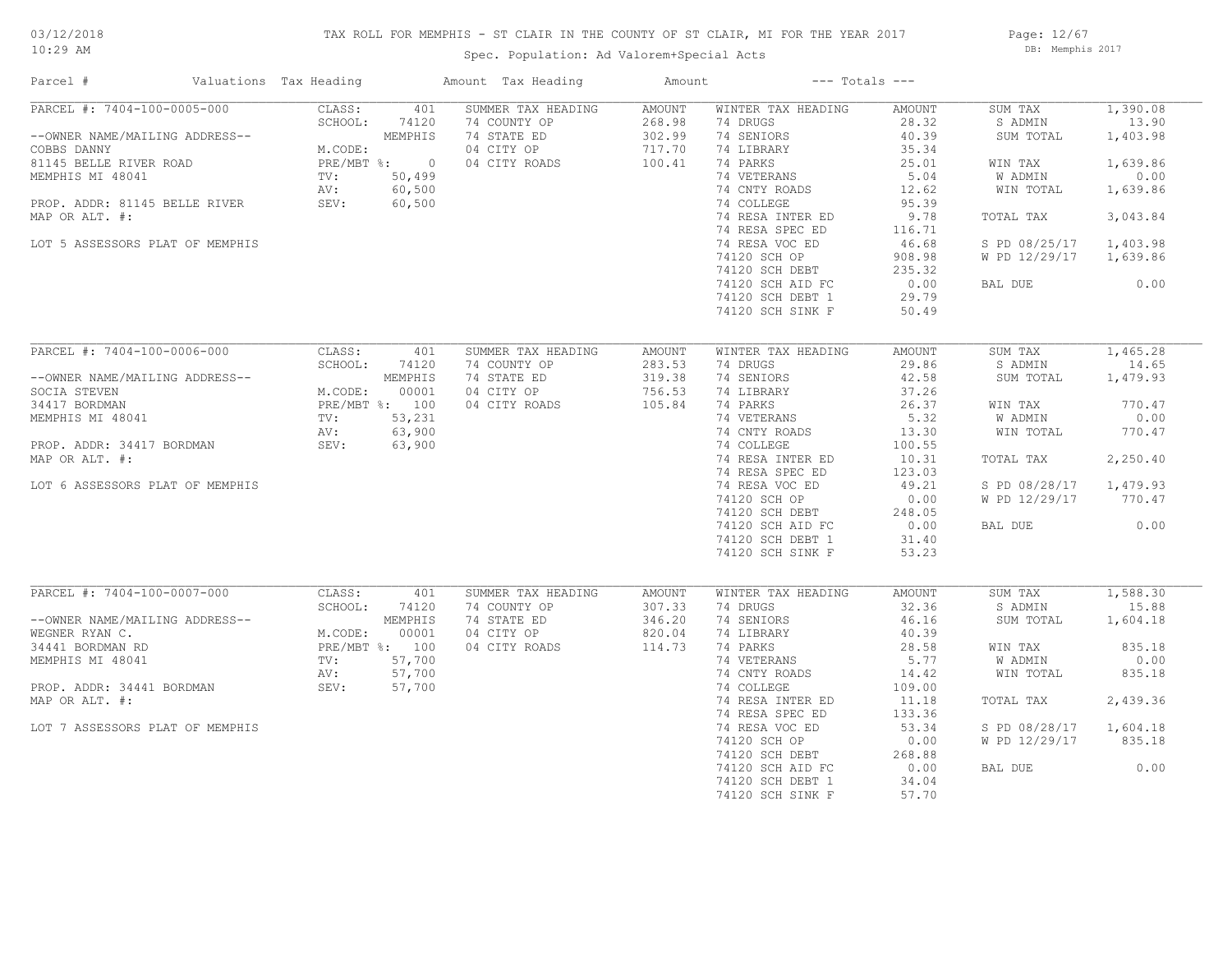# 03/12/2018

## TAX ROLL FOR MEMPHIS - ST CLAIR IN THE COUNTY OF ST CLAIR, MI FOR THE YEAR 2017

10:29 AM

# Spec. Population: Ad Valorem+Special Acts

Page: 13/67 DB: Memphis 2017

| Parcel #                                          | Valuations Tax Heading                         |                  | Amount Tax Heading                        | Amount                     |                                      | $---$ Totals $---$      |                      |                  |
|---------------------------------------------------|------------------------------------------------|------------------|-------------------------------------------|----------------------------|--------------------------------------|-------------------------|----------------------|------------------|
| PARCEL #: 7404-100-0008-000                       | CLASS:                                         | 401              | SUMMER TAX HEADING                        | AMOUNT                     | WINTER TAX HEADING                   | AMOUNT                  | SUM TAX              | 994.51           |
| --OWNER NAME/MAILING ADDRESS--<br>BAUMAN DONALD D | SCHOOL:<br>M.CODE:                             | 74120<br>MEMPHIS | 74 COUNTY OP<br>74 STATE ED<br>04 CITY OP | 192.44<br>216.77<br>513.47 | 74 DRUGS<br>74 SENIORS<br>74 LIBRARY | 20.26<br>28.90<br>25.29 | S ADMIN<br>SUM TOTAL | 9.94<br>1,004.45 |
| 81115 BELLE RIVER                                 |                                                | PRE/MBT %: 100   | 04 CITY ROADS                             | 71.83                      | 74 PARKS                             | 17.89                   | WIN TAX              | 522.92           |
| MEMPHIS MI 48041                                  | TV:                                            | 36,129           |                                           |                            | 74 VETERANS                          | 3.61                    | W ADMIN              | 0.00             |
|                                                   | AV:                                            | 39,000           |                                           |                            | 74 CNTY ROADS                        | 9.03                    | WIN TOTAL            | 522.92           |
| PROP. ADDR: 81115 BELLE RIVER                     | SEV: 39,000                                    |                  |                                           |                            | 74 COLLEGE                           | 68.25                   |                      |                  |
| MAP OR ALT. #:                                    |                                                |                  |                                           |                            | 74 RESA INTER ED                     | 7.00                    | TOTAL TAX            | 1,527.37         |
|                                                   |                                                |                  |                                           |                            | 74 RESA SPEC ED                      | 83.50                   |                      |                  |
| LOT 8 ASSESSORS PLAT OF MEMPHIS                   |                                                |                  |                                           |                            | 74 RESA VOC ED                       | 33.40                   | S PD 08/14/17        | 1,004.45         |
|                                                   |                                                |                  |                                           |                            | 74120 SCH OP                         | 0.00                    | W PD 02/07/18        | 522.92           |
|                                                   |                                                |                  |                                           |                            | 74120 SCH DEBT                       | 168.36                  |                      |                  |
|                                                   |                                                |                  |                                           |                            | 74120 SCH AID FC                     | 0.00                    | BAL DUE              | 0.00             |
|                                                   |                                                |                  |                                           |                            | 74120 SCH DEBT 1                     | 21.31                   |                      |                  |
|                                                   |                                                |                  |                                           |                            | 74120 SCH SINK F                     | 36.12                   |                      |                  |
|                                                   |                                                |                  |                                           |                            |                                      |                         |                      |                  |
| PARCEL #: 7404-100-0009-000                       | CLASS:                                         | 401              | SUMMER TAX HEADING                        | AMOUNT                     | WINTER TAX HEADING                   | AMOUNT                  | SUM TAX              | 1,078.09         |
|                                                   | SCHOOL:                                        | 74120            | 74 COUNTY OP                              | 208.61                     | 74 DRUGS                             | 21.97                   | S ADMIN              | 10.78            |
| --OWNER NAME/MAILING ADDRESS--                    |                                                | MEMPHIS          | 74 STATE ED                               | 234.99                     | 74 SENIORS                           | 31.33                   | SUM TOTAL            | 1,088.87         |
| BEDKER STACEY                                     | M.CODE: $00001$<br>PRE/MBT $\frac{2}{3}$ : 100 |                  | 04 CITY OP                                | 556.62                     | 74 LIBRARY                           | 27.41                   |                      |                  |
| 81079 BELLE RIVER                                 |                                                |                  | 04 CITY ROADS                             | 77.87                      | 74 PARKS                             | 19.40                   | WIN TAX              | 566.86           |
| MEMPHIS MI 48041                                  | TV:                                            | 39,165           |                                           |                            | 74 VETERANS                          | 3.91                    | W ADMIN              | 0.00             |
|                                                   | AV:                                            | 44,400           |                                           |                            | 74 CNTY ROADS                        | 9.79                    | WIN TOTAL            | 566.86           |
| PROP. ADDR: 81079 BELLE RIVER                     | SEV:                                           | 44,400           |                                           |                            | 74 COLLEGE                           | 73.98                   |                      |                  |
| MAP OR ALT. #:                                    |                                                |                  |                                           |                            | 74 RESA INTER ED<br>74 RESA SPEC ED  | 7.59<br>90.52           | TOTAL TAX            | 1,655.73         |
| LOT 9 ASSESSORS PLAT OF MEMPHIS                   |                                                |                  |                                           |                            | 74 RESA VOC ED                       | 36.20                   | S PD 08/28/17        | 1,088.87         |
|                                                   |                                                |                  |                                           |                            | 74120 SCH OP                         | 0.00                    | W PD 12/29/17        | 566.86           |
|                                                   |                                                |                  |                                           |                            | 74120 SCH DEBT                       | 182.50                  |                      |                  |
|                                                   |                                                |                  |                                           |                            | 74120 SCH AID FC                     | 0.00                    | BAL DUE              | 0.00             |
|                                                   |                                                |                  |                                           |                            | 74120 SCH DEBT 1                     | 23.10                   |                      |                  |
|                                                   |                                                |                  |                                           |                            | 74120 SCH SINK F                     | 39.16                   |                      |                  |
|                                                   |                                                |                  |                                           |                            |                                      |                         |                      |                  |
| PARCEL #: 7404-100-0010-000                       | CLASS:                                         | 401              | SUMMER TAX HEADING                        | AMOUNT                     | WINTER TAX HEADING                   | AMOUNT                  | SUM TAX              | 930.42           |
|                                                   | SCHOOL:                                        | 74120            | 74 COUNTY OP                              | 180.04                     | 74 DRUGS                             | 18.96                   | S ADMIN              | 9.30             |
| --OWNER NAME/MAILING ADDRESS--                    |                                                | MEMPHIS          | 74 STATE ED                               | 202.80                     | 74 SENIORS                           | 27.04                   | S INTRST             | 55.83            |
| EUCLID JOSEPH GOUIN III                           | M.CODE:                                        |                  | 04 CITY OP                                | 480.38                     | 74 LIBRARY                           | 23.66                   | SUM TOTAL            | 995.55           |
| 81049 BELLE RIVER                                 |                                                | PRE/MBT %: 100   | 04 CITY ROADS                             | 67.20                      | 74 PARKS                             | 16.74                   |                      |                  |
| MEMPHIS MI 48041                                  | TV:                                            | 33,801           |                                           |                            | 74 VETERANS                          | 3.38                    | WIN TAX              | 489.24           |
|                                                   | AV:                                            | 37,800           |                                           |                            | 74 CNTY ROADS                        | 8.45                    | W ADMIN              | 0.00             |
| PROP. ADDR: 81049 BELLE RIVER                     | SEV:                                           | 37,800           |                                           |                            | 74 COLLEGE                           | 63.85                   | WIN TOTAL            | 489.24           |
| MAP OR ALT. #:                                    |                                                |                  |                                           |                            | 74 RESA INTER ED                     | 6.55                    |                      |                  |
|                                                   |                                                |                  |                                           |                            | 74 RESA SPEC ED                      | 78.12                   | TOTAL TAX            | 1,484.79         |
| LOT 10 ASSESSORS PLAT OF MEMPHIS                  |                                                |                  |                                           |                            | 74 RESA VOC ED                       | 31.24                   |                      |                  |
|                                                   |                                                |                  |                                           |                            | 74120 SCH OP                         | 0.00                    | BAL DUE              | 1,484.79         |
|                                                   |                                                |                  |                                           |                            | 74120 SCH DEBT                       | 157.51                  |                      |                  |
|                                                   |                                                |                  |                                           |                            | 74120 SCH AID FC                     | 0.00                    |                      |                  |
|                                                   |                                                |                  |                                           |                            | 74120 SCH DEBT 1                     | 19.94                   |                      |                  |
|                                                   |                                                |                  |                                           |                            | 74120 SCH SINK F                     | 33.80                   |                      |                  |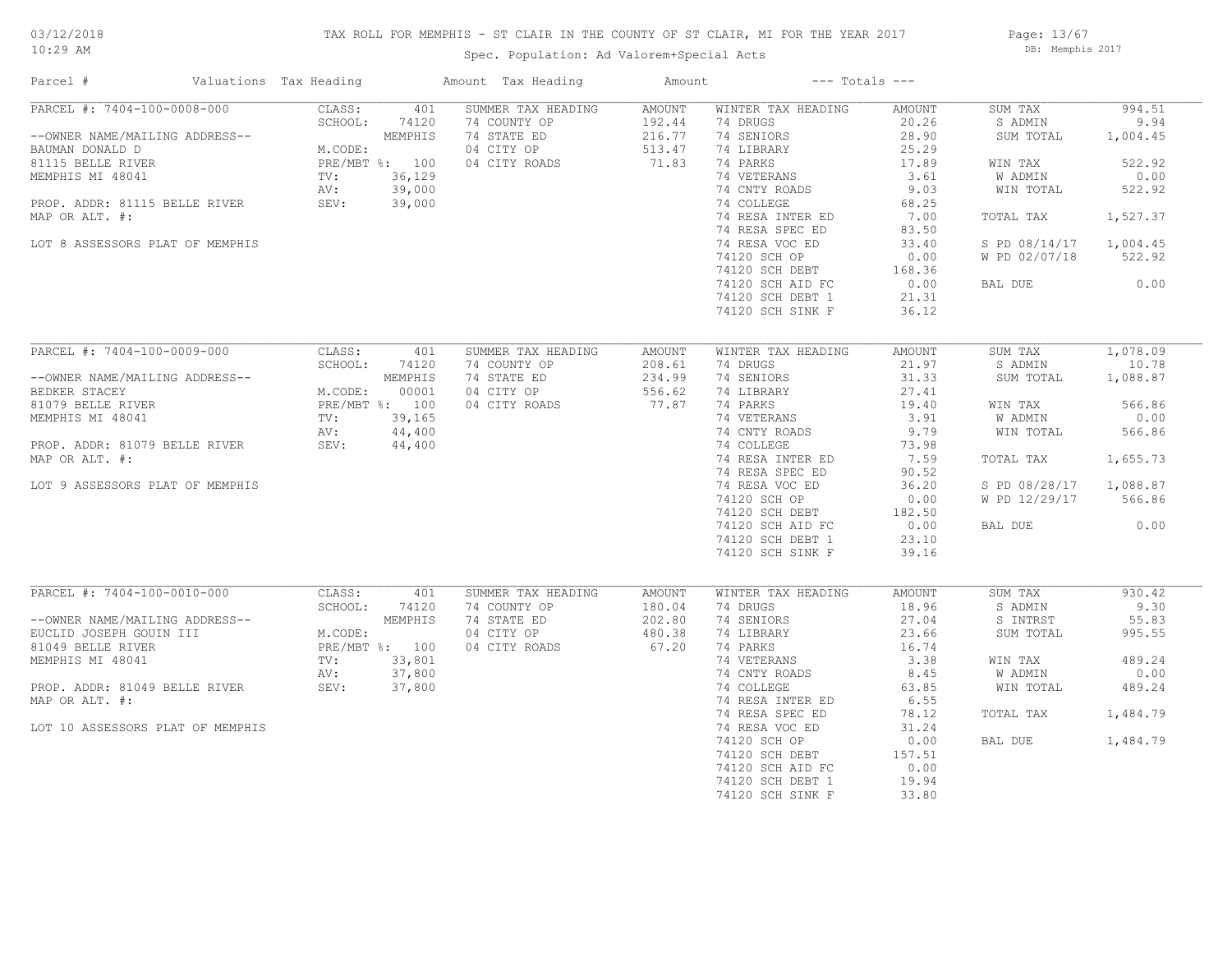## TAX ROLL FOR MEMPHIS - ST CLAIR IN THE COUNTY OF ST CLAIR, MI FOR THE YEAR 2017

Page: 14/67 DB: Memphis 2017

| Amount Tax Heading<br>Parcel #<br>Valuations Tax Heading                                                                                                                                                                                                      | Amount                       | $---$ Totals $---$                             |               |                        |          |
|---------------------------------------------------------------------------------------------------------------------------------------------------------------------------------------------------------------------------------------------------------------|------------------------------|------------------------------------------------|---------------|------------------------|----------|
| 201<br>PARCEL #: 7404-100-0011-000<br>--OWNER NAME/MAILING ADDRESS--<br>NIKODIM ROBERT W & MARY K<br>81611 MAIN<br>MEMPHIS MI 48041<br>MEMPHIS MI 48041<br>MEMPHIS MI 48041<br>MEMPHIS MI 48041<br>TV: 44,315<br>AV: 48,800<br>PRE/MBT %: 0<br>AV: 48,800<br> | SUMMER TAX HEADING<br>AMOUNT | WINTER TAX HEADING                             | AMOUNT        | SUM TAX                | 1,219.85 |
| 74 COUNTY OP                                                                                                                                                                                                                                                  | 236.04                       | 74 DRUGS                                       | 24.86         | S ADMIN                | 12.19    |
| 74 STATE ED                                                                                                                                                                                                                                                   | 265.89                       | 74 SENIORS                                     | 35.45         | SUM TOTAL              | 1,232.04 |
| 04 CITY OP                                                                                                                                                                                                                                                    | 629.81                       | 74 LIBRARY                                     | 31.02         |                        |          |
| 04 CITY ROADS                                                                                                                                                                                                                                                 | 88.11                        | 74 PARKS                                       | 21.95         | WIN TAX                | 1,439.07 |
|                                                                                                                                                                                                                                                               |                              | 74 VETERANS                                    | 4.43          | W ADMIN                | 0.00     |
|                                                                                                                                                                                                                                                               |                              |                                                | 11.07         |                        |          |
|                                                                                                                                                                                                                                                               |                              | 74 CNTY ROADS                                  |               | WIN TOTAL              | 1,439.07 |
|                                                                                                                                                                                                                                                               |                              | 74 COLLEGE                                     | 83.71         |                        |          |
|                                                                                                                                                                                                                                                               |                              | 74 RESA INTER ED                               | 8.58          | TOTAL TAX              | 2,671.11 |
|                                                                                                                                                                                                                                                               |                              | 74 RESA SPEC ED                                | 102.42        |                        |          |
| MEMPHIS MI 48041<br>PROP. ADDR: 81611 MAIN<br>MEMPHIS MI 48,800<br>MAP OR ALT. #:<br>THAT PART OF LOT 11 LYING N & E OF A LINE BEG; S 1 DEG 02 MIN W 101.93 FT FROM NE<br>COR OF LOT; TH N 89 DEG 27 MIN W 490.7 FT; TH N 13 DEG 04 MIN                       |                              | 74 RESA VOC ED                                 | 40.96         | S PD 08/31/17          | 1,232.04 |
|                                                                                                                                                                                                                                                               |                              | 74120 SCH OP                                   | 797.67        | W PD 02/14/18          | 1,439.07 |
| LINE. ASSESSOR PLAT OF MEMPHIS                                                                                                                                                                                                                                |                              |                                                | 206.50        |                        |          |
|                                                                                                                                                                                                                                                               |                              | 74120 SUN UL<br>74120 SCH DEBT<br>10000 ATD FC | 0.00          | BAL DUE                | 0.00     |
|                                                                                                                                                                                                                                                               |                              | 74120 SCH DEBT 1                               | 26.14         |                        |          |
|                                                                                                                                                                                                                                                               |                              | 74120 SCH SINK F                               | 44.31         |                        |          |
|                                                                                                                                                                                                                                                               |                              |                                                |               |                        |          |
| PARCEL #: 7404-100-0012-000<br>301<br>CLASS:                                                                                                                                                                                                                  | SUMMER TAX HEADING<br>AMOUNT | WINTER TAX HEADING                             | <b>AMOUNT</b> | SUM TAX                | 3,851.04 |
| SCHOOL:<br>74120<br>74 COUNTY OP                                                                                                                                                                                                                              | 745.17                       | 74 DRUGS                                       | 78.48         | S ADMIN                | 38.51    |
| 74 STATE ED<br>--OWNER NAME/MAILING ADDRESS--                                                                                                                                                                                                                 | 839.40                       | 74 SENIORS                                     | 111.92        | SUM TOTAL              | 3,889.55 |
| DONATO CHRISTOPHER C JR<br>04 CITY OP                                                                                                                                                                                                                         | 1,988.30                     | 74 LIBRARY                                     | 97.93         |                        |          |
| RESS--<br>MEMPHIS<br>M.CODE:<br>MEMPHIS<br>MEMPHIS<br>PRE/MBT %: 0<br>TV: 139,900<br>AV: 139,900<br>RIVER SEV: 139,900<br>04 CITY ROADS<br>81600 BELLE RIVER                                                                                                  | 278.17                       | 74 PARKS                                       | 69.30         |                        | 4,543.23 |
|                                                                                                                                                                                                                                                               |                              |                                                |               | WIN TAX                |          |
| MEMPHIS MI 48041                                                                                                                                                                                                                                              |                              | 74 VETERANS                                    | 13.99         | W ADMIN                | 0.00     |
|                                                                                                                                                                                                                                                               |                              | 74 CNTY ROADS                                  | 34.97         | WIN TOTAL              | 4,543.23 |
| PROP. ADDR: 81600 BELLE RIVER                                                                                                                                                                                                                                 |                              | 74 COLLEGE                                     | 264.28        |                        |          |
| MAP OR ALT. #:<br>THAT PART OF LOT 11 LYING WLY OF A LINE BEG ON S LOT LINE DIST S 85 DEG 8 MIN E 523<br>FT FROM SW COR, THIN 13 DEG 4 MIN W 188.08 FT TO N LOT LINE. EXC. MILL ROAD R/W 74 RESA INTER EN<br>FT FROM SW COR, THIN 13                          |                              | 74 RESA INTER ED                               | 27.11         | TOTAL TAX              | 8,432.78 |
|                                                                                                                                                                                                                                                               |                              | 74 RESA SPEC ED                                | 323.35        |                        |          |
|                                                                                                                                                                                                                                                               |                              |                                                | 129.33        | S PD 08/28/17          | 3,889.55 |
|                                                                                                                                                                                                                                                               |                              | 74120 SCH OP                                   | 2,518.20      | W PD 12/29/17          | 4,543.23 |
| ASSESSORS PLAT OF MEMPHIS                                                                                                                                                                                                                                     |                              | 74120 SCH DEBT                                 | 651.93        |                        |          |
|                                                                                                                                                                                                                                                               |                              | 74120 SCH AID FC                               | 0.00          | BAL DUE                | 0.00     |
|                                                                                                                                                                                                                                                               |                              | 74120 SCH DEBT 1                               | 82.54         |                        |          |
|                                                                                                                                                                                                                                                               |                              | 74120 SCH SINK F                               | 139.90        |                        |          |
|                                                                                                                                                                                                                                                               |                              |                                                |               |                        |          |
| PARCEL #: 7404-100-0013-000<br>CLASS:<br>401                                                                                                                                                                                                                  | SUMMER TAX HEADING<br>AMOUNT | WINTER TAX HEADING                             | AMOUNT        | SUM TAX                | 1,512.90 |
| SCHOOL:<br>74 COUNTY OP                                                                                                                                                                                                                                       |                              | 74 DRUGS                                       | 30.83         | S ADMIN                | 15.12    |
| 74120                                                                                                                                                                                                                                                         | 292.74                       |                                                |               |                        |          |
| M.CODE:<br>M.CODE:<br>PRE/MBT %: 100<br>TV: 54,961<br>AV: 83,500<br>SEV: 83,500<br>74 STATE ED<br>--OWNER NAME/MAILING ADDRESS--                                                                                                                              | 329.76                       | 74 SENIORS                                     | 43.96         | SUM TOTAL              | 1,528.02 |
| YOUNG PATRICIA<br>04 CITY OP                                                                                                                                                                                                                                  | 781.12                       | 74 LIBRARY                                     | 38.47         |                        |          |
| 34240 PRATT<br>04 CITY ROADS                                                                                                                                                                                                                                  | 109.28                       | 74 PARKS                                       | 27.22         | WIN TAX                | 795.51   |
| MEMPHIS MI 48041                                                                                                                                                                                                                                              |                              | 74 VETERANS                                    | 5.49          | W ADMIN                | 0.00     |
|                                                                                                                                                                                                                                                               |                              | 74 CNTY ROADS                                  | 13.74         | WIN TOTAL              | 795.51   |
| PROP. ADDR: 81500 BELLE RIVER                                                                                                                                                                                                                                 |                              | 74 COLLEGE                                     | 103.82        |                        |          |
| MAP OR ALT. #:                                                                                                                                                                                                                                                |                              | 74 RESA INTER ED                               | 10.65         | TOTAL TAX              | 2,323.53 |
|                                                                                                                                                                                                                                                               |                              | 74 RESA SPEC ED                                | 127.03        |                        |          |
| LOT 12 ASSESSORS PLAT OF MEMPHIS                                                                                                                                                                                                                              |                              | 74 RESA VOC ED                                 | 50.81         | S PD 08/31/17 1,528.02 |          |
|                                                                                                                                                                                                                                                               |                              | 74120 SCH OP                                   | 0.00          | W PD 02/14/18          | 795.51   |
|                                                                                                                                                                                                                                                               |                              |                                                |               |                        |          |
|                                                                                                                                                                                                                                                               |                              | 74120 SCH DEBT                                 | 256.11        |                        |          |
|                                                                                                                                                                                                                                                               |                              | 74120 SCH AID FC                               | 0.00          | BAL DUE                | 0.00     |
|                                                                                                                                                                                                                                                               |                              | 74120 SCH DEBT 1                               | 32.42         |                        |          |
|                                                                                                                                                                                                                                                               |                              | 74120 SCH SINK F                               | 54.96         |                        |          |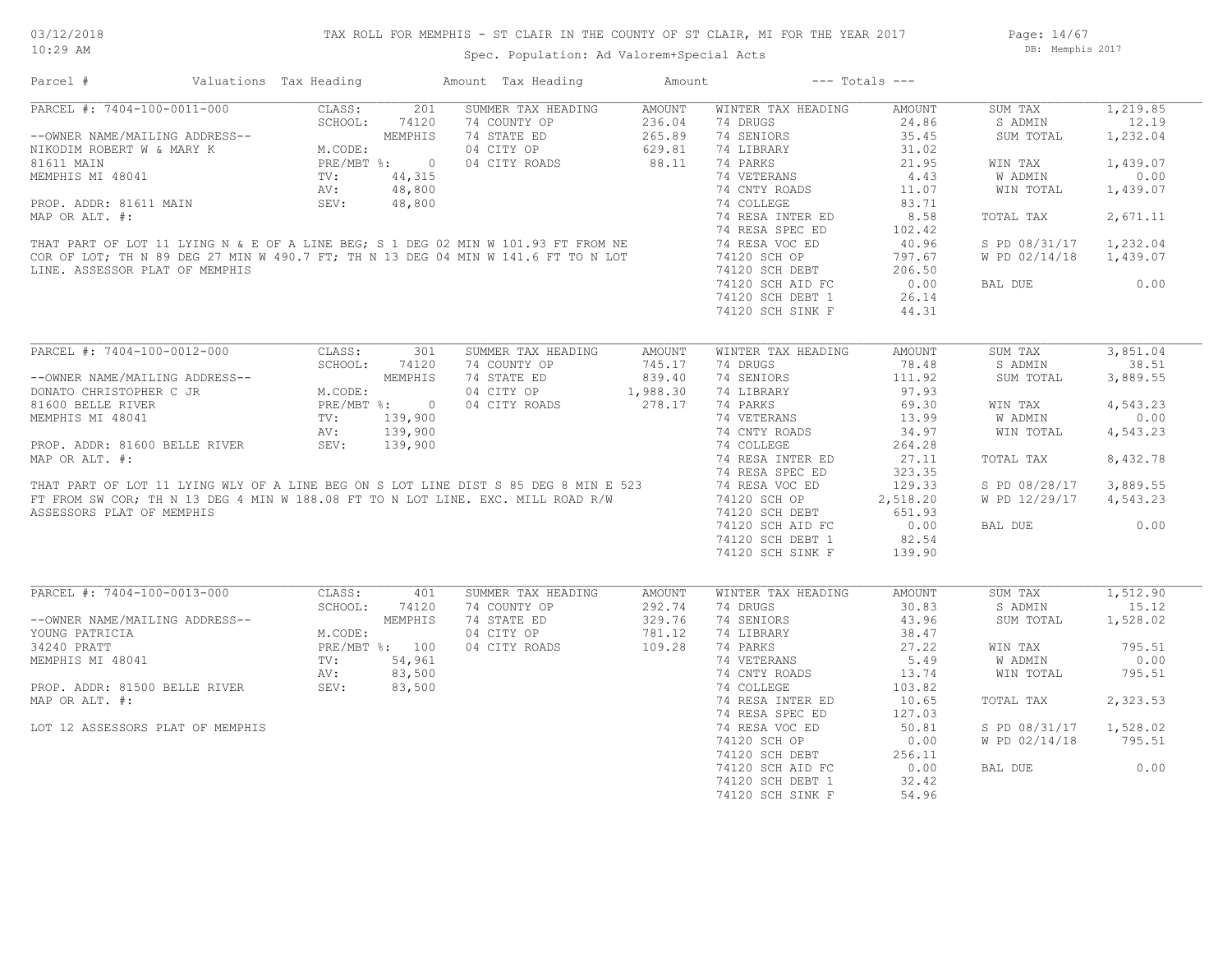## TAX ROLL FOR MEMPHIS - ST CLAIR IN THE COUNTY OF ST CLAIR, MI FOR THE YEAR 2017

Spec. Population: Ad Valorem+Special Acts

Page: 15/67 DB: Memphis 2017

| Parcel #                                                                                                                                                                                                                           | Valuations Tax Heading                                                    |                | Amount Tax Heading                 | Amount                     |                                | $---$ Totals $---$ |                        |                   |
|------------------------------------------------------------------------------------------------------------------------------------------------------------------------------------------------------------------------------------|---------------------------------------------------------------------------|----------------|------------------------------------|----------------------------|--------------------------------|--------------------|------------------------|-------------------|
| PARCEL #: 7404-100-0014-000                                                                                                                                                                                                        | SCHOOL: 7412<br>M.CODE: 7412<br>M.CODE: PRE/MBT %: 0<br>TV: 60.721<br>AV: | 201            | SUMMER TAX HEADING<br>74 COUNTY OP | AMOUNT<br>323.43           | WINTER TAX HEADING<br>74 DRUGS | AMOUNT<br>34.06    | SUM TAX<br>S ADMIN     | 1,671.46<br>16.71 |
| --OWNER NAME/MAILING ADDRESS--<br>J & JP MANAGEMENT INC                                                                                                                                                                            |                                                                           |                | 74 STATE ED<br>04 CITY OP          | $364.32$ $862.98$ $120.73$ | 74 SENIORS<br>74 LIBRARY       | 48.57<br>42.50     | SUM TOTAL              | 1,688.17          |
| PO BOX 146                                                                                                                                                                                                                         |                                                                           |                | 04 CITY ROADS                      |                            | 74 PARKS                       | 30.08              | WIN TAX                | 1,971.85          |
| EMMETT MI 48022                                                                                                                                                                                                                    |                                                                           |                |                                    |                            | 74 VETERANS                    | 6.07               | W ADMIN                | 0.00              |
|                                                                                                                                                                                                                                    |                                                                           |                |                                    |                            | 74 CNTY ROADS                  | 15.18              | WIN TOTAL              | 1,971.85          |
| PROP. ADDR: 81545 MAIN                                                                                                                                                                                                             | SEV:                                                                      | 71,300         |                                    |                            | 74 COLLEGE                     | 114.70             |                        |                   |
| MAP OR ALT. #:                                                                                                                                                                                                                     |                                                                           |                |                                    |                            | 74 RESA INTER ED               | 11.76              | TOTAL TAX              | 3,660.02          |
|                                                                                                                                                                                                                                    |                                                                           |                |                                    |                            | 74 RESA SPEC ED                | 140.34             |                        |                   |
|                                                                                                                                                                                                                                    |                                                                           |                |                                    |                            |                                | 56.13              | S PD 08/30/17          | 1,688.17          |
|                                                                                                                                                                                                                                    |                                                                           |                |                                    |                            | 74120 SCH OP                   | 1,092.97           | W PD 01/29/18 1,971.85 |                   |
|                                                                                                                                                                                                                                    |                                                                           |                |                                    |                            | 74120 SCH DEBT                 | 282.95             |                        |                   |
| THAT PART OF LOT 11 LYING S & E OF A LINE BEG ON E LOT LINE DIST S 1 DEG 2 MIN W<br>101.93 FT FROM NE COR OF LOT, TH N 89 DEG 27 MIN W 490.7 FT, TH S 13 DEG 4 MIN W 74 RESA VOC ED<br>46.48 FT & LOT 13 ASSESSORS PLAT OF MEMPHIS |                                                                           |                |                                    |                            | 74120 SCH AID FC               | 0.00               | BAL DUE                | 0.00              |
|                                                                                                                                                                                                                                    |                                                                           |                |                                    |                            | 74120 SCH DEBT 1               | 35.82              |                        |                   |
|                                                                                                                                                                                                                                    |                                                                           |                |                                    |                            | 74120 SCH SINK F               | 60.72              |                        |                   |
|                                                                                                                                                                                                                                    |                                                                           |                |                                    |                            |                                |                    |                        |                   |
|                                                                                                                                                                                                                                    |                                                                           |                |                                    |                            |                                |                    |                        |                   |
| PARCEL #: 7404-100-0015-000                                                                                                                                                                                                        | CLASS:                                                                    | 202            | SUMMER TAX HEADING                 | AMOUNT                     | WINTER TAX HEADING             | AMOUNT             | SUM TAX                | 120.79            |
|                                                                                                                                                                                                                                    | SCHOOL:                                                                   | 74120          | 74 COUNTY OP                       | 23.37                      | 74 DRUGS                       | 2.46               | S ADMIN                | 1.20              |
| --OWNER NAME/MAILING ADDRESS--                                                                                                                                                                                                     |                                                                           | MEMPHIS        | 74 STATE ED                        | 26.33                      | 74 SENIORS                     | 3.51               | SUM TOTAL              | 121.99            |
| RAYMOND HARRISON REVOC TRUST                                                                                                                                                                                                       | M.CODE:                                                                   |                | 04 CITY OP                         | 62.37                      | 74 LIBRARY                     | 3.07               |                        |                   |
| P.O. BOX 501                                                                                                                                                                                                                       | PRE/MBT %: 0<br>TV: 4,389<br>AV: 24,300                                   |                | 04 CITY ROADS                      | 8.72                       | 74 PARKS                       | 2.17               | WIN TAX                | 142.47            |
| MEMPHIS MI 48041                                                                                                                                                                                                                   |                                                                           |                |                                    |                            | 74 VETERANS                    | 0.43               | W ADMIN                | 0.00              |
|                                                                                                                                                                                                                                    |                                                                           |                |                                    |                            | 74 CNTY ROADS                  | 1.09               | WIN TOTAL              | 142.47            |
| PROP. ADDR: 81475 MAIN                                                                                                                                                                                                             | SEV: 24,300                                                               |                |                                    |                            | 74 COLLEGE                     | 8.29               |                        |                   |
| MAP OR ALT. #:                                                                                                                                                                                                                     |                                                                           |                |                                    |                            | 74 RESA INTER ED               | 0.85               | TOTAL TAX              | 264.46            |
|                                                                                                                                                                                                                                    |                                                                           |                |                                    |                            | 74 RESA SPEC ED                | 10.14              |                        |                   |
| LOT 14 ASSESSORS PLAT OF MEMPHIS                                                                                                                                                                                                   |                                                                           |                |                                    |                            | 74 RESA VOC ED                 | 4.05               | S PD 08/21/17          | 121.99            |
|                                                                                                                                                                                                                                    |                                                                           |                |                                    |                            | 74120 SCH OP                   | 79.00              | W PD 02/06/18          | 142.47            |
|                                                                                                                                                                                                                                    |                                                                           |                |                                    |                            | 74120 SCH DEBT                 | 20.45              |                        |                   |
|                                                                                                                                                                                                                                    |                                                                           |                |                                    |                            | 74120 SCH AID FC               | 0.00               | BAL DUE                | 0.00              |
|                                                                                                                                                                                                                                    |                                                                           |                |                                    |                            | 74120 SCH DEBT 1               | 2.58               |                        |                   |
|                                                                                                                                                                                                                                    |                                                                           |                |                                    |                            | 74120 SCH SINK F               | 4.38               |                        |                   |
|                                                                                                                                                                                                                                    |                                                                           |                |                                    |                            |                                |                    |                        |                   |
| PARCEL #: 7404-100-0016-000                                                                                                                                                                                                        | CLASS:                                                                    | 401            | SUMMER TAX HEADING                 | AMOUNT                     | WINTER TAX HEADING             | AMOUNT             | SUM TAX                | 1,409.56          |
|                                                                                                                                                                                                                                    | SCHOOL:                                                                   | 74120          | 74 COUNTY OP                       | 272.75                     | 74 DRUGS                       | 28.72              | S ADMIN                | 14.09             |
| --OWNER NAME/MAILING ADDRESS--                                                                                                                                                                                                     |                                                                           | MEMPHIS        | 74 STATE ED                        | 307.24                     | 74 SENIORS                     | 40.96              | SUM TOTAL              | 1,423.65          |
| <b>GUOIN MARGARET E</b>                                                                                                                                                                                                            | M.CODE:                                                                   |                | 04 CITY OP                         | 727.76                     | 74 LIBRARY                     | 35.84              |                        |                   |
| P.O. BOX 522                                                                                                                                                                                                                       |                                                                           | PRE/MBT %: 100 | 04 CITY ROADS                      | 101.81                     | 74 PARKS                       | 25.36              | WIN TAX                | 741.17            |
| MEMPHIS MI 48041                                                                                                                                                                                                                   |                                                                           | TV: 51,207     |                                    |                            | 74 VETERANS                    | 5.12               | W ADMIN                | 0.00              |
| AV: 64,800<br>PROP. ADDR: 81420 BELLE RIVER SEV: 64,800                                                                                                                                                                            | AV:                                                                       | 64,800         |                                    |                            | 74 CNTY ROADS                  | 12.80              | WIN TOTAL              | 741.17            |
|                                                                                                                                                                                                                                    |                                                                           |                |                                    |                            | 74 COLLEGE                     | 96.73              |                        |                   |
| MAP OR ALT. #:                                                                                                                                                                                                                     |                                                                           |                |                                    |                            | 74 RESA INTER ED               | 9.92               | TOTAL TAX              | 2,164.82          |
|                                                                                                                                                                                                                                    |                                                                           |                |                                    |                            | 74 RESA SPEC ED                | 118.35             |                        |                   |
| LOT 15 ASSESSORS PLAT OF MEMPHIS                                                                                                                                                                                                   |                                                                           |                |                                    |                            | 74 RESA VOC ED                 | 47.34              | S PD 07/19/17          | 1,423.65          |
|                                                                                                                                                                                                                                    |                                                                           |                |                                    |                            | 74120 SCH OP                   | 0.00               | W PD 02/05/18          | 741.17            |
|                                                                                                                                                                                                                                    |                                                                           |                |                                    |                            | 74120 SCH DEBT                 | 238.62             |                        |                   |
|                                                                                                                                                                                                                                    |                                                                           |                |                                    |                            | 74120 SCH AID FC               | 0.00               | BAL DUE                | 0.00              |
|                                                                                                                                                                                                                                    |                                                                           |                |                                    |                            | 74120 SCH DEBT 1               | 30.21              |                        |                   |
|                                                                                                                                                                                                                                    |                                                                           |                |                                    |                            | 74120 SCH SINK F               | 51.20              |                        |                   |
|                                                                                                                                                                                                                                    |                                                                           |                |                                    |                            |                                |                    |                        |                   |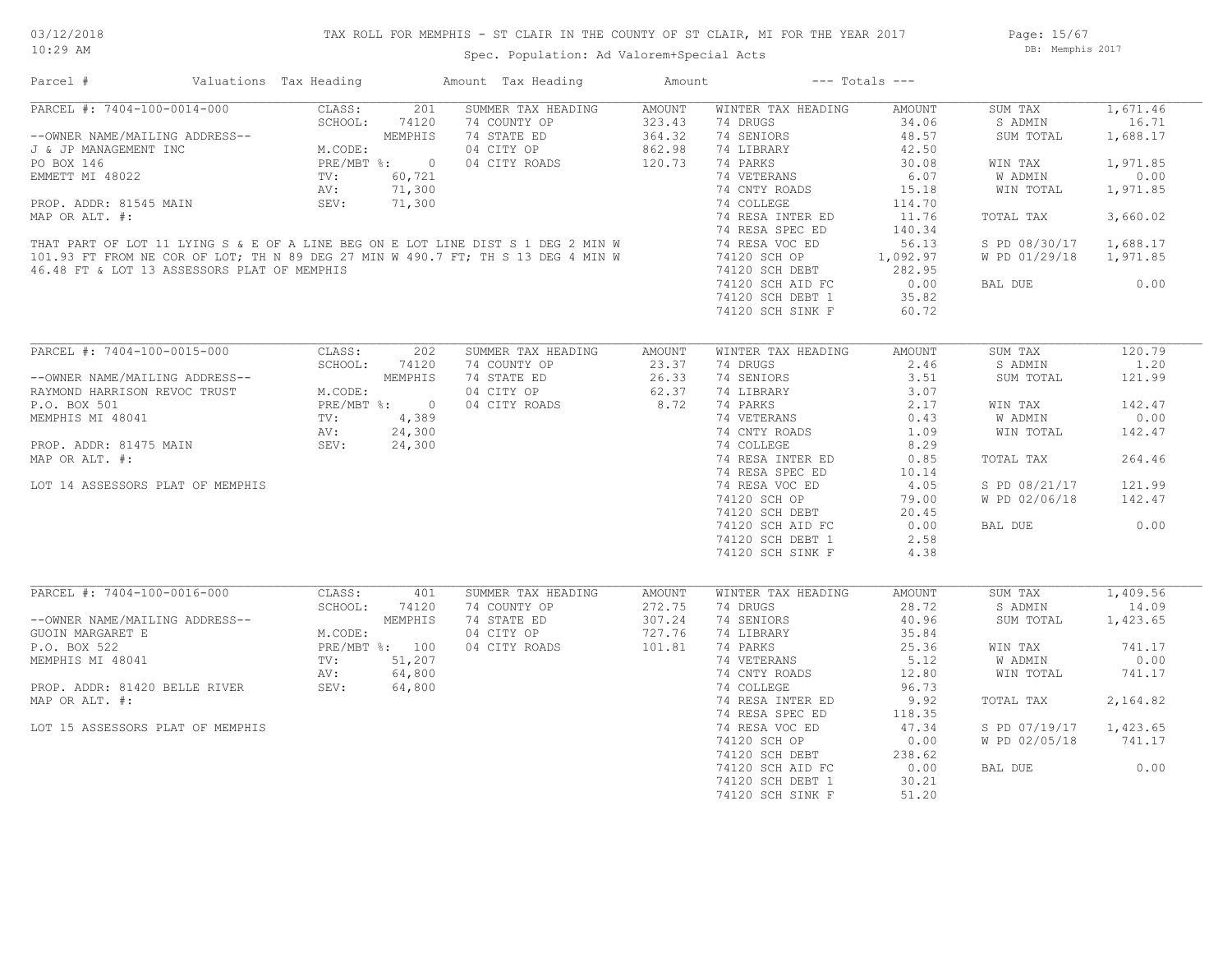## TAX ROLL FOR MEMPHIS - ST CLAIR IN THE COUNTY OF ST CLAIR, MI FOR THE YEAR 2017

Spec. Population: Ad Valorem+Special Acts

Page: 16/67 DB: Memphis 2017

| Parcel #                                                | Valuations Tax Heading |                | Amount Tax Heading                                                              | Amount        |                    | $---$ Totals $---$ |               |          |
|---------------------------------------------------------|------------------------|----------------|---------------------------------------------------------------------------------|---------------|--------------------|--------------------|---------------|----------|
| PARCEL #: 7404-100-0017-000                             | CLASS:                 | 401            | SUMMER TAX HEADING                                                              | <b>AMOUNT</b> | WINTER TAX HEADING | AMOUNT             | SUM TAX       | 1,284.24 |
|                                                         | SCHOOL:                | 74120          | 74 COUNTY OP                                                                    | 248.50        | 74 DRUGS           | 26.17              | S ADMIN       | 12.84    |
| --OWNER NAME/MAILING ADDRESS--                          |                        | MEMPHIS        | 74 STATE ED                                                                     | 279.92        | 74 SENIORS         | 37.32              | SUM TOTAL     | 1,297.08 |
| LANDON COREY E                                          | M.CODE:                | 00001          | 04 CITY OP                                                                      | 663.06        | 74 LIBRARY         | 32.65              |               |          |
| 81390 BELLE RIVER                                       |                        | PRE/MBT %: 100 | 04 CITY ROADS                                                                   | 92.76         | 74 PARKS           | 23.11              | WIN TAX       | 675.27   |
| MEMPHIS MI 48041                                        | TV:                    | 46,654         |                                                                                 |               | 74 VETERANS        | 4.66               | W ADMIN       | 0.00     |
|                                                         | AV:                    | 53,900         |                                                                                 |               | 74 CNTY ROADS      | 11.66              | WIN TOTAL     | 675.27   |
| PROP. ADDR: 81390 BELLE RIVER                           | SEV:                   | 53,900         |                                                                                 |               | 74 COLLEGE         | 88.13              |               |          |
| MAP OR ALT. #:                                          |                        |                |                                                                                 |               | 74 RESA INTER ED   | 9.04               | TOTAL TAX     | 1,972.35 |
|                                                         |                        |                |                                                                                 |               | 74 RESA SPEC ED    | 107.83             |               |          |
| LOT 16 ASSESSORS PLAT OF MEMPHIS                        |                        |                |                                                                                 |               | 74 RESA VOC ED     | 43.13              | S PD 08/28/17 | 1,297.08 |
|                                                         |                        |                |                                                                                 |               | 74120 SCH OP       | 0.00               | W PD 12/29/17 | 675.27   |
|                                                         |                        |                |                                                                                 |               | 74120 SCH DEBT     | 217.40             |               |          |
|                                                         |                        |                |                                                                                 |               | 74120 SCH AID FC   | 0.00               | BAL DUE       | 0.00     |
|                                                         |                        |                |                                                                                 |               | 74120 SCH DEBT 1   | 27.52              |               |          |
|                                                         |                        |                |                                                                                 |               | 74120 SCH SINK F   | 46.65              |               |          |
|                                                         |                        |                |                                                                                 |               |                    |                    |               |          |
| PARCEL #: 7404-100-0018-000                             | CLASS:                 | 401            | SUMMER TAX HEADING                                                              | <b>AMOUNT</b> | WINTER TAX HEADING | AMOUNT             | SUM TAX       | 1,209.00 |
|                                                         | SCHOOL:                | 74120          | 74 COUNTY OP                                                                    | 233.94        | 74 DRUGS           | 24.63              | S ADMIN       | 12.09    |
| --OWNER NAME/MAILING ADDRESS--                          |                        | MEMPHIS        | 74 STATE ED                                                                     | 263.52        | 74 SENIORS         | 35.13              | SUM TOTAL     | 1,221.09 |
| BISCORNER WILLIAM & ROBIN                               | M.CODE:                | 00005          | 04 CITY OP                                                                      | 624.21        | 74 LIBRARY         | 30.74              |               |          |
| 81350 BELLE RIVER                                       |                        | PRE/MBT %: 100 | 04 CITY ROADS                                                                   | 87.33         | 74 PARKS           | 21.75              | WIN TAX       | 635.71   |
| MEMPHIS MI 48041                                        | TV:                    | 43,921         |                                                                                 |               | 74 VETERANS        | 4.39               | W ADMIN       | 0.00     |
|                                                         | AV:                    | 49,900         |                                                                                 |               | 74 CNTY ROADS      | 10.98              | WIN TOTAL     | 635.71   |
| PROP. ADDR: 81350 BELLE RIVER                           | SEV:                   | 49,900         |                                                                                 |               | 74 COLLEGE         | 82.97              |               |          |
| MAP OR ALT. #:                                          |                        |                |                                                                                 |               | 74 RESA INTER ED   | 8.51               | TOTAL TAX     | 1,856.80 |
|                                                         |                        |                |                                                                                 |               | 74 RESA SPEC ED    | 101.51             |               |          |
|                                                         |                        |                | LOT 17 EXC S 60 FT OF W 132 FT & EXC E 70 FT THEREOF. ASSESSORS PLAT OF MEMPHIS |               | 74 RESA VOC ED     | 40.60              | S PD 08/28/17 | 1,221.09 |
|                                                         |                        |                |                                                                                 |               | 74120 SCH OP       | 0.00               | W PD 01/08/18 | 635.71   |
|                                                         |                        |                |                                                                                 |               | 74120 SCH DEBT     | 204.67             |               |          |
|                                                         |                        |                |                                                                                 |               | 74120 SCH AID FC   | 0.00               | BAL DUE       | 0.00     |
|                                                         |                        |                |                                                                                 |               | 74120 SCH DEBT 1   | 25.91              |               |          |
|                                                         |                        |                |                                                                                 |               | 74120 SCH SINK F   | 43.92              |               |          |
|                                                         |                        |                |                                                                                 |               |                    |                    |               |          |
| PARCEL #: 7404-100-0018-250                             | CLASS:                 | 401            | SUMMER TAX HEADING                                                              | AMOUNT        | WINTER TAX HEADING | AMOUNT             | SUM TAX       | 974.99   |
|                                                         | SCHOOL:                | 74120          | 74 COUNTY OP                                                                    | 188.66        | 74 DRUGS           | 19.87              | S ADMIN       | 9.74     |
| --OWNER NAME/MAILING ADDRESS--                          |                        | MEMPHIS        | 74 STATE ED                                                                     | 212.52        | 74 SENIORS         | 28.33              | SUM TOTAL     | 984.73   |
| KAUZLARICH TERRY                                        | M.CODE:                |                | 04 CITY OP                                                                      | 503.39        | 74 LIBRARY         | 24.79              |               |          |
| 81300 BELLE RIVER                                       |                        | PRE/MBT %: 100 | 04 CITY ROADS                                                                   | 70.42         | 74 PARKS           | 17.54              | WIN TAX       | 512.65   |
| MEMPHIS MI 48041                                        | TV:                    | 35,420         |                                                                                 |               | 74 VETERANS        | 3.54               | W ADMIN       | 0.00     |
|                                                         | AV:                    | 44,800         |                                                                                 |               | 74 CNTY ROADS      | 8.85               | WIN TOTAL     | 512.65   |
| PROP. ADDR: 81300 BELLE RIVER                           | SEV:                   | 44,800         |                                                                                 |               | 74 COLLEGE         | 66.91              |               |          |
| MAP OR ALT. #:                                          |                        |                |                                                                                 |               | 74 RESA INTER ED   | 6.86               | TOTAL TAX     | 1,497.38 |
|                                                         |                        |                |                                                                                 |               | 74 RESA SPEC ED    | 81.86              |               |          |
| S 60 FT OF W 132 FT OF LOT 17 ASSESSORS PLAT OF MEMPHIS |                        |                |                                                                                 |               | 74 RESA VOC ED     | 32.74              | S PD 08/31/17 | 984.73   |
|                                                         |                        |                |                                                                                 |               | 74120 SCH OP       | 0.00               | W PD 02/12/18 | 512.65   |
|                                                         |                        |                |                                                                                 |               | 74120 SCH DEBT     | 165.05             |               |          |
|                                                         |                        |                |                                                                                 |               | 74120 SCH AID FC   | 0.00               | BAL DUE       | 0.00     |
|                                                         |                        |                |                                                                                 |               | 74120 SCH DEBT 1   | 20.89              |               |          |
|                                                         |                        |                |                                                                                 |               | 74120 SCH SINK F   | 35.42              |               |          |
|                                                         |                        |                |                                                                                 |               |                    |                    |               |          |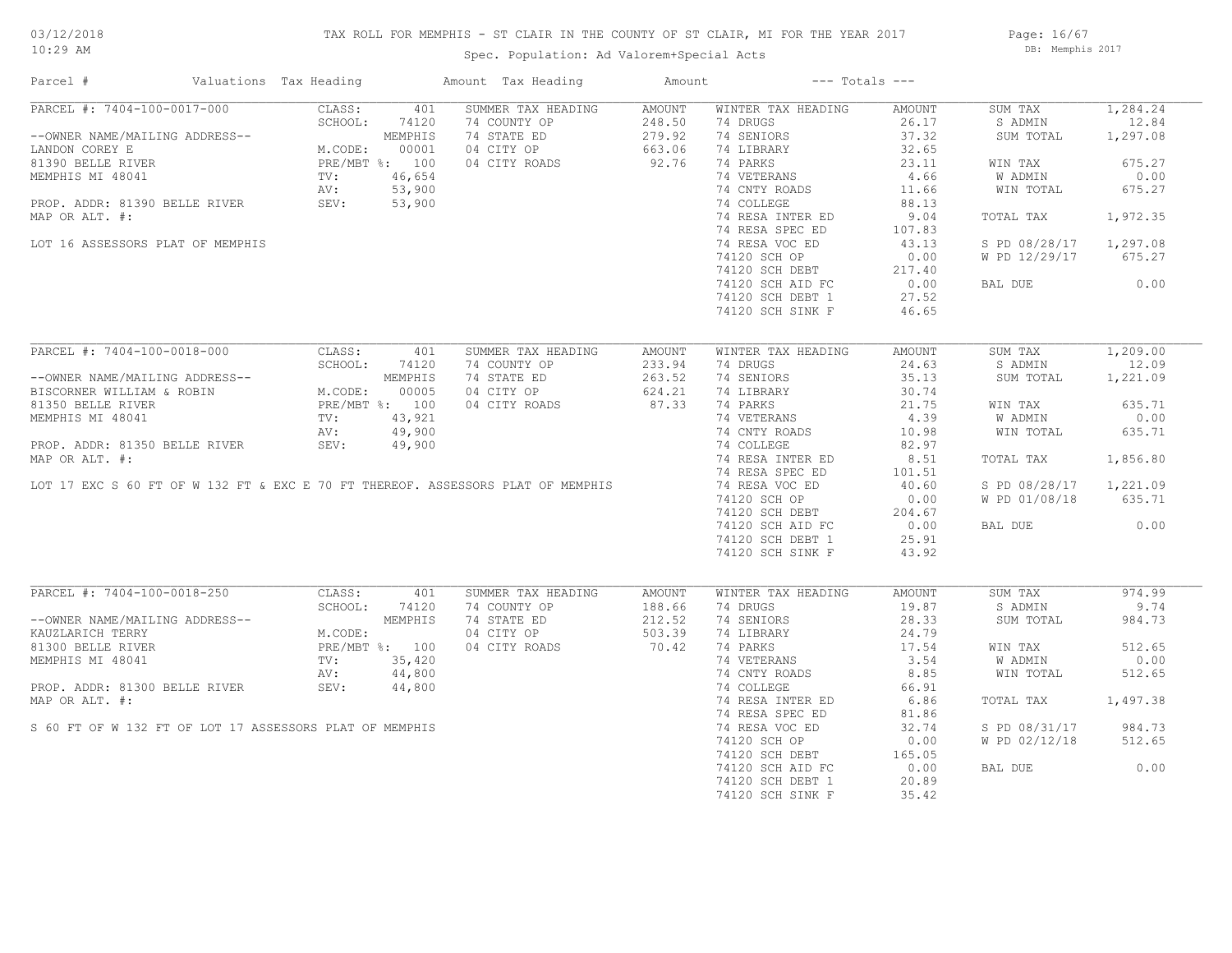## TAX ROLL FOR MEMPHIS - ST CLAIR IN THE COUNTY OF ST CLAIR, MI FOR THE YEAR 2017

Spec. Population: Ad Valorem+Special Acts

Page: 17/67 DB: Memphis 2017

| Parcel #                                    | Valuations Tax Heading                                                             |                | Amount Tax Heading                                        | Amount           |                                                                  | $---$ Totals $---$ |                        |          |
|---------------------------------------------|------------------------------------------------------------------------------------|----------------|-----------------------------------------------------------|------------------|------------------------------------------------------------------|--------------------|------------------------|----------|
| PARCEL #: 7404-100-0018-500                 | CLASS:                                                                             | 401            | SUMMER TAX HEADING                                        | AMOUNT           | WINTER TAX HEADING                                               | AMOUNT             | SUM TAX                | 1,626.89 |
|                                             | SCHOOL:                                                                            | 74120          | 74 COUNTY OP                                              | 314.80           | 74 DRUGS                                                         | 33.15              | S ADMIN                | 16.26    |
| --OWNER NAME/MAILING ADDRESS--              |                                                                                    |                | 74 STATE ED                                               | 354.61           | 74 SENIORS                                                       | 47.28              | SUM TOTAL              | 1,643.15 |
| QUESNELLE RACHEL & MICHAEL                  | <br>M.CODE:<br>PRE/MBT %: 100<br>TV: 59,102<br>AV: 80,30<br>SEV: 80,3              |                | 04 CITY OP                                                | 839.97           | 74 LIBRARY                                                       | 41.37              |                        |          |
| 34655 MAPLE                                 |                                                                                    |                | 04 CITY ROADS                                             | 117.51           | 74 PARKS                                                         | 29.27              | WIN TAX                | 855.45   |
| MEMPHIS MI 48041                            |                                                                                    |                |                                                           |                  | 74 VETERANS                                                      | 5.91               | W ADMIN                | 0.00     |
|                                             |                                                                                    |                |                                                           |                  | 74 CNTY ROADS                                                    | 14.77              | WIN TOTAL              | 855.45   |
| PROP. ADDR: 34655 MAPLE                     |                                                                                    |                | $\begin{array}{l} 59,102 \\ 80,300 \\ 80,300 \end{array}$ |                  | 74 COLLEGE                                                       | 111.64             |                        |          |
| MAP OR ALT. #:                              |                                                                                    |                |                                                           |                  | 74 RESA INTER ED                                                 | 11.45              | TOTAL TAX              | 2,498.60 |
|                                             |                                                                                    |                |                                                           |                  | 74 RESA SPEC ED                                                  | 136.60             |                        |          |
| E 70 FT OF LOT 17 ASSESSORS PLAT OF MEMPHIS |                                                                                    |                |                                                           |                  | 74 RESA VOC ED                                                   | 54.63              | S PD 07/13/17 1,643.15 |          |
|                                             |                                                                                    |                |                                                           |                  |                                                                  |                    | W PD 12/29/17          | 855.45   |
|                                             |                                                                                    |                |                                                           |                  |                                                                  |                    |                        |          |
|                                             |                                                                                    |                |                                                           |                  | 74120 SCH UF<br>74120 SCH DEBT 275.41<br>20.00 CCH ATD FC 34 87  |                    |                        | 0.00     |
|                                             |                                                                                    |                |                                                           |                  |                                                                  |                    | BAL DUE                |          |
|                                             |                                                                                    |                |                                                           |                  | 74120 SCH DEBT 1                                                 | 34.87              |                        |          |
|                                             |                                                                                    |                |                                                           |                  | 74120 SCH SINK F                                                 | 59.10              |                        |          |
| PARCEL #: 7404-100-0019-000                 | CLASS:                                                                             | 401            | SUMMER TAX HEADING                                        |                  | WINTER TAX HEADING                                               | AMOUNT             | SUM TAX                | 1,509.46 |
|                                             | . ADDRESS--<br>M.CODE:<br>PRE/MBT %: 100<br>TV: 54,836<br>AV: 84,90'<br>SEV: 84,91 |                | 74 COUNTY OP                                              | AMOUNT<br>292.08 | 74 DRUGS                                                         | 30.76              | S ADMIN                | 15.09    |
|                                             |                                                                                    |                |                                                           |                  |                                                                  |                    |                        |          |
| --OWNER NAME/MAILING ADDRESS--              |                                                                                    |                | 74 STATE ED                                               | 329.01           | 74 SENIORS                                                       | 43.86              | SUM TOTAL              | 1,524.55 |
| SEXTON ROBERT D JR                          |                                                                                    |                | 04 CITY OP                                                | 779.34           | 74 LIBRARY                                                       | 38.38              |                        |          |
| 34675 MAPLE                                 |                                                                                    |                | 04 CITY ROADS                                             | 109.03           | 74 PARKS                                                         | 27.16              | WIN TAX                | 793.69   |
| MEMPHIS MI 48041                            |                                                                                    |                |                                                           |                  | 74 VETERANS                                                      | 5.48               | W ADMIN                | 0.00     |
|                                             |                                                                                    |                |                                                           |                  | 74 CNTY ROADS                                                    | 13.70              | WIN TOTAL              | 793.69   |
| PROP. ADDR: 34675 MAPLE                     |                                                                                    |                |                                                           |                  | 74 COLLEGE                                                       | 103.59             |                        |          |
| MAP OR ALT. #:                              |                                                                                    |                |                                                           |                  | 74 RESA INTER ED                                                 | 10.62              | TOTAL TAX              | 2,318.24 |
|                                             |                                                                                    |                |                                                           |                  | 74 RESA SPEC ED                                                  | 126.74             |                        |          |
| LOT 18 ASSESSORS PLAT OF MEMPHIS            |                                                                                    |                |                                                           |                  | 74 RESA VOC ED                                                   | 50.69              | S PD 08/28/17 1,524.55 |          |
|                                             |                                                                                    |                |                                                           |                  |                                                                  |                    | W PD 01/18/18          | 793.69   |
|                                             |                                                                                    |                |                                                           |                  |                                                                  |                    |                        |          |
|                                             |                                                                                    |                |                                                           |                  | 74120 SCH OF<br>74120 SCH DEBT 255.55<br>25.56 COMP ATD FC 32.35 |                    | BAL DUE                | 0.00     |
|                                             |                                                                                    |                |                                                           |                  | 74120 SCH DEBT 1                                                 | 32.35              |                        |          |
|                                             |                                                                                    |                |                                                           |                  | 74120 SCH SINK F                                                 | 54.83              |                        |          |
|                                             |                                                                                    |                |                                                           |                  |                                                                  |                    |                        |          |
| PARCEL #: 7404-100-0020-000                 | CLASS:                                                                             | 401            | SUMMER TAX HEADING                                        | AMOUNT           | WINTER TAX HEADING                                               | AMOUNT             | SUM TAX                | 1,200.67 |
|                                             | SCHOOL:                                                                            | 74120          | 74 COUNTY OP                                              | 232.33           | 74 DRUGS                                                         | 24.46              | S ADMIN                | 12.00    |
| --OWNER NAME/MAILING ADDRESS--              |                                                                                    | MEMPHIS        | 74 STATE ED                                               | 261.70           | 74 SENIORS                                                       | 34.89              | SUM TOTAL              | 1,212.67 |
| SMITH PAMELA                                | M.CODE:                                                                            | 00001          | 04 CITY OP                                                | 619.91           | 74 LIBRARY                                                       | 30.53              |                        |          |
| ZAMBO ROBERT                                |                                                                                    | PRE/MBT %: 100 | 04 CITY ROADS                                             | 86.73            | 74 PARKS                                                         | 21.60              | WIN TAX                | 631.30   |
| 34711 MAPLE                                 | PRE <sub>/11</sub><br>TV: 42<br>AV: 5 <sup>2</sup><br>SEV:                         | 43,618         |                                                           |                  | 74 VETERANS                                                      | 4.36               | W ADMIN                | 0.00     |
| MEMPHIS MI 48041                            |                                                                                    | 52,800         |                                                           |                  | 74 CNTY ROADS                                                    | 10.90              | WIN TOTAL              | 631.30   |
|                                             |                                                                                    |                |                                                           |                  |                                                                  |                    |                        |          |
|                                             |                                                                                    | 52,800         |                                                           |                  | 74 COLLEGE                                                       | 82.39              |                        |          |
| PROP. ADDR: 34711 MAPLE                     |                                                                                    |                |                                                           |                  | 74 RESA INTER ED                                                 | 8.45               | TOTAL TAX              | 1,843.97 |
| MAP OR ALT. #:                              |                                                                                    |                |                                                           |                  | 74 RESA SPEC ED                                                  | 100.81             |                        |          |
|                                             |                                                                                    |                |                                                           |                  | 74 RESA VOC ED                                                   | 40.32              | S PD 08/28/17          | 1,212.67 |
| LOT 19 ASSESSORS PLAT OF MEMPHIS            |                                                                                    |                |                                                           |                  | 74120 SCH OP                                                     | 0.00               | W PD 12/29/17          | 631.30   |
|                                             |                                                                                    |                |                                                           |                  | 74120 SCH DEBT                                                   | 203.25             |                        |          |
|                                             |                                                                                    |                |                                                           |                  | 74120 SCH AID FC                                                 | 0.00               | BAL DUE                | 0.00     |
|                                             |                                                                                    |                |                                                           |                  | 74120 SCH DEBT 1                                                 | 25.73              |                        |          |
|                                             |                                                                                    |                |                                                           |                  | 74120 SCH SINK F                                                 | 43.61              |                        |          |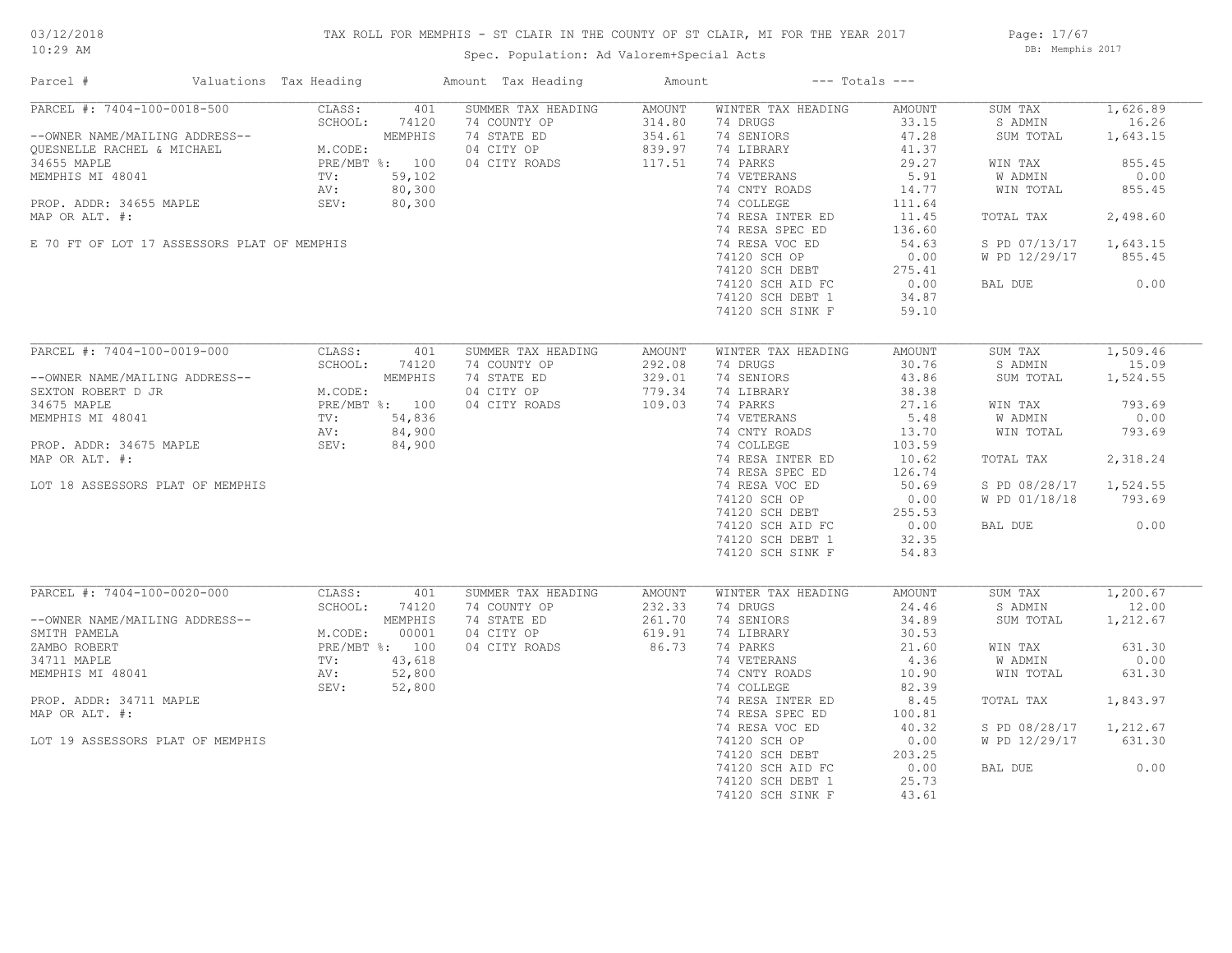Spec. Population: Ad Valorem+Special Acts

Page: 18/67 DB: Memphis 2017

| Parcel #                                                                    | Valuations Tax Heading              |                | Amount Tax Heading                                                                                                                                                                                                                   | Amount |                    | $---$ Totals $---$ |               |          |
|-----------------------------------------------------------------------------|-------------------------------------|----------------|--------------------------------------------------------------------------------------------------------------------------------------------------------------------------------------------------------------------------------------|--------|--------------------|--------------------|---------------|----------|
| PARCEL #: 7404-100-0021-000                                                 | CLASS:                              | 401            | SUMMER TAX HEADING                                                                                                                                                                                                                   | AMOUNT | WINTER TAX HEADING | AMOUNT             | SUM TAX       | 1,105.94 |
|                                                                             | SCHOOL:                             | 74120          | 74 COUNTY OP                                                                                                                                                                                                                         | 214.00 | 74 DRUGS           | 22.53              | S ADMIN       | 11.05    |
| --OWNER NAME/MAILING ADDRESS--                                              |                                     | MEMPHIS        | 74 STATE ED                                                                                                                                                                                                                          | 241.06 | 74 SENIORS         | 32.14              | SUM TOTAL     | 1,116.99 |
| BOYLE JACOB                                                                 | M.CODE:                             | 00001          | 04 CITY OP                                                                                                                                                                                                                           | 571.00 | 74 LIBRARY         | 28.12              |               |          |
| 34741 MAPLE                                                                 |                                     | PRE/MBT %: 100 | 04 CITY ROADS                                                                                                                                                                                                                        | 79.88  | 74 PARKS           | 19.90              | WIN TAX       | 581.50   |
| MEMPHIS MI 48041                                                            | $\texttt{TV}$ :                     | 40,177         |                                                                                                                                                                                                                                      |        | 74 VETERANS        | 4.01               | W ADMIN       | 0.00     |
|                                                                             | AV:                                 | 49,000         |                                                                                                                                                                                                                                      |        | 74 CNTY ROADS      | 10.04              | WIN TOTAL     | 581.50   |
| PROP. ADDR: 34741 MAPLE                                                     | SEV:                                | 49,000         |                                                                                                                                                                                                                                      |        | 74 COLLEGE         | 75.89              |               |          |
| MAP OR ALT. #:                                                              |                                     |                |                                                                                                                                                                                                                                      |        | 74 RESA INTER ED   | 7.78               | TOTAL TAX     | 1,698.49 |
|                                                                             |                                     |                |                                                                                                                                                                                                                                      |        | 74 RESA SPEC ED    | 92.86              |               |          |
|                                                                             |                                     |                | LOT 20 EXC THAT PART OF E OF A LINE; BEG 6 FT W OF SE COR & RUNS N 1 DEG 24 1/2 MIN                                                                                                                                                  |        | 74 RESA VOC ED     | 37.14              | S PD 08/28/17 | 1,116.99 |
| E 134.56 FT. ASSESSORS PLAT OF MEMPHIS                                      |                                     |                |                                                                                                                                                                                                                                      |        |                    |                    |               | 581.50   |
|                                                                             |                                     |                |                                                                                                                                                                                                                                      |        | 74120 SCH OP       | 0.00               | W PD 12/29/17 |          |
|                                                                             |                                     |                |                                                                                                                                                                                                                                      |        | 74120 SCH DEBT     | 187.22             |               |          |
|                                                                             |                                     |                |                                                                                                                                                                                                                                      |        | 74120 SCH AID FC   | 0.00               | BAL DUE       | 0.00     |
|                                                                             |                                     |                |                                                                                                                                                                                                                                      |        | 74120 SCH DEBT 1   | 23.70              |               |          |
|                                                                             |                                     |                |                                                                                                                                                                                                                                      |        | 74120 SCH SINK F   | 40.17              |               |          |
|                                                                             |                                     |                |                                                                                                                                                                                                                                      |        |                    |                    |               |          |
| PARCEL #: 7404-100-0022-000                                                 | CLASS:                              | 401            | SUMMER TAX HEADING                                                                                                                                                                                                                   | AMOUNT | WINTER TAX HEADING | AMOUNT             | SUM TAX       | 1,849.75 |
|                                                                             | SCHOOL:                             | 74120          | 74 COUNTY OP                                                                                                                                                                                                                         | 357.93 | 74 DRUGS           | 37.69              | S ADMIN       | 18.49    |
| --OWNER NAME/MAILING ADDRESS--                                              |                                     | MEMPHIS        | 74 STATE ED                                                                                                                                                                                                                          | 403.18 | 74 SENIORS         | 53.75              | SUM TOTAL     | 1,868.24 |
| MORGAN ALVIN & DOROTHY                                                      | M.CODE:<br>PRE/MBT %: 100<br>67,198 |                | 04 CITY OP                                                                                                                                                                                                                           | 955.03 | 74 LIBRARY         | 47.03              |               |          |
| P.O. BOX 34                                                                 |                                     |                | 04 CITY ROADS                                                                                                                                                                                                                        | 133.61 | 74 PARKS           | 33.28              | WIN TAX       | 972.61   |
| MEMPHIS MI 48041                                                            |                                     |                |                                                                                                                                                                                                                                      |        | 74 VETERANS        | 6.71               | W ADMIN       | 0.00     |
|                                                                             | AV:                                 | 76,400         |                                                                                                                                                                                                                                      |        | 74 CNTY ROADS      | 16.79              | WIN TOTAL     | 972.61   |
| PROP. ADDR: 34795 MAPLE                                                     | SEV:                                | 76,400         |                                                                                                                                                                                                                                      |        | 74 COLLEGE         | 126.94             |               |          |
| MAP OR ALT. #:                                                              |                                     |                |                                                                                                                                                                                                                                      |        | 74 RESA INTER ED   | 13.02              | TOTAL TAX     | 2,840.85 |
|                                                                             |                                     |                |                                                                                                                                                                                                                                      |        | 74 RESA SPEC ED    | 155.31             |               |          |
|                                                                             |                                     |                | THAT PART OF LOT 21 LYING E OF A LINE DESC AS BEG ON N LOT LINE 64 FT E OF NW COR;                                                                                                                                                   |        | 74 RESA VOC ED     | 62.12              | S PD 07/25/17 | 1,868.24 |
|                                                                             |                                     |                |                                                                                                                                                                                                                                      |        |                    |                    |               | 972.61   |
| TH S TO A PTE ON S LINE 59 FT E OF SW COR OF LOT. ASSESSORS PLAT OF MEMPHIS |                                     |                |                                                                                                                                                                                                                                      |        | 74120 SCH OP       | 0.00               | W PD 12/27/17 |          |
|                                                                             |                                     |                |                                                                                                                                                                                                                                      |        | 74120 SCH DEBT     | 313.14             |               |          |
|                                                                             |                                     |                |                                                                                                                                                                                                                                      |        | 74120 SCH AID FC   | 0.00               | BAL DUE       | 0.00     |
|                                                                             |                                     |                |                                                                                                                                                                                                                                      |        | 74120 SCH DEBT 1   | 39.64              |               |          |
|                                                                             |                                     |                |                                                                                                                                                                                                                                      |        | 74120 SCH SINK F   | 67.19              |               |          |
|                                                                             |                                     |                |                                                                                                                                                                                                                                      |        |                    |                    |               |          |
| PARCEL #: 7404-100-0023-000                                                 | CLASS:                              | 401            | SUMMER TAX HEADING                                                                                                                                                                                                                   | AMOUNT | WINTER TAX HEADING | AMOUNT             | SUM TAX       | 1,356.66 |
|                                                                             | SCHOOL:                             | 74120          | 74 COUNTY OP                                                                                                                                                                                                                         | 262.51 | 74 DRUGS           | 27.64              | S ADMIN       | 13.56    |
| --OWNER NAME/MAILING ADDRESS--                                              |                                     | MEMPHIS        | 74 STATE ED                                                                                                                                                                                                                          | 295.71 | 74 SENIORS         | 39.42              | SUM TOTAL     | 1,370.22 |
| STOCKS JOSHUA & SHARON                                                      | M.CODE:                             | 00003          | 04 CITY OP                                                                                                                                                                                                                           | 700.45 | 74 LIBRARY         | 34.49              |               |          |
| 34765 MAPLE                                                                 |                                     | PRE/MBT %: 100 | 04 CITY ROADS                                                                                                                                                                                                                        | 97.99  | 74 PARKS           | 24.41              | WIN TAX       | 713.33   |
| MEMPHIS MI 48041                                                            | TV:                                 | 49,285         |                                                                                                                                                                                                                                      |        | 74 VETERANS        | 4.92               | W ADMIN       | 0.00     |
|                                                                             | AV:                                 | 58,900         |                                                                                                                                                                                                                                      |        | 74 CNTY ROADS      | 12.32              | WIN TOTAL     | 713.33   |
| PROP. ADDR: 34765 MAPLE                                                     | SEV:                                | 58,900         |                                                                                                                                                                                                                                      |        | 74 COLLEGE         | 93.10              |               |          |
|                                                                             |                                     |                | MAP OR ALT. #:<br>MAP OR ALT. #:<br>PART OF LOTS 20 & 21 BEG AT SW COR LOT 21; TH N 89 DEG 25 1/2 MIN W 6 FT; TH N 1 74 RESA SPEC ED<br>DEG 24 1/2 MIN E 393.06 FT; TH S 88 DEG 45 MIN E 64 FT; TH S 1 DEG 24 1/2 MIN W TO 74120 SCH |        | 74 RESA INTER ED   | 9.55               | TOTAL TAX     | 2,083.55 |
|                                                                             |                                     |                |                                                                                                                                                                                                                                      |        | 74 RESA SPEC ED    | 113.91             |               |          |
|                                                                             |                                     |                |                                                                                                                                                                                                                                      |        |                    | 45.56              | S PD 07/10/17 | 1,370.22 |
|                                                                             |                                     |                |                                                                                                                                                                                                                                      |        |                    |                    |               |          |
|                                                                             |                                     |                |                                                                                                                                                                                                                                      |        |                    | 0.00               | W PD 12/27/17 | 713.33   |
| S LOT LINE, TH W 59' TO BEG. ASSESSORS PLAT OF MEMPHIS                      |                                     |                |                                                                                                                                                                                                                                      |        | 74120 SCH DEBT     | 229.66             |               |          |
|                                                                             |                                     |                |                                                                                                                                                                                                                                      |        | 74120 SCH AID FC   | 0.00               | BAL DUE       | 0.00     |
|                                                                             |                                     |                |                                                                                                                                                                                                                                      |        | 74120 SCH DEBT 1   | 29.07              |               |          |
|                                                                             |                                     |                |                                                                                                                                                                                                                                      |        | 74120 SCH SINK F   | 49.28              |               |          |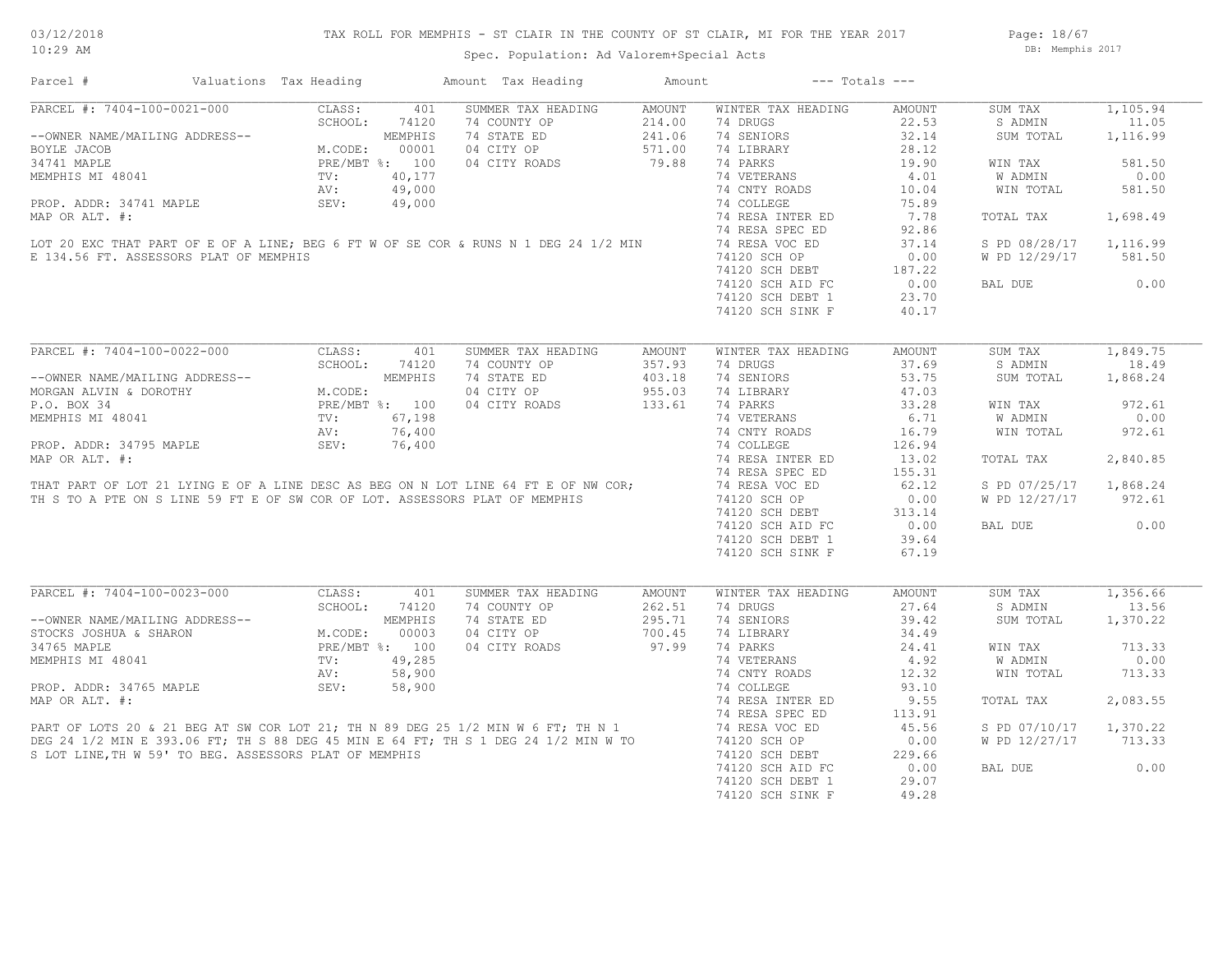## TAX ROLL FOR MEMPHIS - ST CLAIR IN THE COUNTY OF ST CLAIR, MI FOR THE YEAR 2017

Page: 19/67 DB: Memphis 2017

| Parcel #                                       | Valuations Tax Heading | Amount Tax Heading        | Amount |                    | $---$ Totals $---$ |               |          |
|------------------------------------------------|------------------------|---------------------------|--------|--------------------|--------------------|---------------|----------|
| PARCEL #: 7404-100-0024-000                    | CLASS:                 | 201<br>SUMMER TAX HEADING | AMOUNT | WINTER TAX HEADING | AMOUNT             | SUM TAX       | 1,154.95 |
|                                                | SCHOOL:<br>74120       | 74 COUNTY OP              | 223.48 | 74 DRUGS           | 23.53              | S ADMIN       | 11.54    |
| --OWNER NAME/MAILING ADDRESS--                 | MEMPHIS                | 74 STATE ED               | 251.74 | 74 SENIORS         | 33.56              | SUM TOTAL     | 1,166.49 |
| RAYMOND HARRISON REVOC TRUST                   | M.CODE:                | 04 CITY OP                | 596.31 | 74 LIBRARY         | 29.37              |               |          |
| P.O. BOX 501                                   | PRE/MBT %: 0           | 04 CITY ROADS             | 83.42  | 74 PARKS           | 20.78              | WIN TAX       | 1,362.52 |
| MEMPHIS MI 48041                               | 41,958<br>TV:          |                           |        | 74 VETERANS        | 4.19               | W ADMIN       | 0.00     |
|                                                | 72,300<br>AV:          |                           |        | 74 CNTY ROADS      | 10.48              | WIN TOTAL     | 1,362.52 |
| PROP. ADDR: 81475 MAIN                         | 72,300<br>SEV:         |                           |        | 74 COLLEGE         | 79.26              |               |          |
| MAP OR ALT. #:                                 |                        |                           |        | 74 RESA INTER ED   | 8.13               | TOTAL TAX     | 2,529.01 |
|                                                |                        |                           |        | 74 RESA SPEC ED    | 96.97              |               |          |
| LOT 22 ASSESSORS PLAT OF MEMPHIS               |                        |                           |        | 74 RESA VOC ED     | 38.79              | S PD 08/21/17 | 1,166.49 |
|                                                |                        |                           |        | 74120 SCH OP       | 755.24             | W PD 02/06/18 | 1,362.52 |
|                                                |                        |                           |        | 74120 SCH DEBT     | 195.52             |               |          |
|                                                |                        |                           |        | 74120 SCH AID FC   | 0.00               | BAL DUE       | 0.00     |
|                                                |                        |                           |        | 74120 SCH DEBT 1   | 24.75              |               |          |
|                                                |                        |                           |        | 74120 SCH SINK F   | 41.95              |               |          |
|                                                |                        |                           |        |                    |                    |               |          |
| PARCEL #: 7404-100-0025-000                    | CLASS:                 | 401<br>SUMMER TAX HEADING | AMOUNT | WINTER TAX HEADING | AMOUNT             | SUM TAX       | 866.35   |
|                                                | SCHOOL:                | 74120<br>74 COUNTY OP     | 167.64 | 74 DRUGS           | 17.65              | S ADMIN       | 8.66     |
| --OWNER NAME/MAILING ADDRESS--                 | MEMPHIS                | 74 STATE ED               | 188.83 | 74 SENIORS         | 25.17              | SUM TOTAL     | 875.01   |
| OSCARSON KELLY M                               | M.CODE:                | 04 CITY OP                | 447.30 | 74 LIBRARY         | 22.03              |               |          |
| 34825 MAPLE ROAD                               | PRE/MBT %: 0           | 04 CITY ROADS             | 62.58  | 74 PARKS           | 15.59              | WIN TAX       | 1,022.01 |
| MEMPHIS MI 48041                               | TV:<br>31,473          |                           |        | 74 VETERANS        | 3.14               | W ADMIN       | 0.00     |
|                                                | 37,900<br>AV:          |                           |        | 74 CNTY ROADS      | 7.86               | WIN TOTAL     | 1,022.01 |
| PROP. ADDR: 34825 MAPLE                        | 37,900<br>SEV:         |                           |        | 74 COLLEGE         | 59.45              |               |          |
| MAP OR ALT. #:                                 |                        |                           |        |                    | 6.09               | TOTAL TAX     | 1,897.02 |
|                                                |                        |                           |        | 74 RESA INTER ED   | 72.74              |               |          |
|                                                |                        |                           |        | 74 RESA SPEC ED    |                    |               |          |
| LOT 23 ASSESSORS PLAT OF MEMPHIS               |                        |                           |        | 74 RESA VOC ED     | 29.09              | S PD 07/27/17 | 875.01   |
|                                                |                        |                           |        | 74120 SCH OP       | 566.51             | W PD 01/29/18 | 1,022.01 |
|                                                |                        |                           |        | 74120 SCH DEBT     | 146.66             |               |          |
|                                                |                        |                           |        | 74120 SCH AID FC   | 0.00               | BAL DUE       | 0.00     |
|                                                |                        |                           |        | 74120 SCH DEBT 1   | 18.56              |               |          |
|                                                |                        |                           |        | 74120 SCH SINK F   | 31.47              |               |          |
|                                                |                        |                           |        |                    |                    |               |          |
| PARCEL #: 7404-100-0026-000                    | CLASS:                 | 401<br>SUMMER TAX HEADING | AMOUNT | WINTER TAX HEADING | AMOUNT             | SUM TAX       | 1,527.75 |
|                                                | SCHOOL:                | 74120<br>74 COUNTY OP     | 295.62 | 74 DRUGS           | 31.13              | S ADMIN       | 15.27    |
| --OWNER NAME/MAILING ADDRESS--                 | MEMPHIS                | 74 STATE ED               | 333.00 | 74 SENIORS         | 44.40              | SUM TOTAL     | 1,543.02 |
| ROWLEY, BRITTANY ERIN                          | M.CODE:                | 00001<br>04 CITY OP       | 788.78 | 74 LIBRARY         | 38.85              |               |          |
| 34620 MAPLE                                    | PRE/MBT %: 100         | 04 CITY ROADS             | 110.35 | 74 PARKS           | 27.49              | WIN TAX       | 803.32   |
| MEMPHIS MI 48041                               | TV:<br>55,500          |                           |        | 74 VETERANS        | 5.55               | W ADMIN       | 0.00     |
|                                                | AV:<br>55,500          |                           |        | 74 CNTY ROADS      | 13.87              | WIN TOTAL     | 803.32   |
| PROP. ADDR: 34620 MAPLE                        | SEV:<br>55,500         |                           |        | 74 COLLEGE         | 104.84             |               |          |
| MAP OR ALT. #:                                 |                        |                           |        | 74 RESA INTER ED   | 10.75              | TOTAL TAX     | 2,346.34 |
|                                                |                        |                           |        | 74 RESA SPEC ED    | 128.27             |               |          |
| N 99.75 FT OF LOT 24 ASSESSORS PLAT OF MEMPHIS |                        |                           |        | 74 RESA VOC ED     | 51.30              | S PD 08/28/17 | 1,543.02 |
|                                                |                        |                           |        | 74120 SCH OP       | 0.00               | W PD 12/29/17 | 803.32   |
|                                                |                        |                           |        | 74120 SCH DEBT     | 258.63             |               |          |
|                                                |                        |                           |        | 74120 SCH AID FC   | 0.00               | BAL DUE       | 0.00     |
|                                                |                        |                           |        | 74120 SCH DEBT 1   | 32.74              |               |          |
|                                                |                        |                           |        | 74120 SCH SINK F   | 55.50              |               |          |
|                                                |                        |                           |        |                    |                    |               |          |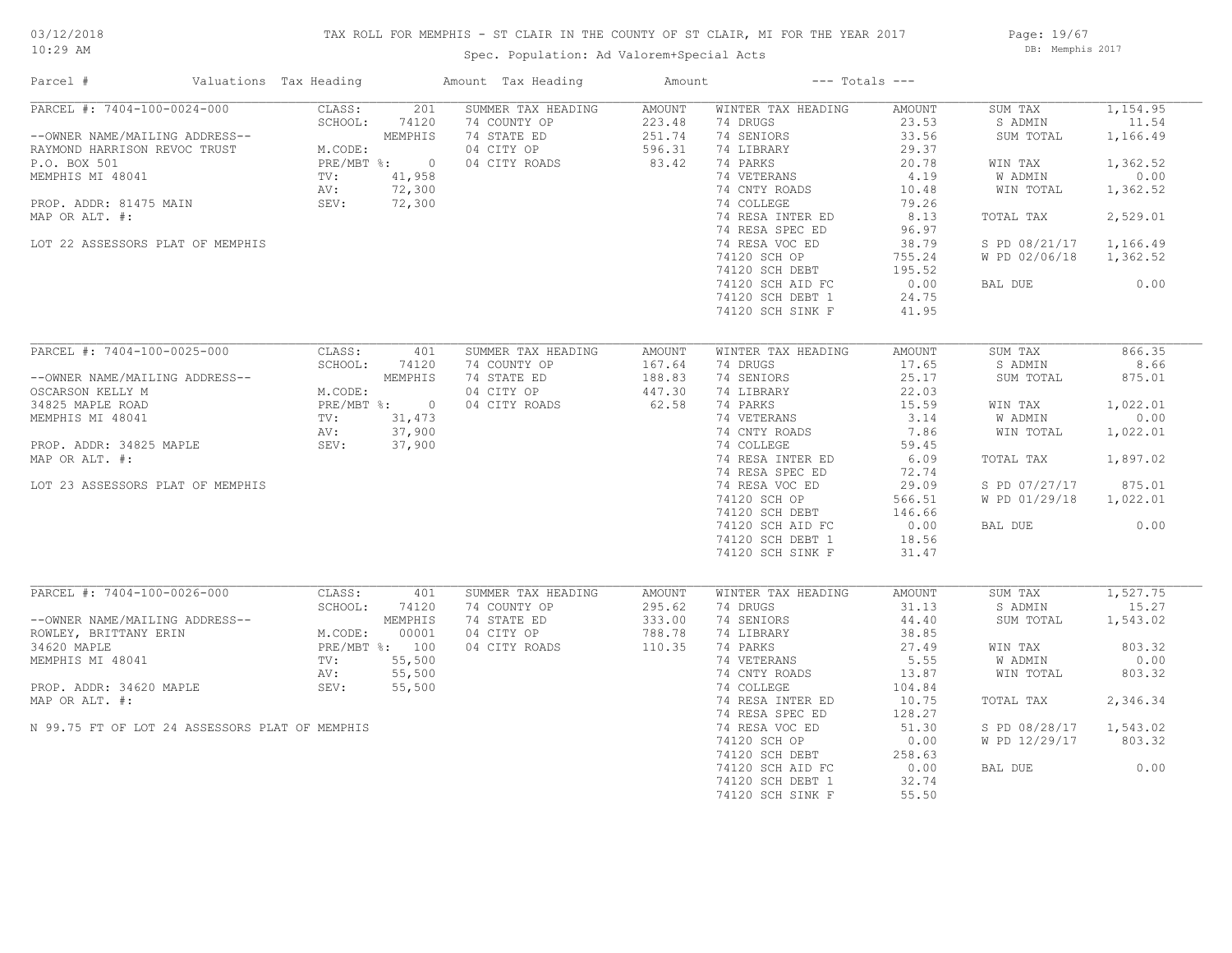## TAX ROLL FOR MEMPHIS - ST CLAIR IN THE COUNTY OF ST CLAIR, MI FOR THE YEAR 2017

Spec. Population: Ad Valorem+Special Acts

Page: 20/67 DB: Memphis 2017

| Parcel #                                                  | Valuations Tax Heading                                                                      |              | Amount Tax Heading          | Amount           |                        | $---$ Totals $---$ |                        |                       |
|-----------------------------------------------------------|---------------------------------------------------------------------------------------------|--------------|-----------------------------|------------------|------------------------|--------------------|------------------------|-----------------------|
| PARCEL #: 7404-100-0027-000                               | CLASS:                                                                                      | 401          | SUMMER TAX HEADING          | AMOUNT           | WINTER TAX HEADING     | AMOUNT             | SUM TAX                | 1,153.29              |
| --OWNER NAME/MAILING ADDRESS--                            | SCHOOL:<br>M.CODE: $00002$<br>PRE/MBT %: 100<br>TV: 41,897<br>NV: 50,40<br>50.40            | 74120        | 74 COUNTY OP<br>74 STATE ED | 223.16<br>251.38 | 74 DRUGS<br>74 SENIORS | 23.50<br>33.51     | S ADMIN<br>SUM TOTAL   | 11.53<br>1,164.82     |
| WALSH KENNETH & THERESA<br>81220 BELLE RIVER              |                                                                                             |              | 04 CITY OP<br>04 CITY ROADS | 595.45<br>83.30  | 74 LIBRARY<br>74 PARKS | 29.32<br>20.75     | WIN TAX                | 606.38                |
| MEMPHIS MI 48041                                          |                                                                                             |              |                             |                  | 74 VETERANS            | 4.18               | W ADMIN                | 0.00                  |
|                                                           |                                                                                             |              |                             |                  | 74 CNTY ROADS          | 10.47              | WIN TOTAL              | 606.38                |
| PROP. ADDR: 81220 BELLE RIVER                             | SEV:                                                                                        | 50,400       |                             |                  | 74 COLLEGE             | 79.14              |                        |                       |
| MAP OR ALT. #:                                            |                                                                                             |              |                             |                  | 74 RESA INTER ED       | 8.11               | TOTAL TAX              | 1,771.20              |
|                                                           |                                                                                             |              |                             |                  | 74 RESA SPEC ED        | 96.83              |                        |                       |
| S 90 FT OF LOT 24 ASSESSORS PLAT OF MEMPHIS               |                                                                                             |              |                             |                  | 74 RESA VOC ED         | 38.73              | S PD 08/28/17 1,164.82 |                       |
|                                                           |                                                                                             |              |                             |                  | 74120 SCH OP           | 0.00               | W PD 12/18/17          | 606.38                |
|                                                           |                                                                                             |              |                             |                  | 74120 SCH DEBT         | 195.24             |                        |                       |
|                                                           |                                                                                             |              |                             |                  | 74120 SCH AID FC       | 0.00               | BAL DUE                | 0.00                  |
|                                                           |                                                                                             |              |                             |                  | 74120 SCH DEBT 1       | 24.71              |                        |                       |
|                                                           |                                                                                             |              |                             |                  | 74120 SCH SINK F       | 41.89              |                        |                       |
|                                                           |                                                                                             |              |                             |                  |                        |                    |                        |                       |
| PARCEL #: 7404-100-0028-000                               | CLASS:                                                                                      | 401          | SUMMER TAX HEADING          | AMOUNT           | WINTER TAX HEADING     | AMOUNT             | SUM TAX                | 963.85                |
|                                                           |                                                                                             |              | 74 COUNTY OP                | 186.50           | 74 DRUGS               | 19.64              | S ADMIN                | 9.63                  |
| --OWNER NAME/MAILING ADDRESS--                            | JRESS--<br>M.CODE:<br>PRE/MBT %: 0<br>TV: 35,015<br>AV: 39,500<br>REV: 39,500<br>SEV: 39,50 |              | 74 STATE ED                 | 210.09           | 74 SENIORS             | 28.01              | SUM TOTAL              | 973.48                |
| HANNON GERALD & LINDA                                     |                                                                                             |              | 04 CITY OP                  | 497.64           | 74 LIBRARY             | 24.51              |                        |                       |
| P.O. BOX 493                                              |                                                                                             |              | 04 CITY ROADS               | 69.62            | 74 PARKS               | 17.34              | WIN TAX                | 1,137.06              |
| MEMPHIS MI 48041                                          |                                                                                             |              |                             |                  | 74 VETERANS            | 3.50               | W ADMIN                | 0.00                  |
|                                                           |                                                                                             |              |                             |                  | 74 CNTY ROADS          | 8.75               | WIN TOTAL              | 1,137.06              |
| PROP. ADDR: 34660 MAPLE                                   |                                                                                             |              |                             |                  | 74 COLLEGE             | 66.14              |                        |                       |
| MAP OR ALT. #:                                            |                                                                                             |              |                             |                  | 74 RESA INTER ED       | 6.78               | TOTAL TAX              | 2,110.54              |
|                                                           |                                                                                             |              |                             |                  | 74 RESA SPEC ED        | 80.93              |                        |                       |
| LOT 25 ASSESSORS PLAT OF MEMPHIS                          |                                                                                             |              |                             |                  | 74 RESA VOC ED         | 32.37              | S PD 07/14/17          | 973.48                |
|                                                           |                                                                                             |              |                             |                  | 74120 SCH OP           | 630.27             | W PD 01/26/18 1,137.06 |                       |
|                                                           |                                                                                             |              |                             |                  | 74120 SCH DEBT         | 163.16             |                        |                       |
|                                                           |                                                                                             |              |                             |                  | 74120 SCH AID FC       | 0.00               | BAL DUE                | 0.00                  |
|                                                           |                                                                                             |              |                             |                  | 74120 SCH DEBT 1       | 20.65              |                        |                       |
|                                                           |                                                                                             |              |                             |                  | 74120 SCH SINK F       | 35.01              |                        |                       |
|                                                           |                                                                                             |              |                             |                  |                        |                    |                        |                       |
| PARCEL #: 7404-100-0029-000                               | CLASS:                                                                                      | 401          | SUMMER TAX HEADING          | AMOUNT           | WINTER TAX HEADING     | AMOUNT             | SUM TAX                | $\overline{1,224.31}$ |
|                                                           | SCHOOL:                                                                                     | 74120        | 74 COUNTY OP                | 236.90           | 74 DRUGS               | 24.95              | S ADMIN                | 12.24                 |
| --OWNER NAME/MAILING ADDRESS--<br>HANNON GERALD & LINDA L |                                                                                             | MEMPHIS      | 74 STATE ED                 | 266.86           | 74 SENIORS             | 35.58              | SUM TOTAL              | 1,236.55              |
| P.O. BOX 493                                              | M.CODE:                                                                                     | PRE/MBT %: 0 | 04 CITY OP                  | 632.12<br>88.43  | 74 LIBRARY<br>74 PARKS | 31.13<br>22.03     |                        | 1,444.32              |
| MEMPHIS MI 48041                                          | TV:                                                                                         | 44,477       | 04 CITY ROADS               |                  | 74 VETERANS            | 4.44               | WIN TAX<br>W ADMIN     | 0.00                  |
|                                                           | AV:                                                                                         | 75,100       |                             |                  | 74 CNTY ROADS          | 11.11              | WIN TOTAL              | 1,444.32              |
| PROP. ADDR: 34684 MAPLE                                   |                                                                                             | SEV: 75,100  |                             |                  | 74 COLLEGE             | 84.02              |                        |                       |
| MAP OR ALT. #:                                            |                                                                                             |              |                             |                  | 74 RESA INTER ED       | 8.61               | TOTAL TAX              | 2,680.87              |
|                                                           |                                                                                             |              |                             |                  | 74 RESA SPEC ED        | 102.79             |                        |                       |
| LOT 26 ASSESSORS PLAT OF MEMPHIS                          |                                                                                             |              |                             |                  | 74 RESA VOC ED         | 41.11              | S PD 07/14/17          | 1,236.55              |
|                                                           |                                                                                             |              |                             |                  | 74120 SCH OP           | 800.58             | W PD 01/26/18          | 1,444.32              |
|                                                           |                                                                                             |              |                             |                  | 74120 SCH DEBT         | 207.26             |                        |                       |
|                                                           |                                                                                             |              |                             |                  | 74120 SCH AID FC       | 0.00               | BAL DUE                | 0.00                  |
|                                                           |                                                                                             |              |                             |                  | 74120 SCH DEBT 1       | 26.24              |                        |                       |
|                                                           |                                                                                             |              |                             |                  | 74120 SCH SINK F       | 44.47              |                        |                       |
|                                                           |                                                                                             |              |                             |                  |                        |                    |                        |                       |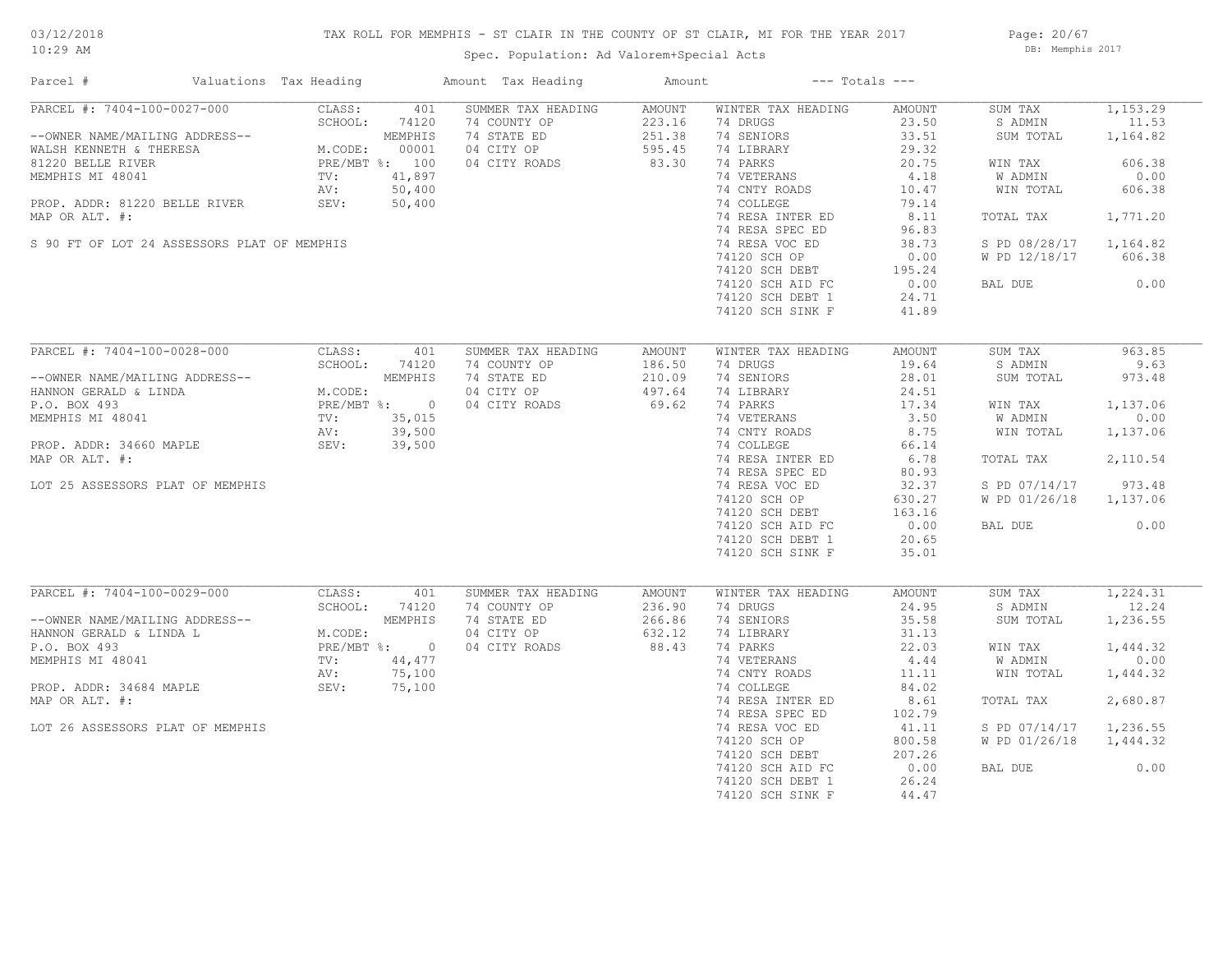## TAX ROLL FOR MEMPHIS - ST CLAIR IN THE COUNTY OF ST CLAIR, MI FOR THE YEAR 2017

Spec. Population: Ad Valorem+Special Acts

Page: 21/67 DB: Memphis 2017

| Parcel #                                                                        | Valuations Tax Heading            | Amount Tax Heading                 | Amount           | $---$ Totals $---$             |                 |                    |                   |
|---------------------------------------------------------------------------------|-----------------------------------|------------------------------------|------------------|--------------------------------|-----------------|--------------------|-------------------|
| PARCEL #: 7404-100-0030-000                                                     | 401<br>CLASS:<br>SCHOOL:<br>74120 | SUMMER TAX HEADING<br>74 COUNTY OP | AMOUNT<br>196.21 | WINTER TAX HEADING<br>74 DRUGS | AMOUNT<br>20.66 | SUM TAX<br>S ADMIN | 1,014.00<br>10.14 |
| --OWNER NAME/MAILING ADDRESS--<br>PROVOST DANIEL                                | MEMPHIS<br>M.CODE:<br>00012       | 74 STATE ED<br>04 CITY OP          | 221.02<br>523.53 | 74 SENIORS<br>74 LIBRARY       | 29.46<br>25.78  | SUM TOTAL          | 1,024.14          |
| 34720 MAPLE                                                                     | PRE/MBT %: 100                    | 04 CITY ROADS                      | 73.24            | 74 PARKS                       | 18.24           | WIN TAX            | 533.14            |
| MEMPHIS MI 48041                                                                | 36,837<br>$\text{TV}$ :           |                                    |                  | 74 VETERANS                    | 3.68            | W ADMIN            | 0.00              |
|                                                                                 | AV:<br>39,800                     |                                    |                  | 74 CNTY ROADS                  | 9.20            | WIN TOTAL          | 533.14            |
| PROP. ADDR: 34720 MAPLE                                                         | SEV:<br>39,800                    |                                    |                  | 74 COLLEGE                     | 69.58           |                    |                   |
| MAP OR ALT. #:                                                                  |                                   |                                    |                  | 74 RESA INTER ED               | 7.13            | TOTAL TAX          | 1,557.28          |
|                                                                                 |                                   |                                    |                  | 74 RESA SPEC ED                | 85.14           |                    |                   |
| E 1/2 OF LOT 27 ASSESSORS PLAT OF MEMPHIS                                       |                                   |                                    |                  | 74 RESA VOC ED                 | 34.05           | S PD 08/28/17      | 1,024.14          |
|                                                                                 |                                   |                                    |                  | 74120 SCH OP                   | 0.00            | W PD 12/22/17      | 533.14            |
|                                                                                 |                                   |                                    |                  | 74120 SCH DEBT                 | 171.66          |                    |                   |
|                                                                                 |                                   |                                    |                  | 74120 SCH AID FC               | 0.00            | BAL DUE            | 0.00              |
|                                                                                 |                                   |                                    |                  | 74120 SCH DEBT 1               | 21.73           |                    |                   |
|                                                                                 |                                   |                                    |                  | 74120 SCH SINK F               | 36.83           |                    |                   |
|                                                                                 |                                   |                                    |                  |                                |                 |                    |                   |
| PARCEL #: 7404-100-0031-000                                                     | CLASS:<br>402                     | SUMMER TAX HEADING                 | AMOUNT           | WINTER TAX HEADING             | AMOUNT          | SUM TAX            | 159.20            |
|                                                                                 | SCHOOL:<br>74120                  | 74 COUNTY OP                       | 30.80            | 74 DRUGS                       | 3.24            | S ADMIN            | 1.59              |
| --OWNER NAME/MAILING ADDRESS--                                                  | MEMPHIS                           | 74 STATE ED                        | 34.70            | 74 SENIORS                     | 4.62            | SUM TOTAL          | 160.79            |
| HANNON GERALD & LINDA                                                           | M.CODE:<br>PRE/MBT %: 0           | 04 CITY OP                         | 82.20            | 74 LIBRARY                     | 4.04            |                    |                   |
| P.O. BOX 493                                                                    |                                   | 04 CITY ROADS                      | 11.50            | 74 PARKS                       | 2.86            | WIN TAX            | 187.76            |
| MEMPHIS MI 48041                                                                | 5,784<br>$\text{TV}$ :            |                                    |                  | 74 VETERANS                    | 0.57            | W ADMIN            | 0.00              |
|                                                                                 | AV:<br>7,900                      |                                    |                  | 74 CNTY ROADS                  | 1.44            | WIN TOTAL          | 187.76            |
| PROP. ADDR: 34720 MAPLE                                                         | SEV:<br>7,900                     |                                    |                  | 74 COLLEGE                     | 10.92           |                    |                   |
| MAP OR ALT. #:                                                                  |                                   |                                    |                  | 74 RESA INTER ED               | 1.12            | TOTAL TAX          | 348.55            |
|                                                                                 |                                   |                                    |                  | 74 RESA SPEC ED                | 13.36           |                    |                   |
| W 1/2 OF LOT 27 ASSESSORS PLAT OF MEMPHIS                                       |                                   |                                    |                  | 74 RESA VOC ED                 | 5.34            | S PD 07/14/17      | 160.79            |
|                                                                                 |                                   |                                    |                  | 74120 SCH OP                   | 104.11          | W PD 01/26/18      | 187.76            |
|                                                                                 |                                   |                                    |                  | 74120 SCH DEBT                 | 26.95           |                    |                   |
|                                                                                 |                                   |                                    |                  | 74120 SCH AID FC               | 0.00            | BAL DUE            | 0.00              |
|                                                                                 |                                   |                                    |                  | 74120 SCH DEBT 1               | 3.41            |                    |                   |
|                                                                                 |                                   |                                    |                  | 74120 SCH SINK F               | 5.78            |                    |                   |
|                                                                                 |                                   |                                    |                  |                                |                 |                    |                   |
| PARCEL #: 7404-100-0032-000                                                     | CLASS:<br>401                     | SUMMER TAX HEADING                 | <b>AMOUNT</b>    | WINTER TAX HEADING             | AMOUNT          | SUM TAX            | 1,142.17          |
|                                                                                 | SCHOOL:<br>74120<br>MEMPHIS       | 74 COUNTY OP                       | 221.01<br>248.95 | 74 DRUGS<br>74 SENIORS         | 23.27<br>33.19  | S ADMIN            | 11.42             |
| --OWNER NAME/MAILING ADDRESS--<br>FURLIN LOUIS & PATRICIA                       | M.CODE:                           | 74 STATE ED<br>04 CITY OP          | 589.71           | 74 LIBRARY                     | 29.04           | SUM TOTAL          | 1,153.59          |
| P.O. BOX 406                                                                    | PRE/MBT %: 100                    | 04 CITY ROADS                      | 82.50            | 74 PARKS                       | 20.55           | WIN TAX            | 600.56            |
| MEMPHIS MI 48041                                                                | TV:<br>41,493                     |                                    |                  | 74 VETERANS                    | 4.14            | <b>W ADMIN</b>     | 0.00              |
|                                                                                 | 47,000<br>AV:                     |                                    |                  | 74 CNTY ROADS                  | 10.37           | WIN TOTAL          | 600.56            |
| PROP. ADDR: 34730 MAPLE                                                         | SEV:<br>47,000                    |                                    |                  | 74 COLLEGE                     | 78.38           |                    |                   |
| MAP OR ALT. #:                                                                  |                                   |                                    |                  | 74 RESA INTER ED               | 8.04            | TOTAL TAX          | 1,754.15          |
|                                                                                 |                                   |                                    |                  | 74 RESA SPEC ED                | 95.90           |                    |                   |
| LOT 28 BEING 49.35 FT E & W AS PER CIRCUIT COURT DECREE 8-126 ASSESSORS PLAT OF |                                   |                                    |                  | 74 RESA VOC ED                 | 38.36           | S PD 08/14/17      | 1,153.59          |
| MEMPHIS                                                                         |                                   |                                    |                  | 74120 SCH OP                   | 0.00            | W PD 12/29/17      | 600.56            |
|                                                                                 |                                   |                                    |                  | 74120 SCH DEBT                 | 193.35          |                    |                   |
|                                                                                 |                                   |                                    |                  | 74120 SCH AID FC               | 0.00            | BAL DUE            | 0.00              |
|                                                                                 |                                   |                                    |                  | 74120 SCH DEBT 1               | 24.48           |                    |                   |
|                                                                                 |                                   |                                    |                  | 74120 SCH SINK F               | 41.49           |                    |                   |
|                                                                                 |                                   |                                    |                  |                                |                 |                    |                   |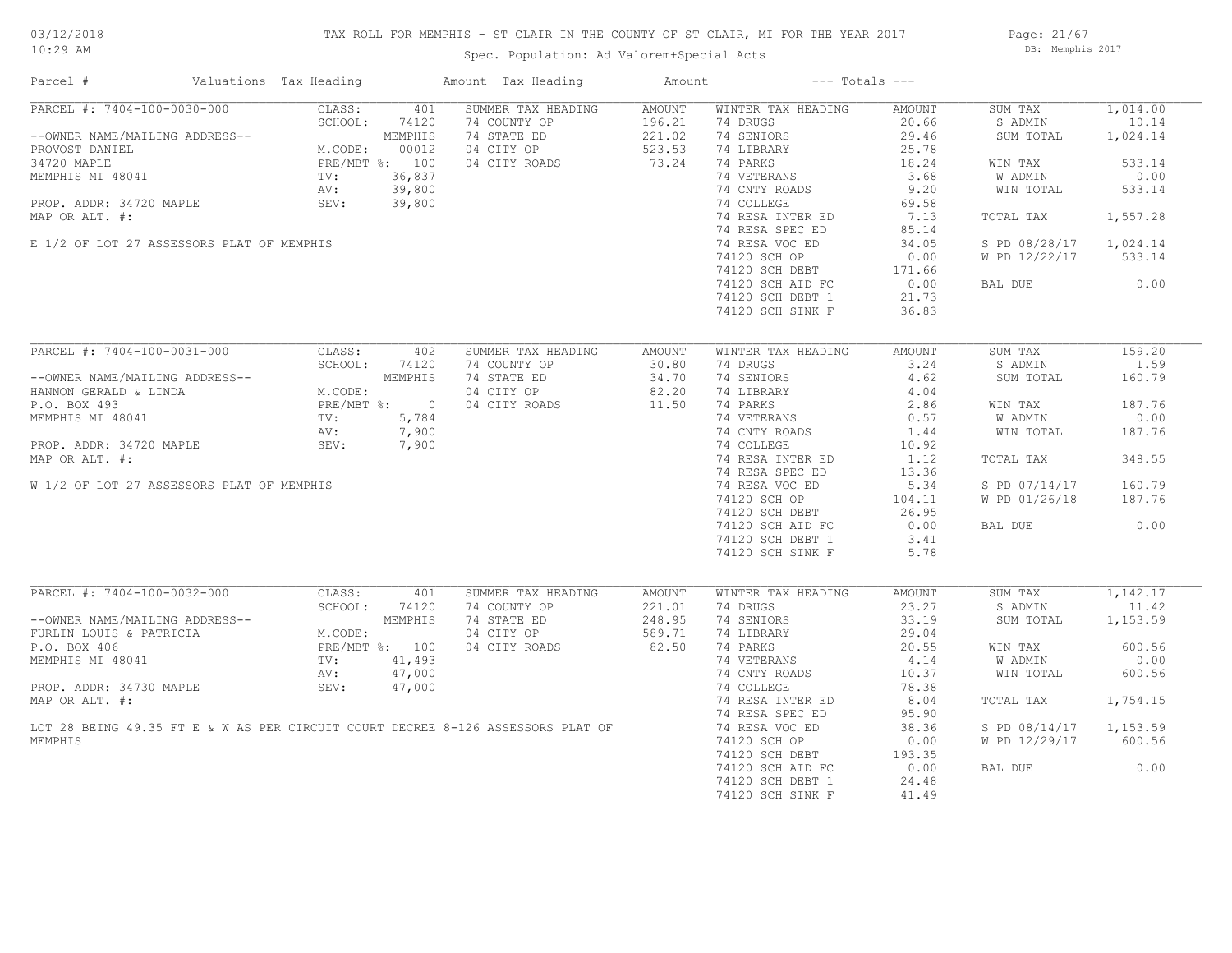## TAX ROLL FOR MEMPHIS - ST CLAIR IN THE COUNTY OF ST CLAIR, MI FOR THE YEAR 2017

Spec. Population: Ad Valorem+Special Acts

Page: 22/67 DB: Memphis 2017

| Parcel #                                  | Valuations Tax Heading | Amount Tax Heading       | Amount        |                    | $---$ Totals $---$ |               |          |
|-------------------------------------------|------------------------|--------------------------|---------------|--------------------|--------------------|---------------|----------|
| PARCEL #: 7404-100-0033-000               | CLASS:<br>708          | SUMMER TAX HEADING       | <b>AMOUNT</b> | WINTER TAX HEADING | AMOUNT             | SUM TAX       | 0.00     |
|                                           | SCHOOL:<br>74120       | 74 COUNTY OP             | 0.00          | 74 DRUGS           | 0.00               | S ADMIN       | 0.00     |
| --OWNER NAME/MAILING ADDRESS--            | MEMPHIS                | 74 STATE ED              | 0.00          | 74 SENIORS         | 0.00               | SUM TOTAL     | 0.00     |
| FIRST UNITED METHODIST CHURCH             | M.CODE:                | 04 CITY OP               | 0.00          | 74 LIBRARY         | 0.00               |               |          |
| P.O. BOX 29                               | PRE/MBT %:             | $\circ$<br>04 CITY ROADS | 0.00          | 74 PARKS           | 0.00               | WIN TAX       | 0.00     |
| MEMPHIS MI 48041                          | TV:                    | $\circ$                  |               | 74 VETERANS        | 0.00               | W ADMIN       | 0.00     |
|                                           | AV:                    | $\circ$                  |               | 74 CNTY ROADS      | 0.00               | WIN TOTAL     | 0.00     |
| PROP. ADDR: 34750 MAPLE/81265 CHURCH SEV: |                        | $\circ$                  |               | 74 COLLEGE         | 0.00               |               |          |
| MAP OR ALT. #:                            |                        |                          |               | 74 RESA INTER ED   | 0.00               | TOTAL TAX     | 0.00     |
|                                           |                        |                          |               | 74 RESA SPEC ED    | 0.00               |               |          |
| LOTS 29-30 ASSESSORS PLAT OF MEMPHIS      |                        |                          |               | 74 RESA VOC ED     | 0.00               | BAL DUE       | 0.00     |
|                                           |                        |                          |               | 74120 SCH OP       | 0.00               |               |          |
|                                           |                        |                          |               | 74120 SCH DEBT     | 0.00               |               |          |
|                                           |                        |                          |               | 74120 SCH AID FC   | 0.00               |               |          |
|                                           |                        |                          |               | 74120 SCH DEBT 1   | 0.00               |               |          |
|                                           |                        |                          |               | 74120 SCH SINK F   | 0.00               |               |          |
|                                           |                        |                          |               |                    |                    |               |          |
| PARCEL #: 7404-100-0034-000               | CLASS:<br>401          | SUMMER TAX HEADING       | <b>AMOUNT</b> | WINTER TAX HEADING | AMOUNT             | SUM TAX       | 1,323.22 |
|                                           | SCHOOL:<br>74120       | 74 COUNTY OP             | 256.04        | 74 DRUGS           | 26.96              | S ADMIN       | 13.23    |
| --OWNER NAME/MAILING ADDRESS--            | MEMPHIS                | 74 STATE ED              | 288.42        | 74 SENIORS         | 38.45              | SUM TOTAL     | 1,336.45 |
| DREWEK ROBERT J                           | M.CODE:<br>00001       | 04 CITY OP               | 683.18        | 74 LIBRARY         | 33.64              |               |          |
| 81235 CHURCH                              | PRE/MBT %: 0           | 04 CITY ROADS            | 95.58         | 74 PARKS           | 23.81              | WIN TAX       | 1,561.01 |
| MEMPHIS MI 48041                          | TV:<br>48,070          |                          |               | 74 VETERANS        | 4.80               | W ADMIN       | 0.00     |
|                                           | 54,700<br>AV:          |                          |               | 74 CNTY ROADS      | 12.01              | WIN TOTAL     | 1,561.01 |
| PROP. ADDR: 81235 CHURCH                  | SEV:<br>54,700         |                          |               | 74 COLLEGE         | 90.80              |               |          |
| MAP OR ALT. #:                            |                        |                          |               | 74 RESA INTER ED   | 9.31               | TOTAL TAX     | 2,897.46 |
|                                           |                        |                          |               | 74 RESA SPEC ED    | 111.10             |               |          |
| LOT 31 ASSESSORS PLAT OF MEMPHIS          |                        |                          |               | 74 RESA VOC ED     | 44.44              | S PD 08/28/17 | 1,336.45 |
|                                           |                        |                          |               | 74120 SCH OP       | 865.26             | W PD 12/18/17 | 1,561.01 |
|                                           |                        |                          |               | 74120 SCH DEBT     | 224.00             |               |          |
|                                           |                        |                          |               | 74120 SCH AID FC   | 0.00               | BAL DUE       | 0.00     |
|                                           |                        |                          |               | 74120 SCH DEBT 1   | 28.36              |               |          |
|                                           |                        |                          |               | 74120 SCH SINK F   | 48.07              |               |          |
|                                           |                        |                          |               |                    |                    |               |          |
| PARCEL #: 7404-100-0035-000               | CLASS:<br>401          | SUMMER TAX HEADING       | AMOUNT        | WINTER TAX HEADING | AMOUNT             | SUM TAX       | 1,668.65 |
|                                           | SCHOOL:<br>74120       | 74 COUNTY OP             | 322.88        | 74 DRUGS           | 34.00              | S ADMIN       | 16.68    |
| --OWNER NAME/MAILING ADDRESS--            | MEMPHIS                | 74 STATE ED              | 363.71        | 74 SENIORS         | 48.49              | S INTRST      | 100.12   |
| WALSH NICK AND SARA                       | M.CODE:                | 04 CITY OP               | 861.53        | 74 LIBRARY         | 42.43              | SUM TOTAL     | 1,785.45 |
| 81170 BELLE RIVER                         | PRE/MBT %: 100         | 04 CITY ROADS            | 120.53        | 74 PARKS           | 30.03              |               |          |
| MEMPHIS MI 48041                          | 60,619<br>TV:          |                          |               | 74 VETERANS        | 6.06               | WIN TAX       | 877.40   |
|                                           | 68,900<br>AV:          |                          |               | 74 CNTY ROADS      | 15.15              | W ADMIN       | 0.00     |
| PROP. ADDR: 81170 BELLE RIVER             | SEV:<br>68,900         |                          |               | 74 COLLEGE         | 114.51             | WIN TOTAL     | 877.40   |
| MAP OR ALT. #:                            |                        |                          |               | 74 RESA INTER ED   | 11.74              |               |          |
|                                           |                        |                          |               | 74 RESA SPEC ED    | 140.10             | TOTAL TAX     | 2,662.85 |
| LOT 32 ASSESSORS PLAT OF MEMPHIS          |                        |                          |               | 74 RESA VOC ED     | 56.04              |               |          |
|                                           |                        |                          |               | 74120 SCH OP       | 0.00               | BAL DUE       | 2,662.85 |
|                                           |                        |                          |               | 74120 SCH DEBT     | 282.48             |               |          |
|                                           |                        |                          |               | 74120 SCH AID FC   | 0.00               |               |          |
|                                           |                        |                          |               | 74120 SCH DEBT 1   | 35.76              |               |          |
|                                           |                        |                          |               | 74120 SCH SINK F   | 60.61              |               |          |
|                                           |                        |                          |               |                    |                    |               |          |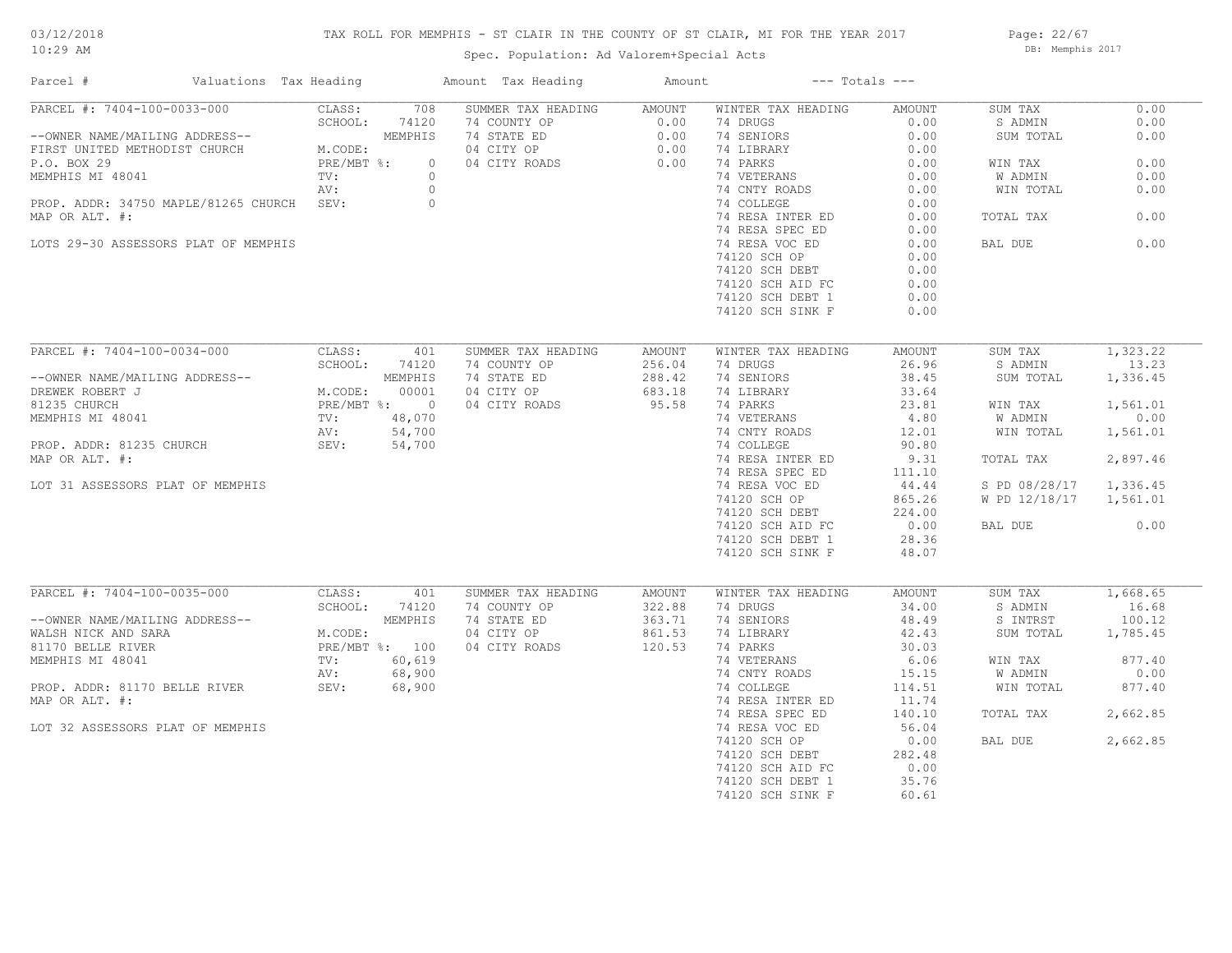#### TAX ROLL FOR MEMPHIS - ST CLAIR IN THE COUNTY OF ST CLAIR, MI FOR THE YEAR 2017

Spec. Population: Ad Valorem+Special Acts

Page: 23/67 DB: Memphis 2017

| Parcel #                                                                  | Valuations Tax Heading |              | Amount Tax Heading                                                           | Amount                  |                                      | $---$ Totals $---$ |                                |                    |
|---------------------------------------------------------------------------|------------------------|--------------|------------------------------------------------------------------------------|-------------------------|--------------------------------------|--------------------|--------------------------------|--------------------|
| PARCEL #: 7404-100-0036-000                                               | CLASS:<br>SCHOOL:      | 401<br>74120 | SUMMER TAX HEADING<br>74 COUNTY OP                                           | <b>AMOUNT</b><br>215.07 | WINTER TAX HEADING<br>74 DRUGS       | AMOUNT<br>22.65    | SUM TAX<br>S ADMIN             | 1,111.49<br>11.11  |
| --OWNER NAME/MAILING ADDRESS--<br>PHILLIPS MARILYN                        | M.CODE:                | MEMPHIS      | 74 STATE ED<br>04 CITY OP                                                    | 242.27<br>573.87        | 74 SENIORS<br>74 LIBRARY             | 32.30<br>28.26     | SUM TOTAL                      | 1,122.60           |
| 81112 BELLE RIVER                                                         | PRE/MBT %: 0           |              | 04 CITY ROADS                                                                | 80.28                   | 74 PARKS                             | 20.00              | WIN TAX                        | 1,311.24           |
| MEMPHIS MI 48041                                                          | TV:                    | 40,379       |                                                                              |                         | 74 VETERANS                          | 4.03               | <b>W ADMIN</b>                 | 0.00               |
|                                                                           | AV:                    | 44,200       |                                                                              |                         | 74 CNTY ROADS                        | 10.09              | WIN TOTAL                      | 1,311.24           |
| PROP. ADDR: 81140 BELLE RIVER                                             | SEV:                   | 44,200       |                                                                              |                         | 74 COLLEGE                           | 76.27              |                                |                    |
| MAP OR ALT. #:                                                            |                        |              |                                                                              |                         | 74 RESA INTER ED                     | 7.82               | TOTAL TAX                      | 2,433.84           |
|                                                                           |                        |              |                                                                              |                         | 74 RESA SPEC ED                      | 93.32              |                                |                    |
| LOT 33 ASSESSORS PLAT OF MEMPHIS                                          |                        |              |                                                                              |                         | 74 RESA VOC ED                       | 37.33              | S PD 08/31/17                  | 1,122.60           |
|                                                                           |                        |              |                                                                              |                         | 74120 SCH OP                         | 726.82             | W PD 02/26/18                  | 1,311.24           |
|                                                                           |                        |              |                                                                              |                         | 74120 SCH DEBT                       | 188.16             |                                |                    |
|                                                                           |                        |              |                                                                              |                         | 74120 SCH AID FC                     | 0.00               | BAL DUE                        | 0.00               |
|                                                                           |                        |              |                                                                              |                         | 74120 SCH DEBT 1                     | 23.82              |                                |                    |
|                                                                           |                        |              |                                                                              |                         | 74120 SCH SINK F                     | 40.37              |                                |                    |
|                                                                           |                        |              |                                                                              |                         |                                      |                    |                                |                    |
| PARCEL #: 7404-100-0037-000                                               | CLASS:                 | 401          | SUMMER TAX HEADING                                                           | AMOUNT                  | WINTER TAX HEADING                   | AMOUNT             | SUM TAX                        | 1,571.17           |
|                                                                           | SCHOOL:                | 74120        | 74 COUNTY OP                                                                 | 304.02                  | 74 DRUGS                             | 32.02              | S ADMIN                        | 15.71              |
| --OWNER NAME/MAILING ADDRESS--                                            |                        | MEMPHIS      | 74 STATE ED                                                                  | 342.46                  | 74 SENIORS                           | 45.66              | SUM TOTAL                      | 1,586.88           |
| PHILLIPS ROBERT II                                                        | M.CODE:                |              | 04 CITY OP                                                                   | 811.20                  | 74 LIBRARY                           | 39.95              |                                |                    |
| 81112 BELLE RIVER                                                         | PRE/MBT %: 100         |              | 04 CITY ROADS                                                                | 113.49                  | 74 PARKS                             | 28.27              | WIN TAX                        | 826.14             |
| MEMPHIS MI 48041                                                          | TV:                    | 57,078       |                                                                              |                         | 74 VETERANS                          | 5.70               | W ADMIN                        | 0.00               |
|                                                                           | AV:                    | 68,500       |                                                                              |                         | 74 CNTY ROADS                        | 14.26              | WIN TOTAL                      | 826.14             |
| PROP. ADDR: 81112 BELLE RIVER                                             | SEV:                   | 68,500       |                                                                              |                         | 74 COLLEGE                           | 107.82             |                                |                    |
| MAP OR ALT. #:                                                            |                        |              |                                                                              |                         | 74 RESA INTER ED                     | 11.06              | TOTAL TAX                      | 2,413.02           |
|                                                                           |                        |              |                                                                              |                         | 74 RESA SPEC ED                      | 131.92             |                                |                    |
| LOT 34 & N 5 FT OF LOT 35 EXC E 134 FT THEREOF. ASSESSORS PLAT OF MEMPHIS |                        |              |                                                                              |                         | 74 RESA VOC ED                       | 52.76<br>0.00      | S PD 08/31/17<br>W PD 02/12/18 | 1,586.88<br>826.14 |
|                                                                           |                        |              |                                                                              |                         | 74120 SCH OP<br>74120 SCH DEBT       | 265.98             |                                |                    |
|                                                                           |                        |              |                                                                              |                         |                                      | 0.00               | BAL DUE                        | 0.00               |
|                                                                           |                        |              |                                                                              |                         | 74120 SCH AID FC<br>74120 SCH DEBT 1 | 33.67              |                                |                    |
|                                                                           |                        |              |                                                                              |                         | 74120 SCH SINK F                     | 57.07              |                                |                    |
|                                                                           |                        |              |                                                                              |                         |                                      |                    |                                |                    |
| PARCEL #: 7404-100-0038-000                                               | CLASS:                 | 402          | SUMMER TAX HEADING                                                           | AMOUNT                  | WINTER TAX HEADING                   | AMOUNT             | SUM TAX                        | 166.87             |
|                                                                           | SCHOOL:                | 74120        | 74 COUNTY OP                                                                 | 32.29                   | 74 DRUGS                             | 3.40               | S ADMIN                        | 1.66               |
| --OWNER NAME/MAILING ADDRESS--                                            |                        | MEMPHIS      | 74 STATE ED                                                                  | 36.37                   | 74 SENIORS                           | 4.85               | SUM TOTAL                      | 168.53             |
| PHILLIPS ROBERT II                                                        | M.CODE:                |              | 04 CITY OP                                                                   | 86.16                   | 74 LIBRARY                           | 4.24               |                                |                    |
| 81112 BELLE RIVER                                                         | PRE/MBT %: 100         |              | 04 CITY ROADS                                                                | 12.05                   | 74 PARKS                             | 3.00               | WIN TAX                        | 87.71              |
| MEMPHIS MI 48041                                                          | TV:                    | 6,063        |                                                                              |                         | 74 VETERANS                          | 0.60               | W ADMIN                        | 0.00               |
|                                                                           | AV:                    | 8,600        |                                                                              |                         | 74 CNTY ROADS                        | 1.51               | WIN TOTAL                      | 87.71              |
| PROP. ADDR: 81080 BELLE RIVER                                             | SEV:                   | 8,600        |                                                                              |                         | 74 COLLEGE                           | 11.45              |                                |                    |
| MAP OR ALT. #:                                                            |                        |              |                                                                              |                         | 74 RESA INTER ED                     | 1.17               | TOTAL TAX                      | 256.24             |
|                                                                           |                        |              |                                                                              |                         | 74 RESA SPEC ED                      | 14.01              |                                |                    |
|                                                                           |                        |              | LOT 35 EXC E 134 FT & EXC N 5 FT OF THE REMAINDER. ASSESSORS PLAT OF MEMPHIS |                         | 74 RESA VOC ED                       | 5.60               | S PD 08/31/17                  | 168.53             |
|                                                                           |                        |              |                                                                              |                         | 74120 SCH OP                         | 0.00               | W PD 02/12/18                  | 87.71              |
|                                                                           |                        |              |                                                                              |                         | 74120 SCH DEBT                       | 28.25              |                                |                    |
|                                                                           |                        |              |                                                                              |                         | 74120 SCH AID FC                     | 0.00               | BAL DUE                        | 0.00               |
|                                                                           |                        |              |                                                                              |                         | 74120 SCH DEBT 1                     | 3.57               |                                |                    |
|                                                                           |                        |              |                                                                              |                         | 74120 SCH SINK F                     | 6.06               |                                |                    |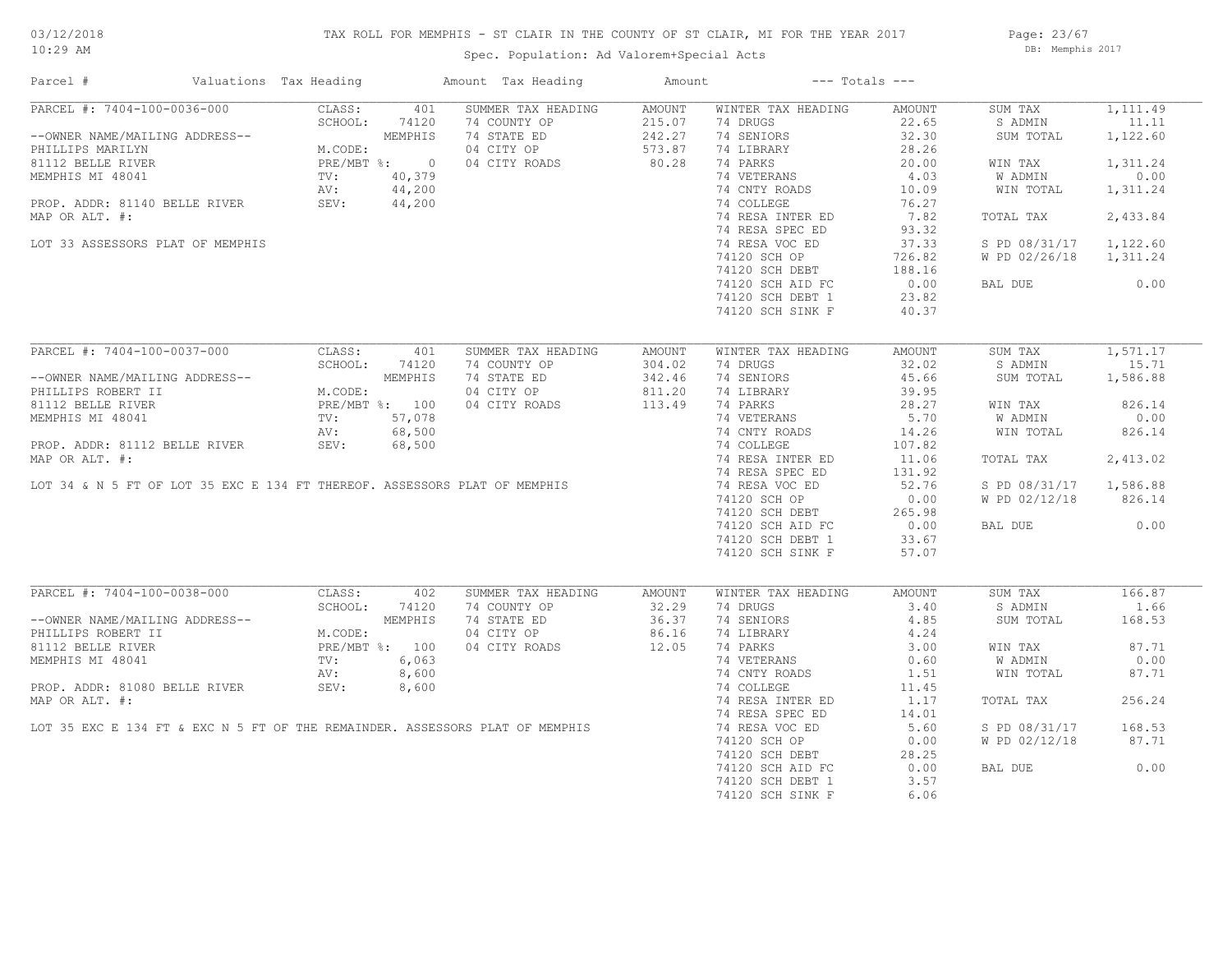# 03/12/2018

## TAX ROLL FOR MEMPHIS - ST CLAIR IN THE COUNTY OF ST CLAIR, MI FOR THE YEAR 2017

10:29 AM

# Spec. Population: Ad Valorem+Special Acts

Page: 24/67 DB: Memphis 2017

| Parcel #                                                                                                                                                                                                        | Valuations Tax Heading                             |                                                                                  | Amount Tax Heading                                                               | Amount                                        |                                                                                                                                                                                                                                                                             | $---$ Totals $---$                                                                                                                        |                                                                                                                              |                                                                                              |
|-----------------------------------------------------------------------------------------------------------------------------------------------------------------------------------------------------------------|----------------------------------------------------|----------------------------------------------------------------------------------|----------------------------------------------------------------------------------|-----------------------------------------------|-----------------------------------------------------------------------------------------------------------------------------------------------------------------------------------------------------------------------------------------------------------------------------|-------------------------------------------------------------------------------------------------------------------------------------------|------------------------------------------------------------------------------------------------------------------------------|----------------------------------------------------------------------------------------------|
| PARCEL #: 7404-100-0039-000<br>--OWNER NAME/MAILING ADDRESS--<br>BENNETT CHARLES W<br>34625 BORDMAN ROAD<br>MEMPHIS MI 48041<br>PROP. ADDR: 34625 BORDMAN<br>MAP OR ALT. #:<br>LOT 36 ASSESSORS PLAT OF MEMPHIS | CLASS:<br>SCHOOL:<br>M.CODE:<br>TV:<br>AV:<br>SEV: | 401<br>74120<br>MEMPHIS<br>00001<br>PRE/MBT %: 100<br>28,336<br>33,300<br>33,300 | SUMMER TAX HEADING<br>74 COUNTY OP<br>74 STATE ED<br>04 CITY OP<br>04 CITY ROADS | AMOUNT<br>150.93<br>170.01<br>402.71<br>56.34 | WINTER TAX HEADING<br>74 DRUGS<br>74 SENIORS<br>74 LIBRARY<br>74 PARKS<br>74 VETERANS<br>74 CNTY ROADS<br>74 COLLEGE<br>74 RESA INTER ED<br>74 RESA SPEC ED<br>74 RESA VOC ED<br>74120 SCH OP<br>74120 SCH DEBT<br>74120 SCH AID FC<br>74120 SCH DEBT 1<br>74120 SCH SINK F | AMOUNT<br>15.89<br>22.66<br>19.83<br>14.03<br>2.83<br>7.08<br>53.52<br>5.49<br>65.49<br>26.19<br>0.00<br>132.04<br>0.00<br>16.71<br>28.33 | SUM TAX<br>S ADMIN<br>SUM TOTAL<br>WIN TAX<br>W ADMIN<br>WIN TOTAL<br>TOTAL TAX<br>S PD 08/28/17<br>W PD 12/29/17<br>BAL DUE | 779.99<br>7.79<br>787.78<br>410.09<br>0.00<br>410.09<br>1,197.87<br>787.78<br>410.09<br>0.00 |
| PARCEL #: 7404-100-0040-000                                                                                                                                                                                     | CLASS:                                             | 401                                                                              | SUMMER TAX HEADING                                                               | AMOUNT                                        | WINTER TAX HEADING                                                                                                                                                                                                                                                          | AMOUNT                                                                                                                                    | SUM TAX                                                                                                                      | 1,064.12                                                                                     |
| --OWNER NAME/MAILING ADDRESS--<br>FISER PATRICIA                                                                                                                                                                | SCHOOL:<br>M.CODE:                                 | 74120<br>MEMPHIS<br>00005                                                        | 74 COUNTY OP<br>74 STATE ED<br>04 CITY OP                                        | 205.91<br>231.94<br>549.41                    | 74 DRUGS<br>74 SENIORS<br>74 LIBRARY                                                                                                                                                                                                                                        | 21.68<br>30.92<br>27.06                                                                                                                   | S ADMIN<br>SUM TOTAL                                                                                                         | 10.64<br>1,074.76                                                                            |
| 34649 BORDMAN                                                                                                                                                                                                   |                                                    | PRE/MBT %: 0                                                                     | 04 CITY ROADS                                                                    | 76.86                                         | 74 PARKS                                                                                                                                                                                                                                                                    | 19.15                                                                                                                                     | WIN TAX                                                                                                                      | 1,255.35                                                                                     |
| MEMPHIS MI 48041                                                                                                                                                                                                | $\text{TV}$ :                                      | 38,658                                                                           |                                                                                  |                                               | 74 VETERANS                                                                                                                                                                                                                                                                 | 3.86                                                                                                                                      | W ADMIN                                                                                                                      | 0.00                                                                                         |
|                                                                                                                                                                                                                 | AV:                                                | 43,300                                                                           |                                                                                  |                                               | 74 CNTY ROADS                                                                                                                                                                                                                                                               | 9.66                                                                                                                                      | WIN TOTAL                                                                                                                    | 1,255.35                                                                                     |
| PROP. ADDR: 34649 BORDMAN                                                                                                                                                                                       | SEV:                                               | 43,300                                                                           |                                                                                  |                                               | 74 COLLEGE                                                                                                                                                                                                                                                                  | 73.02                                                                                                                                     |                                                                                                                              |                                                                                              |
| MAP OR ALT. #:                                                                                                                                                                                                  |                                                    |                                                                                  |                                                                                  |                                               | 74 RESA INTER ED                                                                                                                                                                                                                                                            | 7.49                                                                                                                                      | TOTAL TAX                                                                                                                    | 2,330.11                                                                                     |
|                                                                                                                                                                                                                 |                                                    |                                                                                  |                                                                                  |                                               | 74 RESA SPEC ED                                                                                                                                                                                                                                                             | 89.35                                                                                                                                     |                                                                                                                              |                                                                                              |
| LOT 37 ASSESSORS PLAT OF MEMPHIS                                                                                                                                                                                |                                                    |                                                                                  |                                                                                  |                                               | 74 RESA VOC ED                                                                                                                                                                                                                                                              | 35.73                                                                                                                                     | S PD 08/31/17                                                                                                                | 1,074.76                                                                                     |
|                                                                                                                                                                                                                 |                                                    |                                                                                  |                                                                                  |                                               | 74120 SCH OP                                                                                                                                                                                                                                                                | 695.84                                                                                                                                    |                                                                                                                              |                                                                                              |
|                                                                                                                                                                                                                 |                                                    |                                                                                  |                                                                                  |                                               | 74120 SCH DEBT<br>74120 SCH AID FC                                                                                                                                                                                                                                          | 180.14<br>0.00                                                                                                                            | BAL DUE                                                                                                                      | 1,255.35                                                                                     |
|                                                                                                                                                                                                                 |                                                    |                                                                                  |                                                                                  |                                               | 74120 SCH DEBT 1                                                                                                                                                                                                                                                            | 22.80                                                                                                                                     |                                                                                                                              |                                                                                              |
|                                                                                                                                                                                                                 |                                                    |                                                                                  |                                                                                  |                                               | 74120 SCH SINK F                                                                                                                                                                                                                                                            | 38.65                                                                                                                                     |                                                                                                                              |                                                                                              |
|                                                                                                                                                                                                                 |                                                    |                                                                                  |                                                                                  |                                               |                                                                                                                                                                                                                                                                             |                                                                                                                                           |                                                                                                                              |                                                                                              |
| PARCEL #: 7404-100-0041-000                                                                                                                                                                                     | CLASS:                                             | 201                                                                              | SUMMER TAX HEADING                                                               | AMOUNT                                        | WINTER TAX HEADING                                                                                                                                                                                                                                                          | AMOUNT                                                                                                                                    | SUM TAX                                                                                                                      | 1,844.31                                                                                     |
| --OWNER NAME/MAILING ADDRESS--                                                                                                                                                                                  | SCHOOL:                                            | 74120<br>MEMPHIS                                                                 | 74 COUNTY OP<br>74 STATE ED                                                      | 356.87<br>402.00                              | 74 DRUGS<br>74 SENIORS                                                                                                                                                                                                                                                      | 37.58<br>53.60                                                                                                                            | S ADMIN<br>SUM TOTAL                                                                                                         | 18.44<br>1,862.75                                                                            |
| KENDALL GARY & JUDY                                                                                                                                                                                             | M.CODE:                                            |                                                                                  | 04 CITY OP                                                                       | 952.22                                        | 74 LIBRARY                                                                                                                                                                                                                                                                  | 46.90                                                                                                                                     |                                                                                                                              |                                                                                              |
| 34699 BORDMAN ROAD #2                                                                                                                                                                                           |                                                    | PRE/MBT %: 0                                                                     | 04 CITY ROADS                                                                    | 133.22                                        | 74 PARKS                                                                                                                                                                                                                                                                    | 33.19                                                                                                                                     | WIN TAX                                                                                                                      | 2,175.80                                                                                     |
| MEMPHIS MI 48041                                                                                                                                                                                                | TV:                                                | 67,000                                                                           |                                                                                  |                                               | 74 VETERANS                                                                                                                                                                                                                                                                 | 6.70                                                                                                                                      | W ADMIN                                                                                                                      | 0.00                                                                                         |
|                                                                                                                                                                                                                 | AV:                                                | 67,000                                                                           |                                                                                  |                                               | 74 CNTY ROADS                                                                                                                                                                                                                                                               | 16.75                                                                                                                                     | WIN TOTAL                                                                                                                    | 2,175.80                                                                                     |
| PROP. ADDR: 34699 BORDMAN                                                                                                                                                                                       | SEV:                                               | 67,000                                                                           |                                                                                  |                                               | 74 COLLEGE                                                                                                                                                                                                                                                                  | 126.56                                                                                                                                    |                                                                                                                              |                                                                                              |
| MAP OR ALT. #:                                                                                                                                                                                                  |                                                    |                                                                                  |                                                                                  |                                               | 74 RESA INTER ED                                                                                                                                                                                                                                                            | 12.98                                                                                                                                     | TOTAL TAX                                                                                                                    | 4,038.55                                                                                     |
|                                                                                                                                                                                                                 |                                                    |                                                                                  |                                                                                  |                                               | 74 RESA SPEC ED                                                                                                                                                                                                                                                             | 154.85                                                                                                                                    |                                                                                                                              |                                                                                              |
| LOT 38 & E 134 FT OF LOT 35 ASSESSORS PLAT OF MEMPHIS                                                                                                                                                           |                                                    |                                                                                  |                                                                                  |                                               | 74 RESA VOC ED                                                                                                                                                                                                                                                              | 61.94                                                                                                                                     | S PD 08/30/17                                                                                                                | 1,862.75                                                                                     |
|                                                                                                                                                                                                                 |                                                    |                                                                                  |                                                                                  |                                               | 74120 SCH OP                                                                                                                                                                                                                                                                | 1,206.00                                                                                                                                  | W PD 02/13/18                                                                                                                | 2,175.80                                                                                     |
|                                                                                                                                                                                                                 |                                                    |                                                                                  |                                                                                  |                                               | 74120 SCH DEBT                                                                                                                                                                                                                                                              | 312.22                                                                                                                                    |                                                                                                                              | 0.00                                                                                         |
|                                                                                                                                                                                                                 |                                                    |                                                                                  |                                                                                  |                                               | 74120 SCH AID FC<br>74120 SCH DEBT 1                                                                                                                                                                                                                                        | 0.00<br>39.53                                                                                                                             | BAL DUE                                                                                                                      |                                                                                              |
|                                                                                                                                                                                                                 |                                                    |                                                                                  |                                                                                  |                                               | 74120 SCH SINK F                                                                                                                                                                                                                                                            | 67.00                                                                                                                                     |                                                                                                                              |                                                                                              |
|                                                                                                                                                                                                                 |                                                    |                                                                                  |                                                                                  |                                               |                                                                                                                                                                                                                                                                             |                                                                                                                                           |                                                                                                                              |                                                                                              |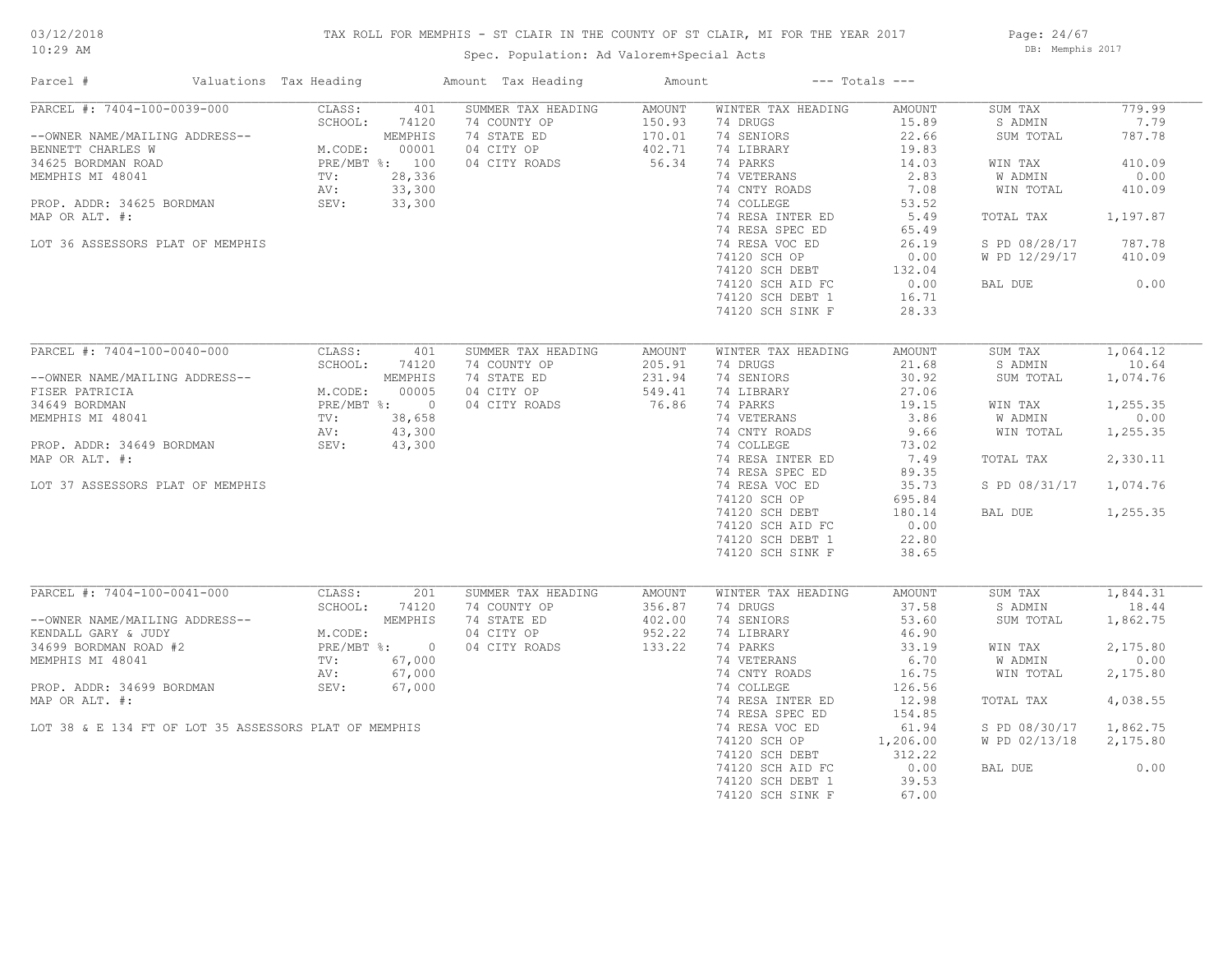# 03/12/2018

## TAX ROLL FOR MEMPHIS - ST CLAIR IN THE COUNTY OF ST CLAIR, MI FOR THE YEAR 2017

10:29 AM

# Spec. Population: Ad Valorem+Special Acts

Page: 25/67 DB: Memphis 2017

| Parcel #                         | Valuations Tax Heading |                                                               |                | Amount Tax Heading | Amount        |                    | $---$ Totals $---$ |               |          |
|----------------------------------|------------------------|---------------------------------------------------------------|----------------|--------------------|---------------|--------------------|--------------------|---------------|----------|
| PARCEL #: 7404-100-0042-000      |                        | CLASS:                                                        | 401            | SUMMER TAX HEADING | AMOUNT        | WINTER TAX HEADING | AMOUNT             | SUM TAX       | 1,833.02 |
|                                  |                        | SCHOOL:                                                       | 74120          | 74 COUNTY OP       | 354.69        | 74 DRUGS           | 37.35              | S ADMIN       | 18.33    |
| --OWNER NAME/MAILING ADDRESS--   |                        |                                                               | MEMPHIS        | 74 STATE ED        | 399.54        | 74 SENIORS         | 53.27              | SUM TOTAL     | 1,851.35 |
| KOCH SHANE M & TERI A            |                        | M.CODE: MEMPHIS<br>PRE/MBT %: 100<br>TV: 66,590<br>AV: 75,800 |                | 04 CITY OP         | 946.39        | 74 LIBRARY         | 46.61              |               |          |
| P.O. BOX 36                      |                        |                                                               |                | 04 CITY ROADS      | 132.40        | 74 PARKS           | 32.98              | WIN TAX       | 963.82   |
| MEMPHIS MI 48041                 |                        |                                                               |                |                    |               | 74 VETERANS        | 6.65               | W ADMIN       | 0.00     |
|                                  |                        |                                                               |                |                    |               | 74 CNTY ROADS      | 16.64              | WIN TOTAL     | 963.82   |
| PROP. ADDR: 81195 CHURCH         |                        | SEV:                                                          | 75,800         |                    |               | 74 COLLEGE         | 125.79             |               |          |
| MAP OR ALT. #:                   |                        |                                                               |                |                    |               | 74 RESA INTER ED   | 12.90              | TOTAL TAX     | 2,815.17 |
|                                  |                        |                                                               |                |                    |               | 74 RESA SPEC ED    | 153.90             |               |          |
| LOT 39 ASSESSORS PLAT OF MEMPHIS |                        |                                                               |                |                    |               | 74 RESA VOC ED     | 61.56              | S PD 08/28/17 | 1,851.35 |
|                                  |                        |                                                               |                |                    |               | 74120 SCH OP       | 0.00               | W PD 12/29/17 | 963.82   |
|                                  |                        |                                                               |                |                    |               | 74120 SCH DEBT     | 310.30             |               |          |
|                                  |                        |                                                               |                |                    |               | 74120 SCH AID FC   | 0.00               | BAL DUE       | 0.00     |
|                                  |                        |                                                               |                |                    |               |                    |                    |               |          |
|                                  |                        |                                                               |                |                    |               | 74120 SCH DEBT 1   | 39.28              |               |          |
|                                  |                        |                                                               |                |                    |               | 74120 SCH SINK F   | 66.59              |               |          |
|                                  |                        |                                                               |                |                    |               |                    |                    |               |          |
| PARCEL #: 7404-100-0043-000      |                        | CLASS:                                                        | 401            | SUMMER TAX HEADING | AMOUNT        | WINTER TAX HEADING | AMOUNT             | SUM TAX       | 1,969.21 |
|                                  |                        | SCHOOL:                                                       | 74120          | 74 COUNTY OP       | 381.04        | 74 DRUGS           | 40.13              | S ADMIN       | 19.69    |
| --OWNER NAME/MAILING ADDRESS--   |                        |                                                               | MEMPHIS        | 74 STATE ED        | 429.22        | 74 SENIORS         | 57.23              | SUM TOTAL     | 1,988.90 |
| ZWIESELE EDWARD                  |                        | M.CODE: 00001<br>PRE/MBT %: 100<br>TV: 71,538<br>Y            |                | 04 CITY OP         | 1,016.71      | 74 LIBRARY         | 50.07              |               |          |
| 81155 CHURCH ST.                 |                        |                                                               |                | 04 CITY ROADS      | 142.24        | 74 PARKS           | 35.43              | WIN TAX       | 1,035.45 |
| MEMPHIS MI 48041                 |                        |                                                               |                |                    |               | 74 VETERANS        | 7.15               | W ADMIN       | 0.00     |
|                                  |                        | AV:                                                           | 79,400         |                    |               | 74 CNTY ROADS      | 17.88              | WIN TOTAL     | 1,035.45 |
| PROP. ADDR: 81155 CHURCH         |                        | SEV:                                                          | 79,400         |                    |               | 74 COLLEGE         | 135.14             |               |          |
| MAP OR ALT. #:                   |                        |                                                               |                |                    |               | 74 RESA INTER ED   | 13.86              | TOTAL TAX     | 3,024.35 |
|                                  |                        |                                                               |                |                    |               | 74 RESA SPEC ED    | 165.34             |               |          |
| LOT 40 ASSESSORS PLAT OF MEMPHIS |                        |                                                               |                |                    |               | 74 RESA VOC ED     | 66.13              | S PD 08/28/17 | 1,988.90 |
|                                  |                        |                                                               |                |                    |               | 74120 SCH OP       | 0.00               | W PD 12/29/17 | 1,035.45 |
|                                  |                        |                                                               |                |                    |               |                    | 333.36             |               |          |
|                                  |                        |                                                               |                |                    |               | 74120 SCH DEBT     | 0.00               |               | 0.00     |
|                                  |                        |                                                               |                |                    |               | 74120 SCH AID FC   |                    | BAL DUE       |          |
|                                  |                        |                                                               |                |                    |               | 74120 SCH DEBT 1   | 42.20              |               |          |
|                                  |                        |                                                               |                |                    |               | 74120 SCH SINK F   | 71.53              |               |          |
|                                  |                        |                                                               |                |                    |               |                    |                    |               |          |
| PARCEL #: 7404-100-0044-000      |                        | CLASS:                                                        | 401            | SUMMER TAX HEADING | <b>AMOUNT</b> | WINTER TAX HEADING | AMOUNT             | SUM TAX       | 1,638.53 |
|                                  |                        | SCHOOL:                                                       | 74120          | 74 COUNTY OP       | 317.05        | 74 DRUGS           | 33.39              | S ADMIN       | 16.38    |
| --OWNER NAME/MAILING ADDRESS--   |                        |                                                               | MEMPHIS        | 74 STATE ED        | 357.15        | 74 SENIORS         | 47.62              | SUM TOTAL     | 1,654.91 |
| DEANER WILLIAM & SHIRLEY         |                        | M.CODE:                                                       |                | 04 CITY OP         | 845.98        | 74 LIBRARY         | 41.66              |               |          |
| P.O. BOX 4                       |                        |                                                               | PRE/MBT %: 100 | 04 CITY ROADS      | 118.35        | 74 PARKS           | 29.48              | WIN TAX       | 861.57   |
| MEMPHIS MI 48041                 |                        | TV:                                                           | 59,525         |                    |               | 74 VETERANS        | 5.95               | W ADMIN       | 0.00     |
|                                  |                        | AV:                                                           | 73,900         |                    |               | 74 CNTY ROADS      | 14.88              | WIN TOTAL     | 861.57   |
| PROP. ADDR: 34715 BORDMAN        |                        |                                                               | SEV: 73,900    |                    |               | 74 COLLEGE         | 112.44             |               |          |
| MAP OR ALT. #:                   |                        |                                                               |                |                    |               | 74 RESA INTER ED   | 11.53              | TOTAL TAX     | 2,516.48 |
|                                  |                        |                                                               |                |                    |               | 74 RESA SPEC ED    | 137.58             |               |          |
| LOT 41 ASSESSORS PLAT OF MEMPHIS |                        |                                                               |                |                    |               | 74 RESA VOC ED     | 55.03              | S PD 07/20/17 | 1,654.91 |
|                                  |                        |                                                               |                |                    |               |                    |                    |               |          |
|                                  |                        |                                                               |                |                    |               | 74120 SCH OP       | 0.00               | W PD 12/06/17 | 861.57   |
|                                  |                        |                                                               |                |                    |               | 74120 SCH DEBT     | 277.38             |               |          |
|                                  |                        |                                                               |                |                    |               | 74120 SCH AID FC   | 0.00               | BAL DUE       | 0.00     |
|                                  |                        |                                                               |                |                    |               | 74120 SCH DEBT 1   | 35.11              |               |          |
|                                  |                        |                                                               |                |                    |               | 74120 SCH SINK F   | 59.52              |               |          |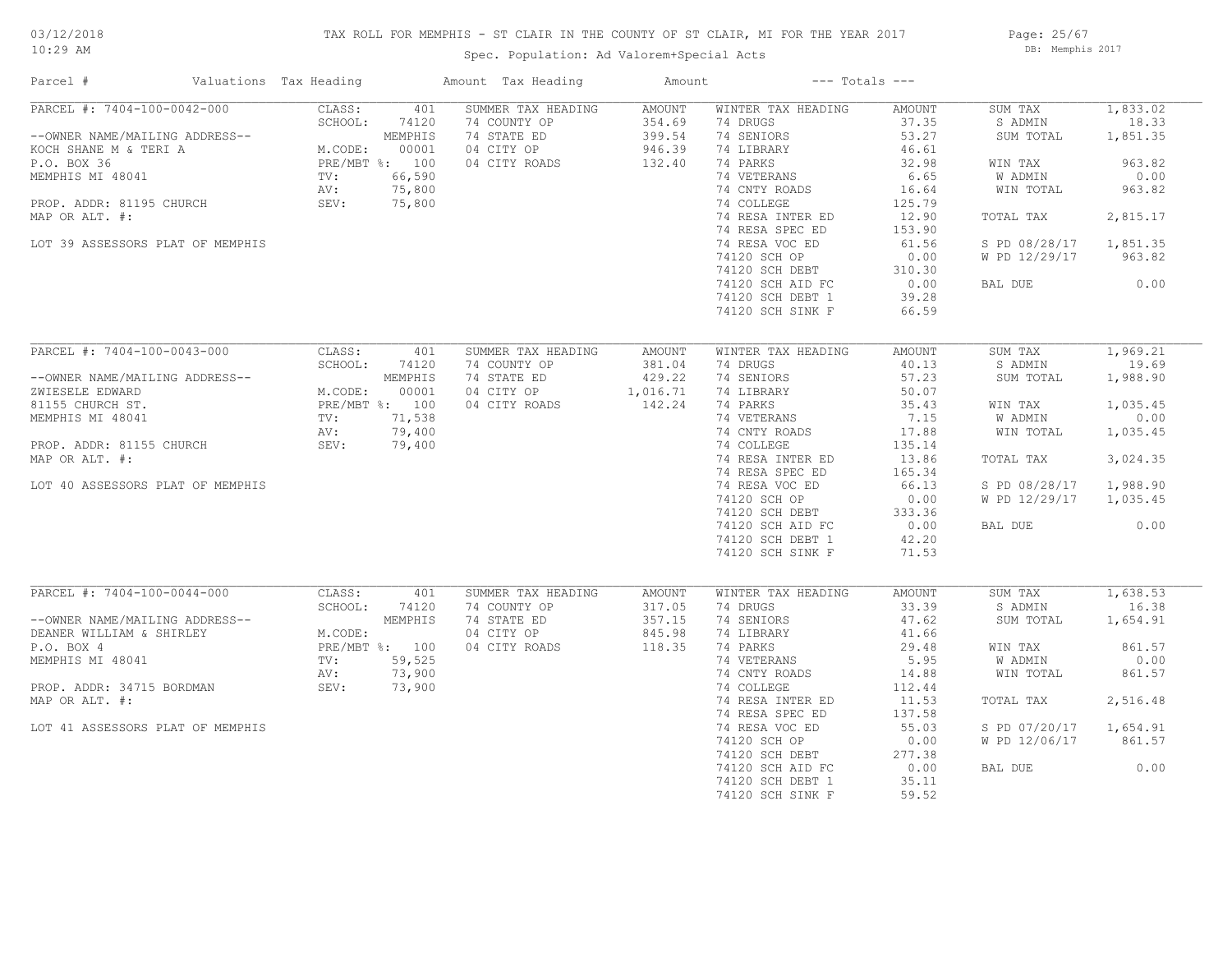## TAX ROLL FOR MEMPHIS - ST CLAIR IN THE COUNTY OF ST CLAIR, MI FOR THE YEAR 2017

Spec. Population: Ad Valorem+Special Acts

Page: 26/67 DB: Memphis 2017

| Parcel #                                                                         | Valuations Tax Heading                 |                | Amount Tax Heading | Amount        |                    | $---$ Totals $---$ |               |           |
|----------------------------------------------------------------------------------|----------------------------------------|----------------|--------------------|---------------|--------------------|--------------------|---------------|-----------|
| PARCEL #: 7404-100-0045-000                                                      | CLASS:                                 | 401            | SUMMER TAX HEADING | <b>AMOUNT</b> | WINTER TAX HEADING | AMOUNT             | SUM TAX       | 1,334.37  |
|                                                                                  | SCHOOL:                                | 74120          | 74 COUNTY OP       | 258.20        | 74 DRUGS           | 27.19              | S ADMIN       | 13.34     |
| --OWNER NAME/MAILING ADDRESS--                                                   |                                        | MEMPHIS        | 74 STATE ED        | 290.85        | 74 SENIORS         | 38.78              | SUM TOTAL     | 1,347.71  |
| MERRITT KEITH A & ELIZABETH M                                                    | M.CODE:                                |                | 04 CITY OP         | 688.94        | 74 LIBRARY         | 33.93              |               |           |
| 34733 BORDMAN                                                                    |                                        | PRE/MBT %: 100 | 04 CITY ROADS      | 96.38         | 74 PARKS           | 24.01              | WIN TAX       | 701.63    |
| MEMPHIS MI 48041                                                                 | $\texttt{TV}$ :                        | 48,475         |                    |               | 74 VETERANS        | 4.84               | W ADMIN       | 0.00      |
|                                                                                  | AV:                                    | 53,800         |                    |               | 74 CNTY ROADS      | 12.11              | WIN TOTAL     | 701.63    |
| PROP. ADDR: 34733 BORDMAN                                                        | SEV:                                   | 53,800         |                    |               | 74 COLLEGE         | 91.57              |               |           |
| MAP OR ALT. #:                                                                   |                                        |                |                    |               | 74 RESA INTER ED   | 9.39               | TOTAL TAX     | 2,049.34  |
|                                                                                  |                                        |                |                    |               | 74 RESA SPEC ED    | 112.04             |               |           |
| LOT 42 ASSESSORS PLAT OF MEMPHIS                                                 |                                        |                |                    |               | 74 RESA VOC ED     | 44.81              | S PD 08/28/17 | 1,347.71  |
|                                                                                  |                                        |                |                    |               | 74120 SCH OP       | 0.00               | W PD 02/12/18 | 701.63    |
|                                                                                  |                                        |                |                    |               | 74120 SCH DEBT     | 225.89             |               |           |
|                                                                                  |                                        |                |                    |               | 74120 SCH AID FC   | 0.00               | BAL DUE       | 0.00      |
|                                                                                  |                                        |                |                    |               | 74120 SCH DEBT 1   | 28.60              |               |           |
|                                                                                  |                                        |                |                    |               | 74120 SCH SINK F   | 48.47              |               |           |
|                                                                                  |                                        |                |                    |               |                    |                    |               |           |
| PARCEL #: 7404-100-0046-000                                                      | CLASS:                                 | 201            | SUMMER TAX HEADING | AMOUNT        | WINTER TAX HEADING | AMOUNT             | SUM TAX       | 4,817.25  |
|                                                                                  | SCHOOL:                                | 74120          | 74 COUNTY OP       | 932.13        | 74 DRUGS           | 98.17              | S ADMIN       | 48.17     |
| --OWNER NAME/MAILING ADDRESS--                                                   |                                        | MEMPHIS        | 74 STATE ED        | 1,050.00      | 74 SENIORS         | 140.00             | SUM TOTAL     | 4,865.42  |
| FREELANCE GROUP LLC                                                              | M.CODE:<br>PRE/MBT %: 0<br>TV: 175,000 |                | 04 CITY OP         | 2,487.15      | 74 LIBRARY         | 122.50             |               |           |
| 4875 E 11 MILE RD                                                                |                                        |                | 04 CITY ROADS      | 347.97        | 74 PARKS           | 86.69              | WIN TAX       | 5,683.11  |
| WARREN MI 48092                                                                  |                                        |                |                    |               | 74 VETERANS        | 17.50              | W ADMIN       | 0.00      |
|                                                                                  | AV:                                    | 175,000        |                    |               | 74 CNTY ROADS      | 43.75              | WIN TOTAL     | 5,683.11  |
| PROP. ADDR: 81047 CHURCH                                                         | SEV:                                   | 175,000        |                    |               | 74 COLLEGE         | 330.59             |               |           |
| MAP OR ALT. #:                                                                   |                                        |                |                    |               | 74 RESA INTER ED   | 33.91              | TOTAL TAX     | 10,548.53 |
|                                                                                  |                                        |                |                    |               | 74 RESA SPEC ED    | 404.47             |               |           |
| LOT 43 EXC N 55 FT OF THAT PART LYING E OF W LINE OF LOT 46 EXTD SLY. ASSESSORS  |                                        |                |                    |               | 74 RESA VOC ED     | 161.78             | S PD 07/20/17 | 4,865.42  |
| PLAT OF MEMPHIS                                                                  |                                        |                |                    |               | 74120 SCH OP       | 3,150.00           | W PD 02/05/18 | 5,683.11  |
|                                                                                  |                                        |                |                    |               | 74120 SCH DEBT     | 815.50             |               |           |
|                                                                                  |                                        |                |                    |               | 74120 SCH AID FC   | 0.00               | BAL DUE       | 0.00      |
|                                                                                  |                                        |                |                    |               | 74120 SCH DEBT 1   | 103.25             |               |           |
|                                                                                  |                                        |                |                    |               | 74120 SCH SINK F   | 175.00             |               |           |
|                                                                                  |                                        |                |                    |               |                    |                    |               |           |
| PARCEL #: 7404-100-0047-000                                                      | CLASS:                                 | 402            | SUMMER TAX HEADING | AMOUNT        | WINTER TAX HEADING | AMOUNT             | SUM TAX       | 86.98     |
|                                                                                  | SCHOOL:                                | 74120          | 74 COUNTY OP       | 16.83         | 74 DRUGS           | 1.77               | S ADMIN       | 0.86      |
| --OWNER NAME/MAILING ADDRESS--                                                   |                                        | MEMPHIS        | 74 STATE ED        | 18.96         | 74 SENIORS         | 2.52               | SUM TOTAL     | 87.84     |
| BIRKETT ROBERT                                                                   | M.CODE:                                |                | 04 CITY OP         | 44.91         | 74 LIBRARY         | 2.21               |               |           |
| P.O. BOX 542                                                                     |                                        | PRE/MBT %: 100 | 04 CITY ROADS      | 6.28          | 74 PARKS           | 1.56               | WIN TAX       | 45.69     |
| MEMPHIS MI 48041                                                                 | TV:                                    | 3,160          |                    |               | 74 VETERANS        | 0.31               | W ADMIN       | 0.00      |
|                                                                                  | AV:                                    | 4,800          |                    |               | 74 CNTY ROADS      | 0.79               | WIN TOTAL     | 45.69     |
| PROP. ADDR: VACANT                                                               | SEV:                                   | 4,800          |                    |               | 74 COLLEGE         | 5.96               |               |           |
| MAP OR ALT. #:                                                                   |                                        |                |                    |               | 74 RESA INTER ED   | 0.61               | TOTAL TAX     | 133.53    |
|                                                                                  |                                        |                |                    |               | 74 RESA SPEC ED    | 7.30               |               |           |
| S 45 FT OF N 55 FT OF THAT PART OF LOT 43 S OF S LINE OF LOT 46 & E OF W LINE OF |                                        |                |                    |               | 74 RESA VOC ED     | 2.92               | S PD 07/28/17 | 87.84     |
| LOT 46 EXTD SLY. ASSESSORS PLAT OF MEMPHIS                                       |                                        |                |                    |               | 74120 SCH OP       | 0.00               | W PD 02/08/18 | 45.69     |
|                                                                                  |                                        |                |                    |               | 74120 SCH DEBT     | 14.72              |               |           |
|                                                                                  |                                        |                |                    |               | 74120 SCH AID FC   | 0.00               | BAL DUE       | 0.00      |
|                                                                                  |                                        |                |                    |               | 74120 SCH DEBT 1   | 1.86               |               |           |
|                                                                                  |                                        |                |                    |               | 74120 SCH SINK F   | 3.16               |               |           |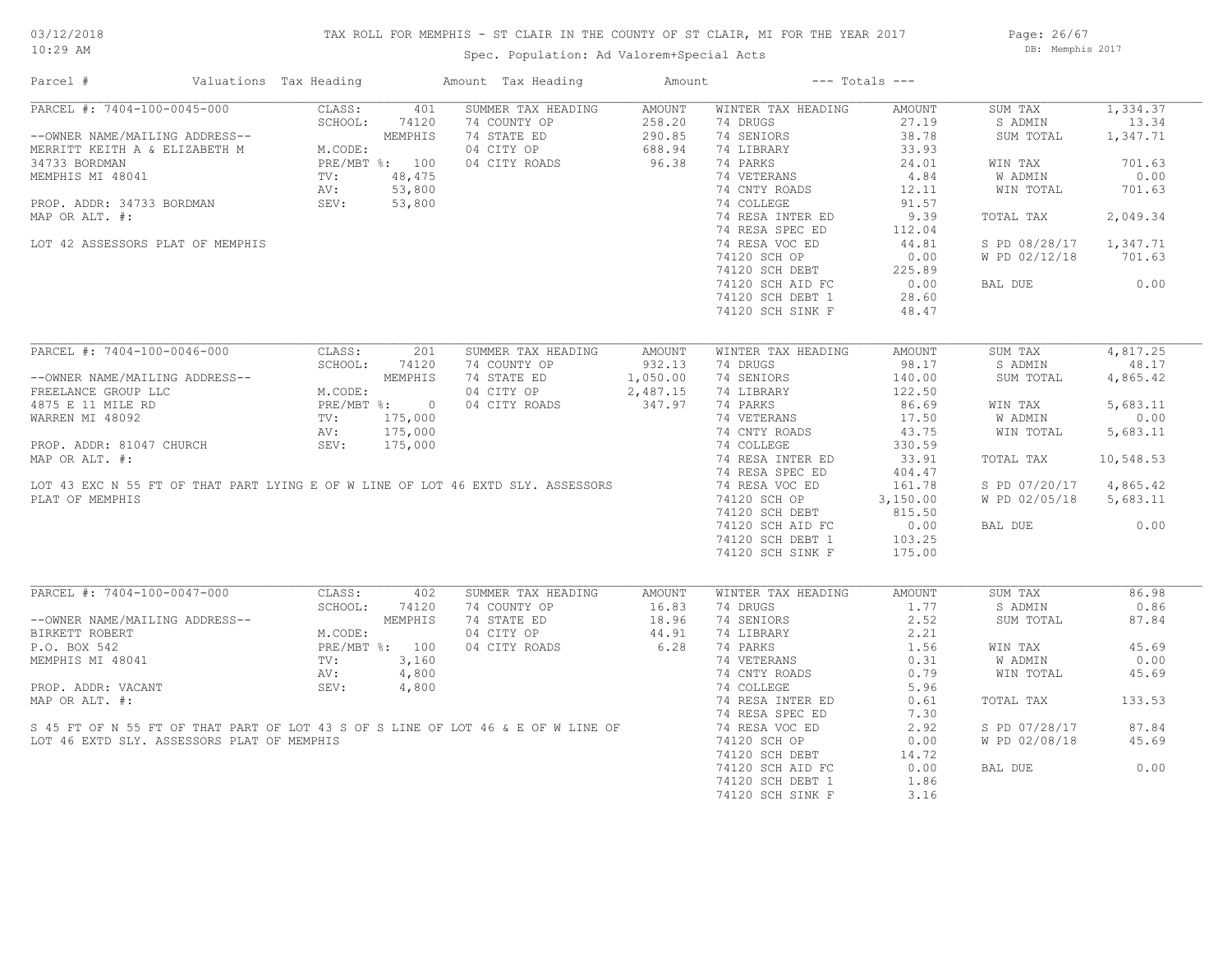## TAX ROLL FOR MEMPHIS - ST CLAIR IN THE COUNTY OF ST CLAIR, MI FOR THE YEAR 2017

Page: 27/67 DB: Memphis 2017

| Parcel #                                                                                                                                                                                                                                                   | Valuations Tax Heading |               |        | Amount Tax Heading                                                            | Amount                                      | $---$ Totals $---$                              |        |               |          |
|------------------------------------------------------------------------------------------------------------------------------------------------------------------------------------------------------------------------------------------------------------|------------------------|---------------|--------|-------------------------------------------------------------------------------|---------------------------------------------|-------------------------------------------------|--------|---------------|----------|
| PARCEL #: 7404-100-0048-000                                                                                                                                                                                                                                |                        | CLASS:        | 401    | SUMMER TAX HEADING                                                            | AMOUNT                                      | WINTER TAX HEADING                              | AMOUNT | SUM TAX       | 839.50   |
|                                                                                                                                                                                                                                                            |                        | SCHOOL: 74120 |        | 74 COUNTY OP                                                                  | 162.44                                      | 74 DRUGS                                        | 17.10  | S ADMIN       | 8.39     |
| --OWNER NAME/MAILING ADDRESS--<br>TROMBLEY GARRY & C<br>P.O. BOX 61<br>MEMPHIS MI 48041<br>MEMPHIS MI 48041<br>PROP. ADDR: 81139 CHURCH<br>PROP. ADDR: 81139 CHURCH<br>PROP. ADDR: 81139 CHURCH<br>PROP. ADDR: 81139 CHURCH<br>SEV: 52,700<br>PROP         |                        |               |        | 74 COUNTY OP 162.44<br>74 STATE ED 182.98<br>04 CITY OP 433.44                |                                             | 74 SENIORS                                      | 24.39  | SUM TOTAL     | 847.89   |
|                                                                                                                                                                                                                                                            |                        |               |        |                                                                               |                                             | 74 LIBRARY                                      | 21.34  |               |          |
|                                                                                                                                                                                                                                                            |                        |               |        | 04 CITY ROADS                                                                 | 60.64                                       | 74 PARKS                                        | 15.10  | WIN TAX       | 441.39   |
|                                                                                                                                                                                                                                                            |                        |               |        |                                                                               |                                             | 74 VETERANS                                     | 3.04   | W ADMIN       | 0.00     |
|                                                                                                                                                                                                                                                            |                        |               |        |                                                                               |                                             | 74 CNTY ROADS                                   | 7.62   | WIN TOTAL     | 441.39   |
|                                                                                                                                                                                                                                                            |                        |               |        |                                                                               |                                             | 74 COLLEGE                                      | 57.61  |               |          |
| MAP OR ALT. #:                                                                                                                                                                                                                                             |                        |               |        |                                                                               |                                             | 74 RESA INTER ED                                | 5.91   | TOTAL TAX     | 1,289.28 |
|                                                                                                                                                                                                                                                            |                        |               |        |                                                                               |                                             | 74 RESA SPEC ED                                 | 70.49  |               |          |
|                                                                                                                                                                                                                                                            |                        |               |        |                                                                               |                                             |                                                 |        |               | 847.89   |
| LOT 44 ASSESSORS PLAT OF MEMPHIS                                                                                                                                                                                                                           |                        |               |        |                                                                               |                                             | 74 RESA VOC ED                                  | 28.19  | S PD 08/21/17 |          |
|                                                                                                                                                                                                                                                            |                        |               |        |                                                                               |                                             | 74120 SCH OP                                    | 0.00   | W PD 02/06/18 | 441.39   |
|                                                                                                                                                                                                                                                            |                        |               |        |                                                                               |                                             | 74120 SCH DEBT 142.12<br>74120 SCH AID FC 0.00  |        |               |          |
|                                                                                                                                                                                                                                                            |                        |               |        |                                                                               |                                             |                                                 |        | BAL DUE       | 0.00     |
|                                                                                                                                                                                                                                                            |                        |               |        |                                                                               |                                             | 74120 SCH DEBT 1                                | 17.99  |               |          |
|                                                                                                                                                                                                                                                            |                        |               |        |                                                                               |                                             | 74120 SCH SINK F                                | 30.49  |               |          |
|                                                                                                                                                                                                                                                            |                        |               |        |                                                                               |                                             |                                                 |        |               |          |
| PARCEL #: 7404-100-0049-000                                                                                                                                                                                                                                |                        | CLASS:        | 401    | SUMMER TAX HEADING                                                            | AMOUNT                                      | WINTER TAX HEADING                              | AMOUNT | SUM TAX       | 816.18   |
|                                                                                                                                                                                                                                                            |                        | SCHOOL:       | 74120  | 74 COUNTY OP                                                                  |                                             | 74 DRUGS                                        | 16.63  | S ADMIN       | 8.16     |
| --OWNER NAME/MAILING ADDRESS--<br>WEHRUM TAMMY J<br>MEMPHIS MISSON DEMPHIS<br>100<br>MEMPHIS MI 48041<br>PROP. ADDR: 81111 CHURCH<br>PROP. ADDR: 81111 CHURCH<br>PROP. ADDR: 81111 CHURCH<br>PROP. ADDR: 81111 CHURCH<br>SEV: 33,200<br>PROP. ADDR         |                        |               |        | 74 STATE ED                                                                   | $157.93$<br>$177.90$<br>$421.40$<br>$58.95$ | 74 SENIORS                                      | 23.72  | SUM TOTAL     | 824.34   |
|                                                                                                                                                                                                                                                            |                        |               |        | 04 CITY OP                                                                    |                                             | 74 LIBRARY                                      | 20.75  |               |          |
|                                                                                                                                                                                                                                                            |                        |               |        |                                                                               |                                             |                                                 |        |               |          |
|                                                                                                                                                                                                                                                            |                        |               |        | 04 CITY ROADS                                                                 |                                             | 74 PARKS                                        | 14.68  | WIN TAX       | 429.15   |
|                                                                                                                                                                                                                                                            |                        |               |        |                                                                               |                                             | 74 VETERANS                                     | 2.96   | W ADMIN       | 0.00     |
|                                                                                                                                                                                                                                                            |                        |               |        |                                                                               |                                             | 74 CNTY ROADS                                   | 7.41   | WIN TOTAL     | 429.15   |
|                                                                                                                                                                                                                                                            |                        |               |        |                                                                               |                                             | 74 COLLEGE                                      | 56.01  |               |          |
| MAP OR ALT. #:                                                                                                                                                                                                                                             |                        |               |        |                                                                               |                                             | 74 RESA INTER ED                                | 5.74   | TOTAL TAX     | 1,253.49 |
|                                                                                                                                                                                                                                                            |                        |               |        |                                                                               |                                             | 74 RESA SPEC ED                                 | 68.53  |               |          |
| LOT 45 ASSESSORS PLAT OF MEMPHIS                                                                                                                                                                                                                           |                        |               |        |                                                                               |                                             | 74 RESA VOC ED                                  | 27.41  | S PD 08/25/17 | 824.34   |
|                                                                                                                                                                                                                                                            |                        |               |        |                                                                               |                                             | 74120 SCH OP                                    | 0.00   | W PD 02/13/18 | 429.15   |
|                                                                                                                                                                                                                                                            |                        |               |        |                                                                               |                                             | 74120 SCH DEBT                                  | 138.17 |               |          |
|                                                                                                                                                                                                                                                            |                        |               |        |                                                                               |                                             | 74120 SCH AID FC 0.00<br>74120 SCH DEBT 1 17.49 |        | BAL DUE       | 0.00     |
|                                                                                                                                                                                                                                                            |                        |               |        |                                                                               |                                             |                                                 |        |               |          |
|                                                                                                                                                                                                                                                            |                        |               |        |                                                                               |                                             |                                                 | 29.65  |               |          |
|                                                                                                                                                                                                                                                            |                        |               |        |                                                                               |                                             | 74120 SCH SINK F                                |        |               |          |
| PARCEL #: 7404-100-0050-0000<br>--OWNER NAME/MAILING ADDRESS--<br>BIRKETT ROBERT & K<br>P.O. BOX 542<br>--0041<br>P.O. BOX 542<br>--0041<br>P.O. 27,627<br>P.O. 20001<br>P.O. 27,027<br>P.O. 27,027<br>P.O. 27,027<br>P.O. 27,027<br>P.O. 31,000<br>P.O. 3 |                        |               |        |                                                                               |                                             |                                                 |        |               |          |
|                                                                                                                                                                                                                                                            |                        |               |        | SUMMER TAX HEADING                                                            | AMOUNT                                      | WINTER TAX HEADING                              | AMOUNT | SUM TAX       | 760.48   |
|                                                                                                                                                                                                                                                            |                        |               |        | 74 COUNTY OP                                                                  | 147.15                                      | 74 DRUGS                                        | 15.49  | S ADMIN       | 7.60     |
|                                                                                                                                                                                                                                                            |                        |               |        | 74 STATE ED                                                                   | 165.76                                      | 74 SENIORS                                      | 22.10  | S INTRST      | 45.63    |
|                                                                                                                                                                                                                                                            |                        |               |        | 04 CITY OP                                                                    | 392.64                                      | 74 LIBRARY                                      | 19.33  | SUM TOTAL     | 813.71   |
|                                                                                                                                                                                                                                                            |                        |               |        | 04 CITY ROADS                                                                 | $392.04$<br>54.93                           | 74 PARKS                                        | 13.68  |               |          |
|                                                                                                                                                                                                                                                            |                        |               |        |                                                                               |                                             | 74 VETERANS                                     | 2.76   | WIN TAX       | 399.84   |
|                                                                                                                                                                                                                                                            |                        |               |        |                                                                               |                                             | 74 CNTY ROADS                                   | 6.90   | W ADMIN       | 0.00     |
| PROP. ADDR: 81079 CHURCH                                                                                                                                                                                                                                   |                        | SEV:          | 31,000 |                                                                               |                                             | 74 COLLEGE                                      | 52.19  | WIN TOTAL     | 399.84   |
| MAP OR ALT. #:                                                                                                                                                                                                                                             |                        |               |        |                                                                               |                                             | 74 RESA INTER ED                                | 5.35   |               |          |
|                                                                                                                                                                                                                                                            |                        |               |        |                                                                               |                                             |                                                 |        |               |          |
|                                                                                                                                                                                                                                                            |                        |               |        |                                                                               |                                             | 74 RESA SPEC ED                                 | 63.85  | TOTAL TAX     | 1,213.55 |
|                                                                                                                                                                                                                                                            |                        |               |        | LOT 46 & N 10 FT OF THAT PART OF LOT 43 LYING E OF W LINE OF LOT 46 EXTD SLY. |                                             | 74 RESA VOC ED                                  | 25.54  |               |          |
| ASSESSORS PLAT OF MEMPHIS                                                                                                                                                                                                                                  |                        |               |        |                                                                               |                                             | 74120 SCH OP                                    | 0.00   | BAL DUE       | 1,213.55 |
|                                                                                                                                                                                                                                                            |                        |               |        |                                                                               |                                             | 74120 SCH DEBT                                  | 128.74 |               |          |
|                                                                                                                                                                                                                                                            |                        |               |        |                                                                               |                                             | 74120 SCH AID FC                                | 0.00   |               |          |
|                                                                                                                                                                                                                                                            |                        |               |        |                                                                               |                                             | 74120 SCH DEBT 1                                | 16.29  |               |          |
|                                                                                                                                                                                                                                                            |                        |               |        |                                                                               |                                             | 74120 SCH SINK F                                | 27.62  |               |          |
|                                                                                                                                                                                                                                                            |                        |               |        |                                                                               |                                             |                                                 |        |               |          |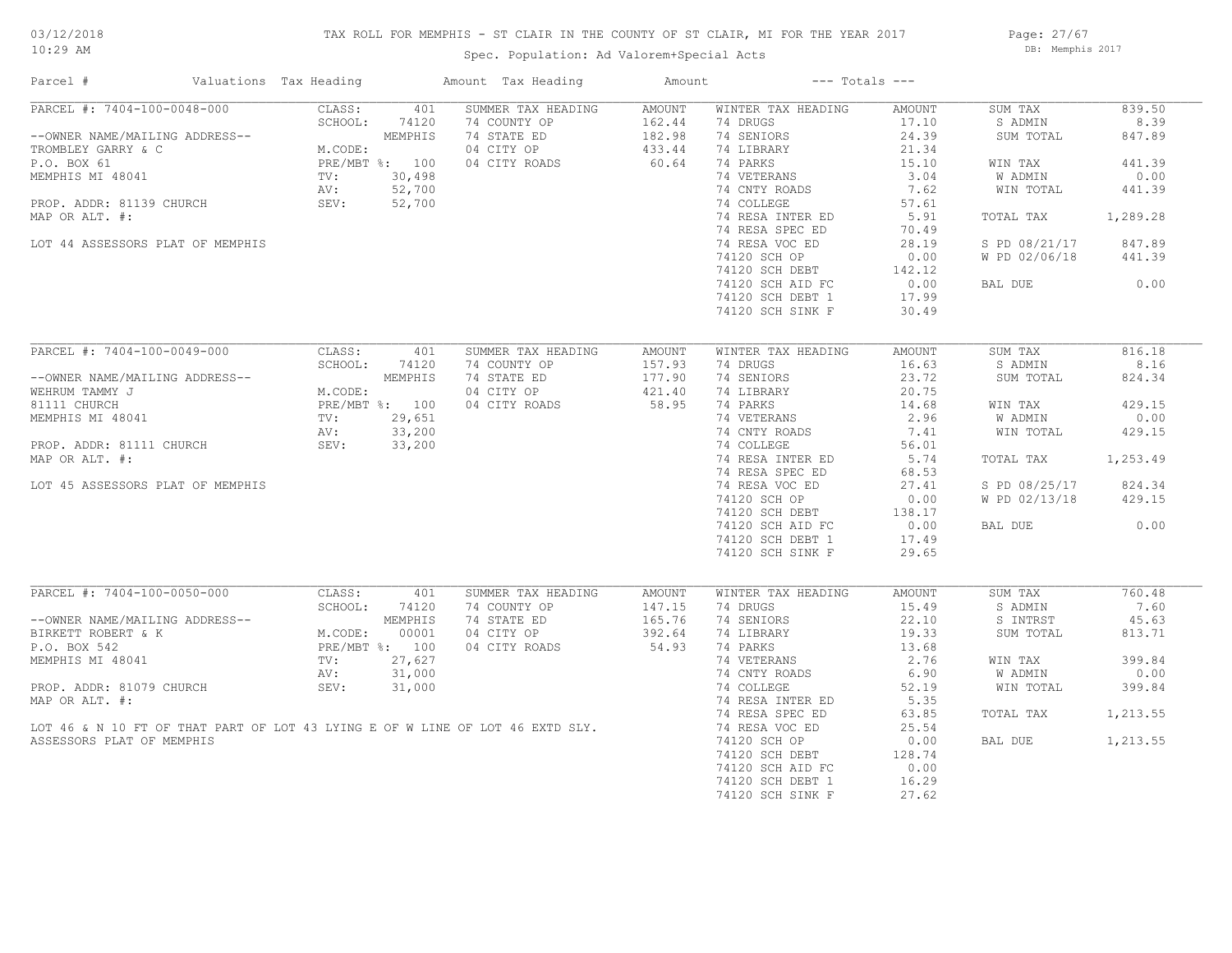## TAX ROLL FOR MEMPHIS - ST CLAIR IN THE COUNTY OF ST CLAIR, MI FOR THE YEAR 2017

Page: 28/67 DB: Memphis 2017

| Parcel #                                                               |                                                                                            | Valuations Tax Heading                                                |         | Amount Tax Heading                                                                                                                                                                              | Amount | $---$ Totals $---$ |               |                        |          |
|------------------------------------------------------------------------|--------------------------------------------------------------------------------------------|-----------------------------------------------------------------------|---------|-------------------------------------------------------------------------------------------------------------------------------------------------------------------------------------------------|--------|--------------------|---------------|------------------------|----------|
| PARCEL #: 7404-100-0051-000                                            |                                                                                            | CLASS:                                                                | 401     | SUMMER TAX HEADING                                                                                                                                                                              | AMOUNT | WINTER TAX HEADING | AMOUNT        | SUM TAX                | 1,359.43 |
|                                                                        |                                                                                            | SCHOOL:                                                               | 74120   | 74 COUNTY OP                                                                                                                                                                                    | 263.05 | 74 DRUGS           | 27.70         | S ADMIN                | 13.59    |
| --OWNER NAME/MAILING ADDRESS--                                         |                                                                                            |                                                                       | MEMPHIS | 74 STATE ED                                                                                                                                                                                     | 296.31 | 74 SENIORS         | 39.50         | SUM TOTAL              | 1,373.02 |
| MOTTE ROSALIE                                                          |                                                                                            | M.CODE:<br>PRE/MBT %: 100<br>TV: 49,386<br>AV: 59,500<br>----. 59,500 |         | 04 CITY OP                                                                                                                                                                                      | 701.88 | 74 LIBRARY         | 34.57         |                        |          |
| P.O. BOX 590                                                           |                                                                                            |                                                                       |         | 04 CITY ROADS                                                                                                                                                                                   | 98.19  | 74 PARKS           | 24.46         | WIN TAX                | 714.79   |
| MEMPHIS MI 48041                                                       |                                                                                            |                                                                       |         |                                                                                                                                                                                                 |        | 74 VETERANS        | 4.93          | W ADMIN                | 0.00     |
|                                                                        |                                                                                            |                                                                       |         |                                                                                                                                                                                                 |        | 74 CNTY ROADS      | 12.34         | WIN TOTAL              | 714.79   |
| PROP. ADDR: 81220 CHURCH                                               |                                                                                            | SEV:                                                                  |         |                                                                                                                                                                                                 |        | 74 COLLEGE         | 93.29         |                        |          |
| MAP OR ALT. #:                                                         |                                                                                            |                                                                       |         |                                                                                                                                                                                                 |        | 74 RESA INTER ED   | 9.57          | TOTAL TAX              | 2,087.81 |
|                                                                        |                                                                                            |                                                                       |         |                                                                                                                                                                                                 |        | 74 RESA SPEC ED    | 114.14        |                        |          |
| S 1/2 OF LOT 47 ASSESSORS PLAT OF MEMPHIS                              |                                                                                            |                                                                       |         |                                                                                                                                                                                                 |        | 74 RESA VOC ED     | 45.65         | S PD 07/14/17 1,373.02 |          |
|                                                                        |                                                                                            |                                                                       |         |                                                                                                                                                                                                 |        | 74120 SCH OP       | 0.00          | W PD 12/29/17          | 714.79   |
|                                                                        |                                                                                            |                                                                       |         |                                                                                                                                                                                                 |        |                    |               |                        |          |
|                                                                        |                                                                                            |                                                                       |         |                                                                                                                                                                                                 |        | 74120 SCH DEBT     | 230.13        |                        |          |
|                                                                        |                                                                                            |                                                                       |         |                                                                                                                                                                                                 |        | 74120 SCH AID FC   | 0.00          | BAL DUE                | 0.00     |
|                                                                        |                                                                                            |                                                                       |         |                                                                                                                                                                                                 |        | 74120 SCH DEBT 1   | 29.13         |                        |          |
|                                                                        |                                                                                            |                                                                       |         |                                                                                                                                                                                                 |        | 74120 SCH SINK F   | 49.38         |                        |          |
|                                                                        |                                                                                            |                                                                       |         |                                                                                                                                                                                                 |        |                    |               |                        |          |
| PARCEL #: 7404-100-0052-000                                            |                                                                                            | CLASS:                                                                | 401     | SUMMER TAX HEADING                                                                                                                                                                              | AMOUNT | WINTER TAX HEADING | <b>AMOUNT</b> | SUM TAX                | 1,317.63 |
|                                                                        | NG ADDRESS--<br>M.CODE: 00001<br>PRE/MBT %: 0<br>TV: 47,867<br>$\frac{1}{2}$<br>TV: 57,100 | SCHOOL:                                                               | 74120   | 74 COUNTY OP                                                                                                                                                                                    | 254.96 | 74 DRUGS           | 26.85         | S ADMIN                | 13.17    |
| --OWNER NAME/MAILING ADDRESS--                                         |                                                                                            |                                                                       |         | 74 STATE ED                                                                                                                                                                                     | 287.20 | 74 SENIORS         | 38.29         | SUM TOTAL              | 1,330.80 |
| DAVIS TAMMY R                                                          |                                                                                            |                                                                       |         | 04 CITY OP                                                                                                                                                                                      | 680.30 | 74 LIBRARY         | 33.50         |                        |          |
| 81260 CHURCH                                                           |                                                                                            |                                                                       |         | 04 CITY ROADS                                                                                                                                                                                   | 95.17  | 74 PARKS           | 23.71         | WIN TAX                | 1,554.42 |
| MEMPHIS MI 48041                                                       |                                                                                            |                                                                       |         |                                                                                                                                                                                                 |        | 74 VETERANS        | 4.78          | W ADMIN                | 0.00     |
|                                                                        |                                                                                            |                                                                       | 57,100  |                                                                                                                                                                                                 |        | 74 CNTY ROADS      | 11.96         | WIN TOTAL              | 1,554.42 |
| PROP. ADDR: 81260 CHURCH                                               |                                                                                            | SEV:                                                                  | 57,100  |                                                                                                                                                                                                 |        | 74 COLLEGE         | 90.42         |                        |          |
|                                                                        |                                                                                            |                                                                       |         | MAP OR ALT. #:<br>N 1/2 OF LOT 47 & THAT PART OF MAPLE STREET ADJ.DESC.AS BEG AT NW COR. OF LOT 47, TH<br>S 77*8'35"E 113.87', TH S 73*18'35"E 21.56', TH N 64*16'23"W 82.85', TH S 85*33'24" W |        | 74 RESA INTER ED   | 9.27          | TOTAL TAX              | 2,885.22 |
|                                                                        |                                                                                            |                                                                       |         |                                                                                                                                                                                                 |        | 74 RESA SPEC ED    | 110.63        |                        |          |
|                                                                        |                                                                                            |                                                                       |         |                                                                                                                                                                                                 |        | 74 RESA VOC ED     | 44.25         | S PD 08/28/17          | 1,330.80 |
|                                                                        |                                                                                            |                                                                       |         |                                                                                                                                                                                                 |        | 74120 SCH OP       | 861.60        | W PD 12/29/17          | 1,554.42 |
|                                                                        |                                                                                            |                                                                       |         |                                                                                                                                                                                                 |        |                    |               |                        |          |
| 57.20'TO POB. ASSESSORS PLAT OF MEMPHIS                                |                                                                                            |                                                                       |         |                                                                                                                                                                                                 |        | 74120 SCH DEBT     | 223.06        |                        |          |
|                                                                        |                                                                                            |                                                                       |         |                                                                                                                                                                                                 |        | 74120 SCH AID FC   | 0.00          | BAL DUE                | 0.00     |
|                                                                        |                                                                                            |                                                                       |         |                                                                                                                                                                                                 |        | 74120 SCH DEBT 1   | 28.24         |                        |          |
|                                                                        |                                                                                            |                                                                       |         |                                                                                                                                                                                                 |        | 74120 SCH SINK F   | 47.86         |                        |          |
|                                                                        |                                                                                            |                                                                       |         |                                                                                                                                                                                                 |        |                    |               |                        |          |
| PARCEL #: 7404-100-0053-000                                            |                                                                                            | CLASS:                                                                | 401     | SUMMER TAX HEADING                                                                                                                                                                              | AMOUNT | WINTER TAX HEADING | AMOUNT        | SUM TAX                | 1,089.20 |
|                                                                        |                                                                                            | SCHOOL:                                                               | 74120   | 74 COUNTY OP                                                                                                                                                                                    | 210.76 | 74 DRUGS           | 22.19         | S ADMIN                | 10.89    |
| --OWNER NAME/MAILING ADDRESS--                                         |                                                                                            | M.CODE: 00000<br>PRE/MBT %: 100<br>TV: 39,569<br>NV: 44,90<br>A4,90   |         | 74 STATE ED                                                                                                                                                                                     | 237.41 | 74 SENIORS         | 31.65         | SUM TOTAL              | 1,100.09 |
| LAMBERSON MARK D & RACHELLE L                                          |                                                                                            |                                                                       |         | 04 CITY OP                                                                                                                                                                                      | 562.36 | 74 LIBRARY         | 27.69         |                        |          |
| P.O. BOX 265                                                           |                                                                                            |                                                                       |         | 04 CITY ROADS                                                                                                                                                                                   | 78.67  | 74 PARKS           | 19.60         | WIN TAX                | 572.69   |
| MEMPHIS MI 48041                                                       |                                                                                            |                                                                       |         |                                                                                                                                                                                                 |        | 74 VETERANS        | 3.95          | W ADMIN                | 0.00     |
|                                                                        |                                                                                            |                                                                       |         |                                                                                                                                                                                                 |        | 74 CNTY ROADS      | 9.89          | WIN TOTAL              | 572.69   |
| PROP. ADDR: 81190 CHURCH                                               |                                                                                            | SEV:                                                                  | 44,900  |                                                                                                                                                                                                 |        | 74 COLLEGE         | 74.74         |                        |          |
| MAP OR ALT. #:                                                         |                                                                                            |                                                                       |         |                                                                                                                                                                                                 |        | 74 RESA INTER ED   | 7.66          | TOTAL TAX              | 1,672.78 |
|                                                                        |                                                                                            |                                                                       |         |                                                                                                                                                                                                 |        | 74 RESA SPEC ED    | 91.45         |                        |          |
| LOT 48 AND THE NORTHERLY 4.00 FEET OF LOT 49 ASSESSORS PLAT OF MEMPHIS |                                                                                            |                                                                       |         |                                                                                                                                                                                                 |        | 74 RESA VOC ED     | 36.58         | S PD 07/10/17 1,100.09 |          |
|                                                                        |                                                                                            |                                                                       |         |                                                                                                                                                                                                 |        | 74120 SCH OP       | 0.00          | W PD 12/27/17          | 572.69   |
|                                                                        |                                                                                            |                                                                       |         |                                                                                                                                                                                                 |        | 74120 SCH DEBT     | 184.39        |                        |          |
|                                                                        |                                                                                            |                                                                       |         |                                                                                                                                                                                                 |        | 74120 SCH AID FC   | 0.00          | BAL DUE                | 0.00     |
|                                                                        |                                                                                            |                                                                       |         |                                                                                                                                                                                                 |        |                    |               |                        |          |
|                                                                        |                                                                                            |                                                                       |         |                                                                                                                                                                                                 |        | 74120 SCH DEBT 1   | 23.34         |                        |          |
|                                                                        |                                                                                            |                                                                       |         |                                                                                                                                                                                                 |        | 74120 SCH SINK F   | 39.56         |                        |          |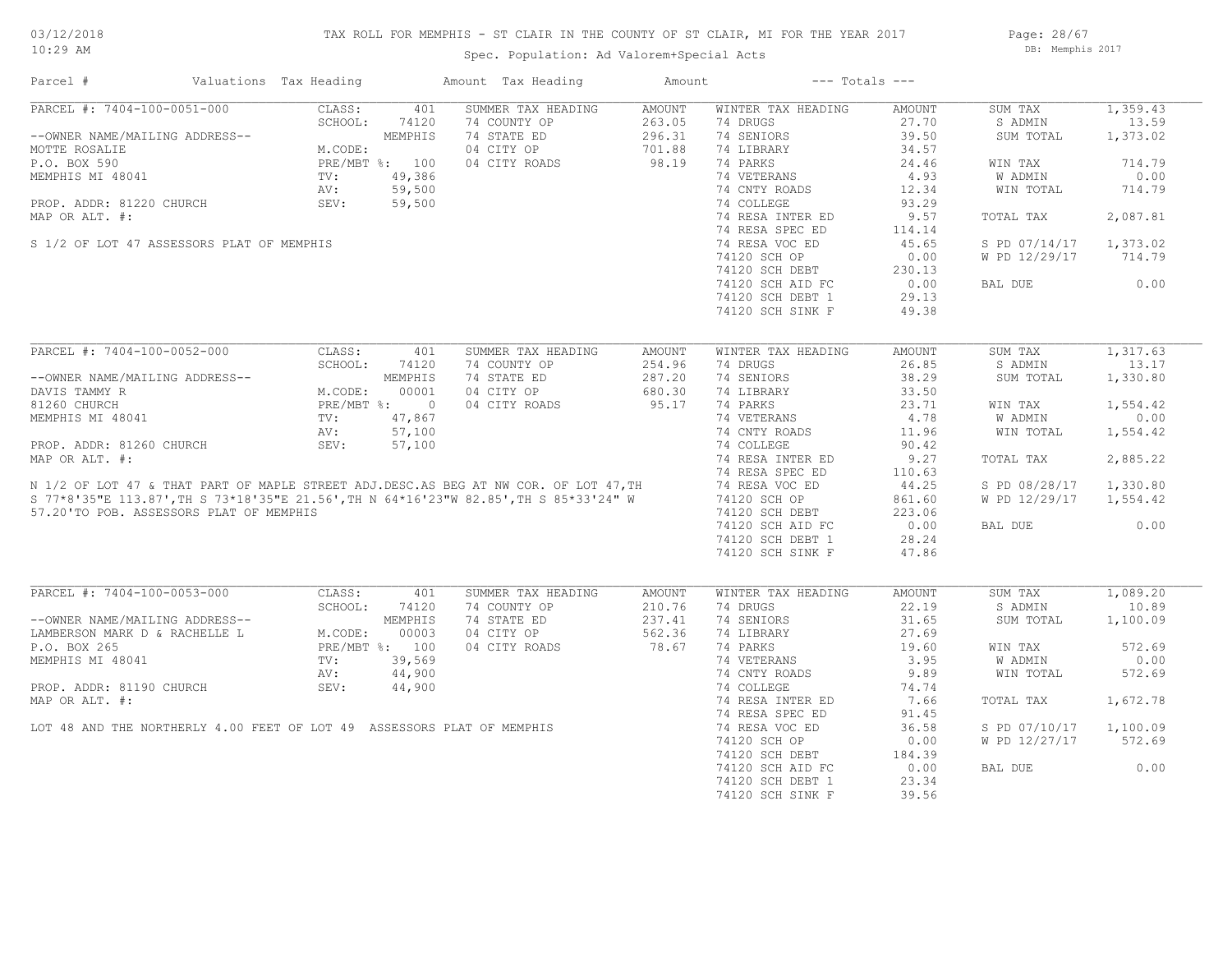## TAX ROLL FOR MEMPHIS - ST CLAIR IN THE COUNTY OF ST CLAIR, MI FOR THE YEAR 2017

Page: 29/67 DB: Memphis 2017

| Parcel #                                                                                                                      | Valuations Tax Heading |                                                                                                                                                                                                                                             | Amount Tax Heading                                      | Amount         | $---$ Totals $---$             |                |                        |              |
|-------------------------------------------------------------------------------------------------------------------------------|------------------------|---------------------------------------------------------------------------------------------------------------------------------------------------------------------------------------------------------------------------------------------|---------------------------------------------------------|----------------|--------------------------------|----------------|------------------------|--------------|
| PARCEL #: 7404-100-0054-000                                                                                                   |                        | CLASS:<br>401                                                                                                                                                                                                                               | SUMMER TAX HEADING                                      | AMOUNT         | WINTER TAX HEADING             | AMOUNT         | SUM TAX                | 1,246.83     |
|                                                                                                                               |                        | SCHOOL:<br>74120                                                                                                                                                                                                                            |                                                         |                | 74 DRUGS                       | 25.41          | S ADMIN                | 12.46        |
|                                                                                                                               |                        |                                                                                                                                                                                                                                             |                                                         |                | 74 SENIORS                     | 36.23          | SUM TOTAL              | 1,259.29     |
|                                                                                                                               |                        | --OWNER NAME/MAILING ADDRESS--<br>LYNCH JOHN G & DORIS J<br>P.O. BOX 25<br>MEMPHIS MI 48041<br>MEMPHIS MI 48041<br>MEMPHIS MI 48041<br>MEMPHIS MI 48041<br>M.CODE:<br>PRE/MBT %:<br>100<br>AV:<br>54,000<br>M.CODE:<br>PRE/MBT %:<br>54,000 | 74 COUNTY OP<br>74 STATE ED 271.77<br>04 CITY OP 643.74 | 643.74         | 74 LIBRARY                     | 31.70          |                        |              |
|                                                                                                                               |                        |                                                                                                                                                                                                                                             | 04 CITY ROADS                                           | 90.06          | 74 PARKS                       | 22.43          | WIN TAX                | 655.58       |
|                                                                                                                               |                        |                                                                                                                                                                                                                                             |                                                         |                | 74 VETERANS                    | 4.52           | W ADMIN                | 0.00         |
|                                                                                                                               |                        |                                                                                                                                                                                                                                             |                                                         |                | 74 CNTY ROADS                  | 11.32          | WIN TOTAL              | 655.58       |
| PROP. ADDR: 81160 CHURCH                                                                                                      |                        | SEV:<br>54,000                                                                                                                                                                                                                              |                                                         |                | 74 COLLEGE                     | 85.56          |                        |              |
| MAP OR ALT. #:                                                                                                                |                        |                                                                                                                                                                                                                                             |                                                         |                | 74 RESA INTER ED               | 8.77           | TOTAL TAX              | 1,914.87     |
|                                                                                                                               |                        |                                                                                                                                                                                                                                             |                                                         |                | 74 RESA SPEC ED                | 104.69         |                        |              |
|                                                                                                                               |                        | LOT 49 EXCLUDING THE NORTHERLY 4.00 FEET ASSESSORS PLAT OF MEMPHIS                                                                                                                                                                          |                                                         |                | 74 RESA VOC ED                 | 41.87          | S PD 07/05/17 1,259.29 |              |
|                                                                                                                               |                        |                                                                                                                                                                                                                                             |                                                         |                | 74120 SCH OP                   | 0.00           | W PD 12/05/17 655.58   |              |
|                                                                                                                               |                        |                                                                                                                                                                                                                                             |                                                         |                |                                |                |                        |              |
|                                                                                                                               |                        |                                                                                                                                                                                                                                             |                                                         |                | 74120 SCH DEBT                 | 211.07         |                        |              |
|                                                                                                                               |                        |                                                                                                                                                                                                                                             |                                                         |                | 74120 SCH AID FC               | 0.00           | BAL DUE                | 0.00         |
|                                                                                                                               |                        |                                                                                                                                                                                                                                             |                                                         |                | 74120 SCH DEBT 1               | 26.72          |                        |              |
|                                                                                                                               |                        |                                                                                                                                                                                                                                             |                                                         |                | 74120 SCH SINK F               | 45.29          |                        |              |
|                                                                                                                               |                        |                                                                                                                                                                                                                                             |                                                         |                |                                |                |                        |              |
| PARCEL #: 7404-100-0055-000                                                                                                   |                        | CLASS:<br>704                                                                                                                                                                                                                               | SUMMER TAX HEADING                                      | AMOUNT         | WINTER TAX HEADING             | AMOUNT         | SUM TAX                | 0.00         |
|                                                                                                                               |                        | SCHOOL:<br>74120                                                                                                                                                                                                                            | 74 COUNTY OP                                            | 0.00           | 74 DRUGS                       | 0.00           | S ADMIN                | 0.00         |
|                                                                                                                               |                        | MEMPHIS                                                                                                                                                                                                                                     | 74 STATE ED                                             | 0.00           | 74 SENIORS                     | 0.00           | SUM TOTAL              | 0.00         |
|                                                                                                                               |                        |                                                                                                                                                                                                                                             | 74 STATE ED<br>04 CITY OP 0.00<br>0.00                  |                | 74 LIBRARY                     | 0.00           |                        |              |
| --OWNER NAME/MAILING ADDRESS--<br>MEMPHIS COMMUNITY SCHOOLS M.CODE:<br>P.O. BOX 201 PRE/MBT %:<br>MEMPHIS MI 48041 TV:<br>TV: |                        | $\overline{0}$                                                                                                                                                                                                                              | 04 CITY ROADS                                           | 0.00           | 74 PARKS                       | 0.00           | WIN TAX                | 0.00         |
|                                                                                                                               |                        | $\circ$                                                                                                                                                                                                                                     |                                                         |                |                                | 0.00           | W ADMIN                | 0.00         |
|                                                                                                                               |                        | $\circ$<br>AV:                                                                                                                                                                                                                              |                                                         |                | 74 VETERANS<br>74 CNTY ROADS   | 0.00           | WIN TOTAL              | 0.00         |
| PROP. ADDR: VACANT BUS LOT                                                                                                    |                        | SEV:<br>$\circ$                                                                                                                                                                                                                             |                                                         |                | 74 COLLEGE                     | 0.00           |                        |              |
| MAP OR ALT. #:                                                                                                                |                        |                                                                                                                                                                                                                                             |                                                         |                | 74 RESA INTER ED               | 0.00           | TOTAL TAX              | 0.00         |
|                                                                                                                               |                        |                                                                                                                                                                                                                                             |                                                         |                | 74 RESA SPEC ED                | 0.00           |                        |              |
| LOT 50 ASSESSOR PLAT OF MEMPHIS                                                                                               |                        |                                                                                                                                                                                                                                             |                                                         |                | 74 RESA VOC ED                 | 0.00           | BAL DUE                | 0.00         |
|                                                                                                                               |                        |                                                                                                                                                                                                                                             |                                                         |                |                                | 0.00           |                        |              |
|                                                                                                                               |                        |                                                                                                                                                                                                                                             |                                                         |                | 74120 SCH OP                   |                |                        |              |
|                                                                                                                               |                        |                                                                                                                                                                                                                                             |                                                         |                | 74120 SCH DEBT                 | 0.00           |                        |              |
|                                                                                                                               |                        |                                                                                                                                                                                                                                             |                                                         |                | 74120 SCH AID FC               | 0.00           |                        |              |
|                                                                                                                               |                        |                                                                                                                                                                                                                                             |                                                         |                | 74120 SCH DEBT 1               | 0.00           |                        |              |
|                                                                                                                               |                        |                                                                                                                                                                                                                                             |                                                         |                | 74120 SCH SINK F               | 0.00           |                        |              |
|                                                                                                                               |                        |                                                                                                                                                                                                                                             |                                                         |                |                                |                |                        |              |
| PARCEL #: 7404-100-0056-000                                                                                                   |                        | CLASS:<br>704<br>SCHOOL:<br>74120                                                                                                                                                                                                           | SUMMER TAX HEADING<br>74 COUNTY OP                      | AMOUNT<br>0.00 | WINTER TAX HEADING<br>74 DRUGS | AMOUNT<br>0.00 | SUM TAX<br>S ADMIN     | 0.00<br>0.00 |
| --OWNER NAME/MAILING ADDRESS--                                                                                                |                        | MEMPHIS<br>SS--<br>$M. CODE:$<br>PRE/MBT %:<br>$\frac{1}{mV}$ :                                                                                                                                                                             | 74 STATE ED                                             | 0.00           | 74 SENIORS                     | 0.00           | SUM TOTAL              | 0.00         |
| MEMPHIS COMMUNITY SCHOOL                                                                                                      |                        |                                                                                                                                                                                                                                             | 04 CITY OP                                              | 0.00           | 74 LIBRARY                     | 0.00           |                        |              |
|                                                                                                                               |                        |                                                                                                                                                                                                                                             |                                                         |                |                                |                |                        |              |
| P.O. BOX 201                                                                                                                  |                        | $\circ$                                                                                                                                                                                                                                     | 04 CITY ROADS                                           | 0.00           | 74 PARKS                       | 0.00           | WIN TAX                | 0.00         |
| MEMPHIS MI 48041                                                                                                              |                        | $\circ$                                                                                                                                                                                                                                     |                                                         |                | 74 VETERANS                    | 0.00           | W ADMIN                | 0.00         |
|                                                                                                                               |                        | $\circ$<br>AV:                                                                                                                                                                                                                              |                                                         |                | 74 CNTY ROADS                  | 0.00           | WIN TOTAL              | 0.00         |
| PROP. ADDR: 34841 BORDMAN                                                                                                     |                        | SEV:<br>$\circ$                                                                                                                                                                                                                             |                                                         |                | 74 COLLEGE                     | 0.00           |                        |              |
| MAP OR ALT. #:                                                                                                                |                        |                                                                                                                                                                                                                                             |                                                         |                | 74 RESA INTER ED               | 0.00           | TOTAL TAX              | 0.00         |
|                                                                                                                               |                        |                                                                                                                                                                                                                                             |                                                         |                | 74 RESA SPEC ED                | 0.00           |                        |              |
| LOT 51 ASSESSORS PLAT OF MEMPHIS                                                                                              |                        |                                                                                                                                                                                                                                             |                                                         |                | 74 RESA VOC ED                 | 0.00           | BAL DUE                | 0.00         |
|                                                                                                                               |                        |                                                                                                                                                                                                                                             |                                                         |                | 74120 SCH OP                   | 0.00           |                        |              |
|                                                                                                                               |                        |                                                                                                                                                                                                                                             |                                                         |                | 74120 SCH DEBT                 | 0.00           |                        |              |
|                                                                                                                               |                        |                                                                                                                                                                                                                                             |                                                         |                | 74120 SCH AID FC               | 0.00           |                        |              |
|                                                                                                                               |                        |                                                                                                                                                                                                                                             |                                                         |                | 74120 SCH DEBT 1               | 0.00           |                        |              |
|                                                                                                                               |                        |                                                                                                                                                                                                                                             |                                                         |                | 74120 SCH SINK F               | 0.00           |                        |              |
|                                                                                                                               |                        |                                                                                                                                                                                                                                             |                                                         |                |                                |                |                        |              |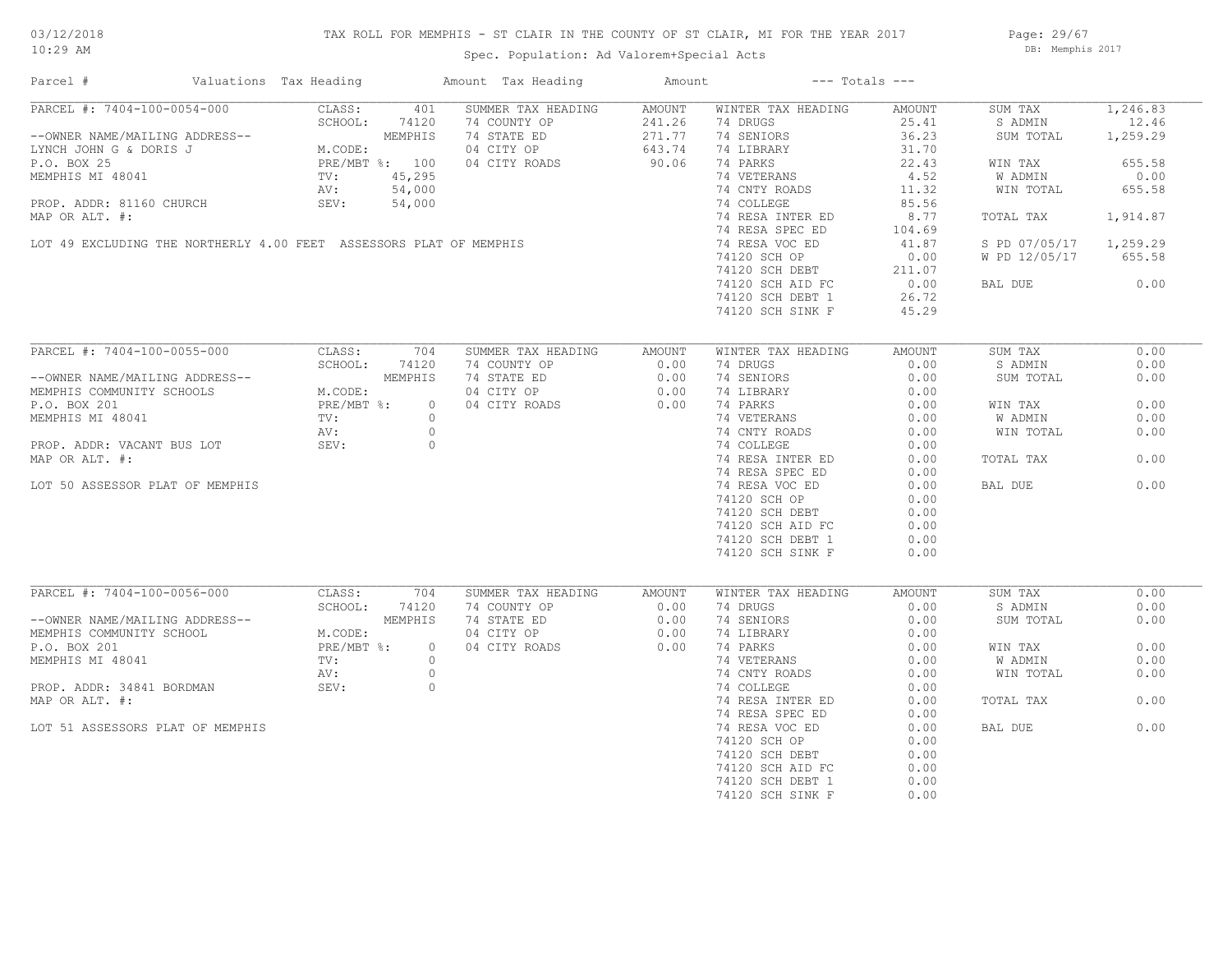## TAX ROLL FOR MEMPHIS - ST CLAIR IN THE COUNTY OF ST CLAIR, MI FOR THE YEAR 2017

Page: 30/67 DB: Memphis 2017

| PARCEL #: 7404-100-0057-000<br>CLASS:<br>202 SUMMER TAX HEADING AMOUNT<br>WINTER TAX HEADING<br>119.39<br>AMOUNT<br>SUM TAX<br>SCHOOL: 74120<br>$\begin{array}{cccc} 202 & \text{SUMMER TAX HEADING} & \text{AMOUNT} & \text{WINTER TAX} \\ \text{MEMPHIS} & 74 & \text{COMNT } \text{OP} & 23.10 & 74 \text{ DRUGS} \\ \text{MEMPHIS} & 74 & \text{STATE } \text{ED} & 26.02 & 74 \text{ SEMDORS} \\ \text{? } * & 0 & 04 & \text{CITY ROADS} & 61.65 & 74 \text{ LIBRARY} \\ 4,338 & 74 & \text{VETERANS} & 74 & \text{VETERANS} \\ 4,700 & 74 & \text{COLLEGE} \\ 4$<br>2.43<br>S ADMIN<br>1.19<br>--OWNER NAME/MAILING ADDRESS--<br>VAN HAVERBECK HENRY & C TRUST<br>71875 MEMPHIS RIDGE RD<br>RICHMOND MI 48062<br>PROP. ADDR: VACANT BORDMAN<br>PROP. ADDR: VACANT BORDMAN<br>PROP. ADDR: VACANT BORDMAN<br>PROP. ADDR: VACANT BORDMAN<br>PROP<br>3.47<br>SUM TOTAL<br>120.58<br>140.81<br>WIN TAX<br>W ADMIN<br>0.00<br>74 CNTY ROADS<br>74 COLLEGE<br>WIN TOTAL<br>140.81<br>8.19<br>MAP OR ALT. #:<br>TOTAL TAX<br>261.39<br>120.58<br>LOT 52 ASSESSORS PLAT OF MEMPHIS<br>S PD 08/16/17<br>74120 SCH OP<br>W PD 02/05/18 140.81<br>74120 SCH OP 78.08<br>74120 SCH DEBT 20.21<br>74120 SCH AID FC 0.00<br>74120 SCH DEBT 1 2.55<br>0.00<br>BAL DUE<br>74120 SCH SINK F<br>4.33<br>PARCEL #: 7404-100-0058-000<br>SUMMER TAX HEADING<br>WINTER TAX HEADING<br>524.65<br>CLASS:<br>201<br>AMOUNT<br>AMOUNT<br>SUM TAX<br>74 COUNTY OP 101.52<br>74 STATE ED 114.36<br>04 CITY OP 270.88<br>04 CITY ROADS 37.89<br>SCHOOL: 74120<br>74 DRUGS 10.69<br>5.24<br>S ADMIN<br>--OWNER NAME/MAILING ADDRESS--<br>VAN HAVERBECK HENRY & C TRUST<br>71875 MEMPHIS RIDGE RD<br>RICHMOND MI 48062<br>PROP. ADDR: 34823 BORDMAN<br>PROP. ADDR: 34823 BORDMAN<br>PROP. ADDR: 34823 BORDMAN<br>PROP. ADDR: 34823 BORDMAN<br>PROP. AD<br>74 SENIORS<br>74 LIBRARY<br>15.24<br>SUM TOTAL<br>529.89<br>74 LIBRARY<br>74 LIBRARY<br>74 PARKS<br>74 VETERANS<br>74 COLLEGE<br>74 COLLEGE<br>36.00<br>618.92<br>WIN TAX<br>0.00<br>W ADMIN<br>WIN TOTAL<br>618.92<br>74 RESA INTER ED 3.69<br>74 RESA SPEC ED 44.05<br>74 RESA VOC ED 17.62<br>74120 SCH OP 343.08<br>TOTAL TAX 1,148.81<br>MAP OR ALT. #:<br>S PD 08/16/17 529.89<br>LOT 53 ASSESSORS PLAT OF MEMPHIS<br>W PD 02/05/18 618.92<br>74120 SCH DEBT<br>$88.81$<br>0.00<br>11.24<br>0.00<br>74120 SCH AID FC<br>BAL DUE<br>74120 SCH DEBT 1<br>74120 SCH SINK F<br>19.06<br>FARCEL #: 7404-100-0059-000 CLASS: 401<br>SCHOOL: 74120<br>--OWNER NAME/MAILING ADDRESS-- MEMPHIS<br>SUMMER TAX HEADING AMOUNT<br>988.76<br>WINTER TAX HEADING<br>AMOUNT<br>SUM TAX<br>74 COUNTY OP 191.32<br>74 STATE ED 215.52<br>04 CITY OP 510.50<br>04 CITY ROADS 71.42<br>74 DRUGS 20.15<br>S ADMIN<br>9.88<br>74 SENIORS<br>28.73<br>SUM TOTAL<br>998.64<br>GONZALEZ FRANCISCO J, PENNA CINDY E M.CODE:<br>P.O. BOX 381 PRE/MBT %: 100<br>MEMPHIS MI 48041 TV: 35,920<br>AV: 37,600<br>519.90<br>WIN TAX<br>W ADMIN<br>0.00<br>74 CNTY ROADS<br>8.98<br>8.98 67.85<br>WIN TOTAL<br>519.90<br>AV: 37,600<br>PROP. ADDR: 34844 MAPLE SEV: 37,600<br>MAP OR ALT. #:<br>LOT 54, AND THE W'LY.16.75 FEET. OF LOT 55 THEREOF,IN ASSESSORS PLAT OF MEMPHIS<br>74 COLLEGE<br>74 RESA INTER ED<br>6.96<br>TOTAL TAX 1,518.54<br>74 RESA SPEC ED<br>83.02<br>74 RESA VOC ED<br>S PD 07/17/17 998.64<br>33.20<br>W PD 01/31/18<br>519.90<br>74120 SCH OP<br>0.00<br>74120 SCH OF CONTRACTS 74120 SCH DEBT 167.38<br>74120 SCH AID FC 0.00<br>74120 SCH DEBT 1 21.19<br>74120 SCH SINK F 35.92<br>0.00<br>BAL DUE | Parcel # | Valuations Tax Heading |  | Amount Tax Heading | Amount | $---$ Totals $---$ |  |  |
|------------------------------------------------------------------------------------------------------------------------------------------------------------------------------------------------------------------------------------------------------------------------------------------------------------------------------------------------------------------------------------------------------------------------------------------------------------------------------------------------------------------------------------------------------------------------------------------------------------------------------------------------------------------------------------------------------------------------------------------------------------------------------------------------------------------------------------------------------------------------------------------------------------------------------------------------------------------------------------------------------------------------------------------------------------------------------------------------------------------------------------------------------------------------------------------------------------------------------------------------------------------------------------------------------------------------------------------------------------------------------------------------------------------------------------------------------------------------------------------------------------------------------------------------------------------------------------------------------------------------------------------------------------------------------------------------------------------------------------------------------------------------------------------------------------------------------------------------------------------------------------------------------------------------------------------------------------------------------------------------------------------------------------------------------------------------------------------------------------------------------------------------------------------------------------------------------------------------------------------------------------------------------------------------------------------------------------------------------------------------------------------------------------------------------------------------------------------------------------------------------------------------------------------------------------------------------------------------------------------------------------------------------------------------------------------------------------------------------------------------------------------------------------------------------------------------------------------------------------------------------------------------------------------------------------------------------------------------------------------------------------------------------------------------------------------------------------------------------------------------------------------------------------------------------------------------------------------------------------------------------------------------------------------------------------------------------------------------------------------------------------------------------------------------------------------------------------------------------------------------------------------------------------------|----------|------------------------|--|--------------------|--------|--------------------|--|--|
|                                                                                                                                                                                                                                                                                                                                                                                                                                                                                                                                                                                                                                                                                                                                                                                                                                                                                                                                                                                                                                                                                                                                                                                                                                                                                                                                                                                                                                                                                                                                                                                                                                                                                                                                                                                                                                                                                                                                                                                                                                                                                                                                                                                                                                                                                                                                                                                                                                                                                                                                                                                                                                                                                                                                                                                                                                                                                                                                                                                                                                                                                                                                                                                                                                                                                                                                                                                                                                                                                                                                          |          |                        |  |                    |        |                    |  |  |
|                                                                                                                                                                                                                                                                                                                                                                                                                                                                                                                                                                                                                                                                                                                                                                                                                                                                                                                                                                                                                                                                                                                                                                                                                                                                                                                                                                                                                                                                                                                                                                                                                                                                                                                                                                                                                                                                                                                                                                                                                                                                                                                                                                                                                                                                                                                                                                                                                                                                                                                                                                                                                                                                                                                                                                                                                                                                                                                                                                                                                                                                                                                                                                                                                                                                                                                                                                                                                                                                                                                                          |          |                        |  |                    |        |                    |  |  |
|                                                                                                                                                                                                                                                                                                                                                                                                                                                                                                                                                                                                                                                                                                                                                                                                                                                                                                                                                                                                                                                                                                                                                                                                                                                                                                                                                                                                                                                                                                                                                                                                                                                                                                                                                                                                                                                                                                                                                                                                                                                                                                                                                                                                                                                                                                                                                                                                                                                                                                                                                                                                                                                                                                                                                                                                                                                                                                                                                                                                                                                                                                                                                                                                                                                                                                                                                                                                                                                                                                                                          |          |                        |  |                    |        |                    |  |  |
|                                                                                                                                                                                                                                                                                                                                                                                                                                                                                                                                                                                                                                                                                                                                                                                                                                                                                                                                                                                                                                                                                                                                                                                                                                                                                                                                                                                                                                                                                                                                                                                                                                                                                                                                                                                                                                                                                                                                                                                                                                                                                                                                                                                                                                                                                                                                                                                                                                                                                                                                                                                                                                                                                                                                                                                                                                                                                                                                                                                                                                                                                                                                                                                                                                                                                                                                                                                                                                                                                                                                          |          |                        |  |                    |        |                    |  |  |
|                                                                                                                                                                                                                                                                                                                                                                                                                                                                                                                                                                                                                                                                                                                                                                                                                                                                                                                                                                                                                                                                                                                                                                                                                                                                                                                                                                                                                                                                                                                                                                                                                                                                                                                                                                                                                                                                                                                                                                                                                                                                                                                                                                                                                                                                                                                                                                                                                                                                                                                                                                                                                                                                                                                                                                                                                                                                                                                                                                                                                                                                                                                                                                                                                                                                                                                                                                                                                                                                                                                                          |          |                        |  |                    |        |                    |  |  |
|                                                                                                                                                                                                                                                                                                                                                                                                                                                                                                                                                                                                                                                                                                                                                                                                                                                                                                                                                                                                                                                                                                                                                                                                                                                                                                                                                                                                                                                                                                                                                                                                                                                                                                                                                                                                                                                                                                                                                                                                                                                                                                                                                                                                                                                                                                                                                                                                                                                                                                                                                                                                                                                                                                                                                                                                                                                                                                                                                                                                                                                                                                                                                                                                                                                                                                                                                                                                                                                                                                                                          |          |                        |  |                    |        |                    |  |  |
|                                                                                                                                                                                                                                                                                                                                                                                                                                                                                                                                                                                                                                                                                                                                                                                                                                                                                                                                                                                                                                                                                                                                                                                                                                                                                                                                                                                                                                                                                                                                                                                                                                                                                                                                                                                                                                                                                                                                                                                                                                                                                                                                                                                                                                                                                                                                                                                                                                                                                                                                                                                                                                                                                                                                                                                                                                                                                                                                                                                                                                                                                                                                                                                                                                                                                                                                                                                                                                                                                                                                          |          |                        |  |                    |        |                    |  |  |
|                                                                                                                                                                                                                                                                                                                                                                                                                                                                                                                                                                                                                                                                                                                                                                                                                                                                                                                                                                                                                                                                                                                                                                                                                                                                                                                                                                                                                                                                                                                                                                                                                                                                                                                                                                                                                                                                                                                                                                                                                                                                                                                                                                                                                                                                                                                                                                                                                                                                                                                                                                                                                                                                                                                                                                                                                                                                                                                                                                                                                                                                                                                                                                                                                                                                                                                                                                                                                                                                                                                                          |          |                        |  |                    |        |                    |  |  |
|                                                                                                                                                                                                                                                                                                                                                                                                                                                                                                                                                                                                                                                                                                                                                                                                                                                                                                                                                                                                                                                                                                                                                                                                                                                                                                                                                                                                                                                                                                                                                                                                                                                                                                                                                                                                                                                                                                                                                                                                                                                                                                                                                                                                                                                                                                                                                                                                                                                                                                                                                                                                                                                                                                                                                                                                                                                                                                                                                                                                                                                                                                                                                                                                                                                                                                                                                                                                                                                                                                                                          |          |                        |  |                    |        |                    |  |  |
|                                                                                                                                                                                                                                                                                                                                                                                                                                                                                                                                                                                                                                                                                                                                                                                                                                                                                                                                                                                                                                                                                                                                                                                                                                                                                                                                                                                                                                                                                                                                                                                                                                                                                                                                                                                                                                                                                                                                                                                                                                                                                                                                                                                                                                                                                                                                                                                                                                                                                                                                                                                                                                                                                                                                                                                                                                                                                                                                                                                                                                                                                                                                                                                                                                                                                                                                                                                                                                                                                                                                          |          |                        |  |                    |        |                    |  |  |
|                                                                                                                                                                                                                                                                                                                                                                                                                                                                                                                                                                                                                                                                                                                                                                                                                                                                                                                                                                                                                                                                                                                                                                                                                                                                                                                                                                                                                                                                                                                                                                                                                                                                                                                                                                                                                                                                                                                                                                                                                                                                                                                                                                                                                                                                                                                                                                                                                                                                                                                                                                                                                                                                                                                                                                                                                                                                                                                                                                                                                                                                                                                                                                                                                                                                                                                                                                                                                                                                                                                                          |          |                        |  |                    |        |                    |  |  |
|                                                                                                                                                                                                                                                                                                                                                                                                                                                                                                                                                                                                                                                                                                                                                                                                                                                                                                                                                                                                                                                                                                                                                                                                                                                                                                                                                                                                                                                                                                                                                                                                                                                                                                                                                                                                                                                                                                                                                                                                                                                                                                                                                                                                                                                                                                                                                                                                                                                                                                                                                                                                                                                                                                                                                                                                                                                                                                                                                                                                                                                                                                                                                                                                                                                                                                                                                                                                                                                                                                                                          |          |                        |  |                    |        |                    |  |  |
|                                                                                                                                                                                                                                                                                                                                                                                                                                                                                                                                                                                                                                                                                                                                                                                                                                                                                                                                                                                                                                                                                                                                                                                                                                                                                                                                                                                                                                                                                                                                                                                                                                                                                                                                                                                                                                                                                                                                                                                                                                                                                                                                                                                                                                                                                                                                                                                                                                                                                                                                                                                                                                                                                                                                                                                                                                                                                                                                                                                                                                                                                                                                                                                                                                                                                                                                                                                                                                                                                                                                          |          |                        |  |                    |        |                    |  |  |
|                                                                                                                                                                                                                                                                                                                                                                                                                                                                                                                                                                                                                                                                                                                                                                                                                                                                                                                                                                                                                                                                                                                                                                                                                                                                                                                                                                                                                                                                                                                                                                                                                                                                                                                                                                                                                                                                                                                                                                                                                                                                                                                                                                                                                                                                                                                                                                                                                                                                                                                                                                                                                                                                                                                                                                                                                                                                                                                                                                                                                                                                                                                                                                                                                                                                                                                                                                                                                                                                                                                                          |          |                        |  |                    |        |                    |  |  |
|                                                                                                                                                                                                                                                                                                                                                                                                                                                                                                                                                                                                                                                                                                                                                                                                                                                                                                                                                                                                                                                                                                                                                                                                                                                                                                                                                                                                                                                                                                                                                                                                                                                                                                                                                                                                                                                                                                                                                                                                                                                                                                                                                                                                                                                                                                                                                                                                                                                                                                                                                                                                                                                                                                                                                                                                                                                                                                                                                                                                                                                                                                                                                                                                                                                                                                                                                                                                                                                                                                                                          |          |                        |  |                    |        |                    |  |  |
|                                                                                                                                                                                                                                                                                                                                                                                                                                                                                                                                                                                                                                                                                                                                                                                                                                                                                                                                                                                                                                                                                                                                                                                                                                                                                                                                                                                                                                                                                                                                                                                                                                                                                                                                                                                                                                                                                                                                                                                                                                                                                                                                                                                                                                                                                                                                                                                                                                                                                                                                                                                                                                                                                                                                                                                                                                                                                                                                                                                                                                                                                                                                                                                                                                                                                                                                                                                                                                                                                                                                          |          |                        |  |                    |        |                    |  |  |
|                                                                                                                                                                                                                                                                                                                                                                                                                                                                                                                                                                                                                                                                                                                                                                                                                                                                                                                                                                                                                                                                                                                                                                                                                                                                                                                                                                                                                                                                                                                                                                                                                                                                                                                                                                                                                                                                                                                                                                                                                                                                                                                                                                                                                                                                                                                                                                                                                                                                                                                                                                                                                                                                                                                                                                                                                                                                                                                                                                                                                                                                                                                                                                                                                                                                                                                                                                                                                                                                                                                                          |          |                        |  |                    |        |                    |  |  |
|                                                                                                                                                                                                                                                                                                                                                                                                                                                                                                                                                                                                                                                                                                                                                                                                                                                                                                                                                                                                                                                                                                                                                                                                                                                                                                                                                                                                                                                                                                                                                                                                                                                                                                                                                                                                                                                                                                                                                                                                                                                                                                                                                                                                                                                                                                                                                                                                                                                                                                                                                                                                                                                                                                                                                                                                                                                                                                                                                                                                                                                                                                                                                                                                                                                                                                                                                                                                                                                                                                                                          |          |                        |  |                    |        |                    |  |  |
|                                                                                                                                                                                                                                                                                                                                                                                                                                                                                                                                                                                                                                                                                                                                                                                                                                                                                                                                                                                                                                                                                                                                                                                                                                                                                                                                                                                                                                                                                                                                                                                                                                                                                                                                                                                                                                                                                                                                                                                                                                                                                                                                                                                                                                                                                                                                                                                                                                                                                                                                                                                                                                                                                                                                                                                                                                                                                                                                                                                                                                                                                                                                                                                                                                                                                                                                                                                                                                                                                                                                          |          |                        |  |                    |        |                    |  |  |
|                                                                                                                                                                                                                                                                                                                                                                                                                                                                                                                                                                                                                                                                                                                                                                                                                                                                                                                                                                                                                                                                                                                                                                                                                                                                                                                                                                                                                                                                                                                                                                                                                                                                                                                                                                                                                                                                                                                                                                                                                                                                                                                                                                                                                                                                                                                                                                                                                                                                                                                                                                                                                                                                                                                                                                                                                                                                                                                                                                                                                                                                                                                                                                                                                                                                                                                                                                                                                                                                                                                                          |          |                        |  |                    |        |                    |  |  |
|                                                                                                                                                                                                                                                                                                                                                                                                                                                                                                                                                                                                                                                                                                                                                                                                                                                                                                                                                                                                                                                                                                                                                                                                                                                                                                                                                                                                                                                                                                                                                                                                                                                                                                                                                                                                                                                                                                                                                                                                                                                                                                                                                                                                                                                                                                                                                                                                                                                                                                                                                                                                                                                                                                                                                                                                                                                                                                                                                                                                                                                                                                                                                                                                                                                                                                                                                                                                                                                                                                                                          |          |                        |  |                    |        |                    |  |  |
|                                                                                                                                                                                                                                                                                                                                                                                                                                                                                                                                                                                                                                                                                                                                                                                                                                                                                                                                                                                                                                                                                                                                                                                                                                                                                                                                                                                                                                                                                                                                                                                                                                                                                                                                                                                                                                                                                                                                                                                                                                                                                                                                                                                                                                                                                                                                                                                                                                                                                                                                                                                                                                                                                                                                                                                                                                                                                                                                                                                                                                                                                                                                                                                                                                                                                                                                                                                                                                                                                                                                          |          |                        |  |                    |        |                    |  |  |
|                                                                                                                                                                                                                                                                                                                                                                                                                                                                                                                                                                                                                                                                                                                                                                                                                                                                                                                                                                                                                                                                                                                                                                                                                                                                                                                                                                                                                                                                                                                                                                                                                                                                                                                                                                                                                                                                                                                                                                                                                                                                                                                                                                                                                                                                                                                                                                                                                                                                                                                                                                                                                                                                                                                                                                                                                                                                                                                                                                                                                                                                                                                                                                                                                                                                                                                                                                                                                                                                                                                                          |          |                        |  |                    |        |                    |  |  |
|                                                                                                                                                                                                                                                                                                                                                                                                                                                                                                                                                                                                                                                                                                                                                                                                                                                                                                                                                                                                                                                                                                                                                                                                                                                                                                                                                                                                                                                                                                                                                                                                                                                                                                                                                                                                                                                                                                                                                                                                                                                                                                                                                                                                                                                                                                                                                                                                                                                                                                                                                                                                                                                                                                                                                                                                                                                                                                                                                                                                                                                                                                                                                                                                                                                                                                                                                                                                                                                                                                                                          |          |                        |  |                    |        |                    |  |  |
|                                                                                                                                                                                                                                                                                                                                                                                                                                                                                                                                                                                                                                                                                                                                                                                                                                                                                                                                                                                                                                                                                                                                                                                                                                                                                                                                                                                                                                                                                                                                                                                                                                                                                                                                                                                                                                                                                                                                                                                                                                                                                                                                                                                                                                                                                                                                                                                                                                                                                                                                                                                                                                                                                                                                                                                                                                                                                                                                                                                                                                                                                                                                                                                                                                                                                                                                                                                                                                                                                                                                          |          |                        |  |                    |        |                    |  |  |
|                                                                                                                                                                                                                                                                                                                                                                                                                                                                                                                                                                                                                                                                                                                                                                                                                                                                                                                                                                                                                                                                                                                                                                                                                                                                                                                                                                                                                                                                                                                                                                                                                                                                                                                                                                                                                                                                                                                                                                                                                                                                                                                                                                                                                                                                                                                                                                                                                                                                                                                                                                                                                                                                                                                                                                                                                                                                                                                                                                                                                                                                                                                                                                                                                                                                                                                                                                                                                                                                                                                                          |          |                        |  |                    |        |                    |  |  |
|                                                                                                                                                                                                                                                                                                                                                                                                                                                                                                                                                                                                                                                                                                                                                                                                                                                                                                                                                                                                                                                                                                                                                                                                                                                                                                                                                                                                                                                                                                                                                                                                                                                                                                                                                                                                                                                                                                                                                                                                                                                                                                                                                                                                                                                                                                                                                                                                                                                                                                                                                                                                                                                                                                                                                                                                                                                                                                                                                                                                                                                                                                                                                                                                                                                                                                                                                                                                                                                                                                                                          |          |                        |  |                    |        |                    |  |  |
|                                                                                                                                                                                                                                                                                                                                                                                                                                                                                                                                                                                                                                                                                                                                                                                                                                                                                                                                                                                                                                                                                                                                                                                                                                                                                                                                                                                                                                                                                                                                                                                                                                                                                                                                                                                                                                                                                                                                                                                                                                                                                                                                                                                                                                                                                                                                                                                                                                                                                                                                                                                                                                                                                                                                                                                                                                                                                                                                                                                                                                                                                                                                                                                                                                                                                                                                                                                                                                                                                                                                          |          |                        |  |                    |        |                    |  |  |
|                                                                                                                                                                                                                                                                                                                                                                                                                                                                                                                                                                                                                                                                                                                                                                                                                                                                                                                                                                                                                                                                                                                                                                                                                                                                                                                                                                                                                                                                                                                                                                                                                                                                                                                                                                                                                                                                                                                                                                                                                                                                                                                                                                                                                                                                                                                                                                                                                                                                                                                                                                                                                                                                                                                                                                                                                                                                                                                                                                                                                                                                                                                                                                                                                                                                                                                                                                                                                                                                                                                                          |          |                        |  |                    |        |                    |  |  |
|                                                                                                                                                                                                                                                                                                                                                                                                                                                                                                                                                                                                                                                                                                                                                                                                                                                                                                                                                                                                                                                                                                                                                                                                                                                                                                                                                                                                                                                                                                                                                                                                                                                                                                                                                                                                                                                                                                                                                                                                                                                                                                                                                                                                                                                                                                                                                                                                                                                                                                                                                                                                                                                                                                                                                                                                                                                                                                                                                                                                                                                                                                                                                                                                                                                                                                                                                                                                                                                                                                                                          |          |                        |  |                    |        |                    |  |  |
|                                                                                                                                                                                                                                                                                                                                                                                                                                                                                                                                                                                                                                                                                                                                                                                                                                                                                                                                                                                                                                                                                                                                                                                                                                                                                                                                                                                                                                                                                                                                                                                                                                                                                                                                                                                                                                                                                                                                                                                                                                                                                                                                                                                                                                                                                                                                                                                                                                                                                                                                                                                                                                                                                                                                                                                                                                                                                                                                                                                                                                                                                                                                                                                                                                                                                                                                                                                                                                                                                                                                          |          |                        |  |                    |        |                    |  |  |
|                                                                                                                                                                                                                                                                                                                                                                                                                                                                                                                                                                                                                                                                                                                                                                                                                                                                                                                                                                                                                                                                                                                                                                                                                                                                                                                                                                                                                                                                                                                                                                                                                                                                                                                                                                                                                                                                                                                                                                                                                                                                                                                                                                                                                                                                                                                                                                                                                                                                                                                                                                                                                                                                                                                                                                                                                                                                                                                                                                                                                                                                                                                                                                                                                                                                                                                                                                                                                                                                                                                                          |          |                        |  |                    |        |                    |  |  |
|                                                                                                                                                                                                                                                                                                                                                                                                                                                                                                                                                                                                                                                                                                                                                                                                                                                                                                                                                                                                                                                                                                                                                                                                                                                                                                                                                                                                                                                                                                                                                                                                                                                                                                                                                                                                                                                                                                                                                                                                                                                                                                                                                                                                                                                                                                                                                                                                                                                                                                                                                                                                                                                                                                                                                                                                                                                                                                                                                                                                                                                                                                                                                                                                                                                                                                                                                                                                                                                                                                                                          |          |                        |  |                    |        |                    |  |  |
|                                                                                                                                                                                                                                                                                                                                                                                                                                                                                                                                                                                                                                                                                                                                                                                                                                                                                                                                                                                                                                                                                                                                                                                                                                                                                                                                                                                                                                                                                                                                                                                                                                                                                                                                                                                                                                                                                                                                                                                                                                                                                                                                                                                                                                                                                                                                                                                                                                                                                                                                                                                                                                                                                                                                                                                                                                                                                                                                                                                                                                                                                                                                                                                                                                                                                                                                                                                                                                                                                                                                          |          |                        |  |                    |        |                    |  |  |
|                                                                                                                                                                                                                                                                                                                                                                                                                                                                                                                                                                                                                                                                                                                                                                                                                                                                                                                                                                                                                                                                                                                                                                                                                                                                                                                                                                                                                                                                                                                                                                                                                                                                                                                                                                                                                                                                                                                                                                                                                                                                                                                                                                                                                                                                                                                                                                                                                                                                                                                                                                                                                                                                                                                                                                                                                                                                                                                                                                                                                                                                                                                                                                                                                                                                                                                                                                                                                                                                                                                                          |          |                        |  |                    |        |                    |  |  |
|                                                                                                                                                                                                                                                                                                                                                                                                                                                                                                                                                                                                                                                                                                                                                                                                                                                                                                                                                                                                                                                                                                                                                                                                                                                                                                                                                                                                                                                                                                                                                                                                                                                                                                                                                                                                                                                                                                                                                                                                                                                                                                                                                                                                                                                                                                                                                                                                                                                                                                                                                                                                                                                                                                                                                                                                                                                                                                                                                                                                                                                                                                                                                                                                                                                                                                                                                                                                                                                                                                                                          |          |                        |  |                    |        |                    |  |  |
|                                                                                                                                                                                                                                                                                                                                                                                                                                                                                                                                                                                                                                                                                                                                                                                                                                                                                                                                                                                                                                                                                                                                                                                                                                                                                                                                                                                                                                                                                                                                                                                                                                                                                                                                                                                                                                                                                                                                                                                                                                                                                                                                                                                                                                                                                                                                                                                                                                                                                                                                                                                                                                                                                                                                                                                                                                                                                                                                                                                                                                                                                                                                                                                                                                                                                                                                                                                                                                                                                                                                          |          |                        |  |                    |        |                    |  |  |
|                                                                                                                                                                                                                                                                                                                                                                                                                                                                                                                                                                                                                                                                                                                                                                                                                                                                                                                                                                                                                                                                                                                                                                                                                                                                                                                                                                                                                                                                                                                                                                                                                                                                                                                                                                                                                                                                                                                                                                                                                                                                                                                                                                                                                                                                                                                                                                                                                                                                                                                                                                                                                                                                                                                                                                                                                                                                                                                                                                                                                                                                                                                                                                                                                                                                                                                                                                                                                                                                                                                                          |          |                        |  |                    |        |                    |  |  |
|                                                                                                                                                                                                                                                                                                                                                                                                                                                                                                                                                                                                                                                                                                                                                                                                                                                                                                                                                                                                                                                                                                                                                                                                                                                                                                                                                                                                                                                                                                                                                                                                                                                                                                                                                                                                                                                                                                                                                                                                                                                                                                                                                                                                                                                                                                                                                                                                                                                                                                                                                                                                                                                                                                                                                                                                                                                                                                                                                                                                                                                                                                                                                                                                                                                                                                                                                                                                                                                                                                                                          |          |                        |  |                    |        |                    |  |  |
|                                                                                                                                                                                                                                                                                                                                                                                                                                                                                                                                                                                                                                                                                                                                                                                                                                                                                                                                                                                                                                                                                                                                                                                                                                                                                                                                                                                                                                                                                                                                                                                                                                                                                                                                                                                                                                                                                                                                                                                                                                                                                                                                                                                                                                                                                                                                                                                                                                                                                                                                                                                                                                                                                                                                                                                                                                                                                                                                                                                                                                                                                                                                                                                                                                                                                                                                                                                                                                                                                                                                          |          |                        |  |                    |        |                    |  |  |
|                                                                                                                                                                                                                                                                                                                                                                                                                                                                                                                                                                                                                                                                                                                                                                                                                                                                                                                                                                                                                                                                                                                                                                                                                                                                                                                                                                                                                                                                                                                                                                                                                                                                                                                                                                                                                                                                                                                                                                                                                                                                                                                                                                                                                                                                                                                                                                                                                                                                                                                                                                                                                                                                                                                                                                                                                                                                                                                                                                                                                                                                                                                                                                                                                                                                                                                                                                                                                                                                                                                                          |          |                        |  |                    |        |                    |  |  |
|                                                                                                                                                                                                                                                                                                                                                                                                                                                                                                                                                                                                                                                                                                                                                                                                                                                                                                                                                                                                                                                                                                                                                                                                                                                                                                                                                                                                                                                                                                                                                                                                                                                                                                                                                                                                                                                                                                                                                                                                                                                                                                                                                                                                                                                                                                                                                                                                                                                                                                                                                                                                                                                                                                                                                                                                                                                                                                                                                                                                                                                                                                                                                                                                                                                                                                                                                                                                                                                                                                                                          |          |                        |  |                    |        |                    |  |  |
|                                                                                                                                                                                                                                                                                                                                                                                                                                                                                                                                                                                                                                                                                                                                                                                                                                                                                                                                                                                                                                                                                                                                                                                                                                                                                                                                                                                                                                                                                                                                                                                                                                                                                                                                                                                                                                                                                                                                                                                                                                                                                                                                                                                                                                                                                                                                                                                                                                                                                                                                                                                                                                                                                                                                                                                                                                                                                                                                                                                                                                                                                                                                                                                                                                                                                                                                                                                                                                                                                                                                          |          |                        |  |                    |        |                    |  |  |
|                                                                                                                                                                                                                                                                                                                                                                                                                                                                                                                                                                                                                                                                                                                                                                                                                                                                                                                                                                                                                                                                                                                                                                                                                                                                                                                                                                                                                                                                                                                                                                                                                                                                                                                                                                                                                                                                                                                                                                                                                                                                                                                                                                                                                                                                                                                                                                                                                                                                                                                                                                                                                                                                                                                                                                                                                                                                                                                                                                                                                                                                                                                                                                                                                                                                                                                                                                                                                                                                                                                                          |          |                        |  |                    |        |                    |  |  |
|                                                                                                                                                                                                                                                                                                                                                                                                                                                                                                                                                                                                                                                                                                                                                                                                                                                                                                                                                                                                                                                                                                                                                                                                                                                                                                                                                                                                                                                                                                                                                                                                                                                                                                                                                                                                                                                                                                                                                                                                                                                                                                                                                                                                                                                                                                                                                                                                                                                                                                                                                                                                                                                                                                                                                                                                                                                                                                                                                                                                                                                                                                                                                                                                                                                                                                                                                                                                                                                                                                                                          |          |                        |  |                    |        |                    |  |  |
|                                                                                                                                                                                                                                                                                                                                                                                                                                                                                                                                                                                                                                                                                                                                                                                                                                                                                                                                                                                                                                                                                                                                                                                                                                                                                                                                                                                                                                                                                                                                                                                                                                                                                                                                                                                                                                                                                                                                                                                                                                                                                                                                                                                                                                                                                                                                                                                                                                                                                                                                                                                                                                                                                                                                                                                                                                                                                                                                                                                                                                                                                                                                                                                                                                                                                                                                                                                                                                                                                                                                          |          |                        |  |                    |        |                    |  |  |
|                                                                                                                                                                                                                                                                                                                                                                                                                                                                                                                                                                                                                                                                                                                                                                                                                                                                                                                                                                                                                                                                                                                                                                                                                                                                                                                                                                                                                                                                                                                                                                                                                                                                                                                                                                                                                                                                                                                                                                                                                                                                                                                                                                                                                                                                                                                                                                                                                                                                                                                                                                                                                                                                                                                                                                                                                                                                                                                                                                                                                                                                                                                                                                                                                                                                                                                                                                                                                                                                                                                                          |          |                        |  |                    |        |                    |  |  |
|                                                                                                                                                                                                                                                                                                                                                                                                                                                                                                                                                                                                                                                                                                                                                                                                                                                                                                                                                                                                                                                                                                                                                                                                                                                                                                                                                                                                                                                                                                                                                                                                                                                                                                                                                                                                                                                                                                                                                                                                                                                                                                                                                                                                                                                                                                                                                                                                                                                                                                                                                                                                                                                                                                                                                                                                                                                                                                                                                                                                                                                                                                                                                                                                                                                                                                                                                                                                                                                                                                                                          |          |                        |  |                    |        |                    |  |  |
|                                                                                                                                                                                                                                                                                                                                                                                                                                                                                                                                                                                                                                                                                                                                                                                                                                                                                                                                                                                                                                                                                                                                                                                                                                                                                                                                                                                                                                                                                                                                                                                                                                                                                                                                                                                                                                                                                                                                                                                                                                                                                                                                                                                                                                                                                                                                                                                                                                                                                                                                                                                                                                                                                                                                                                                                                                                                                                                                                                                                                                                                                                                                                                                                                                                                                                                                                                                                                                                                                                                                          |          |                        |  |                    |        |                    |  |  |
|                                                                                                                                                                                                                                                                                                                                                                                                                                                                                                                                                                                                                                                                                                                                                                                                                                                                                                                                                                                                                                                                                                                                                                                                                                                                                                                                                                                                                                                                                                                                                                                                                                                                                                                                                                                                                                                                                                                                                                                                                                                                                                                                                                                                                                                                                                                                                                                                                                                                                                                                                                                                                                                                                                                                                                                                                                                                                                                                                                                                                                                                                                                                                                                                                                                                                                                                                                                                                                                                                                                                          |          |                        |  |                    |        |                    |  |  |
|                                                                                                                                                                                                                                                                                                                                                                                                                                                                                                                                                                                                                                                                                                                                                                                                                                                                                                                                                                                                                                                                                                                                                                                                                                                                                                                                                                                                                                                                                                                                                                                                                                                                                                                                                                                                                                                                                                                                                                                                                                                                                                                                                                                                                                                                                                                                                                                                                                                                                                                                                                                                                                                                                                                                                                                                                                                                                                                                                                                                                                                                                                                                                                                                                                                                                                                                                                                                                                                                                                                                          |          |                        |  |                    |        |                    |  |  |
|                                                                                                                                                                                                                                                                                                                                                                                                                                                                                                                                                                                                                                                                                                                                                                                                                                                                                                                                                                                                                                                                                                                                                                                                                                                                                                                                                                                                                                                                                                                                                                                                                                                                                                                                                                                                                                                                                                                                                                                                                                                                                                                                                                                                                                                                                                                                                                                                                                                                                                                                                                                                                                                                                                                                                                                                                                                                                                                                                                                                                                                                                                                                                                                                                                                                                                                                                                                                                                                                                                                                          |          |                        |  |                    |        |                    |  |  |
|                                                                                                                                                                                                                                                                                                                                                                                                                                                                                                                                                                                                                                                                                                                                                                                                                                                                                                                                                                                                                                                                                                                                                                                                                                                                                                                                                                                                                                                                                                                                                                                                                                                                                                                                                                                                                                                                                                                                                                                                                                                                                                                                                                                                                                                                                                                                                                                                                                                                                                                                                                                                                                                                                                                                                                                                                                                                                                                                                                                                                                                                                                                                                                                                                                                                                                                                                                                                                                                                                                                                          |          |                        |  |                    |        |                    |  |  |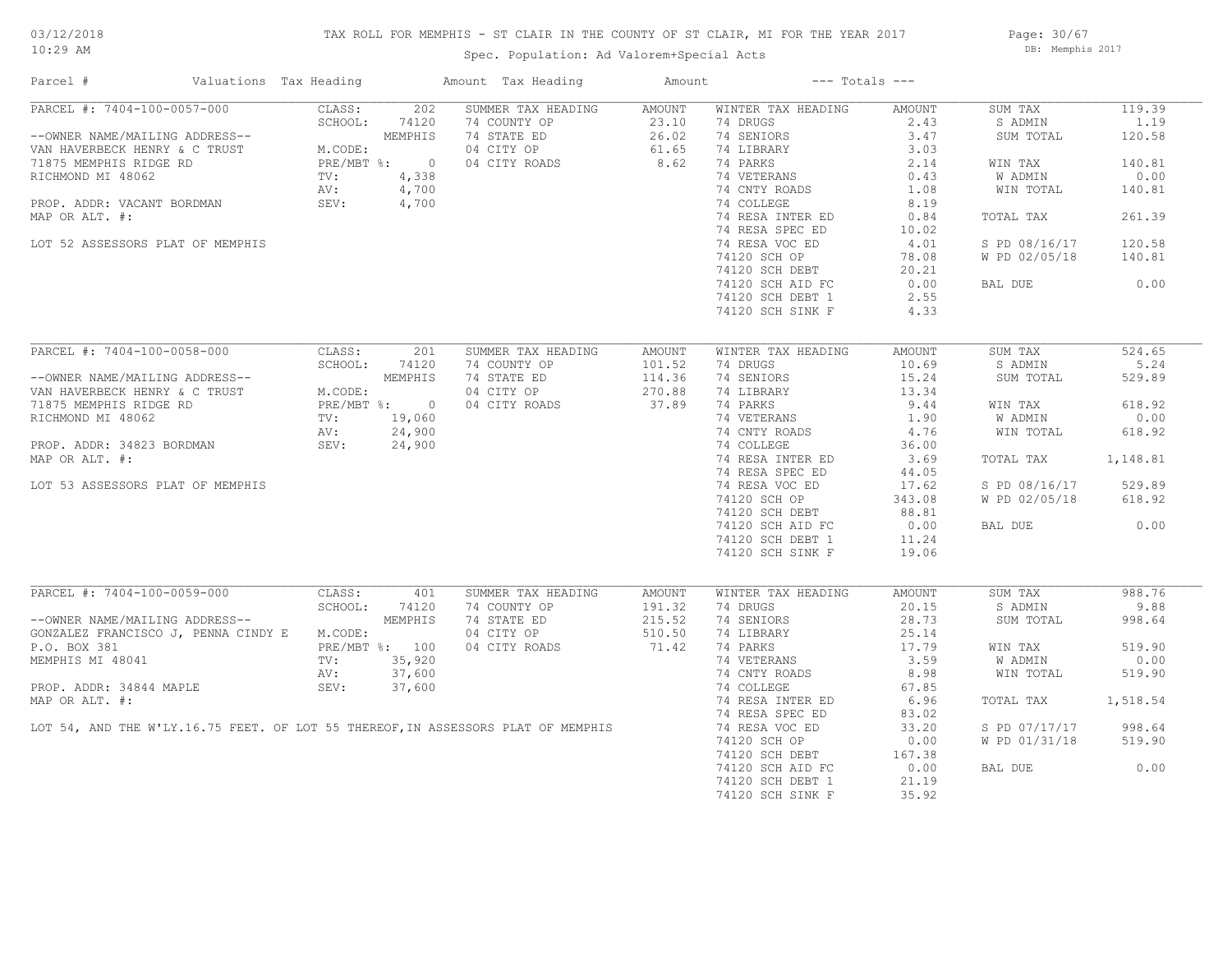Page: 31/67 DB: Memphis 2017

| Parcel #                                                                                                                                             | Valuations Tax Heading                                                             |                | Amount Tax Heading                                                                                                                                                                                                                         | Amount        |                    | $---$ Totals $---$ |               |           |
|------------------------------------------------------------------------------------------------------------------------------------------------------|------------------------------------------------------------------------------------|----------------|--------------------------------------------------------------------------------------------------------------------------------------------------------------------------------------------------------------------------------------------|---------------|--------------------|--------------------|---------------|-----------|
| PARCEL #: 7404-100-0060-000                                                                                                                          | CLASS:                                                                             | 401            | SUMMER TAX HEADING                                                                                                                                                                                                                         | <b>AMOUNT</b> | WINTER TAX HEADING | AMOUNT             | SUM TAX       | 858.00    |
|                                                                                                                                                      | SCHOOL:                                                                            | 74120          | 74 COUNTY OP                                                                                                                                                                                                                               | 166.02        | 74 DRUGS           | 17.48              | S ADMIN       | 8.58      |
| --OWNER NAME/MAILING ADDRESS--                                                                                                                       |                                                                                    | MEMPHIS        | 74 STATE ED                                                                                                                                                                                                                                | 187.02        | 74 SENIORS         | 24.93              | SUM TOTAL     | 866.58    |
| GONZALEZ FRANCISCO                                                                                                                                   | M.CODE:                                                                            | 00001          | 04 CITY OP                                                                                                                                                                                                                                 | 442.99        | 74 LIBRARY         | 21.81              |               |           |
| 34860 MAPLE                                                                                                                                          |                                                                                    | PRE/MBT %: 100 | 04 CITY ROADS                                                                                                                                                                                                                              | 61.97         | 74 PARKS           | 15.44              | WIN TAX       | 451.14    |
| MEMPHIS MI 48041                                                                                                                                     | TV:                                                                                | 31,170         |                                                                                                                                                                                                                                            |               | 74 VETERANS        | 3.11               | W ADMIN       | 0.00      |
|                                                                                                                                                      |                                                                                    |                |                                                                                                                                                                                                                                            |               | 74 CNTY ROADS      | 7.79               | WIN TOTAL     | 451.14    |
|                                                                                                                                                      |                                                                                    |                |                                                                                                                                                                                                                                            |               | 74 COLLEGE         | 58.88              |               |           |
|                                                                                                                                                      |                                                                                    |                |                                                                                                                                                                                                                                            |               | 74 RESA INTER ED   | 6.04               | TOTAL TAX     | 1,317.72  |
|                                                                                                                                                      |                                                                                    |                |                                                                                                                                                                                                                                            |               |                    |                    |               |           |
|                                                                                                                                                      |                                                                                    |                |                                                                                                                                                                                                                                            |               | 74 RESA SPEC ED    | 72.04              |               |           |
|                                                                                                                                                      |                                                                                    |                |                                                                                                                                                                                                                                            |               | 74 RESA VOC ED     | 28.81              | S PD 08/28/17 | 866.58    |
|                                                                                                                                                      |                                                                                    |                |                                                                                                                                                                                                                                            |               | 74120 SCH OP       | 0.00               | W PD 12/29/17 | 451.14    |
|                                                                                                                                                      |                                                                                    |                |                                                                                                                                                                                                                                            |               | 74120 SCH DEBT     | 145.25             |               |           |
|                                                                                                                                                      |                                                                                    |                |                                                                                                                                                                                                                                            |               | 74120 SCH AID FC   | 0.00               | BAL DUE       | 0.00      |
|                                                                                                                                                      |                                                                                    |                |                                                                                                                                                                                                                                            |               | 74120 SCH DEBT 1   | 18.39              |               |           |
|                                                                                                                                                      |                                                                                    |                |                                                                                                                                                                                                                                            |               | 74120 SCH SINK F   | 31.17              |               |           |
|                                                                                                                                                      |                                                                                    |                | SEV: 39,100<br>-<br>LOT 55, EXCEPT THE W, LY 16.75 IN SAID "ASSESSORS PLAT OF MEMPHIS"<br>-<br>- .                                                                                                                                         |               |                    |                    |               |           |
| PARCEL #: 7404-100-0061-000                                                                                                                          | CLASS:                                                                             | 401            | SUMMER TAX HEADING                                                                                                                                                                                                                         | AMOUNT        | WINTER TAX HEADING | AMOUNT             | SUM TAX       | 1, 295.36 |
|                                                                                                                                                      |                                                                                    |                | 74 COUNTY OP                                                                                                                                                                                                                               | 250.65        | 74 DRUGS           | 26.39              | S ADMIN       | 12.95     |
| --OWNER NAME/MAILING ADDRESS--                                                                                                                       | 3CHOOL: 7412<br>3CHOOL: 7412<br>MEMPHIS<br>M.CODE:<br>PRE/MBT %: 100<br>TV: 47 055 |                | 74 STATE ED                                                                                                                                                                                                                                | 282.34        | 74 SENIORS         | 37.64              | SUM TOTAL     | 1,308.31  |
| SCHNEIDER ERIC & SUSAN                                                                                                                               |                                                                                    |                | 04 CITY OP                                                                                                                                                                                                                                 | 668.80        | 74 LIBRARY         | 32.94              |               |           |
| P.O. BOX 416                                                                                                                                         |                                                                                    |                | 04 CITY ROADS                                                                                                                                                                                                                              | 93.57         | 74 PARKS           | 23.31              | WIN TAX       | 681.10    |
|                                                                                                                                                      |                                                                                    |                |                                                                                                                                                                                                                                            |               |                    |                    |               |           |
| MEMPHIS MI 48041                                                                                                                                     |                                                                                    |                |                                                                                                                                                                                                                                            |               | 74 VETERANS        | 4.70               | W ADMIN       | 0.00      |
|                                                                                                                                                      |                                                                                    |                |                                                                                                                                                                                                                                            |               | 74 CNTY ROADS      | 11.76              | WIN TOTAL     | 681.10    |
|                                                                                                                                                      |                                                                                    |                | MEMPHIS MI 48041<br>MEMPHIS MI 48041<br>NEMPHIS MI 48041<br>NEMPHIS MI 48041<br>NAP OR ALT. #:<br>Lot 56 AND THAT PART OF LOT 57, Assessor Plat of Memphis Sec 35 T6 N, R14 E.ST CLAIR<br>COUNTY MICHIGAN Desc. as Follows: NORTH-SOUTH QU |               | 74 COLLEGE         | 88.89              |               |           |
|                                                                                                                                                      |                                                                                    |                |                                                                                                                                                                                                                                            |               | 74 RESA INTER ED   | 9.11               | TOTAL TAX     | 1,989.41  |
|                                                                                                                                                      |                                                                                    |                |                                                                                                                                                                                                                                            |               | 74 RESA SPEC ED    | 108.76             |               |           |
|                                                                                                                                                      |                                                                                    |                |                                                                                                                                                                                                                                            |               | 74 RESA VOC ED     | 43.50              | S PD 07/11/17 | 1,308.31  |
|                                                                                                                                                      |                                                                                    |                |                                                                                                                                                                                                                                            |               | 74120 SCH OP       | 0.00               | W PD 01/30/18 | 681.10    |
|                                                                                                                                                      |                                                                                    |                |                                                                                                                                                                                                                                            |               | 74120 SCH DEBT     | 219.29             |               |           |
|                                                                                                                                                      |                                                                                    |                |                                                                                                                                                                                                                                            |               |                    |                    |               | 0.00      |
|                                                                                                                                                      |                                                                                    |                |                                                                                                                                                                                                                                            |               | 74120 SCH AID FC   | 0.00               | BAL DUE       |           |
|                                                                                                                                                      |                                                                                    |                |                                                                                                                                                                                                                                            |               | 74120 SCH DEBT 1   | 27.76              |               |           |
|                                                                                                                                                      |                                                                                    |                |                                                                                                                                                                                                                                            |               | 74120 SCH SINK F   | 47.05              |               |           |
| POINT BEG.ASSESSOR'S PLAT OF THE CITY OF MEMPHIS, ST CLAIR COUNTY, MICHIGAN.<br>CONTAINING 0.25 ACRES, MORE OR LESS, SUBJECT TO EASEMENTS OF RECORD. |                                                                                    |                |                                                                                                                                                                                                                                            |               |                    |                    |               |           |
|                                                                                                                                                      |                                                                                    |                |                                                                                                                                                                                                                                            |               |                    |                    |               |           |
| PARCEL #: 7404-100-0062-000                                                                                                                          | CLASS:                                                                             | 201            | SUMMER TAX HEADING                                                                                                                                                                                                                         | AMOUNT        | WINTER TAX HEADING | AMOUNT             | SUM TAX       | 3,218.10  |
|                                                                                                                                                      | SCHOOL:                                                                            | 74120          | 74 COUNTY OP                                                                                                                                                                                                                               | 622.70        | 74 DRUGS           | 65.58              | S ADMIN       | 32.18     |
| --OWNER NAME/MAILING ADDRESS--                                                                                                                       |                                                                                    | MEMPHIS        | 74 STATE ED                                                                                                                                                                                                                                | 701.44        | 74 SENIORS         | 93.52              | SUM TOTAL     | 3,250.28  |
| LAKESTONE BANK                                                                                                                                       | M.CODE:                                                                            |                | 04 CITY OP                                                                                                                                                                                                                                 | 1,661.51      | 74 LIBRARY         | 81.83              |               |           |
| P.O. BOX 128                                                                                                                                         |                                                                                    | PRE/MBT %: 0   | 04 CITY ROADS                                                                                                                                                                                                                              | 232.45        | 74 PARKS           | 57.91              | WIN TAX       | 3,796.49  |
| CAPAC MI 48014                                                                                                                                       | TV:                                                                                | 116,907        |                                                                                                                                                                                                                                            |               | 74 VETERANS        | 11.69              | W ADMIN       | 0.00      |
|                                                                                                                                                      | AV:                                                                                | 135,000        |                                                                                                                                                                                                                                            |               | 74 CNTY ROADS      | 29.22              | WIN TOTAL     | 3,796.49  |
| PROP. ADDR: 81111 MAIN                                                                                                                               | SEV:                                                                               | 135,000        |                                                                                                                                                                                                                                            |               | 74 COLLEGE         | 220.84             |               |           |
|                                                                                                                                                      |                                                                                    |                |                                                                                                                                                                                                                                            |               |                    |                    |               |           |
|                                                                                                                                                      |                                                                                    |                |                                                                                                                                                                                                                                            |               | 74 RESA INTER ED   | 22.65              | TOTAL TAX     | 7,046.77  |
|                                                                                                                                                      |                                                                                    |                |                                                                                                                                                                                                                                            |               | 74 RESA SPEC ED    | 270.20             |               |           |
|                                                                                                                                                      |                                                                                    |                | PROP. ADDR: 51111 FROM:<br>MAP OR ALT. #:<br>BEG AT THE SE CORNER OF LOT 57, ASSESSOR'S PLAT OF MEMPHIS, ACCORDING TO THE PLAT<br>THEREOF AS RECORDED IN LIBER 51 OF PLATS, PAGE 11, ST. CLAIR CO RECORDS, SEC 35,<br>TOWER 14 F. ST. CLAI |               | 74 RESA VOC ED     | 108.08             | S PD 07/24/17 | 3,250.28  |
|                                                                                                                                                      |                                                                                    |                |                                                                                                                                                                                                                                            |               | 74120 SCH OP       | 2,104.32           | W PD 12/27/17 | 3,796.49  |
|                                                                                                                                                      |                                                                                    |                |                                                                                                                                                                                                                                            |               | 74120 SCH DEBT     | 544.78             |               |           |
|                                                                                                                                                      |                                                                                    |                |                                                                                                                                                                                                                                            |               | 74120 SCH AID FC   | 0.00               | BAL DUE       | 0.00      |
|                                                                                                                                                      |                                                                                    |                | OF LOT 57; TH N 89*25'30" W 104.53 FT; TH N 00*49'30" E 33.0 FT; TH N 89*25'30" W                                                                                                                                                          |               | 74120 SCH DEBT 1   | 68.97              |               |           |
|                                                                                                                                                      |                                                                                    |                | 120.44 FT; TH S 00*49'30" W 205.0 FT; TH S 89*25'30" E 224.97 FT TO THE BEG; ALL                                                                                                                                                           |               | 74120 SCH SINK F   | 116.90             |               |           |
|                                                                                                                                                      |                                                                                    |                |                                                                                                                                                                                                                                            |               |                    |                    |               |           |
|                                                                                                                                                      |                                                                                    |                | BEING A PART OF LOT 57, ASSESSOR'S PLAT OF THE CITY OF MEMPHIS, ST. CLAIR CO, MI                                                                                                                                                           |               |                    |                    |               |           |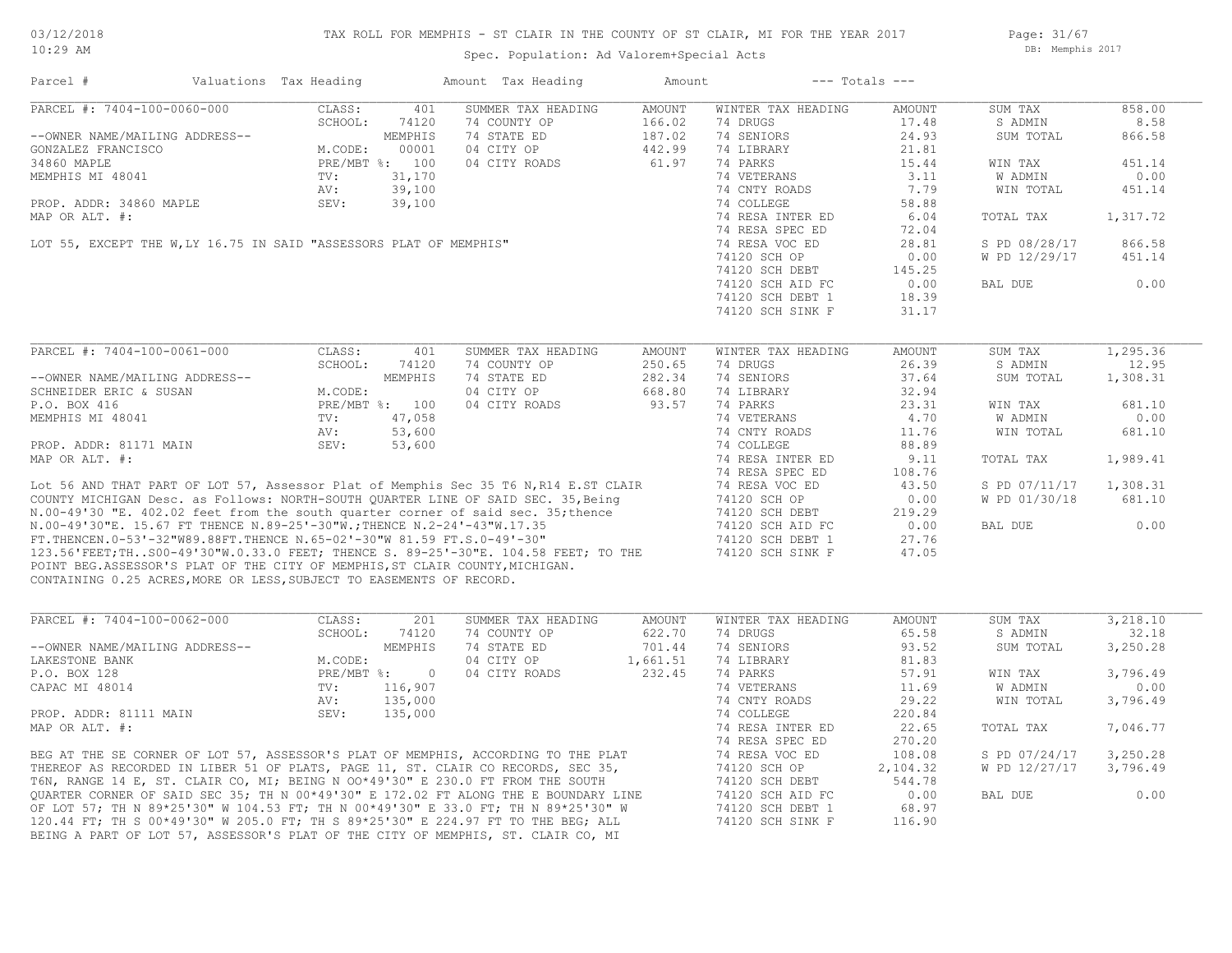## TAX ROLL FOR MEMPHIS - ST CLAIR IN THE COUNTY OF ST CLAIR, MI FOR THE YEAR 2017

Page: 32/67 DB: Memphis 2017

| Parcel #                                                                                                                                                                                                                                                                                                                                                                                                                                                                                                                | Valuations Tax Heading |               |         | Amount Tax Heading                                                                       | Amount | $---$ Totals $---$ |        |               |        |
|-------------------------------------------------------------------------------------------------------------------------------------------------------------------------------------------------------------------------------------------------------------------------------------------------------------------------------------------------------------------------------------------------------------------------------------------------------------------------------------------------------------------------|------------------------|---------------|---------|------------------------------------------------------------------------------------------|--------|--------------------|--------|---------------|--------|
| PARCEL #: 7404-100-0063-000                                                                                                                                                                                                                                                                                                                                                                                                                                                                                             |                        | CLASS:        |         | 202 SUMMER TAX HEADING AMOUNT                                                            |        | WINTER TAX HEADING | AMOUNT | SUM TAX       | 11.41  |
|                                                                                                                                                                                                                                                                                                                                                                                                                                                                                                                         |                        | SCHOOL:       | 74120   |                                                                                          |        | 74 DRUGS           | 0.23   | S ADMIN       | 0.11   |
| PARCEL #: 7303 100<br>--OWNER NAME/MAILING ADDRESS--<br>VARGA PAVLE & MIRA LIVING TRUST M.CODE:<br>66011 LOWE PLANK PRE/MBT<br>LENOX MI 48050 TV:<br>AV:<br>AU:                                                                                                                                                                                                                                                                                                                                                         |                        |               | MEMPHIS | 74 COUNTY OP<br>74 STATE ED<br>74 STATE ED<br>04 CITY OP<br>75.89<br>04 CITY ROADS<br>82 |        | 74 SENIORS         | 0.33   | SUM TOTAL     | 11.52  |
|                                                                                                                                                                                                                                                                                                                                                                                                                                                                                                                         |                        | M.CODE:       |         |                                                                                          |        | 74 LIBRARY         | 0.29   |               |        |
|                                                                                                                                                                                                                                                                                                                                                                                                                                                                                                                         |                        | PRE/MBT %: 0  |         |                                                                                          |        | 74 PARKS           | 0.20   | WIN TAX       | 13.43  |
|                                                                                                                                                                                                                                                                                                                                                                                                                                                                                                                         |                        |               | 415     |                                                                                          |        | 74 VETERANS        | 0.04   | W ADMIN       | 0.00   |
|                                                                                                                                                                                                                                                                                                                                                                                                                                                                                                                         |                        |               | 1,700   |                                                                                          |        | 74 CNTY ROADS      | 0.10   | WIN TOTAL     | 13.43  |
| PROP. ADDR: 81059 MAIN                                                                                                                                                                                                                                                                                                                                                                                                                                                                                                  | SEV:                   |               | 1,700   |                                                                                          |        | 74 COLLEGE         | 0.78   |               |        |
| MAP OR ALT. #:                                                                                                                                                                                                                                                                                                                                                                                                                                                                                                          |                        |               |         |                                                                                          |        | 74 RESA INTER ED   | 0.08   | TOTAL TAX     | 24.95  |
|                                                                                                                                                                                                                                                                                                                                                                                                                                                                                                                         |                        |               |         |                                                                                          |        | 74 RESA SPEC ED    | 0.95   |               |        |
| LOT 58 ASSESSORS PLAT OF MEMPHIS                                                                                                                                                                                                                                                                                                                                                                                                                                                                                        |                        |               |         |                                                                                          |        | 74 RESA VOC ED     | 0.38   | S PD 08/25/17 | 11.52  |
|                                                                                                                                                                                                                                                                                                                                                                                                                                                                                                                         |                        |               |         |                                                                                          |        | 74120 SCH OP       | 7.47   |               |        |
|                                                                                                                                                                                                                                                                                                                                                                                                                                                                                                                         |                        |               |         |                                                                                          |        |                    | 1.93   |               | 13.43  |
|                                                                                                                                                                                                                                                                                                                                                                                                                                                                                                                         |                        |               |         |                                                                                          |        | 74120 SCH DEBT     |        | BAL DUE       |        |
|                                                                                                                                                                                                                                                                                                                                                                                                                                                                                                                         |                        |               |         |                                                                                          |        | 74120 SCH AID FC   | 0.00   |               |        |
|                                                                                                                                                                                                                                                                                                                                                                                                                                                                                                                         |                        |               |         |                                                                                          |        | 74120 SCH DEBT 1   | 0.24   |               |        |
|                                                                                                                                                                                                                                                                                                                                                                                                                                                                                                                         |                        |               |         |                                                                                          |        | 74120 SCH SINK F   | 0.41   |               |        |
|                                                                                                                                                                                                                                                                                                                                                                                                                                                                                                                         |                        |               |         |                                                                                          |        |                    |        |               |        |
| PARCEL #: 7404-100-0064-000                                                                                                                                                                                                                                                                                                                                                                                                                                                                                             |                        | CLASS:        | 202     | SUMMER TAX HEADING                                                                       | AMOUNT | WINTER TAX HEADING | AMOUNT | SUM TAX       | 25.80  |
|                                                                                                                                                                                                                                                                                                                                                                                                                                                                                                                         |                        | SCHOOL:       | 74120   | 74 COUNTY OP                                                                             | 4.99   | 74 DRUGS           | 0.52   | S ADMIN       | 0.25   |
| --OWNER NAME/MAILING ADDRESS--<br>VARGA PAVLE & MIRA LIVING TRUST<br>66011 LOWE PLANK<br>LENOX MI 48050 TV: 938<br>AV: 3,900                                                                                                                                                                                                                                                                                                                                                                                            |                        |               |         | 74 STATE ED                                                                              | 5.62   | 74 SENIORS         | 0.75   | SUM TOTAL     | 26.05  |
|                                                                                                                                                                                                                                                                                                                                                                                                                                                                                                                         |                        |               |         | 74 STATE ED 5.62<br>04 CITY OP 13.33<br>04 CITY ROADS 1.86                               |        | 74 LIBRARY         | 0.65   |               |        |
|                                                                                                                                                                                                                                                                                                                                                                                                                                                                                                                         |                        |               |         | 04 CITY ROADS                                                                            |        | 74 PARKS           | 0.46   | WIN TAX       | 30.40  |
|                                                                                                                                                                                                                                                                                                                                                                                                                                                                                                                         |                        |               |         |                                                                                          |        | 74 VETERANS        | 0.09   | W ADMIN       | 0.00   |
|                                                                                                                                                                                                                                                                                                                                                                                                                                                                                                                         |                        |               |         |                                                                                          |        | 74 CNTY ROADS      | 0.23   | WIN TOTAL     | 30.40  |
| PROP. ADDR: 81059 MAIN                                                                                                                                                                                                                                                                                                                                                                                                                                                                                                  |                        | SEV:          | 3,900   |                                                                                          |        | 74 COLLEGE         | 1.77   |               |        |
| MAP OR ALT. #:                                                                                                                                                                                                                                                                                                                                                                                                                                                                                                          |                        |               |         |                                                                                          |        |                    | 0.18   | TOTAL TAX     | 56.45  |
|                                                                                                                                                                                                                                                                                                                                                                                                                                                                                                                         |                        |               |         |                                                                                          |        | 74 RESA INTER ED   |        |               |        |
|                                                                                                                                                                                                                                                                                                                                                                                                                                                                                                                         |                        |               |         |                                                                                          |        | 74 RESA SPEC ED    | 2.16   |               |        |
| LOT 59 ASSESSORS PLAT OF MEMPHIS                                                                                                                                                                                                                                                                                                                                                                                                                                                                                        |                        |               |         |                                                                                          |        | 74 RESA VOC ED     | 0.86   | S PD 08/25/17 | 26.05  |
|                                                                                                                                                                                                                                                                                                                                                                                                                                                                                                                         |                        |               |         |                                                                                          |        | 74120 SCH OP       | 16.88  |               |        |
|                                                                                                                                                                                                                                                                                                                                                                                                                                                                                                                         |                        |               |         |                                                                                          |        | 74120 SCH DEBT     | 4.37   | BAL DUE       | 30.40  |
|                                                                                                                                                                                                                                                                                                                                                                                                                                                                                                                         |                        |               |         |                                                                                          |        | 74120 SCH AID FC   | 0.00   |               |        |
|                                                                                                                                                                                                                                                                                                                                                                                                                                                                                                                         |                        |               |         |                                                                                          |        | 74120 SCH DEBT 1   | 0.55   |               |        |
|                                                                                                                                                                                                                                                                                                                                                                                                                                                                                                                         |                        |               |         |                                                                                          |        | 74120 SCH SINK F   | 0.93   |               |        |
|                                                                                                                                                                                                                                                                                                                                                                                                                                                                                                                         |                        |               |         |                                                                                          |        |                    |        |               |        |
| PARCEL #: 7404-100-0065-000<br>$\begin{tabular}{lllllllll} \multicolumn{2}{l}{{\small \textsf{PARCH}}} & \multicolumn{2}{l}{\small \textsf{F1}} & \multicolumn{2}{l}{\small \textsf{PARCH}} & \multicolumn{2}{l}{\small \textsf{P4U4-14V}} & \multicolumn{2}{l}{\small \textsf{P1}} \\ & \multicolumn{2}{l}{\small \textsf{P4U4-14V}} & \multicolumn{2}{l}{\small \textsf{P1}} & \multicolumn{2}{l}{\small \textsf{P1}} & \multicolumn{2}{l}{\small \textsf{P2}} \\ & \multicolumn{2}{l}{\small \textsf{P1}} & \multic$ |                        | CLASS:        | 202     | SUMMER TAX HEADING                                                                       | AMOUNT | WINTER TAX HEADING | AMOUNT | SUM TAX       | 63.85  |
|                                                                                                                                                                                                                                                                                                                                                                                                                                                                                                                         |                        | SCHOOL: 74120 |         | 74 COUNTY OP                                                                             | 12.35  | 74 DRUGS           | 1.30   | S ADMIN       | 0.63   |
|                                                                                                                                                                                                                                                                                                                                                                                                                                                                                                                         |                        |               | MEMPHIS | 74 STATE ED                                                                              | 13.92  | 74 SENIORS         | 1.85   | SUM TOTAL     | 64.48  |
|                                                                                                                                                                                                                                                                                                                                                                                                                                                                                                                         |                        |               |         | 04 CITY OP                                                                               | 32.97  | 74 LIBRARY         | 1.62   |               |        |
| 66011 LOWE PLANK                                                                                                                                                                                                                                                                                                                                                                                                                                                                                                        |                        | PRE/MBT %: 0  |         | 04 CITY ROADS                                                                            | 4.61   | 74 PARKS           | 1.14   | WIN TAX       | 75.29  |
| LENOX MI 48050                                                                                                                                                                                                                                                                                                                                                                                                                                                                                                          |                        | TV: 2,320     |         |                                                                                          |        | 74 VETERANS        | 0.23   | W ADMIN       | 0.00   |
|                                                                                                                                                                                                                                                                                                                                                                                                                                                                                                                         |                        | AV:           | 2,500   |                                                                                          |        | 74 CNTY ROADS      | 0.58   | WIN TOTAL     | 75.29  |
| PROP. ADDR: 81059 MAIN                                                                                                                                                                                                                                                                                                                                                                                                                                                                                                  |                        | SEV:          | 2,500   |                                                                                          |        | 74 COLLEGE         | 4.38   |               |        |
| MAP OR ALT. #:                                                                                                                                                                                                                                                                                                                                                                                                                                                                                                          |                        |               |         |                                                                                          |        | 74 RESA INTER ED   | 0.44   | TOTAL TAX     | 139.77 |
|                                                                                                                                                                                                                                                                                                                                                                                                                                                                                                                         |                        |               |         |                                                                                          |        | 74 RESA SPEC ED    | 5.36   |               |        |
| LOT 60 ASSESSORS PLAT OF MEMPHIS                                                                                                                                                                                                                                                                                                                                                                                                                                                                                        |                        |               |         |                                                                                          |        | 74 RESA VOC ED     | 2.14   | S PD 08/25/17 | 64.48  |
|                                                                                                                                                                                                                                                                                                                                                                                                                                                                                                                         |                        |               |         |                                                                                          |        | 74120 SCH OP       | 41.76  |               |        |
|                                                                                                                                                                                                                                                                                                                                                                                                                                                                                                                         |                        |               |         |                                                                                          |        |                    |        |               |        |
|                                                                                                                                                                                                                                                                                                                                                                                                                                                                                                                         |                        |               |         |                                                                                          |        | 74120 SCH DEBT     | 10.81  | BAL DUE       | 75.29  |
|                                                                                                                                                                                                                                                                                                                                                                                                                                                                                                                         |                        |               |         |                                                                                          |        | 74120 SCH AID FC   | 0.00   |               |        |
|                                                                                                                                                                                                                                                                                                                                                                                                                                                                                                                         |                        |               |         |                                                                                          |        | 74120 SCH DEBT 1   | 1.36   |               |        |
|                                                                                                                                                                                                                                                                                                                                                                                                                                                                                                                         |                        |               |         |                                                                                          |        | 74120 SCH SINK F   | 2.32   |               |        |
|                                                                                                                                                                                                                                                                                                                                                                                                                                                                                                                         |                        |               |         |                                                                                          |        |                    |        |               |        |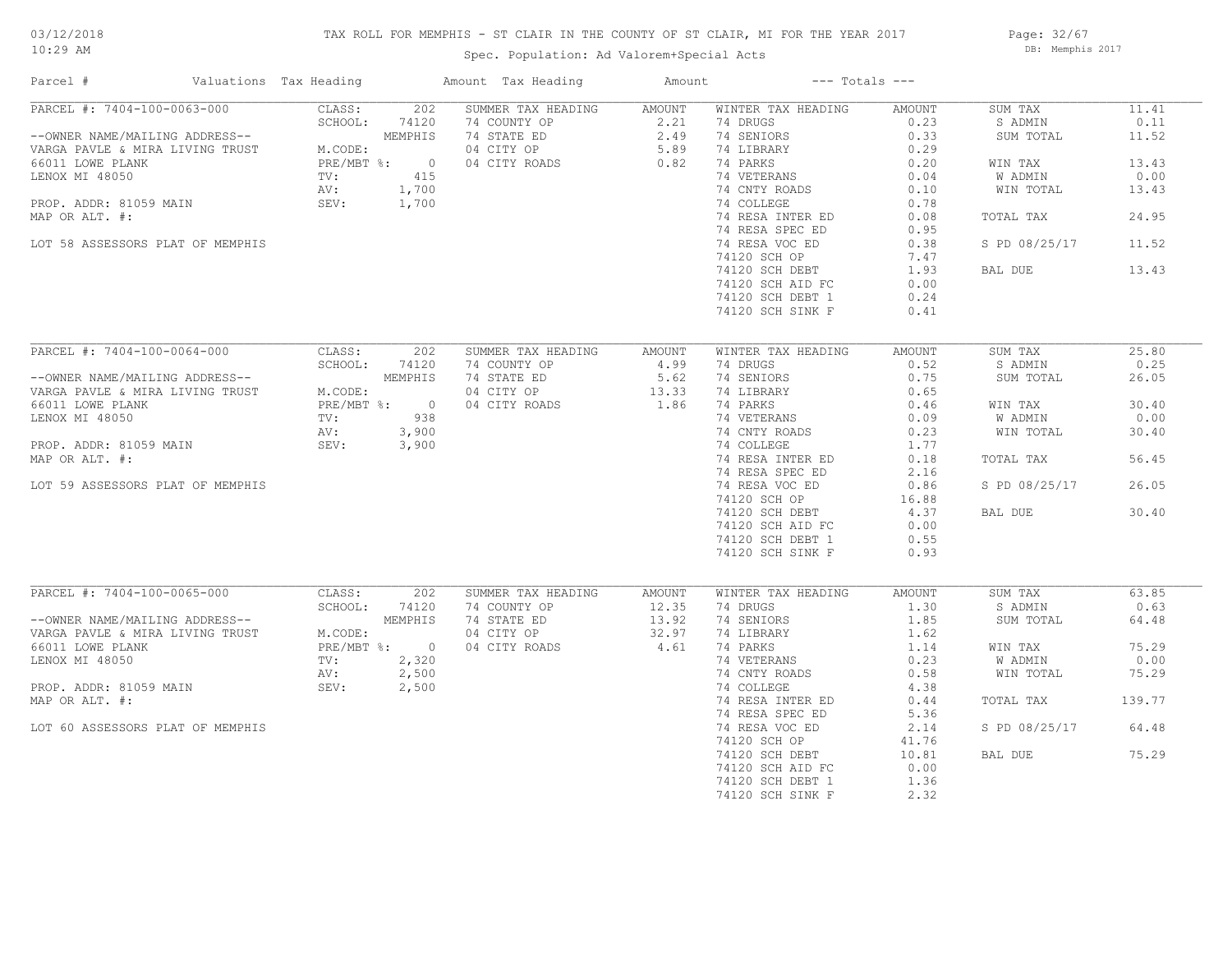## TAX ROLL FOR MEMPHIS - ST CLAIR IN THE COUNTY OF ST CLAIR, MI FOR THE YEAR 2017

Spec. Population: Ad Valorem+Special Acts

Page: 33/67 DB: Memphis 2017

| Parcel #                                                        | Valuations Tax Heading |                          | Amount Tax Heading                                                                   | Amount        | $---$ Totals $---$ |        |                |          |
|-----------------------------------------------------------------|------------------------|--------------------------|--------------------------------------------------------------------------------------|---------------|--------------------|--------|----------------|----------|
| PARCEL #: 7404-100-0066-000                                     | CLASS:                 | 201                      | SUMMER TAX HEADING                                                                   | AMOUNT        | WINTER TAX HEADING | AMOUNT | SUM TAX        | 322.60   |
|                                                                 | SCHOOL:                | 74120                    | 74 COUNTY OP                                                                         | 62.42         | 74 DRUGS           | 6.57   | S ADMIN        | 3.22     |
| --OWNER NAME/MAILING ADDRESS--                                  |                        | MEMPHIS                  | 74 STATE ED                                                                          | 70.32         | 74 SENIORS         | 9.37   | SUM TOTAL      | 325.82   |
| FINLAY RANDALL S & CAMILLE                                      | M.CODE:                |                          | 04 CITY OP                                                                           | 166.56        | 74 LIBRARY         | 8.20   |                |          |
| 20779 - 32 MILE ROAD                                            | $PRE/MBT$ %:           | $\overline{\phantom{0}}$ | 04 CITY ROADS                                                                        | 23.30         | 74 PARKS           | 5.80   | WIN TAX        | 380.56   |
| ARMADA MI 48005                                                 | TV:                    | 11,720                   |                                                                                      |               | 74 VETERANS        | 1.17   | W ADMIN        | 0.00     |
|                                                                 | AV:                    | 14,400                   |                                                                                      |               | 74 CNTY ROADS      | 2.93   | WIN TOTAL      | 380.56   |
| PROP. ADDR: 34833 BORDMAN                                       | SEV:                   | 14,400                   |                                                                                      |               | 74 COLLEGE         | 22.14  |                |          |
| MAP OR ALT. #:                                                  |                        |                          |                                                                                      |               | 74 RESA INTER ED   | 2.27   | TOTAL TAX      | 706.38   |
|                                                                 |                        |                          |                                                                                      |               | 74 RESA SPEC ED    | 27.08  |                |          |
|                                                                 |                        |                          | LOT 61 ASSESSORS PLAT OF MEMPHIS, according to the plat thereof as recorded in Liber |               | 74 RESA VOC ED     | 10.83  | S PD 08/31/17  | 325.82   |
| 51 of Plats, Page 11, St Clair County Register of Deeds Office. |                        |                          |                                                                                      |               | 74120 SCH OP       | 210.96 | W PD 12/29/17  | 380.56   |
|                                                                 |                        |                          |                                                                                      |               | 74120 SCH DEBT     | 54.61  |                |          |
|                                                                 |                        |                          |                                                                                      |               | 74120 SCH AID FC   | 0.00   | BAL DUE        | 0.00     |
|                                                                 |                        |                          |                                                                                      |               |                    | 6.91   |                |          |
|                                                                 |                        |                          |                                                                                      |               | 74120 SCH DEBT 1   |        |                |          |
|                                                                 |                        |                          |                                                                                      |               | 74120 SCH SINK F   | 11.72  |                |          |
| PARCEL #: 7404-100-0067-000                                     | CLASS:                 | 704                      | SUMMER TAX HEADING                                                                   | AMOUNT        | WINTER TAX HEADING | AMOUNT | SUM TAX        | 0.00     |
|                                                                 | SCHOOL:                | 74120                    | 74 COUNTY OP                                                                         | 0.00          | 74 DRUGS           | 0.00   | S ADMIN        | 0.00     |
| --OWNER NAME/MAILING ADDRESS--                                  |                        | MEMPHIS                  | 74 STATE ED                                                                          | 0.00          | 74 SENIORS         | 0.00   | SUM TOTAL      | 0.00     |
|                                                                 | M.CODE:                |                          | 04 CITY OP                                                                           | 0.00          | 74 LIBRARY         | 0.00   |                |          |
| MEMPHIS COMMUNITY SCHOOLS                                       |                        |                          |                                                                                      |               |                    |        |                |          |
| P.O. BOX 201                                                    | PRE/MBT %:             | $\circ$                  | 04 CITY ROADS                                                                        | 0.00          | 74 PARKS           | 0.00   | WIN TAX        | 0.00     |
| MEMPHIS MI 48041                                                | TV:                    | $\circ$                  |                                                                                      |               | 74 VETERANS        | 0.00   | <b>W ADMIN</b> | 0.00     |
|                                                                 | AV:                    | $\circ$                  |                                                                                      |               | 74 CNTY ROADS      | 0.00   | WIN TOTAL      | 0.00     |
| PROP. ADDR: 34165 BORDMAN                                       | SEV:                   | $\circ$                  |                                                                                      |               | 74 COLLEGE         | 0.00   |                |          |
| MAP OR ALT. #:                                                  |                        |                          |                                                                                      |               | 74 RESA INTER ED   | 0.00   | TOTAL TAX      | 0.00     |
|                                                                 |                        |                          |                                                                                      |               | 74 RESA SPEC ED    | 0.00   |                |          |
| LOT 62 ASSESSORS PLAT OF MEMPHIS                                |                        |                          |                                                                                      |               | 74 RESA VOC ED     | 0.00   | BAL DUE        | 0.00     |
|                                                                 |                        |                          |                                                                                      |               | 74120 SCH OP       | 0.00   |                |          |
|                                                                 |                        |                          |                                                                                      |               | 74120 SCH DEBT     | 0.00   |                |          |
|                                                                 |                        |                          |                                                                                      |               | 74120 SCH AID FC   | 0.00   |                |          |
|                                                                 |                        |                          |                                                                                      |               | 74120 SCH DEBT 1   | 0.00   |                |          |
|                                                                 |                        |                          |                                                                                      |               | 74120 SCH SINK F   | 0.00   |                |          |
|                                                                 |                        |                          |                                                                                      |               |                    |        |                |          |
| PARCEL #: 7404-100-0068-000                                     | CLASS:                 | 201                      | SUMMER TAX HEADING                                                                   | <b>AMOUNT</b> | WINTER TAX HEADING | AMOUNT | SUM TAX        | 885.87   |
|                                                                 | SCHOOL:                | 74120                    | 74 COUNTY OP                                                                         | 171.41        | 74 DRUGS           | 18.05  | S ADMIN        | 8.85     |
| --OWNER NAME/MAILING ADDRESS--                                  |                        | MEMPHIS                  | 74 STATE ED                                                                          | 193.09        | 74 SENIORS         | 25.74  | SUM TOTAL      | 894.72   |
| KOLLINGER CHRISTOPHER                                           | M.CODE:                |                          | 04 CITY OP                                                                           | 457.38        | 74 LIBRARY         | 22.52  |                |          |
| P.O. BOX 677                                                    |                        | PRE/MBT %: 0             | 04 CITY ROADS                                                                        | 63.99         | 74 PARKS           | 15.94  | WIN TAX        | 1,045.04 |
| MEMPHIS MI 48041                                                | TV:                    | 32,182                   |                                                                                      |               | 74 VETERANS        | 3.21   | W ADMIN        | 0.00     |
|                                                                 | AV:                    | 36,300                   |                                                                                      |               | 74 CNTY ROADS      | 8.04   | WIN TOTAL      | 1,045.04 |
| PROP. ADDR: 81560 MAIN                                          | SEV:                   | 36,300                   |                                                                                      |               | 74 COLLEGE         | 60.79  |                |          |
| MAP OR ALT. #:                                                  |                        |                          |                                                                                      |               | 74 RESA INTER ED   | 6.23   | TOTAL TAX      | 1,939.76 |
|                                                                 |                        |                          |                                                                                      |               | 74 RESA SPEC ED    | 74.38  |                |          |
| LOT 63 ASSESSORS PLAT OF MEMPHIS                                |                        |                          |                                                                                      |               | 74 RESA VOC ED     | 29.75  | S PD 12/28/17  | 894.72   |
|                                                                 |                        |                          |                                                                                      |               | 74120 SCH OP       | 579.27 | W PD 12/28/17  | 1,045.04 |
|                                                                 |                        |                          |                                                                                      |               | 74120 SCH DEBT     | 149.96 |                |          |
|                                                                 |                        |                          |                                                                                      |               | 74120 SCH AID FC   | 0.00   | BAL DUE        | 0.00     |
|                                                                 |                        |                          |                                                                                      |               | 74120 SCH DEBT 1   | 18.98  |                |          |
|                                                                 |                        |                          |                                                                                      |               | 74120 SCH SINK F   | 32.18  |                |          |
|                                                                 |                        |                          |                                                                                      |               |                    |        |                |          |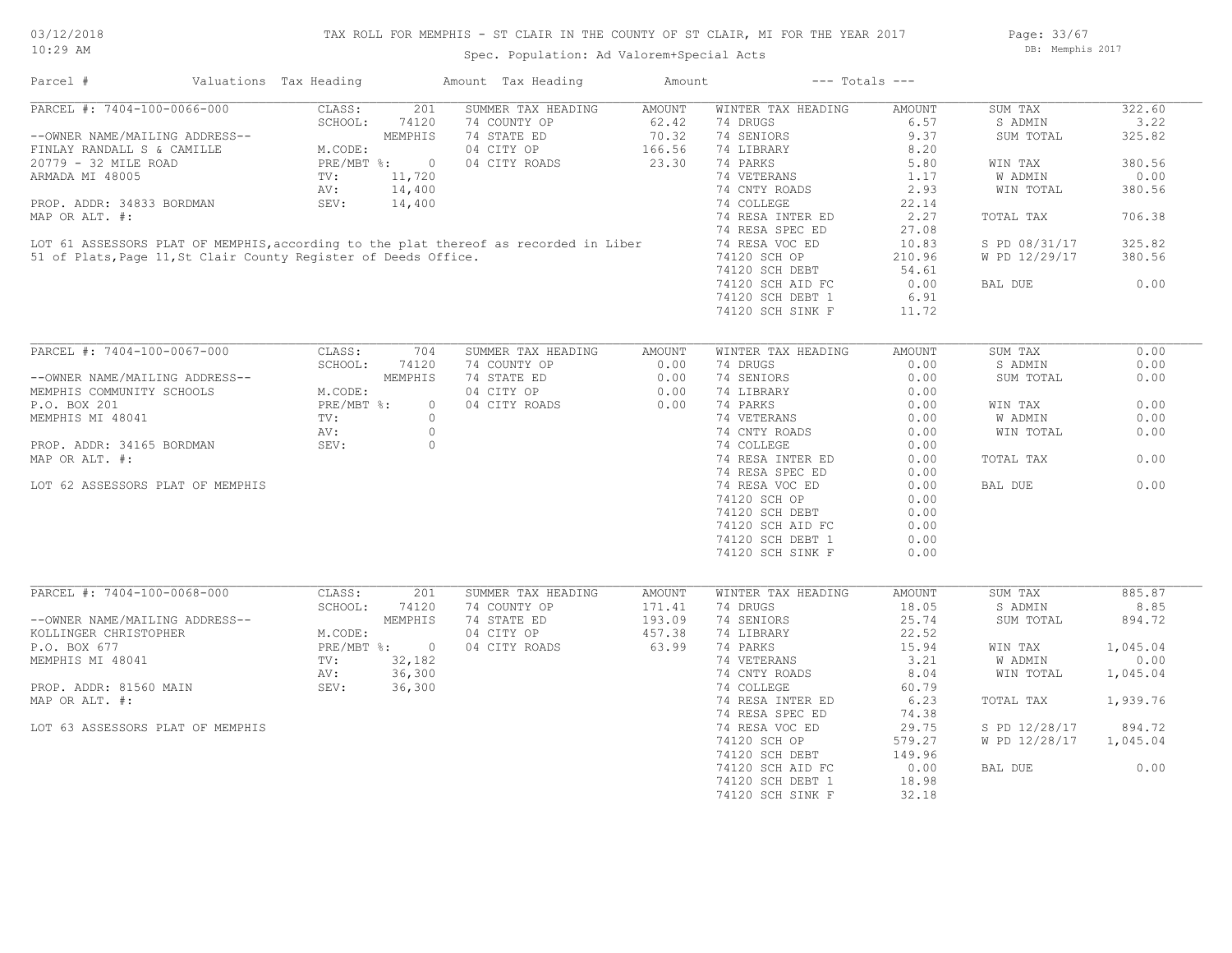## TAX ROLL FOR MEMPHIS - ST CLAIR IN THE COUNTY OF ST CLAIR, MI FOR THE YEAR 2017

Spec. Population: Ad Valorem+Special Acts

Page: 34/67 DB: Memphis 2017

| Parcel #                                                                                               | Valuations Tax Heading                                   |              | Amount Tax Heading | Amount                     |                    | $---$ Totals $---$ |                |          |
|--------------------------------------------------------------------------------------------------------|----------------------------------------------------------|--------------|--------------------|----------------------------|--------------------|--------------------|----------------|----------|
| PARCEL #: 7404-100-0069-000                                                                            | CLASS:                                                   | 201          | SUMMER TAX HEADING | AMOUNT                     | WINTER TAX HEADING | AMOUNT             | SUM TAX        | 355.69   |
|                                                                                                        | SCHOOL:                                                  | 74120        | 74 COUNTY OP       | 68.82                      | 74 DRUGS           | 7.24               | S ADMIN        | 3.55     |
| --OWNER NAME/MAILING ADDRESS--<br>KOLLINGER NORMAN A LIVING TRUST M.CODE:<br>10568 ALPINE ROAD PRE/MBT |                                                          | MEMPHIS      | 74 STATE ED        | $77.53$<br>183.65<br>25.69 | 74 SENIORS         | 10.33              | SUM TOTAL      | 359.24   |
|                                                                                                        | M.CODE:                                                  |              | 04 CITY OP         |                            | 74 LIBRARY         | 9.04               |                |          |
|                                                                                                        |                                                          | PRE/MBT %: 0 | 04 CITY ROADS      |                            | 74 PARKS           | 6.40               | WIN TAX        | 419.58   |
| RILEY TWP MI 48041                                                                                     | TV:                                                      | 12,922       |                    |                            | 74 VETERANS        | 1.29               | W ADMIN        | 0.00     |
|                                                                                                        | AV:                                                      | 44,800       |                    |                            | 74 CNTY ROADS      | 3.23               | WIN TOTAL      | 419.58   |
| PROP. ADDR: 81300 MAIN                                                                                 | SEV:                                                     | 44,800       |                    |                            | 74 COLLEGE         | 24.41              |                |          |
| MAP OR ALT. #:                                                                                         |                                                          |              |                    |                            | 74 RESA INTER ED   | 2.50               | TOTAL TAX      | 778.82   |
|                                                                                                        |                                                          |              |                    |                            | 74 RESA SPEC ED    | 29.86              |                |          |
| LOTS 64,65,68 & 69 ASSESSORS PLAT OF MEMPHIS                                                           |                                                          |              |                    |                            | 74 RESA VOC ED     | 11.94              | S PD 12/28/17  | 359.24   |
|                                                                                                        |                                                          |              |                    |                            | 74120 SCH OP       | 232.59             | W PD 12/28/17  | 419.58   |
|                                                                                                        |                                                          |              |                    |                            | 74120 SCH DEBT     | 60.21              |                |          |
|                                                                                                        |                                                          |              |                    |                            | 74120 SCH AID FC   | 0.00               | BAL DUE        | 0.00     |
|                                                                                                        |                                                          |              |                    |                            | 74120 SCH DEBT 1   | 7.62               |                |          |
|                                                                                                        |                                                          |              |                    |                            | 74120 SCH SINK F   | 12.92              |                |          |
|                                                                                                        |                                                          |              |                    |                            |                    |                    |                |          |
| PARCEL #: 7404-100-0070-000                                                                            | CLASS:                                                   | 401          | SUMMER TAX HEADING | AMOUNT                     | WINTER TAX HEADING | AMOUNT             | SUM TAX        | 1,131.40 |
|                                                                                                        | NEMPHIS<br>M.CODE: 00001<br>PRE/MBT %: 100<br>TV: 41.100 |              | 74 COUNTY OP       | 218.92                     | 74 DRUGS           | 23.05              | S ADMIN        | 11.31    |
| --OWNER NAME/MAILING ADDRESS--                                                                         |                                                          |              | 74 STATE ED        | 246.61                     | 74 SENIORS         | 32.88              | SUM TOTAL      | 1,142.71 |
| WOLOSION ROBERT A & K                                                                                  |                                                          |              | 04 CITY OP         | 584.15                     | 74 LIBRARY         | 28.77              |                |          |
| P.O. BOX 446                                                                                           |                                                          |              | 04 CITY ROADS      | 81.72                      | 74 PARKS           | 20.36              | WIN TAX        | 594.90   |
| MEMPHIS MI 48041                                                                                       |                                                          |              |                    |                            | 74 VETERANS        | 4.11               | <b>W ADMIN</b> | 0.00     |
|                                                                                                        |                                                          |              |                    |                            | 74 CNTY ROADS      | 10.27              | WIN TOTAL      | 594.90   |
| PROP. ADDR: 35049 MAPLE                                                                                | SEV:                                                     | 56,200       |                    |                            | 74 COLLEGE         | 77.64              |                |          |
| MAP OR ALT. #:                                                                                         |                                                          |              |                    |                            | 74 RESA INTER ED   | 7.96               | TOTAL TAX      | 1,737.61 |
|                                                                                                        |                                                          |              |                    |                            | 74 RESA SPEC ED    | 94.99              |                |          |
| E 90 FT OF LOT 66 ASSESSORS PLAT OF MEMPHIS                                                            |                                                          |              |                    |                            | 74 RESA VOC ED     | 37.99              | S PD 08/28/17  | 1,142.71 |
|                                                                                                        |                                                          |              |                    |                            | 74120 SCH OP       | 0.00               | W PD 12/29/17  | 594.90   |
|                                                                                                        |                                                          |              |                    |                            | 74120 SCH DEBT     | 191.53             |                |          |
|                                                                                                        |                                                          |              |                    |                            | 74120 SCH AID FC   | $\frac{1}{2}$ 0.00 | BAL DUE        | 0.00     |
|                                                                                                        |                                                          |              |                    |                            | 74120 SCH DEBT 1   | 24.25              |                |          |
|                                                                                                        |                                                          |              |                    |                            | 74120 SCH SINK F   | 41.10              |                |          |
|                                                                                                        |                                                          |              |                    |                            |                    |                    |                |          |
| PARCEL #: 7404-100-0071-000                                                                            | CLASS:                                                   | 401          | SUMMER TAX HEADING | AMOUNT                     | WINTER TAX HEADING | AMOUNT             | SUM TAX        | 972.21   |
|                                                                                                        | SCHOOL:                                                  | 74120        | 74 COUNTY OP       | 188.12                     | 74 DRUGS           | 19.81              | S ADMIN        | 9.72     |
| --OWNER NAME/MAILING ADDRESS--                                                                         |                                                          | MEMPHIS      | 74 STATE ED        | 211.91                     | 74 SENIORS         | 28.25              | SUM TOTAL      | 981.93   |
| CAMAJ DODA                                                                                             | M.CODE:                                                  |              | 04 CITY OP         | 501.96                     | 74 LIBRARY         | 24.72              |                |          |
| 2313 DARREN DR                                                                                         |                                                          | PRE/MBT %: 0 | 04 CITY ROADS      | 70.22                      | 74 PARKS           | 17.49              | WIN TAX        | 1,146.92 |
| WASHINGTON MI 48094                                                                                    | TV:                                                      | 35,319       |                    |                            | 74 VETERANS        | 3.53               | W ADMIN        | 0.00     |
|                                                                                                        | AV:                                                      | 38,300       |                    |                            | 74 CNTY ROADS      | 8.82               | WIN TOTAL      | 1,146.92 |
| PROP. ADDR: 81160 MAIN                                                                                 | SEV:                                                     | 38,300       |                    |                            | 74 COLLEGE         | 66.72              |                |          |
| MAP OR ALT. #:                                                                                         |                                                          |              |                    |                            | 74 RESA INTER ED   | 6.84               | TOTAL TAX      | 2,128.85 |
|                                                                                                        |                                                          |              |                    |                            | 74 RESA SPEC ED    | 81.63              |                |          |
| LOT 66 EXC E 90 FT. ASSESSORS PLAT OF MEMPHIS                                                          |                                                          |              |                    |                            | 74 RESA VOC ED     | 32.65              | S PD 07/31/17  | 981.93   |
|                                                                                                        |                                                          |              |                    |                            | 74120 SCH OP       | 635.74             | W PD 01/12/18  | 1,146.92 |
|                                                                                                        |                                                          |              |                    |                            | 74120 SCH DEBT     | 164.58             |                |          |
|                                                                                                        |                                                          |              |                    |                            | 74120 SCH AID FC   | 0.00               | BAL DUE        | 0.00     |
|                                                                                                        |                                                          |              |                    |                            | 74120 SCH DEBT 1   | 20.83              |                |          |
|                                                                                                        |                                                          |              |                    |                            | 74120 SCH SINK F   | 35.31              |                |          |
|                                                                                                        |                                                          |              |                    |                            |                    |                    |                |          |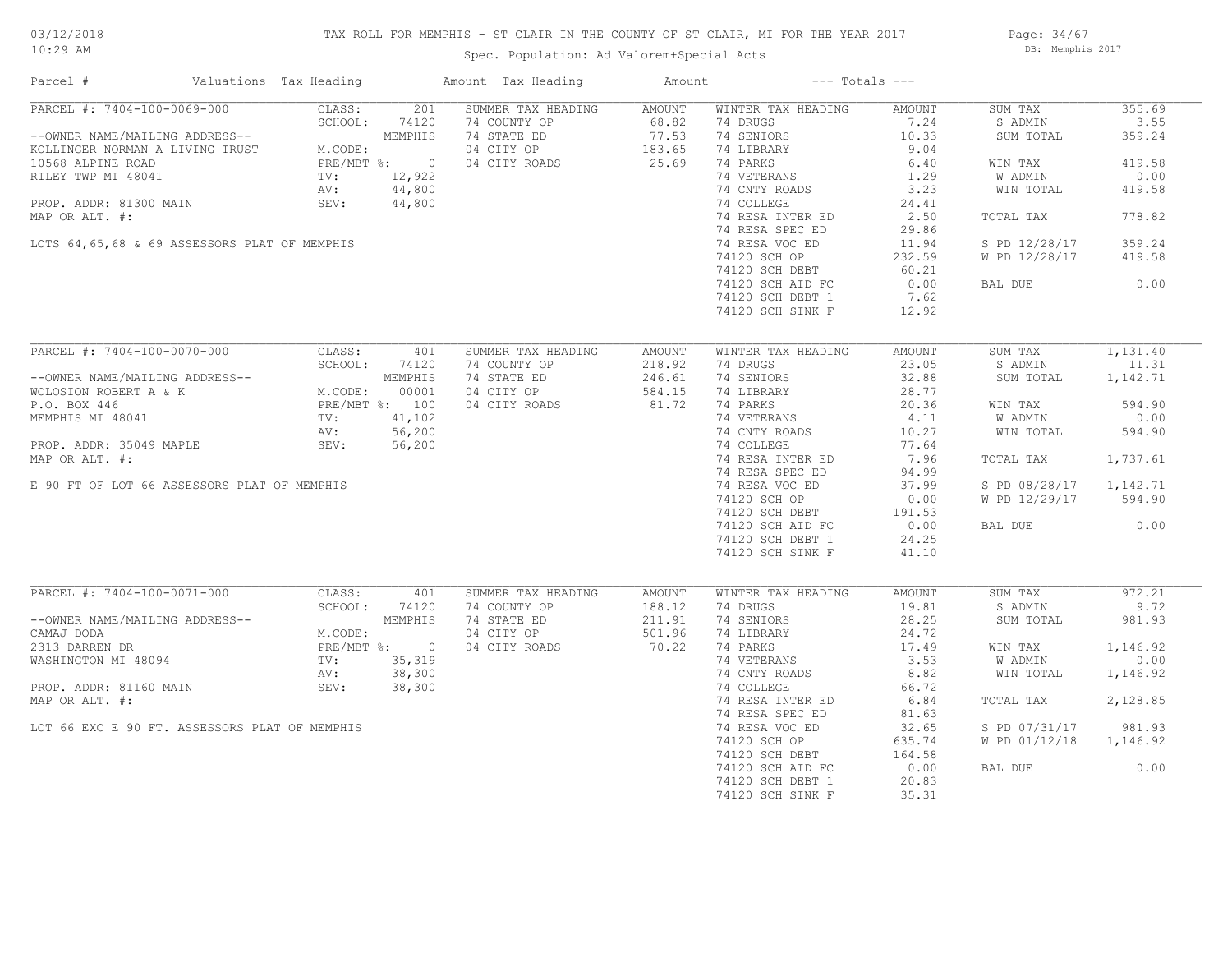## TAX ROLL FOR MEMPHIS - ST CLAIR IN THE COUNTY OF ST CLAIR, MI FOR THE YEAR 2017

Spec. Population: Ad Valorem+Special Acts

Page: 35/67 DB: Memphis 2017

| Parcel #                                   | Valuations Tax Heading            |                  | Amount Tax Heading | Amount           |                         | $---$ Totals $---$ |                    |                |
|--------------------------------------------|-----------------------------------|------------------|--------------------|------------------|-------------------------|--------------------|--------------------|----------------|
| PARCEL #: 7404-100-0072-000                | CLASS:                            | 401              | SUMMER TAX HEADING | AMOUNT           | WINTER TAX HEADING      | AMOUNT             | SUM TAX            | 654.69         |
|                                            | SCHOOL:                           | 74120            | 74 COUNTY OP       | 126.68           | 74 DRUGS                | 13.34              | S ADMIN            | 6.54           |
| --OWNER NAME/MAILING ADDRESS--             |                                   | MEMPHIS          | 74 STATE ED        | 142.70<br>338.02 | 74 SENIORS              | 19.02              | SUM TOTAL          | 661.23         |
| BOURGOIS RYAN L                            | M.CODE:                           |                  | 04 CITY OP         |                  | 74 LIBRARY              | 16.64              |                    |                |
| 35085 MAPLE<br>MEMPHIS MI 48027            |                                   | PRE/MBT %: 0     | 04 CITY ROADS      | 47.29            | 74 PARKS<br>74 VETERANS | 11.78<br>2.37      | WIN TAX<br>W ADMIN | 772.32<br>0.00 |
|                                            | TV:<br>AV:                        | 23,784<br>41,800 |                    |                  | 74 CNTY ROADS           | 5.94               | WIN TOTAL          | 772.32         |
| PROP. ADDR: 35085 MAPLE                    | SEV:                              | 41,800           |                    |                  | 74 COLLEGE              | 44.93              |                    |                |
| MAP OR ALT. #:                             |                                   |                  |                    |                  | 74 RESA INTER ED        | 4.60               | TOTAL TAX          | 1,433.55       |
|                                            |                                   |                  |                    |                  | 74 RESA SPEC ED         | 54.97              |                    |                |
| LOT 67 ASSESSORS PLAT OF MEMPHIS           |                                   |                  |                    |                  | 74 RESA VOC ED          | 21.98              | S PD 07/17/17      | 661.23         |
|                                            |                                   |                  |                    |                  | 74120 SCH OP            | 428.11             | W PD 12/18/17      | 772.32         |
|                                            |                                   |                  |                    |                  | 74120 SCH DEBT          | 110.83             |                    |                |
|                                            |                                   |                  |                    |                  | 74120 SCH AID FC        | 0.00               | BAL DUE            | 0.00           |
|                                            |                                   |                  |                    |                  | 74120 SCH DEBT 1        | 14.03              |                    |                |
|                                            |                                   |                  |                    |                  | 74120 SCH SINK F        | 23.78              |                    |                |
|                                            |                                   |                  |                    |                  |                         |                    |                    |                |
| PARCEL #: 7404-100-0073-000                | CLASS:                            | 402              | SUMMER TAX HEADING | AMOUNT           | WINTER TAX HEADING      | AMOUNT             | SUM TAX            | 5.74           |
|                                            | SCHOOL:                           | 74120            | 74 COUNTY OP       | 1.11             | 74 DRUGS                | 0.11               | S ADMIN            | 0.05           |
| --OWNER NAME/MAILING ADDRESS--             |                                   |                  | 74 STATE ED        | 1.25             | 74 SENIORS              | 0.16               | SUM TOTAL          | 5.79           |
| BRUSCA MARY I ET AL 222                    |                                   |                  | 04 CITY OP         | 2.97             | 74 LIBRARY              | 0.14               |                    |                |
| 5393 SADDLEBAG LAKE ROAD                   | SS--<br>M.CODE:<br>PRE/MBT %: 100 |                  | 04 CITY ROADS      | 0.41             | 74 PARKS                | 0.10               | WIN TAX            | 2.97           |
| MEMPHIS MI 33898                           | TV:                               | 209              |                    |                  | 74 VETERANS             | 0.02               | W ADMIN            | 0.00           |
|                                            | AV:                               | 2,300            |                    |                  | 74 CNTY ROADS           | 0.05               | WIN TOTAL          | 2.97           |
| PROP. ADDR: 81180 DURFEE AL WATER WAY SEV: |                                   | 2,300            |                    |                  | 74 COLLEGE              | 0.39               |                    |                |
| MAP OR ALT. #:                             |                                   |                  |                    |                  | 74 RESA INTER ED        | 0.04               | TOTAL TAX          | 8.76           |
|                                            |                                   |                  |                    |                  | 74 RESA SPEC ED         | 0.48               |                    |                |
| LOT 70 ASSESSORS PLAT OF MEMPHIS           |                                   |                  |                    |                  | 74 RESA VOC ED          | 0.19               | S PD 08/11/17      | 5.79           |
|                                            |                                   |                  |                    |                  | 74120 SCH OP            | 0.00               | W PD 12/27/17      | 2.97           |
|                                            |                                   |                  |                    |                  | 74120 SCH DEBT          | 0.97               |                    |                |
|                                            |                                   |                  |                    |                  | 74120 SCH AID FC        | 0.00               | BAL DUE            | 0.00           |
|                                            |                                   |                  |                    |                  | 74120 SCH DEBT 1        | 0.12               |                    |                |
|                                            |                                   |                  |                    |                  | 74120 SCH SINK F        | 0.20               |                    |                |
|                                            |                                   |                  |                    |                  |                         |                    |                    |                |
| PARCEL #: 7404-100-0074-000                | CLASS:                            | 401              | SUMMER TAX HEADING | AMOUNT           | WINTER TAX HEADING      | AMOUNT             | SUM TAX            | 867.03         |
|                                            | SCHOOL:                           | 74120            | 74 COUNTY OP       | 167.77           | 74 DRUGS                | 17.67              | S ADMIN            | 8.67           |
| --OWNER NAME/MAILING ADDRESS--             |                                   | MEMPHIS          | 74 STATE ED        | 188.98           | 74 SENIORS              | 25.19              | SUM TOTAL          | 875.70         |
| BRUSCA MARY I                              | M.CODE:                           |                  | 04 CITY OP         | 447.65           | 74 LIBRARY              | 22.04              |                    |                |
| 5393 SADDLEBAG LAKE ROAD                   |                                   | PRE/MBT %: 100   | 04 CITY ROADS      | 62.63            | 74 PARKS                | 15.60              | WIN TAX            | 455.87         |
| MEMPHIS MI 48041                           | TV:                               | 31,498           |                    |                  | 74 VETERANS             | 3.14               | W ADMIN            | 0.00           |
|                                            | AV:                               | 40,500           |                    |                  | 74 CNTY ROADS           | 7.87               | WIN TOTAL          | 455.87         |
| PROP. ADDR: 81180 DURFEE                   | SEV:                              | 40,500           |                    |                  | 74 COLLEGE              | 59.50              |                    |                |
| MAP OR ALT. #:                             |                                   |                  |                    |                  | 74 RESA INTER ED        | 6.10               | TOTAL TAX          | 1,331.57       |
|                                            |                                   |                  |                    |                  | 74 RESA SPEC ED         | 72.80              |                    |                |
| LOT 71 ASSESSORS PLAT OF MEMPHIS           |                                   |                  |                    |                  | 74 RESA VOC ED          | 29.11              | S PD 08/11/17      | 875.70         |
|                                            |                                   |                  |                    |                  | 74120 SCH OP            | 0.00               | W PD 12/27/17      | 455.87         |
|                                            |                                   |                  |                    |                  | 74120 SCH DEBT          | 146.78             |                    |                |
|                                            |                                   |                  |                    |                  | 74120 SCH AID FC        | 0.00               | BAL DUE            | 0.00           |
|                                            |                                   |                  |                    |                  | 74120 SCH DEBT 1        | 18.58              |                    |                |
|                                            |                                   |                  |                    |                  | 74120 SCH SINK F        | 31.49              |                    |                |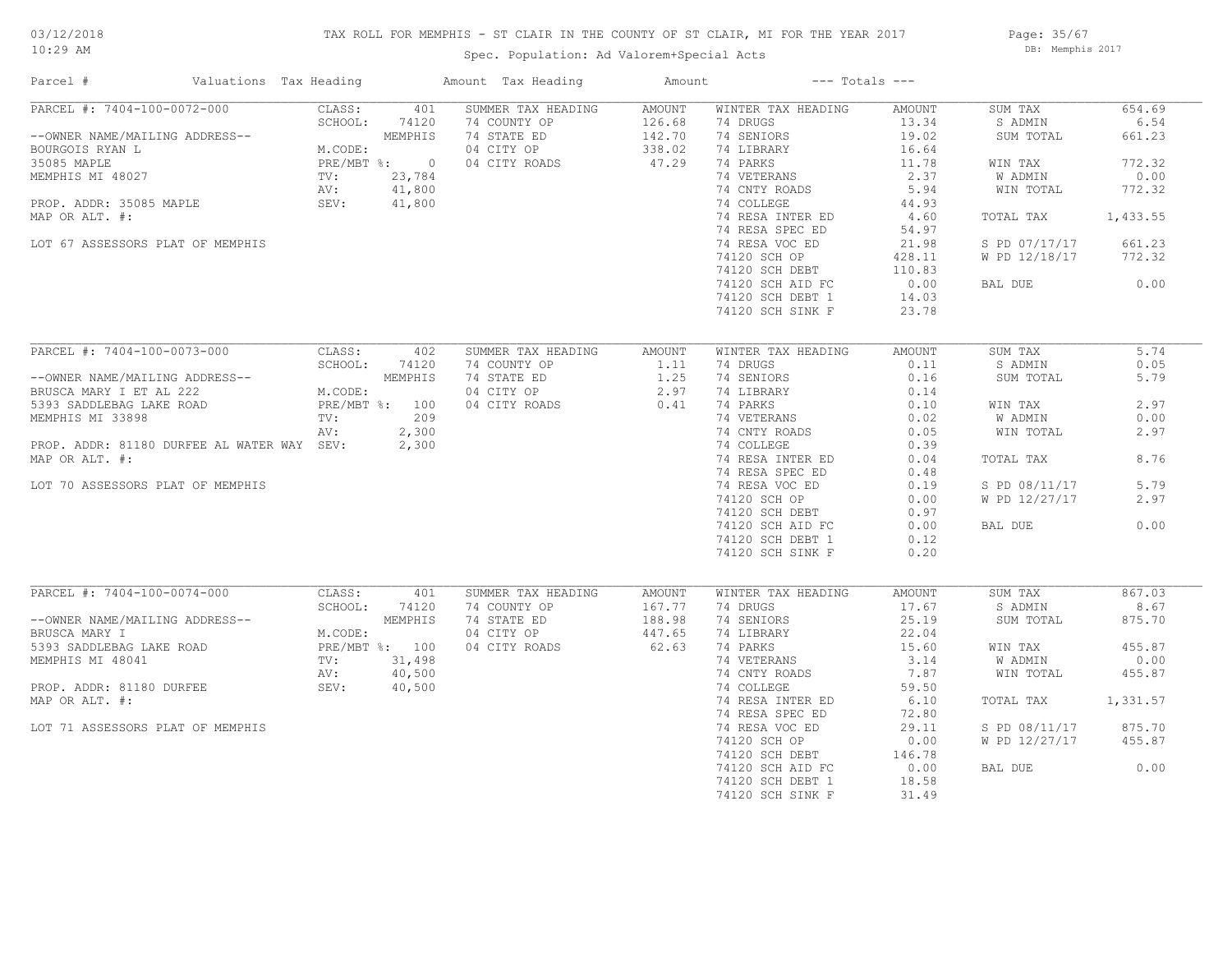## TAX ROLL FOR MEMPHIS - ST CLAIR IN THE COUNTY OF ST CLAIR, MI FOR THE YEAR 2017

Spec. Population: Ad Valorem+Special Acts

Page: 36/67 DB: Memphis 2017

| Parcel #                                                                 | Valuations Tax Heading                          |         | Amount Tax Heading | Amount |                    | $---$ Totals $---$ |               |           |
|--------------------------------------------------------------------------|-------------------------------------------------|---------|--------------------|--------|--------------------|--------------------|---------------|-----------|
| PARCEL #: 7404-100-0075-000                                              | CLASS:                                          | 402     | SUMMER TAX HEADING | AMOUNT | WINTER TAX HEADING | AMOUNT             | SUM TAX       | 12.29     |
|                                                                          | SCHOOL:                                         | 74120   | 74 COUNTY OP       | 2.38   | 74 DRUGS           | 0.25               | S ADMIN       | 0.12      |
| --OWNER NAME/MAILING ADDRESS--                                           |                                                 | MEMPHIS |                    |        | 74 SENIORS         | 0.35               | SUM TOTAL     | 12.41     |
| POWERS HOWARD & NINA                                                     | M.CODE:                                         |         |                    |        | 74 LIBRARY         | 0.31               |               |           |
| P.O. BOX 102                                                             | PRE/MBT %: 100                                  |         |                    |        | 74 PARKS           | 0.22               | WIN TAX       | 6.42      |
| MEMPHIS MI 48041                                                         | $\text{TV}$ :                                   | 447     |                    |        | 74 VETERANS        | 0.04               | W ADMIN       | 0.00      |
|                                                                          | AV:                                             | 12,200  |                    |        | 74 CNTY ROADS      | 0.11               | WIN TOTAL     | 6.42      |
| PROP. ADDR: DURFEE VACANT                                                | SEV:                                            | 12,200  |                    |        | 74 COLLEGE         | 0.84               |               |           |
| MAP OR ALT. #:                                                           |                                                 |         |                    |        | 74 RESA INTER ED   | 0.08               | TOTAL TAX     | 18.83     |
|                                                                          |                                                 |         |                    |        | 74 RESA SPEC ED    | 1.03               |               |           |
| LOT 72 EXC N 66 FT THEREOF. ASSESSORS PLAT OF MEMPHIS                    |                                                 |         |                    |        | 74 RESA VOC ED     | 0.41               | S PD 08/24/17 | 12.41     |
|                                                                          |                                                 |         |                    |        | 74120 SCH OP       | 0.00               | W PD 01/30/18 | 6.42      |
|                                                                          |                                                 |         |                    |        | 74120 SCH DEBT     | 2.08               |               |           |
|                                                                          |                                                 |         |                    |        |                    |                    |               | 0.00      |
|                                                                          |                                                 |         |                    |        | 74120 SCH AID FC   | 0.00               | BAL DUE       |           |
|                                                                          |                                                 |         |                    |        | 74120 SCH DEBT 1   | 0.26               |               |           |
|                                                                          |                                                 |         |                    |        | 74120 SCH SINK F   | 0.44               |               |           |
| PARCEL #: 7404-100-0076-000                                              | CLASS:                                          | 401     | SUMMER TAX HEADING | AMOUNT | WINTER TAX HEADING | AMOUNT             | SUM TAX       | 194.98    |
|                                                                          | SCHOOL:                                         | 74120   |                    |        |                    | 3.97               | S ADMIN       | 1.94      |
|                                                                          |                                                 |         | 74 COUNTY OP       | 37.73  | 74 DRUGS           |                    |               |           |
| --OWNER NAME/MAILING ADDRESS--                                           |                                                 | MEMPHIS | 74 STATE ED        | 42.50  | 74 SENIORS         | 5.66               | SUM TOTAL     | 196.92    |
| TURNER DWIGHT & FRANCES                                                  | MEMPHIS<br>M.CODE:<br>PRE/MBT %: 0<br>TV: 7,084 |         | 04 CITY OP         | 100.67 | 74 LIBRARY         | 4.95               |               |           |
| P.O. BOX 436                                                             |                                                 |         | 04 CITY ROADS      | 14.08  | 74 PARKS           | 3.50               | WIN TAX       | 229.98    |
| MEMPHIS MI 48041                                                         |                                                 |         |                    |        | 74 VETERANS        | 0.70               | W ADMIN       | 0.00      |
|                                                                          | AV:                                             | 7,900   |                    |        | 74 CNTY ROADS      | 1.77               | WIN TOTAL     | 229.98    |
| PROP. ADDR: 81161 DURFEE                                                 | SEV:                                            | 7,900   |                    |        | 74 COLLEGE         | 13.38              |               |           |
| MAP OR ALT. #:                                                           |                                                 |         |                    |        | 74 RESA INTER ED   | 1.37               | TOTAL TAX     | 426.90    |
|                                                                          |                                                 |         |                    |        | 74 RESA SPEC ED    | 16.37              |               |           |
| N 66 FT OF LOT 72 ASSESSORS PLAT OF MEMPHIS                              |                                                 |         |                    |        | 74 RESA VOC ED     | 6.54               | S PD 08/30/17 | 196.92    |
|                                                                          |                                                 |         |                    |        | 74120 SCH OP       | 127.51             | W PD 02/08/18 | 229.98    |
|                                                                          |                                                 |         |                    |        | 74120 SCH DEBT     | 33.01              |               |           |
|                                                                          |                                                 |         |                    |        |                    |                    |               | 0.00      |
|                                                                          |                                                 |         |                    |        | 74120 SCH AID FC   | 0.00               | BAL DUE       |           |
|                                                                          |                                                 |         |                    |        | 74120 SCH DEBT 1   | 4.17               |               |           |
|                                                                          |                                                 |         |                    |        | 74120 SCH SINK F   | 7.08               |               |           |
| PARCEL #: 7404-100-0077-000                                              | CLASS:                                          | 401     | SUMMER TAX HEADING | AMOUNT | WINTER TAX HEADING | AMOUNT             | SUM TAX       | 1,103.13  |
|                                                                          | SCHOOL: 74120                                   |         | 74 COUNTY OP       | 213.45 | 74 DRUGS           | 22.48              | S ADMIN       | 11.03     |
| --OWNER NAME/MAILING ADDRESS--                                           |                                                 | MEMPHIS | 74 STATE ED        | 240.45 | 74 SENIORS         | 32.06              | SUM TOTAL     | 1,114.16  |
| BAERWOLF JOHN R                                                          | M.CODE:                                         | 00001   | 04 CITY OP         | 569.55 | 74 LIBRARY         | 28.05              |               |           |
| 35125 BORDMAN                                                            | PRE/MBT %: 100                                  |         | 04 CITY ROADS      | 79.68  | 74 PARKS           | 19.85              | WIN TAX       | 580.02    |
|                                                                          |                                                 |         |                    |        |                    |                    |               |           |
| MEMPHIS MI 48041                                                         | TV:                                             | 40,075  |                    |        | 74 VETERANS        | 4.00               | W ADMIN       | 0.00      |
|                                                                          | AV:                                             | 45,600  |                    |        | 74 CNTY ROADS      | 10.01              | WIN TOTAL     | 580.02    |
| PROP. ADDR: 35125 BORDMAN                                                | SEV:                                            | 45,600  |                    |        | 74 COLLEGE         | 75.70              |               |           |
| MAP OR ALT. #:                                                           |                                                 |         |                    |        | 74 RESA INTER ED   | 7.76               | TOTAL TAX     | 1,694.18  |
|                                                                          |                                                 |         |                    |        | 74 RESA SPEC ED    | 92.62              |               |           |
| S 117' OF E 115' OF LOT 73 EXC W 15' OF S 110' ASSESSORS PLAT OF MEMPHIS |                                                 |         |                    |        | 74 RESA VOC ED     | 37.04              | S PD 08/28/17 | 1, 114.16 |
|                                                                          |                                                 |         |                    |        | 74120 SCH OP       | 0.00               | W PD 12/29/17 | 580.02    |
|                                                                          |                                                 |         |                    |        | 74120 SCH DEBT     | 186.74             |               |           |
|                                                                          |                                                 |         |                    |        | 74120 SCH AID FC   | 0.00               | BAL DUE       | 0.00      |
|                                                                          |                                                 |         |                    |        | 74120 SCH DEBT 1   | 23.64              |               |           |
|                                                                          |                                                 |         |                    |        | 74120 SCH SINK F   | 40.07              |               |           |
|                                                                          |                                                 |         |                    |        |                    |                    |               |           |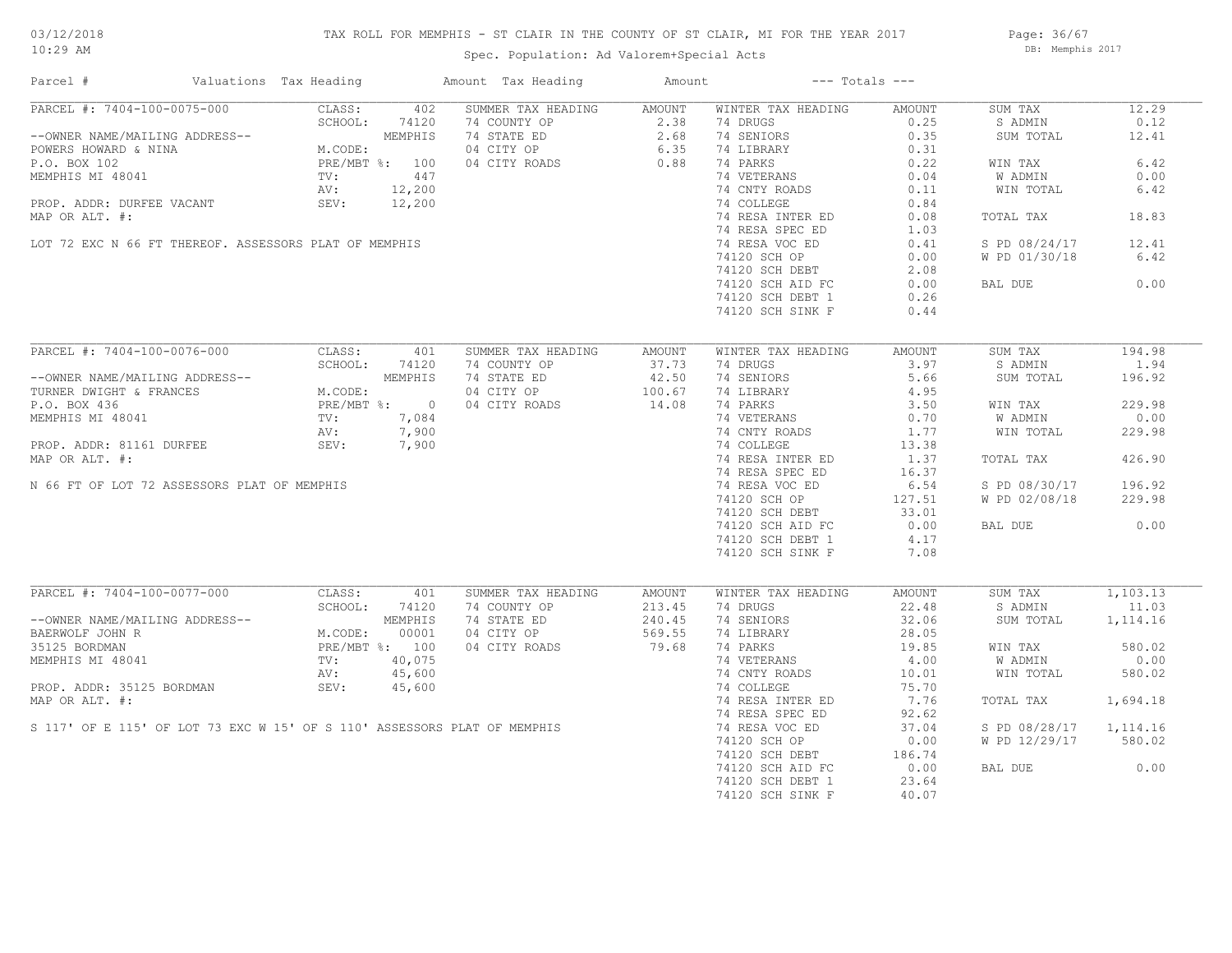## TAX ROLL FOR MEMPHIS - ST CLAIR IN THE COUNTY OF ST CLAIR, MI FOR THE YEAR 2017

Spec. Population: Ad Valorem+Special Acts

Page: 37/67 DB: Memphis 2017

| Parcel #                                                       | Valuations Tax Heading          |                | Amount Tax Heading                                                                                                                                                                    | Amount                                      |                    | $---$ Totals $---$ |                |          |
|----------------------------------------------------------------|---------------------------------|----------------|---------------------------------------------------------------------------------------------------------------------------------------------------------------------------------------|---------------------------------------------|--------------------|--------------------|----------------|----------|
| PARCEL #: 7404-100-0078-000                                    | CLASS:                          | 401            | SUMMER TAX HEADING                                                                                                                                                                    | AMOUNT                                      | WINTER TAX HEADING | AMOUNT             | SUM TAX        | 858.00   |
|                                                                | SCHOOL:                         | 74120          | 74 COUNTY OP                                                                                                                                                                          | 166.02                                      | 74 DRUGS           | 17.48              | S ADMIN        | 8.58     |
| --OWNER NAME/MAILING ADDRESS--                                 |                                 | MEMPHIS        | 74 STATE ED                                                                                                                                                                           | $187.02$<br>$442.99$                        | 74 SENIORS         | 24.93              | SUM TOTAL      | 866.58   |
| ROSS TIMOTHY                                                   |                                 |                | 04 CITY OP                                                                                                                                                                            |                                             | 74 LIBRARY         | 21.81              |                |          |
| P.O. BOX 531                                                   | M.CODE: 00005<br>PRE/MBT %: 100 |                | 04 CITY ROADS                                                                                                                                                                         | 61.97                                       | 74 PARKS           | 15.44              | WIN TAX        | 451.14   |
| MEMPHIS MI 48041                                               | TV:                             | 31,170         |                                                                                                                                                                                       |                                             | 74 VETERANS        | 3.11               | <b>W ADMIN</b> | 0.00     |
|                                                                |                                 |                | MEMPHIS MI 48041<br>PROP. ADDR: 81061 DURFEE<br>MAP OR ALT. #:<br>S 100 FT OF N 141 FT OF E 85 FT OF LOT 73 ASSESSORS PLAT OF MEMPHIS                                                 |                                             | 74 CNTY ROADS      | 7.79               | WIN TOTAL      | 451.14   |
|                                                                |                                 |                |                                                                                                                                                                                       |                                             | 74 COLLEGE         | 58.88              |                |          |
|                                                                |                                 |                |                                                                                                                                                                                       |                                             | 74 RESA INTER ED   | 6.04               | TOTAL TAX      | 1,317.72 |
|                                                                |                                 |                |                                                                                                                                                                                       |                                             | 74 RESA SPEC ED    | 72.04              |                |          |
|                                                                |                                 |                |                                                                                                                                                                                       |                                             | 74 RESA VOC ED     | 28.81              | S PD 08/31/17  | 866.58   |
|                                                                |                                 |                |                                                                                                                                                                                       |                                             | 74120 SCH OP       | 0.00               | W PD 01/08/18  | 451.14   |
|                                                                |                                 |                |                                                                                                                                                                                       |                                             | 74120 SCH DEBT     | 145.25             |                |          |
|                                                                |                                 |                |                                                                                                                                                                                       |                                             |                    |                    |                | 0.00     |
|                                                                |                                 |                |                                                                                                                                                                                       |                                             | 74120 SCH AID FC   | 0.00               | BAL DUE        |          |
|                                                                |                                 |                |                                                                                                                                                                                       |                                             | 74120 SCH DEBT 1   | 18.39              |                |          |
|                                                                |                                 |                |                                                                                                                                                                                       |                                             | 74120 SCH SINK F   | 31.17              |                |          |
|                                                                |                                 |                |                                                                                                                                                                                       |                                             |                    |                    |                |          |
| PARCEL #: 7404-100-0078-100                                    | CLASS:                          | 402            | SUMMER TAX HEADING                                                                                                                                                                    | AMOUNT                                      | WINTER TAX HEADING | AMOUNT             | SUM TAX        | 8.30     |
|                                                                | SCHOOL:                         | 74120          | 74 COUNTY OP                                                                                                                                                                          | 1.60                                        | 74 DRUGS           | 0.16               | S ADMIN        | 0.08     |
| --OWNER NAME/MAILING ADDRESS--                                 |                                 | MEMPHIS        | 74 STATE ED                                                                                                                                                                           |                                             | 74 SENIORS         | 0.24               | SUM TOTAL      | 8.38     |
| POWERS HOWARD/NINA                                             | M.CODE:                         |                | 04 CITY OP                                                                                                                                                                            | $\begin{array}{c} 4.29 \\ 4.29 \end{array}$ | 74 LIBRARY         | 0.21               |                |          |
| 35080 MAPLE ROAD                                               | PRE/MBT %:                      | $\overline{0}$ | 04 CITY ROADS                                                                                                                                                                         |                                             | 74 PARKS           | 0.14               | WIN TAX        | 9.73     |
| MEMPHIS MI 48041                                               | TV:                             | 302            |                                                                                                                                                                                       |                                             | 74 VETERANS        | 0.03               | W ADMIN        | 0.00     |
|                                                                | AV:                             | 400            |                                                                                                                                                                                       |                                             | 74 CNTY ROADS      | 0.07               | WIN TOTAL      | 9.73     |
| PROP. ADDR: DURFEE ST VACANT                                   | SEV:                            | 400            |                                                                                                                                                                                       |                                             | 74 COLLEGE         | 0.57               |                |          |
| MAP OR ALT. #:                                                 |                                 |                |                                                                                                                                                                                       |                                             | 74 RESA INTER ED   | 0.05               | TOTAL TAX      | 18.11    |
|                                                                |                                 |                |                                                                                                                                                                                       |                                             | 74 RESA SPEC ED    | 0.69               |                |          |
|                                                                |                                 |                | N 141' OF LOT 73 EXC E 85' OF S 100' & EXC W 50' OF S 73' ASSESOR'S PLAT OF MEMPHIS                                                                                                   |                                             | 74 RESA VOC ED     | 0.27               | S PD 08/24/17  | 8.38     |
|                                                                |                                 |                |                                                                                                                                                                                       |                                             | 74120 SCH OP       | 5.43               | W PD 01/31/18  | 9.73     |
|                                                                |                                 |                |                                                                                                                                                                                       |                                             | 74120 SCH DEBT     | 1.40               |                |          |
|                                                                |                                 |                |                                                                                                                                                                                       |                                             | 74120 SCH AID FC   | 0.00               | BAL DUE        | 0.00     |
|                                                                |                                 |                |                                                                                                                                                                                       |                                             | 74120 SCH DEBT 1   | 0.17               |                |          |
|                                                                |                                 |                |                                                                                                                                                                                       |                                             | 74120 SCH SINK F   | 0.30               |                |          |
|                                                                |                                 |                |                                                                                                                                                                                       |                                             |                    |                    |                |          |
| PARCEL #: 7404-100-0079-000                                    | CLASS:                          | 201            | SUMMER TAX HEADING                                                                                                                                                                    | AMOUNT                                      | WINTER TAX HEADING | AMOUNT             | SUM TAX        | 642.47   |
|                                                                | SCHOOL:                         | 74120          | 74 COUNTY OP                                                                                                                                                                          | 124.32                                      | 74 DRUGS           | 13.09              | S ADMIN        | 6.42     |
| --OWNER NAME/MAILING ADDRESS--<br>CHEVALIER ANTHONY & PATRICIA |                                 | MEMPHIS        | 74 STATE ED                                                                                                                                                                           | 140.04                                      | 74 SENIORS         | 18.67              | SUM TOTAL      | 648.89   |
|                                                                | M.CODE:                         |                | 04 CITY OP                                                                                                                                                                            | 331.71                                      | 74 LIBRARY         | 16.33              |                |          |
| 268 RILEY CENTER ROAD                                          |                                 | PRE/MBT %: 0   | 04 CITY ROADS                                                                                                                                                                         | 46.40                                       | 74 PARKS           | 11.56              | WIN TAX        | 757.92   |
|                                                                |                                 |                |                                                                                                                                                                                       |                                             | 74 VETERANS        | 2.33               | W ADMIN        | 0.00     |
|                                                                |                                 |                |                                                                                                                                                                                       |                                             |                    |                    |                |          |
|                                                                |                                 |                |                                                                                                                                                                                       |                                             | 74 CNTY ROADS      | 5.83               | WIN TOTAL      | 757.92   |
|                                                                |                                 |                |                                                                                                                                                                                       |                                             | 74 COLLEGE         | 44.09              |                |          |
|                                                                |                                 |                | EXERCISE AND HOLD FINISHED TO STATE THE MITHS AND RILEY MIT 48041<br>TV: 23,340<br>AV: 27,700<br>MAP OR ALT. #:<br>E 55 FT OF W 65 FT OF S 110 FT OF LOT 73 ASSESSORS PLAT OF MEMPHIS |                                             | 74 RESA INTER ED   | 4.52               | TOTAL TAX      | 1,406.81 |
|                                                                |                                 |                |                                                                                                                                                                                       |                                             | 74 RESA SPEC ED    | 53.94              |                |          |
|                                                                |                                 |                |                                                                                                                                                                                       |                                             | 74 RESA VOC ED     | 21.57              | S PD 08/30/17  | 648.89   |
|                                                                |                                 |                |                                                                                                                                                                                       |                                             | 74120 SCH OP       | 420.12             |                |          |
|                                                                |                                 |                |                                                                                                                                                                                       |                                             | 74120 SCH DEBT     | 108.76             | BAL DUE        | 757.92   |
|                                                                |                                 |                |                                                                                                                                                                                       |                                             | 74120 SCH AID FC   | 0.00               |                |          |
|                                                                |                                 |                |                                                                                                                                                                                       |                                             | 74120 SCH DEBT 1   | 13.77              |                |          |
|                                                                |                                 |                |                                                                                                                                                                                       |                                             | 74120 SCH SINK F   | 23.34              |                |          |
|                                                                |                                 |                |                                                                                                                                                                                       |                                             |                    |                    |                |          |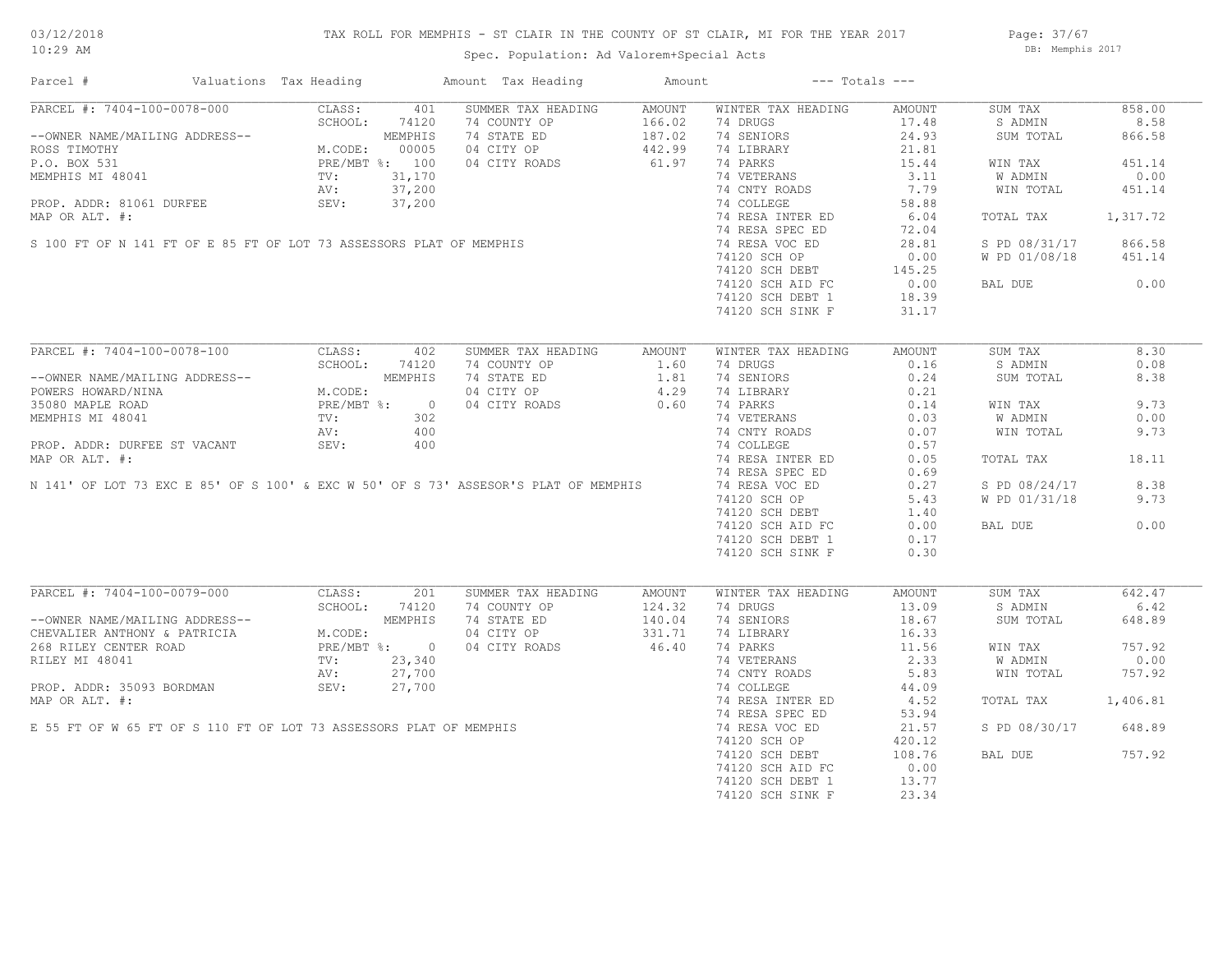## TAX ROLL FOR MEMPHIS - ST CLAIR IN THE COUNTY OF ST CLAIR, MI FOR THE YEAR 2017

Spec. Population: Ad Valorem+Special Acts

Page: 38/67 DB: Memphis 2017

| Parcel #                                                                                                                                        | Valuations Tax Heading                                               |                | Amount Tax Heading                                                                                                                                                                                                                                                                                                                                                                                                                                                             | Amount | $---$ Totals $---$                                         |        |               |          |
|-------------------------------------------------------------------------------------------------------------------------------------------------|----------------------------------------------------------------------|----------------|--------------------------------------------------------------------------------------------------------------------------------------------------------------------------------------------------------------------------------------------------------------------------------------------------------------------------------------------------------------------------------------------------------------------------------------------------------------------------------|--------|------------------------------------------------------------|--------|---------------|----------|
| PARCEL #: 7404-100-0080-000                                                                                                                     | CLASS:                                                               | 202            | SUMMER TAX HEADING AMOUNT                                                                                                                                                                                                                                                                                                                                                                                                                                                      |        | WINTER TAX HEADING                                         | AMOUNT | SUM TAX       | 66.07    |
|                                                                                                                                                 | SCHOOL:                                                              | 74120          | 74 COUNTY OP                                                                                                                                                                                                                                                                                                                                                                                                                                                                   | 12.78  | 74 DRUGS                                                   | 1.34   | S ADMIN       | 0.66     |
|                                                                                                                                                 |                                                                      |                | 74 COUNTY OP 12.78<br>74 STATE ED 14.40                                                                                                                                                                                                                                                                                                                                                                                                                                        |        | 74 SENIORS                                                 | 1.92   | SUM TOTAL     | 66.73    |
|                                                                                                                                                 |                                                                      |                | 04 CITY OP                                                                                                                                                                                                                                                                                                                                                                                                                                                                     | 34.12  | 74 LIBRARY                                                 | 1.68   |               |          |
|                                                                                                                                                 |                                                                      |                | 04 CITY ROADS                                                                                                                                                                                                                                                                                                                                                                                                                                                                  | 4.77   | 74 PARKS                                                   | 1.18   | WIN TAX       | 77.90    |
|                                                                                                                                                 |                                                                      |                |                                                                                                                                                                                                                                                                                                                                                                                                                                                                                |        | 74 VETERANS                                                | 0.24   | W ADMIN       | 0.00     |
| --OWNER NAME/MAILING ADDRESS--<br>CHUCKS AUTO SURGEON, LLC M.CODE:<br>35065 BOARDMAN RD PRE/MBT %: 0<br>MEMPHIS MI 48041 TV: 2,401<br>AV: 9,900 |                                                                      |                |                                                                                                                                                                                                                                                                                                                                                                                                                                                                                |        | 74 CNTY ROADS                                              | 0.60   | WIN TOTAL     | 77.90    |
|                                                                                                                                                 |                                                                      |                |                                                                                                                                                                                                                                                                                                                                                                                                                                                                                |        | 74 COLLEGE                                                 | 4.53   |               |          |
|                                                                                                                                                 |                                                                      |                |                                                                                                                                                                                                                                                                                                                                                                                                                                                                                |        | 74 RESA INTER ED                                           | 0.46   | TOTAL TAX     | 144.63   |
|                                                                                                                                                 |                                                                      |                |                                                                                                                                                                                                                                                                                                                                                                                                                                                                                |        |                                                            |        |               |          |
|                                                                                                                                                 |                                                                      |                |                                                                                                                                                                                                                                                                                                                                                                                                                                                                                |        | 74 RESA SPEC ED                                            | 5.54   |               |          |
|                                                                                                                                                 |                                                                      |                |                                                                                                                                                                                                                                                                                                                                                                                                                                                                                |        | 74 RESA VOC ED                                             | 2.21   | S PD 12/01/17 | 66.73    |
|                                                                                                                                                 |                                                                      |                |                                                                                                                                                                                                                                                                                                                                                                                                                                                                                |        | 74120 SCH OP                                               | 43.21  |               |          |
|                                                                                                                                                 |                                                                      |                |                                                                                                                                                                                                                                                                                                                                                                                                                                                                                |        | 74120 SCH DEBT                                             | 11.18  | BAL DUE       | 77.90    |
|                                                                                                                                                 |                                                                      |                |                                                                                                                                                                                                                                                                                                                                                                                                                                                                                |        | 74120 SCH AID FC                                           | 0.00   |               |          |
|                                                                                                                                                 |                                                                      |                |                                                                                                                                                                                                                                                                                                                                                                                                                                                                                |        | 74120 SCH DEBT 1                                           | 1.41   |               |          |
|                                                                                                                                                 |                                                                      |                |                                                                                                                                                                                                                                                                                                                                                                                                                                                                                |        | 74120 SCH SINK F                                           | 2.40   |               |          |
|                                                                                                                                                 |                                                                      |                | $\begin{tabular}{lllllll} & & & & & & 4.77 & \\ & & & & & 9,900 & \\ & . & \text{\bf .} & \text{\bf .} & \text{\bf .} & \text{\bf .} & \text{\bf .} & \text{\bf .} & \text{\bf .} & \text{\bf .} & \text{\bf .} & \text{\bf .} & \text{\bf .} & \text{\bf .} & \text{\bf .} & \text{\bf .} & \text{\bf .} & \text{\bf .} & \text{\bf .} & \text{\bf .} & \text{\bf .} & \text{\bf .} & \text{\bf .} & \text{\bf .} & \text{\bf .} & \text{\bf .} & \text{\bf .} & \text{\bf .$ |        |                                                            |        |               |          |
| PARCEL #: 7404-100-0081-000                                                                                                                     | CLASS:                                                               | 401            | SUMMER TAX HEADING                                                                                                                                                                                                                                                                                                                                                                                                                                                             | AMOUNT | WINTER TAX HEADING                                         | AMOUNT | SUM TAX       | 1,069.91 |
|                                                                                                                                                 | SCHOOL:                                                              | 74120          | 74 COUNTY OP                                                                                                                                                                                                                                                                                                                                                                                                                                                                   | 207.03 | 74 DRUGS                                                   | 21.80  | S ADMIN       | 10.69    |
| --OWNER NAME/MAILING ADDRESS--                                                                                                                  |                                                                      | MEMPHIS        | 74 STATE ED                                                                                                                                                                                                                                                                                                                                                                                                                                                                    | 233.20 | 74 SENIORS                                                 | 31.09  | SUM TOTAL     | 1,080.60 |
| CROSS JAMES                                                                                                                                     |                                                                      |                | 04 CITY OP                                                                                                                                                                                                                                                                                                                                                                                                                                                                     | 552.40 | 74 LIBRARY                                                 | 27.20  |               |          |
| P.O. BOX 372                                                                                                                                    |                                                                      |                | 04 CITY ROADS                                                                                                                                                                                                                                                                                                                                                                                                                                                                  | 77.28  | 74 PARKS                                                   | 19.25  | WIN TAX       | 562.55   |
| MEMPHIS MI 48041                                                                                                                                |                                                                      |                |                                                                                                                                                                                                                                                                                                                                                                                                                                                                                |        | 74 VETERANS                                                | 3.88   | W ADMIN       | 0.00     |
|                                                                                                                                                 | M.CODE:<br>PRE/MBT %: 100<br>TV: 38,868<br>AV: 48,500<br>CTV: 48,500 |                |                                                                                                                                                                                                                                                                                                                                                                                                                                                                                |        | 74 CNTY ROADS                                              | 9.71   | WIN TOTAL     | 562.55   |
| PROP. ADDR: 81100 DURFEE                                                                                                                        | SEV:                                                                 |                |                                                                                                                                                                                                                                                                                                                                                                                                                                                                                |        | 74 COLLEGE                                                 | 73.42  |               |          |
| MAP OR ALT. #:                                                                                                                                  |                                                                      |                |                                                                                                                                                                                                                                                                                                                                                                                                                                                                                |        | 74 RESA INTER ED                                           | 7.53   | TOTAL TAX     | 1,643.15 |
|                                                                                                                                                 |                                                                      |                |                                                                                                                                                                                                                                                                                                                                                                                                                                                                                |        |                                                            |        |               |          |
|                                                                                                                                                 |                                                                      |                |                                                                                                                                                                                                                                                                                                                                                                                                                                                                                |        | 74 RESA SPEC ED                                            | 89.83  |               |          |
| LOT 74 ASSESSORS PLAT OF MEMPHIS                                                                                                                |                                                                      |                |                                                                                                                                                                                                                                                                                                                                                                                                                                                                                |        | 74 RESA VOC ED                                             | 35.93  | S PD 12/05/17 | 1,080.60 |
|                                                                                                                                                 |                                                                      |                |                                                                                                                                                                                                                                                                                                                                                                                                                                                                                |        |                                                            |        | W PD 01/25/18 | 562.55   |
|                                                                                                                                                 |                                                                      |                |                                                                                                                                                                                                                                                                                                                                                                                                                                                                                |        | 74120 SCH UF<br>74120 SCH DEBT 181.12<br>20.00 10.00 10.00 |        |               |          |
|                                                                                                                                                 |                                                                      |                |                                                                                                                                                                                                                                                                                                                                                                                                                                                                                |        |                                                            |        | BAL DUE       | 0.00     |
|                                                                                                                                                 |                                                                      |                |                                                                                                                                                                                                                                                                                                                                                                                                                                                                                |        | 74120 SCH DEBT 1                                           | 22.93  |               |          |
|                                                                                                                                                 |                                                                      |                |                                                                                                                                                                                                                                                                                                                                                                                                                                                                                |        | 74120 SCH SINK F                                           | 38.86  |               |          |
|                                                                                                                                                 |                                                                      |                |                                                                                                                                                                                                                                                                                                                                                                                                                                                                                |        |                                                            |        |               |          |
| PARCEL #: 7404-100-0084-001                                                                                                                     | CLASS:                                                               | 401            | SUMMER TAX HEADING                                                                                                                                                                                                                                                                                                                                                                                                                                                             | AMOUNT | WINTER TAX HEADING                                         | AMOUNT | SUM TAX       | 1,581.58 |
|                                                                                                                                                 | SCHOOL:                                                              | 74120          | 74 COUNTY OP                                                                                                                                                                                                                                                                                                                                                                                                                                                                   | 306.03 | 74 DRUGS                                                   | 32.23  | S ADMIN       | 15.81    |
|                                                                                                                                                 |                                                                      | MEMPHIS        | 74 STATE ED                                                                                                                                                                                                                                                                                                                                                                                                                                                                    | 344.73 | 74 SENIORS                                                 | 45.96  | SUM TOTAL     | 1,597.39 |
| --OWNER NAME/MAILING ADDRESS--<br>BOMMARITO RONALD & REBECCA                                                                                    | M.CODE:                                                              |                | 04 CITY OP                                                                                                                                                                                                                                                                                                                                                                                                                                                                     | 816.58 | 74 LIBRARY                                                 | 40.21  |               |          |
| 35181 BORDMAN                                                                                                                                   |                                                                      | PRE/MBT %: 100 | 04 CITY ROADS                                                                                                                                                                                                                                                                                                                                                                                                                                                                  | 114.24 | 74 PARKS                                                   | 28.46  | WIN TAX       | 831.61   |
| MEMPHIS M 48041                                                                                                                                 | TV:                                                                  | 57,456         |                                                                                                                                                                                                                                                                                                                                                                                                                                                                                |        | 74 VETERANS                                                | 5.74   | W ADMIN       | 0.00     |
|                                                                                                                                                 | AV:                                                                  | 68,200         |                                                                                                                                                                                                                                                                                                                                                                                                                                                                                |        | 74 CNTY ROADS                                              | 14.36  | WIN TOTAL     | 831.61   |
| PROP. ADDR: 35181 BORDMAN                                                                                                                       | SEV:                                                                 | 68,200         |                                                                                                                                                                                                                                                                                                                                                                                                                                                                                |        | 74 COLLEGE                                                 | 108.54 |               |          |
| MAP OR ALT. #:                                                                                                                                  |                                                                      |                |                                                                                                                                                                                                                                                                                                                                                                                                                                                                                |        | 74 RESA INTER ED                                           | 11.13  | TOTAL TAX     | 2,429.00 |
|                                                                                                                                                 |                                                                      |                |                                                                                                                                                                                                                                                                                                                                                                                                                                                                                |        | 74 RESA SPEC ED                                            | 132.79 |               |          |
|                                                                                                                                                 |                                                                      |                | LOT 76 EXE E 68' OF N 58', LOT 78 EXC E 68' AND ALL OF LOTS 75 & 77 ASSESSORS PLAT                                                                                                                                                                                                                                                                                                                                                                                             |        | 74 RESA VOC ED                                             | 53.11  | S PD 08/30/17 | 1,597.39 |
| OF MEMPHIS                                                                                                                                      |                                                                      |                |                                                                                                                                                                                                                                                                                                                                                                                                                                                                                |        |                                                            |        |               | 831.61   |
|                                                                                                                                                 |                                                                      |                |                                                                                                                                                                                                                                                                                                                                                                                                                                                                                |        | 74120 SCH OP                                               | 0.00   | W PD 02/14/18 |          |
|                                                                                                                                                 |                                                                      |                |                                                                                                                                                                                                                                                                                                                                                                                                                                                                                |        | 74120 SCH DEBT                                             | 267.74 |               |          |
|                                                                                                                                                 |                                                                      |                |                                                                                                                                                                                                                                                                                                                                                                                                                                                                                |        | 74120 SCH AID FC                                           | 0.00   | BAL DUE       | 0.00     |
|                                                                                                                                                 |                                                                      |                |                                                                                                                                                                                                                                                                                                                                                                                                                                                                                |        | 74120 SCH DEBT 1                                           | 33.89  |               |          |
|                                                                                                                                                 |                                                                      |                |                                                                                                                                                                                                                                                                                                                                                                                                                                                                                |        | 74120 SCH SINK F                                           | 57.45  |               |          |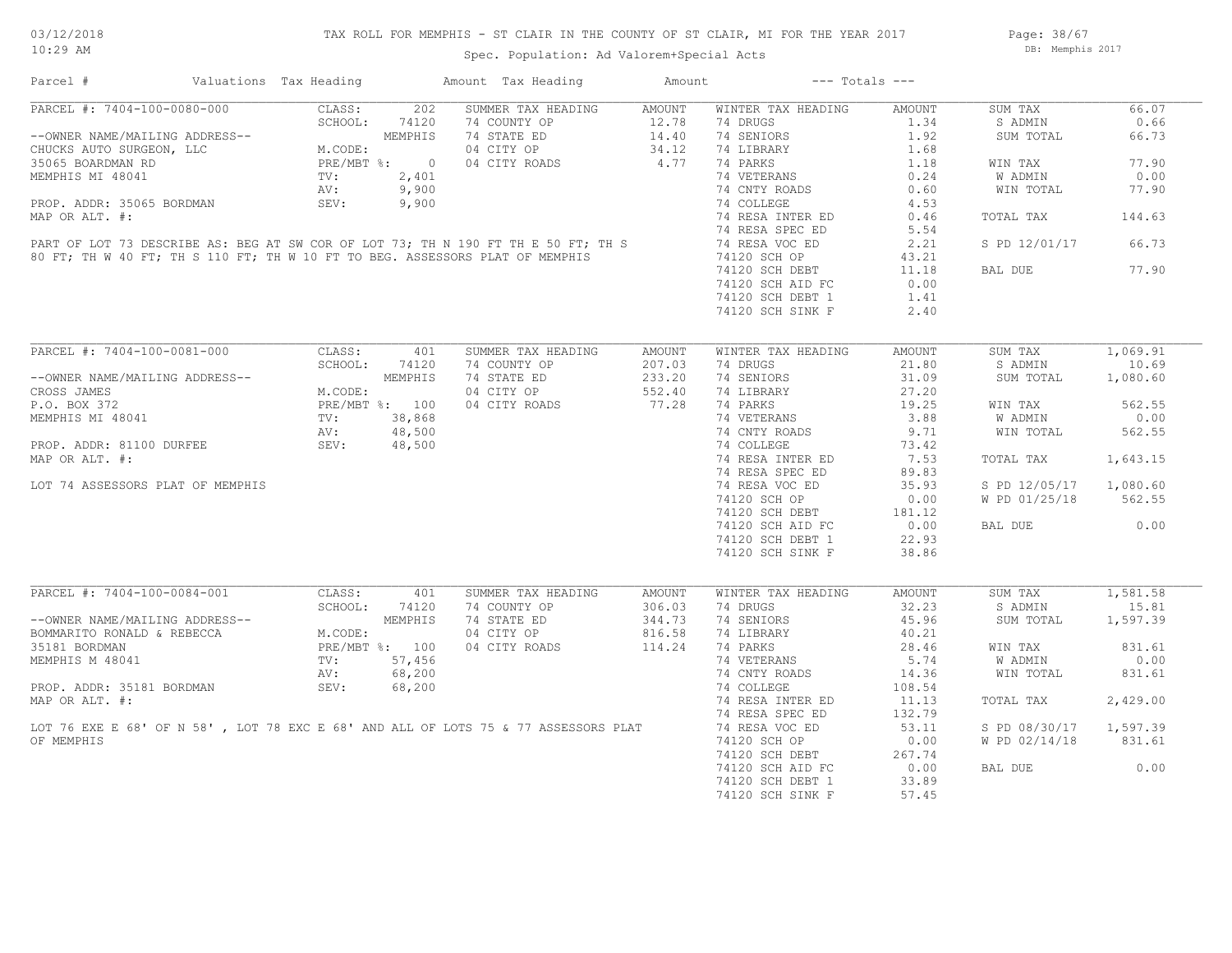## TAX ROLL FOR MEMPHIS - ST CLAIR IN THE COUNTY OF ST CLAIR, MI FOR THE YEAR 2017

Spec. Population: Ad Valorem+Special Acts

Page: 39/67 DB: Memphis 2017

| Parcel #<br>Valuations Tax Heading                                                                                                                                                                                                  |                                                                                                                               | Amount Tax Heading                                                               | Amount                                         | $---$ Totals $---$                                                                                                                                                                            |                                                                                                           |                                                                                                                            |                                                                                 |
|-------------------------------------------------------------------------------------------------------------------------------------------------------------------------------------------------------------------------------------|-------------------------------------------------------------------------------------------------------------------------------|----------------------------------------------------------------------------------|------------------------------------------------|-----------------------------------------------------------------------------------------------------------------------------------------------------------------------------------------------|-----------------------------------------------------------------------------------------------------------|----------------------------------------------------------------------------------------------------------------------------|---------------------------------------------------------------------------------|
| PARCEL #: 7404-100-0085-000<br>--OWNER NAME/MAILING ADDRESS--<br>LAVERY JOSEPH P & LINDA R<br>35221 BORDMAN<br>MEMPHIS MI 48041<br>PROP. ADDR: 35221 BORDMAN<br>MAP OR ALT. #:<br>E 68 FT OF LOTS 76 & 78 ASSESSORS PLAT OF MEMPHIS | CLASS:<br>401<br>SCHOOL:<br>74120<br>MEMPHIS<br>M.CODE:<br>PRE/MBT %: 100<br>68,715<br>TV:<br>77,500<br>AV:<br>SEV:<br>77,500 | SUMMER TAX HEADING<br>74 COUNTY OP<br>74 STATE ED<br>04 CITY OP<br>04 CITY ROADS | AMOUNT<br>366.01<br>412.29<br>976.59<br>136.63 | WINTER TAX HEADING<br>74 DRUGS<br>74 SENIORS<br>74 LIBRARY<br>74 PARKS<br>74 VETERANS<br>74 CNTY ROADS<br>74 COLLEGE<br>74 RESA INTER ED<br>74 RESA SPEC ED<br>74 RESA VOC ED<br>74120 SCH OP | AMOUNT<br>38.54<br>54.97<br>48.10<br>34.04<br>6.87<br>17.17<br>129.80<br>13.31<br>158.82<br>63.52<br>0.00 | SUM TAX<br>S ADMIN<br>SUM TOTAL<br>WIN TAX<br>W ADMIN<br>WIN TOTAL<br>TOTAL TAX<br>S PD 08/31/17 1,910.43<br>W PD 02/12/18 | 1,891.52<br>18.91<br>1,910.43<br>994.60<br>0.00<br>994.60<br>2,905.03<br>994.60 |
|                                                                                                                                                                                                                                     |                                                                                                                               |                                                                                  |                                                | 74120 SCH DEBT<br>74120 SCH AID FC<br>74120 SCH DEBT 1<br>74120 SCH SINK F                                                                                                                    | 320.21<br>0.00<br>40.54<br>68.71                                                                          | BAL DUE                                                                                                                    | 0.00                                                                            |
| PARCEL #: 7404-100-0086-000                                                                                                                                                                                                         | CLASS:<br>401                                                                                                                 | SUMMER TAX HEADING                                                               | AMOUNT                                         | WINTER TAX HEADING                                                                                                                                                                            | AMOUNT                                                                                                    | SUM TAX                                                                                                                    | 833.89                                                                          |
|                                                                                                                                                                                                                                     | SCHOOL:<br>74120                                                                                                              | 74 COUNTY OP                                                                     | 161.36                                         | 74 DRUGS                                                                                                                                                                                      | 16.99                                                                                                     | S ADMIN                                                                                                                    | 8.33                                                                            |
| --OWNER NAME/MAILING ADDRESS--                                                                                                                                                                                                      | MEMPHIS                                                                                                                       | 74 STATE ED                                                                      | 181.76                                         | 74 SENIORS                                                                                                                                                                                    | 24.23                                                                                                     | S INTRST                                                                                                                   | 50.03                                                                           |
| DIAZ JUSTEN & CARPO PATRICIA                                                                                                                                                                                                        | M.CODE:                                                                                                                       | 04 CITY OP                                                                       | 430.54                                         | 74 LIBRARY                                                                                                                                                                                    | 21.20                                                                                                     | SUM TOTAL                                                                                                                  | 892.25                                                                          |
| 35241 BORDMAN                                                                                                                                                                                                                       | PRE/MBT %: 100                                                                                                                | 04 CITY ROADS                                                                    | 60.23                                          | 74 PARKS                                                                                                                                                                                      | 15.00                                                                                                     |                                                                                                                            |                                                                                 |
| MEMPHIS MI 48041                                                                                                                                                                                                                    | TV:<br>30,294                                                                                                                 |                                                                                  |                                                | 74 VETERANS                                                                                                                                                                                   | 3.02                                                                                                      | WIN TAX                                                                                                                    | 438.44                                                                          |
|                                                                                                                                                                                                                                     | 36,200<br>AV:                                                                                                                 |                                                                                  |                                                | 74 CNTY ROADS                                                                                                                                                                                 | 7.57                                                                                                      | W ADMIN                                                                                                                    | 0.00                                                                            |
| PROP. ADDR: 35241 BORDMAN                                                                                                                                                                                                           | SEV:<br>36,200                                                                                                                |                                                                                  |                                                | 74 COLLEGE                                                                                                                                                                                    | 57.22                                                                                                     | WIN TOTAL                                                                                                                  | 438.44                                                                          |
| MAP OR ALT. #:                                                                                                                                                                                                                      |                                                                                                                               |                                                                                  |                                                | 74 RESA INTER ED                                                                                                                                                                              | 5.87                                                                                                      |                                                                                                                            |                                                                                 |
|                                                                                                                                                                                                                                     |                                                                                                                               |                                                                                  |                                                | 74 RESA SPEC ED                                                                                                                                                                               | 70.01                                                                                                     | TOTAL TAX                                                                                                                  | 1,330.69                                                                        |
| LOT 79 ASSESSORS PLAT OF MEMPHIS                                                                                                                                                                                                    |                                                                                                                               |                                                                                  |                                                | 74 RESA VOC ED                                                                                                                                                                                | 28.00                                                                                                     |                                                                                                                            |                                                                                 |
|                                                                                                                                                                                                                                     |                                                                                                                               |                                                                                  |                                                | 74120 SCH OP                                                                                                                                                                                  | 0.00                                                                                                      | BAL DUE                                                                                                                    | 1,330.69                                                                        |
|                                                                                                                                                                                                                                     |                                                                                                                               |                                                                                  |                                                | 74120 SCH DEBT<br>74120 SCH AID FC                                                                                                                                                            | 141.17<br>0.00                                                                                            |                                                                                                                            |                                                                                 |
|                                                                                                                                                                                                                                     |                                                                                                                               |                                                                                  |                                                | 74120 SCH DEBT 1                                                                                                                                                                              | 17.87                                                                                                     |                                                                                                                            |                                                                                 |
|                                                                                                                                                                                                                                     |                                                                                                                               |                                                                                  |                                                | 74120 SCH SINK F                                                                                                                                                                              | 30.29                                                                                                     |                                                                                                                            |                                                                                 |
|                                                                                                                                                                                                                                     |                                                                                                                               |                                                                                  |                                                |                                                                                                                                                                                               |                                                                                                           |                                                                                                                            |                                                                                 |
| PARCEL #: 7404-100-0087-000                                                                                                                                                                                                         | CLASS:<br>401                                                                                                                 | SUMMER TAX HEADING                                                               | AMOUNT                                         | WINTER TAX HEADING                                                                                                                                                                            | AMOUNT                                                                                                    | SUM TAX                                                                                                                    | 827.36                                                                          |
|                                                                                                                                                                                                                                     | SCHOOL:<br>74120                                                                                                              | 74 COUNTY OP                                                                     | 160.09                                         | 74 DRUGS                                                                                                                                                                                      | 16.86                                                                                                     | S ADMIN                                                                                                                    | 8.27                                                                            |
| --OWNER NAME/MAILING ADDRESS--                                                                                                                                                                                                      | MEMPHIS                                                                                                                       | 74 STATE ED                                                                      | 180.34                                         | 74 SENIORS                                                                                                                                                                                    | 24.04                                                                                                     | SUM TOTAL                                                                                                                  | 835.63                                                                          |
| CROFF ADAM & REBECCA                                                                                                                                                                                                                | M.CODE:                                                                                                                       | 04 CITY OP                                                                       | 427.17                                         | 74 LIBRARY                                                                                                                                                                                    | 21.03                                                                                                     |                                                                                                                            |                                                                                 |
| 35285 BORDMAN                                                                                                                                                                                                                       | PRE/MBT %: 100                                                                                                                | 04 CITY ROADS                                                                    | 59.76                                          | 74 PARKS                                                                                                                                                                                      | 14.89                                                                                                     | WIN TAX                                                                                                                    | 435.02                                                                          |
| MEMPHIS MI 48041                                                                                                                                                                                                                    | 30,057<br>$\text{TV}$ :                                                                                                       |                                                                                  |                                                | 74 VETERANS                                                                                                                                                                                   | 3.00                                                                                                      | W ADMIN                                                                                                                    | 0.00                                                                            |
|                                                                                                                                                                                                                                     | 34,100<br>AV:                                                                                                                 |                                                                                  |                                                | 74 CNTY ROADS                                                                                                                                                                                 | 7.51                                                                                                      | WIN TOTAL                                                                                                                  | 435.02                                                                          |
| PROP. ADDR: 35285 BORDMAN                                                                                                                                                                                                           | SEV:<br>34,100                                                                                                                |                                                                                  |                                                | 74 COLLEGE                                                                                                                                                                                    | 56.78                                                                                                     |                                                                                                                            |                                                                                 |
| MAP OR ALT. #:                                                                                                                                                                                                                      |                                                                                                                               |                                                                                  |                                                | 74 RESA INTER ED                                                                                                                                                                              | 5.82                                                                                                      | TOTAL TAX                                                                                                                  | 1,270.65                                                                        |
|                                                                                                                                                                                                                                     |                                                                                                                               |                                                                                  |                                                | 74 RESA SPEC ED                                                                                                                                                                               | 69.47                                                                                                     |                                                                                                                            |                                                                                 |
| LOT 80 ASSESSORS PLAT OF MEMPHIS                                                                                                                                                                                                    |                                                                                                                               |                                                                                  |                                                | 74 RESA VOC ED                                                                                                                                                                                | 27.78                                                                                                     | S PD 07/14/17                                                                                                              | 835.63                                                                          |
|                                                                                                                                                                                                                                     |                                                                                                                               |                                                                                  |                                                | 74120 SCH OP                                                                                                                                                                                  | 0.00                                                                                                      | W PD 12/21/17                                                                                                              | 435.02                                                                          |
|                                                                                                                                                                                                                                     |                                                                                                                               |                                                                                  |                                                | 74120 SCH DEBT                                                                                                                                                                                | 140.06                                                                                                    |                                                                                                                            |                                                                                 |
|                                                                                                                                                                                                                                     |                                                                                                                               |                                                                                  |                                                | 74120 SCH AID FC                                                                                                                                                                              | 0.00                                                                                                      | BAL DUE                                                                                                                    | 0.00                                                                            |
|                                                                                                                                                                                                                                     |                                                                                                                               |                                                                                  |                                                | 74120 SCH DEBT 1                                                                                                                                                                              | 17.73                                                                                                     |                                                                                                                            |                                                                                 |
|                                                                                                                                                                                                                                     |                                                                                                                               |                                                                                  |                                                | 74120 SCH SINK F                                                                                                                                                                              | 30.05                                                                                                     |                                                                                                                            |                                                                                 |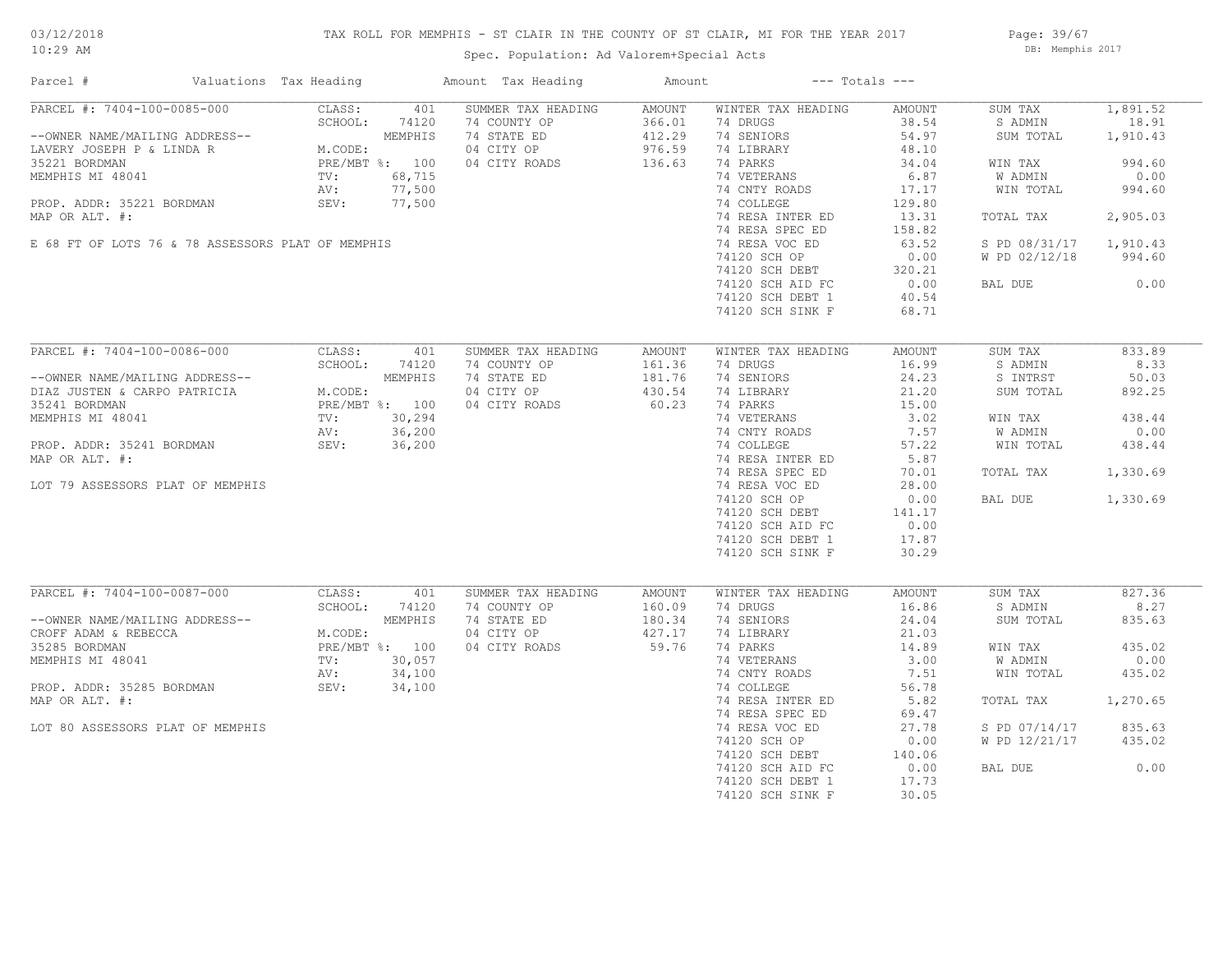## TAX ROLL FOR MEMPHIS - ST CLAIR IN THE COUNTY OF ST CLAIR, MI FOR THE YEAR 2017

Spec. Population: Ad Valorem+Special Acts

Page: 40/67 DB: Memphis 2017

| Parcel #                                                        | Valuations Tax Heading                    |                | Amount Tax Heading | Amount |                    | $---$ Totals $---$ |                |          |
|-----------------------------------------------------------------|-------------------------------------------|----------------|--------------------|--------|--------------------|--------------------|----------------|----------|
| PARCEL #: 7404-100-0088-000                                     | CLASS:                                    | 401            | SUMMER TAX HEADING | AMOUNT | WINTER TAX HEADING | AMOUNT             | SUM TAX        | 1,480.95 |
|                                                                 | SCHOOL:                                   | 74120          | 74 COUNTY OP       | 286.56 | 74 DRUGS           | 30.18              | S ADMIN        | 14.80    |
| --OWNER NAME/MAILING ADDRESS--                                  |                                           | MEMPHIS        | 74 STATE ED        | 322.80 | 74 SENIORS         | 43.04              | SUM TOTAL      | 1,495.75 |
| CHRISTOPHER NICHOLAS A                                          | M.CODE: USS<br>PRE/MBT %: 100<br>- 53,800 |                | 04 CITY OP         | 764.62 | 74 LIBRARY         | 37.66              |                |          |
| 81081 COLE STREET                                               |                                           |                | 04 CITY ROADS      | 106.97 | 74 PARKS           | 26.65              | WIN TAX        | 778.72   |
| MEMPHIS MI 48041                                                |                                           |                |                    |        | 74 VETERANS        | 5.38               | <b>W ADMIN</b> | 0.00     |
|                                                                 | AV:                                       | 53,800         |                    |        | 74 CNTY ROADS      | 13.45              | WIN TOTAL      | 778.72   |
| PROP. ADDR: 81081 COLE                                          | SEV:                                      | 53,800         |                    |        | 74 COLLEGE         | 101.63             |                |          |
| MAP OR ALT. #:                                                  |                                           |                |                    |        | 74 RESA INTER ED   | 10.42              | TOTAL TAX      | 2,274.47 |
|                                                                 |                                           |                |                    |        | 74 RESA SPEC ED    | 124.34             |                |          |
| S 75 FT OF LOT 81 ASSESSORS PLAT OF MEMPHIS                     |                                           |                |                    |        | 74 RESA VOC ED     | 49.73              | S PD 08/28/17  | 1,495.75 |
|                                                                 |                                           |                |                    |        | 74120 SCH OP       | 0.00               | W PD 12/29/17  | 778.72   |
|                                                                 |                                           |                |                    |        | 74120 SCH DEBT     | 250.70             |                |          |
|                                                                 |                                           |                |                    |        | 74120 SCH AID FC   | 0.00               | BAL DUE        | 0.00     |
|                                                                 |                                           |                |                    |        | 74120 SCH DEBT 1   | 31.74              |                |          |
|                                                                 |                                           |                |                    |        | 74120 SCH SINK F   | 53.80              |                |          |
|                                                                 |                                           |                |                    |        |                    |                    |                |          |
| PARCEL #: 7404-100-0089-000                                     | CLASS:                                    | 401            | SUMMER TAX HEADING | AMOUNT | WINTER TAX HEADING | AMOUNT             | SUM TAX        | 1,186.71 |
|                                                                 | SCHOOL:                                   | 74120          | 74 COUNTY OP       | 229.63 | 74 DRUGS           | 24.18              | S ADMIN        | 11.86    |
| --OWNER NAME/MAILING ADDRESS--                                  |                                           | MEMPHIS        | 74 STATE ED        | 258.66 | 74 SENIORS         | 34.48              | SUM TOTAL      | 1,198.57 |
| DAVENPORT KELLY L                                               | M.CODE:                                   | 00001          | 04 CITY OP         | 612.70 | 74 LIBRARY         | 30.17              |                |          |
|                                                                 |                                           | PRE/MBT %: 0   |                    | 85.72  |                    |                    |                |          |
| 81095 COLE                                                      |                                           |                | 04 CITY ROADS      |        | 74 PARKS           | 21.35              | WIN TAX        | 1,399.96 |
| MEMPHIS MI 48041                                                | TV:                                       | 43,111         |                    |        | 74 VETERANS        | 4.31               | W ADMIN        | 0.00     |
|                                                                 | AV:                                       | 51,600         |                    |        | 74 CNTY ROADS      | 10.77              | WIN TOTAL      | 1,399.96 |
| PROP. ADDR: 81095 COLE                                          | SEV:                                      | 51,600         |                    |        | 74 COLLEGE         | 81.44              |                |          |
| MAP OR ALT. #:                                                  |                                           |                |                    |        | 74 RESA INTER ED   | 8.35               | TOTAL TAX      | 2,598.53 |
|                                                                 |                                           |                |                    |        | 74 RESA SPEC ED    | 99.64              |                |          |
| N 75 FT OF S 150 FT OF LOT 81 ASSESSORS PLAT OF MEMPHIS         |                                           |                |                    |        | 74 RESA VOC ED     | 39.85              | S PD 08/28/17  | 1,198.57 |
|                                                                 |                                           |                |                    |        | 74120 SCH OP       | 775.99             | W PD 12/29/17  | 1,399.96 |
|                                                                 |                                           |                |                    |        | 74120 SCH DEBT     | 200.89             |                |          |
|                                                                 |                                           |                |                    |        | 74120 SCH AID FC   | 0.00               | BAL DUE        | 0.00     |
|                                                                 |                                           |                |                    |        | 74120 SCH DEBT 1   | 25.43              |                |          |
|                                                                 |                                           |                |                    |        | 74120 SCH SINK F   | 43.11              |                |          |
|                                                                 |                                           |                |                    |        |                    |                    |                |          |
| PARCEL #: 7404-100-0090-000                                     | CLASS:                                    | 401            | SUMMER TAX HEADING | AMOUNT | WINTER TAX HEADING | AMOUNT             | SUM TAX        | 952.70   |
|                                                                 | SCHOOL:                                   | 74120          | 74 COUNTY OP       | 184.35 | 74 DRUGS           | 19.41              | S ADMIN        | 9.52     |
| --OWNER NAME/MAILING ADDRESS--                                  |                                           | MEMPHIS        | 74 STATE ED        | 207.66 | 74 SENIORS         | 27.68              | SUM TOTAL      | 962.22   |
| CUSUMANO EVAN T                                                 | M.CODE:                                   | 00001          | 04 CITY OP         | 491.88 | 74 LIBRARY         | 24.22              |                |          |
| 81121 COLE                                                      |                                           | PRE/MBT %: 100 | 04 CITY ROADS      | 68.81  | 74 PARKS           | 17.14              | WIN TAX        | 500.92   |
| MEMPHIS MI 48041                                                | TV:                                       | 34,610         |                    |        | 74 VETERANS        | 3.46               | W ADMIN        | 0.00     |
|                                                                 | AV:                                       | 41,300         |                    |        | 74 CNTY ROADS      | 8.65               | WIN TOTAL      | 500.92   |
| PROP. ADDR: 81121 COLE                                          | SEV:                                      | 41,300         |                    |        | 74 COLLEGE         | 65.38              |                |          |
| MAP OR ALT. #:                                                  |                                           |                |                    |        | 74 RESA INTER ED   | 6.70               | TOTAL TAX      | 1,463.14 |
|                                                                 |                                           |                |                    |        | 74 RESA SPEC ED    | 79.99              |                |          |
| LOT 81 EXC N 63.75 FT & EXC S 150 FT. ASSESSORS PLAT OF MEMPHIS |                                           |                |                    |        | 74 RESA VOC ED     | 31.99              | S PD 08/28/17  | 962.22   |
|                                                                 |                                           |                |                    |        | 74120 SCH OP       | 0.00               | W PD 12/29/17  | 500.92   |
|                                                                 |                                           |                |                    |        | 74120 SCH DEBT     | 161.28             |                |          |
|                                                                 |                                           |                |                    |        |                    | 0.00               | BAL DUE        | 0.00     |
|                                                                 |                                           |                |                    |        | 74120 SCH AID FC   |                    |                |          |
|                                                                 |                                           |                |                    |        | 74120 SCH DEBT 1   | 20.41              |                |          |
|                                                                 |                                           |                |                    |        | 74120 SCH SINK F   | 34.61              |                |          |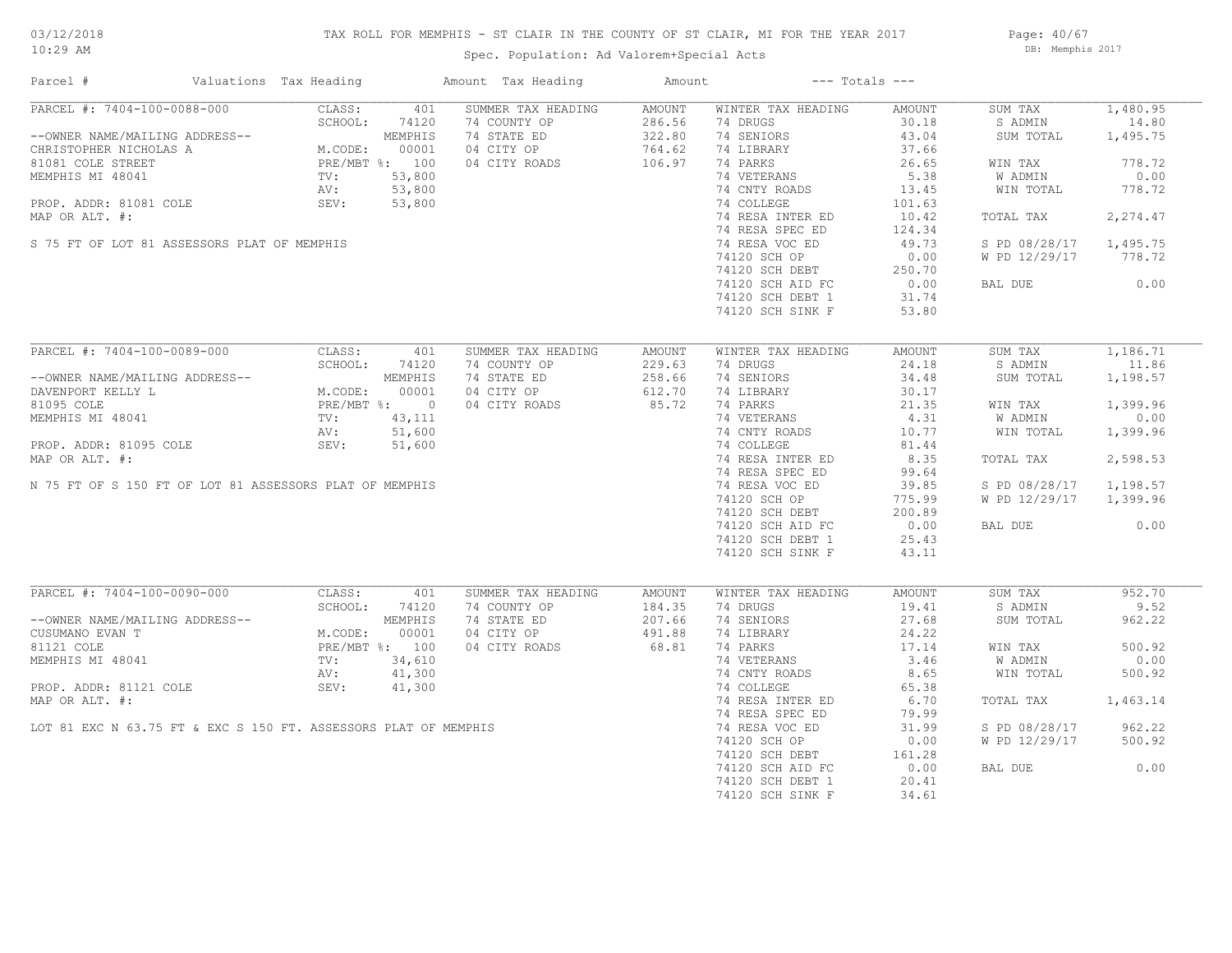Page: 41/67 DB: Memphis 2017

| PARCEL #: 7404-100-0091-000<br>CLASS:<br>SUMMER TAX HEADING<br>WINTER TAX HEADING<br>905.35<br>401<br>AMOUNT<br>AMOUNT<br>SUM TAX<br>74 DRUGS<br>18.45<br>9.05<br>SCHOOL:<br>74120<br>74 COUNTY OP 175.18<br>74 STATE ED 197.34<br>04 CITY OP 467.44<br>S ADMIN<br>74 SENIORS<br>26.31<br>--OWNER NAME/MAILING ADDRESS--<br>TITUS SUZANNE<br>TITUS SUZANNE<br>SULCE PRE/MBT %: 100<br>MEMPHIS MI 48041<br>PROP. ADDR: 81165 COLE PRE/MBT %: 100<br>PROP. ADDR: 81165 COLE SEV: 41,500<br>MAR OR ALLE SEV: 41,500<br>SUM TOTAL<br>914.40<br>74 LIBRARY<br>23.02<br>65.39<br>74 PARKS<br>16.29<br>476.03<br>04 CITY ROADS<br>WIN TAX<br>74 VETERANS<br>3.28<br><b>W ADMIN</b><br>0.00<br>$41,500$<br>$41,500$<br>74 CNTY ROADS<br>8.22<br>WIN TOTAL<br>476.03<br>74 COLLEGE<br>62.13<br>MAP OR ALT. #:<br>74 RESA INTER ED<br>6.37<br>1,390.43<br>TOTAL TAX<br>74 RESA SPEC ED<br>76.01<br>N 63.75 FT OF LOT 81 ASSESSORS PLAT OF MEMPHIS<br>74 RESA VOC ED<br>S PD 08/28/17<br>30.40<br>914.40<br>74120 SCH OP<br>0.00<br>W PD 12/29/17<br>476.03<br>74120 SCH DEBT<br>74120 SCH AID FC<br>153.26<br>0.00<br>74120 SCH AID FC<br>0.00<br>BAL DUE<br>74120 SCH DEBT 1<br>19.40<br>74120 SCH SINK F<br>32.89<br>PARCEL #: 7404-100-0092-000<br>1,050.23<br>CLASS:<br>401<br>SUMMER TAX HEADING<br>WINTER TAX HEADING<br>AMOUNT<br>SUM TAX<br>AMOUNT<br>SCHOOL:<br>74 COUNTY OP<br>74 DRUGS<br>21.40<br>S ADMIN<br>10.50<br>74120<br>203.22<br>203.22<br>228.91<br>542.24<br>75.86<br>--OWNER NAME/MAILING ADDRESS--<br>JELINEK CHRISTOPHER/MARY BETH M.CODE: 00001<br>35750 PRATT PRE/MBT %: 0<br>MEMPHIS MI 48041 TV: 38,153<br>PROP. ADDR: 81100 COLE SEV: 42,400<br>PROP. ADDR: 81100 COLE SEV: 42,400<br>74 STATE ED<br>74 SENIORS<br>30.52<br>1,060.73<br>SUM TOTAL<br>04 CITY OP<br>74 LIBRARY<br>26.70<br>18.90<br>1,238.97<br>WIN TAX<br>74 VETERANS<br>3.81<br>W ADMIN<br>0.00<br>9.53<br>1,238.97<br>WIN TOTAL<br>72.07<br>7.39<br>2,299.70<br>TOTAL TAX<br>88.18<br>35.27<br>S PD 08/28/17 1,060.73<br>686.75<br>W PD 12/29/17 1,238.97<br>74120 SCH DEBT<br>177.79<br>0.00<br>0.00<br>BAL DUE<br>22.51<br>38.15<br>1,947.23<br>SUMMER TAX HEADING<br>WINTER TAX HEADING<br>AMOUNT<br>SUM TAX<br>AMOUNT<br>74 COUNTY OP<br>74 DRUGS<br>39.68<br>S ADMIN<br>19.47<br>376.79<br>74 STATE ED<br>424.43<br>74 SENIORS<br>56.59<br>SUM TOTAL<br>1,966.70<br>04 CITY OP 1,005.36<br>04 CITY ROADS 140.65<br>74 LIBRARY<br>49.51<br>74 PARKS<br>35.04<br>1,023.88<br>WIN TAX<br>0.00<br>74 VETERANS<br>7.07<br>W ADMIN<br>SEV: 93,200<br>PARCEL B THE S. 112.5 FT OF LOT 82, "ASSESSOR'S PLAT OF MEMPHIS" (L.51 P. 11),<br>SAID PLAT BEING LOCATED IN SEC. 35, ST CLAIR COUNTY, MICH.<br>74 CNTY ROADS<br>17.68<br>WIN TOTAL<br>1,023.88<br>74 COLLEGE<br>133.63<br>2,990.58<br>74 RESA INTER ED<br>13.70<br>TOTAL TAX<br>74 RESA SPEC ED<br>163.49<br>74 RESA VOC ED<br>65.39<br>S PD 08/28/17 1,966.70<br>74120 SCH OP<br>W PD 12/29/17 1,023.88<br>0.00<br>74120 SCH DEBT<br>329.64<br>BAL DUE<br>0.00<br>74120 SCH AID FC<br>0.00<br>74120 SCH DEBT 1<br>41.73<br>74120 SCH SINK F<br>70.73 | Parcel # | Valuations Tax Heading | Amount Tax Heading | Amount | $---$ Totals $---$ |  |  |
|--------------------------------------------------------------------------------------------------------------------------------------------------------------------------------------------------------------------------------------------------------------------------------------------------------------------------------------------------------------------------------------------------------------------------------------------------------------------------------------------------------------------------------------------------------------------------------------------------------------------------------------------------------------------------------------------------------------------------------------------------------------------------------------------------------------------------------------------------------------------------------------------------------------------------------------------------------------------------------------------------------------------------------------------------------------------------------------------------------------------------------------------------------------------------------------------------------------------------------------------------------------------------------------------------------------------------------------------------------------------------------------------------------------------------------------------------------------------------------------------------------------------------------------------------------------------------------------------------------------------------------------------------------------------------------------------------------------------------------------------------------------------------------------------------------------------------------------------------------------------------------------------------------------------------------------------------------------------------------------------------------------------------------------------------------------------------------------------------------------------------------------------------------------------------------------------------------------------------------------------------------------------------------------------------------------------------------------------------------------------------------------------------------------------------------------------------------------------------------------------------------------------------------------------------------------------------------------------------------------------------------------------------------------------------------------------------------------------------------------------------------------------------------------------------------------------------------------------------------------------------------------------------------------------------------------------------------------------------------------------------------------------------------------------------------------------------------------------------|----------|------------------------|--------------------|--------|--------------------|--|--|
|                                                                                                                                                                                                                                                                                                                                                                                                                                                                                                                                                                                                                                                                                                                                                                                                                                                                                                                                                                                                                                                                                                                                                                                                                                                                                                                                                                                                                                                                                                                                                                                                                                                                                                                                                                                                                                                                                                                                                                                                                                                                                                                                                                                                                                                                                                                                                                                                                                                                                                                                                                                                                                                                                                                                                                                                                                                                                                                                                                                                                                                                                                  |          |                        |                    |        |                    |  |  |
|                                                                                                                                                                                                                                                                                                                                                                                                                                                                                                                                                                                                                                                                                                                                                                                                                                                                                                                                                                                                                                                                                                                                                                                                                                                                                                                                                                                                                                                                                                                                                                                                                                                                                                                                                                                                                                                                                                                                                                                                                                                                                                                                                                                                                                                                                                                                                                                                                                                                                                                                                                                                                                                                                                                                                                                                                                                                                                                                                                                                                                                                                                  |          |                        |                    |        |                    |  |  |
|                                                                                                                                                                                                                                                                                                                                                                                                                                                                                                                                                                                                                                                                                                                                                                                                                                                                                                                                                                                                                                                                                                                                                                                                                                                                                                                                                                                                                                                                                                                                                                                                                                                                                                                                                                                                                                                                                                                                                                                                                                                                                                                                                                                                                                                                                                                                                                                                                                                                                                                                                                                                                                                                                                                                                                                                                                                                                                                                                                                                                                                                                                  |          |                        |                    |        |                    |  |  |
|                                                                                                                                                                                                                                                                                                                                                                                                                                                                                                                                                                                                                                                                                                                                                                                                                                                                                                                                                                                                                                                                                                                                                                                                                                                                                                                                                                                                                                                                                                                                                                                                                                                                                                                                                                                                                                                                                                                                                                                                                                                                                                                                                                                                                                                                                                                                                                                                                                                                                                                                                                                                                                                                                                                                                                                                                                                                                                                                                                                                                                                                                                  |          |                        |                    |        |                    |  |  |
|                                                                                                                                                                                                                                                                                                                                                                                                                                                                                                                                                                                                                                                                                                                                                                                                                                                                                                                                                                                                                                                                                                                                                                                                                                                                                                                                                                                                                                                                                                                                                                                                                                                                                                                                                                                                                                                                                                                                                                                                                                                                                                                                                                                                                                                                                                                                                                                                                                                                                                                                                                                                                                                                                                                                                                                                                                                                                                                                                                                                                                                                                                  |          |                        |                    |        |                    |  |  |
|                                                                                                                                                                                                                                                                                                                                                                                                                                                                                                                                                                                                                                                                                                                                                                                                                                                                                                                                                                                                                                                                                                                                                                                                                                                                                                                                                                                                                                                                                                                                                                                                                                                                                                                                                                                                                                                                                                                                                                                                                                                                                                                                                                                                                                                                                                                                                                                                                                                                                                                                                                                                                                                                                                                                                                                                                                                                                                                                                                                                                                                                                                  |          |                        |                    |        |                    |  |  |
|                                                                                                                                                                                                                                                                                                                                                                                                                                                                                                                                                                                                                                                                                                                                                                                                                                                                                                                                                                                                                                                                                                                                                                                                                                                                                                                                                                                                                                                                                                                                                                                                                                                                                                                                                                                                                                                                                                                                                                                                                                                                                                                                                                                                                                                                                                                                                                                                                                                                                                                                                                                                                                                                                                                                                                                                                                                                                                                                                                                                                                                                                                  |          |                        |                    |        |                    |  |  |
|                                                                                                                                                                                                                                                                                                                                                                                                                                                                                                                                                                                                                                                                                                                                                                                                                                                                                                                                                                                                                                                                                                                                                                                                                                                                                                                                                                                                                                                                                                                                                                                                                                                                                                                                                                                                                                                                                                                                                                                                                                                                                                                                                                                                                                                                                                                                                                                                                                                                                                                                                                                                                                                                                                                                                                                                                                                                                                                                                                                                                                                                                                  |          |                        |                    |        |                    |  |  |
|                                                                                                                                                                                                                                                                                                                                                                                                                                                                                                                                                                                                                                                                                                                                                                                                                                                                                                                                                                                                                                                                                                                                                                                                                                                                                                                                                                                                                                                                                                                                                                                                                                                                                                                                                                                                                                                                                                                                                                                                                                                                                                                                                                                                                                                                                                                                                                                                                                                                                                                                                                                                                                                                                                                                                                                                                                                                                                                                                                                                                                                                                                  |          |                        |                    |        |                    |  |  |
|                                                                                                                                                                                                                                                                                                                                                                                                                                                                                                                                                                                                                                                                                                                                                                                                                                                                                                                                                                                                                                                                                                                                                                                                                                                                                                                                                                                                                                                                                                                                                                                                                                                                                                                                                                                                                                                                                                                                                                                                                                                                                                                                                                                                                                                                                                                                                                                                                                                                                                                                                                                                                                                                                                                                                                                                                                                                                                                                                                                                                                                                                                  |          |                        |                    |        |                    |  |  |
|                                                                                                                                                                                                                                                                                                                                                                                                                                                                                                                                                                                                                                                                                                                                                                                                                                                                                                                                                                                                                                                                                                                                                                                                                                                                                                                                                                                                                                                                                                                                                                                                                                                                                                                                                                                                                                                                                                                                                                                                                                                                                                                                                                                                                                                                                                                                                                                                                                                                                                                                                                                                                                                                                                                                                                                                                                                                                                                                                                                                                                                                                                  |          |                        |                    |        |                    |  |  |
|                                                                                                                                                                                                                                                                                                                                                                                                                                                                                                                                                                                                                                                                                                                                                                                                                                                                                                                                                                                                                                                                                                                                                                                                                                                                                                                                                                                                                                                                                                                                                                                                                                                                                                                                                                                                                                                                                                                                                                                                                                                                                                                                                                                                                                                                                                                                                                                                                                                                                                                                                                                                                                                                                                                                                                                                                                                                                                                                                                                                                                                                                                  |          |                        |                    |        |                    |  |  |
|                                                                                                                                                                                                                                                                                                                                                                                                                                                                                                                                                                                                                                                                                                                                                                                                                                                                                                                                                                                                                                                                                                                                                                                                                                                                                                                                                                                                                                                                                                                                                                                                                                                                                                                                                                                                                                                                                                                                                                                                                                                                                                                                                                                                                                                                                                                                                                                                                                                                                                                                                                                                                                                                                                                                                                                                                                                                                                                                                                                                                                                                                                  |          |                        |                    |        |                    |  |  |
|                                                                                                                                                                                                                                                                                                                                                                                                                                                                                                                                                                                                                                                                                                                                                                                                                                                                                                                                                                                                                                                                                                                                                                                                                                                                                                                                                                                                                                                                                                                                                                                                                                                                                                                                                                                                                                                                                                                                                                                                                                                                                                                                                                                                                                                                                                                                                                                                                                                                                                                                                                                                                                                                                                                                                                                                                                                                                                                                                                                                                                                                                                  |          |                        |                    |        |                    |  |  |
|                                                                                                                                                                                                                                                                                                                                                                                                                                                                                                                                                                                                                                                                                                                                                                                                                                                                                                                                                                                                                                                                                                                                                                                                                                                                                                                                                                                                                                                                                                                                                                                                                                                                                                                                                                                                                                                                                                                                                                                                                                                                                                                                                                                                                                                                                                                                                                                                                                                                                                                                                                                                                                                                                                                                                                                                                                                                                                                                                                                                                                                                                                  |          |                        |                    |        |                    |  |  |
|                                                                                                                                                                                                                                                                                                                                                                                                                                                                                                                                                                                                                                                                                                                                                                                                                                                                                                                                                                                                                                                                                                                                                                                                                                                                                                                                                                                                                                                                                                                                                                                                                                                                                                                                                                                                                                                                                                                                                                                                                                                                                                                                                                                                                                                                                                                                                                                                                                                                                                                                                                                                                                                                                                                                                                                                                                                                                                                                                                                                                                                                                                  |          |                        |                    |        |                    |  |  |
|                                                                                                                                                                                                                                                                                                                                                                                                                                                                                                                                                                                                                                                                                                                                                                                                                                                                                                                                                                                                                                                                                                                                                                                                                                                                                                                                                                                                                                                                                                                                                                                                                                                                                                                                                                                                                                                                                                                                                                                                                                                                                                                                                                                                                                                                                                                                                                                                                                                                                                                                                                                                                                                                                                                                                                                                                                                                                                                                                                                                                                                                                                  |          |                        |                    |        |                    |  |  |
|                                                                                                                                                                                                                                                                                                                                                                                                                                                                                                                                                                                                                                                                                                                                                                                                                                                                                                                                                                                                                                                                                                                                                                                                                                                                                                                                                                                                                                                                                                                                                                                                                                                                                                                                                                                                                                                                                                                                                                                                                                                                                                                                                                                                                                                                                                                                                                                                                                                                                                                                                                                                                                                                                                                                                                                                                                                                                                                                                                                                                                                                                                  |          |                        |                    |        |                    |  |  |
|                                                                                                                                                                                                                                                                                                                                                                                                                                                                                                                                                                                                                                                                                                                                                                                                                                                                                                                                                                                                                                                                                                                                                                                                                                                                                                                                                                                                                                                                                                                                                                                                                                                                                                                                                                                                                                                                                                                                                                                                                                                                                                                                                                                                                                                                                                                                                                                                                                                                                                                                                                                                                                                                                                                                                                                                                                                                                                                                                                                                                                                                                                  |          |                        |                    |        |                    |  |  |
|                                                                                                                                                                                                                                                                                                                                                                                                                                                                                                                                                                                                                                                                                                                                                                                                                                                                                                                                                                                                                                                                                                                                                                                                                                                                                                                                                                                                                                                                                                                                                                                                                                                                                                                                                                                                                                                                                                                                                                                                                                                                                                                                                                                                                                                                                                                                                                                                                                                                                                                                                                                                                                                                                                                                                                                                                                                                                                                                                                                                                                                                                                  |          |                        |                    |        |                    |  |  |
|                                                                                                                                                                                                                                                                                                                                                                                                                                                                                                                                                                                                                                                                                                                                                                                                                                                                                                                                                                                                                                                                                                                                                                                                                                                                                                                                                                                                                                                                                                                                                                                                                                                                                                                                                                                                                                                                                                                                                                                                                                                                                                                                                                                                                                                                                                                                                                                                                                                                                                                                                                                                                                                                                                                                                                                                                                                                                                                                                                                                                                                                                                  |          |                        |                    |        |                    |  |  |
|                                                                                                                                                                                                                                                                                                                                                                                                                                                                                                                                                                                                                                                                                                                                                                                                                                                                                                                                                                                                                                                                                                                                                                                                                                                                                                                                                                                                                                                                                                                                                                                                                                                                                                                                                                                                                                                                                                                                                                                                                                                                                                                                                                                                                                                                                                                                                                                                                                                                                                                                                                                                                                                                                                                                                                                                                                                                                                                                                                                                                                                                                                  |          |                        |                    |        |                    |  |  |
|                                                                                                                                                                                                                                                                                                                                                                                                                                                                                                                                                                                                                                                                                                                                                                                                                                                                                                                                                                                                                                                                                                                                                                                                                                                                                                                                                                                                                                                                                                                                                                                                                                                                                                                                                                                                                                                                                                                                                                                                                                                                                                                                                                                                                                                                                                                                                                                                                                                                                                                                                                                                                                                                                                                                                                                                                                                                                                                                                                                                                                                                                                  |          |                        |                    |        |                    |  |  |
|                                                                                                                                                                                                                                                                                                                                                                                                                                                                                                                                                                                                                                                                                                                                                                                                                                                                                                                                                                                                                                                                                                                                                                                                                                                                                                                                                                                                                                                                                                                                                                                                                                                                                                                                                                                                                                                                                                                                                                                                                                                                                                                                                                                                                                                                                                                                                                                                                                                                                                                                                                                                                                                                                                                                                                                                                                                                                                                                                                                                                                                                                                  |          |                        |                    |        |                    |  |  |
|                                                                                                                                                                                                                                                                                                                                                                                                                                                                                                                                                                                                                                                                                                                                                                                                                                                                                                                                                                                                                                                                                                                                                                                                                                                                                                                                                                                                                                                                                                                                                                                                                                                                                                                                                                                                                                                                                                                                                                                                                                                                                                                                                                                                                                                                                                                                                                                                                                                                                                                                                                                                                                                                                                                                                                                                                                                                                                                                                                                                                                                                                                  |          |                        |                    |        |                    |  |  |
|                                                                                                                                                                                                                                                                                                                                                                                                                                                                                                                                                                                                                                                                                                                                                                                                                                                                                                                                                                                                                                                                                                                                                                                                                                                                                                                                                                                                                                                                                                                                                                                                                                                                                                                                                                                                                                                                                                                                                                                                                                                                                                                                                                                                                                                                                                                                                                                                                                                                                                                                                                                                                                                                                                                                                                                                                                                                                                                                                                                                                                                                                                  |          |                        |                    |        |                    |  |  |
|                                                                                                                                                                                                                                                                                                                                                                                                                                                                                                                                                                                                                                                                                                                                                                                                                                                                                                                                                                                                                                                                                                                                                                                                                                                                                                                                                                                                                                                                                                                                                                                                                                                                                                                                                                                                                                                                                                                                                                                                                                                                                                                                                                                                                                                                                                                                                                                                                                                                                                                                                                                                                                                                                                                                                                                                                                                                                                                                                                                                                                                                                                  |          |                        |                    |        |                    |  |  |
|                                                                                                                                                                                                                                                                                                                                                                                                                                                                                                                                                                                                                                                                                                                                                                                                                                                                                                                                                                                                                                                                                                                                                                                                                                                                                                                                                                                                                                                                                                                                                                                                                                                                                                                                                                                                                                                                                                                                                                                                                                                                                                                                                                                                                                                                                                                                                                                                                                                                                                                                                                                                                                                                                                                                                                                                                                                                                                                                                                                                                                                                                                  |          |                        |                    |        |                    |  |  |
|                                                                                                                                                                                                                                                                                                                                                                                                                                                                                                                                                                                                                                                                                                                                                                                                                                                                                                                                                                                                                                                                                                                                                                                                                                                                                                                                                                                                                                                                                                                                                                                                                                                                                                                                                                                                                                                                                                                                                                                                                                                                                                                                                                                                                                                                                                                                                                                                                                                                                                                                                                                                                                                                                                                                                                                                                                                                                                                                                                                                                                                                                                  |          |                        |                    |        |                    |  |  |
|                                                                                                                                                                                                                                                                                                                                                                                                                                                                                                                                                                                                                                                                                                                                                                                                                                                                                                                                                                                                                                                                                                                                                                                                                                                                                                                                                                                                                                                                                                                                                                                                                                                                                                                                                                                                                                                                                                                                                                                                                                                                                                                                                                                                                                                                                                                                                                                                                                                                                                                                                                                                                                                                                                                                                                                                                                                                                                                                                                                                                                                                                                  |          |                        |                    |        |                    |  |  |
|                                                                                                                                                                                                                                                                                                                                                                                                                                                                                                                                                                                                                                                                                                                                                                                                                                                                                                                                                                                                                                                                                                                                                                                                                                                                                                                                                                                                                                                                                                                                                                                                                                                                                                                                                                                                                                                                                                                                                                                                                                                                                                                                                                                                                                                                                                                                                                                                                                                                                                                                                                                                                                                                                                                                                                                                                                                                                                                                                                                                                                                                                                  |          |                        |                    |        |                    |  |  |
|                                                                                                                                                                                                                                                                                                                                                                                                                                                                                                                                                                                                                                                                                                                                                                                                                                                                                                                                                                                                                                                                                                                                                                                                                                                                                                                                                                                                                                                                                                                                                                                                                                                                                                                                                                                                                                                                                                                                                                                                                                                                                                                                                                                                                                                                                                                                                                                                                                                                                                                                                                                                                                                                                                                                                                                                                                                                                                                                                                                                                                                                                                  |          |                        |                    |        |                    |  |  |
|                                                                                                                                                                                                                                                                                                                                                                                                                                                                                                                                                                                                                                                                                                                                                                                                                                                                                                                                                                                                                                                                                                                                                                                                                                                                                                                                                                                                                                                                                                                                                                                                                                                                                                                                                                                                                                                                                                                                                                                                                                                                                                                                                                                                                                                                                                                                                                                                                                                                                                                                                                                                                                                                                                                                                                                                                                                                                                                                                                                                                                                                                                  |          |                        |                    |        |                    |  |  |
|                                                                                                                                                                                                                                                                                                                                                                                                                                                                                                                                                                                                                                                                                                                                                                                                                                                                                                                                                                                                                                                                                                                                                                                                                                                                                                                                                                                                                                                                                                                                                                                                                                                                                                                                                                                                                                                                                                                                                                                                                                                                                                                                                                                                                                                                                                                                                                                                                                                                                                                                                                                                                                                                                                                                                                                                                                                                                                                                                                                                                                                                                                  |          |                        |                    |        |                    |  |  |
|                                                                                                                                                                                                                                                                                                                                                                                                                                                                                                                                                                                                                                                                                                                                                                                                                                                                                                                                                                                                                                                                                                                                                                                                                                                                                                                                                                                                                                                                                                                                                                                                                                                                                                                                                                                                                                                                                                                                                                                                                                                                                                                                                                                                                                                                                                                                                                                                                                                                                                                                                                                                                                                                                                                                                                                                                                                                                                                                                                                                                                                                                                  |          |                        |                    |        |                    |  |  |
|                                                                                                                                                                                                                                                                                                                                                                                                                                                                                                                                                                                                                                                                                                                                                                                                                                                                                                                                                                                                                                                                                                                                                                                                                                                                                                                                                                                                                                                                                                                                                                                                                                                                                                                                                                                                                                                                                                                                                                                                                                                                                                                                                                                                                                                                                                                                                                                                                                                                                                                                                                                                                                                                                                                                                                                                                                                                                                                                                                                                                                                                                                  |          |                        |                    |        |                    |  |  |
|                                                                                                                                                                                                                                                                                                                                                                                                                                                                                                                                                                                                                                                                                                                                                                                                                                                                                                                                                                                                                                                                                                                                                                                                                                                                                                                                                                                                                                                                                                                                                                                                                                                                                                                                                                                                                                                                                                                                                                                                                                                                                                                                                                                                                                                                                                                                                                                                                                                                                                                                                                                                                                                                                                                                                                                                                                                                                                                                                                                                                                                                                                  |          |                        |                    |        |                    |  |  |
|                                                                                                                                                                                                                                                                                                                                                                                                                                                                                                                                                                                                                                                                                                                                                                                                                                                                                                                                                                                                                                                                                                                                                                                                                                                                                                                                                                                                                                                                                                                                                                                                                                                                                                                                                                                                                                                                                                                                                                                                                                                                                                                                                                                                                                                                                                                                                                                                                                                                                                                                                                                                                                                                                                                                                                                                                                                                                                                                                                                                                                                                                                  |          |                        |                    |        |                    |  |  |
|                                                                                                                                                                                                                                                                                                                                                                                                                                                                                                                                                                                                                                                                                                                                                                                                                                                                                                                                                                                                                                                                                                                                                                                                                                                                                                                                                                                                                                                                                                                                                                                                                                                                                                                                                                                                                                                                                                                                                                                                                                                                                                                                                                                                                                                                                                                                                                                                                                                                                                                                                                                                                                                                                                                                                                                                                                                                                                                                                                                                                                                                                                  |          |                        |                    |        |                    |  |  |
|                                                                                                                                                                                                                                                                                                                                                                                                                                                                                                                                                                                                                                                                                                                                                                                                                                                                                                                                                                                                                                                                                                                                                                                                                                                                                                                                                                                                                                                                                                                                                                                                                                                                                                                                                                                                                                                                                                                                                                                                                                                                                                                                                                                                                                                                                                                                                                                                                                                                                                                                                                                                                                                                                                                                                                                                                                                                                                                                                                                                                                                                                                  |          |                        |                    |        |                    |  |  |
|                                                                                                                                                                                                                                                                                                                                                                                                                                                                                                                                                                                                                                                                                                                                                                                                                                                                                                                                                                                                                                                                                                                                                                                                                                                                                                                                                                                                                                                                                                                                                                                                                                                                                                                                                                                                                                                                                                                                                                                                                                                                                                                                                                                                                                                                                                                                                                                                                                                                                                                                                                                                                                                                                                                                                                                                                                                                                                                                                                                                                                                                                                  |          |                        |                    |        |                    |  |  |
|                                                                                                                                                                                                                                                                                                                                                                                                                                                                                                                                                                                                                                                                                                                                                                                                                                                                                                                                                                                                                                                                                                                                                                                                                                                                                                                                                                                                                                                                                                                                                                                                                                                                                                                                                                                                                                                                                                                                                                                                                                                                                                                                                                                                                                                                                                                                                                                                                                                                                                                                                                                                                                                                                                                                                                                                                                                                                                                                                                                                                                                                                                  |          |                        |                    |        |                    |  |  |
|                                                                                                                                                                                                                                                                                                                                                                                                                                                                                                                                                                                                                                                                                                                                                                                                                                                                                                                                                                                                                                                                                                                                                                                                                                                                                                                                                                                                                                                                                                                                                                                                                                                                                                                                                                                                                                                                                                                                                                                                                                                                                                                                                                                                                                                                                                                                                                                                                                                                                                                                                                                                                                                                                                                                                                                                                                                                                                                                                                                                                                                                                                  |          |                        |                    |        |                    |  |  |
|                                                                                                                                                                                                                                                                                                                                                                                                                                                                                                                                                                                                                                                                                                                                                                                                                                                                                                                                                                                                                                                                                                                                                                                                                                                                                                                                                                                                                                                                                                                                                                                                                                                                                                                                                                                                                                                                                                                                                                                                                                                                                                                                                                                                                                                                                                                                                                                                                                                                                                                                                                                                                                                                                                                                                                                                                                                                                                                                                                                                                                                                                                  |          |                        |                    |        |                    |  |  |
|                                                                                                                                                                                                                                                                                                                                                                                                                                                                                                                                                                                                                                                                                                                                                                                                                                                                                                                                                                                                                                                                                                                                                                                                                                                                                                                                                                                                                                                                                                                                                                                                                                                                                                                                                                                                                                                                                                                                                                                                                                                                                                                                                                                                                                                                                                                                                                                                                                                                                                                                                                                                                                                                                                                                                                                                                                                                                                                                                                                                                                                                                                  |          |                        |                    |        |                    |  |  |
|                                                                                                                                                                                                                                                                                                                                                                                                                                                                                                                                                                                                                                                                                                                                                                                                                                                                                                                                                                                                                                                                                                                                                                                                                                                                                                                                                                                                                                                                                                                                                                                                                                                                                                                                                                                                                                                                                                                                                                                                                                                                                                                                                                                                                                                                                                                                                                                                                                                                                                                                                                                                                                                                                                                                                                                                                                                                                                                                                                                                                                                                                                  |          |                        |                    |        |                    |  |  |
|                                                                                                                                                                                                                                                                                                                                                                                                                                                                                                                                                                                                                                                                                                                                                                                                                                                                                                                                                                                                                                                                                                                                                                                                                                                                                                                                                                                                                                                                                                                                                                                                                                                                                                                                                                                                                                                                                                                                                                                                                                                                                                                                                                                                                                                                                                                                                                                                                                                                                                                                                                                                                                                                                                                                                                                                                                                                                                                                                                                                                                                                                                  |          |                        |                    |        |                    |  |  |
|                                                                                                                                                                                                                                                                                                                                                                                                                                                                                                                                                                                                                                                                                                                                                                                                                                                                                                                                                                                                                                                                                                                                                                                                                                                                                                                                                                                                                                                                                                                                                                                                                                                                                                                                                                                                                                                                                                                                                                                                                                                                                                                                                                                                                                                                                                                                                                                                                                                                                                                                                                                                                                                                                                                                                                                                                                                                                                                                                                                                                                                                                                  |          |                        |                    |        |                    |  |  |
|                                                                                                                                                                                                                                                                                                                                                                                                                                                                                                                                                                                                                                                                                                                                                                                                                                                                                                                                                                                                                                                                                                                                                                                                                                                                                                                                                                                                                                                                                                                                                                                                                                                                                                                                                                                                                                                                                                                                                                                                                                                                                                                                                                                                                                                                                                                                                                                                                                                                                                                                                                                                                                                                                                                                                                                                                                                                                                                                                                                                                                                                                                  |          |                        |                    |        |                    |  |  |
|                                                                                                                                                                                                                                                                                                                                                                                                                                                                                                                                                                                                                                                                                                                                                                                                                                                                                                                                                                                                                                                                                                                                                                                                                                                                                                                                                                                                                                                                                                                                                                                                                                                                                                                                                                                                                                                                                                                                                                                                                                                                                                                                                                                                                                                                                                                                                                                                                                                                                                                                                                                                                                                                                                                                                                                                                                                                                                                                                                                                                                                                                                  |          |                        |                    |        |                    |  |  |
|                                                                                                                                                                                                                                                                                                                                                                                                                                                                                                                                                                                                                                                                                                                                                                                                                                                                                                                                                                                                                                                                                                                                                                                                                                                                                                                                                                                                                                                                                                                                                                                                                                                                                                                                                                                                                                                                                                                                                                                                                                                                                                                                                                                                                                                                                                                                                                                                                                                                                                                                                                                                                                                                                                                                                                                                                                                                                                                                                                                                                                                                                                  |          |                        |                    |        |                    |  |  |
|                                                                                                                                                                                                                                                                                                                                                                                                                                                                                                                                                                                                                                                                                                                                                                                                                                                                                                                                                                                                                                                                                                                                                                                                                                                                                                                                                                                                                                                                                                                                                                                                                                                                                                                                                                                                                                                                                                                                                                                                                                                                                                                                                                                                                                                                                                                                                                                                                                                                                                                                                                                                                                                                                                                                                                                                                                                                                                                                                                                                                                                                                                  |          |                        |                    |        |                    |  |  |
|                                                                                                                                                                                                                                                                                                                                                                                                                                                                                                                                                                                                                                                                                                                                                                                                                                                                                                                                                                                                                                                                                                                                                                                                                                                                                                                                                                                                                                                                                                                                                                                                                                                                                                                                                                                                                                                                                                                                                                                                                                                                                                                                                                                                                                                                                                                                                                                                                                                                                                                                                                                                                                                                                                                                                                                                                                                                                                                                                                                                                                                                                                  |          |                        |                    |        |                    |  |  |
|                                                                                                                                                                                                                                                                                                                                                                                                                                                                                                                                                                                                                                                                                                                                                                                                                                                                                                                                                                                                                                                                                                                                                                                                                                                                                                                                                                                                                                                                                                                                                                                                                                                                                                                                                                                                                                                                                                                                                                                                                                                                                                                                                                                                                                                                                                                                                                                                                                                                                                                                                                                                                                                                                                                                                                                                                                                                                                                                                                                                                                                                                                  |          |                        |                    |        |                    |  |  |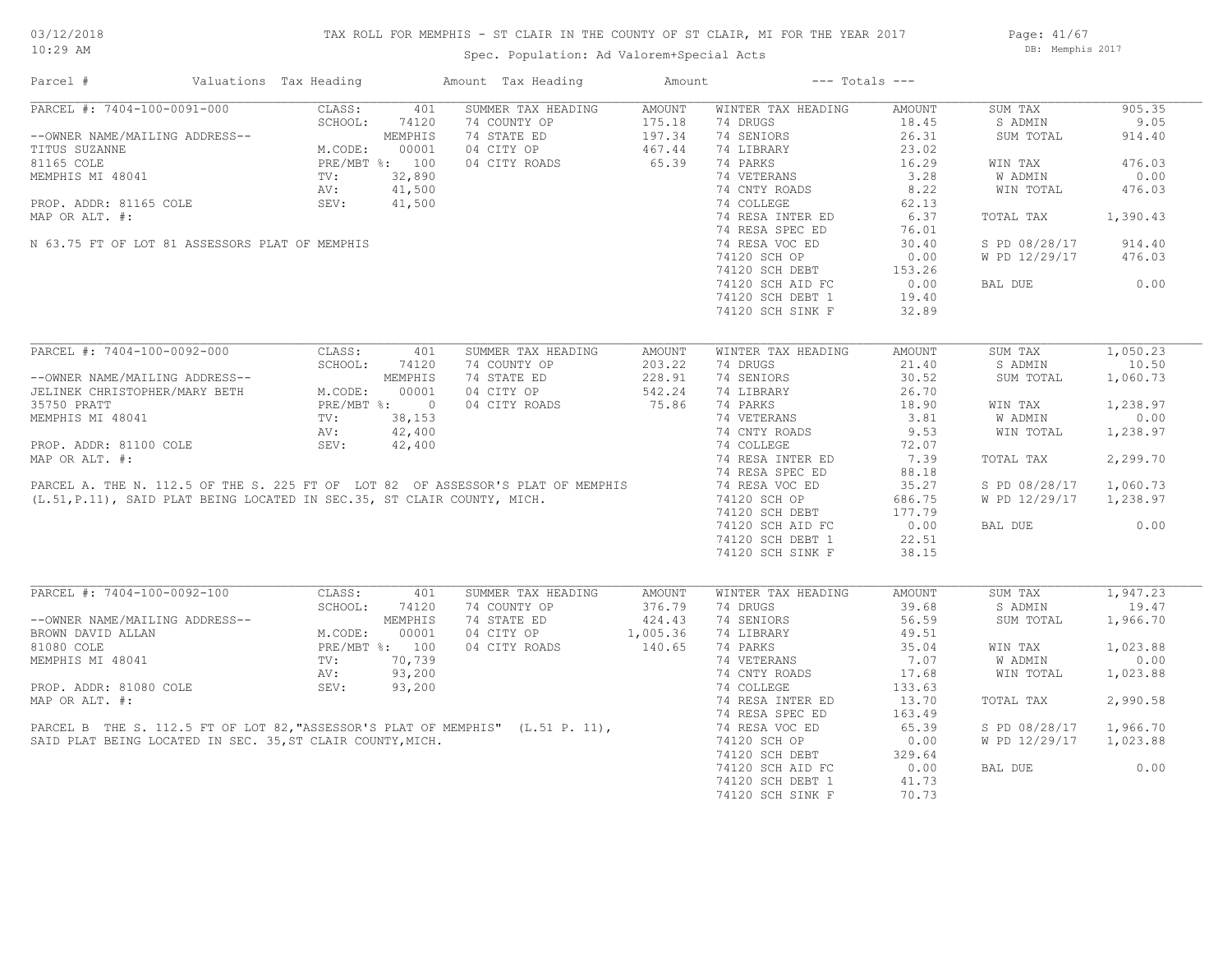## TAX ROLL FOR MEMPHIS - ST CLAIR IN THE COUNTY OF ST CLAIR, MI FOR THE YEAR 2017

Spec. Population: Ad Valorem+Special Acts

Page: 42/67 DB: Memphis 2017

| Parcel #                                             | Valuations Tax Heading | Amount Tax Heading | Amount        |                    | $---$ Totals $---$ |               |          |
|------------------------------------------------------|------------------------|--------------------|---------------|--------------------|--------------------|---------------|----------|
| PARCEL #: 7404-100-0093-000                          | CLASS:<br>401          | SUMMER TAX HEADING | <b>AMOUNT</b> | WINTER TAX HEADING | AMOUNT             | SUM TAX       | 1,136.59 |
|                                                      | SCHOOL:<br>74120       | 74 COUNTY OP       | 219.93        | 74 DRUGS           | 23.16              | S ADMIN       | 11.36    |
| --OWNER NAME/MAILING ADDRESS--                       | MEMPHIS                | 74 STATE ED        | 247.74        | 74 SENIORS         | 33.03              | SUM TOTAL     | 1,147.95 |
| KEHOE THERESA A                                      | M.CODE:<br>00001       | 04 CITY OP         | 586.82        | 74 LIBRARY         | 28.90              |               |          |
| 81220 COLE                                           | PRE/MBT %: 0           | 04 CITY ROADS      | 82.10         | 74 PARKS           | 20.45              | WIN TAX       | 1,340.86 |
| MEMPHIS MI 48041                                     | TV:<br>41,290          |                    |               | 74 VETERANS        | 4.12               | W ADMIN       | 0.00     |
|                                                      | 48,200<br>AV:          |                    |               | 74 CNTY ROADS      | 10.32              | WIN TOTAL     | 1,340.86 |
| PROP. ADDR: 81220 COLE                               | SEV:<br>48,200         |                    |               | 74 COLLEGE         | 78.00              |               |          |
| MAP OR ALT. #:                                       |                        |                    |               | 74 RESA INTER ED   | 8.00               | TOTAL TAX     | 2,488.81 |
|                                                      |                        |                    |               | 74 RESA SPEC ED    | 95.43              |               |          |
| N 75 FT OF LOT 82 ASSESSORS PLAT OF MEMPHIS          |                        |                    |               | 74 RESA VOC ED     | 38.17              | S PD 08/28/17 | 1,147.95 |
|                                                      |                        |                    |               | 74120 SCH OP       | 743.22             | W PD 12/29/17 | 1,340.86 |
|                                                      |                        |                    |               | 74120 SCH DEBT     | 192.41             |               |          |
|                                                      |                        |                    |               | 74120 SCH AID FC   | 0.00               | BAL DUE       | 0.00     |
|                                                      |                        |                    |               | 74120 SCH DEBT 1   | 24.36              |               |          |
|                                                      |                        |                    |               | 74120 SCH SINK F   | 41.29              |               |          |
|                                                      |                        |                    |               |                    |                    |               |          |
| PARCEL #: 7404-100-0094-000                          | CLASS:<br>401          | SUMMER TAX HEADING | AMOUNT        | WINTER TAX HEADING | AMOUNT             | SUM TAX       | 1,537.73 |
|                                                      | SCHOOL:<br>74120       | 74 COUNTY OP       | 297.55        | 74 DRUGS           | 31.33              | S ADMIN       | 15.37    |
| --OWNER NAME/MAILING ADDRESS--                       | MEMPHIS                | 74 STATE ED        | 335.17        | 74 SENIORS         | 44.69              | SUM TOTAL     | 1,553.10 |
| PATRONE RONALD L/CHRISTINA M                         | 00001<br>M.CODE:       | 04 CITY OP         | 793.94        | 74 LIBRARY         | 39.10              |               |          |
| 81180 COLE                                           | PRE/MBT %: 100         | 04 CITY ROADS      | 111.07        | 74 PARKS           | 27.67              | WIN TAX       | 808.56   |
| MEMPHIS MI 48041                                     | 55,863<br>TV:          |                    |               | 74 VETERANS        | 5.58               | W ADMIN       | 0.00     |
|                                                      | 65,400<br>AV:          |                    |               | 74 CNTY ROADS      | 13.96              | WIN TOTAL     | 808.56   |
| PROP. ADDR: 81180 COLE                               | SEV:<br>65,400         |                    |               | 74 COLLEGE         | 105.53             |               |          |
| MAP OR ALT. #:                                       |                        |                    |               | 74 RESA INTER ED   | 10.82              | TOTAL TAX     | 2,361.66 |
|                                                      |                        |                    |               | 74 RESA SPEC ED    | 129.11             |               |          |
| S 140' of N 215' of LOT 82 ASSESSORS PLAT OF MEMPHIS |                        |                    |               | 74 RESA VOC ED     | 51.64              | S PD 08/28/17 | 1,553.10 |
|                                                      |                        |                    |               | 74120 SCH OP       | 0.00               | W PD 12/29/17 | 808.56   |
|                                                      |                        |                    |               | 74120 SCH DEBT     | 260.32             |               |          |
|                                                      |                        |                    |               | 74120 SCH AID FC   | 0.00               | BAL DUE       | 0.00     |
|                                                      |                        |                    |               | 74120 SCH DEBT 1   | 32.95              |               |          |
|                                                      |                        |                    |               | 74120 SCH SINK F   | 55.86              |               |          |
|                                                      |                        |                    |               |                    |                    |               |          |
| PARCEL #: 7404-100-0095-000                          | CLASS:<br>401          | SUMMER TAX HEADING | AMOUNT        | WINTER TAX HEADING | AMOUNT             | SUM TAX       | 1,136.59 |
|                                                      | SCHOOL:<br>74120       | 74 COUNTY OP       | 219.93        | 74 DRUGS           | 23.16              | S ADMIN       | 11.36    |
| --OWNER NAME/MAILING ADDRESS--                       | MEMPHIS                | 74 STATE ED        | 247.74        | 74 SENIORS         | 33.03              | SUM TOTAL     | 1,147.95 |
| NEW CARL D & DEBORAH L                               | M.CODE:<br>00001       | 04 CITY OP         | 586.82        | 74 LIBRARY         | 28.90              |               |          |
| 81010 COLE                                           | PRE/MBT %: 100         | 04 CITY ROADS      | 82.10         | 74 PARKS           | 20.45              | WIN TAX       | 597.64   |
| MEMPHIS MI 48041                                     | 41,290<br>TV:          |                    |               | 74 VETERANS        | 4.12               | W ADMIN       | 0.00     |
|                                                      | 49,500<br>AV:          |                    |               | 74 CNTY ROADS      | 10.32              | WIN TOTAL     | 597.64   |
| PROP. ADDR: 81010 COLE                               | 49,500<br>SEV:         |                    |               | 74 COLLEGE         | 78.00              |               |          |
| MAP OR ALT. #:                                       |                        |                    |               | 74 RESA INTER ED   | 8.00               | TOTAL TAX     | 1,745.59 |
|                                                      |                        |                    |               | 74 RESA SPEC ED    | 95.43              |               |          |
| LOT 83 ASSESSORS PLAT OF MEMPHIS                     |                        |                    |               | 74 RESA VOC ED     | 38.17              | S PD 08/28/17 | 1,147.95 |
|                                                      |                        |                    |               | 74120 SCH OP       | 0.00               | W PD 12/29/17 | 597.64   |
|                                                      |                        |                    |               | 74120 SCH DEBT     | 192.41             |               |          |
|                                                      |                        |                    |               | 74120 SCH AID FC   | 0.00               | BAL DUE       | 0.00     |
|                                                      |                        |                    |               | 74120 SCH DEBT 1   | 24.36              |               |          |
|                                                      |                        |                    |               | 74120 SCH SINK F   | 41.29              |               |          |
|                                                      |                        |                    |               |                    |                    |               |          |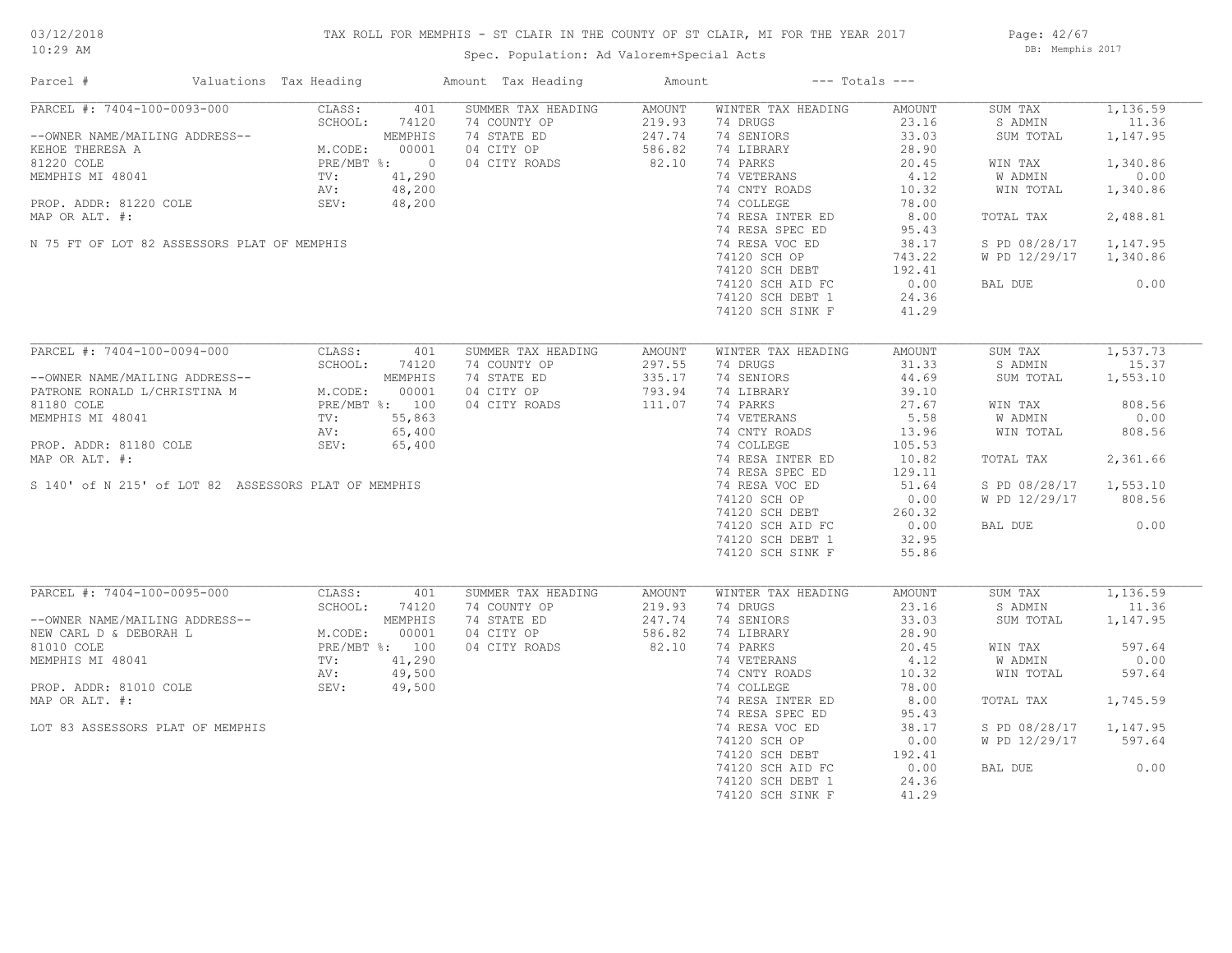## TAX ROLL FOR MEMPHIS - ST CLAIR IN THE COUNTY OF ST CLAIR, MI FOR THE YEAR 2017

Spec. Population: Ad Valorem+Special Acts

Page: 43/67 DB: Memphis 2017

| Parcel #                                                                                                                                                                                                                        | Valuations Tax Heading                                               |                                                                                  | Amount Tax Heading                                                               | Amount                                               |                                                                                                                                                                                                                                                                             | $---$ Totals $---$                                                                                                                            |                                                                                                                              |                                                                                                           |
|---------------------------------------------------------------------------------------------------------------------------------------------------------------------------------------------------------------------------------|----------------------------------------------------------------------|----------------------------------------------------------------------------------|----------------------------------------------------------------------------------|------------------------------------------------------|-----------------------------------------------------------------------------------------------------------------------------------------------------------------------------------------------------------------------------------------------------------------------------|-----------------------------------------------------------------------------------------------------------------------------------------------|------------------------------------------------------------------------------------------------------------------------------|-----------------------------------------------------------------------------------------------------------|
| PARCEL #: 7404-100-0096-000<br>--OWNER NAME/MAILING ADDRESS--<br>RECTOR LISA<br>35375 BORDMAN<br>MEMPHIS MI 48041<br>PROP. ADDR: 35375 BORDMAN<br>MAP OR ALT. #:<br>LOT 84 ASSESSORS PLAT OF MEMPHIS                            | CLASS:<br>SCHOOL:<br>M.CODE:<br>PRE/MBT %: 100<br>TV:<br>AV:<br>SEV: | 401<br>74120<br>MEMPHIS<br>00001<br>39,367<br>44,800<br>44,800                   | SUMMER TAX HEADING<br>74 COUNTY OP<br>74 STATE ED<br>04 CITY OP<br>04 CITY ROADS | <b>AMOUNT</b><br>209.68<br>236.20<br>559.49<br>78.27 | WINTER TAX HEADING<br>74 DRUGS<br>74 SENIORS<br>74 LIBRARY<br>74 PARKS<br>74 VETERANS<br>74 CNTY ROADS<br>74 COLLEGE<br>74 RESA INTER ED<br>74 RESA SPEC ED<br>74 RESA VOC ED<br>74120 SCH OP<br>74120 SCH DEBT<br>74120 SCH AID FC<br>74120 SCH DEBT 1<br>74120 SCH SINK F | AMOUNT<br>22.08<br>31.49<br>27.55<br>19.50<br>3.93<br>9.84<br>74.36<br>7.62<br>90.98<br>36.39<br>0.00<br>183.45<br>0.00<br>23.22<br>39.36     | SUM TAX<br>S ADMIN<br>SUM TOTAL<br>WIN TAX<br>W ADMIN<br>WIN TOTAL<br>TOTAL TAX<br>S PD 08/28/17<br>W PD 12/29/17<br>BAL DUE | 1,083.64<br>10.83<br>1,094.47<br>569.77<br>0.00<br>569.77<br>1,664.24<br>1,094.47<br>569.77<br>0.00       |
| PARCEL #: 7404-100-0097-000<br>--OWNER NAME/MAILING ADDRESS--<br>SPOUTZ KEVIN & CHRISTINE<br>35801 BORDMAN<br>MEMPHIS MI 48041<br>PROP. ADDR: 35801 BORDMAN<br>MAP OR ALT. #:<br>LOT 85 ASSESSORS PLAT OF MEMPHIS               | CLASS:<br>SCHOOL:<br>M.CODE:<br>PRE/MBT %: 100<br>TV:<br>AV:<br>SEV: | 401<br>74120<br>MEMPHIS<br>00001<br>55,964<br>62,000<br>62,000                   | SUMMER TAX HEADING<br>74 COUNTY OP<br>74 STATE ED<br>04 CITY OP<br>04 CITY ROADS | AMOUNT<br>298.09<br>335.78<br>795.37<br>111.27       | WINTER TAX HEADING<br>74 DRUGS<br>74 SENIORS<br>74 LIBRARY<br>74 PARKS<br>74 VETERANS<br>74 CNTY ROADS<br>74 COLLEGE<br>74 RESA INTER ED<br>74 RESA SPEC ED<br>74 RESA VOC ED<br>74120 SCH OP<br>74120 SCH DEBT<br>74120 SCH AID FC<br>74120 SCH DEBT 1<br>74120 SCH SINK F | AMOUNT<br>31.39<br>44.77<br>39.17<br>27.72<br>5.59<br>13.99<br>105.72<br>10.84<br>129.34<br>51.73<br>0.00<br>260.79<br>0.00<br>33.01<br>55.96 | SUM TAX<br>S ADMIN<br>SUM TOTAL<br>WIN TAX<br>W ADMIN<br>WIN TOTAL<br>TOTAL TAX<br>S PD 08/28/17<br>W PD 12/29/17<br>BAL DUE | 1,540.51<br>15.40<br>1,555.91<br>810.02<br>0.00<br>810.02<br>2,365.93<br>1,555.91<br>810.02<br>0.00       |
| PARCEL #: 7404-100-0098-000<br>--OWNER NAME/MAILING ADDRESS--<br>HOLLOMAN CECILIA E<br>4200 COMMUNITY DRIVE<br>WEST PALM BEACH FL 33409<br>PROP. ADDR: 35845 BORDMAN<br>MAP OR ALT. #:<br>LOT 86 & 87 ASSESSORS PLAT OF MEMPHIS | CLASS:<br>SCHOOL:<br>M.CODE:<br>PRE/MBT %:<br>TV:<br>AV:<br>SEV:     | 401<br>74120<br>MEMPHIS<br>00001<br>$\overline{0}$<br>45,743<br>56,900<br>56,900 | SUMMER TAX HEADING<br>74 COUNTY OP<br>74 STATE ED<br>04 CITY OP<br>04 CITY ROADS | <b>AMOUNT</b><br>243.65<br>274.45<br>650.11<br>90.95 | WINTER TAX HEADING<br>74 DRUGS<br>74 SENIORS<br>74 LIBRARY<br>74 PARKS<br>74 VETERANS<br>74 CNTY ROADS<br>74 COLLEGE<br>74 RESA INTER ED<br>74 RESA SPEC ED<br>74 RESA VOC ED<br>74120 SCH OP<br>74120 SCH DEBT<br>74120 SCH AID FC<br>74120 SCH DEBT 1<br>74120 SCH SINK F | AMOUNT<br>25.66<br>36.59<br>32.02<br>22.66<br>4.57<br>11.43<br>86.41<br>8.86<br>105.72<br>42.28<br>823.37<br>213.16<br>0.00<br>26.98<br>45.74 | SUM TAX<br>S ADMIN<br>SUM TOTAL<br>WIN TAX<br>W ADMIN<br>WIN TOTAL<br>TOTAL TAX<br>S PD 08/28/17<br>W PD 12/29/17<br>BAL DUE | 1,259.16<br>12.59<br>1,271.75<br>1,485.45<br>0.00<br>1,485.45<br>2,757.20<br>1,271.75<br>1,485.45<br>0.00 |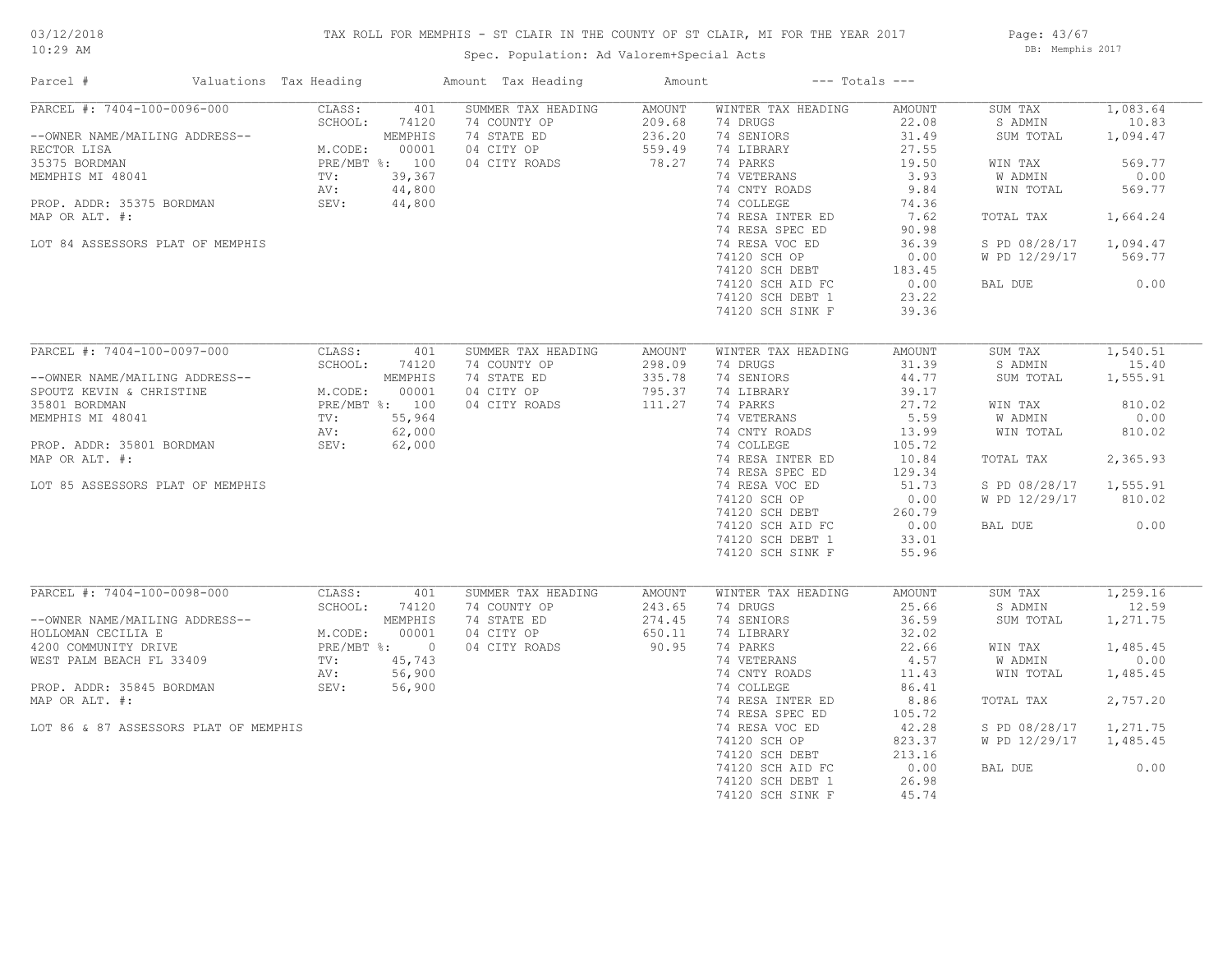## TAX ROLL FOR MEMPHIS - ST CLAIR IN THE COUNTY OF ST CLAIR, MI FOR THE YEAR 2017

Page: 44/67 DB: Memphis 2017

| Parcel #                                                                                                                                                       | Valuations Tax Heading |                           |                                          | Amount Tax Heading                                                                 | Amount                          | $---$ Totals $---$                                   |        |               |          |
|----------------------------------------------------------------------------------------------------------------------------------------------------------------|------------------------|---------------------------|------------------------------------------|------------------------------------------------------------------------------------|---------------------------------|------------------------------------------------------|--------|---------------|----------|
| PARCEL #: 7404-743-0001-000                                                                                                                                    |                        | CLASS:                    | 201                                      | SUMMER TAX HEADING                                                                 | AMOUNT                          | WINTER TAX HEADING                                   | AMOUNT | SUM TAX       | 1,523.81 |
|                                                                                                                                                                |                        | SCHOOL:                   | 74120                                    | 74 COUNTY OP                                                                       | 294.85                          | 74 DRUGS                                             | 31.05  | S ADMIN       | 15.23    |
| --OWNER NAME/MAILING ADDRESS--                                                                                                                                 |                        |                           | MEMPHIS                                  | 74 STATE ED                                                                        | 332.14                          | 74 SENIORS                                           | 44.28  | SUM TOTAL     | 1,539.04 |
| VARGA MIROSLAVA                                                                                                                                                |                        | $M.$ Corr $M.$<br>M.CODE: |                                          | 04 CITY OP                                                                         | 786.75                          | 74 LIBRARY                                           | 38.74  |               |          |
| 66011 LOWE PLANK                                                                                                                                               |                        |                           | PRE/MBT %: 0<br>TV: 55,357<br>AV: 63.300 | 04 CITY ROADS                                                                      | 110.07                          | 74 PARKS                                             | 27.42  | WIN TAX       | 1,797.64 |
| NEW HAVEN MI 48050                                                                                                                                             |                        |                           |                                          |                                                                                    |                                 | 74 VETERANS                                          | 5.53   | W ADMIN       | 0.00     |
|                                                                                                                                                                |                        | AV:                       | 63,300                                   |                                                                                    |                                 | 74 CNTY ROADS                                        | 13.83  | WIN TOTAL     | 1,797.64 |
| PROP. ADDR: 81057 MAIN                                                                                                                                         |                        | SEV:                      | 63,300                                   |                                                                                    |                                 | 74 COLLEGE                                           | 104.57 |               |          |
| MAP OR ALT. #:                                                                                                                                                 |                        |                           |                                          | $\frac{300}{300}$                                                                  |                                 | 74 RESA INTER ED                                     | 10.72  | TOTAL TAX     | 3,336.68 |
|                                                                                                                                                                |                        |                           |                                          |                                                                                    |                                 | 74 RESA SPEC ED                                      | 127.94 |               |          |
| LOT 1 S.P. SPAFFORD'S ADDITION TO MEMPHIS VILLAGE                                                                                                              |                        |                           |                                          |                                                                                    |                                 | 74 RESA VOC ED                                       | 51.17  | S PD 08/25/17 | 1,539.04 |
|                                                                                                                                                                |                        |                           |                                          |                                                                                    |                                 |                                                      |        |               |          |
|                                                                                                                                                                |                        |                           |                                          |                                                                                    |                                 | 74120 SCH OP<br>$74120$ SCH DEBT<br>$74120$ SCH DEBT | 996.42 |               |          |
|                                                                                                                                                                |                        |                           |                                          |                                                                                    |                                 |                                                      | 257.96 | BAL DUE       | 1,797.64 |
|                                                                                                                                                                |                        |                           |                                          |                                                                                    |                                 | 74120 SCH AID FC                                     | 0.00   |               |          |
|                                                                                                                                                                |                        |                           |                                          |                                                                                    |                                 | 74120 SCH DEBT 1                                     | 32.66  |               |          |
|                                                                                                                                                                |                        |                           |                                          |                                                                                    |                                 | 74120 SCH SINK F                                     | 55.35  |               |          |
|                                                                                                                                                                |                        |                           |                                          |                                                                                    |                                 |                                                      |        |               |          |
| PARCEL #: 7404-743-0002-000                                                                                                                                    |                        | CLASS:                    | 201                                      | SUMMER TAX HEADING                                                                 | AMOUNT                          | WINTER TAX HEADING                                   | AMOUNT | SUM TAX       | 237.70   |
|                                                                                                                                                                |                        | SCHOOL:                   | 74120                                    | 74 COUNTY OP                                                                       | 45.99<br>$\frac{122.75}{17.17}$ | 74 DRUGS                                             | 4.84   | S ADMIN       | 2.37     |
| --OWNER NAME/MAILING ADDRESS--                                                                                                                                 |                        |                           | MEMPHIS                                  | 74 STATE ED                                                                        |                                 | 74 SENIORS                                           | 6.90   | SUM TOTAL     | 240.07   |
|                                                                                                                                                                |                        |                           |                                          | 04 CITY OP                                                                         |                                 | 74 LIBRARY                                           | 6.04   |               |          |
| --OWNER NAME/MAILING ADDRESS--<br>VARGA MIROSLAVA (AGODE: MEMPHIS<br>66011 LOWE PLANK (PLANK PRE/MBT %: 0<br>LENOX MI 48050 (PROP. ADDR: 81047 MAIN SEV: 9,000 |                        |                           |                                          | 04 CITY ROADS                                                                      |                                 | 74 PARKS                                             | 4.27   | WIN TAX       | 280.38   |
|                                                                                                                                                                |                        |                           |                                          |                                                                                    |                                 | 74 VETERANS                                          | 0.86   | W ADMIN       | 0.00     |
|                                                                                                                                                                |                        |                           |                                          |                                                                                    |                                 | 74 CNTY ROADS                                        | 2.15   | WIN TOTAL     | 280.38   |
|                                                                                                                                                                |                        |                           |                                          |                                                                                    |                                 | 74 COLLEGE                                           | 16.31  |               |          |
| MAP OR ALT. #:                                                                                                                                                 |                        |                           |                                          |                                                                                    |                                 | 74 RESA INTER ED                                     | 1.67   | TOTAL TAX     | 520.45   |
|                                                                                                                                                                |                        |                           |                                          |                                                                                    |                                 | 74 RESA SPEC ED                                      | 19.96  |               |          |
|                                                                                                                                                                |                        |                           |                                          |                                                                                    |                                 |                                                      |        |               |          |
| LOT 2 S.P. SPAFFORD'S ADDITION TO MEMPHIS VILLAGE                                                                                                              |                        |                           |                                          |                                                                                    |                                 | 74 RESA VOC ED                                       | 7.98   | S PD 08/25/17 | 240.07   |
|                                                                                                                                                                |                        |                           |                                          |                                                                                    |                                 | 74120 SCH OP                                         | 155.44 |               |          |
|                                                                                                                                                                |                        |                           |                                          |                                                                                    |                                 | 74120 SCH DEBT                                       | 40.24  | BAL DUE       | 280.38   |
|                                                                                                                                                                |                        |                           |                                          |                                                                                    |                                 | 74120 SCH AID FC                                     | 0.00   |               |          |
|                                                                                                                                                                |                        |                           |                                          |                                                                                    |                                 | 74120 SCH DEBT 1                                     | 5.09   |               |          |
|                                                                                                                                                                |                        |                           |                                          |                                                                                    |                                 | 74120 SCH SINK F                                     | 8.63   |               |          |
|                                                                                                                                                                |                        |                           |                                          |                                                                                    |                                 |                                                      |        |               |          |
| PARCEL #: 7404-743-0003-000                                                                                                                                    |                        | CLASS:                    | 202                                      | SUMMER TAX HEADING                                                                 | AMOUNT                          | WINTER TAX HEADING                                   | AMOUNT | SUM TAX       | 480.63   |
|                                                                                                                                                                |                        |                           | SCHOOL: 74120                            | 74 COUNTY OP                                                                       | 93.00                           | 74 DRUGS                                             | 9.79   | S ADMIN       | 4.80     |
|                                                                                                                                                                |                        |                           | MEMPHIS                                  | 74 STATE ED                                                                        | 104.76                          | 74 SENIORS                                           | 13.96  | SUM TOTAL     | 485.43   |
| --OWNER NAME/MAILING ADDRESS--<br>VARGA PAVLE & MIRA LIVING TRUST M.CODE:                                                                                      |                        | M.CODE:                   |                                          | 04 CITY OP                                                                         | 248.16                          | 74 LIBRARY                                           | 12.22  |               |          |
| 66011 LOWE PLANK                                                                                                                                               |                        |                           | PRE/MBT %: 0                             | 04 CITY ROADS                                                                      | 34.71                           | 74 PARKS                                             | 8.65   | WIN TAX       | 566.98   |
| LENOX MI 48050                                                                                                                                                 |                        | TV:                       | 17,461                                   |                                                                                    |                                 | 74 VETERANS                                          | 1.74   | W ADMIN       | 0.00     |
|                                                                                                                                                                |                        | AV:                       | 19,100                                   |                                                                                    |                                 | 74 CNTY ROADS                                        | 4.36   | WIN TOTAL     | 566.98   |
| PROP. ADDR: 34875 BORDMAN/81121 MAIN SEV:                                                                                                                      |                        |                           | 19,100                                   |                                                                                    |                                 | 74 COLLEGE                                           | 32.98  |               |          |
| MAP OR ALT. #:                                                                                                                                                 |                        |                           |                                          |                                                                                    |                                 | 74 RESA INTER ED                                     | 3.38   | TOTAL TAX     | 1,052.41 |
|                                                                                                                                                                |                        |                           |                                          |                                                                                    |                                 | 74 RESA SPEC ED                                      | 40.35  |               |          |
|                                                                                                                                                                |                        |                           |                                          | LOT 3 TO 7 INC; ALSO INC THAT PART OF VAC ALLEY LYING S OF N LINE S 5 FT LOT 3 EXT |                                 | 74 RESA VOC ED                                       | 16.14  | S PD 08/25/17 | 485.43   |
|                                                                                                                                                                |                        |                           |                                          |                                                                                    |                                 |                                                      |        |               |          |
| W TO LOT 6S.P. SPAFFORD'S ADDITION TO MEMPHIS VILLAGE                                                                                                          |                        |                           |                                          |                                                                                    |                                 | 74120 SCH OP                                         | 314.29 |               |          |
|                                                                                                                                                                |                        |                           |                                          |                                                                                    |                                 | 74120 SCH DEBT                                       | 81.36  | BAL DUE       | 566.98   |
|                                                                                                                                                                |                        |                           |                                          |                                                                                    |                                 | 74120 SCH AID FC                                     | 0.00   |               |          |
|                                                                                                                                                                |                        |                           |                                          |                                                                                    |                                 | 74120 SCH DEBT 1                                     | 10.30  |               |          |
|                                                                                                                                                                |                        |                           |                                          |                                                                                    |                                 | 74120 SCH SINK F                                     | 17.46  |               |          |
|                                                                                                                                                                |                        |                           |                                          |                                                                                    |                                 |                                                      |        |               |          |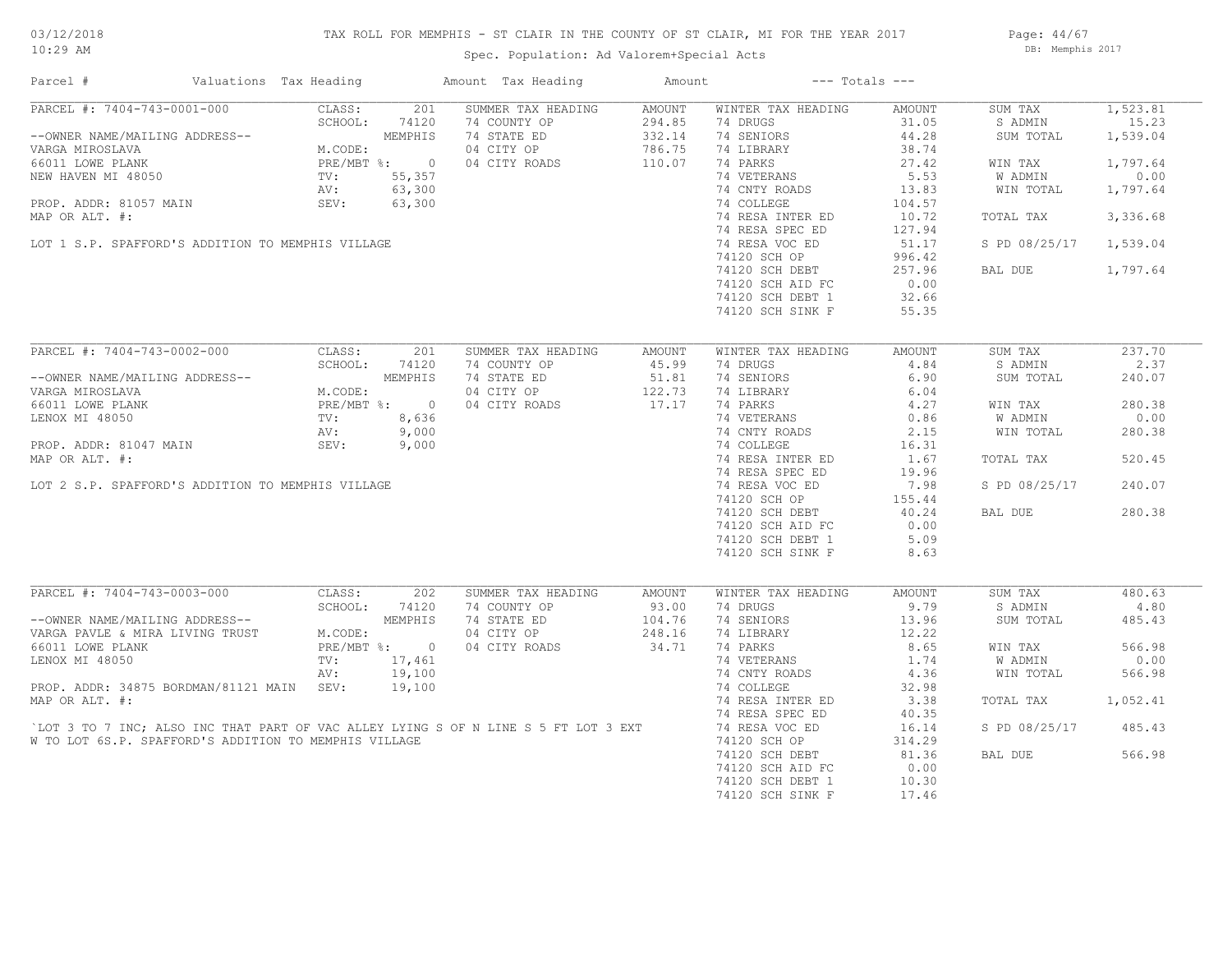## TAX ROLL FOR MEMPHIS - ST CLAIR IN THE COUNTY OF ST CLAIR, MI FOR THE YEAR 2017

Page: 45/67 DB: Memphis 2017

| Parcel #                                                                                                                                                                                                                    | Valuations Tax Heading                           |                                                                                                                                                                                                            | Amount Tax Heading                                                                                                                                                                                                                                     | Amount | $---$ Totals $---$                                                                                                                                                                                                                                             |                |                      |        |
|-----------------------------------------------------------------------------------------------------------------------------------------------------------------------------------------------------------------------------|--------------------------------------------------|------------------------------------------------------------------------------------------------------------------------------------------------------------------------------------------------------------|--------------------------------------------------------------------------------------------------------------------------------------------------------------------------------------------------------------------------------------------------------|--------|----------------------------------------------------------------------------------------------------------------------------------------------------------------------------------------------------------------------------------------------------------------|----------------|----------------------|--------|
|                                                                                                                                                                                                                             | PARCEL #: 7404-743-0004-000                      | CLASS:                                                                                                                                                                                                     | 202 SUMMER TAX HEADING AMOUNT                                                                                                                                                                                                                          |        | WINTER TAX HEADING                                                                                                                                                                                                                                             | AMOUNT         | SUM TAX              | 234.87 |
|                                                                                                                                                                                                                             |                                                  | SCHOOL: 74120                                                                                                                                                                                              |                                                                                                                                                                                                                                                        |        | 74 DRUGS                                                                                                                                                                                                                                                       | 4.78           | S ADMIN              | 2.34   |
|                                                                                                                                                                                                                             |                                                  |                                                                                                                                                                                                            |                                                                                                                                                                                                                                                        |        | 74 SENIORS                                                                                                                                                                                                                                                     | 6.82           | SUM TOTAL            | 237.21 |
|                                                                                                                                                                                                                             |                                                  | --OWNER NAME/MAILING ADDRESS--<br>VARGA PAVLE & MIRA LIVING TRUST MEODE:<br>66011 LOWE PLANK PRUST PRE/MBT %: 0<br>LENOX MI 48050 TV: 8,533<br>PROP. ADDR: 34855 BORDMAN SEV: 8,900<br>MAR OP ALT #: 8,900 | 74 COUNTY OP 45.45<br>74 COUNTY OP 45.45<br>74 STATE ED 51.19<br>04 CITY OP 121.27<br>04 CITY ROADS 16.96<br>$74$ STATE ED<br>04 CITY OP<br>04 CITY ROADS<br>0<br>0<br>00                                                                              |        | 74 LIBRARY<br>74 PARKS<br>74 VETERANS<br>74 CNTY ROADS<br>74 COLLEGE<br>74 COLLEGE<br>74 COLLEGE<br>74 20 PARKS<br>74 COLLEGE<br>74 20 PARKS<br>74 20 PARKS<br>74 20 PARKS<br>74 20 PARKS<br>74 20 PARKS<br>74 20 PARKS<br>74 20 PARKS<br>74 20 PARKS<br>74 20 |                |                      |        |
|                                                                                                                                                                                                                             |                                                  |                                                                                                                                                                                                            |                                                                                                                                                                                                                                                        |        |                                                                                                                                                                                                                                                                |                | WIN TAX              | 277.04 |
|                                                                                                                                                                                                                             |                                                  |                                                                                                                                                                                                            |                                                                                                                                                                                                                                                        |        |                                                                                                                                                                                                                                                                |                | W ADMIN              | 0.00   |
|                                                                                                                                                                                                                             |                                                  |                                                                                                                                                                                                            |                                                                                                                                                                                                                                                        |        |                                                                                                                                                                                                                                                                |                | WIN TOTAL            | 277.04 |
|                                                                                                                                                                                                                             |                                                  |                                                                                                                                                                                                            |                                                                                                                                                                                                                                                        |        |                                                                                                                                                                                                                                                                |                |                      |        |
| MAP OR ALT. #:                                                                                                                                                                                                              |                                                  |                                                                                                                                                                                                            |                                                                                                                                                                                                                                                        |        |                                                                                                                                                                                                                                                                |                | TOTAL TAX            | 514.25 |
|                                                                                                                                                                                                                             |                                                  |                                                                                                                                                                                                            |                                                                                                                                                                                                                                                        |        | 74 RESA SPEC ED                                                                                                                                                                                                                                                | 19.72          |                      |        |
|                                                                                                                                                                                                                             |                                                  |                                                                                                                                                                                                            |                                                                                                                                                                                                                                                        |        |                                                                                                                                                                                                                                                                |                |                      |        |
|                                                                                                                                                                                                                             | LOT 8 S.P. SPAFFORDS ADDITION TO MEMPHIS VILLAGE |                                                                                                                                                                                                            |                                                                                                                                                                                                                                                        |        | 74 RESA VOC ED                                                                                                                                                                                                                                                 | 7.88           | S PD 08/25/17        | 237.21 |
|                                                                                                                                                                                                                             |                                                  |                                                                                                                                                                                                            |                                                                                                                                                                                                                                                        |        | 74120 SCH OP                                                                                                                                                                                                                                                   | 153.59         | W PD 12/12/17        | 277.04 |
|                                                                                                                                                                                                                             |                                                  |                                                                                                                                                                                                            |                                                                                                                                                                                                                                                        |        | 74120 SCH DEBT                                                                                                                                                                                                                                                 | 39.76          |                      |        |
|                                                                                                                                                                                                                             |                                                  |                                                                                                                                                                                                            |                                                                                                                                                                                                                                                        |        | 74120 SCH AID FC                                                                                                                                                                                                                                               | $0.00$<br>5.03 | BAL DUE              | 0.00   |
|                                                                                                                                                                                                                             |                                                  |                                                                                                                                                                                                            |                                                                                                                                                                                                                                                        |        | 74120 SCH DEBT 1                                                                                                                                                                                                                                               |                |                      |        |
|                                                                                                                                                                                                                             |                                                  |                                                                                                                                                                                                            |                                                                                                                                                                                                                                                        |        | 74120 SCH SINK F                                                                                                                                                                                                                                               | 8.53           |                      |        |
|                                                                                                                                                                                                                             |                                                  |                                                                                                                                                                                                            |                                                                                                                                                                                                                                                        |        |                                                                                                                                                                                                                                                                |                |                      |        |
|                                                                                                                                                                                                                             | PARCEL #: 7404-743-0005-000                      | CLASS:<br>202                                                                                                                                                                                              | SUMMER TAX HEADING                                                                                                                                                                                                                                     | AMOUNT | WINTER TAX HEADING                                                                                                                                                                                                                                             | AMOUNT         | SUM TAX              | 152.35 |
|                                                                                                                                                                                                                             |                                                  |                                                                                                                                                                                                            | --OWNER NAME/MAILING ADDRESS--<br>VARGA PAVLE & MIRA LIVING TRUST<br>VARGA PAVLE & MIRA LIVING TRUST<br>MEMPHIS 74 STATE ED<br>MEMPHIS 74 STATE ED<br>29.40<br>MEMPHIS 74 STATE ED<br>29.21<br>23.21<br>23.21<br>23.21<br>23.21<br>MEMPHIS 76 STATE ED |        | 74 DRUGS 3.10<br>74 SENIORS 4.42                                                                                                                                                                                                                               |                | S ADMIN              | 1.52   |
|                                                                                                                                                                                                                             |                                                  |                                                                                                                                                                                                            |                                                                                                                                                                                                                                                        |        |                                                                                                                                                                                                                                                                |                | SUM TOTAL            | 153.87 |
|                                                                                                                                                                                                                             |                                                  |                                                                                                                                                                                                            |                                                                                                                                                                                                                                                        |        | 74 SENIORS<br>74 LIBRARY                                                                                                                                                                                                                                       | 3.87           |                      |        |
|                                                                                                                                                                                                                             |                                                  |                                                                                                                                                                                                            |                                                                                                                                                                                                                                                        |        | 74 PARKS 2.74<br>74 VETERANS 0.55<br>74 CNTY ROADS 1.38                                                                                                                                                                                                        |                | WIN TAX              | 179.69 |
|                                                                                                                                                                                                                             |                                                  |                                                                                                                                                                                                            | LENOX MI 48050<br>PROP. ADDR: 81059 MAIN MI SEV: 12,400<br>MAP OR ALT. #: 12,400<br>MAP OR ALT. #: 12,400<br>LOT 9 EXC W 48 FT THEREOF. S.P. SPAFFORD'S ADDITION TO MEMPHIS VILLAGE                                                                    |        |                                                                                                                                                                                                                                                                |                | W ADMIN              | 0.00   |
|                                                                                                                                                                                                                             |                                                  |                                                                                                                                                                                                            |                                                                                                                                                                                                                                                        |        |                                                                                                                                                                                                                                                                |                | WIN TOTAL            | 179.69 |
|                                                                                                                                                                                                                             |                                                  |                                                                                                                                                                                                            |                                                                                                                                                                                                                                                        |        | 74 COLLEGE                                                                                                                                                                                                                                                     | 10.45          |                      |        |
|                                                                                                                                                                                                                             |                                                  |                                                                                                                                                                                                            |                                                                                                                                                                                                                                                        |        | 74 RESA INTER ED                                                                                                                                                                                                                                               | 1.07           | TOTAL TAX            | 333.56 |
|                                                                                                                                                                                                                             |                                                  |                                                                                                                                                                                                            |                                                                                                                                                                                                                                                        |        |                                                                                                                                                                                                                                                                |                |                      |        |
|                                                                                                                                                                                                                             |                                                  |                                                                                                                                                                                                            |                                                                                                                                                                                                                                                        |        | 74 RESA SPEC ED                                                                                                                                                                                                                                                | 12.79          |                      |        |
|                                                                                                                                                                                                                             |                                                  |                                                                                                                                                                                                            |                                                                                                                                                                                                                                                        |        | 74 RESA VOC ED                                                                                                                                                                                                                                                 | 5.11           | S PD 08/25/17 153.87 |        |
|                                                                                                                                                                                                                             |                                                  |                                                                                                                                                                                                            |                                                                                                                                                                                                                                                        |        | 74120 SCH OP                                                                                                                                                                                                                                                   | 99.63          |                      |        |
|                                                                                                                                                                                                                             |                                                  |                                                                                                                                                                                                            |                                                                                                                                                                                                                                                        |        | 74120 SCH DEBT                                                                                                                                                                                                                                                 | 25.79          | BAL DUE              | 179.69 |
|                                                                                                                                                                                                                             |                                                  |                                                                                                                                                                                                            |                                                                                                                                                                                                                                                        |        | 74120 SCH AID FC                                                                                                                                                                                                                                               | 0.00           |                      |        |
|                                                                                                                                                                                                                             |                                                  |                                                                                                                                                                                                            |                                                                                                                                                                                                                                                        |        | 74120 SCH DEBT 1                                                                                                                                                                                                                                               | 3.26           |                      |        |
|                                                                                                                                                                                                                             |                                                  |                                                                                                                                                                                                            |                                                                                                                                                                                                                                                        |        | 74120 SCH SINK F                                                                                                                                                                                                                                               | 5.53           |                      |        |
|                                                                                                                                                                                                                             |                                                  |                                                                                                                                                                                                            |                                                                                                                                                                                                                                                        |        |                                                                                                                                                                                                                                                                |                |                      |        |
|                                                                                                                                                                                                                             | PARCEL #: 7404-743-0006-000                      | CLASS: 704                                                                                                                                                                                                 | SUMMER TAX HEADING                                                                                                                                                                                                                                     | AMOUNT | WINTER TAX HEADING                                                                                                                                                                                                                                             | AMOUNT         | SUM TAX              | 0.00   |
|                                                                                                                                                                                                                             |                                                  |                                                                                                                                                                                                            | 74 COUNTY OP 0.00<br>74 STATE ED 0.00<br>04 CITY OP 0.00<br>04 CITY ROADS 0.00                                                                                                                                                                         |        | 74 DRUGS FOR THE STATE STATES                                                                                                                                                                                                                                  | 0.00           | S ADMIN              | 0.00   |
|                                                                                                                                                                                                                             |                                                  |                                                                                                                                                                                                            |                                                                                                                                                                                                                                                        |        | 74 SENIORS                                                                                                                                                                                                                                                     | 0.00           | SUM TOTAL            | 0.00   |
|                                                                                                                                                                                                                             |                                                  |                                                                                                                                                                                                            |                                                                                                                                                                                                                                                        |        | 74 LIBRARY                                                                                                                                                                                                                                                     |                |                      |        |
|                                                                                                                                                                                                                             |                                                  |                                                                                                                                                                                                            |                                                                                                                                                                                                                                                        |        | 74 LIBRARY 0.00<br>74 PARKS 0.00<br>74 VETERANS 0.00<br>74 PARKS                                                                                                                                                                                               |                | WIN TAX              | 0.00   |
|                                                                                                                                                                                                                             |                                                  |                                                                                                                                                                                                            |                                                                                                                                                                                                                                                        |        |                                                                                                                                                                                                                                                                |                | W ADMIN              | 0.00   |
|                                                                                                                                                                                                                             |                                                  |                                                                                                                                                                                                            |                                                                                                                                                                                                                                                        |        |                                                                                                                                                                                                                                                                |                | WIN TOTAL            | 0.00   |
|                                                                                                                                                                                                                             | PROP. ADDR: 34165 BORDMAN SEV:                   | $\circ$                                                                                                                                                                                                    |                                                                                                                                                                                                                                                        |        | 74 CNTY ROADS 0.00<br>74 COLLEGE 0.00                                                                                                                                                                                                                          |                |                      |        |
|                                                                                                                                                                                                                             |                                                  |                                                                                                                                                                                                            |                                                                                                                                                                                                                                                        |        | 74 RESA INTER ED                                                                                                                                                                                                                                               | 0.00           | TOTAL TAX            | 0.00   |
|                                                                                                                                                                                                                             |                                                  |                                                                                                                                                                                                            |                                                                                                                                                                                                                                                        |        | 74 RESA SPEC ED                                                                                                                                                                                                                                                | 0.00           |                      |        |
|                                                                                                                                                                                                                             |                                                  |                                                                                                                                                                                                            |                                                                                                                                                                                                                                                        |        |                                                                                                                                                                                                                                                                |                |                      |        |
|                                                                                                                                                                                                                             |                                                  |                                                                                                                                                                                                            |                                                                                                                                                                                                                                                        |        |                                                                                                                                                                                                                                                                |                |                      |        |
| MAP OR ALT. #:                                                                                                                                                                                                              |                                                  | W 48 FT OF LOT 9 S. P. SPAFFORDS ADDITION TO MEMPHIS VILLAGE                                                                                                                                               |                                                                                                                                                                                                                                                        |        | 74 RESA VOC ED                                                                                                                                                                                                                                                 | 0.00           | BAL DUE              | 0.00   |
| PARCEL # 73.<br>--OWNER NAME/MAILING ADDRESS--<br>MEMPHIS COMMUNITY SCHOOLS<br>P.O. BOX 201<br>MEMPHIS MI 48041<br>MEMPHIS MI 48041<br>TV: 0<br>AV: 0<br>TV: 0<br>TV: 0<br>TV: 0<br>TV: 0<br>TV: 0<br>PRE/MBT %: 0<br>AV: 0 |                                                  |                                                                                                                                                                                                            |                                                                                                                                                                                                                                                        |        | 74120 SCH OP                                                                                                                                                                                                                                                   | 0.00           |                      |        |
|                                                                                                                                                                                                                             |                                                  |                                                                                                                                                                                                            |                                                                                                                                                                                                                                                        |        | 74120 SCH DEBT                                                                                                                                                                                                                                                 | 0.00           |                      |        |
|                                                                                                                                                                                                                             |                                                  |                                                                                                                                                                                                            |                                                                                                                                                                                                                                                        |        | 74120 SCH AID FC                                                                                                                                                                                                                                               | 0.00           |                      |        |
|                                                                                                                                                                                                                             |                                                  |                                                                                                                                                                                                            |                                                                                                                                                                                                                                                        |        | 74120 SCH DEBT 1<br>74120 SCH SINK F                                                                                                                                                                                                                           | 0.00<br>0.00   |                      |        |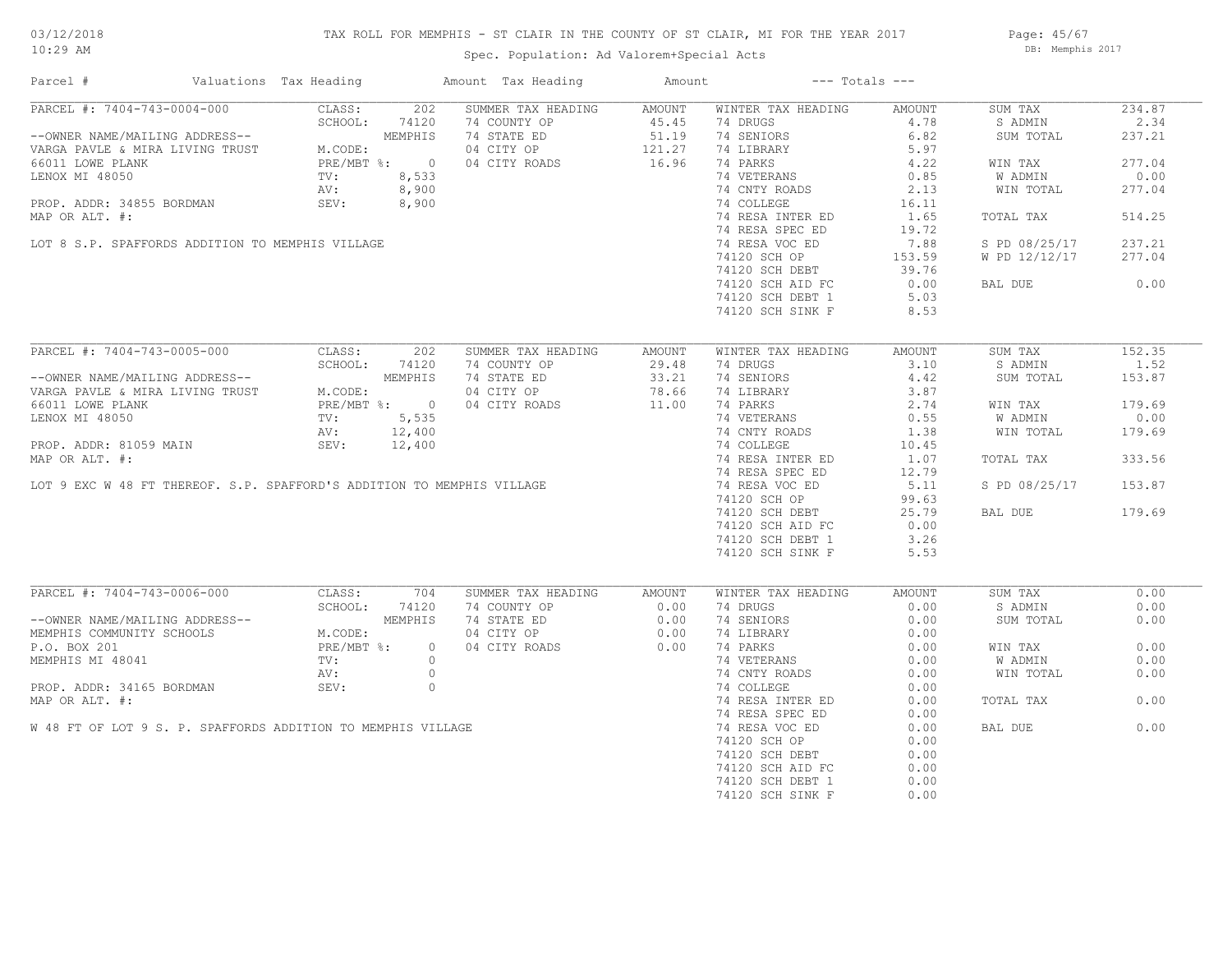## TAX ROLL FOR MEMPHIS - ST CLAIR IN THE COUNTY OF ST CLAIR, MI FOR THE YEAR 2017

Page: 46/67 DB: Memphis 2017

| Parcel #                                                                                                                                                                                                                       | Valuations Tax Heading                                                                                        |         |         | Amount Tax Heading | Amount                           |                                                             | $---$ Totals $---$ |                        |          |
|--------------------------------------------------------------------------------------------------------------------------------------------------------------------------------------------------------------------------------|---------------------------------------------------------------------------------------------------------------|---------|---------|--------------------|----------------------------------|-------------------------------------------------------------|--------------------|------------------------|----------|
| PARCEL #: 7404-748-0001-000                                                                                                                                                                                                    |                                                                                                               | CLASS:  | 201     | SUMMER TAX HEADING | AMOUNT                           | WINTER TAX HEADING                                          | AMOUNT             | SUM TAX                | 874.72   |
|                                                                                                                                                                                                                                |                                                                                                               |         |         | 74 COUNTY OP       |                                  | 74 DRUGS                                                    | 17.82              | S ADMIN                | 8.74     |
|                                                                                                                                                                                                                                |                                                                                                               |         |         | 74 STATE ED        |                                  | 74 SENIORS                                                  | 25.42              | SUM TOTAL              | 883.46   |
| -- OWNER NAME/MAILING ADDRESS--<br>CHUCKS AUTO SURGEON, LLC<br>35065 BOARDMAN RD<br>MEMPHIS MI 48041<br>MEMPHIS MI 48041<br>MEMPHIS MI 48041<br>MEMPHIS MI 48041<br>MEMPHIS MI 48041<br>MISS 600<br>CTV: 35.600<br>MISS 75.600 |                                                                                                               |         |         | 04 CITY OP         | $169.26$<br>$190.66$<br>$451.62$ | 74 LIBRARY                                                  | 22.24              |                        |          |
|                                                                                                                                                                                                                                |                                                                                                               |         |         | 04 CITY ROADS      | 63.18                            | 74 PARKS                                                    | 15.74              | WIN TAX                | 1,031.88 |
|                                                                                                                                                                                                                                |                                                                                                               |         |         |                    |                                  | 74 VETERANS                                                 | 3.17               | W ADMIN                | 0.00     |
| MEMPHIS MI 48041<br>PROP. ADDR: 35065 BORDMAN<br>MAP OR ALT. #:<br>LOT 2 & E 20 FT OF LOT 3 & E 80 FT OF S 30 FT OF LOT 18 & LOT 1 F E SPENCERS<br>ADDITION TO THE MILLAGE OF MEMPHIS                                          |                                                                                                               |         |         |                    |                                  | 74 CNTY ROADS                                               | 7.94               | WIN TOTAL              | 1,031.88 |
|                                                                                                                                                                                                                                |                                                                                                               |         |         |                    |                                  | 74 COLLEGE                                                  | 60.02              |                        |          |
|                                                                                                                                                                                                                                |                                                                                                               |         |         |                    |                                  | 74 RESA INTER ED                                            | 6.15               | TOTAL TAX              | 1,915.34 |
|                                                                                                                                                                                                                                |                                                                                                               |         |         |                    |                                  | 74 RESA SPEC ED                                             | 73.44              |                        |          |
|                                                                                                                                                                                                                                |                                                                                                               |         |         |                    |                                  | 74 RESA VOC ED                                              | 29.37              | S PD 12/01/17          | 883.46   |
| ADDITION TO THE VILLAGE OF MEMPHIS                                                                                                                                                                                             |                                                                                                               |         |         |                    |                                  |                                                             |                    |                        |          |
|                                                                                                                                                                                                                                |                                                                                                               |         |         |                    |                                  | 74120 SCH OF<br>74120 SCH DEBT 148.00<br>20 000 ATD FC 0.00 |                    | BAL DUE                | 1,031.88 |
|                                                                                                                                                                                                                                |                                                                                                               |         |         |                    |                                  |                                                             |                    |                        |          |
|                                                                                                                                                                                                                                |                                                                                                               |         |         |                    |                                  |                                                             |                    |                        |          |
|                                                                                                                                                                                                                                |                                                                                                               |         |         |                    |                                  | 74120 SCH DEBT 1                                            | 18.74              |                        |          |
|                                                                                                                                                                                                                                |                                                                                                               |         |         |                    |                                  | 74120 SCH SINK F                                            | 31.77              |                        |          |
|                                                                                                                                                                                                                                |                                                                                                               |         |         |                    |                                  |                                                             |                    |                        |          |
| PARCEL #: 7404-748-0002-000                                                                                                                                                                                                    |                                                                                                               | CLASS:  | 201     | SUMMER TAX HEADING | AMOUNT                           | WINTER TAX HEADING                                          | AMOUNT             | SUM TAX                | 958.09   |
|                                                                                                                                                                                                                                |                                                                                                               | SCHOOL: | 74120   | 74 COUNTY OP       | 117.74                           | 74 DRUGS                                                    | 12.40              | S ADMIN                | 6.08     |
| --OWNER NAME/MAILING ADDRESS--                                                                                                                                                                                                 |                                                                                                               |         | MEMPHIS | 74 STATE ED        | 132.63                           | 74 SENIORS                                                  | 17.68              | SUM TOTAL              | 964.17   |
| BRODERICK WALTER ELLIOTT III & ROB M.CODE:                                                                                                                                                                                     |                                                                                                               |         | 00003   | 04 CITY OP         | 314.17                           | 74 LIBRARY                                                  | 15.47              |                        |          |
| P.O. BOX 84                                                                                                                                                                                                                    | PRE/MBT %: 0<br>TV: 22,106<br>AV: 25,000                                                                      |         |         | 04 CITY ROADS      | 43.95                            | 74 PARKS                                                    | 10.95              | WIN TAX                | 717.84   |
| MEMPHIS MI 48041                                                                                                                                                                                                               |                                                                                                               |         |         | 6                  | 33.60                            | 74 VETERANS                                                 | 2.21               | W ADMIN                | 0.00     |
|                                                                                                                                                                                                                                |                                                                                                               |         |         | $\overline{4}$     | 168.00                           | 74 CNTY ROADS                                               | 5.52               | WIN TOTAL              | 717.84   |
| PROP. ADDR: 35049 BORDMAN SEV:                                                                                                                                                                                                 |                                                                                                               |         | 25,000  | 01                 | 148.00                           | 74 COLLEGE                                                  | 41.76              |                        |          |
| MAP OR ALT. #:                                                                                                                                                                                                                 |                                                                                                               |         |         |                    |                                  | 74 RESA INTER ED                                            | 4.28               | TOTAL TAX              | 1,682.01 |
|                                                                                                                                                                                                                                |                                                                                                               |         |         |                    |                                  | 74 RESA SPEC ED                                             | 51.09              |                        |          |
| W 10 FT OF LOT 3 & LOT 4 & E 10 FT OF LOT 5 & W 50 FT OF E 130 FT OF S 30 FT OF LOT                                                                                                                                            |                                                                                                               |         |         |                    |                                  | 74 RESA VOC ED                                              | 20.43              | S PD 07/10/17          | 964.17   |
| 18 F E SPENCERS ADDITION TO THE VILLAGE OF MEMPHIS                                                                                                                                                                             |                                                                                                               |         |         |                    |                                  | 74120 SCH OP                                                | 397.90             | W PD 12/27/17          | 717.84   |
|                                                                                                                                                                                                                                |                                                                                                               |         |         |                    |                                  |                                                             |                    |                        |          |
|                                                                                                                                                                                                                                |                                                                                                               |         |         |                    |                                  | 74120 SCH DEBT                                              | 103.01             |                        |          |
|                                                                                                                                                                                                                                |                                                                                                               |         |         |                    |                                  | 74120 SCH AID FC                                            | 0.00               | BAL DUE                | 0.00     |
|                                                                                                                                                                                                                                |                                                                                                               |         |         |                    |                                  | 74120 SCH DEBT 1                                            | 13.04              |                        |          |
|                                                                                                                                                                                                                                |                                                                                                               |         |         |                    |                                  | 74120 SCH SINK F                                            | 22.10              |                        |          |
|                                                                                                                                                                                                                                |                                                                                                               |         |         |                    |                                  |                                                             |                    |                        |          |
| PARCEL #: 7404-748-0003-000                                                                                                                                                                                                    |                                                                                                               | CLASS:  | 201     | SUMMER TAX HEADING | AMOUNT                           | WINTER TAX HEADING                                          | AMOUNT             | SUM TAX                | 1,593.45 |
|                                                                                                                                                                                                                                | 3 ADDRESS--<br>3 ADDRESS--<br>4 THERESA C M.CODE: 00007<br>PRE/MBT %: 0<br>TV: 57,887<br>AV: 68,700<br>69,700 |         |         | 74 COUNTY OP       | 308.33                           | 74 DRUGS                                                    | 32.47              | S ADMIN                | 15.93    |
| --OWNER NAME/MAILING ADDRESS--                                                                                                                                                                                                 |                                                                                                               |         |         | 74 STATE ED        | 347.32                           | 74 SENIORS                                                  | 46.30              | SUM TOTAL              | 1,609.38 |
| MANCHIK SR MICHAEL & THERESA C                                                                                                                                                                                                 |                                                                                                               |         |         | 04 CITY OP         | 822.70                           | 74 LIBRARY                                                  | 40.52              |                        |          |
| 37682 30 MILE RD                                                                                                                                                                                                               |                                                                                                               |         |         | 04 CITY ROADS      | 115.10                           | 74 PARKS                                                    | 28.67              | WIN TAX                | 1,879.81 |
| LENOX MI 48050                                                                                                                                                                                                                 |                                                                                                               |         |         |                    |                                  | 74 VETERANS                                                 | 5.78               | W ADMIN                | 0.00     |
|                                                                                                                                                                                                                                |                                                                                                               |         |         |                    |                                  | 74 CNTY ROADS                                               | 14.47              | WIN TOTAL              | 1,879.81 |
| PROP. ADDR: 35005 BORDMAN                                                                                                                                                                                                      |                                                                                                               | SEV:    | 68,700  |                    |                                  | 74 COLLEGE                                                  | 109.35             |                        |          |
| MAP OR ALT. #:                                                                                                                                                                                                                 |                                                                                                               |         |         |                    |                                  | 74 RESA INTER ED                                            | 11.21              | TOTAL TAX              | 3,489.19 |
|                                                                                                                                                                                                                                |                                                                                                               |         |         |                    |                                  | 74 RESA SPEC ED                                             | 133.79             |                        |          |
|                                                                                                                                                                                                                                |                                                                                                               |         |         |                    |                                  | 74 RESA VOC ED                                              | 53.51              | S PD 08/07/17 1,609.38 |          |
| W 20 FT LOT 5 & 6 TO 12 INC & S 14 FT LOT 13 & LOT 18 EXC N 54 FT ALSO EXC E 130 FT OF S 30 FT LOT 18 F E SPENCERS ADDITION TO THE VILLAGE OF MEMPHIS                                                                          |                                                                                                               |         |         |                    |                                  | 74120 SCH OP                                                | 1,041.96           | W PD 12/29/17 1,879.81 |          |
|                                                                                                                                                                                                                                |                                                                                                               |         |         |                    |                                  |                                                             | 269.75             |                        |          |
|                                                                                                                                                                                                                                |                                                                                                               |         |         |                    |                                  | 74120 SCH DEBT                                              |                    |                        |          |
|                                                                                                                                                                                                                                |                                                                                                               |         |         |                    |                                  | 74120 SCH AID FC                                            | 0.00               | BAL DUE                | 0.00     |
|                                                                                                                                                                                                                                |                                                                                                               |         |         |                    |                                  | 74120 SCH DEBT 1                                            | 34.15              |                        |          |
|                                                                                                                                                                                                                                |                                                                                                               |         |         |                    |                                  | 74120 SCH SINK F                                            | 57.88              |                        |          |
|                                                                                                                                                                                                                                |                                                                                                               |         |         |                    |                                  |                                                             |                    |                        |          |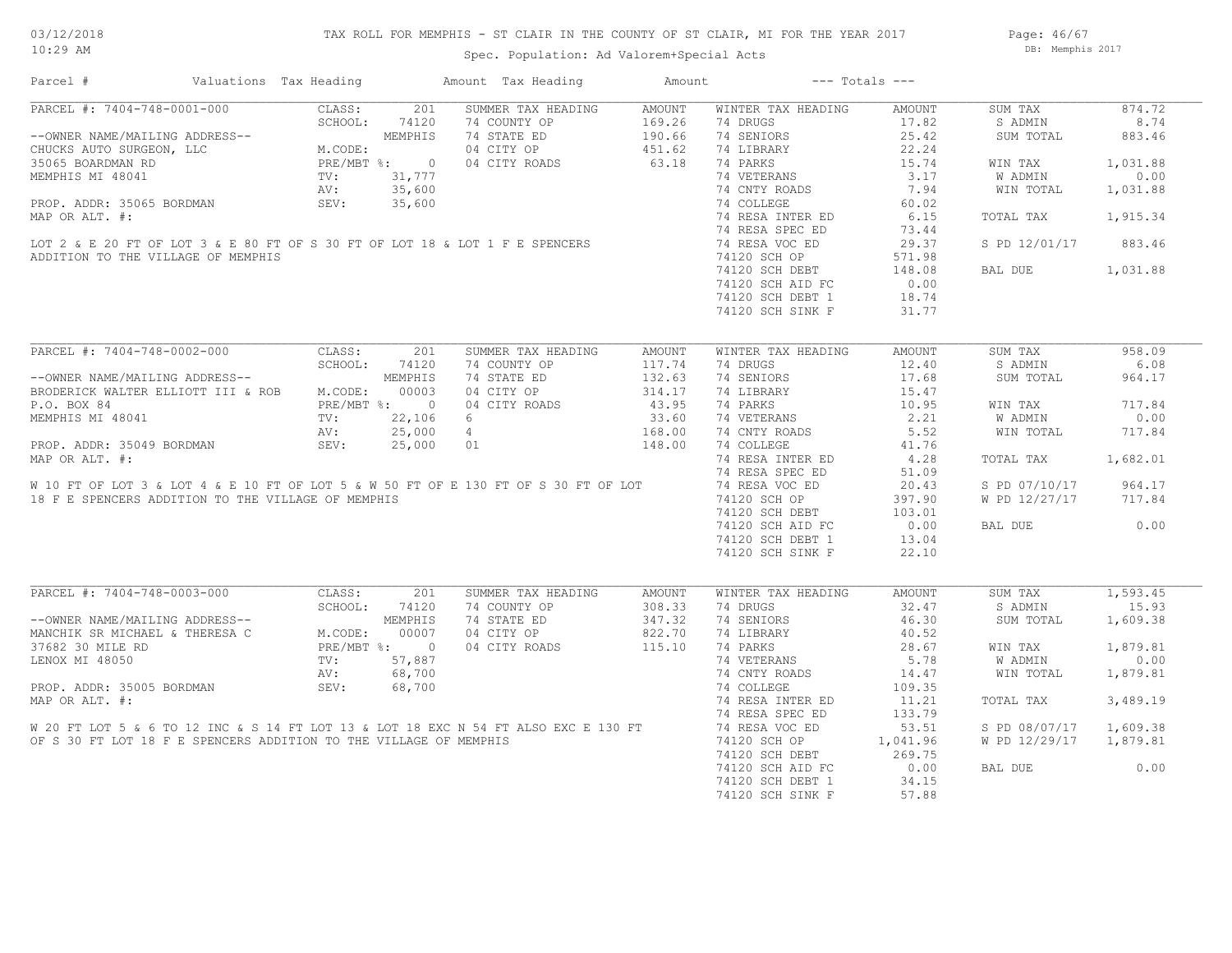## TAX ROLL FOR MEMPHIS - ST CLAIR IN THE COUNTY OF ST CLAIR, MI FOR THE YEAR 2017

Spec. Population: Ad Valorem+Special Acts

Page: 47/67 DB: Memphis 2017

| Parcel #                                                                           | Valuations Tax Heading                                                          |         |                                                          | Amount Tax Heading | Amount |                    | $---$ Totals $---$ |                        |          |
|------------------------------------------------------------------------------------|---------------------------------------------------------------------------------|---------|----------------------------------------------------------|--------------------|--------|--------------------|--------------------|------------------------|----------|
| PARCEL #: 7404-748-0004-000                                                        |                                                                                 | CLASS:  | 401                                                      | SUMMER TAX HEADING | AMOUNT | WINTER TAX HEADING | AMOUNT             | SUM TAX                | 1,771.83 |
|                                                                                    |                                                                                 | SCHOOL: | 74120                                                    | 74 COUNTY OP       | 342.85 | 74 DRUGS           | 36.10              | S ADMIN                | 17.71    |
| --OWNER NAME/MAILING ADDRESS--                                                     |                                                                                 |         | MEMPHIS                                                  | 74 STATE ED        | 386.20 | 74 SENIORS         | 51.49              | SUM TOTAL              | 1,789.54 |
| CHENEY ANDY & BRENDA                                                               |                                                                                 |         | MEMPHIS<br>M.CODE: 00005<br>PRE/MBT %: 100<br>TV: 64,367 | 04 CITY OP         | 914.80 | 74 LIBRARY         | 45.05              |                        |          |
| 81120 MAIN                                                                         |                                                                                 |         |                                                          | 04 CITY ROADS      | 127.98 | 74 PARKS           | 31.88              | WIN TAX                | 931.65   |
| MEMPHIS MI 48041                                                                   |                                                                                 |         |                                                          |                    |        | 74 VETERANS        | 6.43               | W ADMIN                | 0.00     |
|                                                                                    |                                                                                 | AV:     | 80,300                                                   |                    |        | 74 CNTY ROADS      | 16.09              | WIN TOTAL              | 931.65   |
| PROP. ADDR: 81120 MAIN                                                             |                                                                                 | SEV:    | 80,300                                                   |                    |        | 74 COLLEGE         | 121.59             |                        |          |
| MAP OR ALT. #:                                                                     |                                                                                 |         |                                                          |                    |        | 74 RESA INTER ED   | 12.47              | TOTAL TAX              | 2,721.19 |
|                                                                                    |                                                                                 |         |                                                          |                    |        | 74 RESA SPEC ED    | 148.77             |                        |          |
| N 16 FT LOT 13 & LOTS 14, 15, 16 & N 54 FT OF LOT 18 F E SPENCER'S ADDITION TO THE |                                                                                 |         |                                                          |                    |        | 74 RESA VOC ED     | 59.50              | S PD 08/28/17 1,789.54 |          |
| VILLAGE OF MEMPHIS                                                                 |                                                                                 |         |                                                          |                    |        | 74120 SCH OP       | 0.00               | W PD 01/08/18          | 931.65   |
|                                                                                    |                                                                                 |         |                                                          |                    |        |                    |                    |                        |          |
|                                                                                    |                                                                                 |         |                                                          |                    |        | 74120 SCH DEBT     | 299.95             |                        |          |
|                                                                                    |                                                                                 |         |                                                          |                    |        | 74120 SCH AID FC   | 0.00               | BAL DUE                | 0.00     |
|                                                                                    |                                                                                 |         |                                                          |                    |        | 74120 SCH DEBT 1   | 37.97              |                        |          |
|                                                                                    |                                                                                 |         |                                                          |                    |        | 74120 SCH SINK F   | 64.36              |                        |          |
|                                                                                    |                                                                                 |         |                                                          |                    |        |                    |                    |                        |          |
| PARCEL #: 7404-748-0005-000                                                        |                                                                                 | CLASS:  | 401                                                      | SUMMER TAX HEADING | AMOUNT | WINTER TAX HEADING | AMOUNT             | SUM TAX                | 1,326.00 |
|                                                                                    | DRESS--<br>M.CODE:<br>PRE/MBT %: 100<br>TV: 48,171<br>AV: 57,80'<br>REV: 57,86' |         |                                                          | 74 COUNTY OP       | 256.58 | 74 DRUGS           | 27.02              | S ADMIN                | 13.26    |
| --OWNER NAME/MAILING ADDRESS--                                                     |                                                                                 |         |                                                          | 74 STATE ED        | 289.02 | 74 SENIORS         | 38.53              | SUM TOTAL              | 1,339.26 |
| POWERS HOWARD & NINA                                                               |                                                                                 |         |                                                          | 04 CITY OP         | 684.62 | 74 LIBRARY         | 33.71              |                        |          |
| P.O. BOX 102                                                                       |                                                                                 |         |                                                          | 04 CITY ROADS      | 95.78  | 74 PARKS           | 23.86              | WIN TAX                | 697.21   |
| MEMPHIS MI 48041                                                                   |                                                                                 |         |                                                          |                    |        | 74 VETERANS        | 4.81               | W ADMIN                | 0.00     |
|                                                                                    |                                                                                 |         |                                                          |                    |        | 74 CNTY ROADS      | 12.04              | WIN TOTAL              | 697.21   |
| PROP. ADDR: 35080 MAPLE                                                            |                                                                                 |         |                                                          |                    |        | 74 COLLEGE         | 90.99              |                        |          |
| MAP OR ALT. #:                                                                     |                                                                                 |         |                                                          |                    |        | 74 RESA INTER ED   | 9.33               | TOTAL TAX              | 2,036.47 |
|                                                                                    |                                                                                 |         |                                                          |                    |        |                    |                    |                        |          |
|                                                                                    |                                                                                 |         |                                                          |                    |        | 74 RESA SPEC ED    | 111.33             |                        |          |
| LOT 17 F E SPENCERS ADDITION TO THE VILLAGE OF MEMPHIS                             |                                                                                 |         |                                                          |                    |        | 74 RESA VOC ED     | 44.53              | S PD 08/24/17          | 1,339.26 |
|                                                                                    |                                                                                 |         |                                                          |                    |        | 74120 SCH OP       | 0.00               | W PD 01/30/18          | 697.21   |
|                                                                                    |                                                                                 |         |                                                          |                    |        | 74120 SCH DEBT     | 224.47             |                        |          |
|                                                                                    |                                                                                 |         |                                                          |                    |        | 74120 SCH AID FC   | 0.00               | BAL DUE                | 0.00     |
|                                                                                    |                                                                                 |         |                                                          |                    |        | 74120 SCH DEBT 1   | 28.42              |                        |          |
|                                                                                    |                                                                                 |         |                                                          |                    |        | 74120 SCH SINK F   | 48.17              |                        |          |
|                                                                                    |                                                                                 |         |                                                          |                    |        |                    |                    |                        |          |
| PARCEL #: 7404-760-0001-000                                                        |                                                                                 | CLASS:  | 402                                                      | SUMMER TAX HEADING | AMOUNT | WINTER TAX HEADING | AMOUNT             | SUM TAX                | 559.03   |
|                                                                                    |                                                                                 | SCHOOL: | 74120                                                    | 74 COUNTY OP       | 108.17 | 74 DRUGS           | 11.39              | S ADMIN                | 5.59     |
| --OWNER NAME/MAILING ADDRESS--                                                     |                                                                                 |         | MEMPHIS                                                  | 74 STATE ED        | 121.85 | 74 SENIORS         | 16.24              | SUM TOTAL              | 564.62   |
| KUS THOMAS                                                                         |                                                                                 | M.CODE: |                                                          | 04 CITY OP         | 288.63 | 74 LIBRARY         | 14.21              |                        |          |
| 258 MEMPHIS RIDGE RD                                                               |                                                                                 |         | PRE/MBT %: 100                                           | 04 CITY ROADS      | 40.38  | 74 PARKS           | 10.06              | WIN TAX                | 293.91   |
| RILEY MI 48041                                                                     |                                                                                 | TV:     | 20,309                                                   |                    |        | 74 VETERANS        | 2.03               | W ADMIN                | 0.00     |
|                                                                                    |                                                                                 | AV:     | 31,300                                                   |                    |        | 74 CNTY ROADS      | 5.07               | WIN TOTAL              | 293.91   |
| PROP. ADDR: VACANT MAIN                                                            |                                                                                 | SEV:    | 31,300                                                   |                    |        | 74 COLLEGE         | 38.36              |                        |          |
| MAP OR ALT. #:                                                                     |                                                                                 |         |                                                          |                    |        | 74 RESA INTER ED   | 3.93               | TOTAL TAX              | 858.53   |
|                                                                                    |                                                                                 |         |                                                          |                    |        | 74 RESA SPEC ED    | 46.94              |                        |          |
|                                                                                    |                                                                                 |         |                                                          |                    |        |                    |                    |                        |          |
| LOT 1 SUPERVISORS BELLE RIVER PLAT                                                 |                                                                                 |         |                                                          |                    |        | 74 RESA VOC ED     | 18.77              | S PD 08/14/17          | 564.62   |
|                                                                                    |                                                                                 |         |                                                          |                    |        | 74120 SCH OP       | 0.00               | W PD 01/12/18          | 293.91   |
|                                                                                    |                                                                                 |         |                                                          |                    |        | 74120 SCH DEBT     | 94.63              |                        |          |
|                                                                                    |                                                                                 |         |                                                          |                    |        | 74120 SCH AID FC   | 0.00               | BAL DUE                | 0.00     |
|                                                                                    |                                                                                 |         |                                                          |                    |        | 74120 SCH DEBT 1   | 11.98              |                        |          |
|                                                                                    |                                                                                 |         |                                                          |                    |        | 74120 SCH SINK F   | 20.30              |                        |          |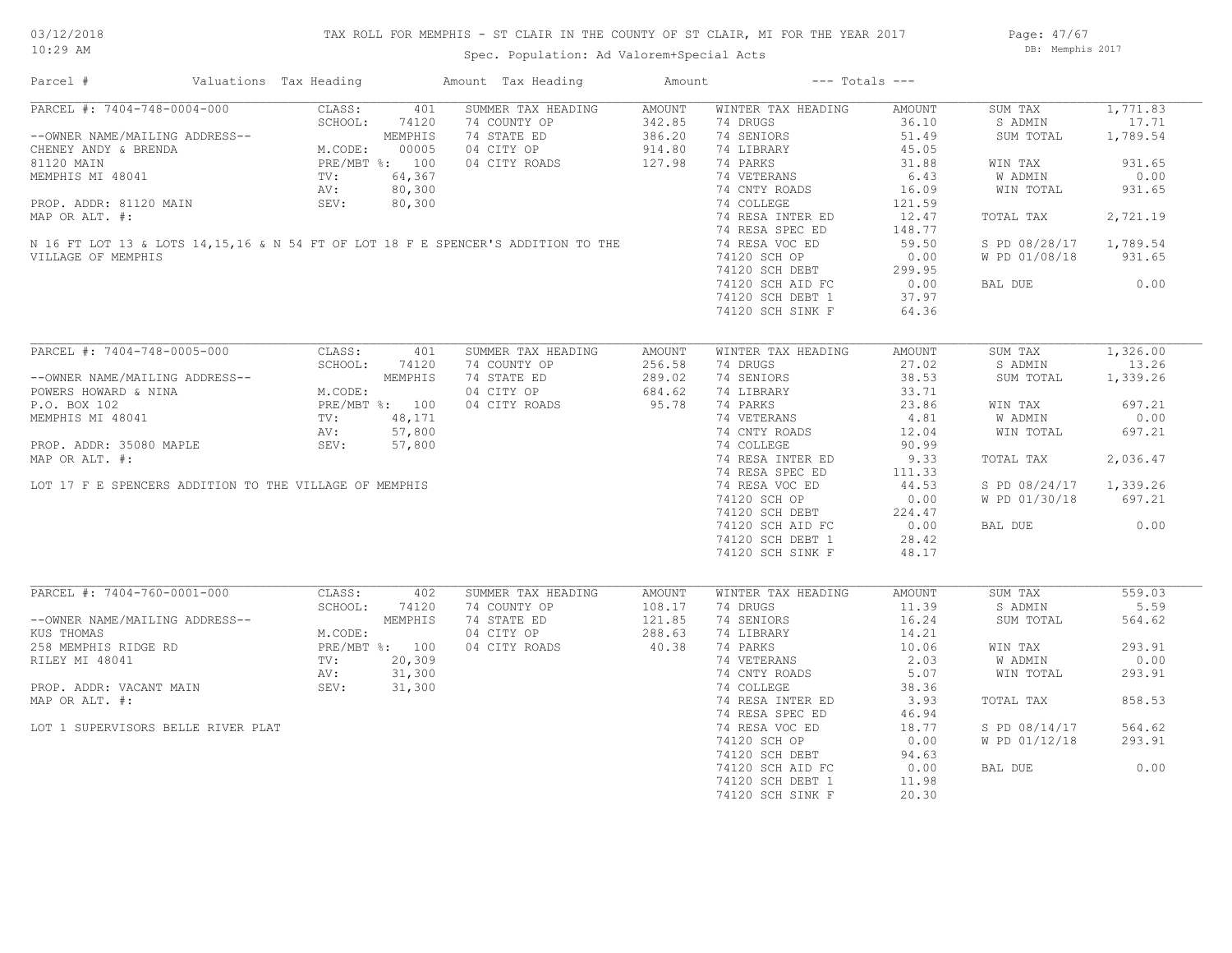## TAX ROLL FOR MEMPHIS - ST CLAIR IN THE COUNTY OF ST CLAIR, MI FOR THE YEAR 2017

Page: 48/67 DB: Memphis 2017

| Parcel #                                                                                                                          | Valuations Tax Heading             |         |                  | Amount Tax Heading          | Amount             |                                      | $---$ Totals $---$ |                      |                   |
|-----------------------------------------------------------------------------------------------------------------------------------|------------------------------------|---------|------------------|-----------------------------|--------------------|--------------------------------------|--------------------|----------------------|-------------------|
| PARCEL #: 7404-760-0002-000                                                                                                       |                                    | CLASS:  | 301              | SUMMER TAX HEADING          | AMOUNT             | WINTER TAX HEADING                   | AMOUNT             | SUM TAX              | 4,707.55          |
| --OWNER NAME/MAILING ADDRESS--                                                                                                    |                                    | SCHOOL: | 74120<br>MEMPHIS | 74 COUNTY OP<br>74 STATE ED | 910.91<br>1,026.09 | 74 DRUGS<br>74 SENIORS               | 95.93<br>136.81    | S ADMIN<br>SUM TOTAL | 47.07<br>4,754.62 |
| CUCCIHARA JAMES<br>81900 MAIN                                                                                                     |                                    | M.CODE: | PRE/MBT %: 0     | 04 CITY OP<br>04 CITY ROADS | 2,430.51<br>340.04 | 74 LIBRARY<br>74 PARKS               | 119.71<br>84.72    | WIN TAX              | 5,553.67          |
| MEMPHIS MI 48041                                                                                                                  | $TV:$ <sub>A<math>V</math></sub> . |         | 171,015          |                             |                    | 74 VETERANS                          | 17.10              | W ADMIN              | 0.00              |
|                                                                                                                                   |                                    |         | 204,900          |                             |                    | 74 CNTY ROADS                        | 42.75              | WIN TOTAL            | 5,553.67          |
| PROP. ADDR: 81900 MAIN                                                                                                            |                                    | SEV:    | 204,900          |                             |                    | 74 COLLEGE                           | 323.06             |                      |                   |
| MAP OR ALT. #:                                                                                                                    |                                    |         |                  |                             |                    | 74 RESA INTER ED<br>74 RESA SPEC ED  | 33.14<br>395.26    | TOTAL TAX            | 10,308.29         |
| LOT 2 SUPERVISORS BELLE RIVER PLAT                                                                                                |                                    |         |                  |                             |                    | 74 RESA VOC ED                       | 158.10             | S PD 07/07/17        | 4,754.62          |
|                                                                                                                                   |                                    |         |                  |                             |                    | 74120 SCH OP                         | 3,078.27           |                      |                   |
|                                                                                                                                   |                                    |         |                  |                             |                    | 74120 SCH DEBT                       | 796.92             | BAL DUE              | 5,553.67          |
|                                                                                                                                   |                                    |         |                  |                             |                    | 74120 SCH AID FC                     | 0.00               |                      |                   |
|                                                                                                                                   |                                    |         |                  |                             |                    | 74120 SCH DEBT 1                     | 100.89             |                      |                   |
|                                                                                                                                   |                                    |         |                  |                             |                    | 74120 SCH SINK F                     | 171.01             |                      |                   |
|                                                                                                                                   |                                    |         |                  |                             |                    |                                      |                    |                      |                   |
| PARCEL #: 7404-760-0003-000                                                                                                       |                                    | CLASS:  | 401              | SUMMER TAX HEADING          | AMOUNT             | WINTER TAX HEADING                   | AMOUNT             | SUM TAX              | 1,814.52          |
|                                                                                                                                   |                                    | SCHOOL: | 74120            | 74 COUNTY OP                | 351.11             | 74 DRUGS                             | 36.97              | S ADMIN              | 18.14             |
| --OWNER NAME/MAILING ADDRESS--                                                                                                    |                                    |         | MEMPHIS<br>00001 | 74 STATE ED<br>04 CITY OP   | 395.50<br>936.84   | 74 SENIORS                           | 52.73<br>46.14     | SUM TOTAL            | 1,832.66          |
| --UNNER NAME/MAILING ADDRESS--<br>SCHROEDER DANIEL E<br>BI840 MAIN<br>MEMPHIS MI 48041 TV:<br>PROP. ADDR: 81840 MAIN SEV:<br>SEV: |                                    | M.CODE: | PRE/MBT %: 100   | 04 CITY ROADS               | 131.07             | 74 LIBRARY<br>74 PARKS               | 32.65              | WIN TAX              | 954.10            |
|                                                                                                                                   |                                    |         | 65,918           |                             |                    | 74 VETERANS                          | 6.59               | W ADMIN              | 0.00              |
|                                                                                                                                   |                                    |         | 78,300           |                             |                    | 74 CNTY ROADS                        | 16.47              | WIN TOTAL            | 954.10            |
|                                                                                                                                   |                                    |         | 78,300           |                             |                    | 74 COLLEGE                           | 124.52             |                      |                   |
| MAP OR ALT. #:                                                                                                                    |                                    |         |                  |                             |                    | 74 RESA INTER ED                     | 12.77              | TOTAL TAX            | 2,786.76          |
|                                                                                                                                   |                                    |         |                  |                             |                    | 74 RESA SPEC ED                      | 152.35             |                      |                   |
| LOT 3 SUPERVISORS BELLE RIVER PLAT                                                                                                |                                    |         |                  |                             |                    | 74 RESA VOC ED                       | 60.94              | S PD 08/28/17        | 1,832.66          |
|                                                                                                                                   |                                    |         |                  |                             |                    | 74120 SCH OP                         | 0.00               | W PD 12/29/17        | 954.10            |
|                                                                                                                                   |                                    |         |                  |                             |                    | 74120 SCH DEBT                       | 307.17             |                      | 0.00              |
|                                                                                                                                   |                                    |         |                  |                             |                    | 74120 SCH AID FC<br>74120 SCH DEBT 1 | 0.00<br>38.89      | BAL DUE              |                   |
|                                                                                                                                   |                                    |         |                  |                             |                    | 74120 SCH SINK F                     | 65.91              |                      |                   |
|                                                                                                                                   |                                    |         |                  |                             |                    |                                      |                    |                      |                   |
| PARCEL #: 7404-760-0004-000                                                                                                       |                                    | CLASS:  | 401              | SUMMER TAX HEADING          | AMOUNT             | WINTER TAX HEADING                   | AMOUNT             | SUM TAX              | 1,094.77          |
|                                                                                                                                   |                                    | SCHOOL: | 74120            | 74 COUNTY OP                | 211.84             | 74 DRUGS                             | 22.31              | S ADMIN              | 10.94             |
| --OWNER NAME/MAILING ADDRESS--                                                                                                    |                                    |         | MEMPHIS          | 74 STATE ED                 | 238.62             | 74 SENIORS                           | 31.81              | S INTRST             | 65.69             |
| DIAZ JOHN M & JEANNIE                                                                                                             |                                    | M.CODE: |                  | 04 CITY OP                  | 565.23             | 74 LIBRARY                           | 27.83              | SUM TOTAL            | 1,171.40          |
| 81800 MAIN                                                                                                                        |                                    |         | PRE/MBT %: 100   | 04 CITY ROADS               | 79.08              | 74 PARKS                             | 19.70              |                      |                   |
| MEMPHIS MI 48041                                                                                                                  |                                    | TV:     | 39,771           |                             |                    | 74 VETERANS                          | 3.97               | WIN TAX              | 575.63            |
|                                                                                                                                   |                                    | AV:     | 44,900           |                             |                    | 74 CNTY ROADS                        | 9.94               | W ADMIN              | 0.00              |
| PROP. ADDR: 81800 MAIN                                                                                                            |                                    | SEV:    | 44,900           |                             |                    | 74 COLLEGE                           | 75.13              | WIN TOTAL            | 575.63            |
| MAP OR ALT. #:                                                                                                                    |                                    |         |                  |                             |                    | 74 RESA INTER ED<br>74 RESA SPEC ED  | 7.70<br>91.92      |                      | 1,747.03          |
| LOT 4 SUPERVISORS BELLE RIVER PLAT                                                                                                |                                    |         |                  |                             |                    | 74 RESA VOC ED                       | 36.76              | TOTAL TAX            |                   |
|                                                                                                                                   |                                    |         |                  |                             |                    | 74120 SCH OP                         | 0.00               | BAL DUE              | 1,747.03          |
|                                                                                                                                   |                                    |         |                  |                             |                    | 74120 SCH DEBT                       | 185.33             |                      |                   |
|                                                                                                                                   |                                    |         |                  |                             |                    | 74120 SCH AID FC                     | 0.00               |                      |                   |
|                                                                                                                                   |                                    |         |                  |                             |                    | 74120 SCH DEBT 1                     | 23.46              |                      |                   |
|                                                                                                                                   |                                    |         |                  |                             |                    | 74120 SCH SINK F                     | 39.77              |                      |                   |
|                                                                                                                                   |                                    |         |                  |                             |                    |                                      |                    |                      |                   |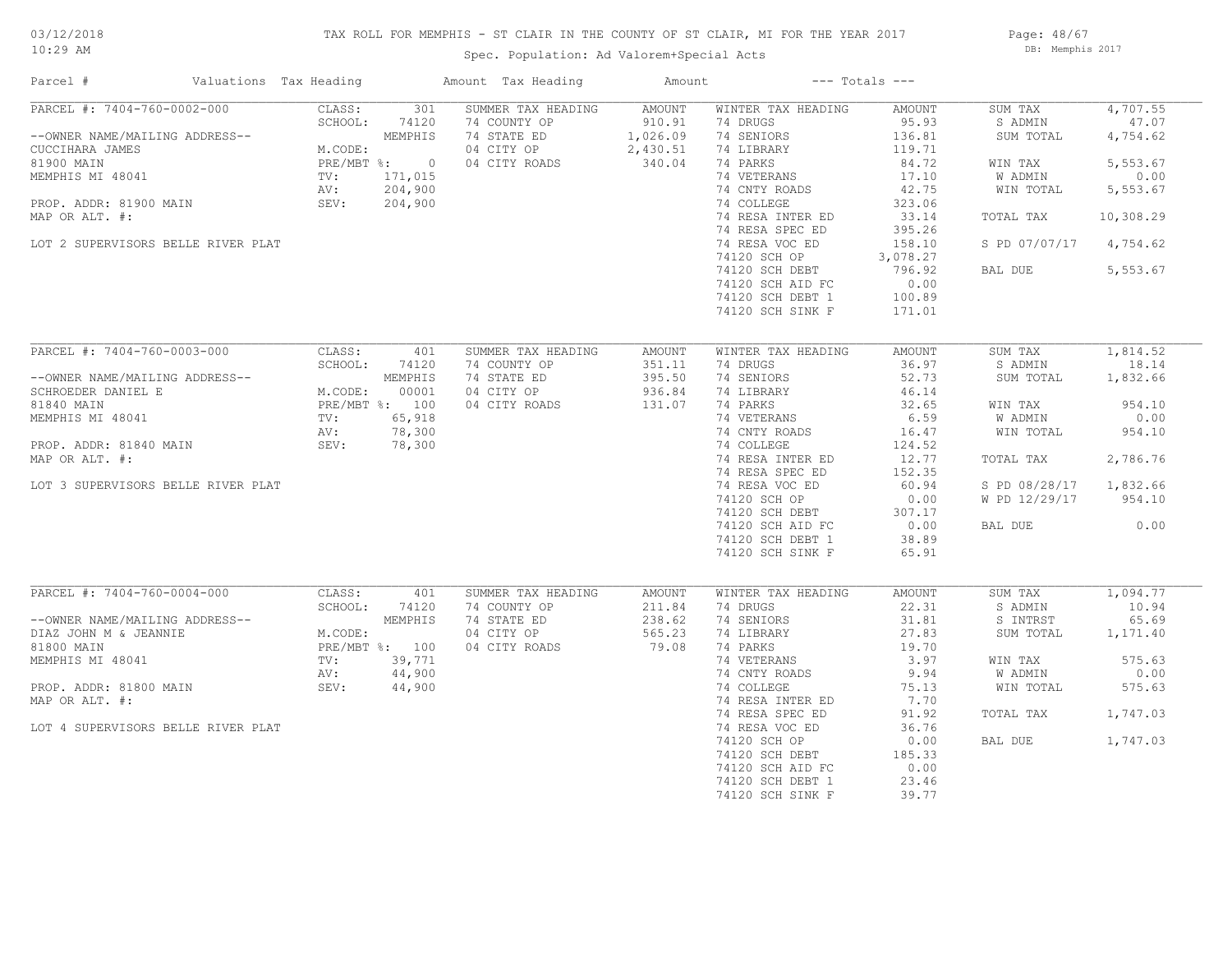Page: 49/67 DB: Memphis 2017

| Parcel #                                                                   | Valuations Tax Heading |                | Amount Tax Heading                                                                                                                                                                                                                     | Amount   | $---$ Totals $---$ |        |                |          |
|----------------------------------------------------------------------------|------------------------|----------------|----------------------------------------------------------------------------------------------------------------------------------------------------------------------------------------------------------------------------------------|----------|--------------------|--------|----------------|----------|
| PARCEL #: 7404-760-0005-001                                                | CLASS:                 | 401            | SUMMER TAX HEADING                                                                                                                                                                                                                     | AMOUNT   | WINTER TAX HEADING | AMOUNT | SUM TAX        | 1,938.88 |
|                                                                            | SCHOOL:                | 74120          | 74 COUNTY OP                                                                                                                                                                                                                           | 375.17   | 74 DRUGS           | 39.51  | S ADMIN        | 19.38    |
| --OWNER NAME/MAILING ADDRESS--                                             |                        | MEMPHIS        | 74 STATE ED                                                                                                                                                                                                                            | 422.61   | 74 SENIORS         | 56.34  | SUM TOTAL      | 1,958.26 |
| --OWNER NAME/MAILING ADDRESS--<br>LATOUF LAWRENCE S & RETA Y<br>81780 MAIN | M.CODE:                | 00012          | 04 CITY OP                                                                                                                                                                                                                             | 1,001.05 | 74 LIBRARY         | 49.30  |                |          |
|                                                                            |                        | PRE/MBT %: 100 | 04 CITY ROADS                                                                                                                                                                                                                          | 140.05   | 74 PARKS           | 34.89  | WIN TAX        | 1,019.50 |
| MEMPHIS MI 48041                                                           | $\texttt{TV}$ :        | 70,436         |                                                                                                                                                                                                                                        |          | 74 VETERANS        | 7.04   | <b>W ADMIN</b> | 0.00     |
|                                                                            | AV:                    | 92,400         |                                                                                                                                                                                                                                        |          | 74 CNTY ROADS      | 17.60  | WIN TOTAL      | 1,019.50 |
| PROP. ADDR: 81780 MAIN                                                     | SEV:                   | 92,400         |                                                                                                                                                                                                                                        |          | 74 COLLEGE         | 133.06 |                |          |
|                                                                            |                        |                |                                                                                                                                                                                                                                        |          | 74 RESA INTER ED   | 13.65  | TOTAL TAX      | 2,977.76 |
|                                                                            |                        |                |                                                                                                                                                                                                                                        |          | 74 RESA SPEC ED    | 162.79 |                |          |
|                                                                            |                        |                | PROP. ADDR: 81780 MAIN<br>MAP OR ALT. #:<br>PART OF LOT 5, Described as Beg.th N 0D 53M 37S E. 146.85' From sw cor. Lot 5; th<br>N.0D 53M 37S E. 146.85' From sw cor. Lot 5; th<br>99.53'; th N 89D 03M 37S W. 1046.77'to Beg. Supervi |          | 74 RESA VOC ED     | 65.11  | S PD 08/28/17  | 1,958.26 |
|                                                                            |                        |                |                                                                                                                                                                                                                                        |          | 74120 SCH OP       | 0.00   | W PD 12/22/17  | 1,019.50 |
|                                                                            |                        |                |                                                                                                                                                                                                                                        |          | 74120 SCH DEBT     | 328.23 |                |          |
| Split on 08/24/2006 from 04-760-0005-000,04-760-0005-250;                  |                        |                |                                                                                                                                                                                                                                        |          | 74120 SCH AID FC   | 0.00   | BAL DUE        | 0.00     |
|                                                                            |                        |                |                                                                                                                                                                                                                                        |          | 74120 SCH DEBT 1   | 41.55  |                |          |
|                                                                            |                        |                |                                                                                                                                                                                                                                        |          | 74120 SCH SINK F   | 70.43  |                |          |
|                                                                            |                        |                |                                                                                                                                                                                                                                        |          |                    |        |                |          |
|                                                                            |                        |                |                                                                                                                                                                                                                                        |          |                    |        |                |          |
| PARCEL #: 7404-760-0005-252                                                | CLASS:                 | 401            | SUMMER TAX HEADING                                                                                                                                                                                                                     | AMOUNT   | WINTER TAX HEADING | AMOUNT | SUM TAX        | 1,144.95 |
|                                                                            | SCHOOL:                | 74120          | 74 COUNTY OP                                                                                                                                                                                                                           | 221.55   | 74 DRUGS           | 23.33  | S ADMIN        | 11.44    |
| --OWNER NAME/MAILING ADDRESS--                                             |                        | MEMPHIS        | 74 STATE ED                                                                                                                                                                                                                            | 249.56   | 74 SENIORS         | 33.27  | S INTRST       | 68.70    |
| RESCHKE, NICOLE ET AL.                                                     | M.CODE:                |                | 04 CITY OP                                                                                                                                                                                                                             | 591.14   | 74 LIBRARY         | 29.11  | SUM TOTAL      | 1,225.09 |
| 81750 MAIN ST.                                                             |                        | PRE/MBT %: 100 | 04 CITY ROADS                                                                                                                                                                                                                          | 82.70    | 74 PARKS           | 20.60  |                |          |
| MEMPHIS MI 48041                                                           | TV:                    | 41,594         |                                                                                                                                                                                                                                        |          | 74 VETERANS        | 4.15   | WIN TAX        | 602.01   |
|                                                                            | AV:                    | 46,300         |                                                                                                                                                                                                                                        |          | 74 CNTY ROADS      | 10.39  | W ADMIN        | 0.00     |
| PROP. ADDR: 81750 MAIN                                                     | SEV:                   | 46,300         |                                                                                                                                                                                                                                        |          | 74 COLLEGE         | 78.57  | WIN TOTAL      | 602.01   |
| MAP OR ALT. #:                                                             |                        |                |                                                                                                                                                                                                                                        |          | 74 RESA INTER ED   | 8.06   |                |          |
|                                                                            |                        |                |                                                                                                                                                                                                                                        |          | 74 RESA SPEC ED    | 96.13  | TOTAL TAX      | 1,827.10 |
|                                                                            |                        |                | S 165' OF W 396' OF LOT 5 EXC BEG N OD 53M 37S E 146.85' FROM SW COR OF LOT 5, TH S<br>89D 3M 37S E 396', TH N OD 53M 37S E 16.70', TH N 88D 51M 3S W 396', TH S OD 53M<br>37S W 18.15' TO BEG SUPERVISOR'S BELLE RIVER PLAT           |          | 74 RESA VOC ED     | 38.45  |                |          |
|                                                                            |                        |                |                                                                                                                                                                                                                                        |          | 74120 SCH OP       | 0.00   | BAL DUE        | 1,827.10 |
| 37S W 18.15' TO BEG SUPERVISOR'S BELLE RIVER PLAT                          |                        |                |                                                                                                                                                                                                                                        |          | 74120 SCH DEBT     | 193.82 |                |          |
|                                                                            |                        |                |                                                                                                                                                                                                                                        |          | 74120 SCH AID FC   | 0.00   |                |          |
|                                                                            |                        |                |                                                                                                                                                                                                                                        |          | 74120 SCH DEBT 1   | 24.54  |                |          |
|                                                                            |                        |                |                                                                                                                                                                                                                                        |          | 74120 SCH SINK F   | 41.59  |                |          |
|                                                                            |                        |                |                                                                                                                                                                                                                                        |          |                    |        |                |          |
| PARCEL #: 7404-760-0005-260                                                | CLASS:                 | 703            | SUMMER TAX HEADING                                                                                                                                                                                                                     | AMOUNT   | WINTER TAX HEADING | AMOUNT | SUM TAX        | 0.00     |
|                                                                            | SCHOOL:                | 74120          | 74 COUNTY OP                                                                                                                                                                                                                           | 0.00     | 74 DRUGS           | 0.00   | S ADMIN        | 0.00     |
| --OWNER NAME/MAILING ADDRESS--                                             |                        | MEMPHIS        | 74 STATE ED                                                                                                                                                                                                                            | 0.00     | 74 SENIORS         | 0.00   | SUM TOTAL      | 0.00     |
| CITY OF MEMPHIS                                                            | M.CODE:                |                | 04 CITY OP                                                                                                                                                                                                                             | 0.00     | 74 LIBRARY         | 0.00   |                |          |
| 35095 POTTER PO BOX 28<br>MEMPHIS MI 48041-0028                            | PRE/MBT %:             | $\circ$        | 04 CITY ROADS                                                                                                                                                                                                                          | 0.00     | 74 PARKS           | 0.00   | WIN TAX        | 0.00     |
|                                                                            | $\texttt{TV}$ :        | $\circ$        |                                                                                                                                                                                                                                        |          | 74 VETERANS        | 0.00   | <b>W ADMIN</b> | 0.00     |
|                                                                            | AV:                    | $\circ$        |                                                                                                                                                                                                                                        |          | 74 CNTY ROADS      | 0.00   | WIN TOTAL      | 0.00     |
| PROP. ADDR:                                                                | SEV:                   | $\circ$        |                                                                                                                                                                                                                                        |          | 74 COLLEGE         | 0.00   |                |          |
| MAP OR ALT. #:                                                             |                        |                |                                                                                                                                                                                                                                        |          | 74 RESA INTER ED   | 0.00   | TOTAL TAX      | 0.00     |
|                                                                            |                        |                |                                                                                                                                                                                                                                        |          | 74 RESA SPEC ED    | 0.00   |                |          |
|                                                                            |                        |                | BEG S 88D 51M 3S E 396' FROM SW COR LOT 5, TH S 88D 51M 3S E 616.05', TH N 13D 53M                                                                                                                                                     |          | 74 RESA VOC ED     | 0.00   | BAL DUE        | 0.00     |
|                                                                            |                        |                | 6S E 220.14', TH N 89D 3M 37S W 561.48', TH S OD 56M 23S W 64', TH N 89D 3M 37S W                                                                                                                                                      |          | 74120 SCH OP       | 0.00   |                |          |
|                                                                            |                        |                | 104', TH S OD 53M 37S W 148.30' TO BEG EXC BEG N OD 53M 37S E 146.85' & S 89D 3M                                                                                                                                                       |          | 74120 SCH DEBT     | 0.00   |                |          |
|                                                                            |                        |                | 37S E 500' FROM SW COR OF LOT 5, TH S 89D 3M 37S E 546.77', TH N 13D 53M 6S E                                                                                                                                                          |          | 74120 SCH AID FC   | 0.00   |                |          |
|                                                                            |                        |                | 65.67', TH N 89D 3M 37S W 561.48', TH S OD 56M 23S W 64' TO BEG SUPERVISOR'S BELLE                                                                                                                                                     |          | 74120 SCH DEBT 1   | 0.00   |                |          |
| RIVER PLAT SPLIT PER SHERIFF DEED 3816-908;3815-877                        |                        |                |                                                                                                                                                                                                                                        |          | 74120 SCH SINK F   | 0.00   |                |          |
|                                                                            |                        |                |                                                                                                                                                                                                                                        |          |                    |        |                |          |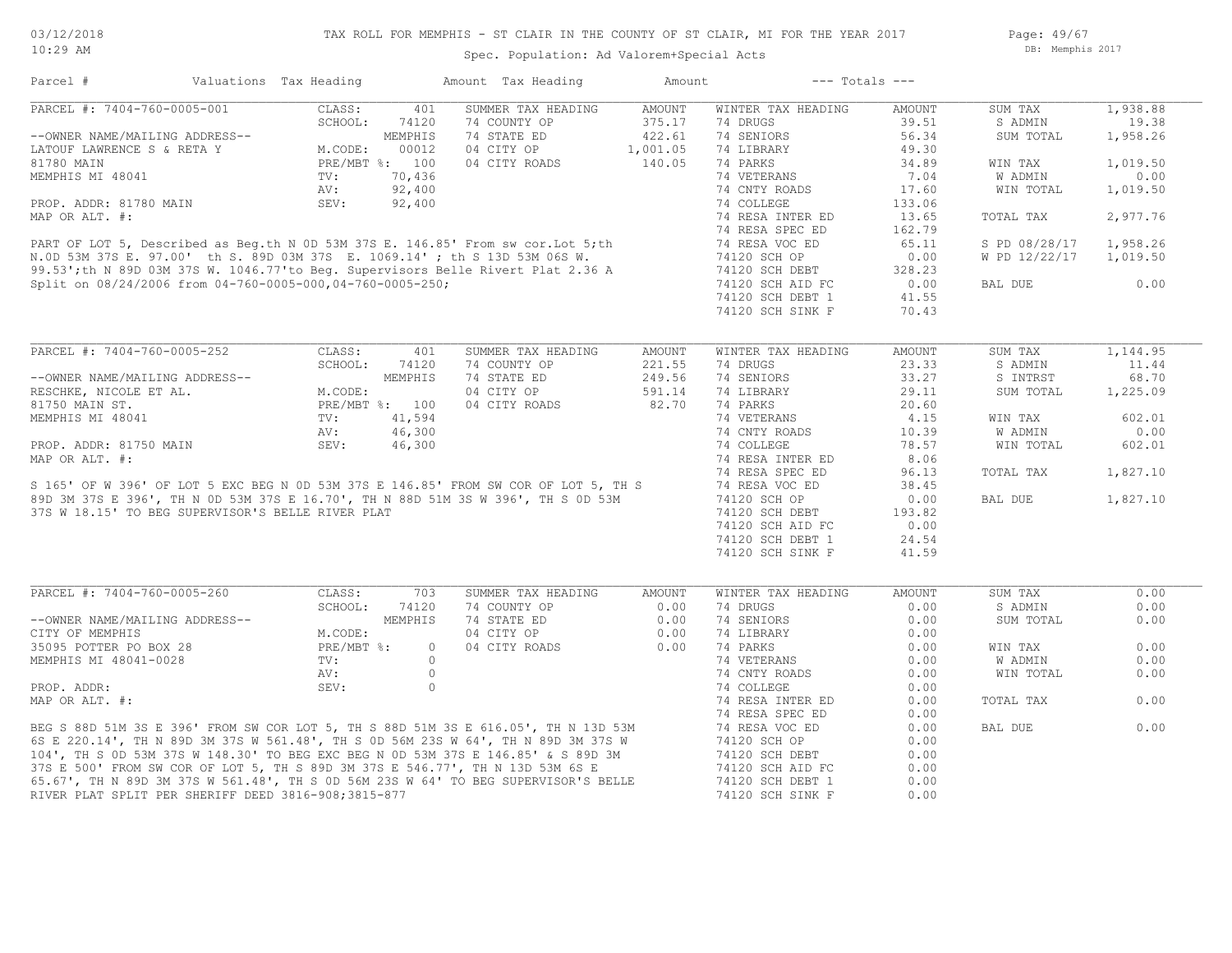## TAX ROLL FOR MEMPHIS - ST CLAIR IN THE COUNTY OF ST CLAIR, MI FOR THE YEAR 2017

Spec. Population: Ad Valorem+Special Acts

Page: 50/67 DB: Memphis 2017

| Parcel #                                                                            | Valuations Tax Heading |                 |                | Amount Tax Heading | Amount        |                    | $---$ Totals $---$ |               |          |
|-------------------------------------------------------------------------------------|------------------------|-----------------|----------------|--------------------|---------------|--------------------|--------------------|---------------|----------|
| PARCEL #: 7404-760-0006-000                                                         |                        | CLASS:          | 401            | SUMMER TAX HEADING | <b>AMOUNT</b> | WINTER TAX HEADING | AMOUNT             | SUM TAX       | 1,178.34 |
|                                                                                     |                        | SCHOOL:         | 74120          | 74 COUNTY OP       | 228.01        | 74 DRUGS           | 24.01              | S ADMIN       | 11.78    |
| --OWNER NAME/MAILING ADDRESS--                                                      |                        |                 | MEMPHIS        | 74 STATE ED        | 256.84        | 74 SENIORS         | 34.24              | SUM TOTAL     | 1,190.12 |
| FOSS CAROL                                                                          |                        | M.CODE:         |                | 04 CITY OP         | 608.38        | 74 LIBRARY         | 29.96              |               |          |
| 81700 MAIN                                                                          |                        |                 | PRE/MBT %: 100 | 04 CITY ROADS      | 85.11         | 74 PARKS           | 21.20              | WIN TAX       | 619.57   |
| MEMPHIS MI 48041                                                                    |                        | TV:             | 42,807         |                    |               | 74 VETERANS        | 4.28               | W ADMIN       | 0.00     |
|                                                                                     |                        | AV:             | 47,400         |                    |               | 74 CNTY ROADS      | 10.70              | WIN TOTAL     | 619.57   |
| PROP. ADDR: 81700 MAIN                                                              |                        | SEV:            | 47,400         |                    |               | 74 COLLEGE         | 80.86              |               |          |
| MAP OR ALT. #:                                                                      |                        |                 |                |                    |               | 74 RESA INTER ED   | 8.29               | TOTAL TAX     | 1,809.69 |
|                                                                                     |                        |                 |                |                    |               | 74 RESA SPEC ED    | 98.93              |               |          |
| LOT 6 SUPERVISORS BELLE RIVER PLAT                                                  |                        |                 |                |                    |               | 74 RESA VOC ED     | 39.57              | S PD 08/30/17 | 1,190.12 |
|                                                                                     |                        |                 |                |                    |               | 74120 SCH OP       | 0.00               | W PD 02/13/18 | 619.57   |
|                                                                                     |                        |                 |                |                    |               | 74120 SCH DEBT     | 199.48             |               |          |
|                                                                                     |                        |                 |                |                    |               | 74120 SCH AID FC   | 0.00               | BAL DUE       | 0.00     |
|                                                                                     |                        |                 |                |                    |               | 74120 SCH DEBT 1   | 25.25              |               |          |
|                                                                                     |                        |                 |                |                    |               | 74120 SCH SINK F   | 42.80              |               |          |
|                                                                                     |                        |                 |                |                    |               |                    |                    |               |          |
| PARCEL #: 7404-760-0007-000                                                         |                        | CLASS:          | 703            | SUMMER TAX HEADING | <b>AMOUNT</b> | WINTER TAX HEADING | <b>AMOUNT</b>      | SUM TAX       | 0.00     |
|                                                                                     |                        | SCHOOL:         | 74120          | 74 COUNTY OP       | 0.00          | 74 DRUGS           | 0.00               | S ADMIN       | 0.00     |
| --OWNER NAME/MAILING ADDRESS--                                                      |                        |                 | MEMPHIS        | 74 STATE ED        | 0.00          | 74 SENIORS         | 0.00               | SUM TOTAL     | 0.00     |
| CITY OF MEMPHIS                                                                     |                        | M.CODE:         |                | 04 CITY OP         | 0.00          | 74 LIBRARY         | 0.00               |               |          |
| 35095 POTTER                                                                        |                        | PRE/MBT %:      | $\circ$        | 04 CITY ROADS      | 0.00          | 74 PARKS           | 0.00               | WIN TAX       | 0.00     |
| MEMPHIS MI 48041                                                                    |                        | $\texttt{TV}$ : | $\circ$        |                    |               | 74 VETERANS        | 0.00               | W ADMIN       | 0.00     |
|                                                                                     |                        | AV:             | $\circ$        |                    |               | 74 CNTY ROADS      | 0.00               | WIN TOTAL     | 0.00     |
| PROP. ADDR: MAIN/CITY PARK VACANT                                                   |                        | SEV:            | $\circ$        |                    |               | 74 COLLEGE         | 0.00               |               |          |
| MAP OR ALT. #:                                                                      |                        |                 |                |                    |               | 74 RESA INTER ED   | 0.00               | TOTAL TAX     | 0.00     |
|                                                                                     |                        |                 |                |                    |               | 74 RESA SPEC ED    | 0.00               |               |          |
| LOTS 7 & 8 ALSO OLD C & O R/W 66 FT WIDE; ADJ ABV LOTS ON S & EXTD E TO CITY LIMITS |                        |                 |                |                    |               | 74 RESA VOC ED     | 0.00               | BAL DUE       | 0.00     |
| & THAT PART OF SE 1/4 LYING N & E OF ABV DESC. SEC 35 T6N R14E SUPERVISORS BELLE    |                        |                 |                |                    |               | 74120 SCH OP       | 0.00               |               |          |
| RIVER PLAT                                                                          |                        |                 |                |                    |               | 74120 SCH DEBT     | 0.00               |               |          |
|                                                                                     |                        |                 |                |                    |               | 74120 SCH AID FC   | 0.00               |               |          |
|                                                                                     |                        |                 |                |                    |               | 74120 SCH DEBT 1   | 0.00               |               |          |
|                                                                                     |                        |                 |                |                    |               | 74120 SCH SINK F   | 0.00               |               |          |
|                                                                                     |                        |                 |                |                    |               |                    |                    |               |          |
| PARCEL #: 7404-760-0008-000                                                         |                        | CLASS:          | 402            | SUMMER TAX HEADING | AMOUNT        | WINTER TAX HEADING | AMOUNT             | SUM TAX       | 705.44   |
|                                                                                     |                        | SCHOOL:         | 74120          | 74 COUNTY OP       | 136.50        | 74 DRUGS           | 14.37              | S ADMIN       | 7.05     |
| --OWNER NAME/MAILING ADDRESS--                                                      |                        |                 | MEMPHIS        | 74 STATE ED        | 153.76        | 74 SENIORS         | 20.50              | SUM TOTAL     | 712.49   |
| JOHNSTON JOHN R                                                                     |                        | M.CODE:         |                | 04 CITY OP         | 364.23        | 74 LIBRARY         | 17.93              |               |          |
| 33711 BOARDMAN RD                                                                   |                        |                 | PRE/MBT %: 100 | 04 CITY ROADS      | 50.95         | 74 PARKS           | 12.69              | WIN TAX       | 370.90   |
| MEMPHIS MI 48041                                                                    |                        | $\texttt{TV}$ : | 25,628         |                    |               | 74 VETERANS        | 2.56               | W ADMIN       | 0.00     |
|                                                                                     |                        | AV:             | 27,600         |                    |               | 74 CNTY ROADS      | 6.40               | WIN TOTAL     | 370.90   |
| PROP. ADDR: VACANT MAIN                                                             |                        | SEV:            | 27,600         |                    |               | 74 COLLEGE         | 48.41              |               |          |
| MAP OR ALT. #:                                                                      |                        |                 |                |                    |               | 74 RESA INTER ED   | 4.96               | TOTAL TAX     | 1,083.39 |
|                                                                                     |                        |                 |                |                    |               | 74 RESA SPEC ED    | 59.23              |               |          |
| LOT 9 EXC S 300 FT OF E 135 FT & EXC S 239.14 FT OF N 299.14 FT OF E 165 FT.        |                        |                 |                |                    |               | 74 RESA VOC ED     | 23.69              | S PD 09/05/17 | 712.49   |
| SUPERVISORS BELLE RIVER PLAT                                                        |                        |                 |                |                    |               | 74120 SCH OP       | 0.00               | W PD 02/13/18 | 370.90   |
|                                                                                     |                        |                 |                |                    |               | 74120 SCH DEBT     | 119.42             |               |          |
|                                                                                     |                        |                 |                |                    |               | 74120 SCH AID FC   | 0.00               | BAL DUE       | 0.00     |
|                                                                                     |                        |                 |                |                    |               | 74120 SCH DEBT 1   | 15.12              |               |          |
|                                                                                     |                        |                 |                |                    |               | 74120 SCH SINK F   | 25.62              |               |          |
|                                                                                     |                        |                 |                |                    |               |                    |                    |               |          |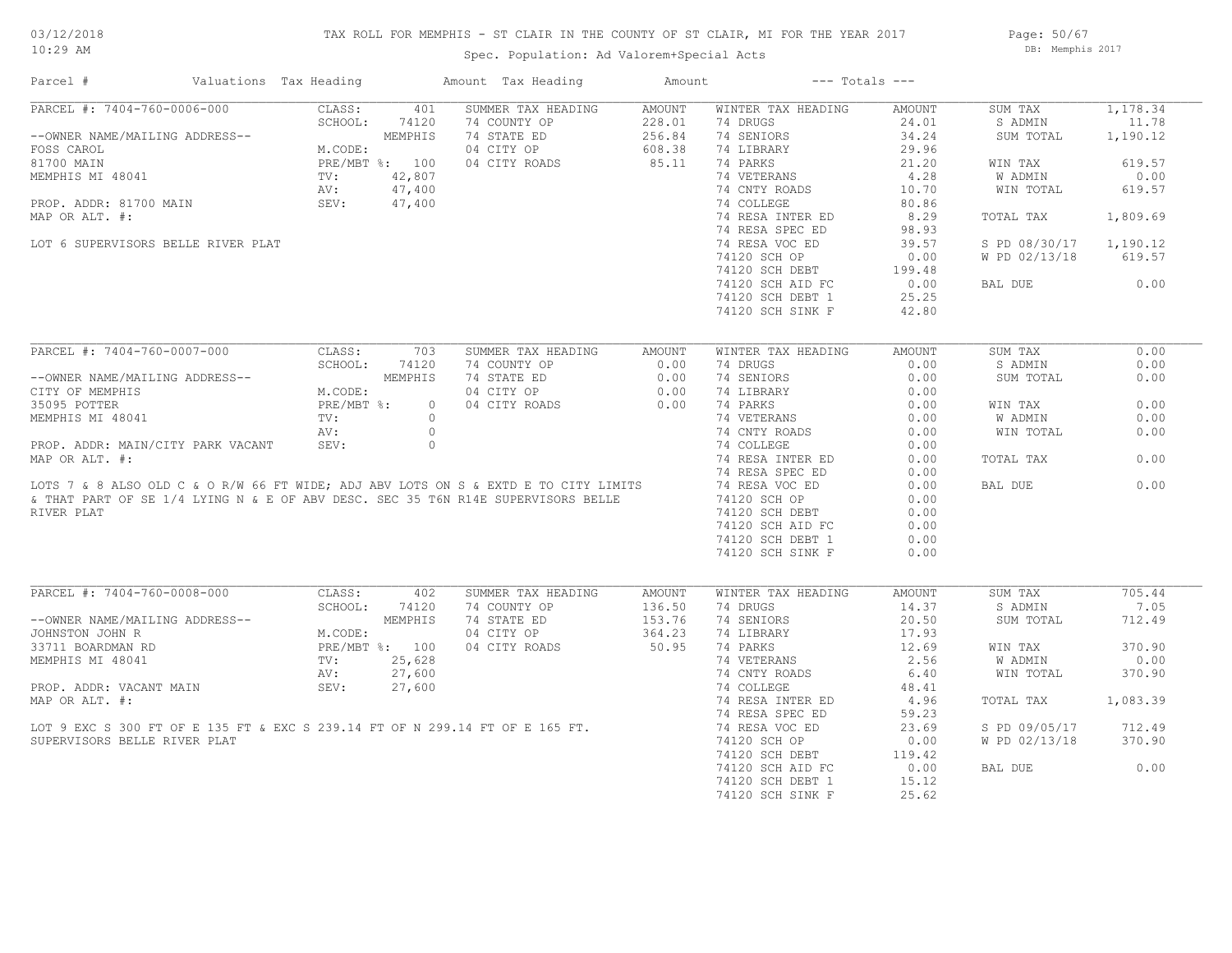## TAX ROLL FOR MEMPHIS - ST CLAIR IN THE COUNTY OF ST CLAIR, MI FOR THE YEAR 2017

Spec. Population: Ad Valorem+Special Acts

Page: 51/67 DB: Memphis 2017

| Parcel #                                                                                                                                         | Valuations Tax Heading |               | Amount Tax Heading                                                                                                                         | Amount                     |                                                             | $---$ Totals $---$ |                        |          |
|--------------------------------------------------------------------------------------------------------------------------------------------------|------------------------|---------------|--------------------------------------------------------------------------------------------------------------------------------------------|----------------------------|-------------------------------------------------------------|--------------------|------------------------|----------|
| PARCEL #: 7404-760-0009-000                                                                                                                      | CLASS:                 | 401           | SUMMER TAX HEADING                                                                                                                         | AMOUNT                     | WINTER TAX HEADING                                          | AMOUNT             | SUM TAX                | 1,039.05 |
|                                                                                                                                                  | SCHOOL:                | 74120         |                                                                                                                                            |                            | 74 DRUGS                                                    | 21.17              | S ADMIN                | 10.39    |
| --OWNER NAME/MAILING ADDRESS--<br>KING ROSEMARY<br>81921 MAIN PRE/MBT %: 100<br>MEMPHIS MI 48041 TV: 37,747<br>MEMPHIS MI 48041 TV: 43,000       |                        |               | 74 COUNTY OP<br>74 STATE ED 226.48<br>04 CITY OP 536.47                                                                                    |                            | 74 SENIORS                                                  | 30.19              | SUM TOTAL              | 1,049.44 |
|                                                                                                                                                  |                        |               |                                                                                                                                            |                            | 74 LIBRARY                                                  | 26.42              |                        |          |
|                                                                                                                                                  |                        |               | 04 CITY ROADS 75.05                                                                                                                        |                            | 74 PARKS                                                    | 18.69              | WIN TAX                | 546.32   |
|                                                                                                                                                  |                        |               | MEMPHIS MI 48041<br>PROP. ADDR: 81921 MAIN<br>MAP OR ALT. #:<br>E 165 FT OF LOT 9 EXC N 179 FT & EXC S 300 FT SUPERVISORS BELLE RIVER PLAT |                            | 74 VETERANS                                                 | 3.77               | W ADMIN                | 0.00     |
|                                                                                                                                                  |                        |               |                                                                                                                                            |                            | 74 CNTY ROADS                                               | 9.43               | WIN TOTAL              | 546.32   |
|                                                                                                                                                  |                        |               |                                                                                                                                            |                            | 74 COLLEGE                                                  | 71.30              |                        |          |
|                                                                                                                                                  |                        |               |                                                                                                                                            |                            | 74 RESA INTER ED                                            | 7.31               | TOTAL TAX              | 1,595.76 |
|                                                                                                                                                  |                        |               |                                                                                                                                            |                            | 74 RESA SPEC ED                                             | 87.24              |                        |          |
|                                                                                                                                                  |                        |               |                                                                                                                                            |                            | 74 RESA VOC ED                                              | 34.89              | S PD 08/04/17 1,049.44 |          |
|                                                                                                                                                  |                        |               |                                                                                                                                            |                            |                                                             |                    | W PD 01/18/18          | 546.32   |
|                                                                                                                                                  |                        |               |                                                                                                                                            |                            | 74120 SCH OF<br>74120 SCH DEBT 175.90<br>22.27 PC 22.27     |                    |                        |          |
|                                                                                                                                                  |                        |               |                                                                                                                                            |                            |                                                             |                    | BAL DUE                | 0.00     |
|                                                                                                                                                  |                        |               |                                                                                                                                            |                            | 74120 SCH DEBT 1                                            | 22.27              |                        |          |
|                                                                                                                                                  |                        |               |                                                                                                                                            |                            | 74120 SCH SINK F                                            | 37.74              |                        |          |
|                                                                                                                                                  |                        |               |                                                                                                                                            |                            |                                                             |                    |                        |          |
| PARCEL #: 7404-760-0010-000                                                                                                                      | CLASS:                 | 401           | SUMMER TAX HEADING                                                                                                                         | AMOUNT                     | WINTER TAX HEADING                                          | AMOUNT             | SUM TAX                | 1,066.90 |
|                                                                                                                                                  |                        | SCHOOL: 74120 |                                                                                                                                            |                            | 74 DRUGS                                                    | 21.74              | S ADMIN                | 10.66    |
|                                                                                                                                                  |                        |               |                                                                                                                                            |                            | 74 SENIORS                                                  | 31.00              | SUM TOTAL              | 1,077.56 |
| --OWNER NAME/MAILING ADDRESS--<br>LARKIN DEBORAH MEMPHIS<br>81865 MAIN ST PRE/MBT %: 100<br>MEMPHIS MI 48041 TV: 38,759<br>AV: 45,200            |                        |               | 74 COUNTY OP<br>74 STATE ED<br>74 STATE ED<br>232.55<br>04 CITY ROADS<br>77.06                                                             |                            |                                                             |                    |                        |          |
|                                                                                                                                                  |                        |               |                                                                                                                                            |                            | 74 LIBRARY                                                  | 27.13              |                        |          |
|                                                                                                                                                  |                        |               | 04 CITY ROADS                                                                                                                              |                            | 74 PARKS                                                    | 19.20              | WIN TAX                | 560.97   |
|                                                                                                                                                  |                        |               |                                                                                                                                            |                            | 74 VETERANS                                                 | 3.87               | <b>W ADMIN</b>         | 0.00     |
|                                                                                                                                                  |                        |               | MEMPHIS MI 48041<br>PROP. ADDR: 81865 MAIN<br>MAP OR ALT. #:<br>N 80 FT OF S 230 FT OF E 135 FT OF LOT 9 SUPERVISORS BELLE RIVER PLAT      |                            | 74 CNTY ROADS                                               | 9.68               | WIN TOTAL              | 560.97   |
|                                                                                                                                                  |                        |               |                                                                                                                                            |                            | 74 COLLEGE                                                  | 73.21              |                        |          |
|                                                                                                                                                  |                        |               |                                                                                                                                            |                            | 74 RESA INTER ED                                            | 7.51               | TOTAL TAX              | 1,638.53 |
|                                                                                                                                                  |                        |               |                                                                                                                                            |                            | 74 RESA SPEC ED                                             | 89.58              |                        |          |
|                                                                                                                                                  |                        |               |                                                                                                                                            |                            | 74 RESA VOC ED                                              | 35.83              | S PD 08/18/17 1,077.56 |          |
|                                                                                                                                                  |                        |               |                                                                                                                                            |                            |                                                             |                    | W PD 02/07/18          | 560.97   |
|                                                                                                                                                  |                        |               |                                                                                                                                            |                            |                                                             |                    |                        |          |
|                                                                                                                                                  |                        |               |                                                                                                                                            |                            | 74120 SCH OF<br>74120 SCH DEBT 180.61<br>22 SCH PED FC 0.00 |                    | BAL DUE                | 0.00     |
|                                                                                                                                                  |                        |               |                                                                                                                                            |                            | 74120 SCH DEBT 1                                            | 22.86              |                        |          |
|                                                                                                                                                  |                        |               |                                                                                                                                            |                            | 74120 SCH SINK F                                            | 38.75              |                        |          |
|                                                                                                                                                  |                        |               |                                                                                                                                            |                            |                                                             |                    |                        |          |
| PARCEL #: 7404-760-0011-000                                                                                                                      | CLASS:                 | 401           | SUMMER TAX HEADING                                                                                                                         | AMOUNT                     | WINTER TAX HEADING                                          | AMOUNT             | SUM TAX                | 793.92   |
|                                                                                                                                                  |                        | SCHOOL: 74120 | 74 COUNTY OP                                                                                                                               |                            | 74 DRUGS                                                    | 16.18              | S ADMIN                | 7.93     |
|                                                                                                                                                  |                        |               | 74 STATE ED                                                                                                                                |                            | 74 SENIORS                                                  | 23.07              | SUM TOTAL              | 801.85   |
|                                                                                                                                                  |                        |               | 04 CITY OP                                                                                                                                 | 153.62<br>173.05<br>409.91 | 74 LIBRARY                                                  | 20.18              |                        |          |
| --OWNER NAME/MAILING ADDRESS--<br>KIZY THOMAS H & SALWA N M.CODE:<br>52190 WATKINS GLEN PRE/MBT %: 0<br>MACOMB MI 48042 TV: 28,842<br>AV: 32,700 |                        |               | 04 CITY ROADS                                                                                                                              | 57.34                      | 74 PARKS                                                    | 14.28              | WIN TAX                | 936.58   |
|                                                                                                                                                  |                        |               |                                                                                                                                            |                            | 74 VETERANS                                                 | 2.88               | W ADMIN                | 0.00     |
|                                                                                                                                                  |                        |               |                                                                                                                                            |                            | 74 CNTY ROADS                                               | 7.21               | WIN TOTAL              | 936.58   |
|                                                                                                                                                  |                        |               |                                                                                                                                            |                            | 74 COLLEGE                                                  | 54.48              |                        |          |
|                                                                                                                                                  |                        |               | MACOMB MI 48042<br>PROP. ADDR: 81951 MAIN 2007<br>MAP OR ALT. #:<br>S 119 FT OF N 179 FT OF E 165 FT OF LOT 9 SUPERVISORS BELLE RIVER PLAT |                            | 74 RESA INTER ED                                            | 5.58               | TOTAL TAX              | 1,738.43 |
|                                                                                                                                                  |                        |               |                                                                                                                                            |                            | 74 RESA SPEC ED                                             |                    |                        |          |
|                                                                                                                                                  |                        |               |                                                                                                                                            |                            |                                                             | 66.66              |                        |          |
|                                                                                                                                                  |                        |               |                                                                                                                                            |                            | 74 RESA VOC ED                                              | 26.66              | S PD 08/09/17          | 801.85   |
|                                                                                                                                                  |                        |               |                                                                                                                                            |                            | 74120 SCH OP                                                | 519.15             | W PD 02/14/18          | 936.58   |
|                                                                                                                                                  |                        |               |                                                                                                                                            |                            | $74120$ SCH DEBT                                            | 134.40             |                        |          |
|                                                                                                                                                  |                        |               |                                                                                                                                            |                            | 74120 SCH AID FC                                            | 0.00               | BAL DUE                | 0.00     |
|                                                                                                                                                  |                        |               |                                                                                                                                            |                            | 74120 SCH DEBT 1                                            | 17.01              |                        |          |
|                                                                                                                                                  |                        |               |                                                                                                                                            |                            | 74120 SCH SINK F                                            | 28.84              |                        |          |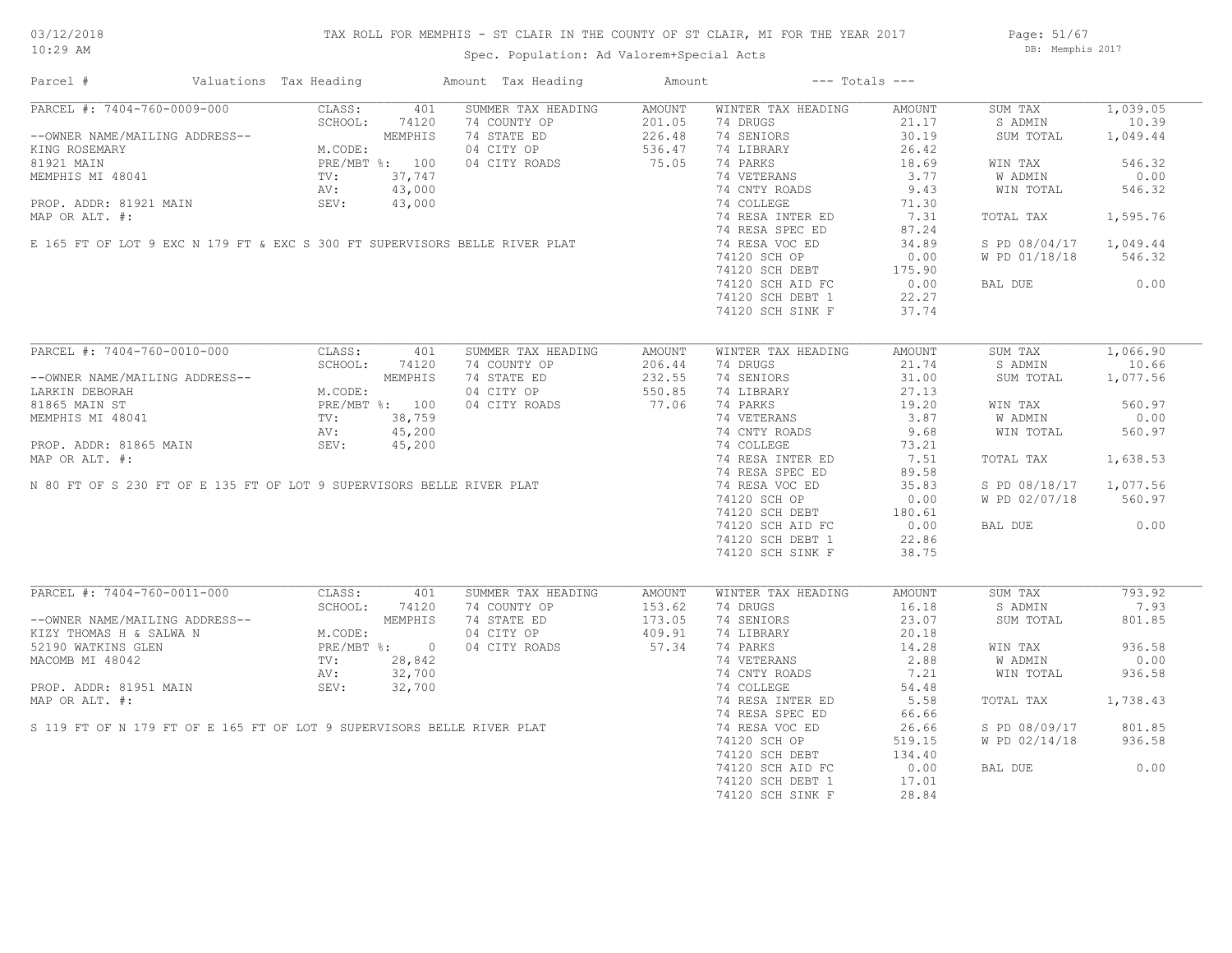## TAX ROLL FOR MEMPHIS - ST CLAIR IN THE COUNTY OF ST CLAIR, MI FOR THE YEAR 2017

Spec. Population: Ad Valorem+Special Acts

Page: 52/67 DB: Memphis 2017

| Parcel #                                                                                                                              | Valuations Tax Heading  |         | Amount Tax Heading | Amount        |                    | $---$ Totals $---$ |               |          |
|---------------------------------------------------------------------------------------------------------------------------------------|-------------------------|---------|--------------------|---------------|--------------------|--------------------|---------------|----------|
| PARCEL #: 7404-760-0012-000                                                                                                           | CLASS:                  | 401     | SUMMER TAX HEADING | AMOUNT        | WINTER TAX HEADING | AMOUNT             | SUM TAX       | 1,437.43 |
|                                                                                                                                       | SCHOOL:                 | 74120   | 74 COUNTY OP       | 278.14        | 74 DRUGS           | 29.29              | S ADMIN       | 14.37    |
| --OWNER NAME/MAILING ADDRESS--                                                                                                        |                         | MEMPHIS | 74 STATE ED        | 313.31        | 74 SENIORS         | 41.77              | SUM TOTAL     | 1,451.80 |
| CUCCHIARA JAMES D                                                                                                                     | M.CODE:<br>PRE/MBT %: 0 |         | 04 CITY OP         | 742.15        | 74 LIBRARY         | 36.55              |               |          |
| 81900 MAIN                                                                                                                            |                         |         | 04 CITY ROADS      | 103.83        | 74 PARKS           | 25.86              | WIN TAX       | 1,695.75 |
| MEMPHIS MI 48041                                                                                                                      | TV:                     | 52,219  |                    |               | 74 VETERANS        | 5.22               | W ADMIN       | 0.00     |
|                                                                                                                                       |                         |         |                    |               | 74 CNTY ROADS      | 13.05              | WIN TOTAL     | 1,695.75 |
|                                                                                                                                       |                         |         |                    |               | 74 COLLEGE         | 98.64              |               |          |
| AV: b8,100<br>PROP. ADDR: 81811 MAIN SEV: 68,100<br>MAP OR ALT. #:<br>S 150 FT OF E 135 FT OF LOT 9 SUPERVISORS BELLE RIVER PLAT      |                         |         |                    |               | 74 RESA INTER ED   | 10.12              | TOTAL TAX     | 3,147.55 |
|                                                                                                                                       |                         |         |                    |               | 74 RESA SPEC ED    | 120.69             |               |          |
|                                                                                                                                       |                         |         |                    |               | 74 RESA VOC ED     | 48.27              | S PD 07/07/17 | 1,451.80 |
|                                                                                                                                       |                         |         |                    |               | 74120 SCH OP       | 939.94             | W PD 02/14/18 | 1,695.75 |
|                                                                                                                                       |                         |         |                    |               | 74120 SCH DEBT     | 243.34             |               |          |
|                                                                                                                                       |                         |         |                    |               |                    |                    |               | 0.00     |
|                                                                                                                                       |                         |         |                    |               | 74120 SCH AID FC   | 0.00               | BAL DUE       |          |
|                                                                                                                                       |                         |         |                    |               | 74120 SCH DEBT 1   | 30.80              |               |          |
|                                                                                                                                       |                         |         |                    |               | 74120 SCH SINK F   | 52.21              |               |          |
|                                                                                                                                       |                         |         |                    |               |                    |                    |               |          |
| PARCEL #: 7404-760-0013-000                                                                                                           | CLASS:                  | 401     | SUMMER TAX HEADING | AMOUNT        | WINTER TAX HEADING | AMOUNT             | SUM TAX       | 1,320.43 |
|                                                                                                                                       | SCHOOL:                 | 74120   | 74 COUNTY OP       | 255.50        | 74 DRUGS           | 26.91              | S ADMIN       | 13.20    |
| --OWNER NAME/MAILING ADDRESS--                                                                                                        |                         | MEMPHIS | 74 STATE ED        | 287.81        | 74 SENIORS         | 38.37              | SUM TOTAL     | 1,333.63 |
| DAVIS RICHARD E & MULARSKI T                                                                                                          | M.CODE:                 |         | 04 CITY OP         | 681.74        | 74 LIBRARY         | 33.57              |               |          |
| 81885 MAIN                                                                                                                            | PRE/MBT %: 100          |         | 04 CITY ROADS      | 95.38         | 74 PARKS           | 23.76              | WIN TAX       | 694.29   |
| MEMPHIS MI 48041                                                                                                                      | TV:<br>AV:              | 47,969  |                    |               | 74 VETERANS        | 4.79               | W ADMIN       | 0.00     |
|                                                                                                                                       |                         |         |                    |               | 74 CNTY ROADS      | 11.99              | WIN TOTAL     | 694.29   |
| MEMPHIS MI 48041<br>PROP. ADDR: 81885 MAIN<br>MAP OR ALT. #:<br>N 70 FT OF S 300 FT OF E 135 FT OF LOT 9 SUPERVISORS BELLE RIVER PLAT |                         |         |                    |               | 74 COLLEGE         | 90.61              |               |          |
|                                                                                                                                       |                         |         |                    |               | 74 RESA INTER ED   | 9.29               | TOTAL TAX     | 2,027.92 |
|                                                                                                                                       |                         |         |                    |               | 74 RESA SPEC ED    | 110.87             |               |          |
|                                                                                                                                       |                         |         |                    |               | 74 RESA VOC ED     | 44.34              | S PD 08/15/17 | 1,333.63 |
|                                                                                                                                       |                         |         |                    |               |                    |                    |               |          |
|                                                                                                                                       |                         |         |                    |               | 74120 SCH OP       | 0.00               | W PD 02/12/18 | 694.29   |
|                                                                                                                                       |                         |         |                    |               | 74120 SCH DEBT     | 223.53             |               |          |
|                                                                                                                                       |                         |         |                    |               | 74120 SCH AID FC   | 0.00               | BAL DUE       | 0.00     |
|                                                                                                                                       |                         |         |                    |               | 74120 SCH DEBT 1   | 28.30              |               |          |
|                                                                                                                                       |                         |         |                    |               | 74120 SCH SINK F   | 47.96              |               |          |
|                                                                                                                                       |                         |         |                    |               |                    |                    |               |          |
| PARCEL #: 7404-760-0014-000                                                                                                           | CLASS:                  | 401     | SUMMER TAX HEADING | <b>AMOUNT</b> | WINTER TAX HEADING | AMOUNT             | SUM TAX       | 848.26   |
|                                                                                                                                       | SCHOOL:                 | 74120   | 74 COUNTY OP       | 164.14        | 74 DRUGS           | 17.28              | S ADMIN       | 8.48     |
| --OWNER NAME/MAILING ADDRESS--                                                                                                        |                         | MEMPHIS | 74 STATE ED        | 184.89        | 74 SENIORS         | 24.65              | SUM TOTAL     | 856.74   |
| JELINEK ANNE MARIE                                                                                                                    | M.CODE:                 | 00010   | 04 CITY OP         | 437.96        | 74 LIBRARY         | 21.57              |               |          |
| 81749 MAIN                                                                                                                            | PRE/MBT %: 100          |         | 04 CITY ROADS      | 61.27         | 74 PARKS           | 15.26              | WIN TAX       | 446.01   |
| MEMPHIS MI 48041                                                                                                                      | TV:                     | 30,816  |                    |               | 74 VETERANS        | 3.08               | W ADMIN       | 0.00     |
|                                                                                                                                       | AV:                     | 54,000  |                    |               | 74 CNTY ROADS      | 7.70               | WIN TOTAL     | 446.01   |
| PROP. ADDR: 81749 MAIN                                                                                                                | SEV:                    | 54,000  |                    |               | 74 COLLEGE         | 58.21              |               |          |
| MAP OR ALT. #:                                                                                                                        |                         |         |                    |               | 74 RESA INTER ED   | 5.97               | TOTAL TAX     | 1,302.75 |
|                                                                                                                                       |                         |         |                    |               | 74 RESA SPEC ED    | 71.22              |               |          |
|                                                                                                                                       |                         |         |                    |               |                    |                    | S PD 09/01/17 | 856.74   |
| LOT 10 SUPERVISORS BELLE RIVER PLAT                                                                                                   |                         |         |                    |               | 74 RESA VOC ED     | 28.48              |               |          |
|                                                                                                                                       |                         |         |                    |               | 74120 SCH OP       | 0.00               | W PD 02/26/18 | 446.01   |
|                                                                                                                                       |                         |         |                    |               | 74120 SCH DEBT     | 143.60             |               |          |
|                                                                                                                                       |                         |         |                    |               | 74120 SCH AID FC   | 0.00               | BAL DUE       | 0.00     |
|                                                                                                                                       |                         |         |                    |               | 74120 SCH DEBT 1   | 18.18              |               |          |
|                                                                                                                                       |                         |         |                    |               | 74120 SCH SINK F   | 30.81              |               |          |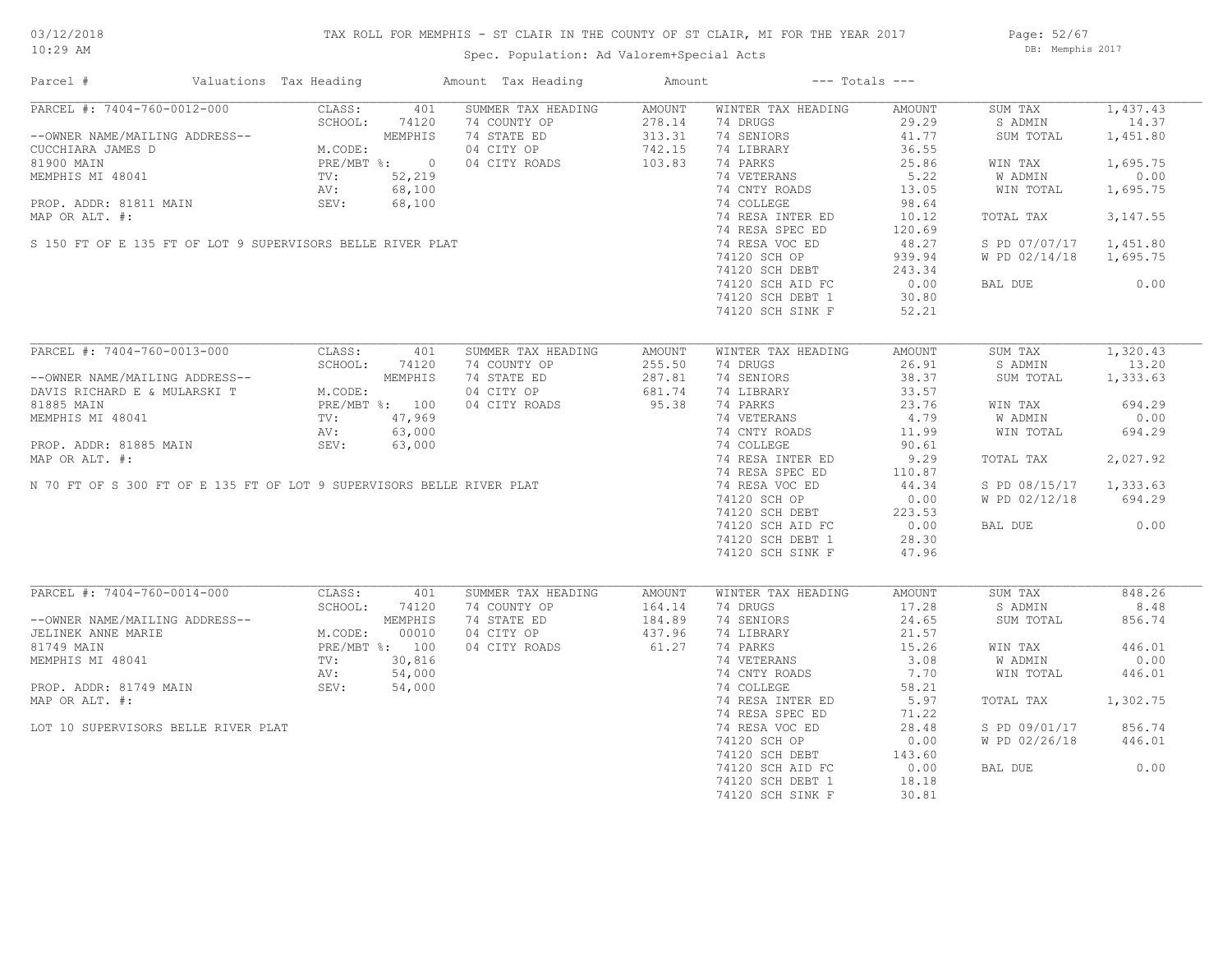Page: 53/67 DB: Memphis 2017

| PARCEL #: 7404-760-0015-001<br>SUMMER TAX HEADING<br>WINTER TAX HEADING<br>CLASS:<br>301<br>AMOUNT<br>AMOUNT<br>SUM TAX<br>74 DRUGS<br>SCHOOL:<br>74120<br>74 COUNTY OP<br>336.97<br>35.49<br>S ADMIN<br>17.41<br>74 STATE ED<br>379.58<br>74 SENIORS<br>1,758.87<br>--OWNER NAME/MAILING ADDRESS--<br>MEMPHIS<br>50.61<br>SUM TOTAL<br>NEMPHIS<br>M.CODE:<br>PRE/MBT %: 0<br>04 CITY OP<br>899.12<br>74 LIBRARY<br>44.28<br>DONATO PROPERTIES LLC<br>125.79<br>74 PARKS<br>31.34<br>2,054.46<br>81600 BELLE RIVER<br>04 CITY ROADS<br>WIN TAX<br>63,264<br>74 VETERANS<br>6.32<br><b>W ADMIN</b><br>0.00<br>MEMPHIS MI 48041<br>TV:<br>65,800<br>74 CNTY ROADS<br>15.81<br>WIN TOTAL<br>2,054.46<br>AV:<br>SEV:<br>PROP. ADDR: 81620 BELLE RIVER<br>65,800<br>74 COLLEGE<br>119.51<br>MAP OR ALT. #:<br>74 RESA INTER ED<br>12.26<br>3,813.33<br>TOTAL TAX<br>THAT PART OF LOT 11 LYING E OF A LINE; BEG S 1*13'15" W 199.52'; TH S 87*28'25" E<br>145.18';S 46*30'E 192.18'; TH S 37*7'E 177.78';TH S 46*20'10" E 181.44' FROM NW COR<br>LOT 9,TH S 55* 6' W 243.65",TH S 16*50' W 52',TH N 62*27<br>74 RESA SPEC ED<br>146.22<br>1,758.87<br>74 RESA VOC ED<br>58.48<br>S PD 08/28/17<br>74120 SCH OP<br>1,138.75<br>W PD 12/29/17 2,054.46<br>74120 SCH DEBT<br>294.81<br>0.00<br>74120 SCH AID FC<br>0.00<br>BAL DUE<br>74120 SCH DEBT 1<br>37.32<br>74120 SCH SINK F<br>63.26<br>PARCEL #: 7404-760-0015-010<br>CLASS:<br>703<br>SUMMER TAX HEADING<br><b>AMOUNT</b><br>WINTER TAX HEADING<br><b>AMOUNT</b><br>SUM TAX<br>0.00<br>SCHOOL:<br>74120<br>74 COUNTY OP<br>0.00<br>74 DRUGS<br>0.00<br>S ADMIN<br>MEMPHIS<br>74 STATE ED<br>0.00<br>74 SENIORS<br>0.00<br>--OWNER NAME/MAILING ADDRESS--<br>SUM TOTAL<br>04 CITY OP<br>0.00<br>74 LIBRARY<br>CITY OF MEMPHIS<br>M.CODE:<br>0.00<br>PRE/MBT %:<br>0.00<br>P<br>04 CITY ROADS<br>0.00<br>74 PARKS<br>$\circ$<br>0.00<br>WIN TAX<br>MEMPHIS MI 48041<br>TV:<br>$\circ$<br>74 VETERANS<br>W ADMIN<br>0.00<br>0.00<br>$\circ$<br>0.00<br>AV:<br>74 CNTY ROADS<br>0.00<br>WIN TOTAL<br>PROP. ADDR: 81620 BELLE RIVER<br>SEV:<br>$\circ$<br>74 COLLEGE<br>0.00<br>0.00<br>MAP OR ALT. #:<br>74 RESA INTER ED<br>0.00<br>TOTAL TAX<br>74 RESA SPEC ED<br>0.00<br>THAT PART OF LOT 11 LYING E OF A LINE; BEG S 1*13'15" W 199.52'; TH S 87*28'25" E<br>145.18';S 46*30'E 192.18'; TH S 37*7'E 177.78';TH S 46*20'10" E 181.44' FROM NW COR<br>LOT 9,TH S 55* 6' W 243.65",TH S 16*50' W 52',TH N 62*27<br>0.00<br>74 RESA VOC ED<br>0.00<br>BAL DUE<br>74120 SCH OP<br>0.00<br>74120 SCH DEBT<br>0.00<br>50*59'44"W 82.4', TH S 12*53'9"W 86.91' EXC MILL ROAD R/W SUPERVISORS BELLE RIVER<br>74120 SCH AID FC<br>0.00<br>PLAT<br>74120 SCH DEBT 1<br>0.00<br>74120 SCH SINK F<br>0.00<br>PARCEL #: 7404-760-0015-100<br>CLASS:<br>SUMMER TAX HEADING<br>SUM TAX<br>402<br>AMOUNT<br>WINTER TAX HEADING<br>AMOUNT<br>SCHOOL:<br>74 COUNTY OP<br>74 DRUGS<br>1.35<br>74120<br>12.89<br>S ADMIN<br>--OWNER NAME/MAILING ADDRESS--<br>MEMPHIS<br>74 STATE ED<br>14.52<br>74 SENIORS<br>1.93<br>67.28<br>SUM TOTAL<br>04 CITY OP<br>34.40<br>74 LIBRARY<br>MOSSOIAN GUY M<br>M.CODE:<br>1.69<br>81650 BELLE RIVER<br>PRE/MBT %: 100<br>04 CITY ROADS<br>4.81<br>74 PARKS<br>1.19<br>34.97<br>WIN TAX<br>MEMPHIS MI 48041<br>2,421<br>74 VETERANS<br>0.24<br>W ADMIN<br>0.00<br>$\texttt{TV}$ :<br>AV:<br>2,500<br>74 CNTY ROADS<br>0.60<br>WIN TOTAL<br>34.97<br>74 COLLEGE<br>4.57<br>PROP. ADDR: VACANT BELLE RIVER<br>SEV:<br>2,500<br>MAP OR ALT. #:<br>74 RESA INTER ED<br>0.46<br>TOTAL TAX<br>102.25<br>74 RESA SPEC ED<br>5.59<br>THAT PART OF LOTS 11 & 12 BEG S 1* 13' 5" W199.52' & S 82* 28'25" E 145.18' FROM NW<br>67.28<br>74 RESA VOC ED<br>2.23<br>S PD 07/07/17<br>COR LOT 9; TH S 46*30'E 192.18'; TH S 37*7' E 177.78'; TH S 46*20'10"E 181.44'; TH<br>74120 SCH OP<br>W PD 12/01/17<br>34.97<br>0.00<br>S 55*6' W 243.65', TH S 16*50" W 52', TH 12*53'9" W 86.91', TH N 36*57 1/2' W<br>74120 SCH DEBT<br>11.28<br>32.75', TH N 12*27'29" E 67.5', TH N 16*50' E 78.65', TH N 37*17' W 237.8' TH N 55*10'<br>0.00<br>74120 SCH AID FC<br>0.00<br>BAL DUE<br>W 267.65', TH N 55*3'53" E 235.29' TO BEG. SUPERVISORS BELLE RIVER PLAT<br>74120 SCH DEBT 1<br>1.42 | Parcel # | Valuations Tax Heading |  | Amount Tax Heading | Amount |                  | $---$ Totals $---$ |          |
|-------------------------------------------------------------------------------------------------------------------------------------------------------------------------------------------------------------------------------------------------------------------------------------------------------------------------------------------------------------------------------------------------------------------------------------------------------------------------------------------------------------------------------------------------------------------------------------------------------------------------------------------------------------------------------------------------------------------------------------------------------------------------------------------------------------------------------------------------------------------------------------------------------------------------------------------------------------------------------------------------------------------------------------------------------------------------------------------------------------------------------------------------------------------------------------------------------------------------------------------------------------------------------------------------------------------------------------------------------------------------------------------------------------------------------------------------------------------------------------------------------------------------------------------------------------------------------------------------------------------------------------------------------------------------------------------------------------------------------------------------------------------------------------------------------------------------------------------------------------------------------------------------------------------------------------------------------------------------------------------------------------------------------------------------------------------------------------------------------------------------------------------------------------------------------------------------------------------------------------------------------------------------------------------------------------------------------------------------------------------------------------------------------------------------------------------------------------------------------------------------------------------------------------------------------------------------------------------------------------------------------------------------------------------------------------------------------------------------------------------------------------------------------------------------------------------------------------------------------------------------------------------------------------------------------------------------------------------------------------------------------------------------------------------------------------------------------------------------------------------------------------------------------------------------------------------------------------------------------------------------------------------------------------------------------------------------------------------------------------------------------------------------------------------------------------------------------------------------------------------------------------------------------------------------------------------------------------------------------------------------------------------------------------------------------------------------------------------------------------------------------------------------------------------------------------------------------------------------------------------------------------------------------------------------------------------------------------------------------------------------------------------------------------------------------------------------------------------------------------------------------------------------------------------------------------------------------------------------------------------|----------|------------------------|--|--------------------|--------|------------------|--------------------|----------|
| 0.00<br>66.62<br>0.66                                                                                                                                                                                                                                                                                                                                                                                                                                                                                                                                                                                                                                                                                                                                                                                                                                                                                                                                                                                                                                                                                                                                                                                                                                                                                                                                                                                                                                                                                                                                                                                                                                                                                                                                                                                                                                                                                                                                                                                                                                                                                                                                                                                                                                                                                                                                                                                                                                                                                                                                                                                                                                                                                                                                                                                                                                                                                                                                                                                                                                                                                                                                                                                                                                                                                                                                                                                                                                                                                                                                                                                                                                                                                                                                                                                                                                                                                                                                                                                                                                                                                                                                                                                                                     |          |                        |  |                    |        |                  |                    | 1,741.46 |
|                                                                                                                                                                                                                                                                                                                                                                                                                                                                                                                                                                                                                                                                                                                                                                                                                                                                                                                                                                                                                                                                                                                                                                                                                                                                                                                                                                                                                                                                                                                                                                                                                                                                                                                                                                                                                                                                                                                                                                                                                                                                                                                                                                                                                                                                                                                                                                                                                                                                                                                                                                                                                                                                                                                                                                                                                                                                                                                                                                                                                                                                                                                                                                                                                                                                                                                                                                                                                                                                                                                                                                                                                                                                                                                                                                                                                                                                                                                                                                                                                                                                                                                                                                                                                                           |          |                        |  |                    |        |                  |                    |          |
|                                                                                                                                                                                                                                                                                                                                                                                                                                                                                                                                                                                                                                                                                                                                                                                                                                                                                                                                                                                                                                                                                                                                                                                                                                                                                                                                                                                                                                                                                                                                                                                                                                                                                                                                                                                                                                                                                                                                                                                                                                                                                                                                                                                                                                                                                                                                                                                                                                                                                                                                                                                                                                                                                                                                                                                                                                                                                                                                                                                                                                                                                                                                                                                                                                                                                                                                                                                                                                                                                                                                                                                                                                                                                                                                                                                                                                                                                                                                                                                                                                                                                                                                                                                                                                           |          |                        |  |                    |        |                  |                    |          |
|                                                                                                                                                                                                                                                                                                                                                                                                                                                                                                                                                                                                                                                                                                                                                                                                                                                                                                                                                                                                                                                                                                                                                                                                                                                                                                                                                                                                                                                                                                                                                                                                                                                                                                                                                                                                                                                                                                                                                                                                                                                                                                                                                                                                                                                                                                                                                                                                                                                                                                                                                                                                                                                                                                                                                                                                                                                                                                                                                                                                                                                                                                                                                                                                                                                                                                                                                                                                                                                                                                                                                                                                                                                                                                                                                                                                                                                                                                                                                                                                                                                                                                                                                                                                                                           |          |                        |  |                    |        |                  |                    |          |
|                                                                                                                                                                                                                                                                                                                                                                                                                                                                                                                                                                                                                                                                                                                                                                                                                                                                                                                                                                                                                                                                                                                                                                                                                                                                                                                                                                                                                                                                                                                                                                                                                                                                                                                                                                                                                                                                                                                                                                                                                                                                                                                                                                                                                                                                                                                                                                                                                                                                                                                                                                                                                                                                                                                                                                                                                                                                                                                                                                                                                                                                                                                                                                                                                                                                                                                                                                                                                                                                                                                                                                                                                                                                                                                                                                                                                                                                                                                                                                                                                                                                                                                                                                                                                                           |          |                        |  |                    |        |                  |                    |          |
|                                                                                                                                                                                                                                                                                                                                                                                                                                                                                                                                                                                                                                                                                                                                                                                                                                                                                                                                                                                                                                                                                                                                                                                                                                                                                                                                                                                                                                                                                                                                                                                                                                                                                                                                                                                                                                                                                                                                                                                                                                                                                                                                                                                                                                                                                                                                                                                                                                                                                                                                                                                                                                                                                                                                                                                                                                                                                                                                                                                                                                                                                                                                                                                                                                                                                                                                                                                                                                                                                                                                                                                                                                                                                                                                                                                                                                                                                                                                                                                                                                                                                                                                                                                                                                           |          |                        |  |                    |        |                  |                    |          |
|                                                                                                                                                                                                                                                                                                                                                                                                                                                                                                                                                                                                                                                                                                                                                                                                                                                                                                                                                                                                                                                                                                                                                                                                                                                                                                                                                                                                                                                                                                                                                                                                                                                                                                                                                                                                                                                                                                                                                                                                                                                                                                                                                                                                                                                                                                                                                                                                                                                                                                                                                                                                                                                                                                                                                                                                                                                                                                                                                                                                                                                                                                                                                                                                                                                                                                                                                                                                                                                                                                                                                                                                                                                                                                                                                                                                                                                                                                                                                                                                                                                                                                                                                                                                                                           |          |                        |  |                    |        |                  |                    |          |
|                                                                                                                                                                                                                                                                                                                                                                                                                                                                                                                                                                                                                                                                                                                                                                                                                                                                                                                                                                                                                                                                                                                                                                                                                                                                                                                                                                                                                                                                                                                                                                                                                                                                                                                                                                                                                                                                                                                                                                                                                                                                                                                                                                                                                                                                                                                                                                                                                                                                                                                                                                                                                                                                                                                                                                                                                                                                                                                                                                                                                                                                                                                                                                                                                                                                                                                                                                                                                                                                                                                                                                                                                                                                                                                                                                                                                                                                                                                                                                                                                                                                                                                                                                                                                                           |          |                        |  |                    |        |                  |                    |          |
|                                                                                                                                                                                                                                                                                                                                                                                                                                                                                                                                                                                                                                                                                                                                                                                                                                                                                                                                                                                                                                                                                                                                                                                                                                                                                                                                                                                                                                                                                                                                                                                                                                                                                                                                                                                                                                                                                                                                                                                                                                                                                                                                                                                                                                                                                                                                                                                                                                                                                                                                                                                                                                                                                                                                                                                                                                                                                                                                                                                                                                                                                                                                                                                                                                                                                                                                                                                                                                                                                                                                                                                                                                                                                                                                                                                                                                                                                                                                                                                                                                                                                                                                                                                                                                           |          |                        |  |                    |        |                  |                    |          |
|                                                                                                                                                                                                                                                                                                                                                                                                                                                                                                                                                                                                                                                                                                                                                                                                                                                                                                                                                                                                                                                                                                                                                                                                                                                                                                                                                                                                                                                                                                                                                                                                                                                                                                                                                                                                                                                                                                                                                                                                                                                                                                                                                                                                                                                                                                                                                                                                                                                                                                                                                                                                                                                                                                                                                                                                                                                                                                                                                                                                                                                                                                                                                                                                                                                                                                                                                                                                                                                                                                                                                                                                                                                                                                                                                                                                                                                                                                                                                                                                                                                                                                                                                                                                                                           |          |                        |  |                    |        |                  |                    |          |
|                                                                                                                                                                                                                                                                                                                                                                                                                                                                                                                                                                                                                                                                                                                                                                                                                                                                                                                                                                                                                                                                                                                                                                                                                                                                                                                                                                                                                                                                                                                                                                                                                                                                                                                                                                                                                                                                                                                                                                                                                                                                                                                                                                                                                                                                                                                                                                                                                                                                                                                                                                                                                                                                                                                                                                                                                                                                                                                                                                                                                                                                                                                                                                                                                                                                                                                                                                                                                                                                                                                                                                                                                                                                                                                                                                                                                                                                                                                                                                                                                                                                                                                                                                                                                                           |          |                        |  |                    |        |                  |                    |          |
|                                                                                                                                                                                                                                                                                                                                                                                                                                                                                                                                                                                                                                                                                                                                                                                                                                                                                                                                                                                                                                                                                                                                                                                                                                                                                                                                                                                                                                                                                                                                                                                                                                                                                                                                                                                                                                                                                                                                                                                                                                                                                                                                                                                                                                                                                                                                                                                                                                                                                                                                                                                                                                                                                                                                                                                                                                                                                                                                                                                                                                                                                                                                                                                                                                                                                                                                                                                                                                                                                                                                                                                                                                                                                                                                                                                                                                                                                                                                                                                                                                                                                                                                                                                                                                           |          |                        |  |                    |        |                  |                    |          |
|                                                                                                                                                                                                                                                                                                                                                                                                                                                                                                                                                                                                                                                                                                                                                                                                                                                                                                                                                                                                                                                                                                                                                                                                                                                                                                                                                                                                                                                                                                                                                                                                                                                                                                                                                                                                                                                                                                                                                                                                                                                                                                                                                                                                                                                                                                                                                                                                                                                                                                                                                                                                                                                                                                                                                                                                                                                                                                                                                                                                                                                                                                                                                                                                                                                                                                                                                                                                                                                                                                                                                                                                                                                                                                                                                                                                                                                                                                                                                                                                                                                                                                                                                                                                                                           |          |                        |  |                    |        |                  |                    |          |
|                                                                                                                                                                                                                                                                                                                                                                                                                                                                                                                                                                                                                                                                                                                                                                                                                                                                                                                                                                                                                                                                                                                                                                                                                                                                                                                                                                                                                                                                                                                                                                                                                                                                                                                                                                                                                                                                                                                                                                                                                                                                                                                                                                                                                                                                                                                                                                                                                                                                                                                                                                                                                                                                                                                                                                                                                                                                                                                                                                                                                                                                                                                                                                                                                                                                                                                                                                                                                                                                                                                                                                                                                                                                                                                                                                                                                                                                                                                                                                                                                                                                                                                                                                                                                                           |          |                        |  |                    |        |                  |                    |          |
|                                                                                                                                                                                                                                                                                                                                                                                                                                                                                                                                                                                                                                                                                                                                                                                                                                                                                                                                                                                                                                                                                                                                                                                                                                                                                                                                                                                                                                                                                                                                                                                                                                                                                                                                                                                                                                                                                                                                                                                                                                                                                                                                                                                                                                                                                                                                                                                                                                                                                                                                                                                                                                                                                                                                                                                                                                                                                                                                                                                                                                                                                                                                                                                                                                                                                                                                                                                                                                                                                                                                                                                                                                                                                                                                                                                                                                                                                                                                                                                                                                                                                                                                                                                                                                           |          |                        |  |                    |        |                  |                    |          |
| 0.00                                                                                                                                                                                                                                                                                                                                                                                                                                                                                                                                                                                                                                                                                                                                                                                                                                                                                                                                                                                                                                                                                                                                                                                                                                                                                                                                                                                                                                                                                                                                                                                                                                                                                                                                                                                                                                                                                                                                                                                                                                                                                                                                                                                                                                                                                                                                                                                                                                                                                                                                                                                                                                                                                                                                                                                                                                                                                                                                                                                                                                                                                                                                                                                                                                                                                                                                                                                                                                                                                                                                                                                                                                                                                                                                                                                                                                                                                                                                                                                                                                                                                                                                                                                                                                      | PLAT     |                        |  |                    |        |                  |                    |          |
|                                                                                                                                                                                                                                                                                                                                                                                                                                                                                                                                                                                                                                                                                                                                                                                                                                                                                                                                                                                                                                                                                                                                                                                                                                                                                                                                                                                                                                                                                                                                                                                                                                                                                                                                                                                                                                                                                                                                                                                                                                                                                                                                                                                                                                                                                                                                                                                                                                                                                                                                                                                                                                                                                                                                                                                                                                                                                                                                                                                                                                                                                                                                                                                                                                                                                                                                                                                                                                                                                                                                                                                                                                                                                                                                                                                                                                                                                                                                                                                                                                                                                                                                                                                                                                           |          |                        |  |                    |        |                  |                    |          |
|                                                                                                                                                                                                                                                                                                                                                                                                                                                                                                                                                                                                                                                                                                                                                                                                                                                                                                                                                                                                                                                                                                                                                                                                                                                                                                                                                                                                                                                                                                                                                                                                                                                                                                                                                                                                                                                                                                                                                                                                                                                                                                                                                                                                                                                                                                                                                                                                                                                                                                                                                                                                                                                                                                                                                                                                                                                                                                                                                                                                                                                                                                                                                                                                                                                                                                                                                                                                                                                                                                                                                                                                                                                                                                                                                                                                                                                                                                                                                                                                                                                                                                                                                                                                                                           |          |                        |  |                    |        |                  |                    |          |
|                                                                                                                                                                                                                                                                                                                                                                                                                                                                                                                                                                                                                                                                                                                                                                                                                                                                                                                                                                                                                                                                                                                                                                                                                                                                                                                                                                                                                                                                                                                                                                                                                                                                                                                                                                                                                                                                                                                                                                                                                                                                                                                                                                                                                                                                                                                                                                                                                                                                                                                                                                                                                                                                                                                                                                                                                                                                                                                                                                                                                                                                                                                                                                                                                                                                                                                                                                                                                                                                                                                                                                                                                                                                                                                                                                                                                                                                                                                                                                                                                                                                                                                                                                                                                                           |          |                        |  |                    |        |                  |                    |          |
|                                                                                                                                                                                                                                                                                                                                                                                                                                                                                                                                                                                                                                                                                                                                                                                                                                                                                                                                                                                                                                                                                                                                                                                                                                                                                                                                                                                                                                                                                                                                                                                                                                                                                                                                                                                                                                                                                                                                                                                                                                                                                                                                                                                                                                                                                                                                                                                                                                                                                                                                                                                                                                                                                                                                                                                                                                                                                                                                                                                                                                                                                                                                                                                                                                                                                                                                                                                                                                                                                                                                                                                                                                                                                                                                                                                                                                                                                                                                                                                                                                                                                                                                                                                                                                           |          |                        |  |                    |        |                  |                    |          |
|                                                                                                                                                                                                                                                                                                                                                                                                                                                                                                                                                                                                                                                                                                                                                                                                                                                                                                                                                                                                                                                                                                                                                                                                                                                                                                                                                                                                                                                                                                                                                                                                                                                                                                                                                                                                                                                                                                                                                                                                                                                                                                                                                                                                                                                                                                                                                                                                                                                                                                                                                                                                                                                                                                                                                                                                                                                                                                                                                                                                                                                                                                                                                                                                                                                                                                                                                                                                                                                                                                                                                                                                                                                                                                                                                                                                                                                                                                                                                                                                                                                                                                                                                                                                                                           |          |                        |  |                    |        |                  |                    |          |
|                                                                                                                                                                                                                                                                                                                                                                                                                                                                                                                                                                                                                                                                                                                                                                                                                                                                                                                                                                                                                                                                                                                                                                                                                                                                                                                                                                                                                                                                                                                                                                                                                                                                                                                                                                                                                                                                                                                                                                                                                                                                                                                                                                                                                                                                                                                                                                                                                                                                                                                                                                                                                                                                                                                                                                                                                                                                                                                                                                                                                                                                                                                                                                                                                                                                                                                                                                                                                                                                                                                                                                                                                                                                                                                                                                                                                                                                                                                                                                                                                                                                                                                                                                                                                                           |          |                        |  |                    |        |                  |                    |          |
|                                                                                                                                                                                                                                                                                                                                                                                                                                                                                                                                                                                                                                                                                                                                                                                                                                                                                                                                                                                                                                                                                                                                                                                                                                                                                                                                                                                                                                                                                                                                                                                                                                                                                                                                                                                                                                                                                                                                                                                                                                                                                                                                                                                                                                                                                                                                                                                                                                                                                                                                                                                                                                                                                                                                                                                                                                                                                                                                                                                                                                                                                                                                                                                                                                                                                                                                                                                                                                                                                                                                                                                                                                                                                                                                                                                                                                                                                                                                                                                                                                                                                                                                                                                                                                           |          |                        |  |                    |        |                  |                    |          |
|                                                                                                                                                                                                                                                                                                                                                                                                                                                                                                                                                                                                                                                                                                                                                                                                                                                                                                                                                                                                                                                                                                                                                                                                                                                                                                                                                                                                                                                                                                                                                                                                                                                                                                                                                                                                                                                                                                                                                                                                                                                                                                                                                                                                                                                                                                                                                                                                                                                                                                                                                                                                                                                                                                                                                                                                                                                                                                                                                                                                                                                                                                                                                                                                                                                                                                                                                                                                                                                                                                                                                                                                                                                                                                                                                                                                                                                                                                                                                                                                                                                                                                                                                                                                                                           |          |                        |  |                    |        |                  |                    |          |
|                                                                                                                                                                                                                                                                                                                                                                                                                                                                                                                                                                                                                                                                                                                                                                                                                                                                                                                                                                                                                                                                                                                                                                                                                                                                                                                                                                                                                                                                                                                                                                                                                                                                                                                                                                                                                                                                                                                                                                                                                                                                                                                                                                                                                                                                                                                                                                                                                                                                                                                                                                                                                                                                                                                                                                                                                                                                                                                                                                                                                                                                                                                                                                                                                                                                                                                                                                                                                                                                                                                                                                                                                                                                                                                                                                                                                                                                                                                                                                                                                                                                                                                                                                                                                                           |          |                        |  |                    |        |                  |                    |          |
|                                                                                                                                                                                                                                                                                                                                                                                                                                                                                                                                                                                                                                                                                                                                                                                                                                                                                                                                                                                                                                                                                                                                                                                                                                                                                                                                                                                                                                                                                                                                                                                                                                                                                                                                                                                                                                                                                                                                                                                                                                                                                                                                                                                                                                                                                                                                                                                                                                                                                                                                                                                                                                                                                                                                                                                                                                                                                                                                                                                                                                                                                                                                                                                                                                                                                                                                                                                                                                                                                                                                                                                                                                                                                                                                                                                                                                                                                                                                                                                                                                                                                                                                                                                                                                           |          |                        |  |                    |        |                  |                    |          |
|                                                                                                                                                                                                                                                                                                                                                                                                                                                                                                                                                                                                                                                                                                                                                                                                                                                                                                                                                                                                                                                                                                                                                                                                                                                                                                                                                                                                                                                                                                                                                                                                                                                                                                                                                                                                                                                                                                                                                                                                                                                                                                                                                                                                                                                                                                                                                                                                                                                                                                                                                                                                                                                                                                                                                                                                                                                                                                                                                                                                                                                                                                                                                                                                                                                                                                                                                                                                                                                                                                                                                                                                                                                                                                                                                                                                                                                                                                                                                                                                                                                                                                                                                                                                                                           |          |                        |  |                    |        |                  |                    |          |
|                                                                                                                                                                                                                                                                                                                                                                                                                                                                                                                                                                                                                                                                                                                                                                                                                                                                                                                                                                                                                                                                                                                                                                                                                                                                                                                                                                                                                                                                                                                                                                                                                                                                                                                                                                                                                                                                                                                                                                                                                                                                                                                                                                                                                                                                                                                                                                                                                                                                                                                                                                                                                                                                                                                                                                                                                                                                                                                                                                                                                                                                                                                                                                                                                                                                                                                                                                                                                                                                                                                                                                                                                                                                                                                                                                                                                                                                                                                                                                                                                                                                                                                                                                                                                                           |          |                        |  |                    |        |                  |                    |          |
|                                                                                                                                                                                                                                                                                                                                                                                                                                                                                                                                                                                                                                                                                                                                                                                                                                                                                                                                                                                                                                                                                                                                                                                                                                                                                                                                                                                                                                                                                                                                                                                                                                                                                                                                                                                                                                                                                                                                                                                                                                                                                                                                                                                                                                                                                                                                                                                                                                                                                                                                                                                                                                                                                                                                                                                                                                                                                                                                                                                                                                                                                                                                                                                                                                                                                                                                                                                                                                                                                                                                                                                                                                                                                                                                                                                                                                                                                                                                                                                                                                                                                                                                                                                                                                           |          |                        |  |                    |        |                  |                    |          |
|                                                                                                                                                                                                                                                                                                                                                                                                                                                                                                                                                                                                                                                                                                                                                                                                                                                                                                                                                                                                                                                                                                                                                                                                                                                                                                                                                                                                                                                                                                                                                                                                                                                                                                                                                                                                                                                                                                                                                                                                                                                                                                                                                                                                                                                                                                                                                                                                                                                                                                                                                                                                                                                                                                                                                                                                                                                                                                                                                                                                                                                                                                                                                                                                                                                                                                                                                                                                                                                                                                                                                                                                                                                                                                                                                                                                                                                                                                                                                                                                                                                                                                                                                                                                                                           |          |                        |  |                    |        |                  |                    |          |
|                                                                                                                                                                                                                                                                                                                                                                                                                                                                                                                                                                                                                                                                                                                                                                                                                                                                                                                                                                                                                                                                                                                                                                                                                                                                                                                                                                                                                                                                                                                                                                                                                                                                                                                                                                                                                                                                                                                                                                                                                                                                                                                                                                                                                                                                                                                                                                                                                                                                                                                                                                                                                                                                                                                                                                                                                                                                                                                                                                                                                                                                                                                                                                                                                                                                                                                                                                                                                                                                                                                                                                                                                                                                                                                                                                                                                                                                                                                                                                                                                                                                                                                                                                                                                                           |          |                        |  |                    |        |                  |                    |          |
|                                                                                                                                                                                                                                                                                                                                                                                                                                                                                                                                                                                                                                                                                                                                                                                                                                                                                                                                                                                                                                                                                                                                                                                                                                                                                                                                                                                                                                                                                                                                                                                                                                                                                                                                                                                                                                                                                                                                                                                                                                                                                                                                                                                                                                                                                                                                                                                                                                                                                                                                                                                                                                                                                                                                                                                                                                                                                                                                                                                                                                                                                                                                                                                                                                                                                                                                                                                                                                                                                                                                                                                                                                                                                                                                                                                                                                                                                                                                                                                                                                                                                                                                                                                                                                           |          |                        |  |                    |        |                  |                    |          |
|                                                                                                                                                                                                                                                                                                                                                                                                                                                                                                                                                                                                                                                                                                                                                                                                                                                                                                                                                                                                                                                                                                                                                                                                                                                                                                                                                                                                                                                                                                                                                                                                                                                                                                                                                                                                                                                                                                                                                                                                                                                                                                                                                                                                                                                                                                                                                                                                                                                                                                                                                                                                                                                                                                                                                                                                                                                                                                                                                                                                                                                                                                                                                                                                                                                                                                                                                                                                                                                                                                                                                                                                                                                                                                                                                                                                                                                                                                                                                                                                                                                                                                                                                                                                                                           |          |                        |  |                    |        |                  |                    |          |
|                                                                                                                                                                                                                                                                                                                                                                                                                                                                                                                                                                                                                                                                                                                                                                                                                                                                                                                                                                                                                                                                                                                                                                                                                                                                                                                                                                                                                                                                                                                                                                                                                                                                                                                                                                                                                                                                                                                                                                                                                                                                                                                                                                                                                                                                                                                                                                                                                                                                                                                                                                                                                                                                                                                                                                                                                                                                                                                                                                                                                                                                                                                                                                                                                                                                                                                                                                                                                                                                                                                                                                                                                                                                                                                                                                                                                                                                                                                                                                                                                                                                                                                                                                                                                                           |          |                        |  |                    |        |                  |                    |          |
|                                                                                                                                                                                                                                                                                                                                                                                                                                                                                                                                                                                                                                                                                                                                                                                                                                                                                                                                                                                                                                                                                                                                                                                                                                                                                                                                                                                                                                                                                                                                                                                                                                                                                                                                                                                                                                                                                                                                                                                                                                                                                                                                                                                                                                                                                                                                                                                                                                                                                                                                                                                                                                                                                                                                                                                                                                                                                                                                                                                                                                                                                                                                                                                                                                                                                                                                                                                                                                                                                                                                                                                                                                                                                                                                                                                                                                                                                                                                                                                                                                                                                                                                                                                                                                           |          |                        |  |                    |        |                  |                    |          |
|                                                                                                                                                                                                                                                                                                                                                                                                                                                                                                                                                                                                                                                                                                                                                                                                                                                                                                                                                                                                                                                                                                                                                                                                                                                                                                                                                                                                                                                                                                                                                                                                                                                                                                                                                                                                                                                                                                                                                                                                                                                                                                                                                                                                                                                                                                                                                                                                                                                                                                                                                                                                                                                                                                                                                                                                                                                                                                                                                                                                                                                                                                                                                                                                                                                                                                                                                                                                                                                                                                                                                                                                                                                                                                                                                                                                                                                                                                                                                                                                                                                                                                                                                                                                                                           |          |                        |  |                    |        |                  |                    |          |
|                                                                                                                                                                                                                                                                                                                                                                                                                                                                                                                                                                                                                                                                                                                                                                                                                                                                                                                                                                                                                                                                                                                                                                                                                                                                                                                                                                                                                                                                                                                                                                                                                                                                                                                                                                                                                                                                                                                                                                                                                                                                                                                                                                                                                                                                                                                                                                                                                                                                                                                                                                                                                                                                                                                                                                                                                                                                                                                                                                                                                                                                                                                                                                                                                                                                                                                                                                                                                                                                                                                                                                                                                                                                                                                                                                                                                                                                                                                                                                                                                                                                                                                                                                                                                                           |          |                        |  |                    |        |                  |                    |          |
|                                                                                                                                                                                                                                                                                                                                                                                                                                                                                                                                                                                                                                                                                                                                                                                                                                                                                                                                                                                                                                                                                                                                                                                                                                                                                                                                                                                                                                                                                                                                                                                                                                                                                                                                                                                                                                                                                                                                                                                                                                                                                                                                                                                                                                                                                                                                                                                                                                                                                                                                                                                                                                                                                                                                                                                                                                                                                                                                                                                                                                                                                                                                                                                                                                                                                                                                                                                                                                                                                                                                                                                                                                                                                                                                                                                                                                                                                                                                                                                                                                                                                                                                                                                                                                           |          |                        |  |                    |        |                  |                    |          |
|                                                                                                                                                                                                                                                                                                                                                                                                                                                                                                                                                                                                                                                                                                                                                                                                                                                                                                                                                                                                                                                                                                                                                                                                                                                                                                                                                                                                                                                                                                                                                                                                                                                                                                                                                                                                                                                                                                                                                                                                                                                                                                                                                                                                                                                                                                                                                                                                                                                                                                                                                                                                                                                                                                                                                                                                                                                                                                                                                                                                                                                                                                                                                                                                                                                                                                                                                                                                                                                                                                                                                                                                                                                                                                                                                                                                                                                                                                                                                                                                                                                                                                                                                                                                                                           |          |                        |  |                    |        |                  |                    |          |
|                                                                                                                                                                                                                                                                                                                                                                                                                                                                                                                                                                                                                                                                                                                                                                                                                                                                                                                                                                                                                                                                                                                                                                                                                                                                                                                                                                                                                                                                                                                                                                                                                                                                                                                                                                                                                                                                                                                                                                                                                                                                                                                                                                                                                                                                                                                                                                                                                                                                                                                                                                                                                                                                                                                                                                                                                                                                                                                                                                                                                                                                                                                                                                                                                                                                                                                                                                                                                                                                                                                                                                                                                                                                                                                                                                                                                                                                                                                                                                                                                                                                                                                                                                                                                                           |          |                        |  |                    |        |                  |                    |          |
|                                                                                                                                                                                                                                                                                                                                                                                                                                                                                                                                                                                                                                                                                                                                                                                                                                                                                                                                                                                                                                                                                                                                                                                                                                                                                                                                                                                                                                                                                                                                                                                                                                                                                                                                                                                                                                                                                                                                                                                                                                                                                                                                                                                                                                                                                                                                                                                                                                                                                                                                                                                                                                                                                                                                                                                                                                                                                                                                                                                                                                                                                                                                                                                                                                                                                                                                                                                                                                                                                                                                                                                                                                                                                                                                                                                                                                                                                                                                                                                                                                                                                                                                                                                                                                           |          |                        |  |                    |        |                  |                    |          |
|                                                                                                                                                                                                                                                                                                                                                                                                                                                                                                                                                                                                                                                                                                                                                                                                                                                                                                                                                                                                                                                                                                                                                                                                                                                                                                                                                                                                                                                                                                                                                                                                                                                                                                                                                                                                                                                                                                                                                                                                                                                                                                                                                                                                                                                                                                                                                                                                                                                                                                                                                                                                                                                                                                                                                                                                                                                                                                                                                                                                                                                                                                                                                                                                                                                                                                                                                                                                                                                                                                                                                                                                                                                                                                                                                                                                                                                                                                                                                                                                                                                                                                                                                                                                                                           |          |                        |  |                    |        |                  |                    |          |
|                                                                                                                                                                                                                                                                                                                                                                                                                                                                                                                                                                                                                                                                                                                                                                                                                                                                                                                                                                                                                                                                                                                                                                                                                                                                                                                                                                                                                                                                                                                                                                                                                                                                                                                                                                                                                                                                                                                                                                                                                                                                                                                                                                                                                                                                                                                                                                                                                                                                                                                                                                                                                                                                                                                                                                                                                                                                                                                                                                                                                                                                                                                                                                                                                                                                                                                                                                                                                                                                                                                                                                                                                                                                                                                                                                                                                                                                                                                                                                                                                                                                                                                                                                                                                                           |          |                        |  |                    |        |                  |                    |          |
|                                                                                                                                                                                                                                                                                                                                                                                                                                                                                                                                                                                                                                                                                                                                                                                                                                                                                                                                                                                                                                                                                                                                                                                                                                                                                                                                                                                                                                                                                                                                                                                                                                                                                                                                                                                                                                                                                                                                                                                                                                                                                                                                                                                                                                                                                                                                                                                                                                                                                                                                                                                                                                                                                                                                                                                                                                                                                                                                                                                                                                                                                                                                                                                                                                                                                                                                                                                                                                                                                                                                                                                                                                                                                                                                                                                                                                                                                                                                                                                                                                                                                                                                                                                                                                           |          |                        |  |                    |        |                  |                    |          |
|                                                                                                                                                                                                                                                                                                                                                                                                                                                                                                                                                                                                                                                                                                                                                                                                                                                                                                                                                                                                                                                                                                                                                                                                                                                                                                                                                                                                                                                                                                                                                                                                                                                                                                                                                                                                                                                                                                                                                                                                                                                                                                                                                                                                                                                                                                                                                                                                                                                                                                                                                                                                                                                                                                                                                                                                                                                                                                                                                                                                                                                                                                                                                                                                                                                                                                                                                                                                                                                                                                                                                                                                                                                                                                                                                                                                                                                                                                                                                                                                                                                                                                                                                                                                                                           |          |                        |  |                    |        |                  |                    |          |
|                                                                                                                                                                                                                                                                                                                                                                                                                                                                                                                                                                                                                                                                                                                                                                                                                                                                                                                                                                                                                                                                                                                                                                                                                                                                                                                                                                                                                                                                                                                                                                                                                                                                                                                                                                                                                                                                                                                                                                                                                                                                                                                                                                                                                                                                                                                                                                                                                                                                                                                                                                                                                                                                                                                                                                                                                                                                                                                                                                                                                                                                                                                                                                                                                                                                                                                                                                                                                                                                                                                                                                                                                                                                                                                                                                                                                                                                                                                                                                                                                                                                                                                                                                                                                                           |          |                        |  |                    |        |                  |                    |          |
|                                                                                                                                                                                                                                                                                                                                                                                                                                                                                                                                                                                                                                                                                                                                                                                                                                                                                                                                                                                                                                                                                                                                                                                                                                                                                                                                                                                                                                                                                                                                                                                                                                                                                                                                                                                                                                                                                                                                                                                                                                                                                                                                                                                                                                                                                                                                                                                                                                                                                                                                                                                                                                                                                                                                                                                                                                                                                                                                                                                                                                                                                                                                                                                                                                                                                                                                                                                                                                                                                                                                                                                                                                                                                                                                                                                                                                                                                                                                                                                                                                                                                                                                                                                                                                           |          |                        |  |                    |        |                  |                    |          |
|                                                                                                                                                                                                                                                                                                                                                                                                                                                                                                                                                                                                                                                                                                                                                                                                                                                                                                                                                                                                                                                                                                                                                                                                                                                                                                                                                                                                                                                                                                                                                                                                                                                                                                                                                                                                                                                                                                                                                                                                                                                                                                                                                                                                                                                                                                                                                                                                                                                                                                                                                                                                                                                                                                                                                                                                                                                                                                                                                                                                                                                                                                                                                                                                                                                                                                                                                                                                                                                                                                                                                                                                                                                                                                                                                                                                                                                                                                                                                                                                                                                                                                                                                                                                                                           |          |                        |  |                    |        |                  |                    |          |
|                                                                                                                                                                                                                                                                                                                                                                                                                                                                                                                                                                                                                                                                                                                                                                                                                                                                                                                                                                                                                                                                                                                                                                                                                                                                                                                                                                                                                                                                                                                                                                                                                                                                                                                                                                                                                                                                                                                                                                                                                                                                                                                                                                                                                                                                                                                                                                                                                                                                                                                                                                                                                                                                                                                                                                                                                                                                                                                                                                                                                                                                                                                                                                                                                                                                                                                                                                                                                                                                                                                                                                                                                                                                                                                                                                                                                                                                                                                                                                                                                                                                                                                                                                                                                                           |          |                        |  |                    |        |                  |                    |          |
|                                                                                                                                                                                                                                                                                                                                                                                                                                                                                                                                                                                                                                                                                                                                                                                                                                                                                                                                                                                                                                                                                                                                                                                                                                                                                                                                                                                                                                                                                                                                                                                                                                                                                                                                                                                                                                                                                                                                                                                                                                                                                                                                                                                                                                                                                                                                                                                                                                                                                                                                                                                                                                                                                                                                                                                                                                                                                                                                                                                                                                                                                                                                                                                                                                                                                                                                                                                                                                                                                                                                                                                                                                                                                                                                                                                                                                                                                                                                                                                                                                                                                                                                                                                                                                           |          |                        |  |                    |        |                  |                    |          |
|                                                                                                                                                                                                                                                                                                                                                                                                                                                                                                                                                                                                                                                                                                                                                                                                                                                                                                                                                                                                                                                                                                                                                                                                                                                                                                                                                                                                                                                                                                                                                                                                                                                                                                                                                                                                                                                                                                                                                                                                                                                                                                                                                                                                                                                                                                                                                                                                                                                                                                                                                                                                                                                                                                                                                                                                                                                                                                                                                                                                                                                                                                                                                                                                                                                                                                                                                                                                                                                                                                                                                                                                                                                                                                                                                                                                                                                                                                                                                                                                                                                                                                                                                                                                                                           |          |                        |  |                    |        |                  |                    |          |
|                                                                                                                                                                                                                                                                                                                                                                                                                                                                                                                                                                                                                                                                                                                                                                                                                                                                                                                                                                                                                                                                                                                                                                                                                                                                                                                                                                                                                                                                                                                                                                                                                                                                                                                                                                                                                                                                                                                                                                                                                                                                                                                                                                                                                                                                                                                                                                                                                                                                                                                                                                                                                                                                                                                                                                                                                                                                                                                                                                                                                                                                                                                                                                                                                                                                                                                                                                                                                                                                                                                                                                                                                                                                                                                                                                                                                                                                                                                                                                                                                                                                                                                                                                                                                                           |          |                        |  |                    |        |                  |                    |          |
|                                                                                                                                                                                                                                                                                                                                                                                                                                                                                                                                                                                                                                                                                                                                                                                                                                                                                                                                                                                                                                                                                                                                                                                                                                                                                                                                                                                                                                                                                                                                                                                                                                                                                                                                                                                                                                                                                                                                                                                                                                                                                                                                                                                                                                                                                                                                                                                                                                                                                                                                                                                                                                                                                                                                                                                                                                                                                                                                                                                                                                                                                                                                                                                                                                                                                                                                                                                                                                                                                                                                                                                                                                                                                                                                                                                                                                                                                                                                                                                                                                                                                                                                                                                                                                           |          |                        |  |                    |        | 74120 SCH SINK F | 2.42               |          |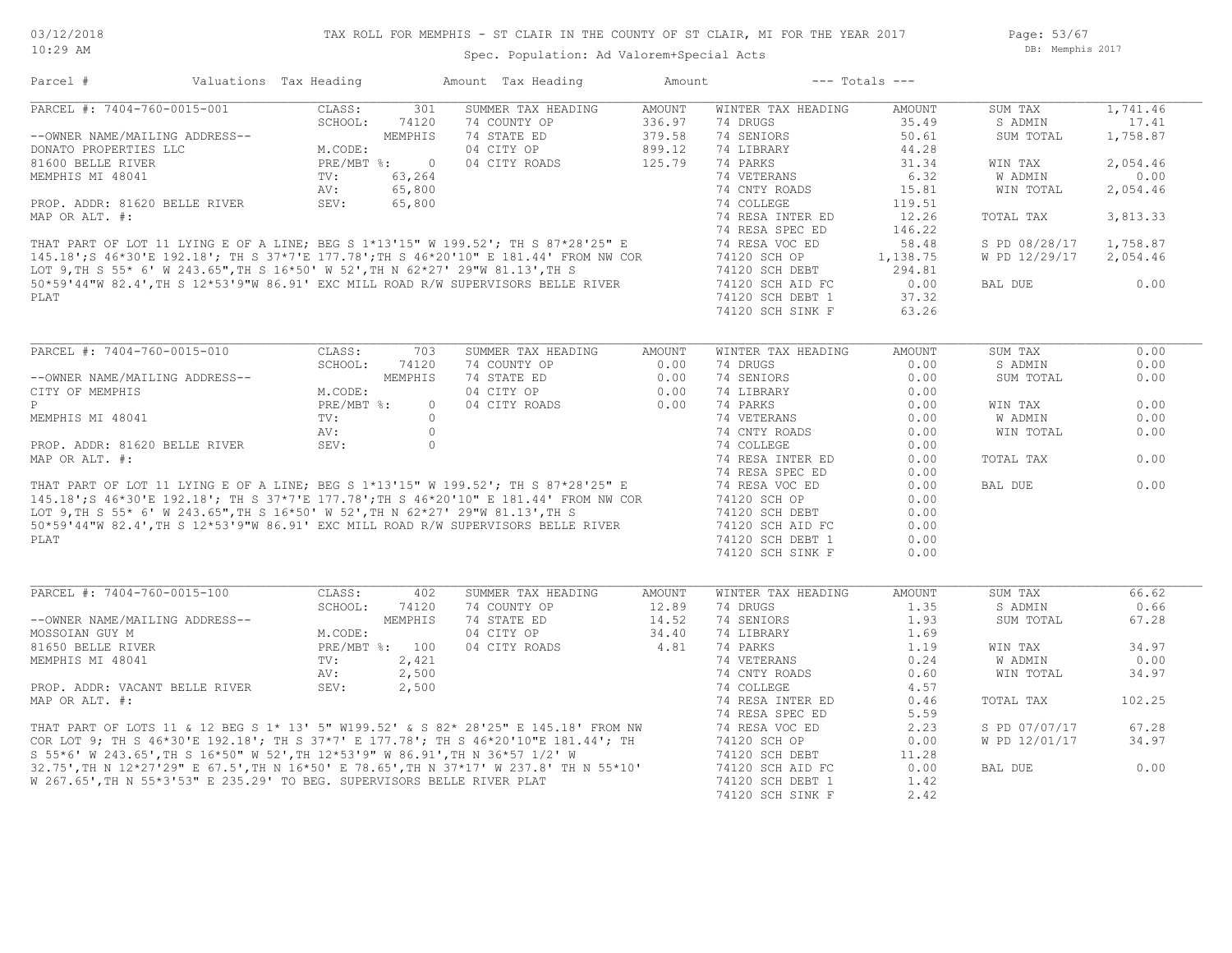## TAX ROLL FOR MEMPHIS - ST CLAIR IN THE COUNTY OF ST CLAIR, MI FOR THE YEAR 2017

Spec. Population: Ad Valorem+Special Acts

Parcel # Valuations Tax Heading Amount Tax Heading Amount --- Totals ---

Page: 54/67 DB: Memphis 2017

| PARCEL #: 7404-760-0015-200                                                         | CLASS:<br>202<br>SCHOOL:<br>74120 | SUMMER TAX HEADING<br>74 COUNTY OP | AMOUNT<br>25.03 | WINTER TAX HEADING<br>74 DRUGS | AMOUNT<br>2.63 | SUM TAX       | 129.36<br>1.29 |
|-------------------------------------------------------------------------------------|-----------------------------------|------------------------------------|-----------------|--------------------------------|----------------|---------------|----------------|
|                                                                                     |                                   |                                    | 28.20           | 74 SENIORS                     | 3.76           | S ADMIN       | 7.76           |
| --OWNER NAME/MAILING ADDRESS--                                                      | MEMPHIS                           | 74 STATE ED<br>04 CITY OP          |                 | 74 LIBRARY                     |                | S INTRST      | 138.41         |
| JAEHN ERIC & SHANA                                                                  | M.CODE:                           |                                    | 66.79           |                                | 3.29           | SUM TOTAL     |                |
| 81630 BELLE RIVER                                                                   | PRE/MBT %: 100                    | 04 CITY ROADS                      | 9.34            | 74 PARKS                       | 2.32           |               |                |
| MEMPHIS MI 48041                                                                    | 4,700<br>$\text{TV}$ :            |                                    |                 | 74 VETERANS                    | 0.47           | WIN TAX       | 67.99          |
|                                                                                     | 4,700<br>AV:                      |                                    |                 | 74 CNTY ROADS                  | 1.17           | W ADMIN       | 0.00           |
| PROP. ADDR: VACANT BELLE RIVER                                                      | SEV:<br>4,700                     |                                    |                 | 74 COLLEGE                     | 8.87           | WIN TOTAL     | 67.99          |
| MAP OR ALT. #: 0                                                                    |                                   |                                    |                 | 74 RESA INTER ED               | 0.91           |               |                |
|                                                                                     |                                   |                                    |                 | 74 RESA SPEC ED                | 10.86          | TOTAL TAX     | 206.40         |
| THAT PART OF LOTS 11 & 12 LYING S OF E & W 1/4 LINE & BELLE RIVER & LYING N & W OF  |                                   |                                    |                 | 74 RESA VOC ED                 | 4.34           |               |                |
| A LINE BEG S 1*13'15" W 199.52' & S 82*28'25" E 145.18' FROM NW COR LOT 9; TH 04 S  |                                   |                                    |                 | 74120 SCH OP                   | 0.00           | BAL DUE       | 206.40         |
| 55 3' 53" W 488.61' SUPERVISORS BELLE RIVER PLAT                                    |                                   |                                    |                 | 74120 SCH DEBT                 | 21.90          |               |                |
|                                                                                     |                                   |                                    |                 | 74120 SCH AID FC               | 0.00           |               |                |
|                                                                                     |                                   |                                    |                 | 74120 SCH DEBT 1               | 2.77           |               |                |
|                                                                                     |                                   |                                    |                 | 74120 SCH SINK F               | 4.70           |               |                |
|                                                                                     |                                   |                                    |                 |                                |                |               |                |
| PARCEL #: 7404-760-0015-250                                                         | CLASS:<br>401                     | SUMMER TAX HEADING                 | AMOUNT          | WINTER TAX HEADING             | AMOUNT         | SUM TAX       | 2,892.73       |
|                                                                                     | SCHOOL:<br>74120                  | 74 COUNTY OP                       | 559.74          | 74 DRUGS                       | 58.95          | S ADMIN       | 28.92          |
| --OWNER NAME/MAILING ADDRESS--                                                      | MEMPHIS                           | 74 STATE ED                        | 630.52          | 74 SENIORS                     | 84.06          | SUM TOTAL     | 2,921.65       |
| MOSSOIAN GUY                                                                        | M.CODE:                           | 04 CITY OP                         | 1,493.52        | 74 LIBRARY                     | 73.56          |               |                |
| 81650 BELLE RIVER                                                                   | PRE/MBT %: 100                    | 04 CITY ROADS                      | 208.95          | 74 PARKS                       | 52.06          | WIN TAX       | 1,521.08       |
| MEMPHIS MI 48041                                                                    | TV:<br>105,087                    |                                    |                 | 74 VETERANS                    | 10.50          | W ADMIN       | 0.00           |
|                                                                                     | 127,200<br>AV:                    |                                    |                 | 74 CNTY ROADS                  | 26.27          | WIN TOTAL     | 1,521.08       |
| PROP. ADDR: 81650 BELLE RIVER                                                       | SEV:<br>127,200                   |                                    |                 | 74 COLLEGE                     | 198.51         |               |                |
| MAP OR ALT. #:                                                                      |                                   |                                    |                 | 74 RESA INTER ED               | 20.36          | TOTAL TAX     | 4,442.73       |
|                                                                                     |                                   |                                    |                 | 74 RESA SPEC ED                | 242.88         |               |                |
| COMM AT THE N W COR OF LOT 9 (CONC MON) OF SAID PLAT; TH S 01*13'05"W 199.52' ALG   |                                   |                                    |                 | 74 RESA VOC ED                 | 97.15          | S PD 07/07/17 | 2,921.65       |
| THE W LINE OF SAID LOT 9; TH S 82*28'25" E 145.18'; TH S 55*03'53" W 235.29' TO THE |                                   |                                    |                 | 74120 SCH OP                   | 0.00           | W PD 12/01/17 | 1,521.08       |
| POB, TH ALG THE NLY & WLY SIDES OF A 50' WIDE DRIVE EASEMENT ON THE FOLL COUIRSE: S |                                   |                                    |                 | 74120 SCH DEBT                 | 489.70         |               |                |
| 55*10' E 267.65', S 37*17' E 237.8' S 16*50 W 78.65',N 62*27'29" W 67.50'           |                                   |                                    |                 | 74120 SCH AID FC               | 0.00           | BAL DUE       | 0.00           |
| S50*59'44" 107.55' & S 12* 53'09" W 74.46' TO THE C.L. OF BELLE RIVER RD (66) TH N  |                                   |                                    |                 | 74120 SCH DEBT 1               | 62.00          |               |                |
| 49* 23' W 210.00' ON A CHORD OF A 10*59'45" CE TO THE LEFT HAVING A ROD OF          |                                   |                                    |                 | 74120 SCH SINK F               | 105.08         |               |                |
| 521.07', TH 43*13'05" W 344.15' ON A CHORD OF A 10*10'00" CVE TO THE LEFT HAVING A  |                                   |                                    |                 |                                |                |               |                |
| RAD OF 572.92', TH 55*03'53" E 253.12' TO THE POB. SAID PARCEL CONT.3.3 A A MORE OR |                                   |                                    |                 |                                |                |               |                |
| LESS TO THE C.L. OF BELLE RIVER RD OR 2.9 A. TO THE ROW LINE OF SAID RD & RESERVING |                                   |                                    |                 |                                |                |               |                |
| ALL EASEMENTS OF RECORD & HAVING FULL USE FOR INGRESS & EGRESS OF THE 50' WIDE      |                                   |                                    |                 |                                |                |               |                |
| DRIVE EASEMENT BEING PART OF LOTS 11 & 12 OF SUPERVISOR'S BELLE RIVER PLAT          |                                   |                                    |                 |                                |                |               |                |
| PARCEL #: 7404-760-0015-500                                                         | CLASS:<br>402                     | SUMMER TAX HEADING                 | AMOUNT          | WINTER TAX HEADING             | AMOUNT         | SUM TAX       | 1.60           |
|                                                                                     | SCHOOL:<br>74120                  | 74 COUNTY OP                       | 0.31            | 74 DRUGS                       | 0.03           | S ADMIN       | 0.01           |
| --OWNER NAME/MAILING ADDRESS--                                                      | MEMPHIS                           | 74 STATE ED                        | 0.35            | 74 SENIORS                     | 0.04           | SUM TOTAL     | 1.61           |
| HAMMDAN SALEH                                                                       | M.CODE:                           | 04 CITY OP                         | 0.83            | 74 LIBRARY                     | 0.04           |               |                |
| 40253 SARA ROSE DR                                                                  | $PRE/MBT$ %:<br>$\overline{0}$    | 04 CITY ROADS                      | 0.11            | 74 PARKS                       | 0.02           | WIN TAX       | 1.85           |
| CLINTON TWP MI 48038-4056                                                           | 59<br>TV:                         |                                    |                 | 74 VETERANS                    | 0.00           | W ADMIN       | 0.00           |
|                                                                                     | AV:<br>2,400                      |                                    |                 | 74 CNTY ROADS                  | 0.01           | WIN TOTAL     | 1.85           |
| PROP. ADDR: 81630 BELLE RIVER                                                       | SEV:                              |                                    |                 | 74 COLLEGE                     | 0.11           |               |                |
|                                                                                     | 2,400                             |                                    |                 |                                | 0.01           | TOTAL TAX     | 3.46           |
| MAP OR ALT. #:                                                                      |                                   |                                    |                 | 74 RESA INTER ED               |                |               |                |
| THAT PART OF LOT 12 LYING N. OF BELLE RIVER & S. OF E&W 1/4 LINE SUPERVISORS BELLE  |                                   |                                    |                 | 74 RESA SPEC ED                | 0.13           |               |                |
|                                                                                     |                                   |                                    |                 | 74 RESA VOC ED                 | 0.05           | S PD 08/30/17 | 1.61           |
| RIVER PLAT                                                                          |                                   |                                    |                 | 74120 SCH OP                   | 1.06           | W PD 02/14/18 | 1.85           |
|                                                                                     |                                   |                                    |                 | 74120 SCH DEBT                 | 0.27           |               |                |
|                                                                                     |                                   |                                    |                 | 74120 SCH AID FC               | 0.00           | BAL DUE       | 0.00           |
|                                                                                     |                                   |                                    |                 | 74120 SCH DEBT 1               | 0.03           |               |                |
|                                                                                     |                                   |                                    |                 | 74120 SCH SINK F               | 0.05           |               |                |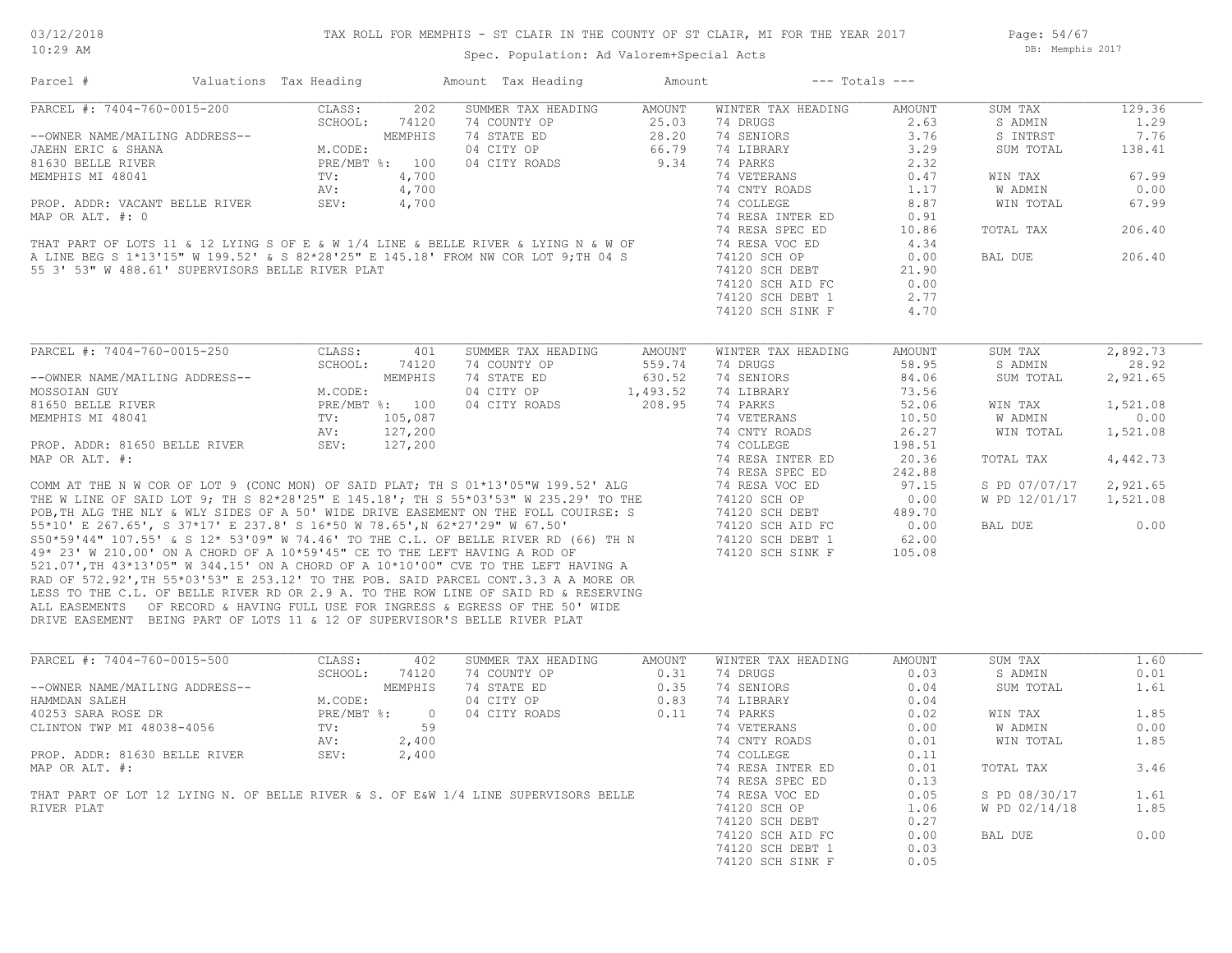# 03/12/2018

## TAX ROLL FOR MEMPHIS - ST CLAIR IN THE COUNTY OF ST CLAIR, MI FOR THE YEAR 2017

10:29 AM

# Spec. Population: Ad Valorem+Special Acts

Page: 55/67 DB: Memphis 2017

| Parcel #                                                                                                                                                                                                                                          | Valuations Tax Heading                                               |                                                          | Amount Tax Heading                                                               | Amount                                                  |                                                                                                                                                                                                                                                                             | $---$ Totals $---$                                                                                                                                |                                                                                                                              |                                                                                                           |
|---------------------------------------------------------------------------------------------------------------------------------------------------------------------------------------------------------------------------------------------------|----------------------------------------------------------------------|----------------------------------------------------------|----------------------------------------------------------------------------------|---------------------------------------------------------|-----------------------------------------------------------------------------------------------------------------------------------------------------------------------------------------------------------------------------------------------------------------------------|---------------------------------------------------------------------------------------------------------------------------------------------------|------------------------------------------------------------------------------------------------------------------------------|-----------------------------------------------------------------------------------------------------------|
| PARCEL #: 7404-999-0002-000<br>--OWNER NAME/MAILING ADDRESS--<br>DTE ELECTRIC COMPANY<br>PROPERTY TAX DEPARTMENT<br>P.O. BOX 33017<br>DETROIT MI 48232<br>PROP. ADDR: VARIOUS LOCATION<br>MAP OR ALT. #:<br>PERSONAL PROPERTY                     | CLASS:<br>SCHOOL:<br>M.CODE:<br>PRE/MBT %: 0<br>TV:<br>AV:<br>SEV:   | 551<br>74120<br>MEMPHIS<br>80,100<br>80,100<br>80,100    | SUMMER TAX HEADING<br>74 COUNTY OP<br>74 STATE ED<br>04 CITY OP<br>04 CITY ROADS | <b>AMOUNT</b><br>426.65<br>480.60<br>1,138.40<br>159.27 | WINTER TAX HEADING<br>74 DRUGS<br>74 SENIORS<br>74 LIBRARY<br>74 PARKS<br>74 VETERANS<br>74 CNTY ROADS<br>74 COLLEGE<br>74 RESA INTER ED<br>74 RESA SPEC ED<br>74 RESA VOC ED<br>74120 SCH OP<br>74120 SCH DEBT<br>74120 SCH AID FC<br>74120 SCH DEBT 1<br>74120 SCH SINK F | AMOUNT<br>44.93<br>64.08<br>56.07<br>39.68<br>8.01<br>20.02<br>151.31<br>15.52<br>185.13<br>74.05<br>1,441.80<br>373.26<br>0.00<br>47.25<br>80.10 | SUM TAX<br>S ADMIN<br>SUM TOTAL<br>WIN TAX<br>W ADMIN<br>WIN TOTAL<br>TOTAL TAX<br>S PD 08/10/17<br>W PD 01/22/18<br>BAL DUE | 2,204.92<br>22.04<br>2,226.96<br>2,601.21<br>0.00<br>2,601.21<br>4,828.17<br>2,226.96<br>2,601.21<br>0.00 |
| PARCEL #: 7404-999-0004-000<br>--OWNER NAME/MAILING ADDRESS--<br>GRACE ENGINEERING CORP<br>LOUIS GRACE<br>P.O. BOX 202<br>MEMPHIS MI 48041<br>PROP. ADDR: 81620 BELLE RIVER<br>MAP OR ALT. #:<br>PERSONAL PROPERTY                                | CLASS:<br>SCHOOL:<br>M.CODE:<br>PRE/MBT %: 100<br>TV:<br>AV:<br>SEV: | 252<br>74120<br>MEMPHIS<br>$\circ$<br>$\circ$<br>$\circ$ | SUMMER TAX HEADING<br>74 COUNTY OP<br>04 CITY OP<br>04 CITY ROADS                | AMOUNT<br>0.00<br>0.00<br>0.00                          | WINTER TAX HEADING<br>74 DRUGS<br>74 SENIORS<br>74 LIBRARY<br>74 PARKS<br>74 VETERANS<br>74 CNTY ROADS<br>74 COLLEGE<br>74 RESA INTER ED<br>74 RESA SPEC ED<br>74 RESA VOC ED<br>74120 SCH OP<br>74120 SCH DEBT<br>74120 SCH AID FC<br>74120 SCH DEBT 1<br>74120 SCH SINK F | AMOUNT<br>0.00<br>0.00<br>0.00<br>0.00<br>0.00<br>0.00<br>0.00<br>0.00<br>0.00<br>0.00<br>0.00<br>0.00<br>0.00<br>0.00<br>0.00                    | SUM TAX<br>S ADMIN<br>SUM TOTAL<br>WIN TAX<br>W ADMIN<br>WIN TOTAL<br>TOTAL TAX<br>BAL DUE                                   | 0.00<br>0.00<br>0.00<br>0.00<br>0.00<br>0.00<br>0.00<br>0.00                                              |
| PARCEL #: 7404-999-0004-900<br>--OWNER NAME/MAILING ADDRESS--<br>COMCAST CORPORATION<br>ONE COMCAST CENTER<br>ATTN: PROPERTY TAX DEPT, 32ND FLOOR<br>PHILADELPHIA PA 19103<br>PROP. ADDR: VARIOUS LOCATION<br>MAP OR ALT. #:<br>PERSONAL PROPERTY | CLASS:<br>SCHOOL:<br>M.CODE:<br>PRE/MBT %: 100<br>TV:<br>AV:<br>SEV: | 251<br>74120<br>MEMPHIS<br>22,200<br>22,200<br>22,200    | SUMMER TAX HEADING<br>74 COUNTY OP<br>74 STATE ED<br>04 CITY OP<br>04 CITY ROADS | <b>AMOUNT</b><br>118.24<br>133.20<br>315.51<br>44.14    | WINTER TAX HEADING<br>74 DRUGS<br>74 SENIORS<br>74 LIBRARY<br>74 PARKS<br>74 VETERANS<br>74 CNTY ROADS<br>74 COLLEGE<br>74 RESA INTER ED<br>74 RESA SPEC ED<br>74 RESA VOC ED<br>74120 SCH OP<br>74120 SCH DEBT<br>74120 SCH AID FC<br>74120 SCH DEBT 1<br>74120 SCH SINK F | AMOUNT<br>12.45<br>17.76<br>15.54<br>10.99<br>2.22<br>5.55<br>41.93<br>4.30<br>51.31<br>20.52<br>133.20<br>103.45<br>0.00<br>13.09<br>22.20       | SUM TAX<br>S ADMIN<br>SUM TOTAL<br>WIN TAX<br>W ADMIN<br>WIN TOTAL<br>TOTAL TAX<br>S PD 08/07/17<br>W PD 01/16/18<br>BAL DUE | 611.09<br>6.11<br>617.20<br>454.51<br>0.00<br>454.51<br>1,071.71<br>617.20<br>454.51<br>0.00              |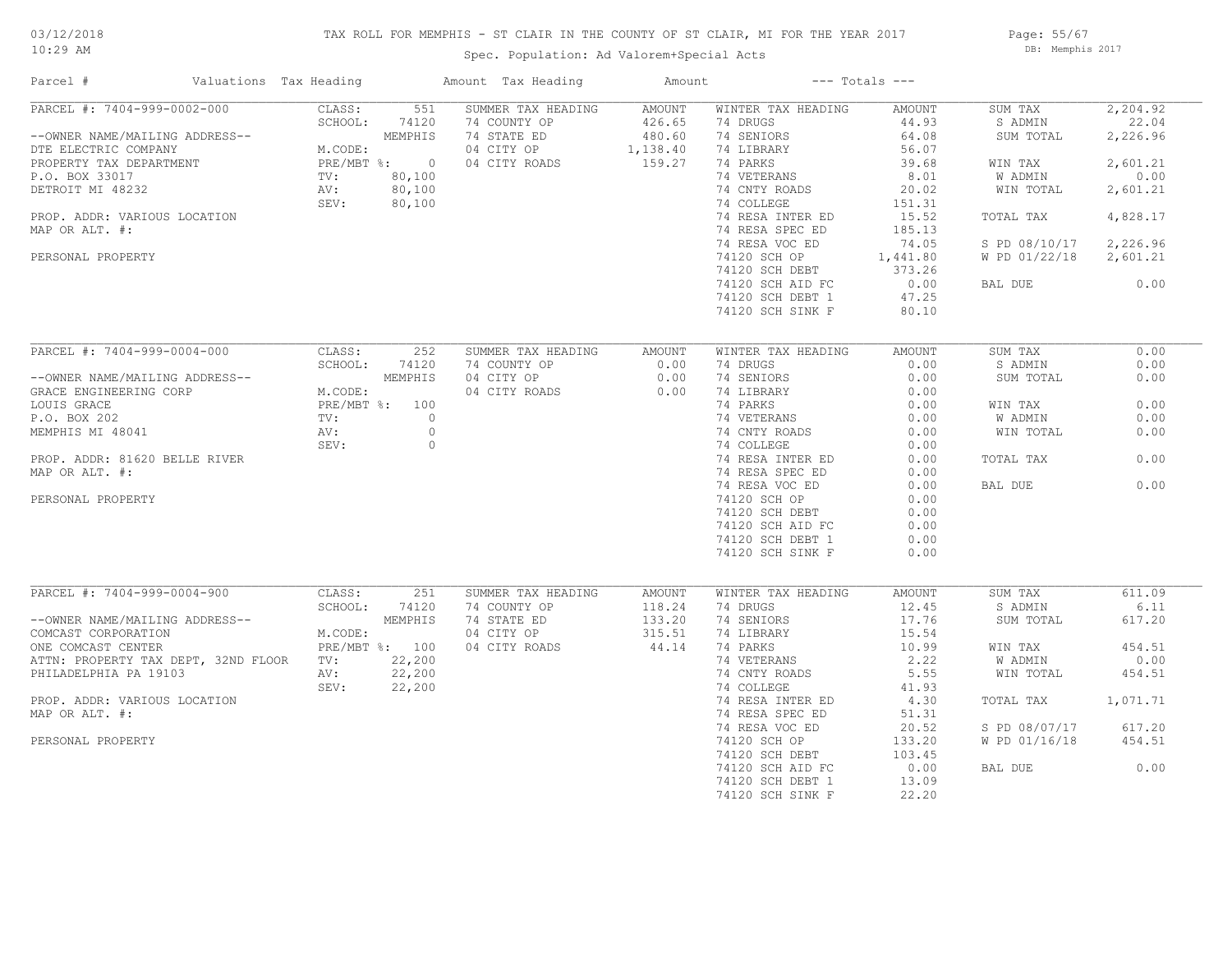# 03/12/2018

## TAX ROLL FOR MEMPHIS - ST CLAIR IN THE COUNTY OF ST CLAIR, MI FOR THE YEAR 2017

10:29 AM

# Spec. Population: Ad Valorem+Special Acts

Page: 56/67 DB: Memphis 2017

| Parcel #                       | Valuations Tax Heading | Amount Tax Heading | Amount |                    | $---$ Totals $---$ |                |          |
|--------------------------------|------------------------|--------------------|--------|--------------------|--------------------|----------------|----------|
| PARCEL #: 7404-999-0007-500    | CLASS:<br>251          | SUMMER TAX HEADING | AMOUNT | WINTER TAX HEADING | AMOUNT             | SUM TAX        | 0.00     |
|                                | SCHOOL:<br>74120       | 74 COUNTY OP       | 0.00   | 74 DRUGS           | 0.00               | S ADMIN        | 0.00     |
| --OWNER NAME/MAILING ADDRESS-- | MEMPHIS                | 74 STATE ED        | 0.00   | 74 SENIORS         | 0.00               | SUM TOTAL      | 0.00     |
| MEMPHIS CAR WASH               | M.CODE:                | 04 CITY OP         | 0.00   | 74 LIBRARY         | 0.00               |                |          |
| J & JP MANAGEMENT INC          | PRE/MBT %: 100         | 04 CITY ROADS      | 0.00   | 74 PARKS           | 0.00               | WIN TAX        | 0.00     |
| PO BOX 146                     | TV:                    | $\Omega$           |        | 74 VETERANS        | 0.00               | <b>W ADMIN</b> | 0.00     |
| EMMETT MI 48022                | AV:                    | $\circ$            |        | 74 CNTY ROADS      | 0.00               | WIN TOTAL      | 0.00     |
|                                | SEV:                   | $\circ$            |        | 74 COLLEGE         | 0.00               |                |          |
| PROP. ADDR: 81545 MAIN         |                        |                    |        | 74 RESA INTER ED   | 0.00               | TOTAL TAX      | 0.00     |
| MAP OR ALT. #:                 |                        |                    |        | 74 RESA SPEC ED    | 0.00               |                |          |
|                                |                        |                    |        | 74 RESA VOC ED     | 0.00               | BAL DUE        | 0.00     |
| PERSONAL PROPERTY              |                        |                    |        | 74120 SCH OP       | 0.00               |                |          |
|                                |                        |                    |        | 74120 SCH DEBT     | 0.00               |                |          |
|                                |                        |                    |        | 74120 SCH AID FC   | 0.00               |                |          |
|                                |                        |                    |        | 74120 SCH DEBT 1   | 0.00               |                |          |
|                                |                        |                    |        | 74120 SCH SINK F   | 0.00               |                |          |
|                                |                        |                    |        |                    |                    |                |          |
| PARCEL #: 7404-999-0009-000    | CLASS:<br>251          | SUMMER TAX HEADING | AMOUNT | WINTER TAX HEADING | AMOUNT             | SUM TAX        | 0.00     |
|                                | SCHOOL:<br>74120       | 74 COUNTY OP       | 0.00   | 74 DRUGS           | 0.00               | S ADMIN        | 0.00     |
| --OWNER NAME/MAILING ADDRESS-- | MEMPHIS                | 74 STATE ED        | 0.00   | 74 SENIORS         | 0.00               | SUM TOTAL      | 0.00     |
| BOOMERS AT MEMPHIS HOTEL       | M.CODE:                | 04 CITY OP         | 0.00   | 74 LIBRARY         | 0.00               |                |          |
| MANCHIK MICHAEL SR & THERESA   | PRE/MBT %: 100         | 04 CITY ROADS      | 0.00   | 74 PARKS           | 0.00               | WIN TAX        | 0.00     |
| 37682 30 MILE ROAD             | TV:                    | $\circ$            |        | 74 VETERANS        | 0.00               | W ADMIN        | 0.00     |
| LENOX MI 48050                 | AV:                    | $\circ$            |        |                    | 0.00               | WIN TOTAL      | 0.00     |
|                                |                        |                    |        | 74 CNTY ROADS      |                    |                |          |
|                                | SEV:                   | $\circ$            |        | 74 COLLEGE         | 0.00               |                |          |
| PROP. ADDR: 35005 BORDMAN      |                        |                    |        | 74 RESA INTER ED   | 0.00               | TOTAL TAX      | 0.00     |
| MAP OR ALT. #:                 |                        |                    |        | 74 RESA SPEC ED    | 0.00               |                |          |
|                                |                        |                    |        | 74 RESA VOC ED     | 0.00               | BAL DUE        | 0.00     |
| PERSONAL PROPERTY              |                        |                    |        | 74120 SCH OP       | 0.00               |                |          |
|                                |                        |                    |        | 74120 SCH DEBT     | 0.00               |                |          |
|                                |                        |                    |        | 74120 SCH AID FC   | 0.00               |                |          |
|                                |                        |                    |        | 74120 SCH DEBT 1   | 0.00               |                |          |
|                                |                        |                    |        | 74120 SCH SINK F   | 0.00               |                |          |
|                                |                        |                    |        |                    |                    |                |          |
| PARCEL #: 7404-999-0014-000    | CLASS:<br>551          | SUMMER TAX HEADING | AMOUNT | WINTER TAX HEADING | AMOUNT             | SUM TAX        | 1,153.38 |
|                                | SCHOOL:<br>74120       | 74 COUNTY OP       | 223.18 | 74 DRUGS           | 23.50              | S ADMIN        | 11.53    |
| --OWNER NAME/MAILING ADDRESS-- | MEMPHIS                | 74 STATE ED        | 251.40 | 74 SENIORS         | 33.52              | SUM TOTAL      | 1,164.91 |
| SEMCOENERGY GAS COMPANY        | M.CODE:                | 04 CITY OP         | 595.49 | 74 LIBRARY         | 29.33              |                |          |
| 1411 3RD STREET                | PRE/MBT %: 0           | 04 CITY ROADS      | 83.31  | 74 PARKS           | 20.75              | WIN TAX        | 1,360.67 |
| PORT HURON MI 48060            | TV:<br>41,900          |                    |        | 74 VETERANS        | 4.19               | W ADMIN        | 0.00     |
|                                | 41,900<br>AV:          |                    |        | 74 CNTY ROADS      | 10.47              | WIN TOTAL      | 1,360.67 |
| PROP. ADDR: VARIOUS LOCATION   | SEV:<br>41,900         |                    |        | 74 COLLEGE         | 79.15              |                |          |
| MAP OR ALT. #:                 |                        |                    |        | 74 RESA INTER ED   | 8.12               | TOTAL TAX      | 2,525.58 |
|                                |                        |                    |        | 74 RESA SPEC ED    | 96.84              |                |          |
| PERSONAL PROPERTY              |                        |                    |        | 74 RESA VOC ED     | 38.73              | S PD 08/11/17  | 1,164.91 |
|                                |                        |                    |        | 74120 SCH OP       | 754.20             | W PD 02/05/18  | 1,360.67 |
|                                |                        |                    |        | 74120 SCH DEBT     | 195.25             |                |          |
|                                |                        |                    |        | 74120 SCH AID FC   | 0.00               | BAL DUE        | 0.00     |
|                                |                        |                    |        | 74120 SCH DEBT 1   | 24.72              |                |          |
|                                |                        |                    |        | 74120 SCH SINK F   | 41.90              |                |          |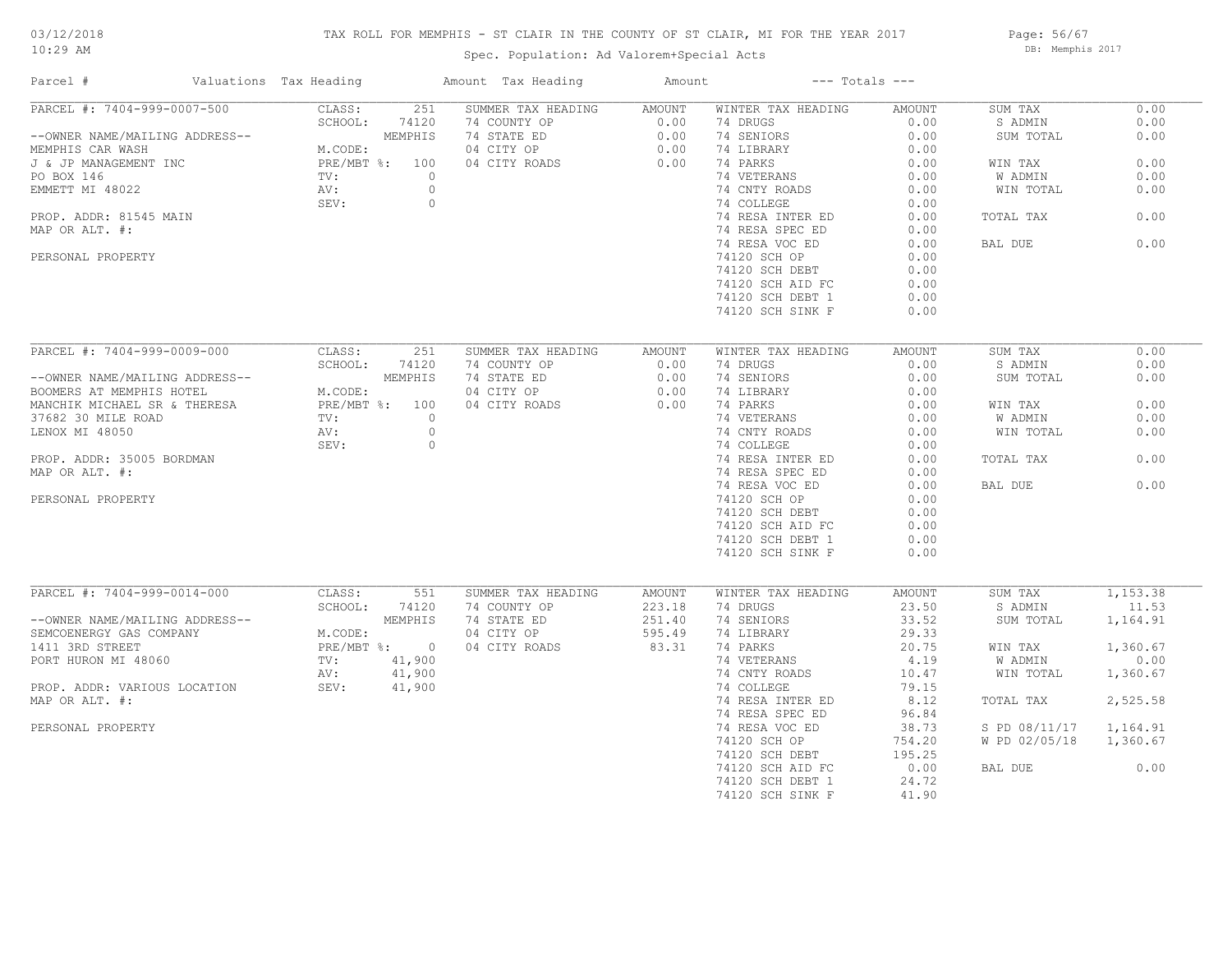#### TAX ROLL FOR MEMPHIS - ST CLAIR IN THE COUNTY OF ST CLAIR, MI FOR THE YEAR 2017

Spec. Population: Ad Valorem+Special Acts

Page: 57/67 DB: Memphis 2017

| Parcel #                                                                                                                                                                                    | Valuations Tax Heading                                                                                                           | Amount Tax Heading                                                               | Amount                                        | $---$ Totals $---$                                                                                                                                                                                                                                                          |                                                                                                                                       |                                                                                            |                                                              |
|---------------------------------------------------------------------------------------------------------------------------------------------------------------------------------------------|----------------------------------------------------------------------------------------------------------------------------------|----------------------------------------------------------------------------------|-----------------------------------------------|-----------------------------------------------------------------------------------------------------------------------------------------------------------------------------------------------------------------------------------------------------------------------------|---------------------------------------------------------------------------------------------------------------------------------------|--------------------------------------------------------------------------------------------|--------------------------------------------------------------|
| PARCEL #: 7404-999-0017-000<br>--OWNER NAME/MAILING ADDRESS--<br>MOM'S COUNTRY KITCHEN<br>P.O. BOX 529<br>MEMPHIS MI 48041<br>PROP. ADDR: 81057 MAIN<br>MAP OR ALT. #:<br>PERSONAL PROPERTY | CLASS:<br>251<br>SCHOOL:<br>74120<br>MEMPHIS<br>M.CODE:<br>PRE/MBT %: 100<br>TV:<br>$\circ$<br>$\circ$<br>AV:<br>$\circ$<br>SEV: | SUMMER TAX HEADING<br>74 COUNTY OP<br>74 STATE ED<br>04 CITY OP<br>04 CITY ROADS | <b>AMOUNT</b><br>0.00<br>0.00<br>0.00<br>0.00 | WINTER TAX HEADING<br>74 DRUGS<br>74 SENIORS<br>74 LIBRARY<br>74 PARKS<br>74 VETERANS<br>74 CNTY ROADS<br>74 COLLEGE<br>74 RESA INTER ED<br>74 RESA SPEC ED<br>74 RESA VOC ED<br>74120 SCH OP<br>74120 SCH DEBT<br>74120 SCH AID FC<br>74120 SCH DEBT 1<br>74120 SCH SINK F | <b>AMOUNT</b><br>0.00<br>0.00<br>0.00<br>0.00<br>0.00<br>0.00<br>0.00<br>0.00<br>0.00<br>0.00<br>0.00<br>0.00<br>0.00<br>0.00<br>0.00 | SUM TAX<br>S ADMIN<br>SUM TOTAL<br>WIN TAX<br>W ADMIN<br>WIN TOTAL<br>TOTAL TAX<br>BAL DUE | 0.00<br>0.00<br>0.00<br>0.00<br>0.00<br>0.00<br>0.00<br>0.00 |
|                                                                                                                                                                                             |                                                                                                                                  |                                                                                  |                                               |                                                                                                                                                                                                                                                                             |                                                                                                                                       |                                                                                            |                                                              |
| PARCEL #: 7404-999-0028-000                                                                                                                                                                 | CLASS:<br>251                                                                                                                    | SUMMER TAX HEADING                                                               | AMOUNT                                        | WINTER TAX HEADING                                                                                                                                                                                                                                                          | AMOUNT                                                                                                                                | SUM TAX                                                                                    | 0.00                                                         |
| --OWNER NAME/MAILING ADDRESS--                                                                                                                                                              | SCHOOL:<br>74120<br>MEMPHIS                                                                                                      | 74 COUNTY OP<br>74 STATE ED                                                      | 0.00<br>0.00                                  | 74 DRUGS<br>74 SENIORS                                                                                                                                                                                                                                                      | 0.00<br>0.00                                                                                                                          | S ADMIN<br>SUM TOTAL                                                                       | 0.00<br>0.00                                                 |
| BELLE RIVER LIQUIDATORS/AUCT                                                                                                                                                                | M.CODE:                                                                                                                          | 04 CITY OP                                                                       | 0.00                                          | 74 LIBRARY                                                                                                                                                                                                                                                                  | 0.00                                                                                                                                  |                                                                                            |                                                              |
| 81611 MAIN                                                                                                                                                                                  | PRE/MBT %: 100                                                                                                                   | 04 CITY ROADS                                                                    | 0.00                                          | 74 PARKS                                                                                                                                                                                                                                                                    | 0.00                                                                                                                                  | WIN TAX                                                                                    | 0.00                                                         |
| MEMPHIS MI 48041                                                                                                                                                                            | TV:<br>$\circ$                                                                                                                   |                                                                                  |                                               | 74 VETERANS                                                                                                                                                                                                                                                                 | 0.00                                                                                                                                  | W ADMIN                                                                                    | 0.00                                                         |
|                                                                                                                                                                                             | AV:<br>$\circ$                                                                                                                   |                                                                                  |                                               | 74 CNTY ROADS                                                                                                                                                                                                                                                               | 0.00                                                                                                                                  | WIN TOTAL                                                                                  | 0.00                                                         |
| PROP. ADDR: 81611 MAIN                                                                                                                                                                      | SEV:<br>$\circ$                                                                                                                  |                                                                                  |                                               | 74 COLLEGE                                                                                                                                                                                                                                                                  | 0.00                                                                                                                                  |                                                                                            |                                                              |
| MAP OR ALT. #:                                                                                                                                                                              |                                                                                                                                  |                                                                                  |                                               | 74 RESA INTER ED                                                                                                                                                                                                                                                            | 0.00                                                                                                                                  | TOTAL TAX                                                                                  | 0.00                                                         |
|                                                                                                                                                                                             |                                                                                                                                  |                                                                                  |                                               | 74 RESA SPEC ED                                                                                                                                                                                                                                                             | 0.00                                                                                                                                  |                                                                                            |                                                              |
| PERSONAL PROPERTY                                                                                                                                                                           |                                                                                                                                  |                                                                                  |                                               | 74 RESA VOC ED                                                                                                                                                                                                                                                              | 0.00                                                                                                                                  | BAL DUE                                                                                    | 0.00                                                         |
|                                                                                                                                                                                             |                                                                                                                                  |                                                                                  |                                               | 74120 SCH OP                                                                                                                                                                                                                                                                | 0.00                                                                                                                                  |                                                                                            |                                                              |
|                                                                                                                                                                                             |                                                                                                                                  |                                                                                  |                                               | 74120 SCH DEBT                                                                                                                                                                                                                                                              | 0.00                                                                                                                                  |                                                                                            |                                                              |
|                                                                                                                                                                                             |                                                                                                                                  |                                                                                  |                                               | 74120 SCH AID FC                                                                                                                                                                                                                                                            | 0.00                                                                                                                                  |                                                                                            |                                                              |
|                                                                                                                                                                                             |                                                                                                                                  |                                                                                  |                                               | 74120 SCH DEBT 1                                                                                                                                                                                                                                                            | 0.00<br>0.00                                                                                                                          |                                                                                            |                                                              |
|                                                                                                                                                                                             |                                                                                                                                  |                                                                                  |                                               | 74120 SCH SINK F                                                                                                                                                                                                                                                            |                                                                                                                                       |                                                                                            |                                                              |
| PARCEL #: 7404-999-0031-000                                                                                                                                                                 | CLASS:<br>251                                                                                                                    | SUMMER TAX HEADING                                                               | AMOUNT                                        | WINTER TAX HEADING                                                                                                                                                                                                                                                          | <b>AMOUNT</b>                                                                                                                         | SUM TAX                                                                                    | 0.00                                                         |
|                                                                                                                                                                                             | SCHOOL:<br>74120                                                                                                                 | 74 COUNTY OP                                                                     | 0.00                                          | 74 DRUGS                                                                                                                                                                                                                                                                    | 0.00                                                                                                                                  | S ADMIN                                                                                    | 0.00                                                         |
| --OWNER NAME/MAILING ADDRESS--                                                                                                                                                              | MEMPHIS                                                                                                                          | 74 STATE ED                                                                      | 0.00                                          | 74 SENIORS                                                                                                                                                                                                                                                                  | 0.00                                                                                                                                  | SUM TOTAL                                                                                  | 0.00                                                         |
| WOLVERINE SIGN WORKS                                                                                                                                                                        | M.CODE:                                                                                                                          | 04 CITY OP                                                                       | 0.00                                          | 74 LIBRARY                                                                                                                                                                                                                                                                  | 0.00                                                                                                                                  |                                                                                            |                                                              |
| 923 BRADLEY ST.<br>OWOSSO MI 48867                                                                                                                                                          | PRE/MBT %: 100<br>TV:<br>$\circ$                                                                                                 | 04 CITY ROADS                                                                    | 0.00                                          | 74 PARKS                                                                                                                                                                                                                                                                    | 0.00<br>0.00                                                                                                                          | WIN TAX<br>W ADMIN                                                                         | 0.00<br>0.00                                                 |
|                                                                                                                                                                                             | $\circ$<br>AV:                                                                                                                   |                                                                                  |                                               | 74 VETERANS<br>74 CNTY ROADS                                                                                                                                                                                                                                                | 0.00                                                                                                                                  | WIN TOTAL                                                                                  | 0.00                                                         |
| PROP. ADDR: 81560 MAIN                                                                                                                                                                      | SEV:<br>$\circ$                                                                                                                  |                                                                                  |                                               | 74 COLLEGE                                                                                                                                                                                                                                                                  | 0.00                                                                                                                                  |                                                                                            |                                                              |
| MAP OR ALT. #:                                                                                                                                                                              |                                                                                                                                  |                                                                                  |                                               | 74 RESA INTER ED                                                                                                                                                                                                                                                            | 0.00                                                                                                                                  | TOTAL TAX                                                                                  | 0.00                                                         |
|                                                                                                                                                                                             |                                                                                                                                  |                                                                                  |                                               | 74 RESA SPEC ED                                                                                                                                                                                                                                                             | 0.00                                                                                                                                  |                                                                                            |                                                              |
| PERSONAL PROPERTY                                                                                                                                                                           |                                                                                                                                  |                                                                                  |                                               | 74 RESA VOC ED                                                                                                                                                                                                                                                              | 0.00                                                                                                                                  | BAL DUE                                                                                    | 0.00                                                         |
|                                                                                                                                                                                             |                                                                                                                                  |                                                                                  |                                               | 74120 SCH OP                                                                                                                                                                                                                                                                | 0.00                                                                                                                                  |                                                                                            |                                                              |
|                                                                                                                                                                                             |                                                                                                                                  |                                                                                  |                                               | 74120 SCH DEBT                                                                                                                                                                                                                                                              | 0.00                                                                                                                                  |                                                                                            |                                                              |
|                                                                                                                                                                                             |                                                                                                                                  |                                                                                  |                                               | 74120 SCH AID FC                                                                                                                                                                                                                                                            | 0.00                                                                                                                                  |                                                                                            |                                                              |
|                                                                                                                                                                                             |                                                                                                                                  |                                                                                  |                                               | 74120 SCH DEBT 1                                                                                                                                                                                                                                                            | 0.00                                                                                                                                  |                                                                                            |                                                              |
|                                                                                                                                                                                             |                                                                                                                                  |                                                                                  |                                               | 74120 SCH SINK F                                                                                                                                                                                                                                                            | 0.00                                                                                                                                  |                                                                                            |                                                              |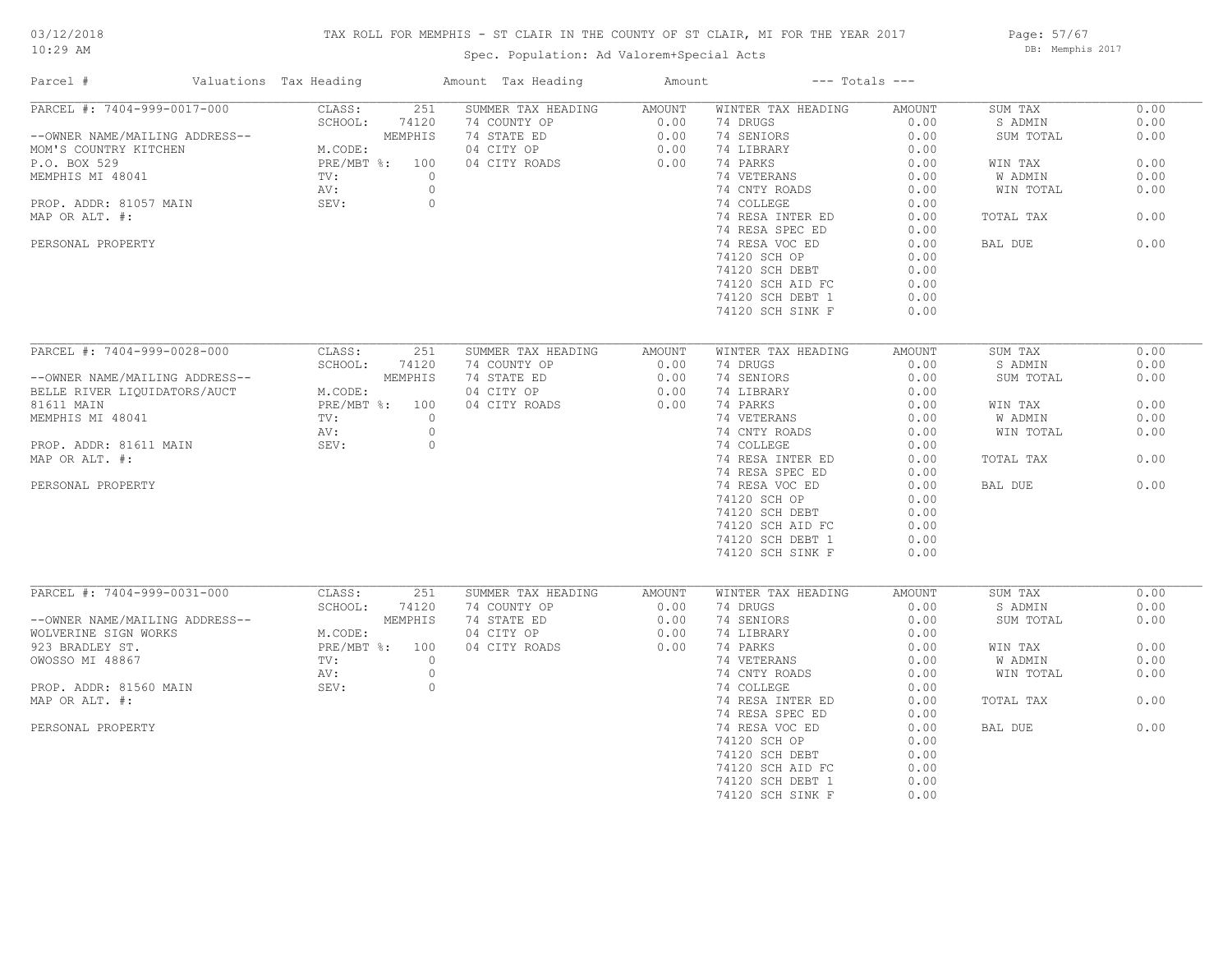## TAX ROLL FOR MEMPHIS - ST CLAIR IN THE COUNTY OF ST CLAIR, MI FOR THE YEAR 2017

Spec. Population: Ad Valorem+Special Acts

Page: 58/67 DB: Memphis 2017

| Parcel #                                      | Valuations Tax Heading    | Amount Tax Heading          | Amount         |                                | $---$ Totals $---$ |                    |              |
|-----------------------------------------------|---------------------------|-----------------------------|----------------|--------------------------------|--------------------|--------------------|--------------|
| PARCEL #: 7404-999-0035-000                   | 251<br>CLASS:             | SUMMER TAX HEADING          | AMOUNT         | WINTER TAX HEADING             | AMOUNT             | SUM TAX            | 0.00         |
|                                               | SCHOOL:<br>74120          | 74 COUNTY OP                | 0.00           | 74 DRUGS                       | 0.00               | S ADMIN            | 0.00         |
| --OWNER NAME/MAILING ADDRESS--                | MEMPHIS                   | 74 STATE ED                 | 0.00           | 74 SENIORS                     | 0.00               | SUM TOTAL          | 0.00         |
| GRAYHAWK LEASING LLC                          | M.CODE:                   | 04 CITY OP                  | 0.00           | 74 LIBRARY                     | 0.00               |                    |              |
| P.O. BOX 660634                               | PRE/MBT %: 100            | 04 CITY ROADS               | 0.00           | 74 PARKS                       | 0.00               | WIN TAX            | 0.00         |
| DALLAS TX 75266-0634                          | TV:                       | $\circ$                     |                | 74 VETERANS                    | 0.00               | W ADMIN            | 0.00         |
|                                               | AV:                       | $\circ$                     |                | 74 CNTY ROADS                  | 0.00               | WIN TOTAL          | 0.00         |
| PROP. ADDR:                                   | SEV:                      | $\circ$                     |                | 74 COLLEGE                     | 0.00               |                    |              |
| MAP OR ALT. #:                                |                           |                             |                | 74 RESA INTER ED               | 0.00               | TOTAL TAX          | 0.00         |
|                                               |                           |                             |                | 74 RESA SPEC ED                | 0.00               |                    |              |
|                                               |                           |                             |                | 74 RESA VOC ED                 | 0.00               | BAL DUE            | 0.00         |
|                                               |                           |                             |                | 74120 SCH OP                   | 0.00               |                    |              |
|                                               |                           |                             |                | 74120 SCH DEBT                 | 0.00               |                    |              |
|                                               |                           |                             |                | 74120 SCH AID FC               | 0.00               |                    |              |
|                                               |                           |                             |                | 74120 SCH DEBT 1               | 0.00               |                    |              |
|                                               |                           |                             |                | 74120 SCH SINK F               | 0.00               |                    |              |
|                                               |                           |                             |                |                                |                    |                    |              |
| PARCEL #: 7404-999-0035-005                   | CLASS:<br>251             | SUMMER TAX HEADING          | AMOUNT         | WINTER TAX HEADING             | <b>AMOUNT</b>      | SUM TAX            | 0.00         |
|                                               | SCHOOL:<br>74120          | 74 COUNTY OP                | 0.00           | 74 DRUGS                       | 0.00               | S ADMIN            | 0.00         |
| --OWNER NAME/MAILING ADDRESS--                | MEMPHIS                   | 74 STATE ED                 | 0.00           | 74 SENIORS                     | 0.00               | SUM TOTAL          | 0.00         |
| IGT GLOBAL SOLUTIONS CORP                     | M.CODE:                   | 04 CITY OP                  | 0.00           | 74 LIBRARY                     | 0.00               |                    |              |
|                                               | PRE/MBT %: 100            | 04 CITY ROADS               | 0.00           | 74 PARKS                       | 0.00               |                    | 0.00         |
| 10 MEMORIAL BOULDEVARD<br>PROVIDENCE RI 02903 | TV:                       | $\circ$                     |                | 74 VETERANS                    | 0.00               | WIN TAX<br>W ADMIN | 0.00         |
|                                               |                           |                             |                |                                |                    |                    |              |
|                                               | AV:                       | $\circ$                     |                | 74 CNTY ROADS                  | 0.00               | WIN TOTAL          | 0.00         |
| PROP. ADDR:                                   | SEV:                      | $\circ$                     |                | 74 COLLEGE                     | 0.00               |                    |              |
| MAP OR ALT. #:                                |                           |                             |                | 74 RESA INTER ED               | 0.00               | TOTAL TAX          | 0.00         |
|                                               |                           |                             |                | 74 RESA SPEC ED                | 0.00               |                    |              |
|                                               |                           |                             |                | 74 RESA VOC ED                 | 0.00               | BAL DUE            | 0.00         |
|                                               |                           |                             |                | 74120 SCH OP                   | 0.00               |                    |              |
|                                               |                           |                             |                | 74120 SCH DEBT                 | 0.00               |                    |              |
|                                               |                           |                             |                | 74120 SCH AID FC               | 0.00               |                    |              |
|                                               |                           |                             |                | 74120 SCH DEBT 1               | 0.00               |                    |              |
|                                               |                           |                             |                | 74120 SCH SINK F               | 0.00               |                    |              |
|                                               |                           |                             |                |                                |                    |                    |              |
| PARCEL #: 7404-999-0041-000                   | CLASS:<br>251<br>SCHOOL:  | SUMMER TAX HEADING          | AMOUNT<br>0.00 | WINTER TAX HEADING<br>74 DRUGS | AMOUNT<br>0.00     | SUM TAX<br>S ADMIN | 0.00<br>0.00 |
|                                               | 74120                     | 74 COUNTY OP                |                |                                |                    |                    |              |
| --OWNER NAME/MAILING ADDRESS--                | MEMPHIS                   | 74 STATE ED                 | 0.00           | 74 SENIORS                     | 0.00<br>0.00       | SUM TOTAL          | 0.00         |
| THE COCA-COLA COMPANY                         | M.CODE:<br>PRE/MBT %: 100 | 04 CITY OP<br>04 CITY ROADS | 0.00<br>0.00   | 74 LIBRARY<br>74 PARKS         | 0.00               |                    | 0.00         |
| ATTN: PROPERTY TAX DEPT                       |                           | $\circ$                     |                |                                |                    | WIN TAX            | 0.00         |
| PO BOX 4440                                   | TV:                       |                             |                | 74 VETERANS                    | 0.00               | W ADMIN            |              |
| BRANDON FL 33509-4440                         | AV:                       | $\circ$                     |                | 74 CNTY ROADS                  | 0.00               | WIN TOTAL          | 0.00         |
|                                               | SEV:                      | $\circ$                     |                | 74 COLLEGE                     | 0.00               |                    |              |
| PROP. ADDR: VARIOUS LOCATION                  |                           |                             |                | 74 RESA INTER ED               | 0.00               | TOTAL TAX          | 0.00         |
| MAP OR ALT. #:                                |                           |                             |                | 74 RESA SPEC ED                | 0.00               |                    |              |
|                                               |                           |                             |                | 74 RESA VOC ED                 | 0.00               | BAL DUE            | 0.00         |
| PERSONAL PROPERTY                             |                           |                             |                | 74120 SCH OP                   | 0.00               |                    |              |
|                                               |                           |                             |                | 74120 SCH DEBT                 | 0.00               |                    |              |
|                                               |                           |                             |                | 74120 SCH AID FC               | 0.00               |                    |              |
|                                               |                           |                             |                | 74120 SCH DEBT 1               | 0.00               |                    |              |
|                                               |                           |                             |                | 74120 SCH SINK F               | 0.00               |                    |              |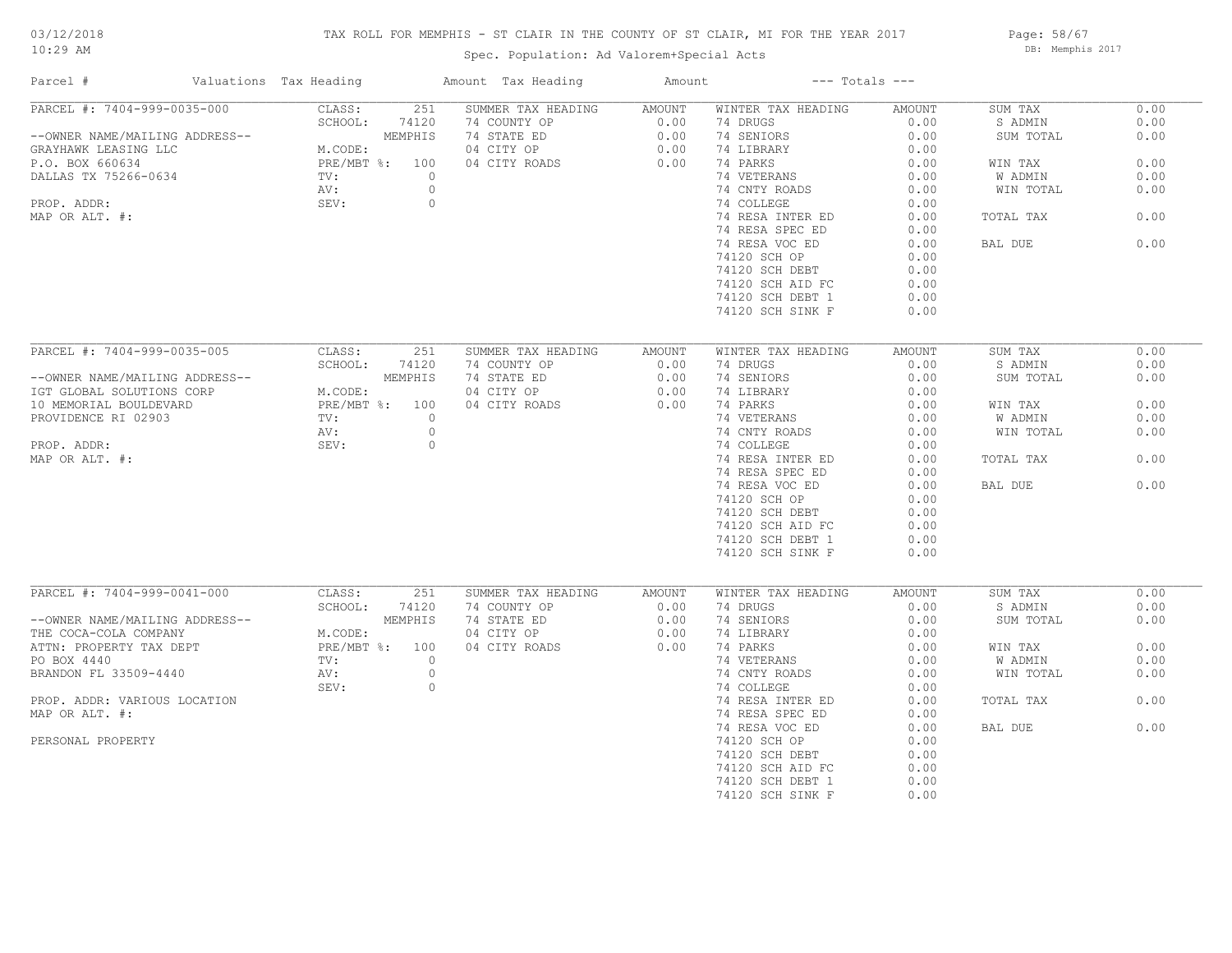## TAX ROLL FOR MEMPHIS - ST CLAIR IN THE COUNTY OF ST CLAIR, MI FOR THE YEAR 2017

Spec. Population: Ad Valorem+Special Acts

Page: 59/67 DB: Memphis 2017

| Parcel #                                                 | Valuations Tax Heading |                           | Amount Tax Heading          | Amount       |                             | $---$ Totals $---$ |               |       |
|----------------------------------------------------------|------------------------|---------------------------|-----------------------------|--------------|-----------------------------|--------------------|---------------|-------|
| PARCEL #: 7404-999-0044-000                              |                        | CLASS:<br>251             | SUMMER TAX HEADING          | AMOUNT       | WINTER TAX HEADING          | AMOUNT             | SUM TAX       | 8.24  |
|                                                          |                        | SCHOOL:<br>74120          | 74 COUNTY OP                | 1.59         | 74 DRUGS                    | 0.16               | S ADMIN       | 0.08  |
| --OWNER NAME/MAILING ADDRESS--                           |                        | MEMPHIS                   | 74 STATE ED                 | 1.80         | 74 SENIORS                  | 0.24               | SUM TOTAL     | 8.32  |
| LAMAR ADVERTISING OF SAGINAW                             |                        | M.CODE:                   | 04 CITY OP                  | 4.26         | 74 LIBRARY                  | 0.21               |               |       |
| P.O. BOX 66338                                           |                        | PRE/MBT %: 100            | 04 CITY ROADS               | 0.59         | 74 PARKS                    | 0.14               | WIN TAX       | 6.08  |
| BATON ROUGE LA 70896                                     |                        | TV:<br>300                |                             |              | 74 VETERANS                 | 0.03               | W ADMIN       | 0.00  |
|                                                          |                        | 300<br>AV:                |                             |              | 74 CNTY ROADS               | 0.07               | WIN TOTAL     | 6.08  |
| PROP. ADDR: 35005 BORDMAN                                |                        | SEV:<br>300               |                             |              | 74 COLLEGE                  | 0.56               |               |       |
| MAP OR ALT. #:                                           |                        |                           |                             |              | 74 RESA INTER ED            | 0.05               | TOTAL TAX     | 14.40 |
|                                                          |                        |                           |                             |              | 74 RESA SPEC ED             | 0.69               |               |       |
| PERSONAL PROPERTY                                        |                        |                           |                             |              | 74 RESA VOC ED              | 0.27               | S PD 08/07/17 | 8.32  |
|                                                          |                        |                           |                             |              | 74120 SCH OP                | 1.80               | W PD 02/12/18 | 6.08  |
|                                                          |                        |                           |                             |              | 74120 SCH DEBT              | 1.39               |               |       |
|                                                          |                        |                           |                             |              | 74120 SCH AID FC            | 0.00               | BAL DUE       | 0.00  |
|                                                          |                        |                           |                             |              | 74120 SCH DEBT 1            | 0.17               |               |       |
|                                                          |                        |                           |                             |              | 74120 SCH SINK F            | 0.30               |               |       |
|                                                          |                        |                           |                             |              |                             |                    |               |       |
| PARCEL #: 7404-999-0058-000                              |                        | 251<br>CLASS:             | SUMMER TAX HEADING          | AMOUNT       | WINTER TAX HEADING          | <b>AMOUNT</b>      | SUM TAX       | 0.00  |
|                                                          |                        | SCHOOL:<br>74120          | 74 COUNTY OP                | 0.00         | 74 DRUGS                    | 0.00               | S ADMIN       | 0.00  |
| --OWNER NAME/MAILING ADDRESS--                           |                        | MEMPHIS                   | 74 STATE ED                 | 0.00         | 74 SENIORS                  | 0.00               | SUM TOTAL     | 0.00  |
| DISH NETWORK, LLC                                        |                        | M.CODE:                   | 04 CITY OP                  | 0.00         | 74 LIBRARY                  | 0.00               |               |       |
| P.O. BOX 6623                                            |                        | PRE/MBT %: 100            | 04 CITY ROADS               | 0.00         | 74 PARKS                    | 0.00               | WIN TAX       | 0.00  |
| ENGLEWOOD CO 80155                                       |                        | TV:<br>$\circ$            |                             |              | 74 VETERANS                 | 0.00               | W ADMIN       | 0.00  |
|                                                          |                        | $\circ$<br>AV:            |                             |              | 74 CNTY ROADS               | 0.00               | WIN TOTAL     | 0.00  |
| PROP. ADDR: P.O. BOX 6623                                |                        | SEV:<br>$\circ$           |                             |              | 74 COLLEGE                  | 0.00               |               |       |
| MAP OR ALT. #:                                           |                        |                           |                             |              | 74 RESA INTER ED            | 0.00               | TOTAL TAX     | 0.00  |
|                                                          |                        |                           |                             |              | 74 RESA SPEC ED             | 0.00               |               |       |
|                                                          |                        |                           |                             |              | 74 RESA VOC ED              | 0.00               | BAL DUE       | 0.00  |
|                                                          |                        |                           |                             |              | 74120 SCH OP                | 0.00               |               |       |
|                                                          |                        |                           |                             |              | 74120 SCH DEBT              | 0.00               |               |       |
|                                                          |                        |                           |                             |              | 74120 SCH AID FC            | 0.00               |               |       |
|                                                          |                        |                           |                             |              | 74120 SCH DEBT 1            | 0.00               |               |       |
|                                                          |                        |                           |                             |              | 74120 SCH SINK F            | 0.00               |               |       |
|                                                          |                        |                           |                             |              |                             |                    |               |       |
|                                                          |                        |                           |                             |              |                             |                    |               |       |
| PARCEL #: 7404-999-0059-000                              |                        | CLASS:<br>251             | SUMMER TAX HEADING          | AMOUNT       | WINTER TAX HEADING          | AMOUNT             | SUM TAX       | 0.00  |
|                                                          |                        | SCHOOL:<br>74120          | 74 COUNTY OP                | 0.00         | 74 DRUGS                    | 0.00               | S ADMIN       | 0.00  |
| --OWNER NAME/MAILING ADDRESS--                           |                        | MEMPHIS                   | 74 STATE ED                 | 0.00         | 74 SENIORS                  | 0.00<br>0.00       | SUM TOTAL     | 0.00  |
| GORDON FOOD SERVICE, INC.                                |                        | M.CODE:<br>PRE/MBT %: 100 | 04 CITY OP<br>04 CITY ROADS | 0.00<br>0.00 | 74 LIBRARY<br>74 PARKS      | 0.00               | WIN TAX       | 0.00  |
| ADVANCED PROPERTY TAX COMPLIANCE                         |                        | $\circ$                   |                             |              |                             |                    |               | 0.00  |
| 1611 N. INTERSTATE35E STE230<br>CARROLLTON TX 75006-8627 |                        | TV:<br>AV:<br>$\circ$     |                             |              | 74 VETERANS                 | 0.00<br>0.00       | W ADMIN       | 0.00  |
|                                                          |                        | SEV:<br>$\circ$           |                             |              | 74 CNTY ROADS<br>74 COLLEGE | 0.00               | WIN TOTAL     |       |
|                                                          |                        |                           |                             |              |                             |                    |               |       |
| PROP. ADDR:                                              |                        |                           |                             |              | 74 RESA INTER ED            | 0.00               | TOTAL TAX     | 0.00  |
| MAP OR ALT. #:                                           |                        |                           |                             |              | 74 RESA SPEC ED             | 0.00               |               |       |
|                                                          |                        |                           |                             |              | 74 RESA VOC ED              | 0.00               | BAL DUE       | 0.00  |
|                                                          |                        |                           |                             |              | 74120 SCH OP                | 0.00               |               |       |
|                                                          |                        |                           |                             |              | 74120 SCH DEBT              | 0.00               |               |       |
|                                                          |                        |                           |                             |              | 74120 SCH AID FC            | 0.00               |               |       |
|                                                          |                        |                           |                             |              | 74120 SCH DEBT 1            | 0.00               |               |       |
|                                                          |                        |                           |                             |              | 74120 SCH SINK F            | 0.00               |               |       |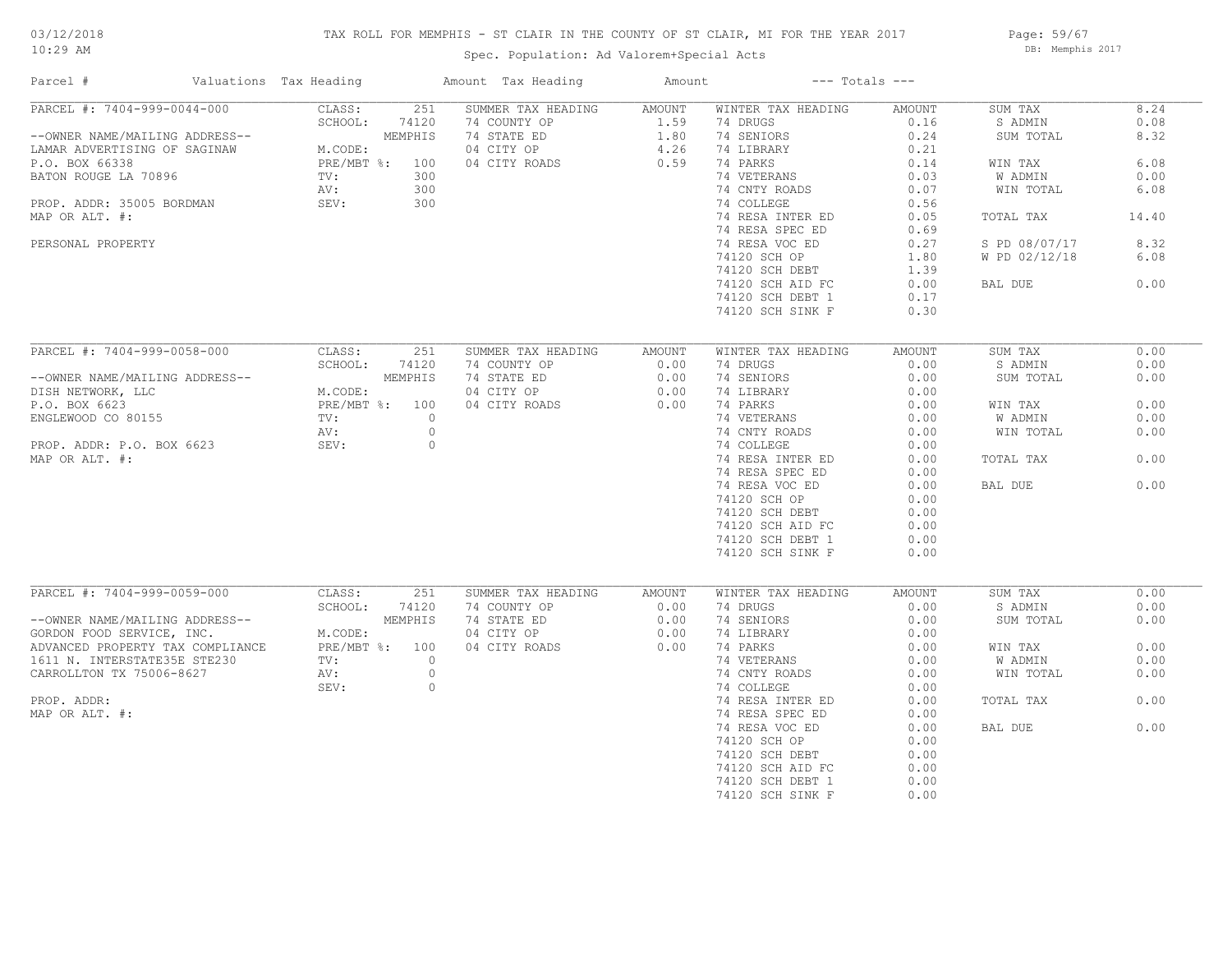## TAX ROLL FOR MEMPHIS - ST CLAIR IN THE COUNTY OF ST CLAIR, MI FOR THE YEAR 2017

Spec. Population: Ad Valorem+Special Acts

Page: 60/67 DB: Memphis 2017

| Parcel #                       | Valuations Tax Heading     | Amount Tax Heading | Amount | $---$ Totals $---$ |               |           |      |
|--------------------------------|----------------------------|--------------------|--------|--------------------|---------------|-----------|------|
| PARCEL #: 7404-999-0060-001    | CLASS:<br>251              | SUMMER TAX HEADING | AMOUNT | WINTER TAX HEADING | AMOUNT        | SUM TAX   | 0.00 |
|                                | SCHOOL:<br>74120           | 74 COUNTY OP       | 0.00   | 74 DRUGS           | 0.00          | S ADMIN   | 0.00 |
| --OWNER NAME/MAILING ADDRESS-- | MEMPHIS                    | 74 STATE ED        | 0.00   | 74 SENIORS         | 0.00          | SUM TOTAL | 0.00 |
| HUGHES NETWORK SYSTEMS LLC     | M.CODE:                    | 04 CITY OP         | 0.00   | 74 LIBRARY         | 0.00          |           |      |
| THOMSON REUTERS                | PRE/MBT %: 100             | 04 CITY ROADS      | 0.00   | 74 PARKS           | 0.00          | WIN TAX   | 0.00 |
| P.O. BOX 56607                 | $\circ$<br>$\texttt{TV}$ : |                    |        | 74 VETERANS        | 0.00          | W ADMIN   | 0.00 |
| ATLANTA GA 30343               | AV:<br>$\circ$             |                    |        | 74 CNTY ROADS      | 0.00          | WIN TOTAL | 0.00 |
|                                | SEV:<br>$\circ$            |                    |        | 74 COLLEGE         | 0.00          |           |      |
| PROP. ADDR:                    |                            |                    |        | 74 RESA INTER ED   | 0.00          | TOTAL TAX | 0.00 |
| MAP OR ALT. #:                 |                            |                    |        | 74 RESA SPEC ED    | 0.00          |           |      |
|                                |                            |                    |        | 74 RESA VOC ED     | 0.00          | BAL DUE   | 0.00 |
|                                |                            |                    |        | 74120 SCH OP       | 0.00          |           |      |
|                                |                            |                    |        | 74120 SCH DEBT     | 0.00          |           |      |
|                                |                            |                    |        |                    |               |           |      |
|                                |                            |                    |        | 74120 SCH AID FC   | 0.00          |           |      |
|                                |                            |                    |        | 74120 SCH DEBT 1   | 0.00          |           |      |
|                                |                            |                    |        | 74120 SCH SINK F   | 0.00          |           |      |
| PARCEL #: 7404-999-0069-000    | CLASS:                     |                    |        |                    |               |           | 0.00 |
|                                | 251                        | SUMMER TAX HEADING | AMOUNT | WINTER TAX HEADING | <b>AMOUNT</b> | SUM TAX   |      |
|                                | SCHOOL:<br>74120           | 74 COUNTY OP       | 0.00   | 74 DRUGS           | 0.00          | S ADMIN   | 0.00 |
| --OWNER NAME/MAILING ADDRESS-- | MEMPHIS                    | 74 STATE ED        | 0.00   | 74 SENIORS         | 0.00          | SUM TOTAL | 0.00 |
| ADT LLC                        | M.CODE:                    | 04 CITY OP         | 0.00   | 74 LIBRARY         | 0.00          |           |      |
| PO BOX 54767                   | PRE/MBT %: 100             | 04 CITY ROADS      | 0.00   | 74 PARKS           | 0.00          | WIN TAX   | 0.00 |
| LEXINGTON KY 40555             | $\texttt{TV}$ :<br>$\circ$ |                    |        | 74 VETERANS        | 0.00          | W ADMIN   | 0.00 |
|                                | AV:<br>$\circ$             |                    |        | 74 CNTY ROADS      | 0.00          | WIN TOTAL | 0.00 |
| PROP. ADDR: 34765 MAPLE        | SEV:<br>$\circ$            |                    |        | 74 COLLEGE         | 0.00          |           |      |
| MAP OR ALT. #:                 |                            |                    |        | 74 RESA INTER ED   | 0.00          | TOTAL TAX | 0.00 |
|                                |                            |                    |        | 74 RESA SPEC ED    | 0.00          |           |      |
|                                |                            |                    |        | 74 RESA VOC ED     | 0.00          | BAL DUE   | 0.00 |
|                                |                            |                    |        | 74120 SCH OP       | 0.00          |           |      |
|                                |                            |                    |        | 74120 SCH DEBT     | 0.00          |           |      |
|                                |                            |                    |        | 74120 SCH AID FC   | 0.00          |           |      |
|                                |                            |                    |        | 74120 SCH DEBT 1   | 0.00          |           |      |
|                                |                            |                    |        | 74120 SCH SINK F   | 0.00          |           |      |
|                                |                            |                    |        |                    |               |           |      |
| PARCEL #: 7404-999-2108-160    | CLASS:<br>351              | SUMMER TAX HEADING | AMOUNT | WINTER TAX HEADING | AMOUNT        | SUM TAX   | 0.00 |
|                                | SCHOOL:<br>74120           | 74 COUNTY OP       | 0.00   | 74 DRUGS           | 0.00          | S ADMIN   | 0.00 |
| --OWNER NAME/MAILING ADDRESS-- | MEMPHIS                    | 04 CITY OP         | 0.00   | 74 SENIORS         | 0.00          | SUM TOTAL | 0.00 |
| DONATO ENTERPRISES INC.        | M.CODE:                    | 04 CITY ROADS      | 0.00   | 74 LIBRARY         | 0.00          |           |      |
| 81600 BELLE RIVER              | PRE/MBT %: 100             |                    |        | 74 PARKS           | 0.00          | WIN TAX   | 0.00 |
| MEMPHIS MI 48041               | $\circ$<br>TV:             |                    |        | 74 VETERANS        | 0.00          | W ADMIN   | 0.00 |
|                                | AV:<br>$\circ$             |                    |        | 74 CNTY ROADS      | 0.00          | WIN TOTAL | 0.00 |
| PROP. ADDR: 81600 BELLE RIVER  | SEV:<br>$\circ$            |                    |        | 74 COLLEGE         | 0.00          |           |      |
| MAP OR ALT. #:                 |                            |                    |        |                    | 0.00          |           | 0.00 |
|                                |                            |                    |        | 74 RESA INTER ED   |               | TOTAL TAX |      |
|                                |                            |                    |        | 74 RESA SPEC ED    | 0.00          |           |      |
| PERSONAL PROPERTY              |                            |                    |        | 74 RESA VOC ED     | 0.00          | BAL DUE   | 0.00 |
|                                |                            |                    |        | 74120 SCH OP       | 0.00          |           |      |
|                                |                            |                    |        | 74120 SCH DEBT     | 0.00          |           |      |
|                                |                            |                    |        | 74120 SCH AID FC   | 0.00          |           |      |
|                                |                            |                    |        | 74120 SCH DEBT 1   | 0.00          |           |      |
|                                |                            |                    |        | 74120 SCH SINK F   | 0.00          |           |      |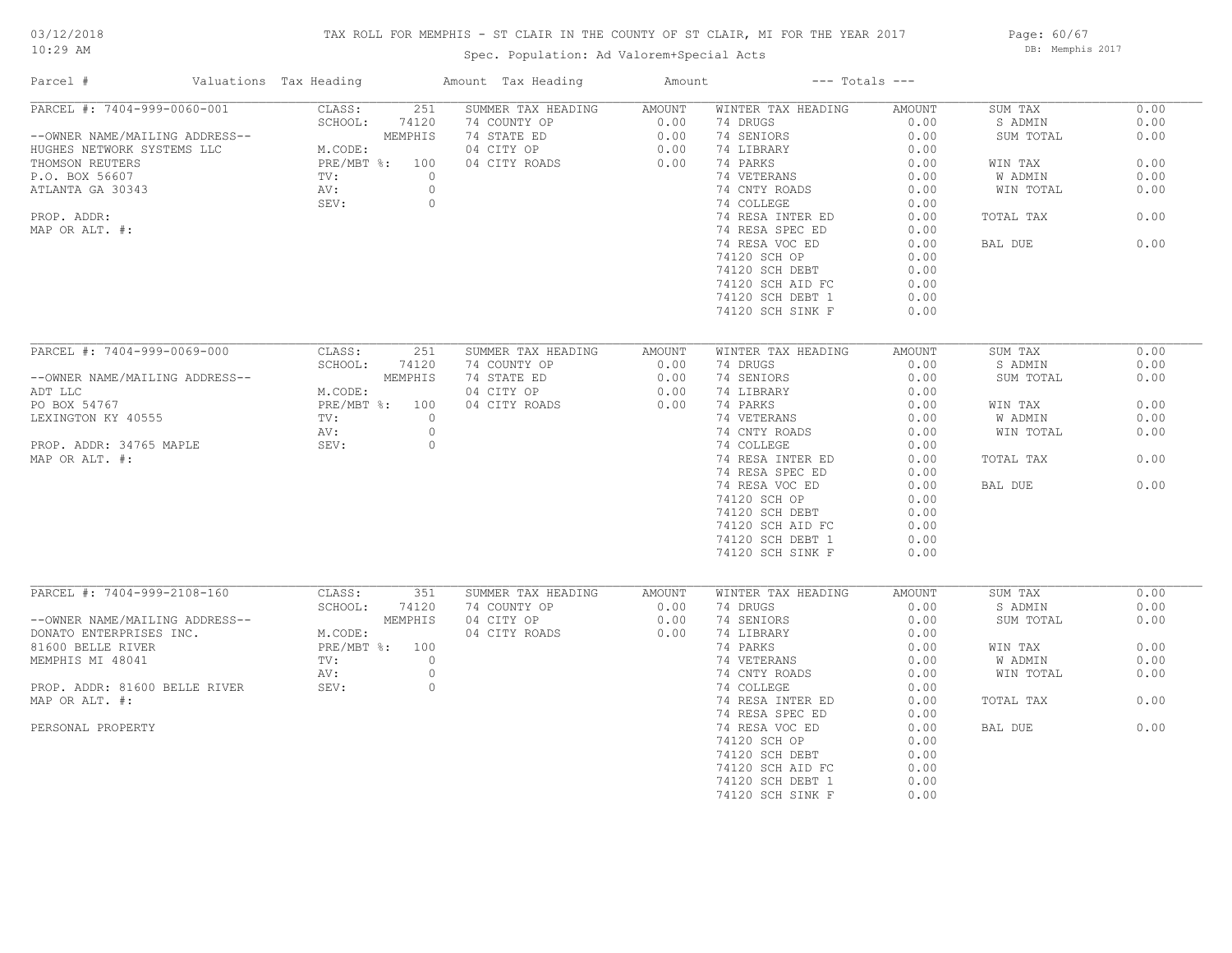# 03/12/2018

## TAX ROLL FOR MEMPHIS - ST CLAIR IN THE COUNTY OF ST CLAIR, MI FOR THE YEAR 2017

10:29 AM

# Spec. Population: Ad Valorem+Special Acts

Page: 61/67 DB: Memphis 2017

| Parcel #                       | Valuations Tax Heading |                | Amount Tax Heading | Amount |                    | $---$ Totals $---$ |           |       |
|--------------------------------|------------------------|----------------|--------------------|--------|--------------------|--------------------|-----------|-------|
| PARCEL #: 7404-999-2203-482    | CLASS:                 | 251            | SUMMER TAX HEADING | AMOUNT | WINTER TAX HEADING | AMOUNT             | SUM TAX   | 0.00  |
|                                | SCHOOL:                | 74120          | 74 COUNTY OP       | 0.00   | 74 DRUGS           | 0.00               | S ADMIN   | 0.00  |
| --OWNER NAME/MAILING ADDRESS-- |                        | MEMPHIS        | 74 STATE ED        | 0.00   | 74 SENIORS         | 0.00               | SUM TOTAL | 0.00  |
| KOHLER PROPANE SOUTH LLC       | M.CODE:                |                | 04 CITY OP         | 0.00   | 74 LIBRARY         | 0.00               |           |       |
| KOHLER GARY                    | PRE/MBT %: 100         |                | 04 CITY ROADS      | 0.00   | 74 PARKS           | 0.00               | WIN TAX   | 0.00  |
| P.O. BOX 41017                 | TV:                    | $\circ$        |                    |        | 74 VETERANS        | 0.00               | W ADMIN   | 0.00  |
| MEMPHIS MI 48041               | AV:                    | $\circ$        |                    |        | 74 CNTY ROADS      | 0.00               | WIN TOTAL | 0.00  |
|                                | SEV:                   | $\circ$        |                    |        | 74 COLLEGE         | 0.00               |           |       |
| PROP. ADDR: 34827 BORDMAN      |                        |                |                    |        | 74 RESA INTER ED   | 0.00               | TOTAL TAX | 0.00  |
| MAP OR ALT. #:                 |                        |                |                    |        | 74 RESA SPEC ED    | 0.00               |           |       |
|                                |                        |                |                    |        | 74 RESA VOC ED     | 0.00               | BAL DUE   | 0.00  |
| PERSONAL PROPERTY              |                        |                |                    |        | 74120 SCH OP       | 0.00               |           |       |
|                                |                        |                |                    |        | 74120 SCH DEBT     | 0.00               |           |       |
|                                |                        |                |                    |        | 74120 SCH AID FC   | 0.00               |           |       |
|                                |                        |                |                    |        |                    |                    |           |       |
|                                |                        |                |                    |        | 74120 SCH DEBT 1   | 0.00               |           |       |
|                                |                        |                |                    |        | 74120 SCH SINK F   | 0.00               |           |       |
|                                |                        |                |                    |        |                    |                    |           |       |
| PARCEL #: 7404-999-2203-506    | CLASS:                 | 251            | SUMMER TAX HEADING | AMOUNT | WINTER TAX HEADING | AMOUNT             | SUM TAX   | 13.75 |
|                                | SCHOOL:                | 74120          | 74 COUNTY OP       | 2.66   | 74 DRUGS           | 0.28               | S ADMIN   | 0.13  |
| --OWNER NAME/MAILING ADDRESS-- |                        | MEMPHIS        | 74 STATE ED        | 3.00   | 74 SENIORS         | 0.40               | S INTRST  | 0.83  |
| CHUCK'S AUTO SURGEONS          | M.CODE:                |                | 04 CITY OP         | 7.10   | 74 LIBRARY         | 0.35               | SUM TOTAL | 14.71 |
| P.O BOX 316                    | PRE/MBT %: 100         |                | 04 CITY ROADS      | 0.99   | 74 PARKS           | 0.24               |           |       |
| MEMPHIS MI 48041               | $\text{TV}$ :          | 500            |                    |        | 74 VETERANS        | 0.05               | WIN TAX   | 10.20 |
|                                | AV:                    | 500            |                    |        | 74 CNTY ROADS      | 0.12               | W ADMIN   | 0.00  |
| PROP. ADDR: 35065 BORDMAN      | SEV:                   | 500            |                    |        | 74 COLLEGE         | 0.94               | WIN TOTAL | 10.20 |
| MAP OR ALT. #:                 |                        |                |                    |        | 74 RESA INTER ED   | 0.09               |           |       |
|                                |                        |                |                    |        | 74 RESA SPEC ED    | 1.15               | TOTAL TAX | 24.91 |
| PERSONAL PROPERTY              |                        |                |                    |        | 74 RESA VOC ED     | 0.46               |           |       |
|                                |                        |                |                    |        |                    | 3.00               | BAL DUE   | 24.91 |
|                                |                        |                |                    |        | 74120 SCH OP       |                    |           |       |
|                                |                        |                |                    |        | 74120 SCH DEBT     | 2.33               |           |       |
|                                |                        |                |                    |        | 74120 SCH AID FC   | 0.00               |           |       |
|                                |                        |                |                    |        | 74120 SCH DEBT 1   | 0.29               |           |       |
|                                |                        |                |                    |        | 74120 SCH SINK F   | 0.50               |           |       |
|                                |                        |                |                    |        |                    |                    |           |       |
| PARCEL #: 7404-999-2208-139    | CLASS:                 | 251            | SUMMER TAX HEADING | AMOUNT | WINTER TAX HEADING | AMOUNT             | SUM TAX   | 0.00  |
|                                | SCHOOL:                | 74120          | 74 COUNTY OP       | 0.00   | 74 DRUGS           | 0.00               | S ADMIN   | 0.00  |
| --OWNER NAME/MAILING ADDRESS-- |                        | MEMPHIS        | 74 STATE ED        | 0.00   | 74 SENIORS         | 0.00               | SUM TOTAL | 0.00  |
| COINMACH CORP.                 | M.CODE:                |                | 04 CITY OP         | 0.00   | 74 LIBRARY         | 0.00               |           |       |
| THOMSON REUTERS, INC           | PRE/MBT %: 100         |                | 04 CITY ROADS      | 0.00   | 74 PARKS           | 0.00               | WIN TAX   | 0.00  |
| P.O.BOX 4900 DEPT 155          | TV:                    | $\overline{0}$ |                    |        | 74 VETERANS        | 0.00               | W ADMIN   | 0.00  |
| SCOTTSDALE AZ 85261-4900       | AV:                    | $\circ$        |                    |        | 74 CNTY ROADS      | 0.00               | WIN TOTAL | 0.00  |
|                                | SEV:                   | $\circ$        |                    |        | 74 COLLEGE         | 0.00               |           |       |
| PROP. ADDR: 81393 BELLE RIVER  |                        |                |                    |        | 74 RESA INTER ED   | 0.00               | TOTAL TAX | 0.00  |
| MAP OR ALT. #:                 |                        |                |                    |        | 74 RESA SPEC ED    | 0.00               |           |       |
|                                |                        |                |                    |        |                    |                    | BAL DUE   | 0.00  |
|                                |                        |                |                    |        | 74 RESA VOC ED     | 0.00               |           |       |
| PERSONAL PORPERTY              |                        |                |                    |        | 74120 SCH OP       | 0.00               |           |       |
|                                |                        |                |                    |        | 74120 SCH DEBT     | 0.00               |           |       |
|                                |                        |                |                    |        | 74120 SCH AID FC   | 0.00               |           |       |
|                                |                        |                |                    |        | 74120 SCH DEBT 1   | 0.00               |           |       |
|                                |                        |                |                    |        | 74120 SCH SINK F   | 0.00               |           |       |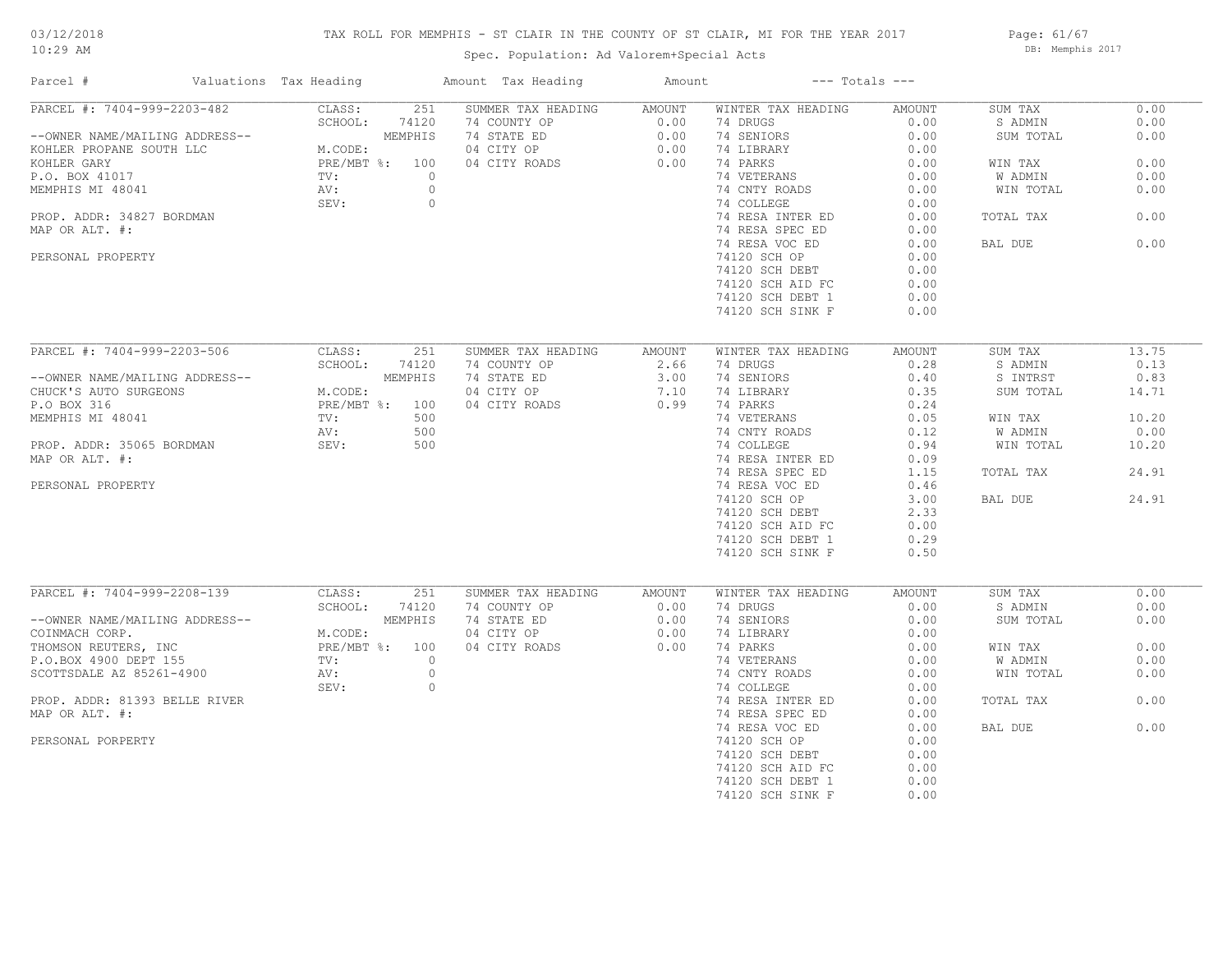## TAX ROLL FOR MEMPHIS - ST CLAIR IN THE COUNTY OF ST CLAIR, MI FOR THE YEAR 2017

Spec. Population: Ad Valorem+Special Acts

Page: 62/67 DB: Memphis 2017

| Parcel #                       | Valuations Tax Heading |         | Amount Tax Heading | Amount |                    | $---$ Totals $---$ |                |      |
|--------------------------------|------------------------|---------|--------------------|--------|--------------------|--------------------|----------------|------|
| PARCEL #: 7404-999-2503-504    | CLASS:                 | 251     | SUMMER TAX HEADING | AMOUNT | WINTER TAX HEADING | AMOUNT             | SUM TAX        | 2.74 |
|                                | SCHOOL:                | 74120   | 74 COUNTY OP       | 0.53   | 74 DRUGS           | 0.05               | S ADMIN        | 0.02 |
| --OWNER NAME/MAILING ADDRESS-- | MEMPHIS                |         | 74 STATE ED        | 0.60   | 74 SENIORS         | 0.08               | S INTRST       | 0.16 |
| NIEDS REPAIR LLC               | M.CODE:                |         | 04 CITY OP         | 1.42   | 74 LIBRARY         | 0.07               | SUM TOTAL      | 2.92 |
| P.O. BOX 84                    | PRE/MBT %: 100         |         | 04 CITY ROADS      | 0.19   | 74 PARKS           | 0.04               |                |      |
| MEMPHIS MI 48041               | TV:                    | 100     |                    |        | 74 VETERANS        | 0.01               | WIN TAX        | 1.99 |
|                                | AV:                    | 100     |                    |        | 74 CNTY ROADS      | 0.02               | <b>W ADMIN</b> | 0.00 |
| PROP. ADDR: 35049 BORDMAN      | SEV:                   | 100     |                    |        | 74 COLLEGE         | 0.18               | WIN TOTAL      | 1.99 |
| MAP OR ALT. #:                 |                        |         |                    |        | 74 RESA INTER ED   | 0.01               |                |      |
|                                |                        |         |                    |        | 74 RESA SPEC ED    | 0.23               | TOTAL TAX      | 4.91 |
| PERSONAL PROPERTY              |                        |         |                    |        | 74 RESA VOC ED     | 0.09               |                |      |
|                                |                        |         |                    |        | 74120 SCH OP       | 0.60               | BAL DUE        | 4.91 |
|                                |                        |         |                    |        | 74120 SCH DEBT     | 0.46               |                |      |
|                                |                        |         |                    |        | 74120 SCH AID FC   | 0.00               |                |      |
|                                |                        |         |                    |        | 74120 SCH DEBT 1   | 0.05               |                |      |
|                                |                        |         |                    |        | 74120 SCH SINK F   | 0.10               |                |      |
|                                |                        |         |                    |        |                    |                    |                |      |
| PARCEL #: 7404-999-2503-509    | CLASS:                 | 251     | SUMMER TAX HEADING | AMOUNT | WINTER TAX HEADING | AMOUNT             | SUM TAX        | 0.00 |
|                                | SCHOOL:                | 74120   | 74 COUNTY OP       | 0.00   | 74 DRUGS           | 0.00               | S ADMIN        | 0.00 |
|                                |                        |         |                    |        |                    |                    |                |      |
| --OWNER NAME/MAILING ADDRESS-- | MEMPHIS                |         | 74 STATE ED        | 0.00   | 74 SENIORS         | 0.00               | SUM TOTAL      | 0.00 |
| BANYAN TECHNOLOGIES            | M.CODE:                |         | 04 CITY OP         | 0.00   | 74 LIBRARY         | 0.00               |                |      |
| P.O. BOX 637                   | PRE/MBT %: 100         |         | 04 CITY ROADS      | 0.00   | 74 PARKS           | 0.00               | WIN TAX        | 0.00 |
| MEMPHIS MI 48041               | TV:                    | $\circ$ |                    |        | 74 VETERANS        | 0.00               | W ADMIN        | 0.00 |
|                                | AV:                    | $\circ$ |                    |        | 74 CNTY ROADS      | 0.00               | WIN TOTAL      | 0.00 |
| PROP. ADDR: 35093 BORDMAN      | SEV:                   | $\circ$ |                    |        | 74 COLLEGE         | 0.00               |                |      |
| MAP OR ALT. #:                 |                        |         |                    |        | 74 RESA INTER ED   | 0.00               | TOTAL TAX      | 0.00 |
|                                |                        |         |                    |        | 74 RESA SPEC ED    | 0.00               |                |      |
| PERSONAL PROPERTY              |                        |         |                    |        | 74 RESA VOC ED     | 0.00               | BAL DUE        | 0.00 |
|                                |                        |         |                    |        | 74120 SCH OP       | 0.00               |                |      |
|                                |                        |         |                    |        | 74120 SCH DEBT     | 0.00               |                |      |
|                                |                        |         |                    |        | 74120 SCH AID FC   | 0.00               |                |      |
|                                |                        |         |                    |        | 74120 SCH DEBT 1   | 0.00               |                |      |
|                                |                        |         |                    |        | 74120 SCH SINK F   | 0.00               |                |      |
|                                |                        |         |                    |        |                    |                    |                |      |
| PARCEL #: 7404-999-2508-190    | CLASS:                 | 351     | SUMMER TAX HEADING | AMOUNT | WINTER TAX HEADING | AMOUNT             | SUM TAX        | 0.00 |
|                                | SCHOOL:                | 74120   | 74 COUNTY OP       | 0.00   | 74 DRUGS           | 0.00               | S ADMIN        | 0.00 |
| --OWNER NAME/MAILING ADDRESS-- | MEMPHIS                |         | 04 CITY OP         | 0.00   | 74 SENIORS         | 0.00               | SUM TOTAL      | 0.00 |
| JAMES CUCCIHARA                | M.CODE:                |         | 04 CITY ROADS      | 0.00   | 74 LIBRARY         | 0.00               |                |      |
| 81900 MAIN                     | PRE/MBT %: 100         |         |                    |        | 74 PARKS           | 0.00               | WIN TAX        | 0.00 |
| MEMPHIS MI 48041               | TV:                    | $\circ$ |                    |        | 74 VETERANS        | 0.00               | W ADMIN        | 0.00 |
|                                | AV:                    | $\circ$ |                    |        | 74 CNTY ROADS      | 0.00               | WIN TOTAL      | 0.00 |
| PROP. ADDR: 81900 MAIN ST      | SEV:                   | $\circ$ |                    |        | 74 COLLEGE         | 0.00               |                |      |
| MAP OR ALT. #:                 |                        |         |                    |        | 74 RESA INTER ED   | 0.00               | TOTAL TAX      | 0.00 |
|                                |                        |         |                    |        | 74 RESA SPEC ED    | 0.00               |                |      |
| PERSONAL PROPERTY              |                        |         |                    |        | 74 RESA VOC ED     | 0.00               | BAL DUE        | 0.00 |
|                                |                        |         |                    |        | 74120 SCH OP       | 0.00               |                |      |
|                                |                        |         |                    |        | 74120 SCH DEBT     | 0.00               |                |      |
|                                |                        |         |                    |        | 74120 SCH AID FC   | 0.00               |                |      |
|                                |                        |         |                    |        | 74120 SCH DEBT 1   | 0.00               |                |      |
|                                |                        |         |                    |        | 74120 SCH SINK F   | 0.00               |                |      |
|                                |                        |         |                    |        |                    |                    |                |      |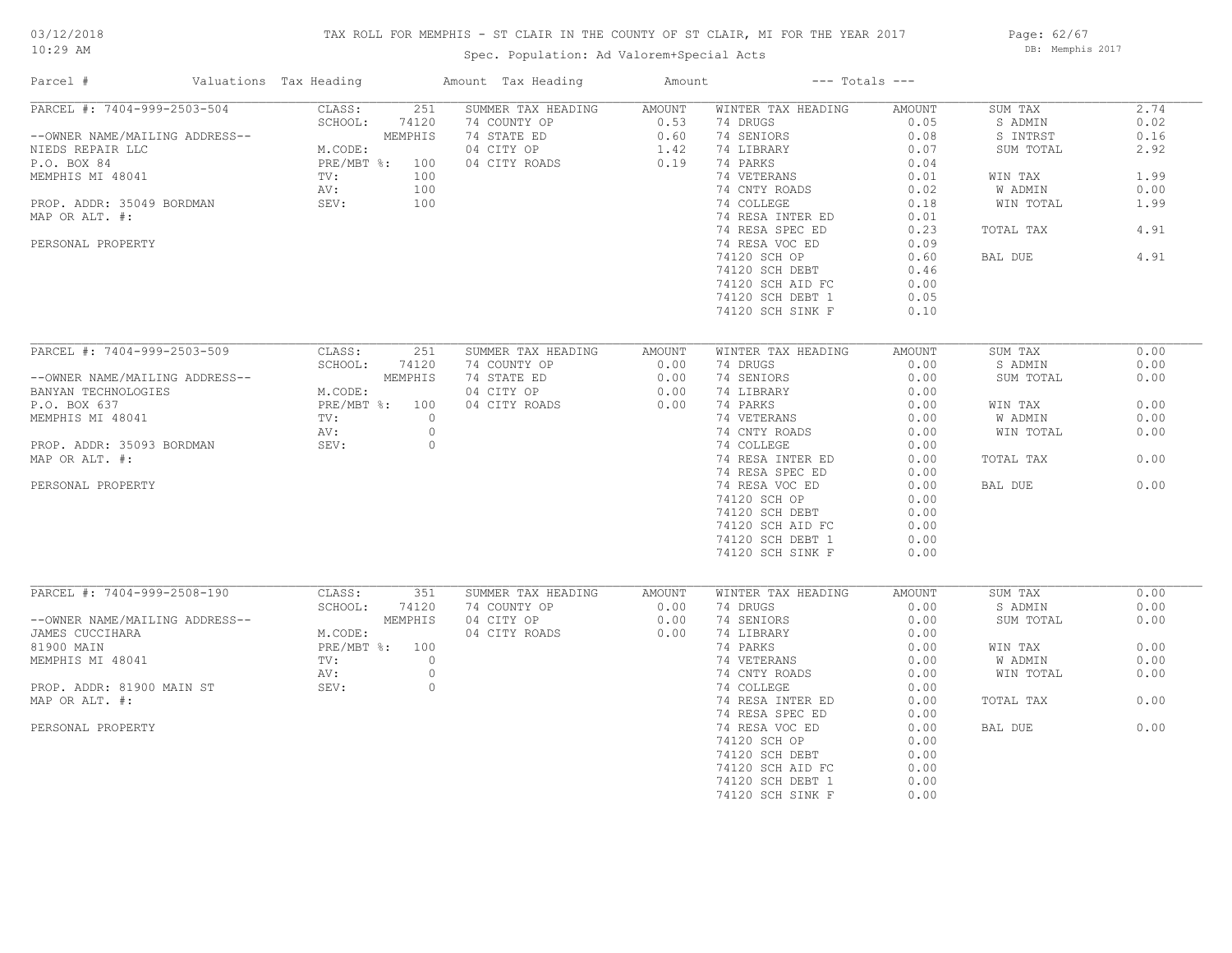## TAX ROLL FOR MEMPHIS - ST CLAIR IN THE COUNTY OF ST CLAIR, MI FOR THE YEAR 2017

Page: 63/67 DB: Memphis 2017

| Parcel #                                                                                                                                                             | Valuations Tax Heading                                                                          | Amount Tax Heading                                                                                                | Amount                                        | $---$ Totals $---$                                                                                                                                                                            |                                                                                                |                                                                                            |                                                              |
|----------------------------------------------------------------------------------------------------------------------------------------------------------------------|-------------------------------------------------------------------------------------------------|-------------------------------------------------------------------------------------------------------------------|-----------------------------------------------|-----------------------------------------------------------------------------------------------------------------------------------------------------------------------------------------------|------------------------------------------------------------------------------------------------|--------------------------------------------------------------------------------------------|--------------------------------------------------------------|
| PARCEL #: 7404-999-2600-000<br>--OWNER NAME/MAILING ADDRESS--<br>DDI LEASING INC<br>PO BOX 1305<br>NORTHBROOK IL 60065-1305<br>PROP. ADDR: VARIOUS<br>MAP OR ALT. #: | CLASS:<br>252<br>SCHOOL:<br>74120<br>MEMPHIS<br>M.CODE:<br>PRE/MBT %: 100<br>TV:<br>AV:<br>SEV: | SUMMER TAX HEADING<br>74 COUNTY OP<br>74 STATE ED<br>04 CITY OP<br>04 CITY ROADS<br>$\circ$<br>$\circ$<br>$\circ$ | <b>AMOUNT</b><br>0.00<br>0.00<br>0.00<br>0.00 | WINTER TAX HEADING<br>74 DRUGS<br>74 SENIORS<br>74 LIBRARY<br>74 PARKS<br>74 VETERANS<br>74 CNTY ROADS<br>74 COLLEGE<br>74 RESA INTER ED<br>74 RESA SPEC ED<br>74 RESA VOC ED<br>74120 SCH OP | AMOUNT<br>0.00<br>0.00<br>0.00<br>0.00<br>0.00<br>0.00<br>0.00<br>0.00<br>0.00<br>0.00<br>0.00 | SUM TAX<br>S ADMIN<br>SUM TOTAL<br>WIN TAX<br>W ADMIN<br>WIN TOTAL<br>TOTAL TAX<br>BAL DUE | 0.00<br>0.00<br>0.00<br>0.00<br>0.00<br>0.00<br>0.00<br>0.00 |
|                                                                                                                                                                      |                                                                                                 |                                                                                                                   |                                               | 74120 SCH DEBT<br>74120 SCH AID FC<br>74120 SCH DEBT 1<br>74120 SCH SINK F                                                                                                                    | 0.00<br>0.00<br>0.00<br>0.00                                                                   |                                                                                            |                                                              |
| PARCEL #: 7404-999-2700-000                                                                                                                                          | CLASS:<br>251                                                                                   | SUMMER TAX HEADING                                                                                                | AMOUNT                                        | WINTER TAX HEADING                                                                                                                                                                            | AMOUNT                                                                                         | SUM TAX                                                                                    | 0.00                                                         |
|                                                                                                                                                                      | SCHOOL:<br>74120                                                                                | 74 COUNTY OP                                                                                                      | 0.00                                          | 74 DRUGS                                                                                                                                                                                      | 0.00                                                                                           | S ADMIN                                                                                    | 0.00                                                         |
| --OWNER NAME/MAILING ADDRESS--                                                                                                                                       | MEMPHIS                                                                                         | 74 STATE ED                                                                                                       | 0.00                                          | 74 SENIORS                                                                                                                                                                                    | 0.00                                                                                           | SUM TOTAL                                                                                  | 0.00                                                         |
| ADVANCED TREE EXPERTS                                                                                                                                                | M.CODE:                                                                                         | 04 CITY OP                                                                                                        | 0.00                                          | 74 LIBRARY                                                                                                                                                                                    | 0.00                                                                                           |                                                                                            |                                                              |
| 10811 ALPINE                                                                                                                                                         | $PRE/MBT$ %:<br>100                                                                             | 04 CITY ROADS                                                                                                     | 0.00                                          | 74 PARKS                                                                                                                                                                                      | 0.00                                                                                           | WIN TAX                                                                                    | 0.00                                                         |
| MEMPHIS MI 48041                                                                                                                                                     | TV:                                                                                             | $\circ$                                                                                                           |                                               | 74 VETERANS                                                                                                                                                                                   | 0.00                                                                                           | W ADMIN                                                                                    | 0.00                                                         |
|                                                                                                                                                                      | AV:                                                                                             | $\circ$<br>$\circ$                                                                                                |                                               | 74 CNTY ROADS                                                                                                                                                                                 | 0.00                                                                                           | WIN TOTAL                                                                                  | 0.00                                                         |
| PROP. ADDR: 81475 MAIN<br>MAP OR ALT. #:                                                                                                                             | SEV:                                                                                            |                                                                                                                   |                                               | 74 COLLEGE<br>74 RESA INTER ED                                                                                                                                                                | 0.00<br>0.00                                                                                   | TOTAL TAX                                                                                  | 0.00                                                         |
|                                                                                                                                                                      |                                                                                                 |                                                                                                                   |                                               | 74 RESA SPEC ED                                                                                                                                                                               | 0.00                                                                                           |                                                                                            |                                                              |
|                                                                                                                                                                      |                                                                                                 |                                                                                                                   |                                               | 74 RESA VOC ED                                                                                                                                                                                | 0.00                                                                                           | BAL DUE                                                                                    | 0.00                                                         |
|                                                                                                                                                                      |                                                                                                 |                                                                                                                   |                                               | 74120 SCH OP                                                                                                                                                                                  | 0.00                                                                                           |                                                                                            |                                                              |
|                                                                                                                                                                      |                                                                                                 |                                                                                                                   |                                               | 74120 SCH DEBT                                                                                                                                                                                | 0.00                                                                                           |                                                                                            |                                                              |
|                                                                                                                                                                      |                                                                                                 |                                                                                                                   |                                               | 74120 SCH AID FC                                                                                                                                                                              | 0.00                                                                                           |                                                                                            |                                                              |
|                                                                                                                                                                      |                                                                                                 |                                                                                                                   |                                               | 74120 SCH DEBT 1                                                                                                                                                                              | 0.00                                                                                           |                                                                                            |                                                              |
|                                                                                                                                                                      |                                                                                                 |                                                                                                                   |                                               | 74120 SCH SINK F                                                                                                                                                                              | 0.00                                                                                           |                                                                                            |                                                              |
|                                                                                                                                                                      |                                                                                                 |                                                                                                                   |                                               |                                                                                                                                                                                               |                                                                                                |                                                                                            |                                                              |
| PARCEL #: 7404-999-2800-000                                                                                                                                          | CLASS:<br>251<br>SCHOOL:<br>74120                                                               | SUMMER TAX HEADING<br>74 COUNTY OP                                                                                | <b>AMOUNT</b><br>0.00                         | WINTER TAX HEADING<br>74 DRUGS                                                                                                                                                                | AMOUNT<br>0.00                                                                                 | SUM TAX<br>S ADMIN                                                                         | 0.00<br>0.00                                                 |
| --OWNER NAME/MAILING ADDRESS--                                                                                                                                       | MEMPHIS                                                                                         | 74 STATE ED                                                                                                       | 0.00                                          | 74 SENIORS                                                                                                                                                                                    | 0.00                                                                                           | SUM TOTAL                                                                                  | 0.00                                                         |
| SHELBY GENERATOR                                                                                                                                                     | M.CODE:                                                                                         | 04 CITY OP                                                                                                        | 0.00                                          | 74 LIBRARY                                                                                                                                                                                    | 0.00                                                                                           |                                                                                            |                                                              |
| 34833 BOARDMAN                                                                                                                                                       | PRE/MBT %: 100                                                                                  | 04 CITY ROADS                                                                                                     | 0.00                                          | 74 PARKS                                                                                                                                                                                      | 0.00                                                                                           | WIN TAX                                                                                    | 0.00                                                         |
| MEMPHIS MI 48041                                                                                                                                                     | TV:                                                                                             | $\circ$                                                                                                           |                                               | 74 VETERANS                                                                                                                                                                                   | 0.00                                                                                           | W ADMIN                                                                                    | 0.00                                                         |
|                                                                                                                                                                      | AV:                                                                                             | $\circ$                                                                                                           |                                               | 74 CNTY ROADS                                                                                                                                                                                 | 0.00                                                                                           | WIN TOTAL                                                                                  | 0.00                                                         |
| PROP. ADDR: 34833 BOARDMAN                                                                                                                                           | SEV:                                                                                            | $\circ$                                                                                                           |                                               | 74 COLLEGE                                                                                                                                                                                    | 0.00                                                                                           |                                                                                            |                                                              |
| MAP OR ALT. #:                                                                                                                                                       |                                                                                                 |                                                                                                                   |                                               | 74 RESA INTER ED                                                                                                                                                                              | 0.00                                                                                           | TOTAL TAX                                                                                  | 0.00                                                         |
|                                                                                                                                                                      |                                                                                                 |                                                                                                                   |                                               | 74 RESA SPEC ED                                                                                                                                                                               | 0.00                                                                                           |                                                                                            |                                                              |
|                                                                                                                                                                      |                                                                                                 |                                                                                                                   |                                               | 74 RESA VOC ED                                                                                                                                                                                | 0.00                                                                                           | BAL DUE                                                                                    | 0.00                                                         |
|                                                                                                                                                                      |                                                                                                 |                                                                                                                   |                                               | 74120 SCH OP                                                                                                                                                                                  | 0.00                                                                                           |                                                                                            |                                                              |
|                                                                                                                                                                      |                                                                                                 |                                                                                                                   |                                               | 74120 SCH DEBT                                                                                                                                                                                | 0.00                                                                                           |                                                                                            |                                                              |
|                                                                                                                                                                      |                                                                                                 |                                                                                                                   |                                               | 74120 SCH AID FC                                                                                                                                                                              | 0.00                                                                                           |                                                                                            |                                                              |
|                                                                                                                                                                      |                                                                                                 |                                                                                                                   |                                               | 74120 SCH DEBT 1                                                                                                                                                                              | 0.00                                                                                           |                                                                                            |                                                              |
|                                                                                                                                                                      |                                                                                                 |                                                                                                                   |                                               | 74120 SCH SINK F                                                                                                                                                                              | 0.00                                                                                           |                                                                                            |                                                              |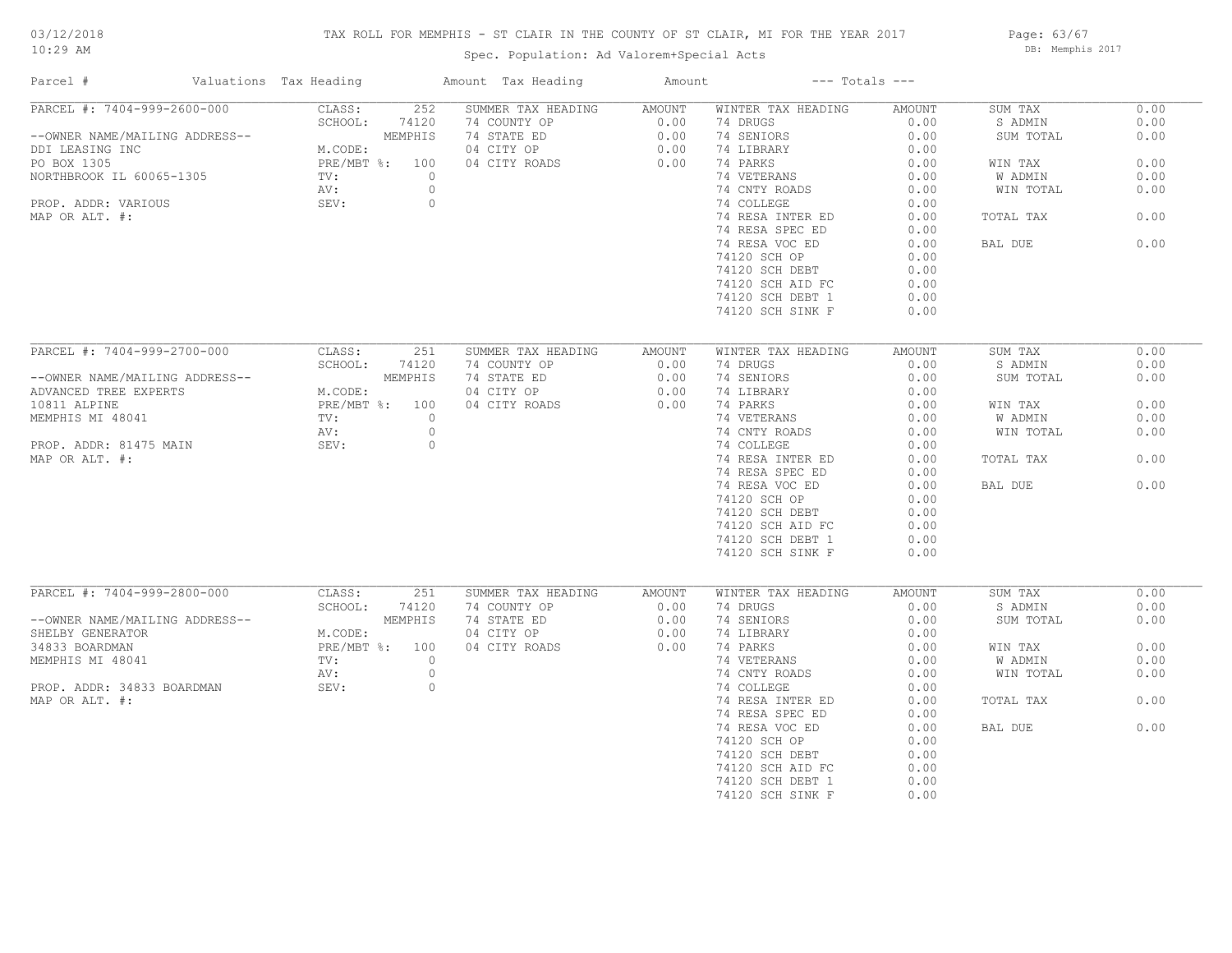## Spec. Population: Ad Valorem+Special Acts

Page: 64/67 DB: Memphis 2017

| TOTAL ALL DISTRICTS              | REAL       | (BAL DUE)                             | PERSONAL | (BAL DUE) | EXEMPT   | (BAL DUE) |
|----------------------------------|------------|---------------------------------------|----------|-----------|----------|-----------|
| PARCEL COUNT                     | 148        |                                       | 27       |           | 12       |           |
| TAXABLE VALUE                    | 6,438,822  |                                       | 145,100  |           | $\circ$  |           |
| ASSESSED VALUE                   | 7,854,000  |                                       | 145,100  |           | $\circ$  |           |
| SEV VALUE                        | 7,854,000  |                                       | 145,100  |           | $\Omega$ |           |
| PRE/MBT TAXABLE                  | 4,447,539  |                                       | 23,100   |           | $\circ$  |           |
| N PRE/MBT TAXABLE                | 1,991,283  |                                       | 122,000  |           | $\circ$  |           |
| S 74 COUNTY OP                   | 34,295.69  | 1,269.85                              | 772.85   | 3.19      | 0.00     | 0.00      |
| S 74 STATE ED                    | 38,632.39  | 1,430.41                              | 870.60   | 3.60      | 0.00     | 0.00      |
| S 04 CITY OP                     | 91,509.71  | 3,388.25                              | 2,062.18 | 8.52      | 0.00     | 0.00      |
| S 04 CITY ROADS                  | 12,802.14  | 474.01                                | 288.49   | 1.18      | 0.00     | 0.00      |
| W 74 DRUGS                       | 3,611.44   | 334.40                                | 81.37    | 0.33      | 0.00     | 0.00      |
| W 74 SENIORS                     | 5,150.37   | 476.93                                | 116.08   | 0.48      | 0.00     | 0.00      |
| W 74 LIBRARY                     | 4,506.50   | 417.30                                | 101.57   | 0.42      | 0.00     | 0.00      |
| W 74 PARKS                       | 3,189.06   | 295.30                                | 71.84    | 0.28      | 0.00     | 0.00      |
| W 74 VETERANS                    | 643.20     | 59.55                                 | 14.51    | 0.06      | 0.00     | 0.00      |
| W 74 CNTY ROADS                  | 1,609.02   | 148.98                                | 36.25    | 0.14      | 0.00     | 0.00      |
| W 74 COLLEGE                     | 12,162.85  | 1,126.30                              | 274.07   | 1.12      | 0.00     | 0.00      |
| W 74 RESA INTER E                | 1,247.16   | 115.48                                | 28.09    | 0.10      | 0.00     | 0.00      |
| W 74 RESA SPEC ED                | 14,881.34  | 1,378.03                              | 335.35   | 1.38      | 0.00     | 0.00      |
| W 74 RESA VOC ED                 | 5,951.91   | 551.13                                | 134.12   | 0.55      | 0.00     | 0.00      |
| W 74120 SCH OP                   | 35,842.92  | 6,441.31                              | 2,334.60 | 3.60      | 0.00     | 0.00      |
| W 74120 SCH DEBT                 | 30,004.26  | 2,778.49                              | 676.14   | 2.79      | 0.00     | 0.00      |
| W 74120 SCH AID F                | 0.00       | 0.00                                  | 0.00     | 0.00      | 0.00     | 0.00      |
| W 74120 SCH DEBT 3,798.19 351.70 |            |                                       | 85.57    | 0.34      | 0.00     | 0.00      |
| W 74120 SCH SINK                 | 6,438.15   | 596.18                                | 145.10   | 0.60      | 0.00     | 0.00      |
| * SP. ASSESSMENTS                | 349.60     | 0.00                                  | 0.00     | 0.00      | 0.00     | 0.00      |
| S ADMIN FEE                      |            | $1,771.68$ 65.58 39.91                |          | 0.15      | 0.00     | 0.00      |
| INTEREST                         | 393.76     | 393.76                                | 0.99     | 0.99      | 0.00     | 0.00      |
| S TOTALS                         |            | $179, 754.97$ $7, 021.86$ $4, 035.02$ |          | 17.63     | 0.00     | 0.00      |
| W TOTALS                         |            | 129,036.37    15,071.08    4,434.66   |          | 12.19     | 0.00     | 0.00      |
| GRAND TOTALS                     | 308,791.34 | 22,092.94                             | 8,469.68 | 29.82     | 0.00     | 0.00      |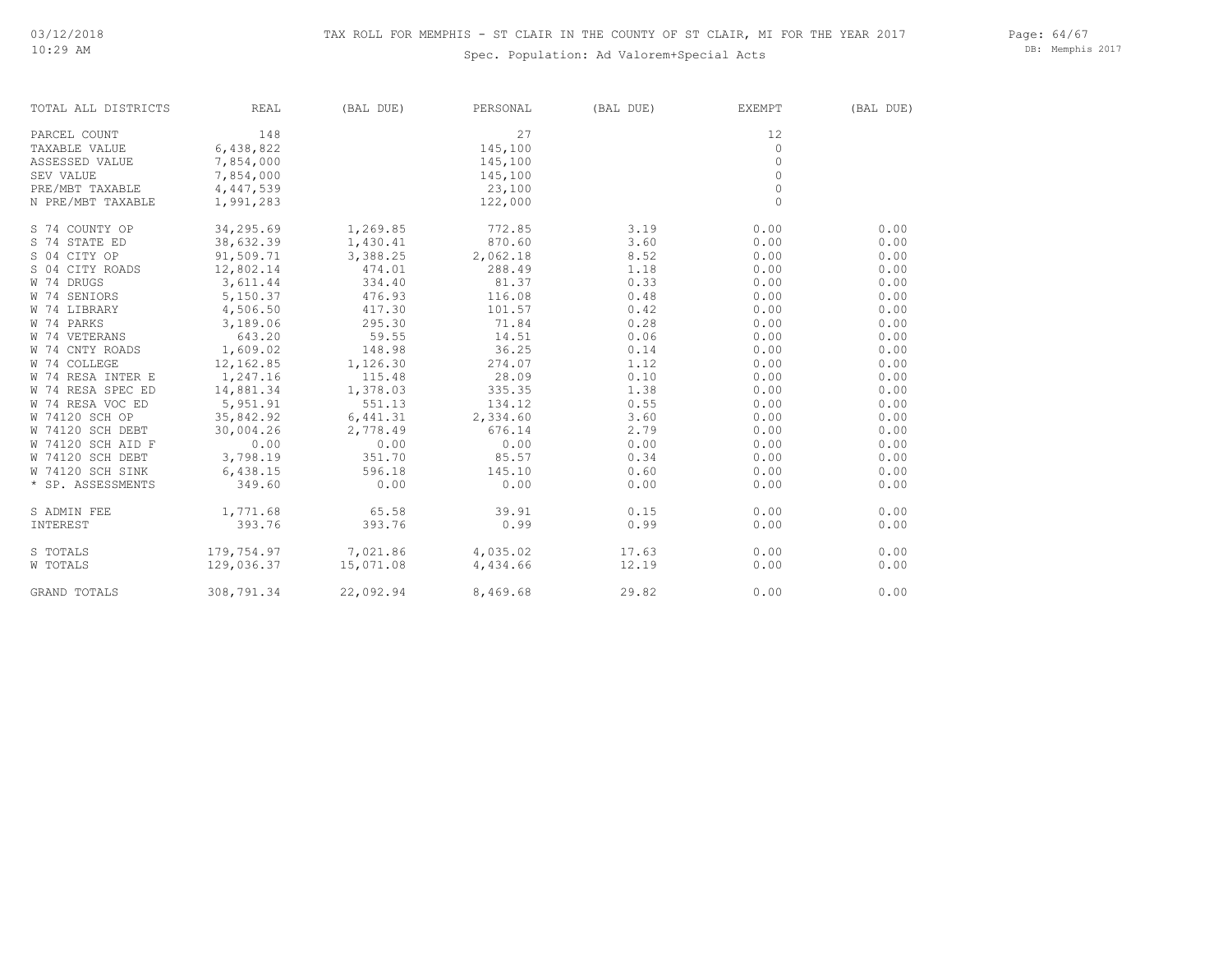## Spec. Population: Ad Valorem+Special Acts

DB: Memphis 2017

| TOTAL ALL DISTRICTS | LEASED LAND | (BAL DUE) | TOTAL       | (BAL DUE)  |
|---------------------|-------------|-----------|-------------|------------|
| PARCEL COUNT        | 0           |           | 187         |            |
| TAXABLE VALUE       | 0           |           | 6,583,922   |            |
| ASSESSED VALUE      | $\circ$     |           | 7,999,100   |            |
| SEV VALUE           | $\circ$     |           | 7,999,100   |            |
| PRE/MBT TAXABLE     | $\circ$     |           | 4,470,639   |            |
| NON PRE/MBT TAXABLE | $\circ$     |           | 2, 113, 283 |            |
| S 74 COUNTY OP      | 0.00        | 0.00      | 35,068.54   | 1,273.04   |
| S 74 STATE ED       | 0.00        | 0.00      | 39,502.99   | 1,434.01   |
| S 04 CITY OP        | 0.00        | 0.00      | 93,571.89   | 3,396.77   |
| S 04 CITY ROADS     | 0.00        | 0.00      | 13,090.63   | 475.19     |
| W 74 DRUGS          | 0.00        | 0.00      | 3,692.81    | 334.73     |
| W 74 SENIORS        | 0.00        | 0.00      | 5,266.45    | 477.41     |
| W 74 LIBRARY        | 0.00        | 0.00      | 4,608.07    | 417.72     |
| W 74 PARKS          | 0.00        | 0.00      | 3,260.90    | 295.58     |
| W 74 VETERANS       | 0.00        | 0.00      | 657.71      | 59.61      |
| W 74 CNTY ROADS     | 0.00        | 0.00      | 1,645.27    | 149.12     |
| W 74 COLLEGE        | 0.00        | 0.00      | 12,436.92   | 1,127.42   |
| W 74 RESA INTER ED  | 0.00        | 0.00      | 1,275.25    | 115.58     |
| W 74 RESA SPEC ED   | 0.00        | 0.00      | 15,216.69   | 1,379.41   |
| W 74 RESA VOC ED    | 0.00        | 0.00      | 6,086.03    | 551.68     |
| W 74120 SCH OP      | 0.00        | 0.00      | 38, 177.52  | 6,444.91   |
| W 74120 SCH DEBT    | 0.00        | 0.00      | 30,680.40   | 2,781.28   |
| W 74120 SCH AID FC  | 0.00        | 0.00      | 0.00        | 0.00       |
| W 74120 SCH DEBT 1  | 0.00        | 0.00      | 3,883.76    | 352.04     |
| W 74120 SCH SINK F  | 0.00        | 0.00      | 6,583.25    | 596.78     |
| * SP. ASSESSMENTS   | 0.00        | 0.00      | 349.60      | 0.00       |
| S ADMIN FEE         | 0.00        | 0.00      | 1,811.59    | 65.73      |
| INTEREST            | 0.00        | 0.00      | 394.75      | 394.75     |
| S TOTALS            | 0.00        | 0.00      | 183,789.99  | 7,039.49   |
| W TOTALS            | 0.00        | 0.00      | 133, 471.03 | 15,083.27  |
| <b>GRAND TOTALS</b> | 0.00        | 0.00      | 317,261.02  | 22, 122.76 |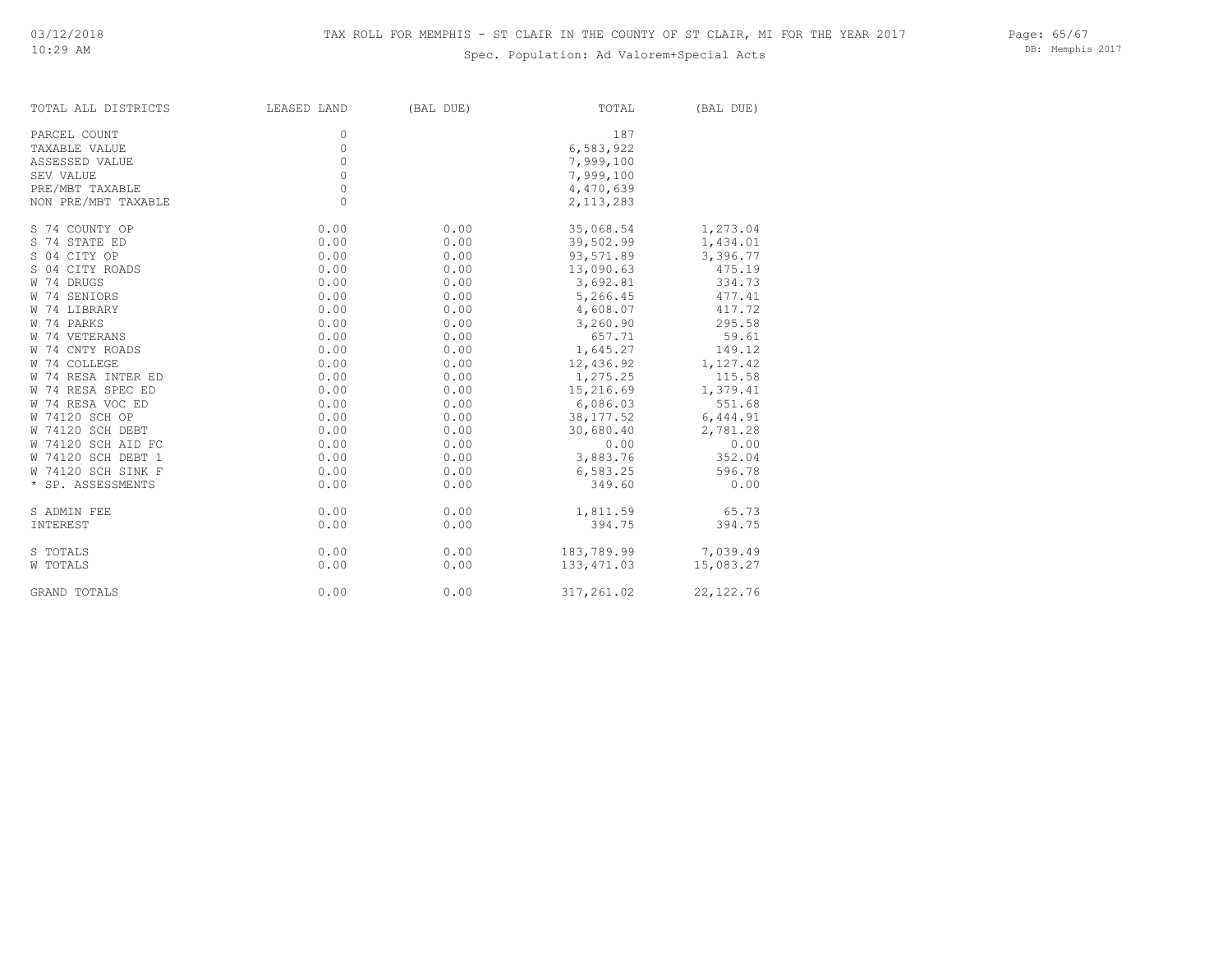#### 10:29 AM

Spec. Population: Ad Valorem+Special Acts

Page: 66/67 DB: Memphis 2017

| SCHOOL DISTRICT 74120    | UNIT 04<br><b>REAL</b> | PERSONAL | <b>EXEMPT</b> | LEASED LAND | TOTAL       |
|--------------------------|------------------------|----------|---------------|-------------|-------------|
| PARCEL COUNT             | 148                    | 27       | 12            | 0           | 187         |
| TAXABLE VALUE            | 6,438,822              | 145,100  | $\Omega$      | $\Omega$    | 6,583,922   |
| ASSESSED VALUE           | 7,854,000              | 145,100  | 0             | 0           | 7,999,100   |
| SEV VALUE                | 7,854,000              | 145,100  | 0             | $\Omega$    | 7,999,100   |
| PRE/MBT TAXABLE          | 4,447,539              | 23,100   | 0             | 0           | 4,470,639   |
| NON PRE/MBT TAXABLE      | 1,991,283              | 122,000  | $\Omega$      | $\Omega$    | 2, 113, 283 |
| (S) 74 COUNTY OP         | 34,295.69              | 772.85   | 0.00          | 0.00        | 35,068.54   |
| (S) 74 STATE ED          | 38,632.39              | 870.60   | 0.00          | 0.00        | 39,502.99   |
| 04 CITY OP<br>(S)        | 91,509.71              | 2,062.18 | 0.00          | 0.00        | 93,571.89   |
| 04 CITY ROADS<br>(S)     | 12,802.14              | 288.49   | 0.00          | 0.00        | 13,090.63   |
| (W) 74 DRUGS             | 3,611.44               | 81.37    | 0.00          | 0.00        | 3,692.81    |
| (W) 74 SENIORS           | 5,150.37               | 116.08   | 0.00          | 0.00        | 5,266.45    |
| (W) 74 LIBRARY           | 4,506.50               | 101.57   | 0.00          | 0.00        | 4,608.07    |
| (W) 74 PARKS             | 3,189.06               | 71.84    | 0.00          | 0.00        | 3,260.90    |
| (W) 74 VETERANS          | 643.20                 | 14.51    | 0.00          | 0.00        | 657.71      |
| 74 CNTY ROADS<br>(W)     | 1,609.02               | 36.25    | 0.00          | 0.00        | 1,645.27    |
| 74 COLLEGE<br>(W)        | 12,162.85              | 274.07   | 0.00          | 0.00        | 12,436.92   |
| 74 RESA INTER ED<br>(W)  | 1,247.16               | 28.09    | 0.00          | 0.00        | 1,275.25    |
| 74 RESA SPEC ED<br>(W)   | 14,881.34              | 335.35   | 0.00          | 0.00        | 15,216.69   |
| 74 RESA VOC ED<br>(W)    | 5,951.91               | 134.12   | 0.00          | 0.00        | 6,086.03    |
| (W) 74120 SCH OP         | 35,842.92              | 2,334.60 | 0.00          | 0.00        | 38, 177.52  |
| (W) 74120 SCH DEBT       | 30,004.26              | 676.14   | 0.00          | 0.00        | 30,680.40   |
| (W) 74120 SCH AID FC     | 0.00                   | 0.00     | 0.00          | 0.00        | 0.00        |
| (W) 74120 SCH DEBT 1     | 3,798.19               | 85.57    | 0.00          | 0.00        | 3,883.76    |
| (W) 74120 SCH SINK F     | 6,438.15               | 145.10   | 0.00          | 0.00        | 6,583.25    |
| SP. ASSESSMENTS<br>$(*)$ | 349.60                 | 0.00     | 0.00          | 0.00        | 349.60      |
| (S) ADMIN FEE            | 1,771.68               | 39.91    | 0.00          | 0.00        | 1,811.59    |
| INTEREST                 | 393.76                 | 0.99     | 0.00          | 0.00        | 394.75      |
| (S) TOTALS               | 179,754.97             | 4,035.02 | 0.00          | 0.00        | 183,789.99  |
| (W) TOTALS               | 129,036.37             | 4,434.66 | 0.00          | 0.00        | 133, 471.03 |
| <b>GRAND TOTALS</b>      | 308,791.34             | 8,469.68 | 0.00          | 0.00        | 317,261.02  |